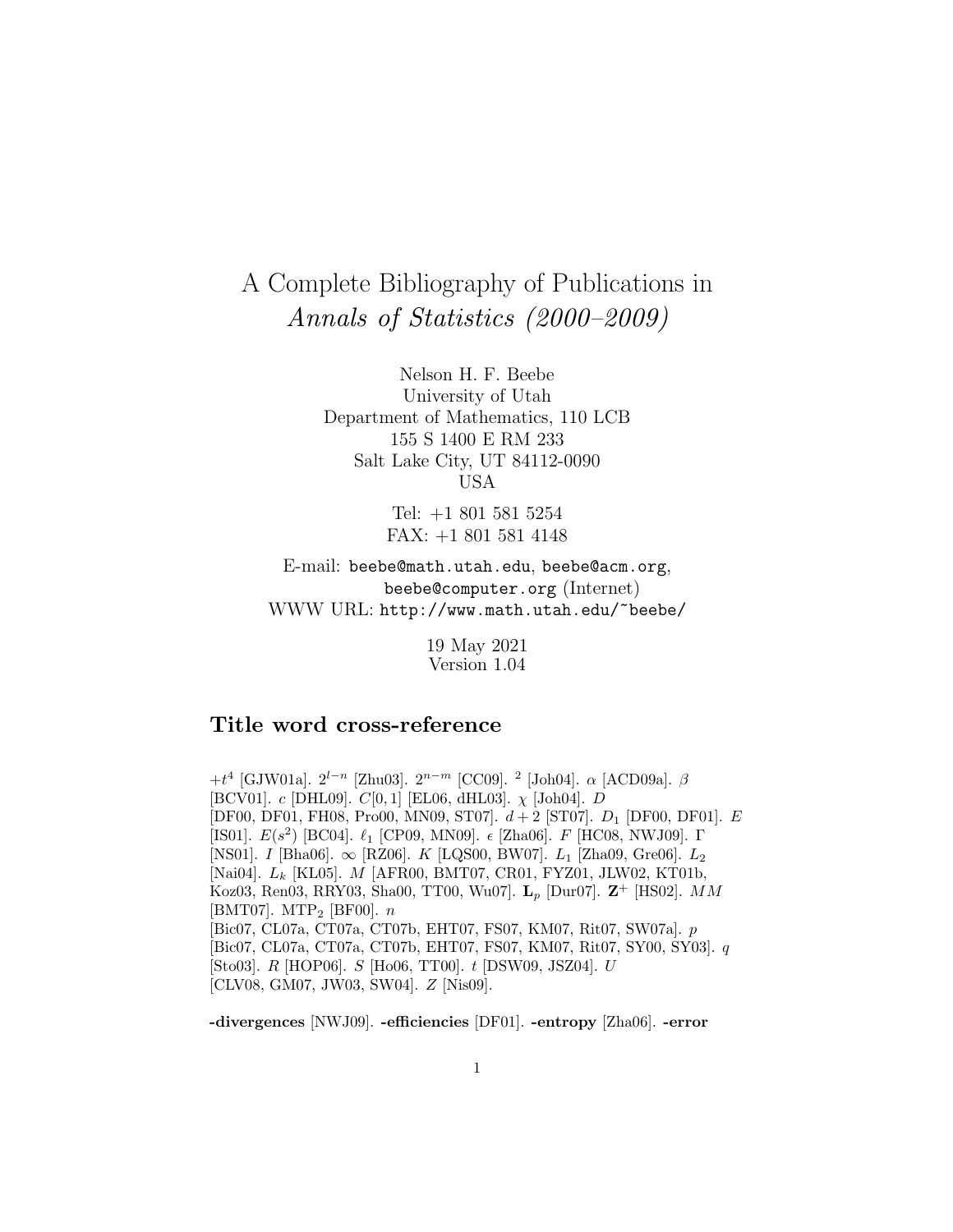[Dur07, KL05]. **-Estimates** [FYZ01, KT01b, AFR00, BMT07, RRY03]. **-estimation** [CR01, HOP06, JLW02, Wu07]. **-estimators** [Koz03, Nis09, Ren03, Sha00]. **-fitting** [Nai04]. **-functionals** [DSW09, TT00]. **-minimax** [NS01]. **-mixing** [BCV01]. **-monotone** [MN09, BW07]. **-norm** [MN09]. **-optimal** [BC04, DF00, DHL09, FH08, IS01]. **-optimum** [Pro00]. **-paths** [Ho06]. **-projections** [Bha06]. **-stable** [ACD09a]. **-statistic** [GM07, JSZ04]. **-statistics** [CLV08, JW03, SW04]. **-test** [HC08]. **-value** [Sto03]. **-values** [SY00, SY03].

**28** [IKL00a].

**34** [Fuh10, Jen10].

**aberration** [CC09, CY04, CT05, WX01a, WX01b, WW02, Xu06]. **absolute** [BDT01, ZRY09]. **Accelerated** [DHM07, Dip03, NKY09]. **according** [Pon03]. **Accumulated** [Ing07]. **accuracy** [CH02, HPT02]. **activation** [ZY08a]. **active** [WW07b]. **activity** [ASJ09a]. **acyclic** [GH02, MW09, VR09]. **AdaBoost** [Jia04]. **Adaptation** [TvdG05, CL04a, CL05a, Lec07, SV09]. **Adapting** [ABDJ06]. **Adaptive** [ACDH06, BHR02, BKMP09a, BCV01, BHL03, BG03a, BGA07, CL06a, CW08, Efr08, FL06, GW08, GT01, HJPS01, KT01c, LM00, PT00, Pro00, RvdV06, Roh08, SSN09, Spo00, vdVvZ09, CL05c, CL06b, CZ09a, CY09, Dal05, DGMR07, DL03, GBS09, HM03, HZ04, HZH09, Hua04, LBM09, LM03, MF09, PS03, VvS08, VW01, Zha05b, ZHCC07, ZZ09b]. **Addendum** [DG06]. **Additive** [FHT00, HM04, JvdM09, LNV03, MP05a, MP06, MS00a, MvdGB09, NBPW04, Sch01, WY07, YPM08, ZW03]. **additivity** [SSG05]. **adequacy** [HP04b]. **adjusted** [CGLZ09, ¸SM06a, ZHCC07]. **adjusting** [Zen04]. **admissibility** [BST05]. **Admissible** [BGX08]. **Affinely** [RS06b]. **after** [Lah05]. **against** [CH09, LT05]. **aggregating** [Gol09]. **Aggregation** [BTW07, Aud09, BS07, JN00, Tsy04]. **aided** [KP03]. **algebra** [GMS06]. **algorithm** [BD08, MP07c, NS01]. **algorithmic** [GG08]. **Algorithms** [Kün05, BCDD08, GKM06, HM08, Hun04, HL05b, HN07, RSD07, Zhu04]. **aliasing** [Zhu03]. **alignment** [PSS09]. **alignments** [SY00, SY03]. **all-pass** [ADB07, BDT01]. **Allocation** [YZ02]. **almost** [LR06, LR08]. **alternative** [Ste00, Zha08b]. **among** [MR06]. **AMP** [LPM03, AP06, LMP01]. **Analysis** [GEGMMI08, Gel05, HC08, LC05, RSD07, Zha06, AW09, And02, BRT09, Bri02b, BK01, CB06, DMM03, DN01, DMP05, DR06b, Dry05, GR05, GZH09, GX00, HMW06, HL07, Hös03, Joh01, Joh08, KL03a, KN04, Kün05, LR02, LR03, LP05, MT04, MR01, Nad08, Owe09, RGN02, Sie03, Spe02, Ste00, TW08, VW01, Wal01, WM07, YMW05, ZC05a, ZH05, ZILZ07]. **Analyzing** [BY02]. **Ancestral** [RS02, ARS09]. **angle** [EHJT04]. **angles** [Pan09]. **angular** [Mar06]. **anisotropic** [HL02]. **Ann** [Fuh10, Jen10]. **Annals** [IKL00a]. **annealed** [FF08]. **ANOVA** [GKK<sup>+</sup>00, HKST00, Lin00, MZ06]. **Antithetic** [FGR00, CM05, Owe08]. **application** [CWTG08, CR08, Cho04,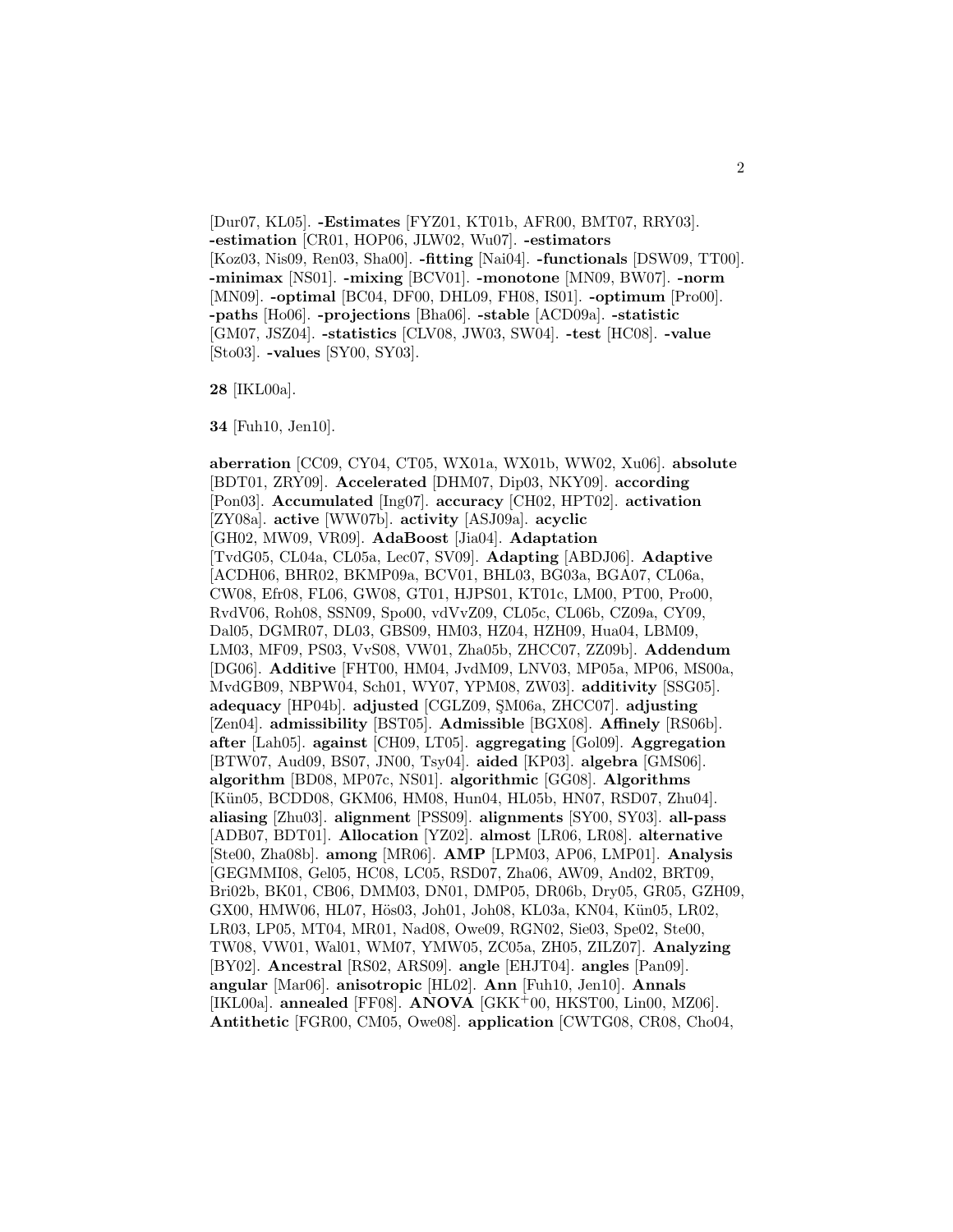EdHL06, Jam05a, LWH<sup>+</sup>07, LQS00, MS06, SSSW03, Ye03, ZH05, BHL05]. **applications**

[BM04, BS07, BG01, BC03, CY09, CT05, DMM03, DM08, IK06, KM07, KZW06b, KY05, KT01d, Li02, Lia09, Nis09, Spo09, TW08, Wal01, Reb05]. **Applied** [Bic08, LP05]. **Approach** [HJPS01, AR09b, CZ09b, CL09, CFRC07, DS02, FHS09, GEGMMI08, GW04a, GZH09, GX00, HM07b, KK09, Kol00, LZC05, LF09b, Nad08, ND03, PS03, SV09, SM06b, Xia07, Zen05]. **approaches** [BG09, Wal04]. **Approximate** [SY00, SY03, DGMS00]. **Approximately** [Shi04, NSY08]. **Approximating** [HY05a, RSV04]. **Approximation** [BCDD08, BW04, Car07, CLL08, Dah00, Fri01, JSZ04, JR04, Jon00, Lai03, MP07c, Nad08]. **approximations** [BW02, CL00, EdHL06, HS07, Kol03, RRY03]. **arch** [HT01, DR06a, FSR08, RZ06]. **Archimedean** [MN09]. **areas** [CFRC07]. **argument** [BW02]. **arguments** [EHJL08]. **ARMA** [LM03, MPY09]. **armed** [YZ02]. **array** [Loh08]. **arrays** [FPW01, ST07]. **arrivals** [JT09]. **article** [Fuh10, Jen10]. **aspects** [TV07, Zha00]. **Assessing** [HV06, Owe00]. **associated** [Zuo03]. **association** [Osi09]. **assumption** [Cat04]. **asymmetrical** [WX01a, WX01b]. **Asymptotic** [AC04, AW05, BHR02, BSK05, BW09, BCLZ02, BC07, BS09, CZ09a, Car07, CL00, DJ06, DMR04, DH02, DGM06, EL06, Fuh04, GQR07, GCLN02, GN06, GJ09, GJW01b, GK08, HVW06, HL07, Hös03, HZ04, HHM08, KL05, Lah07, Mar03, NKY09, Nis09, Osi09, Rei08, SW07b, Wan02, ZC05a, ZHCC07, ZZ09a, ACH04, AH06, AS00, BCD02, DZM09, HS07, IKL00a, IKL00b, JLW07, Lah03, LRZ03, Loh03, MM07]. **Asymptotically** [Asl06, Bar07, FH00, GG00, FDR09, SKF09, ST01]. **Asymptotics** [BKMP09b, BPP09, FDR07, FK00, LZ07a, LS03, MF09, Rei03, XY03, AGL05, BG01, BDN02, Hua03, KM07, Kou04, Loh05, Mar06, Rad08, SBZ04, Sha00]. **Attributing** [HO04]. **augmentation** [HM08]. **authority** [HM09]. **authors** [FHT00, HL02]. **autocorrelations** [MS00b]. **autoregression** [BCV01, GKLT09, GN06, WY07]. **Autoregressive** [KP03, AH03a, And02, ACD09a, Bel00, BBLR05, DMR04, GZ01, Ing04, IW05, Ing07, MPR05, MSW06]. **Autoregressive-aided** [KP03]. **auxiliary** [CHT08]. **available** [HY07]. **average** [Cha09, LZ07a]. **averaged** [FMS04]. **averages** [Jam05a]. **averaging** [JRT08].

**backfitted** [WY07]. **backfitting** [MP05a, MP06, YPM08]. **background** [ACDH06]. **backward** [CM05, Zhu04]. **bagging** [BY02]. **Bahadur** [CSW06, CSW07, Wu05]. **balanced** [BD04, HY03b, ZFLS05]. **balls** [Bar04, CL06a]. **Banach** [KP05a]. **band** [MR01]. **bandit** [YZ02]. **bands** [CvK03, GW08, SLM00, ZW08]. **Bandwidth** [HK05, MP05a, EM05, vdVvZ09]. **bandwidths** [HK01]. **base** [Jia02]. **based** [ADB07, Ban07, BC09, CWY09, DM01, FH08, GS09, GHR04, GX00, HP04a, HP02b, HP04b, HP06, HOP06, HP08, KMO03, KS07, LL08a, MS08, Pen04, RW02, RRY03, Roh08, RBK05, WZ07, Zha04, Zha08b, ZH08b, Zuo03,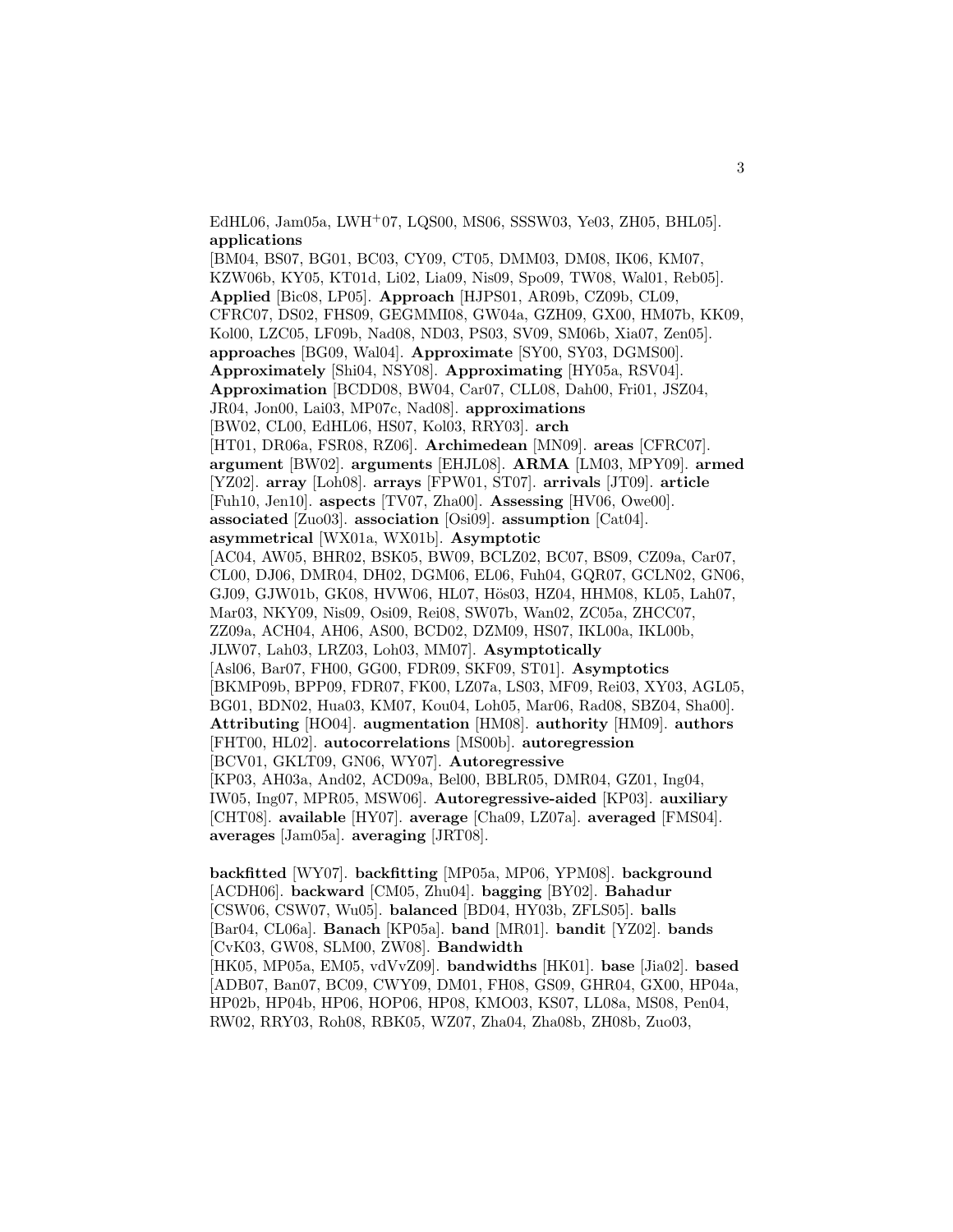ZCY04, ZH06, Zuo06, vdVvZ08]. **bases** [Ber04]. **basic** [CT06]. **Bayes** [Asl06, BG09, CS05a, CL06c, Efr03, GvdV01, Ho06, JZ09, JS04, JS05, LM07a, Lia00, LV04, MS05a, TS06, Zha03, Zha05b]. **Bayes-risk** [LV04]. **Bayesian** [AC04, AGP07, ACH04, AK05, BG03a, BP04, BD07, CGMM09, CR08, Cho04, CY06, DGMS00, DR06b, GJ09, GD04, HW09, IR05, Jam05a, Jer05, Jia07, Joh04, KL03a, KL03b, KvdV06, Kom06, Lia09, PR08a, Pen06, Scr06, Ste00, Sto03, Wal04, Yua09, Zha00, vdVvZ09]. **Bayesian-motivated** [ACH04]. **be** [BR03]. **behavior** [AW05, KL06b, Zha04]. **Behrens** [BD08]. **Benjamin** [Mei06a]. **Benjamini** [FZ06]. **Berkson** [KS09, Wan04]. **Bernoulli** [GKK<sup>+</sup>00]. **Bernstein** [Gho01, KL04, Kim06]. **Best** [Gre06, JLW02]. **Beta** [Jam05b, Sri03]. **better** [ACD09b]. **between** [BHKS06, Car02]. **beyond** [BDN02]. **Bias** [BZ01, BM04, BMT07, CT02, CHR00, CKS02, HP02a, ZH08a, ZCY04]. **biased** [AW05, Efr04, Gil00, HZ04]. **BIC** [CS00]. **bilateral** [BLBL02]. **binary** [BF00, CL06c, GR06, LC05]. **binomial** [BCD02, RW01]. **bispectrum** [Mar06]. **bivariate** [BS08, EdHL06, GS09]. **black** [Men08]. **Blackwell** [RSV02]. **blending** [FH08]. **block** [CZ09b, Lah07]. **block-variables** [Lah07]. **Blocked** [CM01, CM02, Xu06]. **blocking** [BM00]. **blocks** [MR07]. **Blum** [MP07c]. **blurred** [GZ06]. **bodies** [GKM06]. **Boosting** [Büh06, ZY05, BBB+04, Bre04, FHT00, Fri01, Jia02, KY04, LV04, RSD07]. **Bootstrap** [CvK03, CB05, CLL08, DM01, HM09, HL05a, JP03, KL03b, KP03, Lah05, Nor09, Shi04]. **Bootstrapping** [HK01, SBZ02]. **bound** [Kar05, NS09]. **boundaries** [GZ06, HP02a, KL06b]. **bounded** [MP01]. **Bounding** [KP02, KP05b]. **Bounds** [CR08, Dre01, Tsa04, FMS04, GZ01, MN06, MM07, NEW04, Zha02, Zha05a, Zha09]. **boxcar** [JR04]. **Bradley** [Hun04]. **brain** [ZY08a]. **branching** [MT05]. **Break** [AHHR09]. **Breakdown** [DG05, DG06, Hen04, SBY08]. **bridge** [HHM08, Kou04]. **Brownian** [CD01, GJW01a]. **bubbles** [CWTG08]. **Building** [LL09b]. **Bump** [HMZ04]. **burn** [JH04]. **burn-in** [JH04].

**calculating** [NS01]. **calculus** [Jam05a, Jam06, Miz02, PR08b, TV07]. **calibrating** [HH00]. **Cam** [Ano02b, LZ07b, Yan02, vdV02]. **Can** [LP06, BR03]. **Canonical** [And02, GJW01a, ZH08b]. **capacity** [CM01, CM02]. **CAR** [Cat04]. **carcinogenesis** [LWH<sup>+</sup>07]. **cares** [Men08]. **Carlo** [AR09b, BPR09, Cho04, CM05, DM08, FM03, Kün05, SG07]. **cascades** [OW00]. **Case** [GR01, GZH09, CR01, Che00, CSX09, PS09, dHP06]. **Case-control** [GZH09, Che00]. **cases** [PS04]. **cat** [Men08]. **categorical** [BR02, CCL02, Jae05, LCC03]. **Causal** [GR01, BW09, Lok08]. **causation** [VR09]. **censored** [AW05, PR06, Ren03, Ren08, SBY08, VJ03, WF09]. **censoring** [KL04, KS07, VJ03, Zen04, Zen05]. **Central** [CWTG08, Cho04, AGL05, Loh08]. **certain** [CY01, JM04]. **Chain** [CM05, LMP01, AP06, BB09, EHJL08, HS02, LPM03]. **chains** [DR06b, FGR00]. **Change** [LBM09, Fuh04, GTZ06, HWZ07, KS07, Lin07,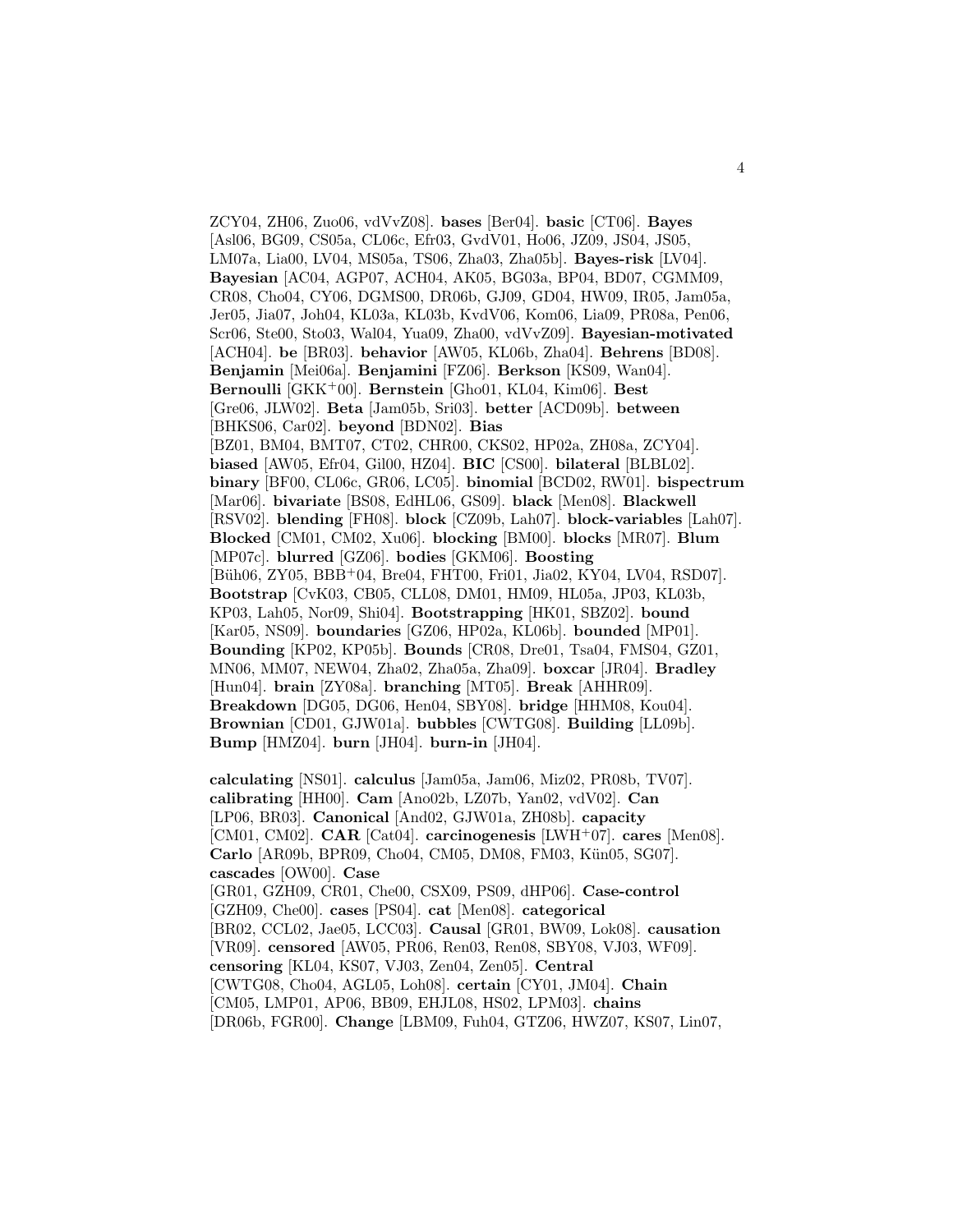Mei06a, Mei06b, Mou08, Pon03, Spo09]. **Change-point** [LBM09, GTZ06, HWZ07, KS07, Mei06b, Pon03]. **changepoint** [LP05]. **changes** [BHKS06]. **characteristic** [CWTG08, Efr08]. **characteristics** [Fuh04]. **Characterization** [CS05a, CY01, DHL09, GH02, GG08]. **Characterizations** [GJW01b]. **Characterizing** [AP06]. **chart** [HT04]. **charts** [WH06a]. **checking** [KS09]. **checks** [SZ05]. **Cheng** [Fuh10, Jen10]. **Chernoff** [Kar05, NS09]. **Choice** [HPS08, HK05]. **chosen** [HK01]. **Cifarelli** [Jam05b]. **class** [AS00, CW04, CFH07, CHC03, DMP04, FH08, GY02, HM07d, LZ06a, LPS08, LP10, MS05a]. **classes** [AP06, ML07]. **classification** [BS07, CHC03, FF08, HK05, HPS08, HI01, Jia02, JT08, KP05b, Lec07, TvdG05, Zha04]. **Classifiers** [KP02, AT07, FMS04, Tsy04]. **Classifying** [BO08, bCH09]. **Clear** [WW02]. **Clinical** [BHR02, HZ04]. **Closed** [AS08a, CY06]. **Closed-form** [AS08a]. **CLT** [AZ08]. **cluster** [GR05, GEGMMI08, Rob09, XY03, ZFS09]. **clustering** [Cha09, SBY09, vLBB08]. **coarsened** [DHM07]. **coarsening** [GG08]. **codes** [PX09]. **coefficient** [ALL05, HJS01, HC08, ŞM06a, WZZ09, ZL09]. **coefficients** [AH03a, CFZZ07, DM03, IK06, Kim07]. **coherent** [GW04b]. **cohort** [AW05]. **coin** [HZ04]. **coincide** [BLBL02]. **cointegrating** [CH06b]. **cointegration** [KMT07]. **colon** [LWH<sup>+</sup>07]. **color** [MF09]. **combinations** [KP05b]. **Combined** [KP02]. **Combining** [SXS05]. **Comments** [Mei06a]. **Common** [BHK09, JT09, STT03]. **compact** [Jup05, Jup08]. **companion** [MP07c]. **compared** [LW02]. **comparing** [HY05b, Yan07]. **comparison** [CS05b, HT04, HM08, ND03, WW07a]. **comparisons** [BB02]. **compartment** [FH08]. **competing** [BM04, GMW08a, GMW08b]. **complement** [LZ07b]. **complementary** [XC08]. **Complete** [ST07]. **Completeness** [LMP01, LPM03, LC04]. **Complex** [GR01, GW04b, GLM03]. **Complexities** [KP05b, BBM05, BM06a, BM06c, CLV06, Kol06a, Kol06b, SW06, Tsy06, vdG06]. **Complexity** [LW04, BC09, JMP01, KN04, Lec07, Zha06]. **Component** [LZ06b, BMV06, CB06, HZ03, HV06, HMW06, Nad08]. **components** [AW09, BHK09, CHS09, HY03a, Joh01, Nob04, PP09, Ste00]. **composed** [FH08]. **Composite** [ZY08b, JLT09, ZRY09]. **Compound** [Zha03, BG09]. **computational** [BC09]. **computations** [AR09b]. **computed** [HPT02]. **Computer** [BWB<sup>+</sup>07, MP07a, Loh08]. **Computer-intensive** [MP07a]. **computerized** [CY09]. **Concave** [CD01, BRW09, JvdM09]. **concrete** [CHC03]. **condition** [EdHL06, Lah03]. **Conditional** [Efr07a, Lee09, WH06a, CL02, HY05a, LP06, LCC03, SS00, Son09, TK03]. **conditionally** [SM06b]. **Conditions** [HS02, JW03, JSZ04, NS01]. **cones** [CV03]. **Confidence** [BM07, Bar04, BCD02, GW05, PQ06, SLM00, ZW08, CL04a, CL06a, CJL07, CvK03, DKM09, DG00, GW08, HL05a, Pen04, PT00, RvdV06, SXS05, Tsa04]. **conjugate** [CV03, MLD09]. **connection** [BW07]. **Consistencies** [BKL<sup>+</sup>09]. **Consistency** [CGMM09, CL06c, GMW08a, Lah05, PP09, SA09, TMG09, Yan07, vLBB08, CS00, EM05, GR06, Jia04, JM09, KL01, LM07a, LV04, Sko00, Wal04, Zha04, ZY05, dHL03]. **Consistent**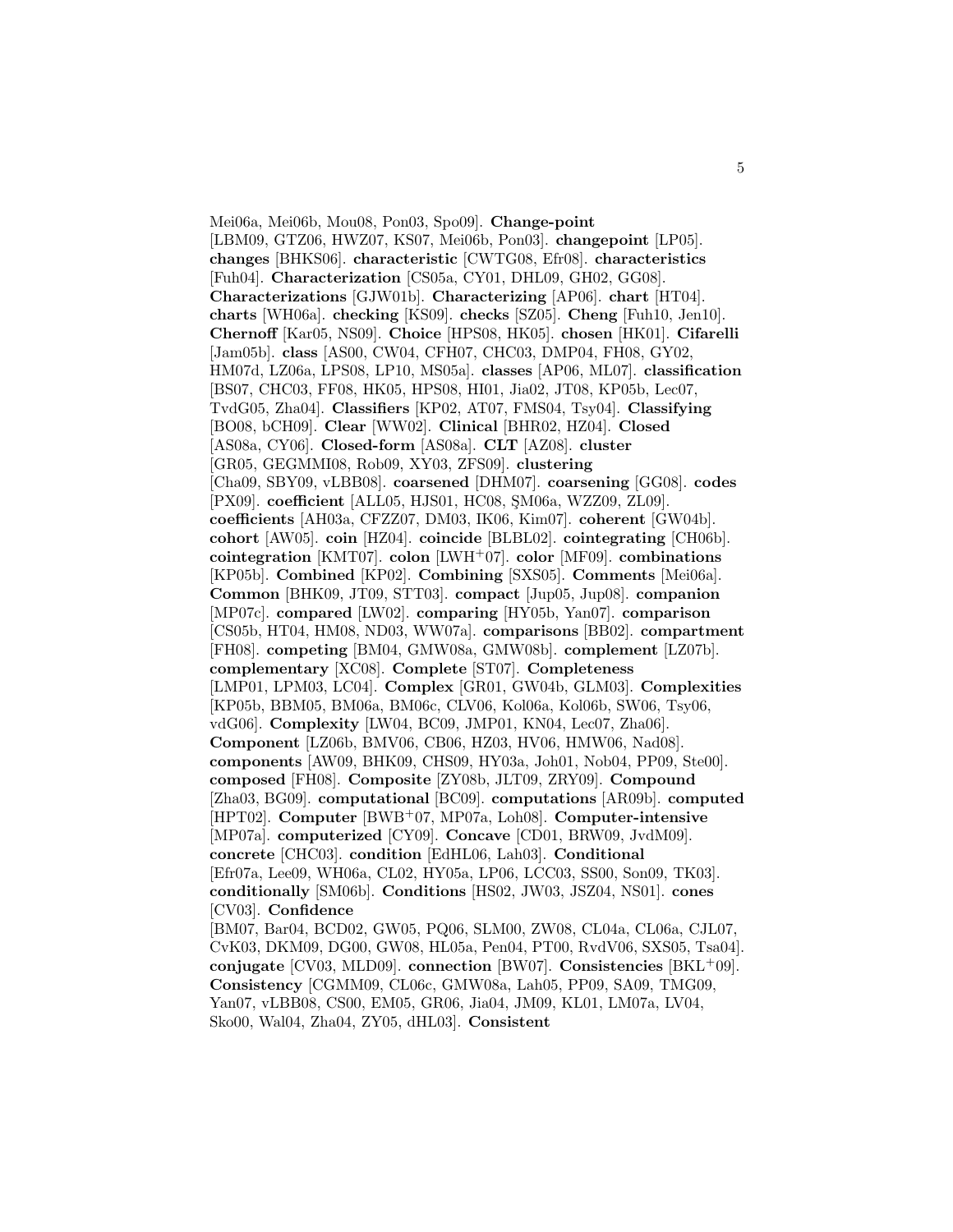[AC09, BM04, Bun04, CT06, JMP01, AS00, Kar08a, SW07a]. **Constrained** [DF00, KT01b, BMT07, CKS02, Dur07, Sha00, ZH08b]. **constraint** [AS00, Gre06]. **Constraints** [Chi07, FH00, HH01, ST07]. **constructed** [PX09]. **constructing** [CC06]. **Construction** [BC04, QAW09, XW05, RBD09, LL08a]. **constructive** [Xia07]. **contamination** [IK03]. **context** [JM09]. **contingency** [BK01, Lan04]. **Continuous** [GR01, GK01, Lok08, Mou04, SGM09]. **Contour** [LZC05, LWT09]. **contours** [SZ00b]. **contraction** [vdVvZ08]. **contrast** [IK03, RBD09]. **contributions** [BB02, Bri02a, Coo04, Hub02, Spe02]. **Control** [RW07, VW01, BY01, CFH07, Che00, Chi07, GBS09, GW04a, GZH09, HT04, HY05b, RS06a, Wu08]. **controlling** [ABDJ06, Sar07]. **Convergence** [DGMR07, FM03, GKM06, GGvdV00, Gho01, GvdV07a, Hua04, Jia07, Scr06, ZY05, BKL<sup>+</sup>09, BS09, DHM07, FPW01, GCL01, GW00, GvdV01, GvdV07b, GMW08a, HH07, HWZ07, JLW07, Joh08, LF09a, OGV09, SZ00b, SW01, WLP07]. **convergent** [BD08]. **Convex** [GJW01a, GJW01b, Pat01, BHL05, Bha06, GKM06, GZ06, Hof03, JN09, KP05b, Kol09, Zha04]. **convexity** [JN02]. **convolution** [SBY09]. **copula** [CWY09, EdHL06]. **copula-based** [CWY09]. **copulas** [GS09, MN09, OGV09]. **corner** [HM07c]. **corner-preserving** [HM07c]. **Correction** [CL10, CM02, DG12, FCZ02, IKL00a, LP10, LPM03, LR03, SY03, HP02a]. **Corrections** [BJYZ09]. **Correlated** [PA05]. **correlation** [And02, LL00, LWH<sup>+</sup>07, SRB07, Zha08b, ZH08b]. **correlations** [AGL05]. **corrupted** [JvdM09]. **cosmology** [LQS00]. **count** [BZ09, WZ00, WZ07]. **counting** [WZ00]. **counts** [WW00]. **coupling** [CM05, FGR00]. **course** [TS06]. **cousins** [MRY07]. **Covariance** [BL08a, AZ08, AHHR09, BJYZ09, BL08b, DN01, Kar08a, Kar08b, LF09a, LW02, RMC08, STT03, SZT07]. **covariances** [JM04]. **Covariate** [CGLZ09, Bun04, DGM06, KS07, Pon03, SM06a, ZHCC07]. **Covariate-adjusted** [CGLZ09, ZHCC07]. **covariates** [WZ07, YZ02, Zen04, ZL09]. **coverage** [HPT02, Tsa04, ZZ09a]. **Cox** [DGM06, FL02, NEW04, Pon03]. **Cram´er** [GQR07, HRW07]. **Cram´er-type** [HRW07]. **Cramér-von** [GQR07]. **criteria** [Efr01, HN07, Ing07, Kou04]. **criticism** [DJ04, HJ08]. **Cross** [Leu05, WZ05, Yan07]. **Cross-validation** [Leu05, WZ05]. **crossover** [HY03b, HY05b, SBR05]. **Current** [GMW08a, GMW08b, VJ03, MK05]. **curve** [CM00a, FDR09, PT00]. **curved** [FM03]. **curvelet** [CD02]. **Curves** [BZ01, CvK03, HM03, KSC07, ND03]. **CUSUM** [Fuh03, HT04, Mou04].

## **Dantzig**

[Bic07, BRT09, CL07a, CT07a, CT07b, EHT07, FS07, MRY07, Rit07]. **Data** [BGA07, CHR00, GR01, GL05, Jup08, SBY09, ASJ09a, AVYZ09, AW05, BZ09, BSK05, BKMP09a, BR02, CFZZ07, CZ09b, bCH09, CHT08, DJ06, Efr04, FLZ06, GKK<sup>+</sup>00, GH07, GHR04, GMW08a, GMW08b, GX00, HPT02, HMW06, HY07, HL07, HM08, Jae05, JT08, JvdM09, Kol00, KM07, LWH<sup>+</sup>07,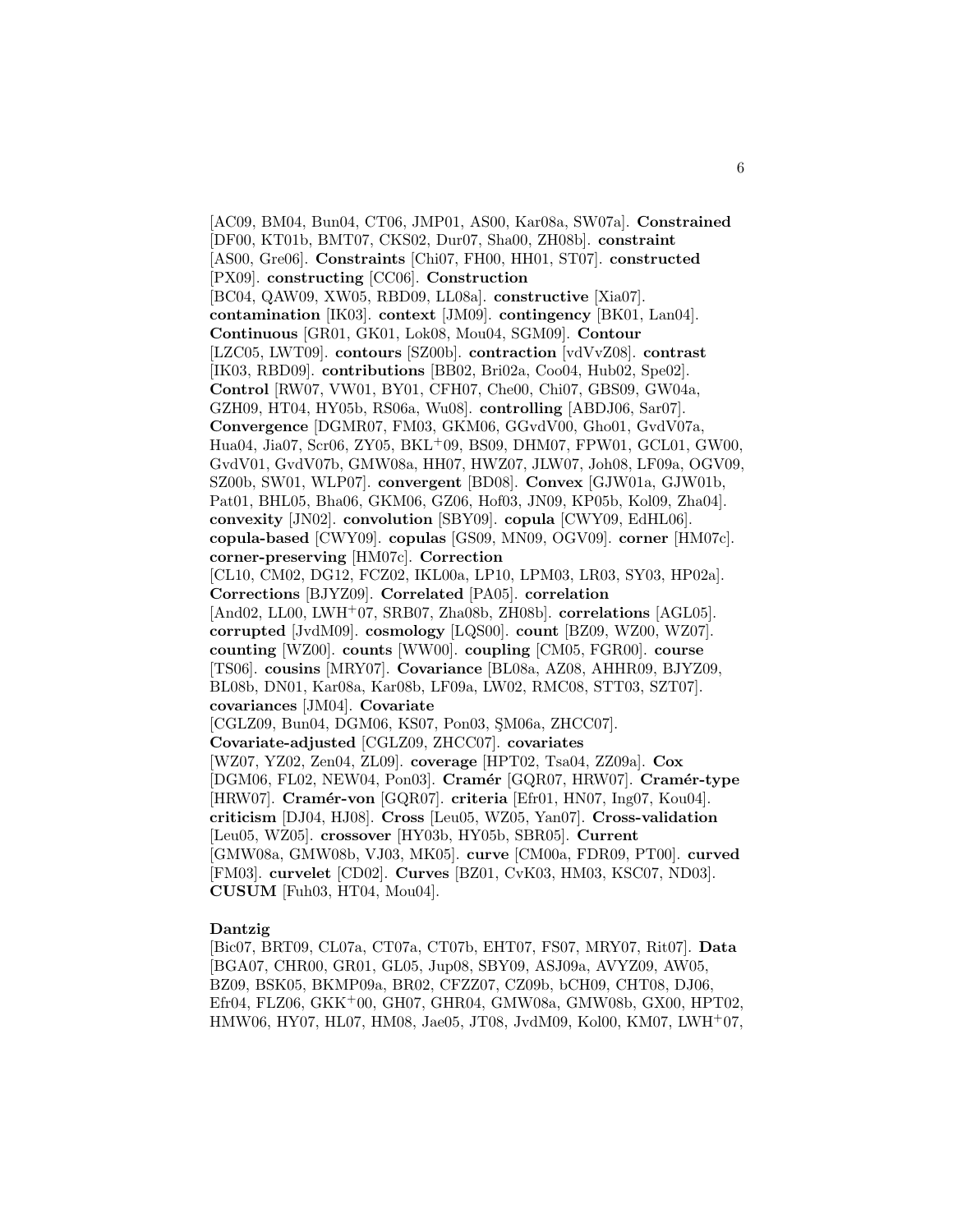LL08a, LC05, MK05, MKB09, MS00a, MY09, NEW04, NKY09, PR06, RW02, Ren03, Ren08, SBY08, SSSW03, SG07, TS06, VJ03, WM07, WZ00, WZ07, YMW05, ZC07, ZFS09, ZCH04]. **Data-driven** [GL05, Jup08, CZ09b]. **Decision** [CS05b, AC04, BM07, BG09, FS02a, GD04, NS01, RSV02, Zha03]. **decomposable** [LM07b]. **Decomposition** [BB09, BG01]. **Decompounding** [BG03b]. **Deconvolution** [Joh09, DHM08, HM07b, HL08, JR04, Kol00, LS00, PS09]. **deconvolutions** [KM03]. **decreasing** [KL06b]. **deep** [Miz02]. **Default** [Pau05]. **Deficiency** [Car02]. **defining** [RBD09]. **definition** [BBS09]. **deformations** [AS08b, CM03]. **deformed** [AC09]. **degree** [ASJ09a, DHP00]. **degrees** [MW00, ZHT07]. **delay** [Bei00]. **delayed** [BHR02]. **denoising** [PS03]. **Densities** [CD01, DK04, Asl06, CWTG08, Efr08, EL00, GLX06, GvdV01, GvdV07b, GM07, Jia07, LPS08, LP10, RR05]. **Density** [Efr04, AFR00, BW07, BRW09, BKMP09a, BCLZ04, BGX08, Cav00, CH02, DW08, Efr05, Efr07a, FL06, GPPVW09, Gho01, GHR01, HK01, HO04, KL06b, Nai04, PKJ02, SW07a, Scr06, SSN09, WM02, Yan00, Zha06]. **dependence** [BHKS06, BC07, BDN02, CH02, CH09, HJ08, Lah03, Lah07, NL06, SRB07, Wu08]. **Dependency** [FDR07, BY01]. **dependent** [BC02, BMW03, CSX09, CSW06, CSW07, DGM06, HI01, KR09, LRZ03, SW07a, Wu05, Wu07, Zen04, Zen05]. **Depth** [ZC05b, LL08a, Miz02, SZ00a, SZ00b, Zuo03, ZCY04, ZCH04, ZH06, Zuo06]. **depth-based** [ZH06]. **depth-weighted** [ZCH04]. **derivatives** [CvK03, HY07, HMY09]. **descriptors** [DMP05]. **design** [BM00, BCLZ02, GK08, HM03, KR09, LM07a, Pro00, Rei08, RBK05, XC08, Zhu03]. **design-adaptive** [HM03]. **design-based** [RBK05]. **design-consistency** [LM07a]. **designs** [BB01, BHR02, BD04, BM06b, BG05, BD07, BC03, BC04, CY09, Che00, CC06, CC09, CM01, CM02, CY04, DF00, DF01, DM03, DMP04, DMP05, DHL09, DT09, DHP00, FH08, HY03b, HY05b, HZ04, HZH09, Imh01, IS01, KM00, LZ06a, Loh08, MS08, MF09, MR07, PX09, QAW09, RBD09, SBR05, ST01, VW01, WX01a, WX01b, WW07b, XW05, Xu06, YS09, Ye03, ZFLS05, ZHCC07]. **detecting** [DJ04]. **Detection** [Cha09, AH03a, ACDH06, AHHR09, Bei00, Fuh04, LP05, Mei06a, Mei06b, Mou08, Spo09, ZY08a]. **determination** [HC08, KM00]. **Determining** [CL04c]. **deviation** [BDT01]. **deviations** [HRW07, IK03, SSG05]. **diagnostics** [Jia01]. **difference** [BL07]. **Differentiability** [DSW09]. **differentiation** [Ols07]. **diffusion** [BPR09, CGT08, GCLN02, KSC07, Spo00]. **diffusions** [ASM04, AS08a, CHS09, Dal05, GHR04, MZ06, Nis09, Wan02]. **Dimension** [CL02, HJPS01, LCC03, LD09, ZH08b, CW04, CL04c, Coo04, FBJ09, GG00, HY05a, HR09, JM09, LW02, LZC05, LY07, LWT09, Xia07]. **dimension-reduction** [HR09]. **dimensional** [AW09, BJYZ09, BG03a, BG09, Büh06, bCH09, DMP05, Dry05, FF08, Gre06, HHM08, Jia07, JT08, Kar08a, Kar08b, KvdV06, MKB09, MvdGB09, MB06, MY09, PBHT08, Scr06, WLP07, WR09, XH09, ZH08a, vdG08]. **dimensions**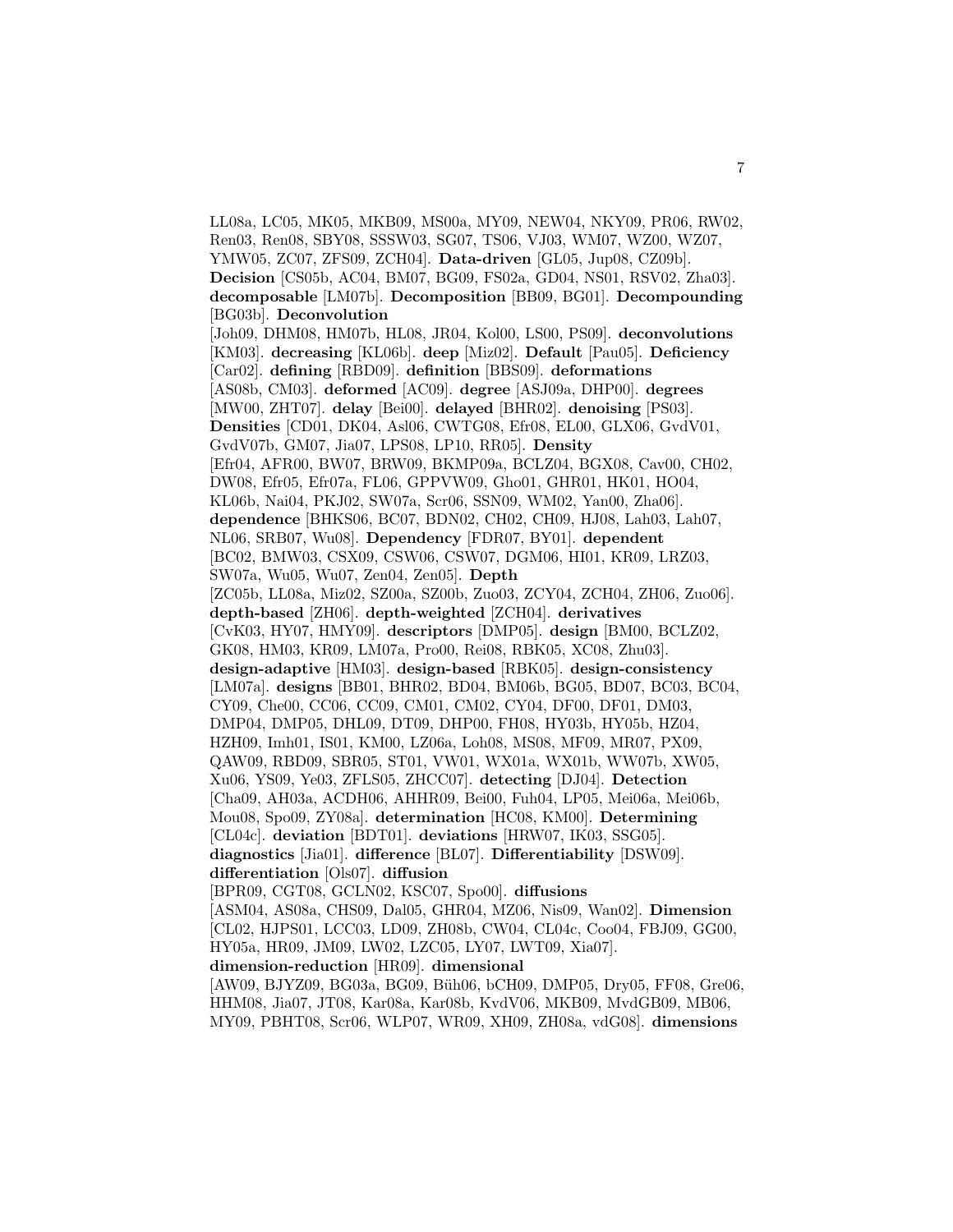[CCL02, Owe00]. **Diophantine** [JR04]. **Direct** [HJS01]. **directed** [GH02, MW09, VR09]. **directional** [BKMP09a, GKM06]. **Directions** [MP05b, Xia07]. **Dirichlet** [CM00b, GvdV07b, Jam05b, RGN02]. **discontinuities** [HM03]. **Discovery** [Sar02, ABDJ06, BY01, DJ06, Efr07b, FDR07, FDR09, GW04a, Sar06, SG09, Sto03, Wu08]. **discrepancy** [GD04]. **discrete** [ASM04, GH07, Lah03, MLD09, RR05]. **discretely** [ASJ07, ASJ09b, BPR09, JT09]. **discriminant** [RS06b]. **discriminating** [BHKS06]. **discrimination** [CHC03, DT09, MT04]. **Discussion** [AL06, BM06a, Bic07, BM06c, BM08, CL07a, CR06, CK06, CLV06, EHT07, FS07, MRY07, Men08, ML06, Per06, Rit07, SBZ06, SW06, Tho06, Tsy06, WZ06, Zha08a, vdG06, DG06, FHT00, HL02]. **Discussions** [BBB<sup>+</sup>04]. **dispersion** [CAMMI08]. **distance** [Car02, KS09]. **distances** [LMR<sup>+</sup>08, SRB07]. **distributed** [LD09]. **Distribution** [DHV05, KK09, AS00, BW07, BRW09, BG03a, CLL08, CK08a, EPdH01, ES09, GLM03, GMW08b, HY05a, Joh09, Joh01, JvdM09, KL06a, LP06, Loh03, Mei06a, Mei06b, NSY08, Nob04, Pen04, PQ06, Rob09]. **Distributional** [RLP03, BG01]. **Distributions** [KP02, BM04, EHJL08, GH02, GGvdV00, GvdV07a, HZ03, HL08, Hua04, HWH07, Jup05, LM07b, MN09, RGN02, RR05, RS06b, SW01, SXS05, Sri03, TT00, TMG09, WLP07, ZH06, vdVvZ08]. **divergences** [JW07, NWJ09]. **diverging** [FP04, LF08, MP07a, ZZ09b]. **do** [HN07, JP03]. **Does** [ACD09b]. **domain** [DZM09, Loh05, NL06]. **Donoho** [ZCH04]. **Doubling** [CC06, XC08]. **doubly** [HZ04, Ren03]. **down** [GBS09]. **drift** [BCLZ04, Dal05, GCLN02, PR08b, Spo00]. **drifted** [Bel00]. **driven** [CZ09b, GL05, Jup08, NBPW04]. **dynamic** [MS00a]. **dynamical** [SA09].

**early** [ZY05]. **EBLUP** [CLL08]. **edge** [TvdG05]. **edges** [ACD09b, CD02]. **Edgeworth** [GR03, JW03]. **Effect** [CH02, HPT02, WBCL08, GM05, Ste02]. **effects** [BD04, DS02, JH04, Lok08, MKB09, SZT07, WW07b, ZZ06]. **efficiencies** [DF01]. **Efficiency**

[Rob05, BH04, CHT08, DGT06, GQR07, IKL00a, IKL00b, Kar05, RW00]. **Efficient**

[ALL05, AH03a, Cav00, CB06, CWY09, Dah06, DL03, Fuh06, Fuh10, HZH09, Jen10, KP05a, MSW06, AR09b, BM06b, FH00, GY02, HP06, HOP06, HY05b]. **eigen** [RMSE08]. **eigen-inference** [RMSE08]. **Eigenspaces** [SBY09]. **eigenvalue** [Joh01, Joh08]. **eigenvalues** [SMT08]. **eigenvectors** [SMT08]. **elastic** [ZZ09b]. **elastic-net** [ZZ09b]. **ellipsoidally** [RS06b]. **elliptic** [HP04b]. **elliptical** [BZ01, CAMMI08]. **Emax** [FH08]. **Empirical** [CLV08, HT01, JS04, JS05, Kol00, KP02, Pen04, RW02, WC09, BG09, CL08, CL10, DJR04, Efr03, ES09, FZ04, FHS09, GCL01, GJ09, HV06, HM09, HMV09, JLW02, JZ09, Lia00, MP04, ND03, NL06, Ren08, Sch07, TS06, Tsa04, Zha03, Zha05b]. **Empirical-likelihood-based** [Pen04]. **empirically** [HK01]. **Endogenous** [BO08]. **endpoint** [CS05a]. **endpoints** [HP02a]. **energy** [AL06, CK06, KZW06b, ML06, WZ06]. **Enriched** [CV03].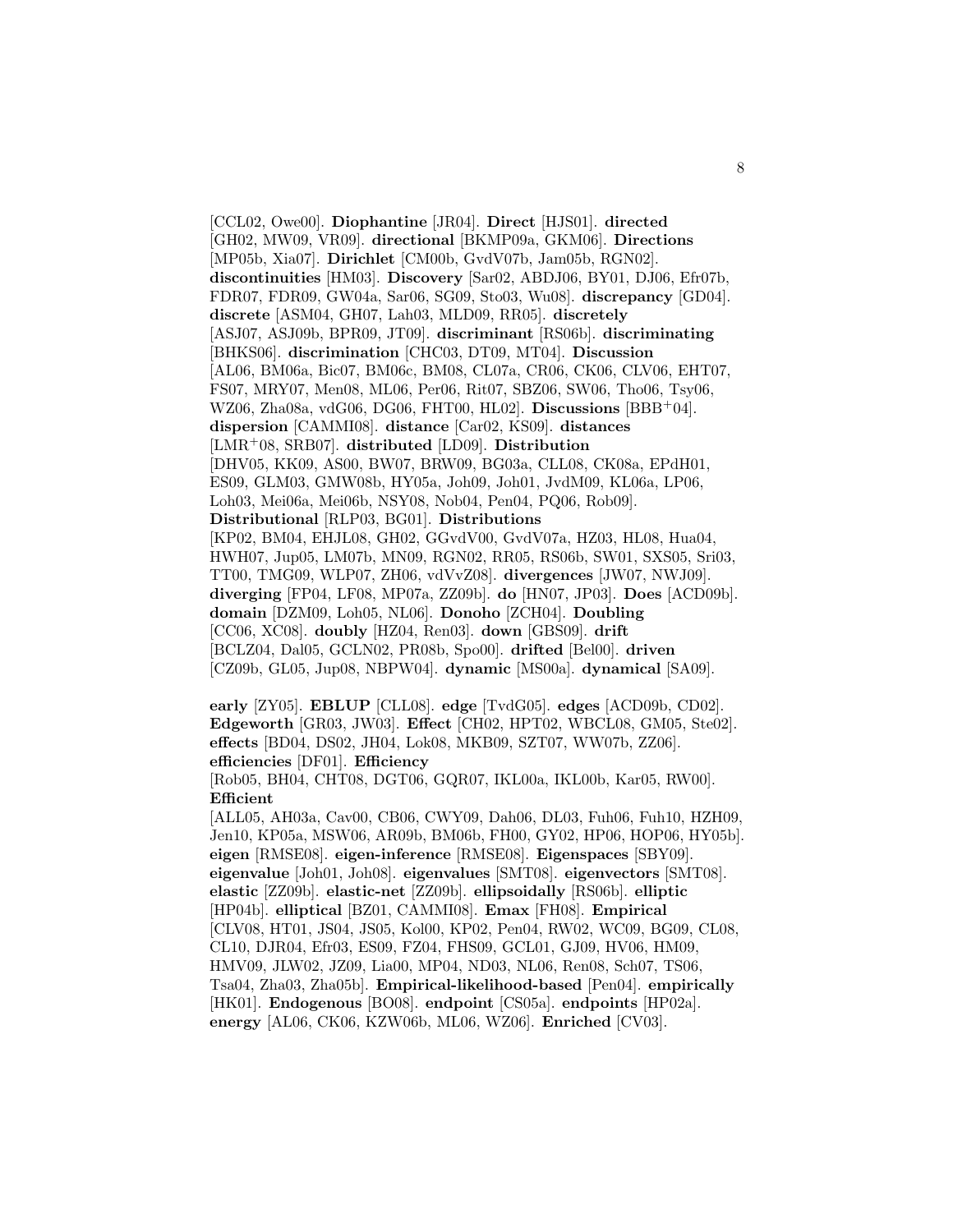**ensembles** [Bre04, Joh08]. **Entropies** [GvdV01]. **entropy** [GD04, Kol09, SDG06, Zha06]. **enumeration** [ST07]. **equations** [BSK05, CB05, JLW07, LC05, PP00, SM06b, WC09, XY03]. **Equi** [AL06, CK06, KZW06b, ML06, WZ06]. **Equi-energy** [AL06, CK06, KZW06b, ML06, WZ06]. **Equivalence** [BCLZ04, ARS09, AP06, BCLZ02, CZ09a, GCLN02, GN06, GJ09, Rei08, Rom05]. **ergodic** [Dal05, Nis09, SA09]. **Error** [KP02, BS09, CL00, CSW06, CSW07, DJR04, Dur07, HM06, HR08, Joh09, KP05b, KL06a, KL05, LR05, LY07, RS06a, RW07, VW01, ZL09]. **error-prone** [ZL09]. **Errors** [Tau01, DH02, Efr05, FR02, GK08, HM07a, Ing07, KK09, KS09, KR09, LM03, Wan04, Wu07]. **Errors-in-Variables** [Tau01, HM07a]. **estimate** [KMO03, LP06, TMG09]. **Estimates** [FYZ01, KT01b, AY02, AFR00, AC09, BS07, BMT07, BHZ06, BBLR05, BM08, DG00, Gil00, JS04, Men08, RRY03, SBZ02, SBZ04, Zha08a, ZL08a, ZL08b]. **Estimating** [ASJ09a, AS08b, CM03, JvdM09, LL00, LNV03, LQS00, MKB09, ML07, MR06, M¨ul09, PSS09, SW04, Zen04, BSK05, Can03, CB05, CKS02, DM03, GCLN02, JLW07, LC05, Mer07, WC09, XY03]. **Estimation** [BW07, BS09, BGA07, CJL07, CW04, Cha07, Efr05, Fuh10, GLT06, GH07, GT01, GJW01a, GJW01b, HL08, HMY09, JM04, Jen10, KT01c, KMS00, LR06, LR08, LSV08, Pon03, Reb05, SZT07, Tau01, Wan04, Zha05a, ALL05, AR09a, ADB07, ACD09a, AK05, BRW09, BKMP09a, BCV01, BM04, Bel00, BPR09, Bic07, BL08b, BMV06, BDT01, BCLZ04, BL07, BGX08, BCZ08, BG09, BG03b, But07, CL03, CL04b, CL05c, CL05a, CL06b, CL07a, CW08, CZ09a, CZ09b, CT07a, CT07b, Cav00, CR01, CM00a, Che04, CH06b, CZ07, CWY09, CM01, CM02, Coe08, CT06, CAMMI08, CFRC07, Dah06, DP06, Dal05, Efr04, Efr07a, Efr08, EHT07, EL00, EPdH01, ES09, FLZ06, FS07, FSR08, Fuh06, GK01, Gho01, GvdV01, GM07, GHR01, GR03, GHR04, GTZ06, GS08, HZ03, HM03, HP04a]. **estimation** [HM06, HQ07, HY07, HOP06, Hid05, HS02, Hof03, HR08, HM04, HM07d, Hös03, HJS01, Hua04, JMP01, Jer05, JLW02, JZ09, JLT09, JN09, KT01a, KMT07, Kar08a, Kar08b, KP05a, KN04, KSC07, LF09a, LBM09, LM00, LZ07a, LWH<sup>+</sup>07, LM03, LP05, MK05, MM09, MP07a, MM07, MS06, MPR05, MPY09, Nai04, NL04, OGV09, OW00, PKJ02, PS04, PT00, PP00, PR08b, RMC08, Rit07, RZ06, Rob08, RR05, Sch07, Scr06, SP05, SSN09, Spo00, SM06b, TvdG05, VvS08, WBCL08, WZ07, WM02, Wu07, Xia07, Yan00, YZ02, ZW03, Zha05b, Zha06, ZH05, ZW09, vdVvZ09]. **estimations** [CH02]. **estimator** [BW09, CS00, DMR04, GZ04, KL05, Lah05, LRZ03, MRT08, ZZ09a, ZCH04]. **Estimators** [ASM04, ASJ07, AS00, BC09, Ber04, BH04, BR03, BKL<sup>+</sup>09, BO00, BC07, CL05b, CL06c, CKS09, DZM09, Dur07, EM05, EL06, FK00, GY02, Gol09, GLdW03, HK01, HWZ07, Hen04, HHM08, IK03, KM03, Kim04, Koz03, LM07a, LP06, LPS08, LP10, MS05a, Nis09, PR06, PP09, Ren03, SW07a, Sha00, SZ01, WZ00, ZC05a, ZCY04, ZC05b, dHL03]. **Euler** [CWTG08]. **Evaluation** [EHJL08]. **events** [DMM03]. **ever** [Gel05].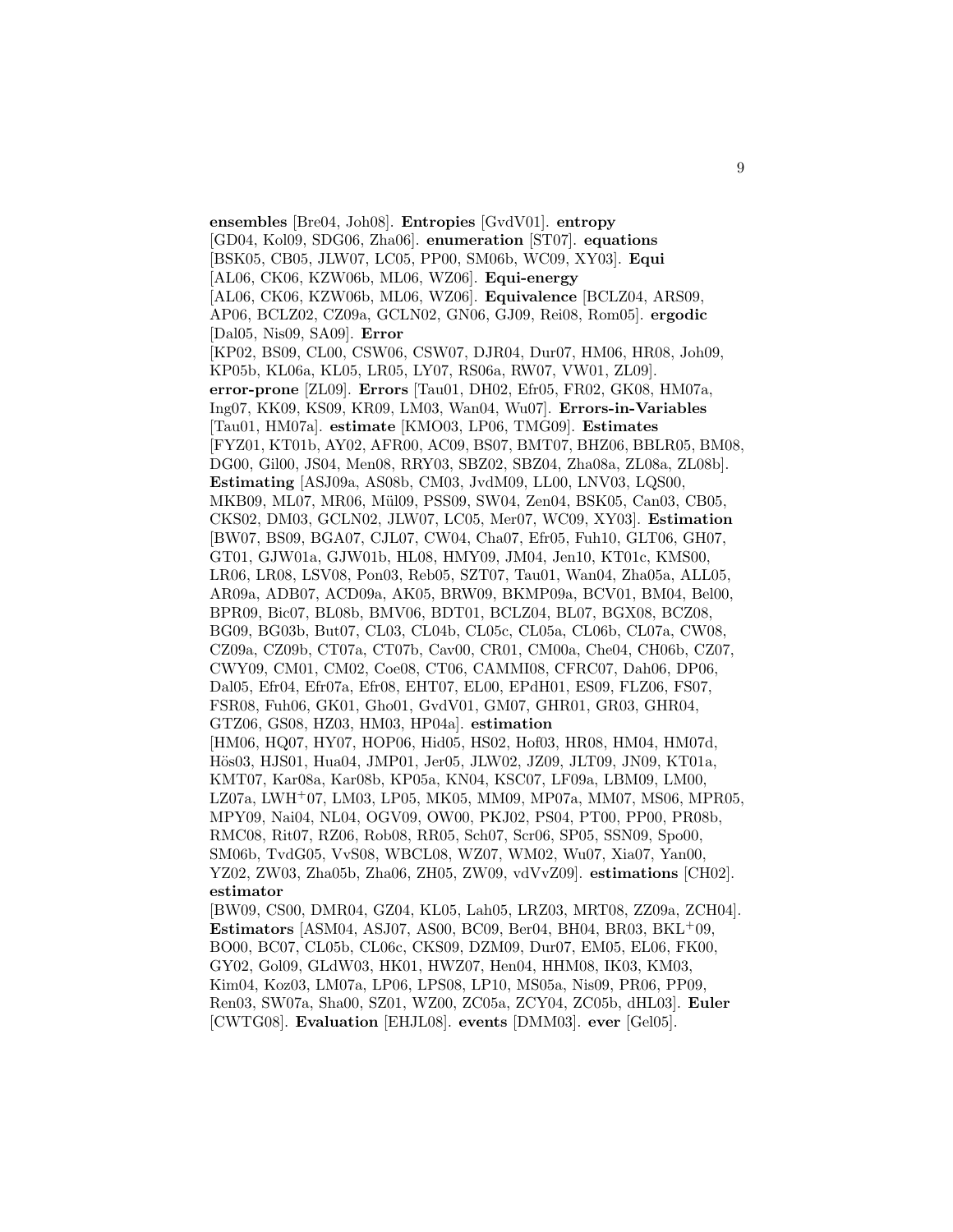**evidence** [ACCHZ08]. **evolution** [SA09]. **evolutionary** [VvS08]. **EWMA** [HT04]. **Exact** [SP05, RGN02]. **exactly** [Zha05b]. **example** [Li02]. **Examples** [Zha05a]. **Existence** [RBD09]. **expansion** [JW03]. **expansions** [AS08a, BCD02, GR03, Lah07, LRZ03]. **expectation** [FM03]. **expected** [FR02]. **experimental** [Pro00]. **experiments** [BB09, Car02, Car07, LWH<sup>+</sup>07, Loh08, MS08]. **Explicit** [IK06]. **exponent** [Coe08]. **exponential** [Bei00, CL00, DJ06, FM03, GHKM01, Imh01, Scr06]. **exponentially** [Sch07]. **expressions** [CY06]. **Extended** [Hel06]. **Extending** [HMV09]. **extrapolation** [HPT02]. **extrema** [HV06]. **Extremal** [Che05]. **Extreme** [Dre01, EPdH01, EL06, EdHL06, ES09, GS09, GLdW03, Rob09, dHL03]. **extreme-value** [ES09, GS09]. **Extremes** [DK01, GS08, MS00b, dHP06]. **extrinsic** [BP03, BP05]. **factor** [DS02, WW02]. **factorial** [BC03, CM01, CM02, CY04, DS02, PX09, RBD09, WX01a, WX01b, Xu06, Ye03]. **factors** [BM00, CY04, Zhu03]. **failure** [CFZZ07, NKY09]. **False** [Sar02, Sar06, ABDJ06, BY01, DJ06, Efr07b, FDR07, FDR09, GW04a, MR06, SG09, Sto03, Wu08]. **families** [CL00, FPW01, FM03, GHKM01, Scr06]. **family** [CV03, ZRY09]. **familywise** [LR05, RS06a]. **Fast** [AT07, Aud09, SS07]. **fault** [HR00]. **FDR** [Chi07, GBS09, Sar07]. **feature** [PBHT08]. **features** [FF08]. **Fence** [JRGN08]. **field** [GPPVW09, LL00, vdVvZ09]. **fields** [AS08b, AC09, CWTG08, CW04, CT06, KSC07, LB06, Loh05, Mar06, NSY08, SSSW03, TW08]. **filamentary** [ACDH06]. **filling** [QAW09]. **filtering** [ACD09b, ZH08b]. **filters** [K¨un05]. **Financial** [Myk03]. **Finite** [Kim04, Nad08, RW00, BD08, BG01, HRW07, IK06, Kou04, LM07a, Nob04]. **finite-sample** [BD08]. **first** [Cha07]. **Fisher** [BD08, Lua04]. **fit** [ACH04, BRS06, BM06b, But07, DHV05, FL06, JW07, Jan00, Jia01, Joh04, Jup05, KK04, KK09, OGV09, Roh08]. **fitted** [BO08, Jia07]. **Fitting** [KL06a, Nai04, RW01]. **Fixed** [DZM09, Loh05, CL00, PA05]. **Fixed-domain** [DZM09, Loh05]. **Flexible** [RMC08]. **fMRI** [SSSW03, ZY08a]. **forecasting** [Ing07, SA09]. **form** [AS08a, CY06]. **formal** [BBS09, EHJL08]. **forms** [KT01d]. **formulation** [HR09]. **forward** [CM05, Zhu04]. **foundation** [LMR<sup>+</sup>08]. **four** [DHP00]. **Fourier** [DM03, Lah03, MM09]. **fractal** [CW04]. **fraction** [PX09]. **fractional** [BBLR05, BC03, CH06b, CM01, CM02, DS02, Rob05, SP05, TV07, WX01a, WX01b, Xu06]. **Frailty** [FL02, GZH09, KLF04]. **frames** [CD02]. **framework** [RBK05, ZFLS05]. **free** [DHV05, KK09].

**freedom** [MW00, ZHT07]. **frequency** [ASJ09a, GHR04, NL06].

SZ00a, SZ01, WBCL08, Ye03, Zen04, Zhu03, ZCY04]. **Functional**

[Jen10]. **full** [GZH09]. **fully** [GY02]. **Function**

**Frequentist** [IR05, Pen06, ACH04, CK08a, CK08b, DGMS00, Yua09]. **Fuh**

[HKST00, JWZ09, JN00, PS09, YMW05, BWB<sup>+</sup>07, BHK09, But07, CL05b,

[BGA07, GJW01b, ACH04, AK05, AW05, BHL05, CW08, CT02, CL06c, Dal05, EM05, Fri01, HQ07, HM04, JvdM09, LQS00, PR06, Reb05, RSD07,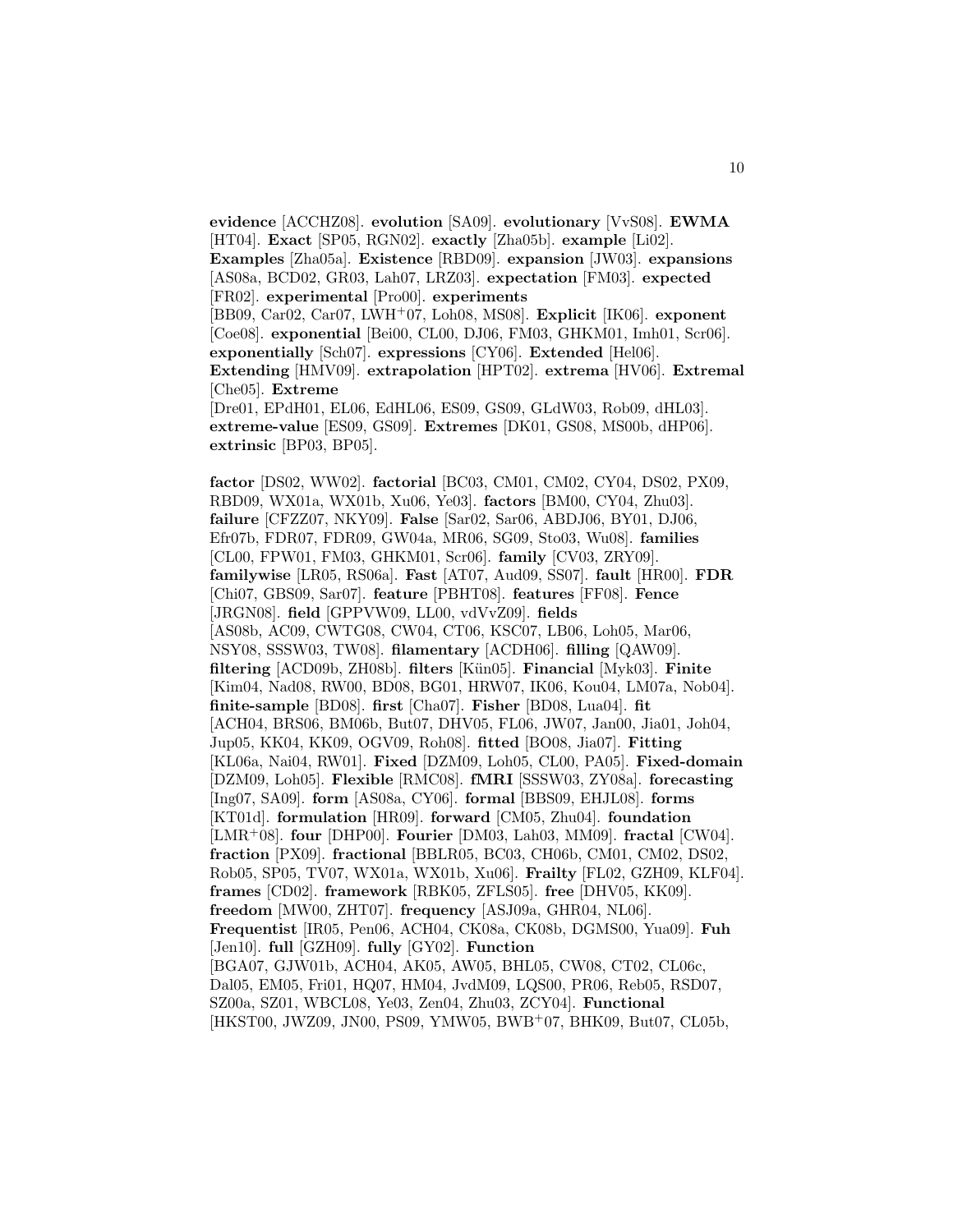CL06b, CH06a, CKS09, HMW06, HH07, HMY09, LM00, MS05b, ZC07]. **Functionality** [AH05]. **Functionals**

[Jam05b, KT01c, CL03, CL04b, CL05c, DSW09, Mül09, RGN02, TT00]. **Functions** [BW01, GJW01a, BMT07, BW02, BW04, Can03, Efr08, FZ04, GM07, HH00, HY05a, HV06, HM07d, Jan00, JLT09, LWH<sup>+</sup>07, LNV03, Mar03, MN09, Mer07, NWJ09, SZ00b, Zuo03]. **fused** [Rin09]. **FWER** [Sar07].

**GACV** [GKK<sup>+</sup>00]. **Game** [GD04]. **Gamma** [Jam05b, vdVvZ09, BLBL02]. **GARCH** [BH04, KY05, LM03, MS00b, MS06, Wan02]. **Gaussian** [AS08b, AC09, AH03b, AH05, BLBL02, Bar04, BHL05, BGH09, BCLZ04, BTW07, CW04, Coe08, DP06, GW00, GR06, GHR01, HMZ04, Jia05, LL00, LRZ03, LB04, Loh05, MP04, MRT08, NSY08, Pau05, Pen06, PR08b, RMC08, SMT08, SS07, vdVvZ08, vdVvZ09]. **General** [CK08a, JZ09, SZ00a, Zha05b, ASM04, AH06, Bha06, BK01, CT05, GEGMMI08, GZH09, HM07d, LZC05]. **Generalization** [FMS04, KP02, KP05b]. **Generalizations** [LR05, RS06a]. **Generalized** [CB05, FZZ01, FCZ02, MS05b, WX01a, WX01b, ZZ06, BSK05, BHZ06, HT04, Hun04, Jia07, MS05a, NS01, RW07, Sar07, SG09, Sch01, SLM00, XY03, YPM08, vdG08]. **Generalizing** [Sar08]. **generated** [MF09]. **generating** [BW04]. **genetic** [CKS02]. **Geometric** [CY04, BB01, DHL09, DS02, GG08, HS02, Kou04]. **Geometry** [SS00, Kol00]. **Gibbs** [FGR00, JT08, JH04, PR08a]. **glasses** [Cha07]. **Global** [Jan00, AC04]. **globally** [BD08]. **GLR** [BLBL02, HT04]. **GMM** [CHT08]. **Goodness** [But07, JW07, Jia01, KK09, BRS06, DHV05, FL06, Jan00, Joh04, Jup05, KK04, OGV09, Roh08]. **Goodness-of-fit** [But07, JW07, Jia01, KK09, DHV05, FL06, Joh04, KK04, OGV09, Roh08]. **gradient** [Fri01, GPPVW09]. **Graph** [LMP01, AP06, LPM03, RS02]. **Graphical** [GHKM01, BC02, GH02, GMS06, Mad00, RMC08]. **graphics** [FS02b]. **graphs** [ARS09, LM07b, MW09, MB06, VR09]. **Greedy** [Fri01, BCDD08, Jon00, LW08]. **Grenander** [KL05]. **group** [CR01, GLM03, Li02]. **grouped** [ZRY09]. **groups** [DG05, DG06, Zhu03]. **growth** [Imh01, WH06a]. **guide** [FWF09]. **Gumbel** [PSS09].

**half** [DH02]. **half-spaces** [DH02]. **harmonic** [DMP05]. **harmonics** [MP04]. **harmonizable** [LR02, LR03]. **Hausdorff** [SSN09]. **haystacks** [JS04]. **Hazard** [CFZZ07, HV05, Ho06, KL03a, Kim06, LNV03]. **Hazards** [FL02, BPP09, Che04, CZ07, HKST00, KL03b, KLF04, SGM09, Zen05]. **heavy** [Pen04, PQ06]. **heavy-tailed** [Pen04]. **Herbert** [Ano03, Sie03]. **Hessian** [CL04c]. **heterogeneous** [DJ04]. **heteroscedastic** [CW08, DHL09, GK08, Imh01, KL06a, KR09, SM06b]. **Hidden** [BC03, AR09a, Fuh03, Fuh04, SS00]. **Hierarchical** [BG05, BST05, JH04, LM07a, MLD09, PR08a, ZRY09]. **High** [AW09, FF08, KY05, Mar06, MvdGB09, MB06, SBY08, WR09, vdG08, ASJ09a, AGL05, BG09, B¨uh06, bCH09, Dry05, Gre06, HHM08, Jia07, JT08,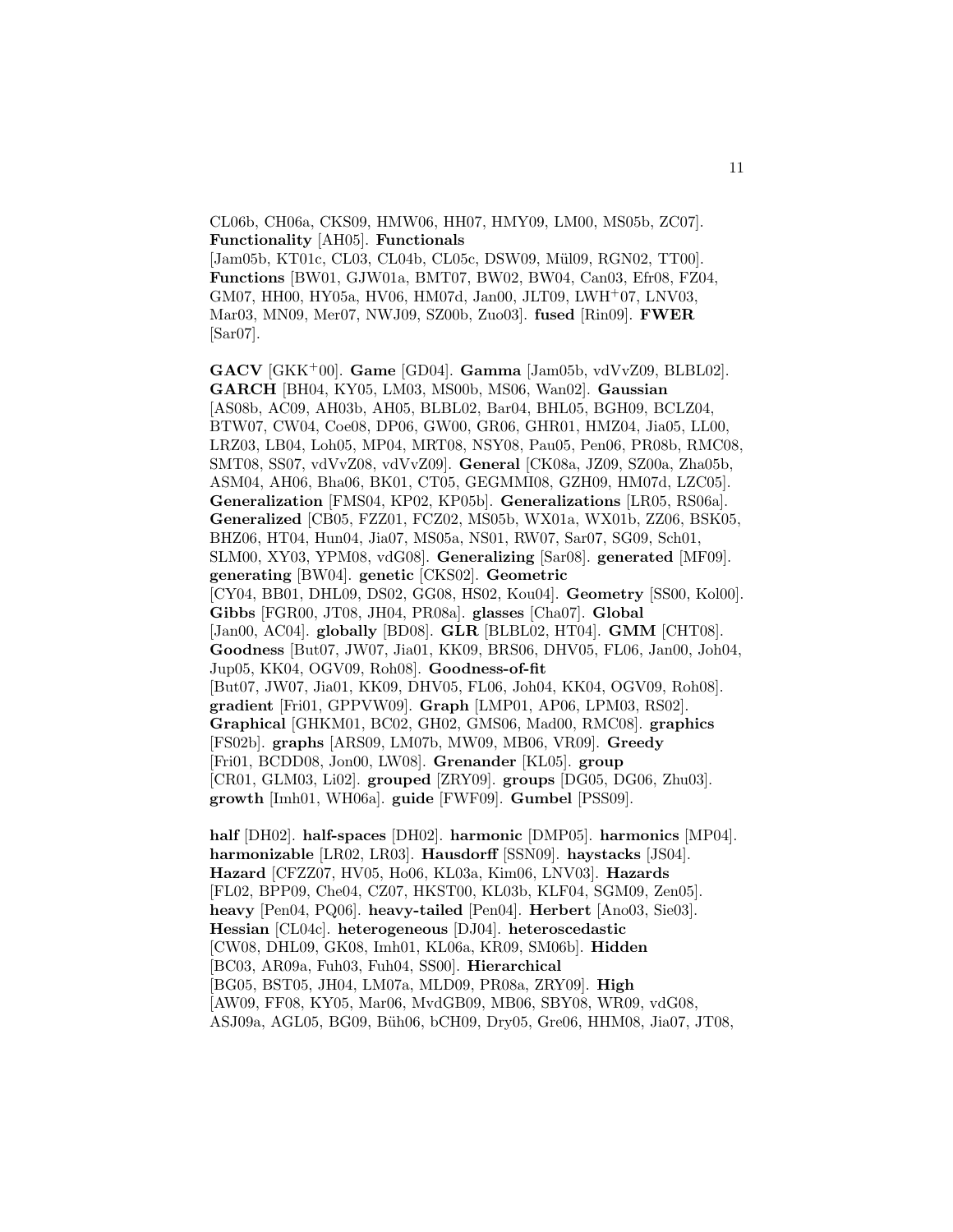JM09, MKB09, MY09, Owe00, PBHT08, PQ06, XH09, ZH08a]. **High-dimensional** [AW09, FF08, MvdGB09, MB06, WR09, vdG08, BG09, Büh06, bCH09, Dry05, Gre06, HHM08, JT08, MKB09, MY09, PBHT08, XH09, ZH08a]. **high-order** [AGL05]. **High-resolution** [Mar06]. **Higher** [CK08b, DJ04, HS07, HJ08]. **Higher-order** [HS07]. **Hill** [DRdH00]. **Hochberg** [FZ06, Sar08]. **Homodyne** [BGA07]. **homogeneity** [HP08, STT03, ZZ06]. **homogeneous** [Lan04]. **Hough** [GZ04]. **hull** [CG06]. **hulls** [Kol09]. **hunting** [HMZ04]. **Hurst** [Coe08, GH07]. **Hybrid** [Ber04, Yua09]. **hypergeometric** [BW02]. **hyperpriors** [BST05]. **Hypotheses**

[DS01, Jia02, BHL03, BHL05, Bar07, BRS06, FR02, KSC07, MR06, Rom05]. **Hypothesis** [CL09, Kar05, LW02, NS09].

**i.i.d** [Ren03]. **ideal** [CP09]. **idealism** [AH03b]. **ideals** [GW04b]. **Identifiability** [AMR09, LS03, SKF09]. **Identification** [MT05, CR08]. **identifying** [WW07b]. **identity** [Jam05b]. **if** [Men08]. **Ignorability** [Jae05, LC04]. **II** [BM04, BP05, PP00]. **II.** [HOP06]. **ill** [CD02, CG06]. **ill-posed** [CD02, CG06]. **Image** [PS03, DMM03]. **images** [HM07c]. **imaging** [KSC07]. **implications** [CHS09, Jia02]. **importance** [CDS06, DGMR07, PSS09]. **important** [Gel05]. **Improved** [GLX06, OGV09]. **improvements** [Rob05]. **Improving** [Lia09, MP01]. **imputation** [Kim04, RW02]. **inadmissibility** [CS05a]. **incidental** [Mor09]. **incomplete** [Nau06]. **increasing** [HV05, NBPW04]. **increments** [RLP03]. **independence** [FF08, GBS09, GQR07, Lah03, SS00, Son09]. **independencies** [MW09]. **independent** [CB06, Kom04, RLP03, SXS05]. **independently** [MR06]. **index** [GLdW03, HJS01, SZ05]. **Indicator** [Ye03]. **indirect** [But07, GTZ06]. **individual** [DM03]. **induction** [BK01]. **inequalities** [BM06a, BM06c, CGPT02, CLV06, Efr08, Kol06a, Kol06b, SW06, Tsy06, vdG06]. **inequality** [CP04]. **Inference** [GR01, HY03a, HWH07, KS07, Rob09, SMT08, SM06a, WF09, AH06, Aud09, Ban07, BG03a, Bun04, CK08b, Cho04, DR06a, DW08, GS09, GK08, HH05, HP06, HOP06, Jia05, KLF04, KZW06b, LF08, Lee09, MS04, Osi09, RW02, RMSE08, Rei03, Rob05, RW00, RBK05, SG07, YZ04, Yua09, ZL09]. **inferences** [ZC07]. **infinite** [BG03a, KvdV06, Scr06, WLP07]. **infinite-dimensional** [BG03a, KvdV06, Scr06, WLP07]. **Infinitely** [GT01]. **Influence** [ZCY04, CT02, ZILZ07]. **Information** [NEW04, Hös03, Ing07, Jia05, LPS08, LP10, Lua04, SXS05, Zha05a, Zha06]. **ingredients** [DHP00]. **inhomogeneous** [MS04]. **Institute** [Bic08]. **instrumental** [HH05]. **Integral** [KSC07]. **integrals** [Ols07]. **Integrated** [GJW01a]. **integration** [SP05]. **intensity** [GCLN02]. **intensive** [MP07a]. **interactions** [DS02, WW02]. **interactive** [FS02b]. **interdirections** [HP02b]. **interesting** [Li02]. **interference** [KM00]. **interpretable** [JWZ09]. **interpretation** [Sto03]. **intersections** [Bha06]. **interval** [Pen04, PT00]. **Intervals** [BCD02, CL04a, CLL08, HPT02, HL05a, Myk03]. **intervention**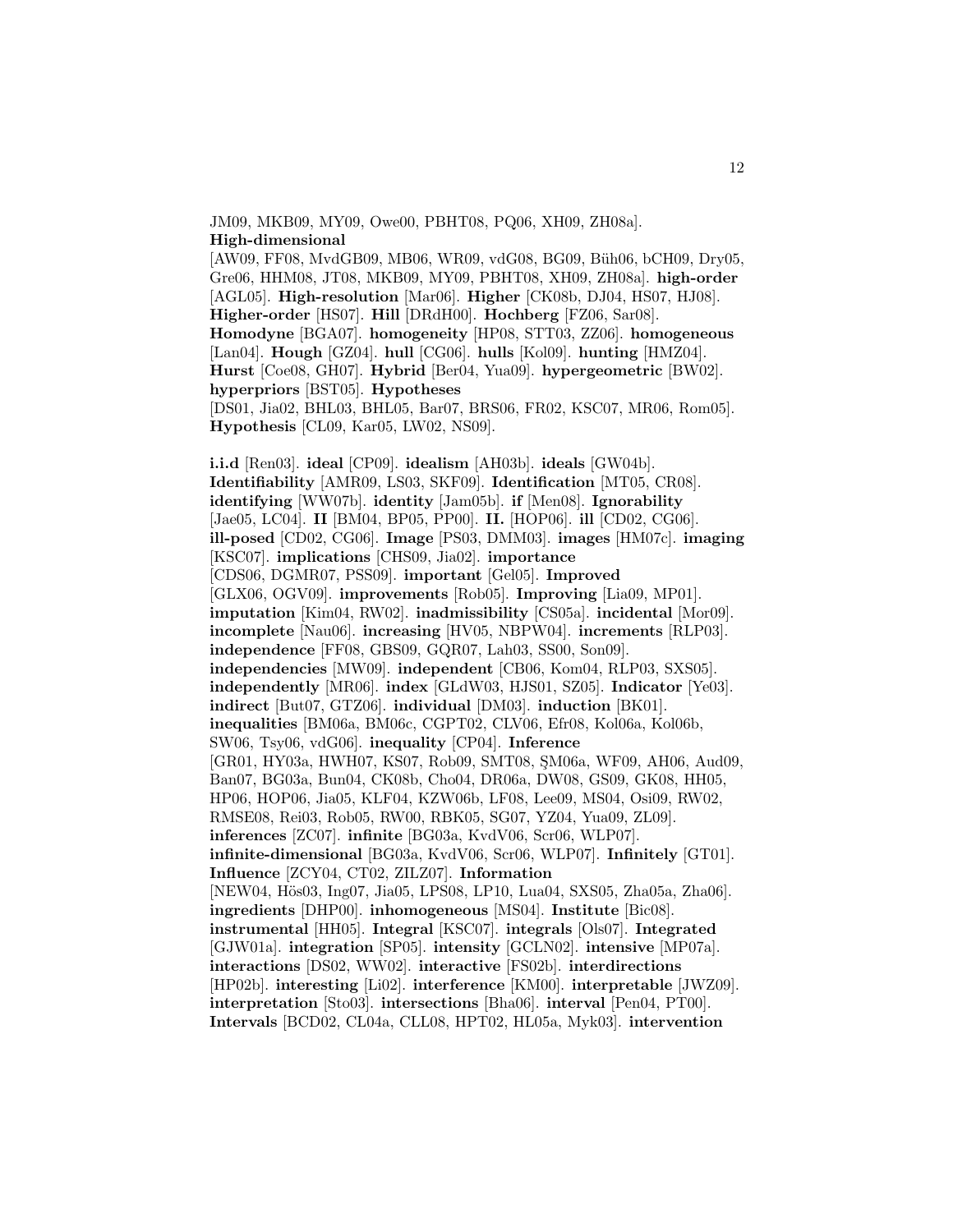[MKB09]. **intrinsic** [BP03, BP05]. **introduction** [KY04]. **invariance** [CSW06, CSW07, Li02, LY07]. **Invariant** [Jer05, Mad00, RS06b, SW04]. **Invelope** [GJW01a]. **inverse** [AB06, BLBL02, CD02, CGPT02, CG06, HR08, HR09, KM03, vdVvZ09]. **inverse-Gaussian** [BLBL02]. **invertible** [SW07a]. **invited** [Lai03, Sie03, Zha03]. **isomorphism** [CY04]. **isotonic** [Zha02]. **isotropic** [AS08b, AC09]. **Itˆo** [MZ06]. **item** [CY09]. **Iterated** [HL05a]. **Iterative** [JLW07, Bha06, CL04c]. **IV** [CC06, CC09].

13

**jackknife** [JLW02, Lah05]. **jackknife-after-bootstrap** [Lah05]. **jackknifing** [Mar03]. **Jacobi** [Joh08]. **John** [Ano02a, BB02, Bri02a, Bri02b, Dem02, FS02b, Hub02, Spe02]. **joint** [RBK05, ZC05a]. **jump** [BKL<sup>+</sup>09, Ste00]. **jump-penalized** [BKL<sup>+</sup>09]. **jumps** [ASJ09a, ASJ09b, JT09].

**Karl** [Owe09]. **Kernel** [FBJ09, GLdW03, HSS08, WM02, EM05, HH01, KSC07, LF08, LB04, LNV03, OGV09, WY07]. **Kernel-type** [GLdW03, EM05]. **kernels** [HMZ04, SS07]. **Kiefer** [CSW06, CSW07, DHP00, MP07c, WW07a]. **KL** [Zha06]. **KL-entropy** [Zha06]. **Kleinberg** [CHC03]. **Kou** [AL06, CK06, ML06, WZ06]. **Kriging** [Ste02]. **Kullback** [GLX06].

**L2Boosting** [MRY07]. **lack** [BM06b]. **Laplace** [BW02]. **Large** [BP03, BP05, BMW03, Gil00, BJYZ09, BC09, BL08b, GKK<sup>+</sup>00, HRW07, Kar08a, Kar08b, KM07, LF09a, LW02, MR06, MR07, RMSE08, RW00, XY03]. **large-dimensional** [BJYZ09, Kar08a]. **larger** [Bic07, CL07a, CT07a, CT07b, EHT07, FS07, Rit07]. **Largest** [Joh08, Joh01]. **Lasso** [MB06, MY09, FK00, Rin09, ZHT07, vdG08, BRT09, MRY07, ZH08a]. **Lasso-type** [MY09, FK00]. **latent** [AMR09, CY01, PA05]. **lattice** [ZFLS05]. **law** [LY07]. **laws** [SW04]. **layout** [Ber04]. **Learning** [JRT08, AT07, Aud09, BCDD08, Gre06, HSS08, MN06, Tsy04]. **Least** [BDT01, CD01, EHJT04, SZ01, BKL<sup>+</sup>09, BC07, FSR08, LF09b, Zha09]. **least-squares** [FSR08]. **Leibler** [GLX06]. **length** [AW05, CKS02]. **length-biased** [AW05]. **lengths** [CFRC07]. **Level** [ST07, CC06, SSN09, XW05, Ye03]. **Lévy** [ASJ07, Jam05a]. **life** [Bri02a, KMS00]. **lifetime** [FLZ06]. **Likelihood** [BW01, Ban07, Drt09, FZZ01, Fuh10, Fuk03, Jen10, Zen05, AS08a, ACD09a, AGL05, BRW09, BW09, BF00, BS07, BPR09, BM08, Cha09, CZ07, CAMMI08, Dah00, DP06, DGT06, DG00, DMR04, DZM09, EL00, ES09, FCZ02, FP04, FZ04, FLZ06, FWF09, FHS09, Fuh06, GvdV01, Gil00, GZH09, GJ09, HS07, Hen04, HMV09, JZ09, KN04, LF08, LRZ03, LC05, LS03, LC04, MK05, Men08, Mor09, NL06, PKJ02, PP09, Pen04, RW02, Ren08, RZ06, Sch07, SM06b, SG07, Tsa04, Wal01, WZ05, WC09, WZ07, ZC05a, Zha08a, ZL08a, ZL08b]. **likelihood-based** [RW02, WZ07]. **Limit**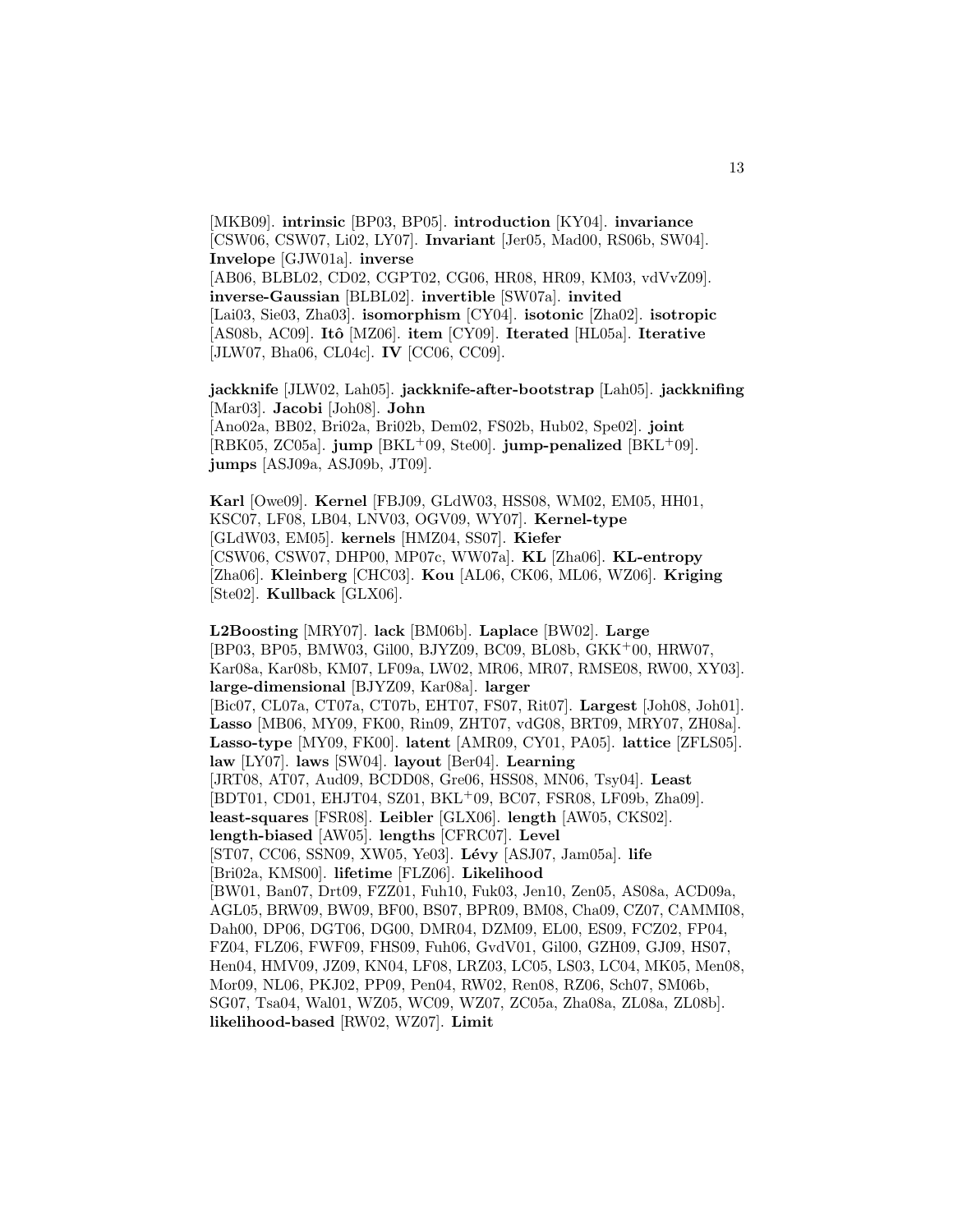[BW07, BRW09, CWTG08, DM08, MS00b, AGL05, Cho04, Loh08, PR06]. **Limiting** [GMW08b, Lin07, Rob09, ZH06]. **limits** [Joh08, MS06]. **line** [HR00, VNG09]. **Linear**

[GT01, JLW07, KT01c, ALL05, ACD09b, BHL03, BHZ06, BK01, Büh06, CL03, CL04b, CL05c, CH06a, CLL08, CKS09, DHV05, GCL01, HH00, HH07, HLT04, HR08, JWZ09, JM04, Jia05, Jia07, KM03, LT05, MK05, MLD09, MS05b, MSW06, Mül09, RZ07, SW04, SW07a, SLM00, VNG09, WZZ09, WM02, Wu07, XH09, YM09, YMW05, ZH08a, ZW09, ZL09, vdG08]. **linearity** [Owe00]. **link** [Hel06, HM04, HM07d]. **linkage** [Hös03]. **LM** [BD08]. **Local** [AGL05, BBM05, BM06a, BM06c, BO00, CZ07, CLV06, DK01, FLZ06, FWF09, HLT04, Hua03, Jon00, Kol06a, Kol06b, Owe08, PS04, SW06, Tsy06, ZW09, vdG06, BS07, GQR07, GM07, HC08, Nai04, PKJ02, PSS09, Rob08, Sha00, SP05, SY00, SY03, Spo09, ZILZ07]. **localized** [LW04]. **Locally** [FH08, ST01, VvS08, Coe08, Dah00, DP06, YS09]. **Location** [FYZ01, AY02, CR01, CAMMI08, DSW09, HP02b, Hen04, SBZ04]. **loci** [GX00]. **log** [BRW09, BK01, MK05, MLD09]. **log-concave** [BRW09]. **log-likelihood** [MK05]. **log-linear** [BK01, MLD09]. **logistic** [AGL05, CY09, FHT00, ST01]. **long**

[BHKS06, CL08, CL10, CHS09, CSW06, CSW07, GR03, GK08, Lah03, NL06]. **long-range** [BHKS06, CSW06, CSW07, Lah03, NL06]. **long-run** [CHS09]. **Longitudinal**

[GR01, BSK05, HMW06, LWH<sup>+</sup>07, MS00a, SZT07, WF09, YMW05]. **loss** [GLX06, LS03, NWJ09, SKF09]. **low** [GHR04, HY03a, JM09, WW00]. **lower** [NS09]. **LR** [BD08]. **LRT** [BJYZ09]. **Lucien** [Ano02b, Yan02, vdV02].

**MA** [LT05]. **machine** [Fri01, HSS08]. **machines** [BBM08, SS07, SA09]. **made** [BRS06]. **magnitude** [GG00]. **Mahalanobis** [HP02b]. **main** [DS02]. **Majorant** [CD01]. **Majorization** [ZFLS05]. **make** [DRdH00]. **Malliavin** [PR08b]. **Manifest** [CY01]. **manifolds**

[BP03, BP05, CR01, HL07, Jer05, Jup05, Jup08]. **Many**

[GT01, AMR09, BM00, GCL01, Zen04]. **MAP** [GJ09]. **mapping** [GX00]. **Margin** [KP02, Lec07, RSD07, TvdG05]. **Marginal**

[BR02, CD01, KM07, AR09b, HM08, Zen04, Zen05]. **marked** [MP07b]. **marker** [H¨os03, VJ03]. **Markov**

[LPM03, ARS09, AP06, AR09a, CWY09, CM05, CS00, CT06, DR06b, DMR04, EHJL08, Fuh03, Fuh04, HS02, LMP01, Mad00, RS02, RSV02]. **marks** [SGM09]. **Martingale** [KK04, Mer07, MS06]. **matching** [RS06b]. **Mat´ern** [Loh05]. **Mat´ern-type** [Loh05]. **Mathematical** [Bic08]. **matrices** [AZ08, BL08b, DMO08, DG12, Kar08a, Kar08b, LL00, RMSE08, STT03, SMT08]. **Matrix** [MW09, BJYZ09, Bic08, BW02, Kar08b, KMO03, LF09a, LW02, Nad08, SZT07]. **maxima** [KT01d, LL09a, NSY08]. **Maximal** [DMM03]. **Maximin** [Imh01, BD07]. **maximization** [FM03]. **maximizing** [DF01]. **Maximum**

[ACD09a, BZ01, EL00, ES09, Lua04, BRW09, BW09, BMT07, BPR09, CT02,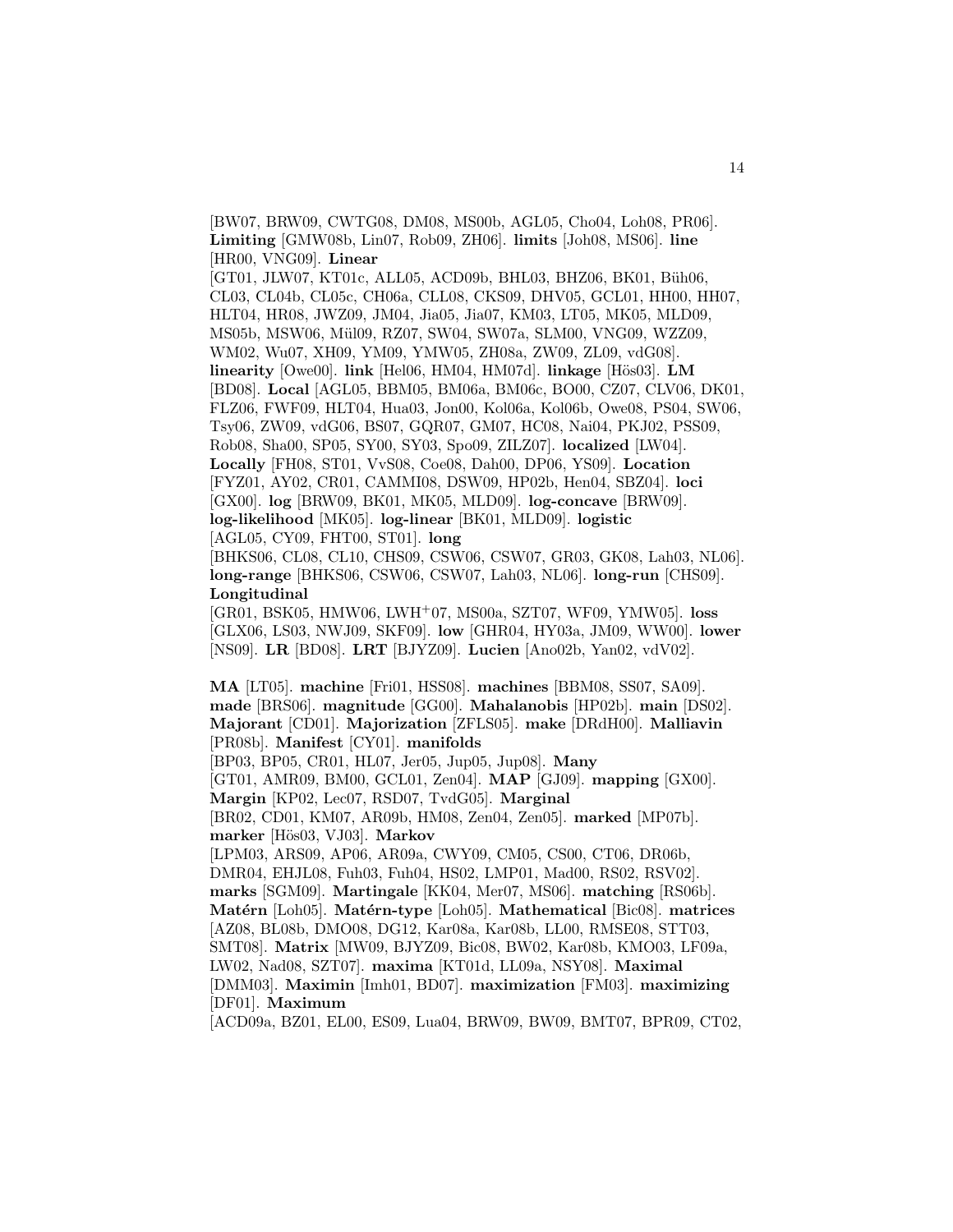CM01, CM02, DP06, DGT06, DG00, DMR04, DZM09, GvdV01, Gil00, GD04, Hen04, JZ09, LRZ03, Mor09, PP09, RZ06, SM06b, Wal01, ZC05a, ZCY04]. **maze** [ACCHZ08]. **MCMC** [BC09]. **MCMC-based** [BC09]. **Mean** [DJR04, BHL05, BG03a, BHKS06, BS09, CL02, HH00, HM06, KMS00, LCC03, Lia00, MP01, Mar03, Pen04, STT03, WBCL08, WZ00]. **mean-squared** [HM06]. **meaningful** [DMM03]. **means** [AGP07, BP03, BP05, BG09, JZ09, RLP03, ZCH04]. **measure** [EPdH01, ES09]. **measurement** [KS09, LY07, Wan04]. **measurements** [DHM08, ZC05a]. **measures** [Bha06, CH02, GKM06, NBPW04, RLP03, ZILZ07]. **Measuring** [SRB07]. **mechanics** [Hel06, KZW06b]. **median** [ACD09b, BCZ08, CT02, YZ04]. **medians** [Zuo03]. **meet** [HN07]. **memory** [CL08, CL10, GR03, GK08, MRT08]. **meta** [Owe09]. **meta-analysis** [Owe09]. **method** [BL07, CG06, CC06, CSX09, FZ06, GR05, Ho06, LB04, MM09, MP06, Mor09]. **Methodology** [HH07]. **methods** [AR09a, bCH09, CHR00, Cho04, DM08, HP02a, HM03, HH05, HMW06, HM07c, HSS08, JRGN08, LZ06a, Lia09, LNV03, LV04, RS06b, Ste00, WZ07, Zha03, Zha04, Zha05b]. **microarray** [KM07, TS06]. **microarrays** [Efr03]. **Minimal** [VR09, JW03]. **Minimax** [BGA07, CL04b, Dre01, ZH05, Asl06, GLX06, GG00, MS05a, NS01, Zha05b]. **minimaxity** [DJ06]. **Minimization** [CLV08, BM06a, BM06c, CP09, CLV06, Kol06a, Kol06b, SW06, Tsy06, Zha04, vdG06]. **Minimum** [KS09, CC09, CY04, CT05, DF01, GD04, IK03, WX01a, WX01b, WW02, Xu06, Zha06]. **mining** [JT08]. **minors** [DMO08, DG12]. **mirror** [JRT08]. **Mises** [GQR07, KL04, Kim06]. **Missing** [LC04, DGM06, Mül09, NEW04, NKY09, RW02, SG07, WC09]. **Misspecification** [KvdV06, Pat01]. **Mixed** [Rad08, CLL08, GM05, Jia01, Jia05, JRGN08, Lua04, MS08, ZZ06]. **mixed-effect** [GM05]. **Mixed-rates** [Rad08]. **Mixing** [Yan00, BCV01, BDN02, RR05, TMG09]. **mixture** [BMV06, CL09, DHP00, GW00, HZ03, JMP01, Nob04, Ste00]. **mixtures** [CJL07, CR08, DJ04, DGMR07, GvdV01, GvdV07b, Hen04, Hof03, HWH07, RL05, RS06b]. **MLE** [GMW08a, GMW08b, MP01]. **MLS** [Pat01]. **MM** [Hun04, HL05b]. **modality** [DK04]. **mode** [SZ01]. **Model** [FL02, Tau01, Weg03, ALL05, BCV01, BHL03, BGH09, BB04, BWB<sup>+</sup>07, BC02, BP04, BS08, BMV06, BO08, Bun04, CP09, Cha06, Che04, CGT08, CAMMI08, DGM06, FL06, GHKM01, GG00, GZH09, HP04b, HM04, HJS01, Jia01, JRGN08, JH04, KMT07, KL04, Kim06, KS09, KM00, LM00, LP06, Lee09, Lia09, LT05, LSV08, LC04, LF09b, MS00a, McC02, NKY09, Pon03, RBK05, RW01, Sch01, Spo00, Wal01, WW00, WY07, ZFS09, ZY08b]. **Modeling** [Li02, GZ01, Hel06, HKST00, LL08b, Lok08, MvdGB09]. **Models** [Fuh10, Jen10, LMP01, LM03, Pat01, dHP06, AH03a, AMR09, And02, AP06, AR09a, ADB07, AHHR09, Ban07, BST05, BR02, BHZ06, BDT01, BMW03, BK01, Büh06, BM08, BS09, CFZZ07, CL07b, CR01, CY09, CLL08, CHT08,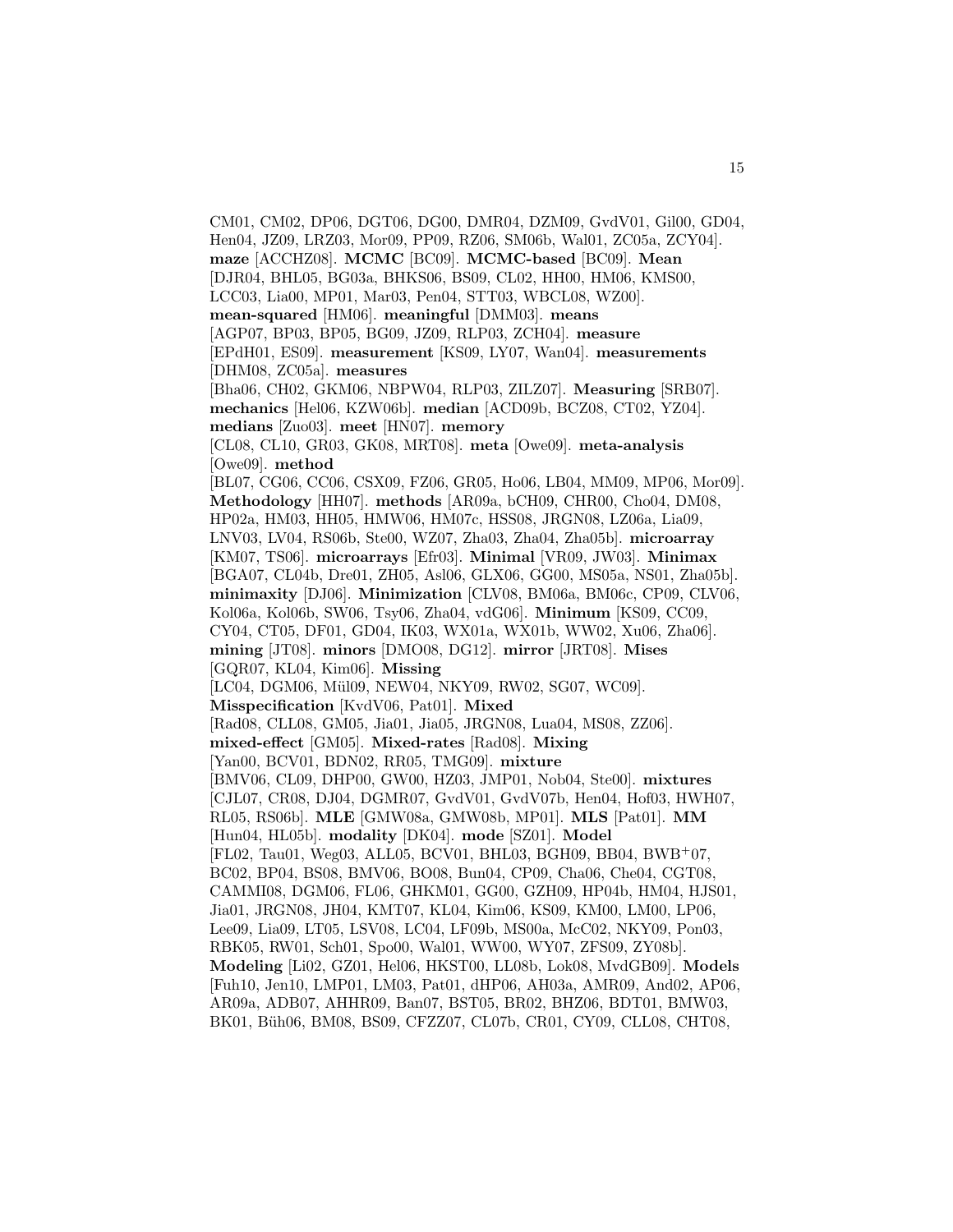CWY09, CL09, CKS02, DM03, DMP04, DMR04, DHP00, FH08, FSR08, Fuh03, Fuh04, Fuh06, Fuk03, GK01, GKK<sup>+</sup>00, GHKM01, GH02, GMS06, GCL01, Gil00, GM05, GL05, GK08, HY03a, HM06, HM07a, HS07, Hof03, HM07d, HHM08, Hun04, Imh01, IS01, Jia05, Jia07, KK04, KL01, KL03a, KL03b, KP05a, KLF04, KS07, KL06a, KY05, LZ06a, LL00, Lan04, LPM03, Lin00, LT05, Lin07, LL09b, MK05, Mad00, MS08, MP05a, MP06, MLD09, Men08, MS04, MPY09, MS05b, MSW06, NEW04, Osi09, PR08a, RMC08, Ren08, RS02, RZ06, ¸SM06a, Sko00, SKF09]. **models** [Ste00, SZ05, SLM00, SGM09, SG07, WLP07, Wan02, Wan04, WF09, WZZ09, Wu07, XH09, YS09, YPM08, ZW03, Zha08a, ZL09, ZZ06, ZL08a, ZL08b, vdG08]. **Moderate** [IK03]. **modified** [HS07]. **moment** [BW04, JSZ04, KY05, NS01, TK03]. **Moments** [DMO08, DG12, FPW01, HL08, SS00]. **Monomial** [GW04b]. **Monotone** [BW01, BW07, Ban07, EL00, HV05, Ho06, KMS00, MN09]. **monotonicity** [Dur07, GSvdV00, HH00, HH01, JN02]. **Monte** [AR09b, BPR09, Cho04, CM05, DM08, FM03, Kün05, SG07]. **Motion** [CD01, GJW01a]. **motivated** [ACH04]. **moving** [Jam05a]. **much** [Bic07, CL07a, CT07a, CT07b, EHT07, FS07, Rit07]. **multi** [BZ09, XW05, YZ02]. **multi-armed** [YZ02]. **multi-level** [XW05]. **multi-sample** [BZ09]. **Multidimensional** [Zuo06, BW09, JT09, LPS08, LP10]. **multilayer** [Fuk03]. **multilinear** [KT01d]. **Multinomial** [Lan04, Car02, LL09b]. **Multinomial-Poisson** [Lan04]. **Multiple** [FR02, GX00, Rob08, BY01, BB02, CH09, CS05a, CS05b, CSX09, FS02a, HP04a, Kim04, LRS05, RW07, Sar02, Sar06, Zhu03]. **multiplicative** [LNV03, OW00]. **multipoint** [Hös03]. **Multiprocess** [CM05]. **Multiresolution** [DK01]. **Multiscale** [DS01, DW08, KN04, Spo09, Wal01, ACDH06, Shi04]. **multistage** [Bar07]. **multistep** [Ing04, Shi04]. **multistep-multiscale** [Shi04]. **multitreatment** [HZ04]. **multitype** [MT05]. **Multivariate** [AK05, Joh08, Kol03, LL08a, MN09, AY02, AS08a, AFR00, AVYZ09, AHHR09, CFZZ07, Car02, CHS09, GQR07, HZ03, HQ07, HP02b, Kol00, LZ06b, Loh08, MM09, RL05, Rei08, RRY03, STT03, Sri03, TS06, TW08, YM09, ZCH04, ZH06]. **multiway** [CDS06].

**Narrow** [MR01]. **Narrow-band** [MR01]. **Near** [CP09, KL06b]. **Near-ideal** [CP09]. **Nearest** [HI01, bCH09, HPS08]. **nearest-neighbor** [bCH09, HPS08]. **nearly** [BC07]. **necessarily** [AH03b]. **necessary** [Lah03]. **NED** [Lin07]. **Needles** [JS04]. **needlets** [BKMP09a, BKMP09b]. **NEFs** [BLBL02]. **neighbor** [BD04, bCH09, HPS08, HI01]. **neighbor-balanced** [BD04]. **neighborhood** [CT06]. **neighborhoods** [CL05a]. **nested** [HM06, QAW09]. **nested-error** [HM06]. **net** [Loh03, ZZ09b]. **nets** [Owe08]. **network** [Jon00]. **networks** [Fuk03]. **neural** [CL07b, Fuk03, Jon00]. **neutral** [Jam06]. **no** [JSZ04]. **noise** [AH03b, AH05, BCLZ04, JvdM09, Pen06, SA09, WW00]. **Noisy** [BGA07, GH07, GZ06, HM07c, KSC07]. **Non** [BZ01, AH03b, CW04, HMZ04, Jia05, Pen06, Ren03]. **Non-elliptical** [BZ01].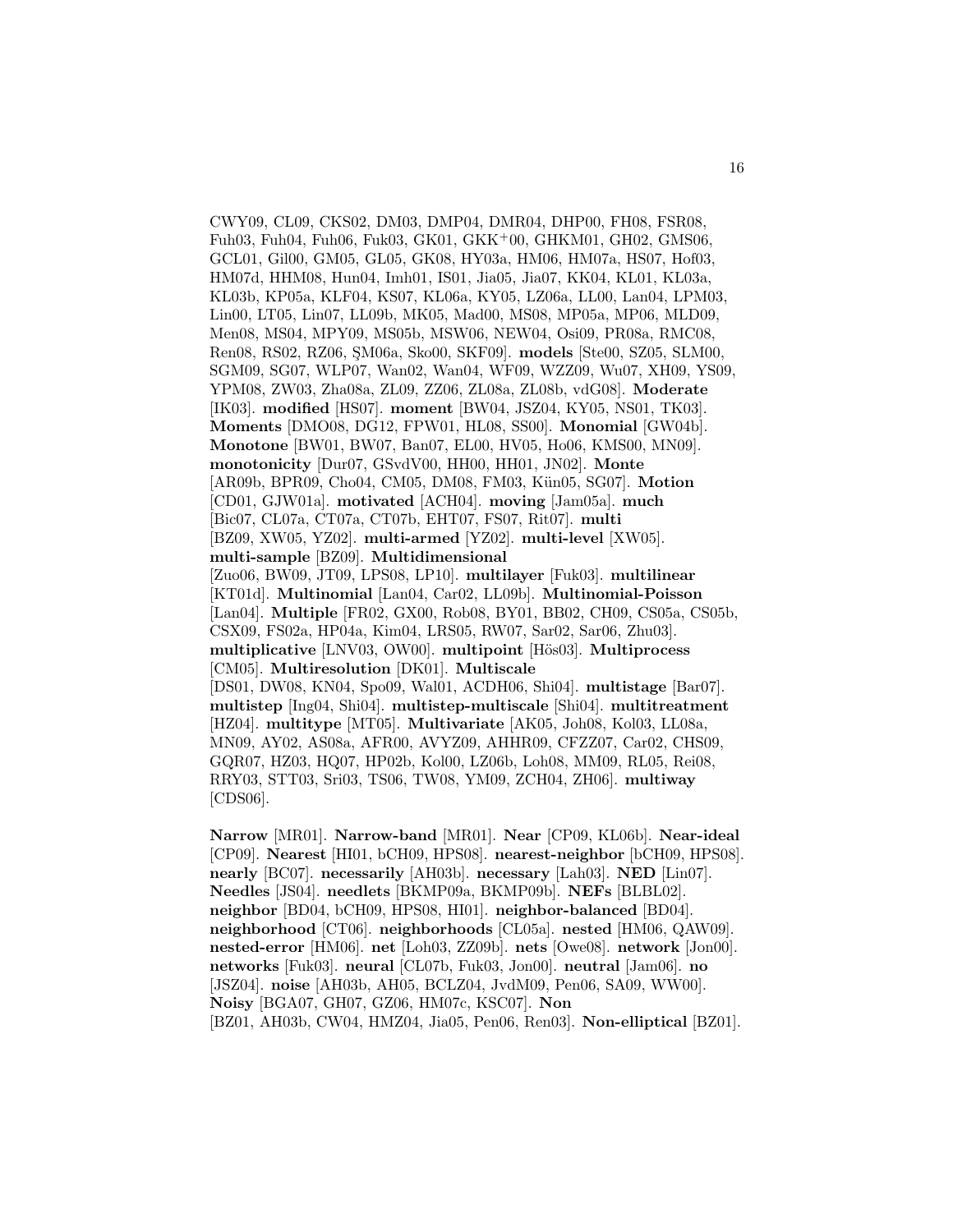**non-Gaussian** [CW04, HMZ04, Jia05, Pen06]. **non-i.i.d** [Ren03]. **non-necessarily** [AH03b]. **Nonanticipating** [LP05]. **Nonasymptotic** [GZ01]. **Nonconcave** [FP04, BM08, Men08, Zha08a, ZL08a, ZL08b]. **nonconvex** [CL04b]. **nondiscovery** [Sar06]. **nonelliptical** [TT00]. **nonelliptically** [LD09]. **nonequivalence** [Wan02]. **noniid** [GvdV07a]. **Nonlinear** [CY09, CHS09, HR08, Tau01, CGLZ09, DMP04, GKLT09, Jon00, KMT07, MSW06, Mül09, SW07b, Sko00, Wan04, WY07, YS09]. **nonmanipulable** [OS09]. **nonnecessarily** [AH05]. **nonnormal** [PA05]. **Nonparametric** [BR03, BG09, CL05a, DP06, DKM09, DN01, EPdH01, GHR04, HH01, HZ03, HH05, HM06, HQ07, HY07, Hof03, HM04, JLT09, JN09, KT01a, KMT07, KSC07, LWH<sup>+</sup>07, ND03, PP00, RR05, SSG05, SZ05, BZ09, BCLZ02, BL07, BCZ08, BEM01, BDN02, CL03, CL04a, CW08, CZ09a, Car07, CHR00, CFRC07, DHM07, DM01, DL03, FZ04, GW05, GR06, GN06, GM05, HK01, HK05, HWZ07, HM07d, JN00, JN02, KK09, KL04, LW08, Leu05, LB06, LL08a, LZ06b, MM09, MS00a, Rei08, RvdV06, RW00, Spo00, WBCL08, Weg03, YM09, YZ02, YZ04, ZZ09a, Zha00, ZW08]. **nonparametrics** [HW09]. **Nonquadratic** [CL05b]. **nonregular** [BC03]. **nonresponse** [FHS09]. **nonserial** [HVW06]. **nonsmooth** [Mar03]. **nonstationary**

[GKLT09, HWZ07, LM03, MR01, MRT08, PS04, Rob05, ZW09]. **Nonsubjective** [SDG06]. **norm** [Kar08a, MN09]. **Normal** [BLBL02, AGP07, BG03a, BST05, BS08, BG09, CJL07, Car02, CL09, GvdV01, JZ09, Koz03, Lia00, Mad00, MP01, RL05, STT03]. **normality** [BW09, DH02, EL06, HVW06, HS07, KL05, ZZ09a]. **Normalized** [FSR08, NBPW04, RLP03]. **Note** [IKL00a, Bei00, CL03, Mei06a, Nor09]. **notions** [SZ00a]. **NPMLE** [AW05, KL06b]. **null** [KT01a, MR06]. **number** [BD07, FP04, FR02, LF08, ML07, MR06, Nob04, Ste00, ZZ09b]. **numerical** [RGN02].

**Object** [WM07]. **Objective** [BS08, BP04]. **observables** [Kom04]. **observation** [MZ02, RSV02]. **observational** [MKB09]. **observations** [ASM04, But07, GKK<sup>+</sup>00, GvdV07a, GTZ06, GZ06, RSV04, SA09]. **observed** [ASJ09b, AMR09, BPR09, JT09, Jia05]. **observing** [VJ03]. **obtain** [Bha06]. **On-line** [VNG09]. **One** [BM08, Men08, Zha08a, ZL08a, ZL08b, Ber04, CS05b, FH08, LP06]. **one-compartment** [FH08]. **one-sided** [CS05b]. **One-step** [BM08, Men08, Zha08a, ZL08a, ZL08b]. **one-way** [Ber04]. **only** [BLBL02]. **onto** [Bha06]. **operating** [Fuh04]. **Operator** [Kar08a, HR08]. **operators** [SBY09]. **Optimal** [BM00, BB04, BM06b, CL06b, CFH07, Che00, DM03, DMP04, DMP05, DT09, DS02, FYZ01, GTZ06, GM05, HP02b, HOP06, HP08, HWZ07, HY05b, MS08, MM07, Rom05, Tsy04, Bar07, BD07, BC04, DF00, DHL09, FH08, FDR09, Fuh04, GL05, HP04b, HT04, HM07d, IS01, Ing04, Ing07, KM00, Mei06a, NL04, SKF09, ST01, XW05, YS09, HP06]. **Optimality** [BB01, BD04, Mou04, AGP07, CD02, HY03b, LRS05, Pen06, RSV02, SBR05].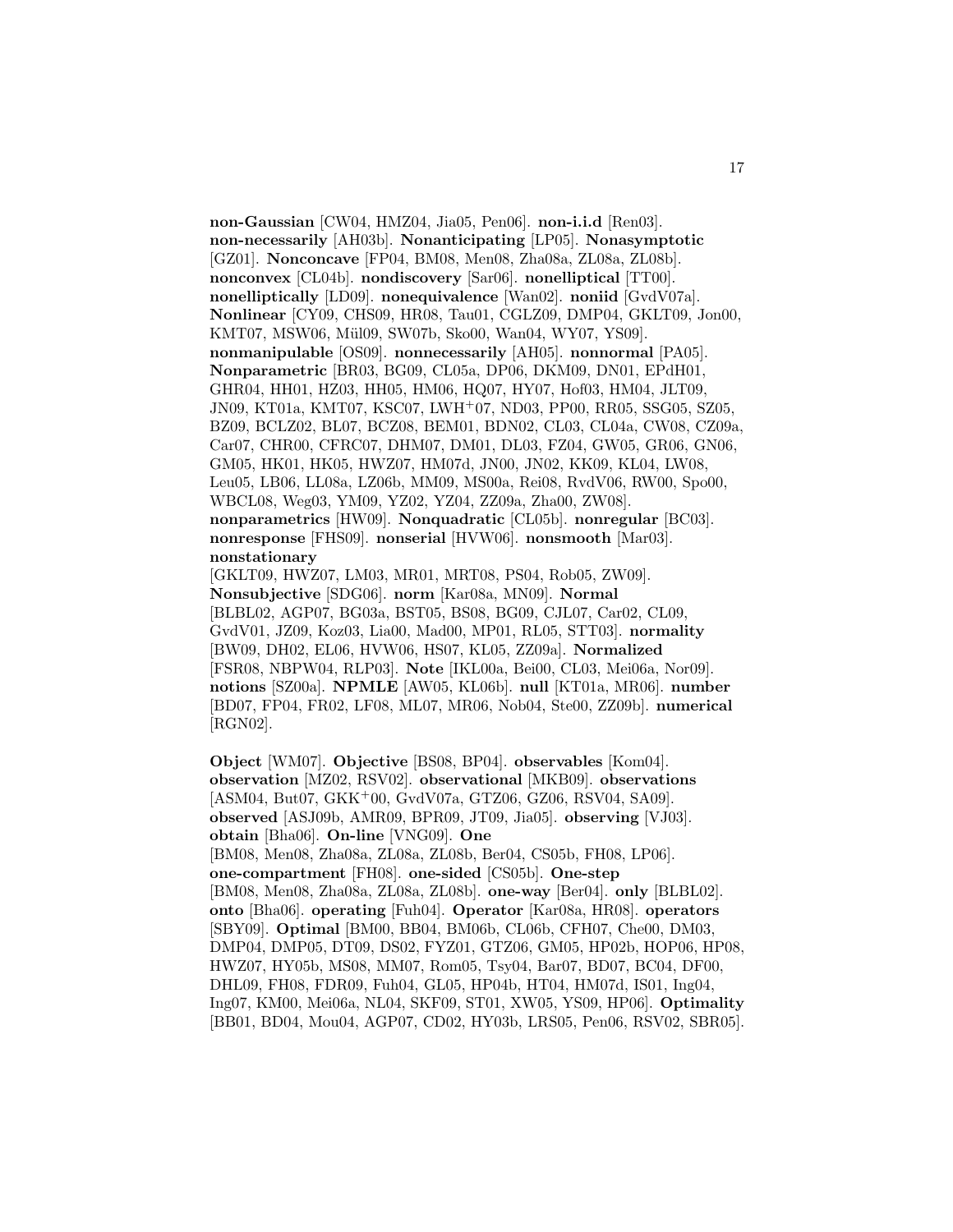**optimization** [Dip03, Gre06, Pro00]. **optimum** [Pro00]. **options** [Myk03]. **Oracle** [CGPT02, BM06a, BM06c, CLV06, Efr08, GS08, Kol06a, Kol06b, SW06, Tsy06, ZY08b, vdG06]. **Order** [IW05, AH06, AGL05, Cha06, CR08, CK08b, CS00, DGT06, FH00, HPS08, HS07, Ing04, STT03]. **ordered** [MS08]. **ordering** [AS00, DHP00]. **ordinal** [Ber04]. **oriented** [WM07]. **Orthogonal** [BG01, Loh08, ST07, VW01, WW07b]. **other** [CKS02]. **outcome** [BMW03]. **Outlier** [HM07c]. **outliers** [AVYZ09, Leu05]. **output** [BWB<sup>+</sup>07].

**pair** [GX00]. **panel** [BZ09, WZ00, WZ07]. **paper** [Lai03, Sie03, Zha03]. **papers** [BBB<sup>+</sup>04, KY04]. **paradigm** [KM07]. **parallel** [CM05]. **Parameter** [BBLR05, GH02, SV09, Bel00, CL04b, Dah06, GK01, GH07, HM07b, LRZ03, Mor09, MRT08, PSS09]. **Parameters** [GT01, AMR09, BH04, CR01, FP04, GK01, GCL01, KP05a, LF08, Mei06b, MS06, YS09, ZZ09b]. **Parametric** [CLL08, LS00, Tau01, FWF09, GHR01, LL09b]. **Pareto** [HPT02]. **Pareto-type** [HPT02]. **Part** [CHC03]. **partial** [BB01, CZ07, Chi07, FLZ06, KY05, RSV02]. **partial-likelihood** [FLZ06]. **Partially** [Jia05, ALL05, BHZ06, WZZ09, XH09, ZL09]. **partition** [Jam05a]. **partitioning** [FS02a]. **partly** [MK05]. **pass** [ADB07, BDT01]. **path** [GPPVW09]. **paths** [Ho06, RZ07]. **pattern** [BG05, CHC03]. **patterns** [Zhu03]. **Patterson** [SBR05]. **PCA** [JM09]. **Pearson** [Owe09, Zha08b]. **penalization** [Kol09]. **Penalized** [DGT06, MK05, BKL<sup>+</sup>09, BM08, FP04, KN04, Men08, XH09, Zha08a, ZL08a, ZL08b]. **penalizing** [SSG05]. **penalties** [LW04, ZRY09]. **penalty** [Bei00, Ber04, GG00, TvdG05]. **perfect** [Hös03]. **performance** [BBM08, Chi07, Zha09]. **Periodic** [JR04, LR06, LR08, LB04, PS09]. **periodogram** [KP03]. **periodograms** [LL09a]. **permutation** [JP03]. **persistence** [Gre06]. **Perturbation** [ZILZ07, Nad08]. **phase** [BMW03, RBK05]. **Phenomenon** [FZZ01, FCZ02]. **phi** [JW07]. **phi-divergences** [JW07]. **philosopher** [Dem02]. **Piecewise** [RZ07]. **plane** [AS08b, AC09]. **plans** [DS02]. **plot** [DRdH00]. **plug** [AT07]. **plug-in** [AT07]. **plugged** [BR03]. **plugged-in** [BR03]. **plus** [WW00]. **Point** [Sch07, Fuh04, GTZ06, HQ07, HWZ07, KS07, LBM09, LQS00, MP07b, Mei06b, Pon03, SBY08, Spo09]. **point-spread** [HQ07]. **points** [ACDH06, BM07, BD07, Hen04, Lin07, Miz02, YS09]. **pointwise** [PT00, PS03, SV09]. **Poisson** [AB06, BCLZ04, BG03b, GCLN02, Jam05a, Jam06, Kom04, Lan04, PS00]. **pole** [GHR01, Hid05]. **polynomial** [BO00, DF00, DF01, HM07a, Hua03, HC08, Imh01]. **polynomials** [Gho01]. **Population** [Bre04, BG01, HL05a, HRW07, LM07a]. **posed** [CD02, CG06]. **positive** [GCLN02, LS00, Sto03]. **positivity** [JN02]. **positivity/monotonicity/convexity** [JN02]. **possibly** [JS04]. **post** [BO08, Bun04, LP06, Lee09]. **post-model-selection** [LP06]. **post-stratification** [BO08]. **Posterior** [BST05, GR06, GvdV07b, BPP09, CK08a, DH02, EHJL08, GGvdV00,

GvdV07a, Hua04, JT08, KL01, Nob04, SW01, WLP07, vdVvZ08]. **potential**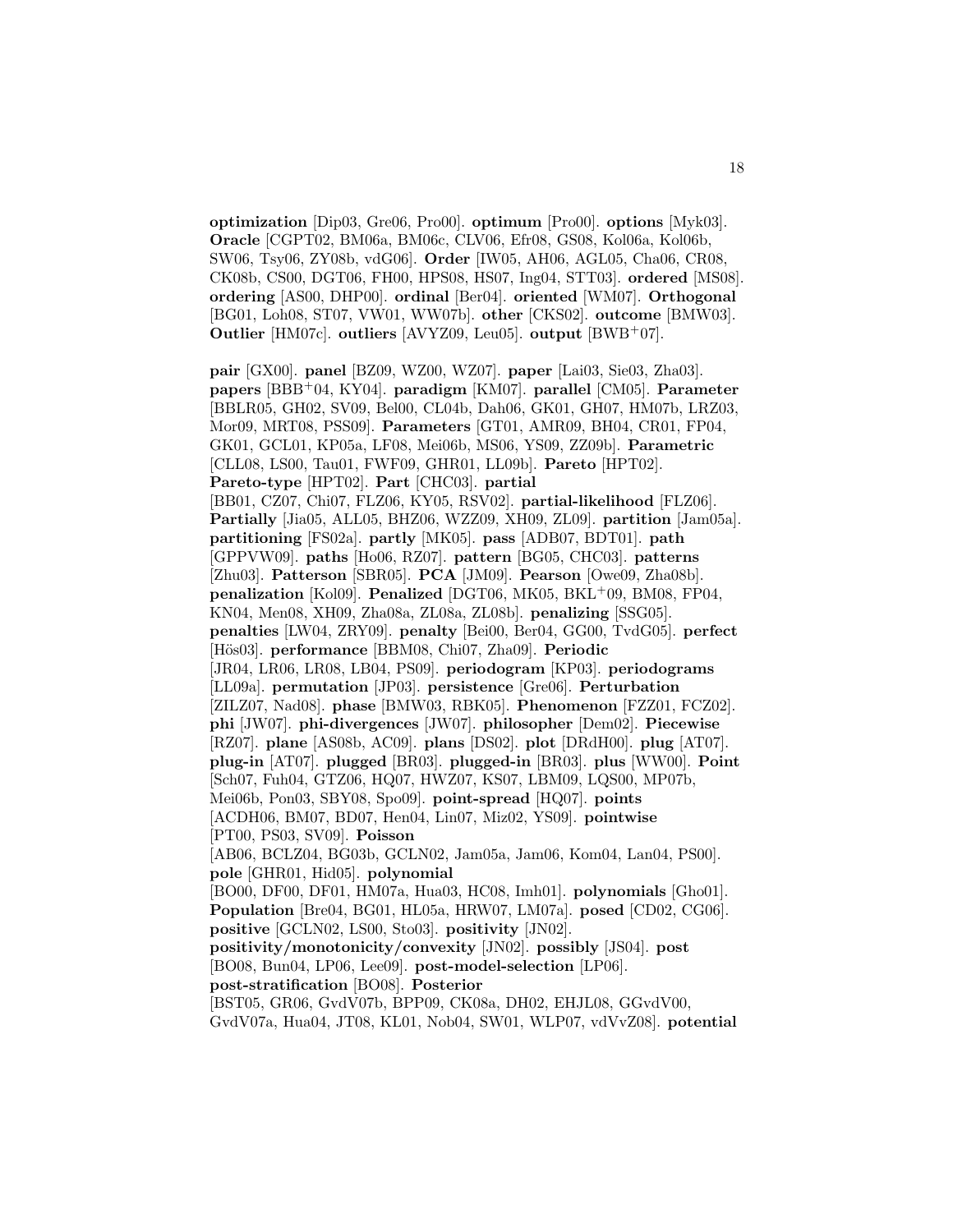[Li02]. **power** [ABK00, Efr07b, Jan00]. **powerful** [FS02a]. **pre** [Mei06b]. **pre-change** [Mei06b]. **precedence** [CFH07]. **Preconditioning** [PBHT08]. **Prediction** [CH06a, GT01, AR09a, CLL08, DGMS00, HPT02, HM06, Ing07, JLW02, Kom04, Kom06, MSW06, Myk03]. **predictions** [IW05]. **predictive** [Asl06, BB04, BGX08, GLX06, Lee09, SDG06, VNG09]. **predictor** [Coo04, DJR04, IK06]. **predictors** [CCL02, DHM07, Ing04, LCC03, LD09]. **preferences** [Nau06]. **presence** [HH05, Zen05]. **presene** [JM04]. **present** [Mei06b]. **preserve** [ACD09b]. **preserving** [HM07c]. **pretest** [ABK00]. **prevalent** [AW05]. **principal**

[AW09, BHK09, CHS09, HV06, HMW06, Joh01, Nad08, PP09]. **principle** [FS02a]. **principles** [CSW06, CSW07]. **Prior** [BK01, GR06, MLD09]. **priors** [BS08, BBS09, CM00b, CV03, GH02, Kom06, MZ02, Pau05, SDG06, vdVvZ08]. **probabilities** [CL00, DH02, KT01d, LMR<sup>+</sup>08, Tsa04]. **probability** [Bha06, CL07b, Efr08, GH02, HO04, HS02, Kol03]. **problem** [AGP07, BD08, BG03b, Cav00, DL03, FH00, HR09, KK09, Mor09, WW00, WW07a, YZ02]. **problems**

[AB06, BM04, CD02, CGPT02, CG06, CFH07, CS05a, Fuh10, HQ07, HM07a, HL08, HR08, Jen10, KM03, KSC07, Lia09, PBHT08, PS00, Zha00]. **procedure** [Bha06, CS05a, GBS09, Gol09, Mou04, Sar08]. **procedures** [ABK00, CGMM09, CH09, CS05a, CS05b, GG00, LRS05, RS06a, Sar02, Sar06, Sar07, Yan07]. **Process**

[GJW01a, Jia04, ASJ09b, GCL01, GW04a, GR06, HT01, Jam05a, LRZ03, LQS00, MP04, MS00b, ND03, RGN02, RSV04, WZ00, vdVvZ08]. **processes** [ASJ07, ACD09a, BW09, BH04, BPR09, BBLR05, BCLZ04, BC07, CW04, CL08, CL10, CGT08, CM03, Coe08, CSW06, CSW07, Dah00, Dah06, DP06, DR06a, DHV05, EdHL06, GM07, Hid05, Ing04, IW05, JT09, Jam05b, Jam06, KY05, LR02, LR03, LR06, LR08, LL09a, MT05, MR01, MP07b, MPR05, MZ06, NBPW04, Nis09, Pau05, PS00, PR08b, RSV02, SW07a, WM02]. **processesby** [SW04]. **Product** [PR06, Lin00]. **Product-limit** [PR06]. **professional** [Bri02a]. **Profile** [LF08, CK08a, CK08b]. **Profile-kernel** [LF08]. **program** [Bic08]. **programming** [JN09]. **projected** [LWT09]. **Projection** [AY02, Zuo03, BC03, CC06, Pan09, Zhu04, ZCY04, Zuo06]. **Projection-based** [Zuo03]. **projections** [Bha06, CG06]. **projective** [DS02, MP05b]. **prone** [ZL09]. **Propagation** [AVYZ09, SV09]. **Properties** [BHR02, HMW06, HJ08, LMP01, Rin09, ACH04, BC03, CK08a, CY01, DMR04, DZM09, HZ04, HHM08, JLW07, Kim04, LPM03, LB04, SZ00b, ZHCC07]. **property** [LM07a]. **proportion** [BCD02, MR06]. **Proportional** [SGM09, Che04, CZ07, FL02, HKST00, JM04, KL03a, KL03b, Kim06, KLF04, RS06b, Zen05]. **propriety** [BST05]. **proven** [GBS09]. **Pseudo** [RZ06, AR09b, FHS09, GZH09, HP02b]. **pseudo-Mahalanobis** [HP02b]. **pseudo-marginal** [AR09b]. **Pseudo-maximum** [RZ06]. **publications** [Ano02a, Ano02b, Ano03]. **pursuit** [Zhu04]. **PX** [HM08]. **pyramids** [HW09].

**QTL** [GX00]. **Quadratic** [LMR<sup>+</sup>08, But07, CL05b, CL06b, LM00].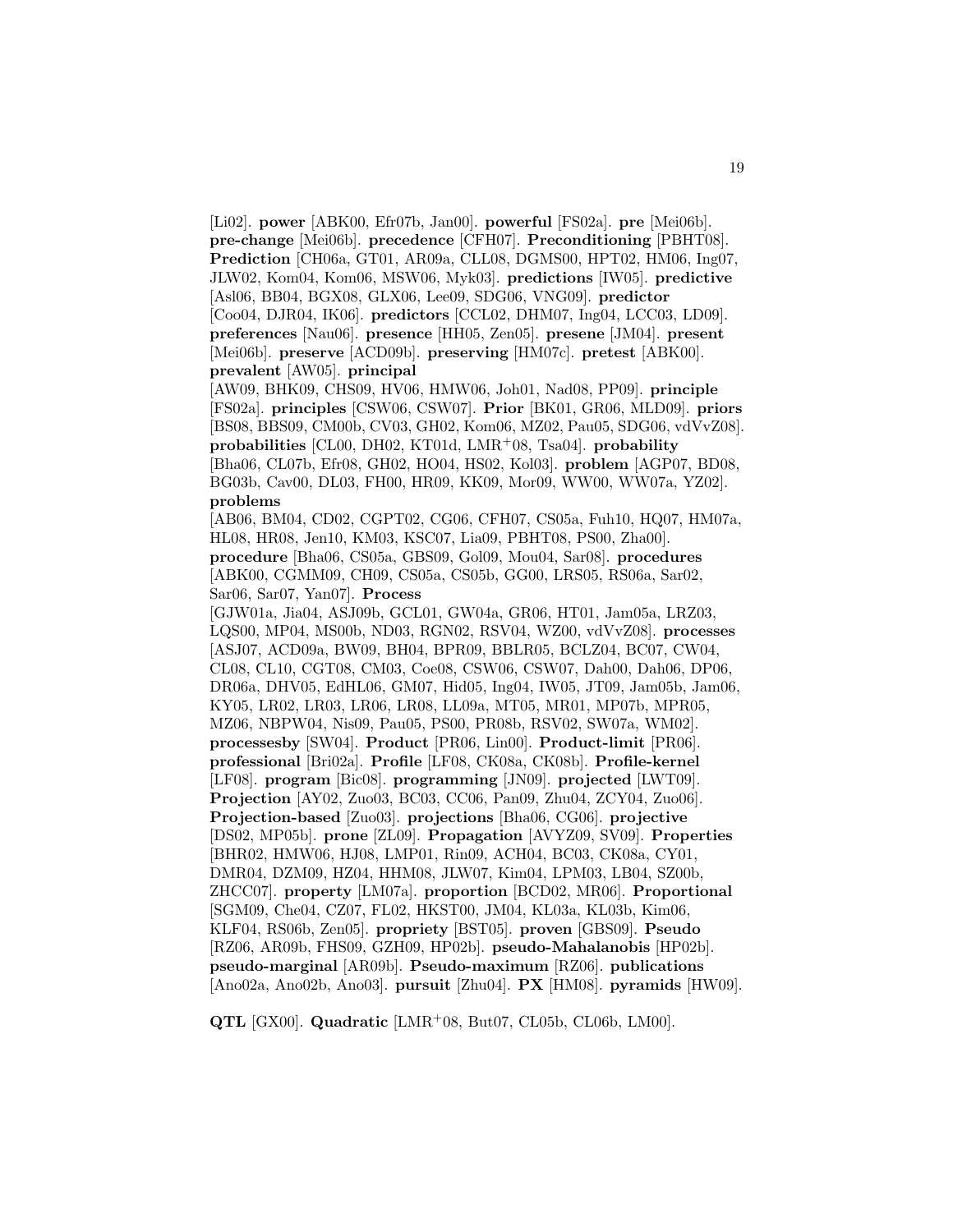**quadrature** [Loh03]. **Qualitative** [DS01, BHL05]. **quantify** [HM09]. **Quantile** [HW09, Kim07, WZZ09, Che05, WF09, ZW09, ZY08b]. **quantiles** [Coe08, HL08, HL05a, Koz03, Lah05, PQ06, Wu05]. **quantitative** [CY04, GX00]. **quantities** [CKS02]. **Quantum**

[BGA07, Hel06, Kar05, Lua04, NS09]. **Quarter** [PX09]. **Quarter-fraction** [PX09]. **Quasi** [SM06b, BW09, DP06, FWF09, LC05]. **quasi-likelihood** [FWF09, LC05]. **quasi-maximum** [BW09, DP06].

**Quasi-maximum-likelihood** [SM06b]. **quaternary** [PX09]. **Quotient** [Zha08b].

#### **Rademacher**

[BBM05, BM06a, BM06c, CLV06, Kol06a, Kol06b, SW06, Tsy06, vdG06]. **Random** [Bic08, HL02, TW08, AH03a, AS08b, AC09, ACDH06, BC02, BCLZ02, BG03b, BW04, CWTG08, CT06, GG08, JH04, Kar08b, KR09, LL00, LB06, Loh05, LC04, LW04, Mar06, Mül09, NSY08, NBPW04, Pan09, PSS09, RLP03, Rei08, SSSW03, SZT07, Zha05a, vdVvZ09]. **randomization** [RBD09]. **randomizations** [BB09]. **Randomized** [YZ02, Dip03, GKK<sup>+</sup>00, HZH09, Loh08]. **randomized-adaptive** [HZH09].

**randomly** [ASM04, MF09]. **range** [BHKS06, CSW06, CSW07, Lah03, NL06]. **Rank** [ADB07, GS09, HP04b, And02, HP06, HOP06, HVW06, HP08, ZH06]. **Rank-based** [ADB07, GS09, HP04b, HP06, HOP06, HP08]. **Ranking** [CLV08, HM09]. **ranks** [HP02b, Roh08]. **Rate**

[HM07d, Sar02, ABDJ06, BY01, BS09, DJ06, FDR07, FDR09, GL05, HV05, HWZ07, Ho06, LR05, MP07a, RS06a, SG09, Sto03]. **Rate-optimal** [HM07d, GL05]. **Rates**

[GW00, SW01, vdVvZ08, AT07, Aud09, BKL<sup>+</sup>09, Efr07b, GGvdV00, Gho01, GvdV01, GvdV07a, GvdV07b, GMW08a, HP04a, HH07, HL02, Hua04, Jia07, Joh08, LF09a, Rad08, RW07, Sar06, Scr06, SS07, VW01, WLP07]. **Ratio** [BW01, FZZ01, BF00, Cha09, Drt09, FCZ02, FZ04, Fuk03, HS07, LS03, Tsa04]. **rational** [IS01]. **realization** [CHC03, IW05]. **recognition** [BG05, CHC03]. **reconstructing** [GKM06, HM07c]. **Recovering** [CD02, GZ06]. **recovery** [Kol09, LF09b, MY09]. **recurrence** [HS02, SM06b]. **recurrent** [KT01a]. **Recursive** [Bel00, Kün05, Mad00, MPR05, TMG09]. **Redescending** [KT01b]. **reduced** [And02]. **Reducing** [CPW07]. **Reduction** [HJPS01, CCL02, CHR00, CL02, Coo04, FBJ09, HY05a, HR09, LCC03, LZC05, LY07, LD09, LWT09, Xia07, ZH08b]. **reference** [BBS09, CV03]. **refinements** [Rin09]. **Regazzini** [Jam05b]. **regime** [DMR04]. **regions** [BEM01, DKM09, DG00, LL08a, LL09b, PQ06, Shi04, Tsa04]. **Regression** [BZ01, GT01, Ren03, And02, BCV01, Bar04, BHL05, BMT07, BO00, BMW03, BCLZ02, BL07, BCZ08, BDN02, Bun04, BTW07, CH06a, CW08, CZ09a, Car07, CR01, CZ07, Che05, CHR00, CvK03, CL02, CL06c, CKS09, CGLZ09, DKM09, DHM07, DM01, DF00, DF01, DM03, DMP04, DHL09, Efr05, Efr07a, EHJT04, FHT00, FBJ09, GK01, GLT06, GW05, GY02, GSvdV00, GR06, GG00, GN06, GL05, GX00, GK08, HH00, HH01, HM03, HM06, HH07, HLT04,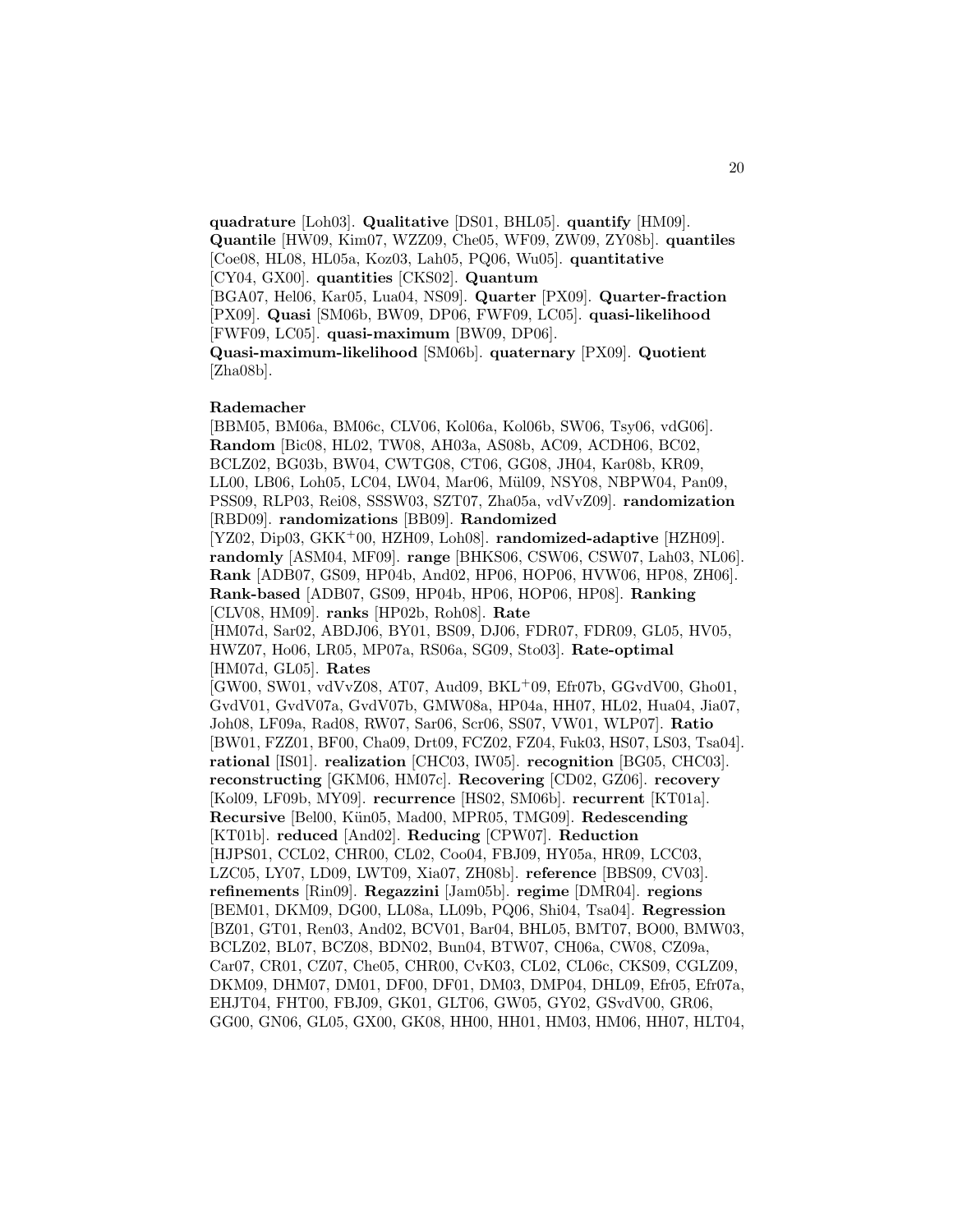HL02, HM07d, HR09, HKST00, Hua03, HHM08, HC08, JWZ09, Jia02, Jon00, JN00, KK04, KK09, Kim07, KLF04, Kou04, KS09, KR09, LW08, LZ06a, Leu05, LZC05, LY07, LL08b, LZ06b, MS00a, MS05a, MW00, Mül09, NEW04, ND03, Ols07, PBHT08, Pon03, Rei08, SBZ02, SBY08, Sch01, SM06a, SZ01, Sko00]. **regression** [ST01, SSG05, VNG09, WBCL08, WF09, WZZ09, Weg03, XH09, Yan07, YMW05, Zen05, Zha02, ZW03, ZH08a, Zha09, ZW08, ZY08b]. **regressions** [CCL02, LCC03]. **Regressors** [BZ01]. **regret** [GG00, SDG06]. **regular** [CM01, CM02, HS07, RBD09, Xu06]. **Regularity** [KT01b]. **regularization** [BL08a, CG06, DKM09, LB04, LW04, Zha09]. **Regularized** [BL08b, AZ08, LV04, LF09b, RZ07]. **reinforced** [MF09]. **rejection** [FDR09]. **rejective** [AGL05]. **Rejoinder** [CT07b, Kol06b, KZW06a, WH06b, ZL08b, FHT00, HL02]. **rejoinders** [BBB<sup>+</sup>04]. **related** [CLL08, ZH06]. **relations** [CFH07]. **relative** [DH02, IKL00a, IKL00b, SDG06]. **relaxations** [AW09]. **reliability** [GW04b, Reb05]. **renewal** [PP00]. **renewal-type** [PP00]. **R´enyi** [LP10, LPS08]. **repeated** [DHM08, ZC05a]. **replicated** [TS06]. **replication** [HY03a]. **Reply** [Fuh10]. **representation** [HVW06, IK06, Wu05]. **representations** [MW09, MY09]. **reproducing** [LB04]. **Resampling** [LZ06a, LB06, Shi04]. **Residual** [CL08, CL10, KMS00]. **residuals** [GCL01, HT01, KY05]. **resolution** [CC06, CC09, Mar06]. **Resolvable** [MR07]. **Response** [BHR02, Ban07, CY09, HR00, MF09, RW02, ZHCC07]. **response-adaptive** [MF09, ZHCC07]. **responses** [M¨ul09]. **restricted** [MW00, PP09]. **restriction** [STT03]. **restrictions** [AH06, JM04, Reb05, TK03]. **resulted** [FH08]. **Results** [Sar02, BSK05, CL07b, CC09, CM00b, CS05b, Mar03, Nad08, RLP03, SZ00b, ZC05a]. **reversible** [DR06b, Ste00]. **revisited** [CP04, Mou08, Owe09]. **ridge** [Can03, HM07b, MS05a]. **ridge-parameter** [HM07b]. **Ridgelets** [Can03]. **Riemannian** [Jup05, Jup08]. **right** [AW05, Jam06, KL04, KS07, VJ03]. **right-censored** [VJ03]. **right-censoring** [KL04]. **Risk** [CG06, Dre01, MN06, Zha02, BM06a, BM06c, Che04, CLV06, Kol06a, Kol06b, LV04, SW06, Spo09, Tsy06, Zha04, vdG06]. **risks** [BM04, GMW08a, GMW08b]. **RKHS** [HR09]. **RMT** [BJYZ09]. **Robbins** [Ano03, Efr03, Sie03]. **Robust** [BZ01, BHZ06, BCZ08, bCH09, CAMMI08, DF01, FYZ01, KLF04, MPY09, RW01, YZ04, CZ09a, GR05, GEGMMI08, GY02, GD04, HM07c, Hub02, SBZ02, SBZ04, SBY08]. **Robustness** [CH09, AC04]. **Rodeo** [LW08]. **root** [MM07, PS04, SW07a, TvdG05]. **root-** [SW07a]. **Rosenblatt** [Son09]. **Rotation** [SSSW03]. **rules** [FF08, NS01, Pen06]. **run** [CHS09]. **Runs** [DK01].

**Saddlepoint** [BW04, JSZ04, RRY03, Kol03]. **SAMC** [Lia09]. **same** [IW05]. **same-realization** [IW05]. **sample** [AZ08, BZ09, BD08, BP03, BP05, BO08, BMW03, CL00, CY06, Coe08, DL03, FPW01, Gil00, GM07, JM09, Kim04, Kou04, LW02, Mar03, MS00b, Nad08, Ren08, RW00, SZ00b, Wu05, Zha08b, ZZ09a]. **sample-fitted** [BO08].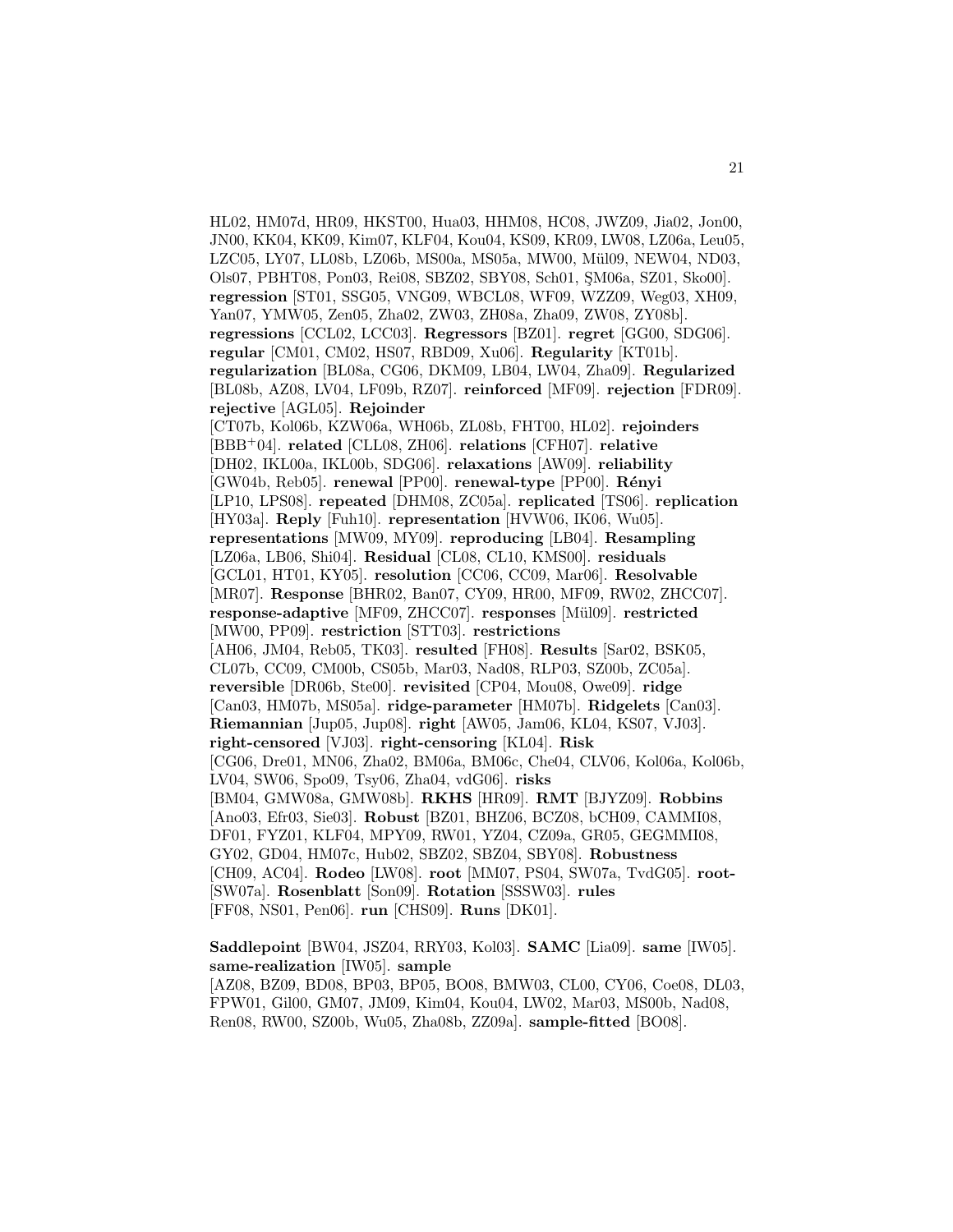#### **sampled** [ASJ07]. **sampler**

[AL06, CK06, CK08b, FGR00, KZW06b, ML06, PR08a, WZ06]. **samplers** [JH04]. **samples** [BC09, BP04, DM08, FHS09, HRW07, PA05]. **sampling** [AGL05, BO00, BMW03, Che04, CDS06, DGMR07, Gil00, HP04a, LM07a, LBM09, Loh08, Nea03, Owe08, PSS09]. **SAMSI** [Bic08]. **satisfying** [AS00]. **saturated** [VW01, WW07b]. **SCAD** [XH09]. **SCAD-penalized** [XH09]. **scalar** [GHR04]. **Scale** [CM00a, Hen04, PSS09, SBZ04]. **scanning** [MP07a]. **Scarf** [GW04b]. **scatter** [DSW09, HP08, KMO03, ZC05b]. **scatterplot** [Efr01]. **scheduling** [FH00]. **scheme** [AH06]. **schemes** [DGMR07, HT04]. **Sciences** [Bic08]. **scope** [HMV09]. **score** [ZZ06]. **scrambled** [Loh03, Owe08]. **screening** [Ste02]. **Searching** [ACCHZ08]. **second** [DGT06, DHP00, FPW01]. **second-degree** [DHP00]. **second-order** [DGT06]. **Selecting** [Ing04, WZ05]. **Selection** [Efr01, FL02, BCV01, BHL03, BGH09, BB04, BP04, Bun04, CP09, CGMM09, GHKM01, GG00, Gre06, HL05b, HN07, IW05, IR05, Jia07, JRGN08, JT08, JS05, Kou04, LM00, LP06, Lee09, LL08b, Lia09, LZ06b, LF09b, MP05a, MB06, PBHT08, WR09, Weg03, ZH08a, ZRY09, ZILZ07, ZY08b]. **selector** [Bic07, BRT09, CL07a, CT07a, CT07b, EHT07, FS07, Rit07]. **self** [Coe08, Dah06]. **self-similar** [Coe08, Dah06]. **Semi** [Tau01]. **Semi-Parametric** [Tau01]. **semidefinite** [AW09]. **semimartingale** [GK01]. **Semiparametric** [BMV06, CH06b, CHT08, Hid05, Nai04, ZY08a, ALL05, BRS06, BMW03, Bun04, CWY09, CK08b, DGT06, GLT06, Gil00, GR03, GZH09, KP05a, LL08b, LSV08, LL09b, NKY09, Nis09, Osi09, Ren08, SKF09, Wal01, WZ07, YM09, ZFS09, ZL09]. **Semiparametrically** [HP06, HOP06]. **Separation** [LMP01, LPM03]. **sequence** [BL07, HT01, RSV04, SY00, SY03]. **sequences** [CSW06, CSW07, HWZ07, HI01, JS04, Lin07, PSS09, Wu05]. **Sequential** [CDS06, DG00, HM03, Mei06b, Mou08, PS00, Bei00, CL00, CFH07, CY09, Che00, Cho04, CSW06, CSW07, DM08, GK01, LP05, Sie03]. **Serial** [HVW06]. **series** [ADB07, AHHR09, BDT01, Bri02b, CL08, CL10, FPW01, GKLT09, GZ01, Ing07, KT01a, KL06a, Lin07, MRT08, Nis09, Rob05, SW07b, SM06b, YM09, ZW08, ZW09]. **set** [Che04]. **Sets** [WM07, BM07, Bha06, CJL07, GKK<sup>+</sup>00, GW05, RvdV06, SSN09]. **setting** [Efr07a, PS09]. **several** [GH02, GM07]. **shape** [DMP05, Dry05, HO04, HP06, HOP06, MW00, Nau06, Reb05, TW08]. **shape-restricted** [MW00]. **shapes** [MP05b]. **shared** [GZH09]. **Sharp** [Dal05, KT01c, Zha09]. **sharpening** [CHR00]. **short** [CL08, CL10, Lah03, NL06]. **short-** [Lah03, NL06]. **shortcoming** [IKL00a, IKL00b]. **Shrinkage** [Kom06, Ber04, Pen06]. **shrinking** [CL05a]. **sib** [GX00]. **sib-pair** [GX00]. **sided** [CS05b]. **Sieve** [FZ04, GW00]. **sign** [HVW06]. **sign-and-rank** [HVW06]. **signal** [WW00]. **signed** [HS07, Roh08]. **Significance** [DM01]. **significant** [ZY08a]. **Simes** [Sar08]. **similar** [Coe08, Dah06]. **simple** [Bar07, MP06, RSV04]. **simplex** [CKS02, DHP00]. **Simultaneous** [BRT09, Kom04, Lec07, WW07b]. **Single** [MZ02, HJS01, Sar06, SZ05]. **single-index** [HJS01, SZ05]. **single-step**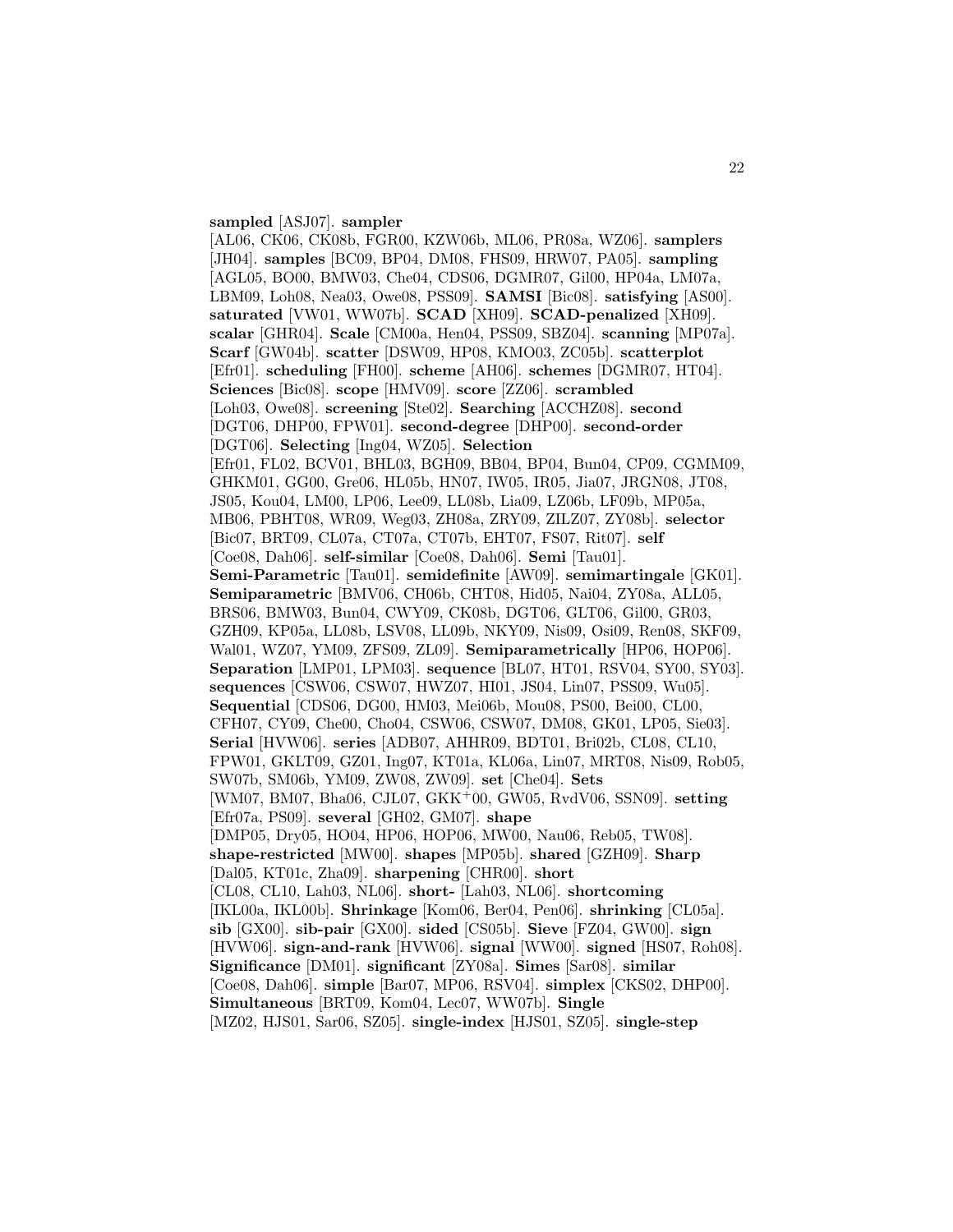[Sar06]. **Singular** [Sri03]. **singularities** [Drt09]. **Size** [ABK00, Efr07b, CL00, CY06, JM09, LW02, NL04, Rob09]. **sizes** [XY03]. **slab** [IR05]. **Slice** [Nea03]. **sliced** [LZ07a]. **small** [DH02, KM07]. **Smallest** [BEM01]. **Smooth** [MT04, YPM08, EL00, GvdV07b, HR00, LL00, MP05a, MP06, RSD07]. **smoothed** [HL05a]. **smoothers** [Efr01]. **Smoothing** [CKS09, GKK<sup>+</sup>00, CPW07, GM05, Lia09, LZ06b, WY07]. **Sobolev** [Jup05, Jup08]. **solution** [Chi07, RZ07]. **Solutions** [PP00]. **Some** [CL07b, CC09, CM00b, LW02, Sar02, Zha09, BC03, Fuh10, GK08, Jen10, KL06a, Ren08, Zha00]. **sources** [SXS05]. **Space** [Fuh10, Jen10, BS09, CM00a, Fuh06, Lin00, QAW09, SSSW03]. **space-filling** [QAW09]. **spaced** [ASM04]. **spaces** [CL04b, Dry05, DH02]. **spacings** [LL08a]. **Sparse** [Kol09, LW08, AW09, BM08, CJL07, DJ04, DJ06, HHM08, JS04, Kar08a, LF09b, MY09, Men08, Zha08a, ZL08a, ZL08b]. **Sparsistency** [LF09a]. **sparsity** [ABDJ06, ZH08a]. **Spatial** [BS07, dHP06, BBLR05, Cha09, GLT06, HLT04, Jam06, LZ06a, LWH<sup>+</sup>07, LC05, NL04]. **Specification** [GKLT09, CGT08, GL05]. **specified** [DS02]. **spectra** [Hid05, VvS08]. **Spectral** [LR02, LR03, Bri02b, DK04, EPdH01, ES09, GHR01, SW07b, vLBB08]. **spectroscopy** [SBY09]. **Spectrum** [Kar08b]. **spheres** [Dry05]. **spherical** [BKMP09b, DMP05, MP04, Mar06]. **sphericity** [HP06]. **Spike** [IR05, CL07b, LS00]. **spin** [Cha07]. **Spline** [WY07, BW07, GKK<sup>+</sup>00, Hua03, Kou04]. **Spline-backfitted** [WY07]. **splines** [CKS09]. **split** [BM07]. **spread** [HQ07]. **SPRT** [Fuh03]. **Square** [TvdG05, BS09]. **squared** [DJR04, HM06, HT01]. **squares** [BKL<sup>+</sup>09, BC07, FSR08, LF09b, SZ01, Zha09]. **Stability** [PR08a]. **Stable** [MP07b, MS06, ACD09a]. **Stahel** [ZCH04]. **State** [Fuh10, Jen10, BS09, Fuh06, Lua04]. **state-space** [BS09]. **stationary** [CW04, CM03, Dah00, DP06, Hid05, LRZ03, LL09a, Nor09, Rob05, Rob08, dHP06]. **Statist** [Fuh10, Jen10]. **statistic** [GM07, HS07, JSZ04, Lah05, TS06]. **Statistical** [Bic07, BBM08, CL07a, CT07a, CT07b, Che04, DR06a, Dry05, EHT07, FS07, LB04, Lok08, MS04, OW00, RMSE08, Rit07, TV07, Zha04, ZC07, ZL09, Aud09, CHC03, FHT00, Gre06, Hel06, KSC07, KZW06b, MN06, McC02, MM07, Myk03, SZ00a, SZ00b, Tsy04, vdV02]. **Statistics** [FZZ01, GS08, IKL00a, BG01, Cha09, CLV08, FCZ02, HVW06, Hub02, JW03, KvdV06, MP07a, SW04, TW08, ZH06, Bic08]. **status** [GMW08a, GMW08b, MK05, VJ03]. **Stein** [PR08b]. **Step** [WW07b, BM08, Cha07, CS05a, GBS09, Men08, Sar06, Zha08a, ZL08a, ZL08b]. **step-down** [GBS09]. **Step-up** [WW07b, CS05a]. **stepdown** [LRS05]. **Stepup** [RS06a, Sar07, LRS05, Sar08]. **Stepwise** [Sar02, HN07]. **Stiefel** [CR01]. **Stochastic** [Lai03, AS00, CHC03, CH02, Dip03, FH00, GW04a, LZ06a, MP07c, Nis09, Sko00, SM06b, TV07]. **stopping** [PSS09, ZY05]. **strategies** [CFH07, FH00, IR05, Yan00]. **stratification** [BO08]. **Stratified** [GHKM01, FHS09]. **straw** [JS04]. **strength** [ST07]. **Strings** [DK01]. **Strong**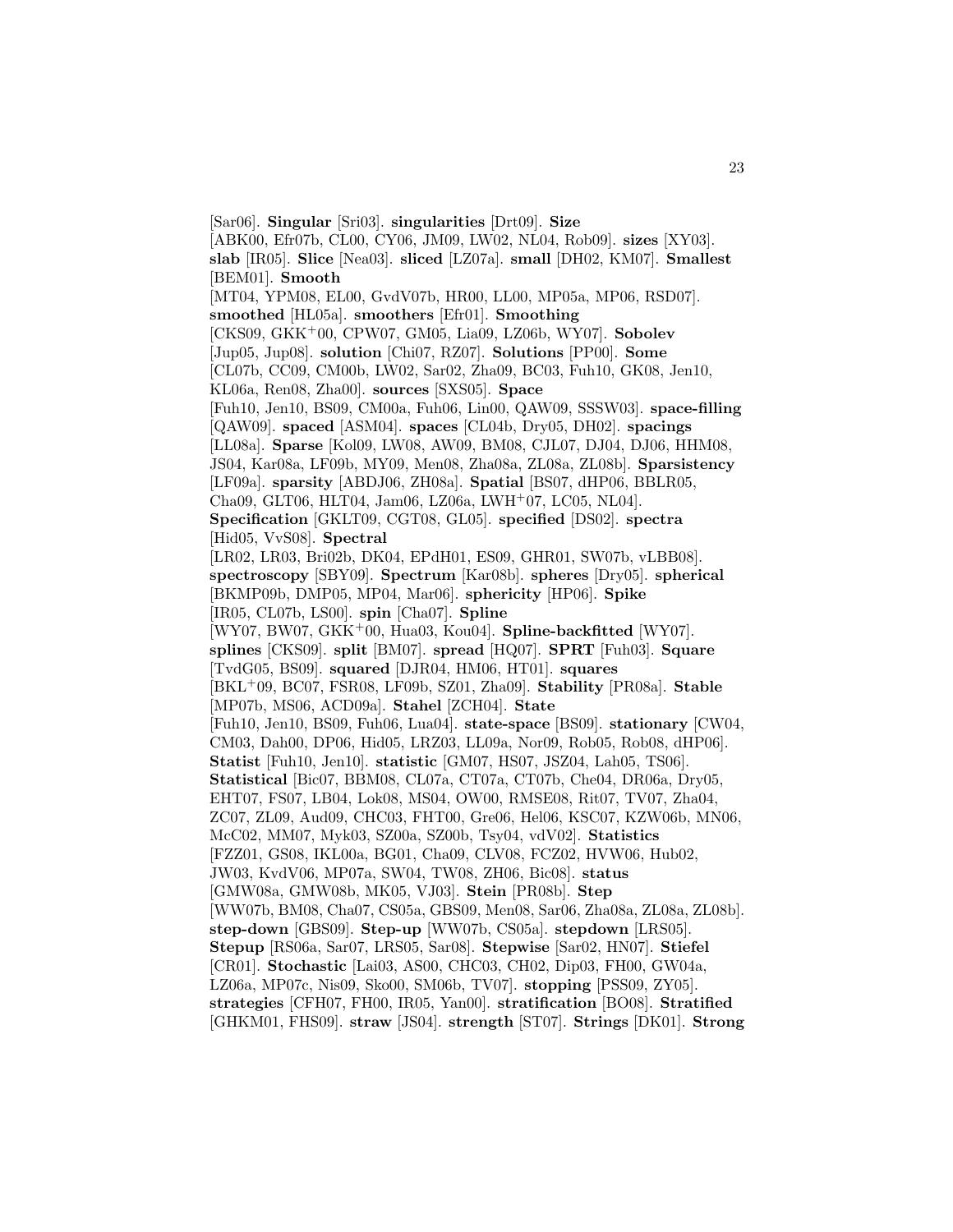[CSW06, CSW07, Sko00, BC07, HJ08]. **strongly** [LRZ03]. **Structural** [SZ00b, Tau01]. **Structure** [HJPS01, Zhu03, AMR09, AHHR09, Mad00]. **structured** [LL00, Ols07]. **structures** [ACDH06, VJ03]. **Student** [JSZ04]. **Studentized** [Lah05]. **studies** [Che00, SZT07, WF09]. **study** [BD08, CR01]. **subclass** [Loh05]. **subject** [HH01]. **subsample** [NL04]. **subset** [Gre06, HN07]. **Subspace** [AR09a]. **subspaces** [CH06b, RBD09]. **success** [HS02]. **Sufficient** [CCL02, JH04, Coo04, Lah03, VR09]. **suitability** [HM07a]. **sum** [KY05, ZH06]. **sums** [BG03b, Lah07, Zha05a]. **Superefficiency** [CL05a]. **supersaturated** [BC04, XW05]. **Support** [YS09, BBM08, BD07, KL06b, SS07, SA09]. **surface** [CFRC07, HR00]. **surfaces** [HM03]. **surrogate** [LY07, NWJ09]. **survey** [BO00]. **surveys** [BO08]. **survival** [GZH09, KL01, PR06, Sch01, Zen04, ZC05a]. **survivor** [AW05]. **symmetric** [CV03, GLM03, HWH07, MN09, NS09, RS06b, SMT08]. **symmetry** [Hel06]. **synthesis** [LB06]. **system** [SA09]. **systems** [GW04b, Lua04, Rob08].

**table** [BK01]. **tables** [BB09, CDS06, Lan04]. **Tail** [KT01d, EdHL06, Kol03]. **tailed** [Pen04, PQ06]. **Tailor** [BRS06]. **Tailor-made** [BRS06]. **tale** [MRY07]. **tapered** [DZM09]. **Tensor** [Lin00, KSC07]. **Terry** [Hun04]. **test** [BF00, Cha09, CGT08, CL09, DL03, HY05b, HC08, Joh04, LRS05, Lia00, OS09, Sar08, TW08, ZZ06]. **testability** [Cat04]. **tested** [MR06]. **testimation** [AGP07]. **Testing** [ASJ09b, BHL05, Cha06, Coo04, DS01, GSvdV00, HH00, HV05, HM07a, JT09, LT05, Lin07, STT03, Son09, TK03, BY01, BG05, But07, CY01, CH09, CSX09, DM01, EdHL06, FR02, GKLT09, GL05, Kar05, KSC07, NS09, OGV09, PS00, Rom05, RW07, Sar02, Sar06, ST01, SRB07, YM09]. **Tests** [BW01, ACH04, BZ09, BLBL02, BHL03, Bar07, BD08, BRS06, BM06b, CL00, CY09, DHV05, Drt09, FZ04, FL06, GQR07, HP02b, HP04b, HP06, HP08, JW07, Jan00, JP03, Jia01, JN02, Jup05, Jup08, KK04, LW02, LS03, RRY03, Roh08, Shi04, SKF09, WW07b, ZH06]. **Texture** [LB06]. **their** [ACH04, BC03, CvK03, Jia02, KY05, KT01d]. **theorem** [Cho04, KL04, Kim06, Loh08, LZ07b, WW07a]. **theorems** [AGL05, DM08, Lin07]. **theoretical** [CL07b, GX00, HM08, Kün05]. **Theory** [Dre01, GJW01b, Lia09, RGN02, AC04, ASM04, AS00, BW07, BRW09, BP03, BP05, Bic08, Bre04, BMW03, BCLZ02, BCLZ04, BC07, CL04a, CY09, CT05, CS05b, DGM06, FS02a, GW04b, Gil00, GD04, Hös03, JLW02, Kar08b, MS00b, NKY09, Nis09, PP00, Rei03, SW07b, XC08, Zha03, ZY08b]. **third** [MM07]. **Three** [KY04, DMP05, MRY07]. **three-dimensional** [DMP05]. **threshold** [KS07, LT05, Pon03, ZW03]. **Thresholding** [KM03, AH03b, AH05, BL08a, CZ09b, DJ06, ZH05]. **thresholds** [JS05, MM07]. **Tilted** [CWTG08, Sch07]. **time** [ADB07, AHHR09, BDT01, Bri02b, CFZZ07, CL08, CL10, DR06a, DGM06, FPW01, FSR08, GK01, GKLT09, GZ01, Ing07, KT01a, KL06a, Lin07, Lok08, MS04, MPR05, MRT08, Mou04, NKY09, Nis09, Rob05, SW07b, SM06b,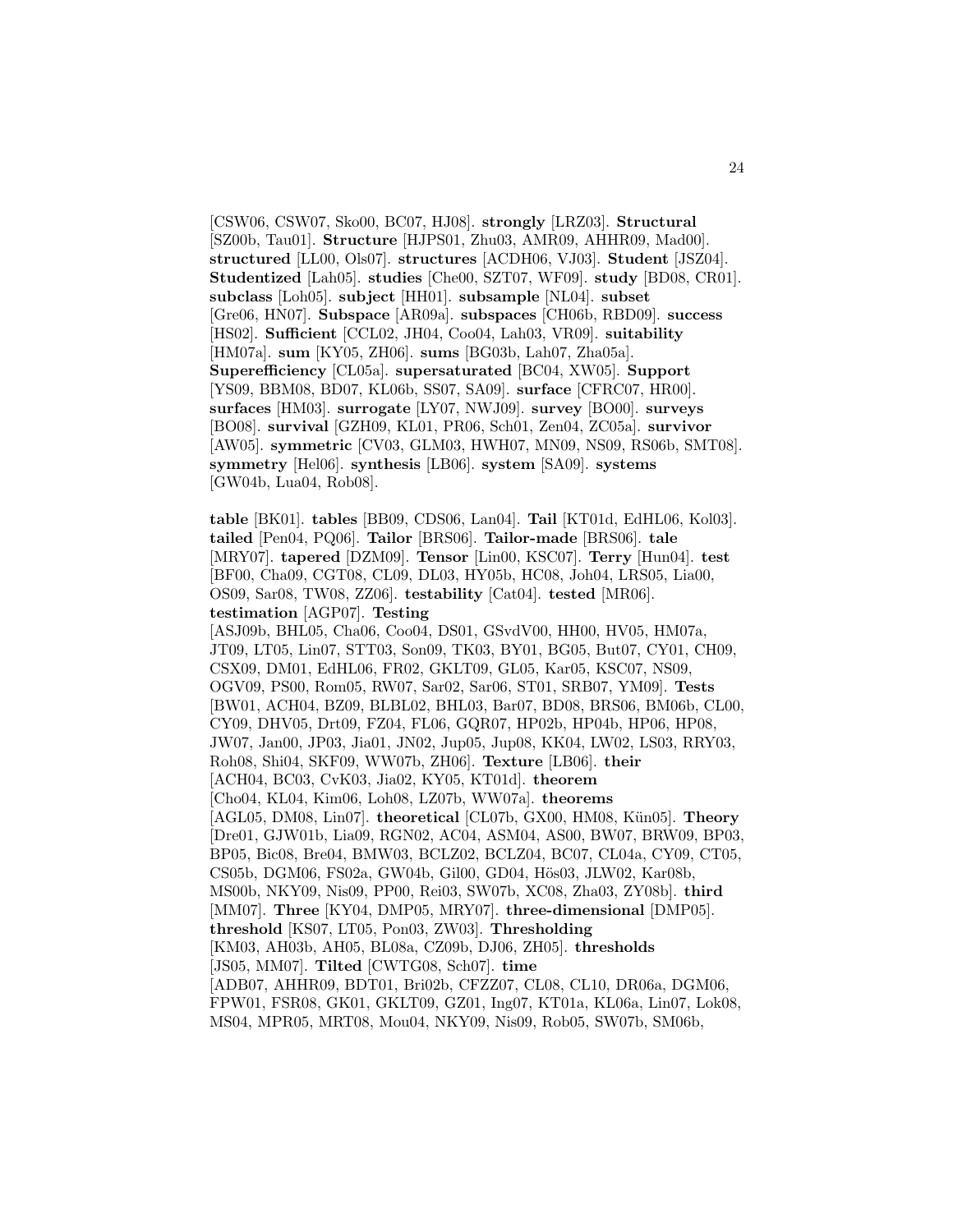TS06, VJ03, YM09, ZC05a, ZW08, ZW09]. **time-dependent** [DGM06]. **time-inhomogeneous** [MS04]. **time-varying** [DR06a, FSR08]. **times** [PSS09, Sch01]. **timeseries** [KP03]. **tolerance** [BEM01, LL08a, LL09b]. **Tomography** [BGA07, Cav00, Pan09]. **tool** [FS02a]. **topography** [RL05]. **toric** [GMS06]. **total** [BD04]. **Tracking** [HR00]. **Tracy** [Joh08]. **trail** [ACCHZ08]. **train** [CL07b]. **Training** [BP04, HI01, Jon00]. **trains** [LS00]. **trait** [GX00]. **Transform** [Mer07, GZ04, MM09]. **transformation** [CL04c, KS07, LSV08, MK05]. **transforms** [KK04, Lah03, MS06, Son09]. **transience** [HS02]. **treatment** [HY05b]. **treatments** [HY05b]. **Tree** [Ols07]. **Tree-structured** [Ols07]. **trees** [BM07, SS00, WM07]. **trend** [BS09]. **Trials** [BHR02, HZ04]. **Trimming** [CAMMI08, GEGMMI08, Zuo06]. **truly** [ACD09b]. **truncated** [BW04]. **Tukey** [Ano02a, BB02, Bri02a, Bri02b, CT02, Dem02, FS02b, Hub02, Spe02]. **tuning** [SV09]. **Tusn´ady** [CP04]. **twice** [PR06]. **Two** [WZ00, WZ07, BMV06, BMW03, CC06, DS02, DL03, FGR00, MF09, Ren08, RBK05, ST07, WW02, YS09, Ye03, CHC03]. **Two-class** [CHC03]. **two-color** [MF09]. **two-component** [BMV06]. **two-factor** [DS02, WW02]. **two-Level** [ST07, CC06, Ye03]. **two-phase** [BMW03, RBK05]. **two-sample** [DL03, Ren08]. **type** [BM04, EM05, FK00, GLdW03, HPT02, KMT07, MY09, PP00, FR02, HRW07, Loh05]. **types** [Ren08].

**UMPU** [BLBL02]. **unbiased** [MZ02, Shi04]. **unconditional** [AW05]. **unidentifiable** [Fuk03]. **unified** [JLW02, LMR<sup>+</sup>08, LF09b]. **Uniform** [EM05, FPW01, PS09, SBZ04, AS00, ACDH06, HY03b]. **uniformity** [Jup08]. **Uniformly** [SW07a]. **unimodal** [EL00, SZ01]. **Uniqueness** [KT01b, TT00]. **unit** [PS04]. **units** [MS08]. **univariate** [CPW07, KLF04]. **Universal** [HY03b, SBR05, Gol09]. **unknown** [ABDJ06, BGH09, Car07, GHR01, Hid05, HM07d, Ing04, Joh09, Mei06b, SBZ04, STT03, SA09, Ste00]. **unobservable** [Pan09]. **unstable** [BC07]. **urn** [MF09]. **Using** [HM09, BKMP09a, Ber04, CR01, Coe08, FF08, HY05a, HL05b, Kar08b,

Lia09, LL09b, LF09b, PR08b, RSD07, Shi04, SV09, SS07, Zen04, vdVvZ09].

**Valid** [LRZ03]. **validation** [BWB<sup>+</sup>07, Leu05, WZ05, Yan07]. **validity** [DGMS00]. **Value**

[Dre01, EPdH01, EL06, EdHL06, ES09, GS09, GLdW03, Spo09, Sto03, dHL03]. **value-at-risk** [Spo09]. **values** [Rob09, SY00, SY03, WC09]. **Vanishing** [IKL00a, IKL00b]. **Variable** [FL02, HL05b, LL08b, CGMM09, IR05, Jia07, JT08, MB06, WR09, ZRY09, ZH08b]. **Variables** [Tau01, AMR09, BF00, BC02, BW04, GM07, HH05, HM07a, Lah07, PA05, SS00, Zha05a]. **Variance** [BL07, BGH09, CW08, CPW07, Gel05, HY03a, HC08, Lah05, LZ07a, NL04, Nor09, Spe02, WBCL08]. **variances** [Car07]. **various** [Ren08]. **VARMA** [HP04b]. **varying**

[ALL05, CFZZ07, DR06a, FSR08, Kim07, MPR05, SM06a, WZZ09, ZL09]. **varying-coefficient** [ZL09]. **vector**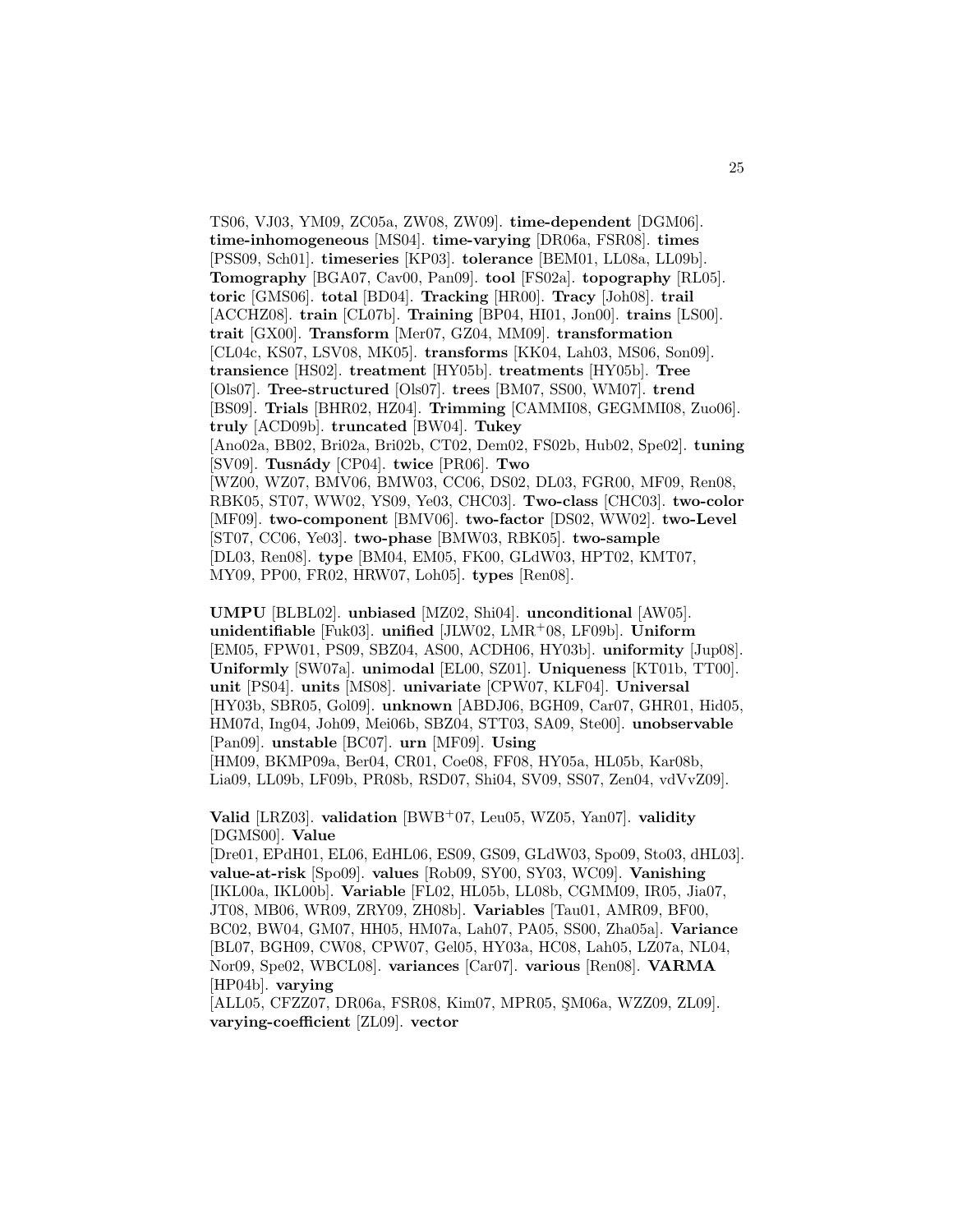[BHL05, BBM08, BG09, KSC07, Mar03, SS07, SA09]. **vectors** [STT03]. **Vervaat** [CSW06, CSW07]. **via** [BCV01, BL07, BCZ08, EHJL08, Ho06, Hof03, JW07, Kol09, LW04, PX09, SM06a, Son09, SDG06]. **view** [CM00a, FHT00]. **Vines** [BC02]. **Volatility** [ASJ07, MM09, MS04].

**W** [Ano02a, BB02, Bri02a, Bri02b, Dem02, FS02b, Hub02, Spe02]. **Wald** [BD08]. **Wavelet** [AH03b, AH05, HP04a, KR09, ZW03, BCZ08, CZ09b, GW05, JS05, MRT08, Pen06, VvS08, Zha05b, ZH05]. **Wavelet-based** [HP04a]. **way** [Ber04]. **Weak** [BDN02, GCL01, OGV09, dHL03, CC09, Jia02, Lah07]. **weakly** [SW07a]. **Weighted** [EdHL06, Ren08, DM08, ZCH04, ZC05b]. **weights** [WZ05]. **where** [BLBL02]. **which** [BR03, BM06b]. **white** [BCLZ04, Men08]. **Whittle** [GR03, MRT08, PS04, Rob08, SP05]. **Who** [Men08]. **whose** [Hid05]. **Wicksell** [WW07a]. **Widom** [Joh08]. **Wigner** [BGA07]. **Wilks** [FCZ02, FZZ01]. **Wishart** [CV03, DMO08, DG12, GLM03, LM07b, RMSE08, Sri03]. **within** [BF00]. **Wolfowitz** [MP07c, WW07a]. **Wong** [AL06, CK06, ML06, WZ06]. **work** [Bri02b, FS02b, JP03, vdV02]. **writings** [Ano02a, Ano02b, Ano03].

**Yakir** [Mei06a].

**Zhou** [AL06, CK06, ML06, WZ06]. **zonotope** [KMO03].

# **References**

#### **Antoniadis:2006:PIP**

[AB06] Anestis Antoniadis and Jéremie Bigot. Poisson inverse problems. Annals of Statistics, 34(5):2132–2158, October 2006. CODEN ASTSC7. ISSN 0090-5364 (print), 2168-8966 (electronic). URL http://projecteuclid.org/euclid.aos/1169571792.

#### **Abramovich:2006:AUS**

[ABDJ06] Felix Abramovich, Yoav Benjamini, David L. Donoho, and Iain M. Johnstone. Adapting to unknown sparsity by controlling the false discovery rate. Annals of Statistics, 34(2):584–653, April 2006. CODEN ASTSC7. ISSN 0090-5364 (print), 2168- 8966 (electronic). URL http://projecteuclid.org/euclid. aos/1151418235.

#### **Albers:2000:SPP**

[ABK00] Willem Albers, Pieta C. Boon, and Wilbert C. M. Kallenberg. Size and power of pretest procedures. Annals of Statistics, 28 (1):195–214, February 2000. CODEN ASTSC7. ISSN 0090-5364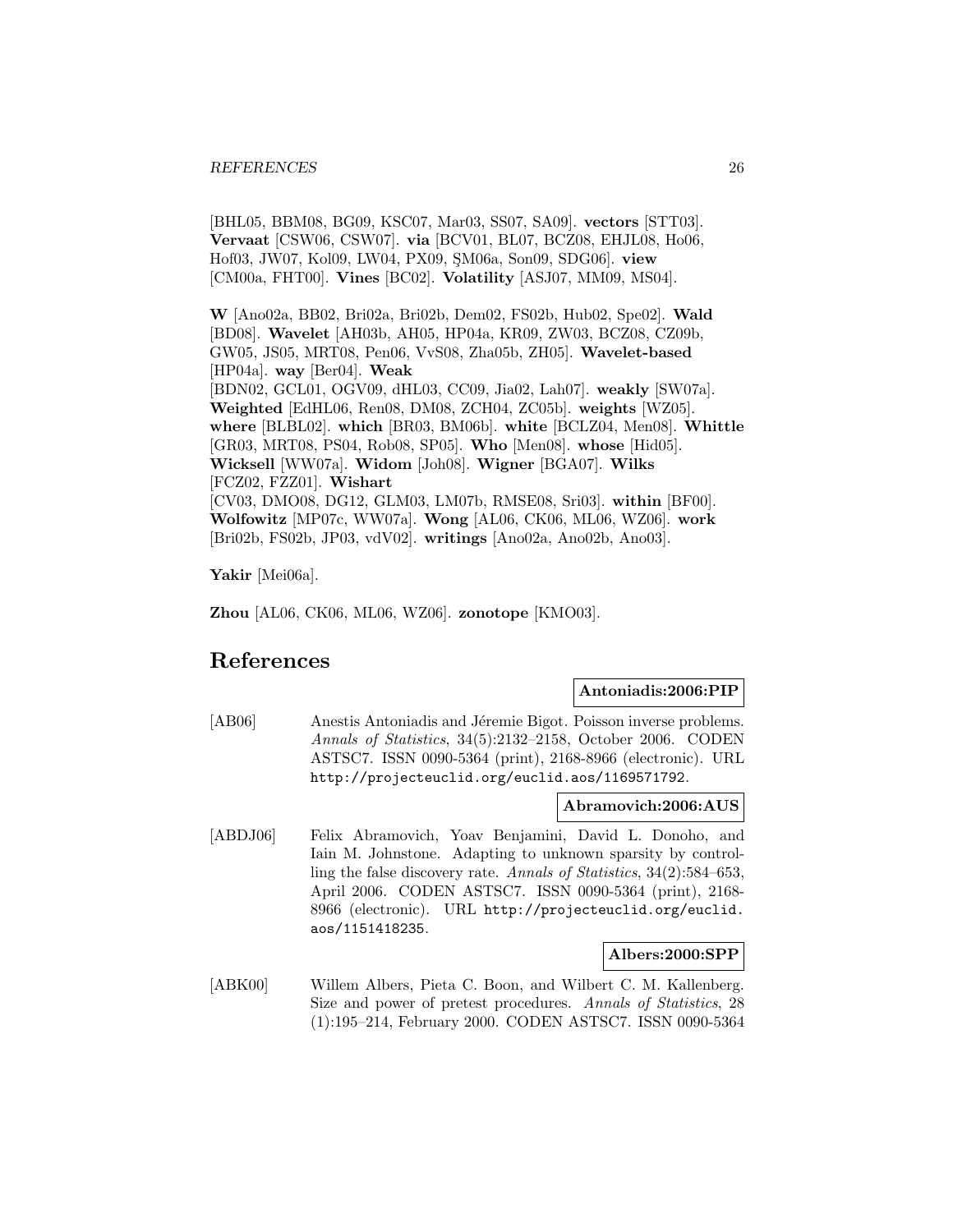(print), 2168-8966 (electronic). URL http://projecteuclid. org/euclid.aos/1016120369.

#### **Abraham:2004:AGR**

[AC04] Christophe Abraham and Benoît Cadre. Asymptotic global robustness in Bayesian decision theory. Annals of Statistics, 32(4): 1341–1366, August 2004. CODEN ASTSC7. ISSN 0090-5364 (print), 2168-8966 (electronic). URL http://projecteuclid. org/euclid.aos/1091626172.

#### **Anderes:2009:CED**

[AC09] Ethan Anderes and Sourav Chatterjee. Consistent estimates of deformed isotropic Gaussian random fields on the plane. Annals of Statistics, 37(5A):2324–2350, October 2009. CODEN ASTSC7. ISSN 0090-5364 (print), 2168-8966 (electronic). URL http://projecteuclid.org/euclid.aos/1247663757.

## **Arias-Castro:2008:STE**

[ACCHZ08] Ery Arias-Castro, Emmanuel J. Candès, Hannes Helgason, and Ofer Zeitouni. Searching for a trail of evidence in a maze. Annals of Statistics, 36(4):1726–1757, August 2008. CODEN ASTSC7. ISSN 0090-5364 (print), 2168-8966 (electronic). URL http:// projecteuclid.org/euclid.aos/1216237298.

# **Andrews:2009:MLE**

[ACD09a] Beth Andrews, Matthew Calder, and Richard A. Davis. Maximum likelihood estimation for  $\alpha$ -stable autoregressive processes. Annals of Statistics, 37(4):1946–1982, August 2009. CODEN ASTSC7. ISSN 0090-5364 (print), 2168-8966 (electronic). URL http://projecteuclid.org/euclid.aos/1245332837.

#### **Arias-Castro:2009:DMF**

[ACD09b] Ery Arias-Castro and David L. Donoho. Does median filtering truly preserve edges better than linear filtering? Annals of Statistics, 37(3):1172–1206, June 2009. CODEN ASTSC7. ISSN 0090-5364 (print), 2168-8966 (electronic). URL http:// projecteuclid.org/euclid.aos/1239369019.

# **Arias-Castro:2006:AMD**

[ACDH06] Ery Arias-Castro, David L. Donoho, and Xiaoming Huo. Adaptive multiscale detection of filamentary structures in a background of uniform random points. Annals of Statistics, 34(1): 326–349, February 2006. CODEN ASTSC7. ISSN 0090-5364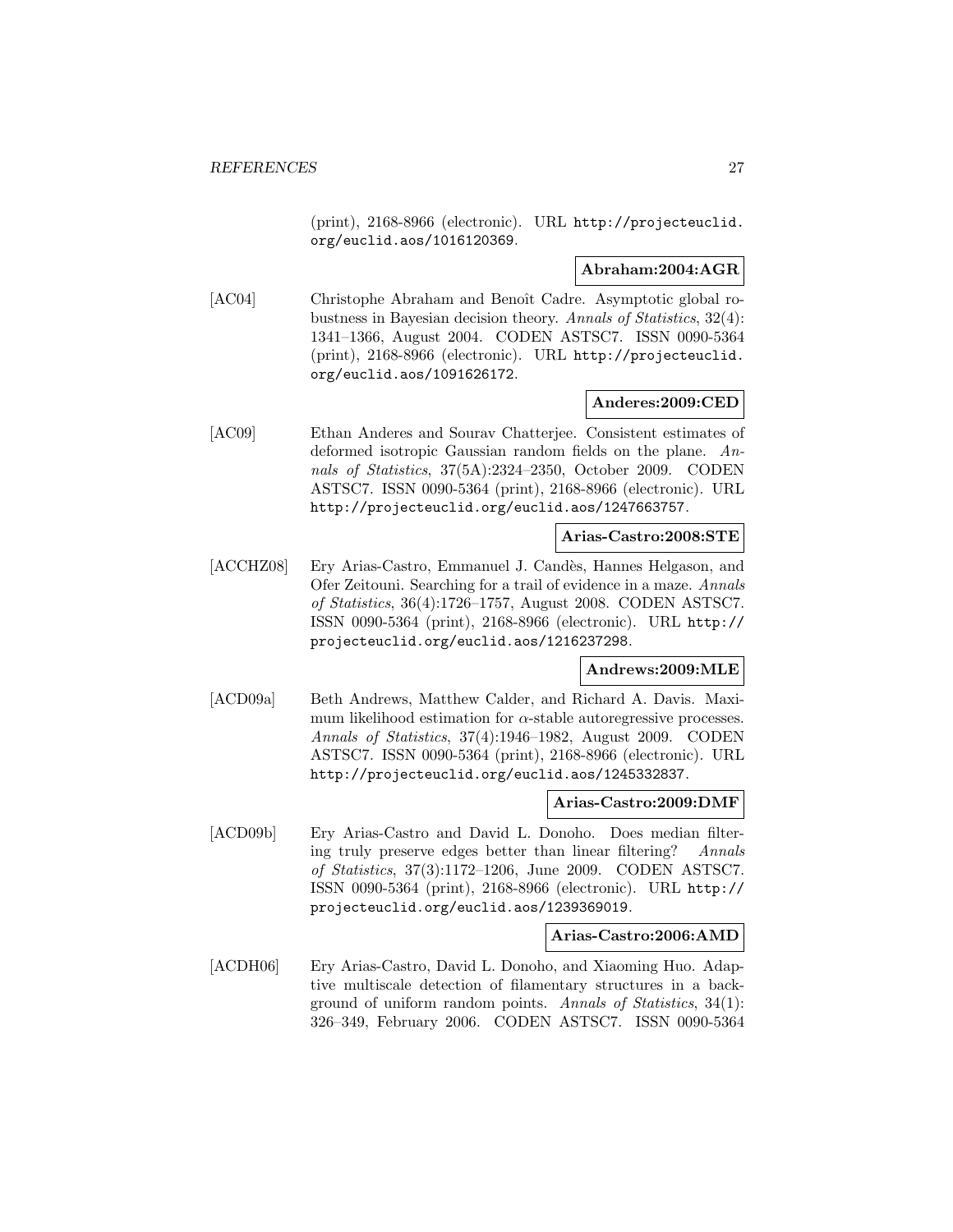(print), 2168-8966 (electronic). URL http://projecteuclid. org/euclid.aos/1146576265.

# **Aerts:2004:BMT**

[ACH04] Marc Aerts, Gerda Claeskens, and Jeffrey D. Hart. Bayesianmotivated tests of function fit and their asymptotic frequentist properties. Annals of Statistics, 32(6):2580–2615, December 2004. CODEN ASTSC7. ISSN 0090-5364 (print), 2168- 8966 (electronic). URL http://projecteuclid.org/euclid. aos/1107794880.

# **Andrews:2007:RBE**

[ADB07] Beth Andrews, Richard A. Davis, and F. Jay Breidt. Rank-based estimation for all-pass time series models. Annals of Statistics, 35(2):844–869, April 2007. CODEN ASTSC7. ISSN 0090-5364 (print), 2168-8966 (electronic). URL http://projecteuclid. org/euclid.aos/1183667296.

#### **Almudevar:2000:DME**

[AFR00] Anthony Almudevar, Chris Field, and John Robinson. The density of multivariate *M*-estimates. Annals of Statistics,  $28(1)$ : 275–297, February 2000. CODEN ASTSC7. ISSN 0090-5364 (print), 2168-8966 (electronic). URL http://projecteuclid. org/euclid.aos/1016120373.

#### **Arratia:2005:LCL**

[AGL05] Richard Arratia, Larry Goldstein, and Bryan Langholz. Local central limit theorems, the high-order correlations of rejective sampling and logistic likelihood asymptotics. Annals of Statistics, 33(2):871–914, April 2005. CODEN ASTSC7. ISSN 0090-5364 (print), 2168-8966 (electronic). URL http:// projecteuclid.org/euclid.aos/1117114339.

#### **Abramovich:2007:OBT**

[AGP07] Felix Abramovich, Vadim Grinshtein, and Marianna Pensky. On optimality of Bayesian testimation in the normal means problem. Annals of Statistics, 35(5):2261–2286, October 2007. CODEN ASTSC7. ISSN 0090-5364 (print), 2168-8966 (electronic). URL http://projecteuclid.org/euclid.aos/1194461730.

# **Akharif:2003:EDR**

[AH03a] Abdelhadi Akharif and Marc Hallin. Efficient detection of random coefficients in autoregressive models. Annals of Statistics,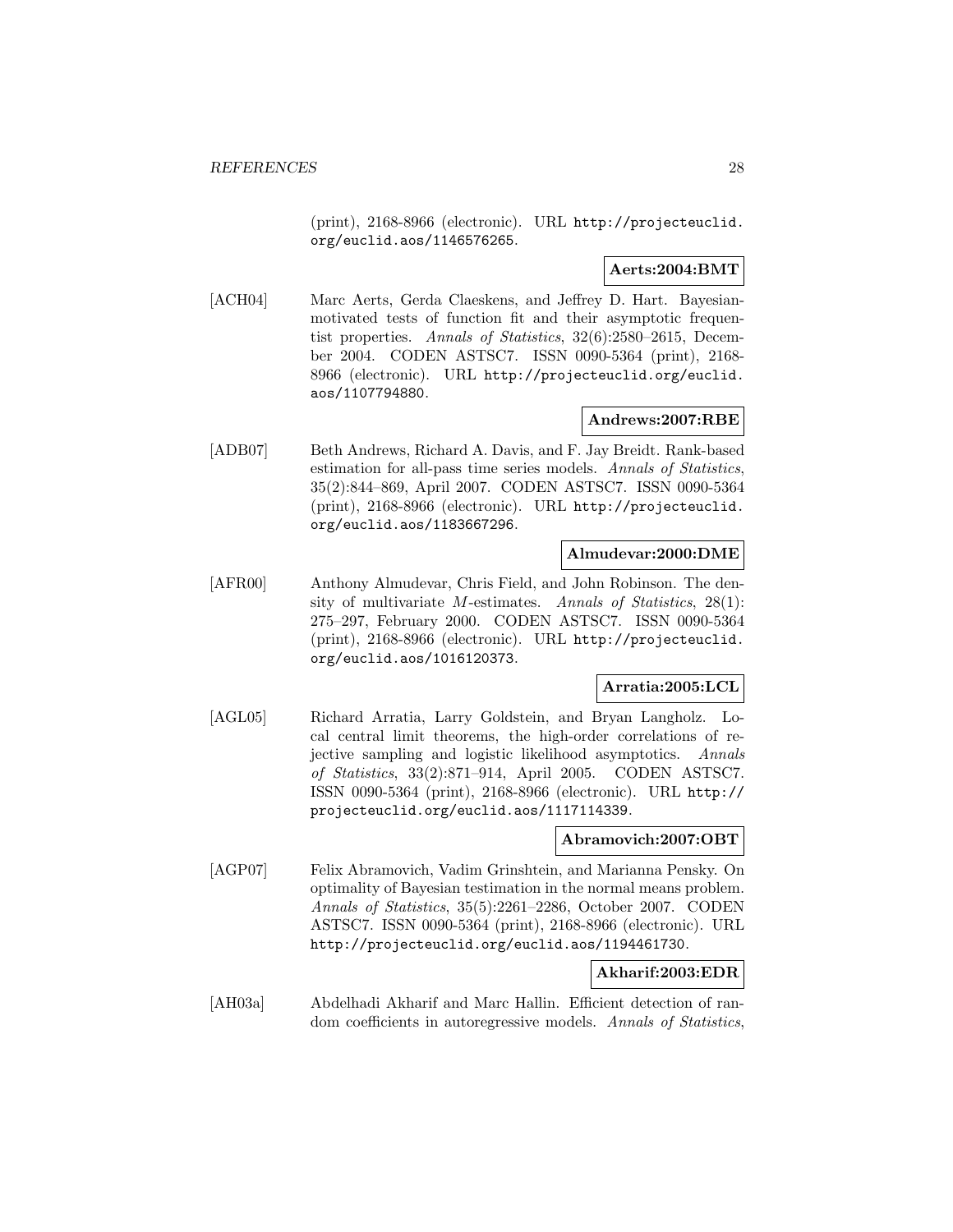31(2):675–704, April 2003. CODEN ASTSC7. ISSN 0090-5364 (print), 2168-8966 (electronic). URL http://projecteuclid. org/euclid.aos/1051027885.

# **Averkamp:2003:WTN**

[AH03b] R. Averkamp and C. Houdré. Wavelet thresholding for nonnecessarily Gaussian noise: idealism. Annals of Statistics, 31 (1):110–151, February 2003. CODEN ASTSC7. ISSN 0090-5364 (print), 2168-8966 (electronic). URL http://projecteuclid. org/euclid.aos/1046294459.

## **Averkamp:2005:WTN**

[AH05] R. Averkamp and C. Houdré. Wavelet thresholding for nonnecessarily Gaussian noise: Functionality. Annals of Statistics, 33(5): 2164–2193, October 2005. CODEN ASTSC7. ISSN 0090-5364 (print), 2168-8966 (electronic). URL http://projecteuclid. org/euclid.aos/1132936560.

#### **Anevski:2006:GAS**

[AH06] D. Anevski and O. Hössjer. A general asymptotic scheme for inference under order restrictions. Annals of Statistics, 34(4): 1874–1930, August 2006. CODEN ASTSC7. ISSN 0090-5364 (print), 2168-8966 (electronic). URL http://projecteuclid. org/euclid.aos/1162567637.

#### **Aue:2009:BDC**

[AHHR09] Alexander Aue, Siegfried Hörmann, Lajos Horváth, and Matthew Reimherr. Break detection in the covariance structure of multivariate time series models. Annals of Statistics, 37(6B): 4046–4087, December 2009. CODEN ASTSC7. ISSN 0090-5364 (print), 2168-8966 (electronic). URL http://projecteuclid. org/euclid.aos/1256303536.

#### **Angers:2005:MBF**

[AK05] Jean-François Angers and Peter T. Kim. Multivariate Bayesian function estimation. Annals of Statistics, 33(6):2967–2999, December 2005. CODEN ASTSC7. ISSN 0090-5364 (print), 2168- 8966 (electronic). URL http://projecteuclid.org/euclid. aos/1140191681.

#### **Atchade:2006:DEE**

[AL06] Yves F. Atchadé and Jun S. Liu. Discussion of "Equi-energy" sampler" by Kou, Zhou and Wong. Annals of Statistics, 34(4):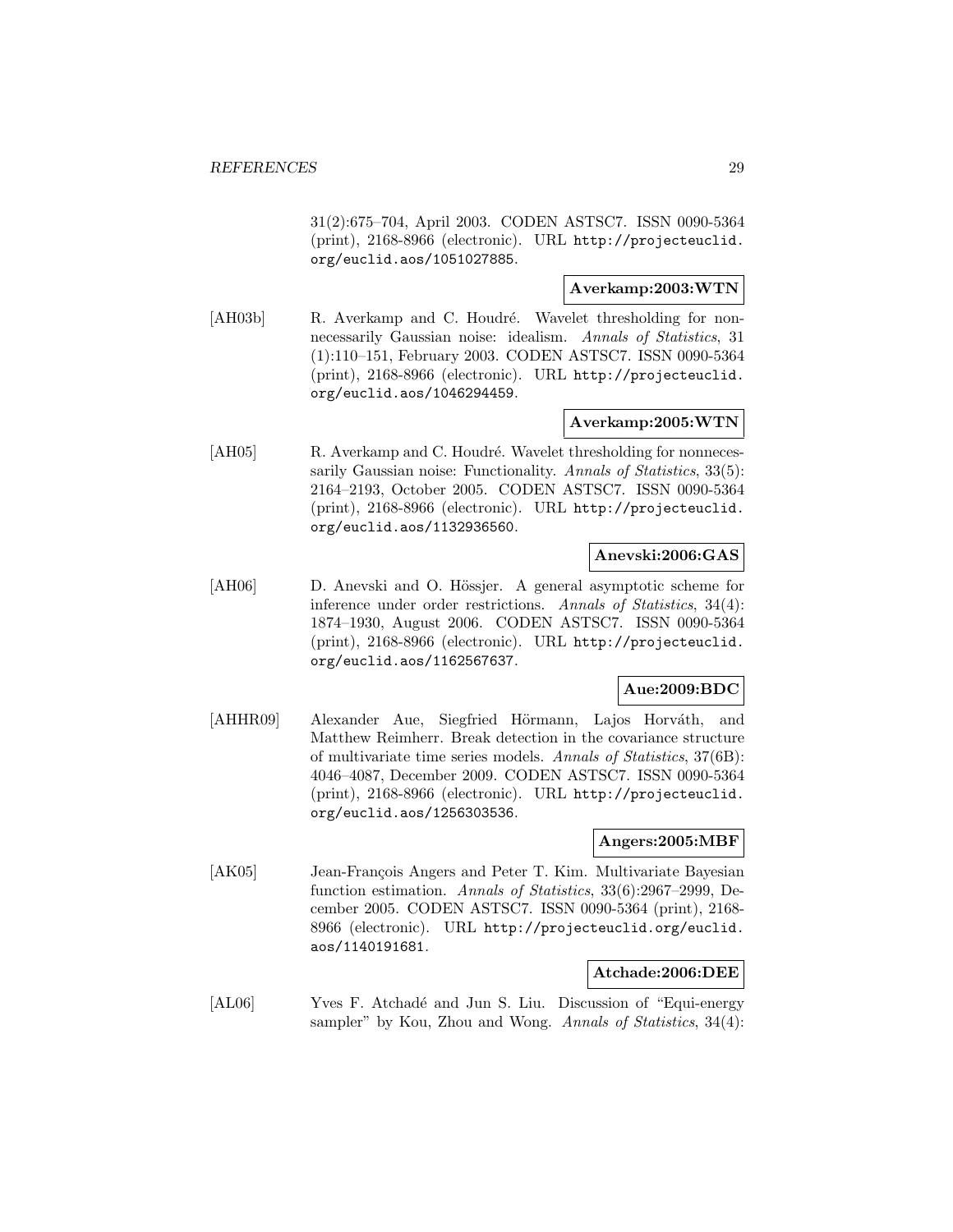1620–1628, August 2006. CODEN ASTSC7. ISSN 0090-5364 (print), 2168-8966 (electronic). URL http://projecteuclid. org/euclid.aos/1162567623.

# **Ahmad:2005:EES**

[ALL05] Ibrahim Ahmad, Sittisak Leelahanon, and Qi Li. Efficient estimation of a semiparametric partially linear varying coefficient model. Annals of Statistics, 33(1):258–283, February 2005. CO-DEN ASTSC7. ISSN 0090-5364 (print), 2168-8966 (electronic). URL http://projecteuclid.org/euclid.aos/1112967706.

# **Allman:2009:IPL**

[AMR09] Elizabeth S. Allman, Catherine Matias, and John A. Rhodes. Identifiability of parameters in latent structure models with many observed variables. Annals of Statistics, 37(6A):3099– 3132, December 2009. CODEN ASTSC7. ISSN 0090-5364 (print), 2168-8966 (electronic). URL http://projecteuclid. org/euclid.aos/1250515381.

#### **Anderson:2002:CCA**

[And02] T. W. Anderson. Canonical correlation analysis and reduced rank regression in autoregressive models. Annals of Statistics, 30 (4):1134–1154, August 2002. CODEN ASTSC7. ISSN 0090-5364 (print), 2168-8966 (electronic). URL http://projecteuclid. org/euclid.aos/1031689020.

#### **Anonymous:2002:PWJ**

[Ano02a] Anonymous. The publications and writings of John w. Tukey. Annals of Statistics, 30(6):1666–1680, December 2002. CO-DEN ASTSC7. ISSN 0090-5364 (print), 2168-8966 (electronic). URL http://projecteuclid.org/euclid.aos/1043351253; http://www.jstor.org/stable/1558736.

#### **Anonymous:2002:PWL**

[Ano02b] Anonymous. The publications and writings of Lucien Le Cam. Annals of Statistics, 30(3):683–687, June 2002. CODEN ASTSC7. ISSN 0090-5364 (print), 2168-8966 (electronic). URL http://projecteuclid.org/euclid.aos/1028674837.

#### **Anonymous:2003:PWH**

[Ano03] Anonymous. The publications and writings of Herbert Robbins. Annals of Statistics, 31(2):407–413, April 2003. CODEN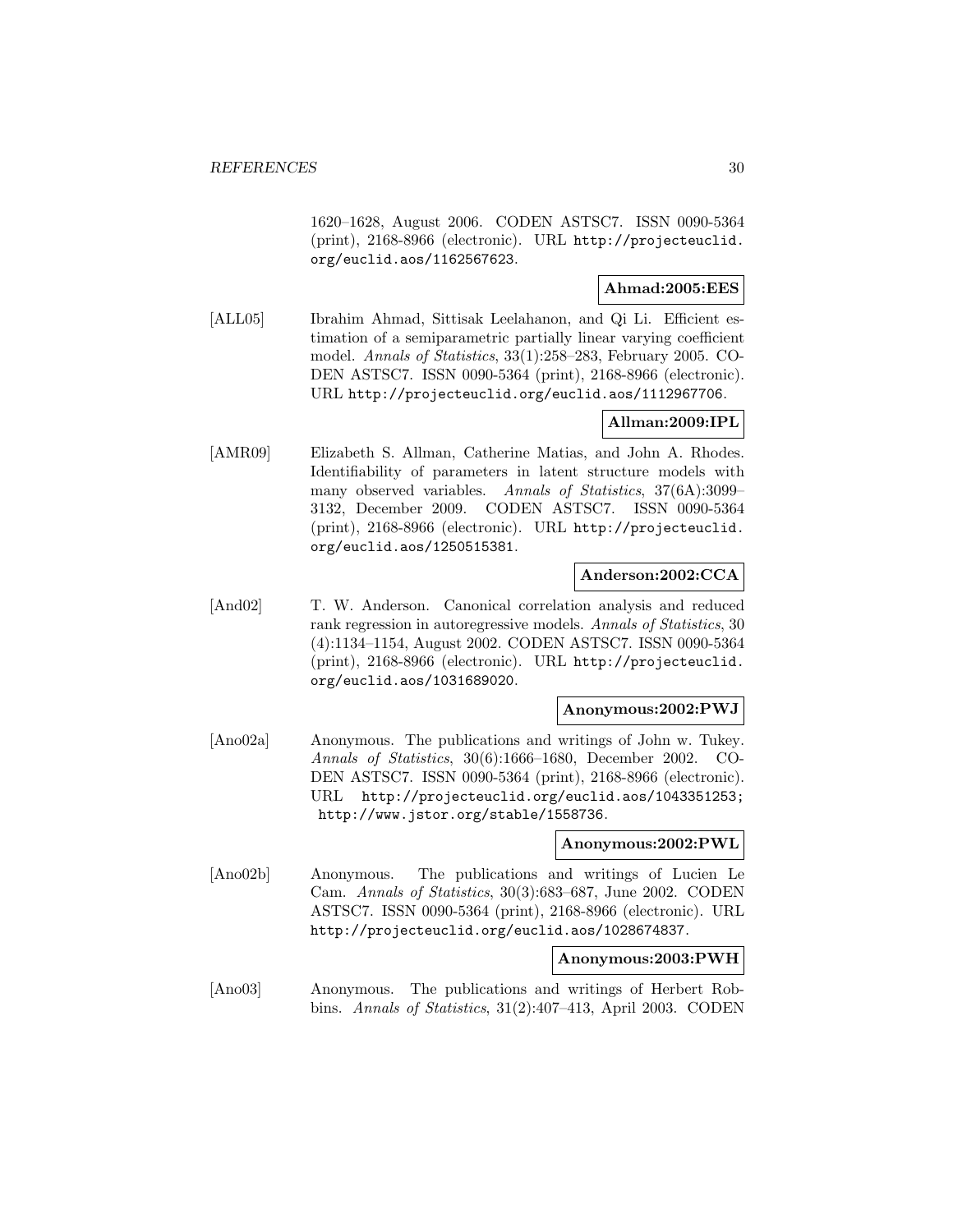ASTSC7. ISSN 0090-5364 (print), 2168-8966 (electronic). URL http://projecteuclid.org/euclid.aos/1051027874.

#### **Andersson:2006:CME**

[AP06] Steen A. Andersson and Michael D. Perlman. Characterizing Markov equivalence classes for AMP chain graph models. Annals of Statistics, 34(2):939–972, April 2006. CODEN ASTSC7. ISSN 0090-5364 (print), 2168-8966 (electronic). URL http:// projecteuclid.org/euclid.aos/1151418247.

#### **Andersson:2009:SEP**

[AR09a] Sofia Andersson and Tobias Rydén. Subspace estimation and prediction methods for hidden Markov models. Annals of Statistics, 37(6B):4131–4152, December 2009. CODEN ASTSC7. ISSN 0090-5364 (print), 2168-8966 (electronic). URL http:// projecteuclid.org/euclid.aos/1256303539.

# **Andrieu:2009:PMA**

[AR09b] Christophe Andrieu and Gareth O. Roberts. The pseudomarginal approach for efficient Monte Carlo computations. Annals of Statistics, 37(2):697–725, April 2009. CODEN ASTSC7. ISSN 0090-5364 (print), 2168-8966 (electronic). URL http:// projecteuclid.org/euclid.aos/1236693147.

# **Ali:2009:MEA**

[ARS09] R. Ayesha Ali, Thomas S. Richardson, and Peter Spirtes. Markov equivalence for ancestral graphs. Annals of Statistics, 37(5B): 2808–2837, October 2009. CODEN ASTSC7. ISSN 0090-5364 (print), 2168-8966 (electronic). URL http://projecteuclid. org/euclid.aos/1247836670.

#### **Arcones:2000:ADT**

[AS00] Miguel A. Arcones and Francisco J. Samaniego. On the asymptotic distribution theory of a class of consistent estimators of a distribution satisfying a uniform stochastic ordering constraint. Annals of Statistics, 28(1):116–150, February 2000. CODEN ASTSC7. ISSN 0090-5364 (print), 2168-8966 (electronic). URL http://projecteuclid.org/euclid.aos/1016120367.

#### **Ait-Sahalia:2008:CFL**

[AS08a] Yacine Aït-Sahalia. Closed-form likelihood expansions for multivariate diffusions. Annals of Statistics, 36(2):906–937, April 2008. CODEN ASTSC7. ISSN 0090-5364 (print), 2168-8966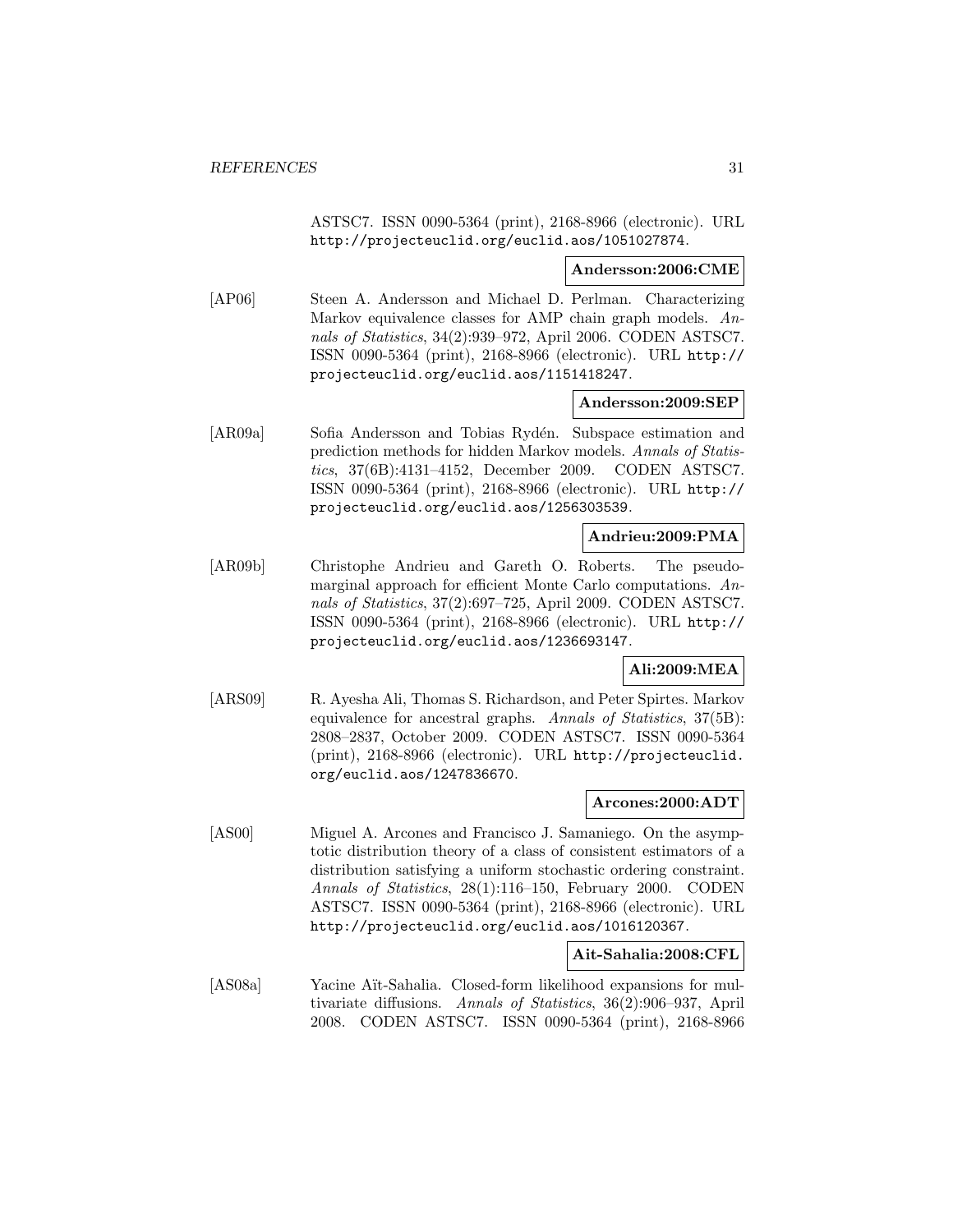(electronic). URL http://projecteuclid.org/euclid.aos/ 1205420523.

#### **Anderes:2008:EDI**

[AS08b] Ethan B. Anderes and Michael L. Stein. Estimating deformations of isotropic Gaussian random fields on the plane. Annals of Statistics, 36(2):719–741, April 2008. CODEN ASTSC7. ISSN 0090-5364 (print), 2168-8966 (electronic). URL http:// projecteuclid.org/euclid.aos/1205420517.

#### **Ait-Sahalia:2007:VED**

[ASJ07] Yacine Aït-Sahalia and Jean Jacod. Volatility estimators for discretely sampled Lévy processes. Annals of Statistics,  $35(1)$ : 355–392, February 2007. CODEN ASTSC7. ISSN 0090-5364 (print), 2168-8966 (electronic). URL http://projecteuclid. org/euclid.aos/1181100191.

# **Ait-Sahalia:2009:EDA**

[ASJ09a] Yacine Aït-Sahalia and Jean Jacod. Estimating the degree of activity of jumps in high frequency data. Annals of Statistics, 37(5A):2202–2244, October 2009. CODEN ASTSC7. ISSN 0090-5364 (print), 2168-8966 (electronic). URL http:// projecteuclid.org/euclid.aos/1247663753.

# **Ait-Sahalia:2009:TJD**

[ASJ09b] Yacine Aït-Sahalia and Jean Jacod. Testing for jumps in a discretely observed process. Annals of Statistics, 37(1):184–222, February 2009. CODEN ASTSC7. ISSN 0090-5364 (print), 2168- 8966 (electronic). URL http://projecteuclid.org/euclid. aos/1232115932.

#### **Aslan:2006:AMB**

[Asl06] Mihaela Aslan. Asymptotically minimax Bayes predictive densities. Annals of Statistics, 34(6):2921–2938, December 2006. CO-DEN ASTSC7. ISSN 0090-5364 (print), 2168-8966 (electronic). URL http://projecteuclid.org/euclid.aos/1179935070.

#### **Ait-Sahalia:2004:EDR**

[ASM04] Yacine Aït-Sahalia and Per A. Mykland. Estimators of diffusions with randomly spaced discrete observations: A general theory. Annals of Statistics, 32(5):2186–2222, October 2004. CODEN ASTSC7. ISSN 0090-5364 (print), 2168-8966 (electronic). URL http://projecteuclid.org/euclid.aos/1098883787.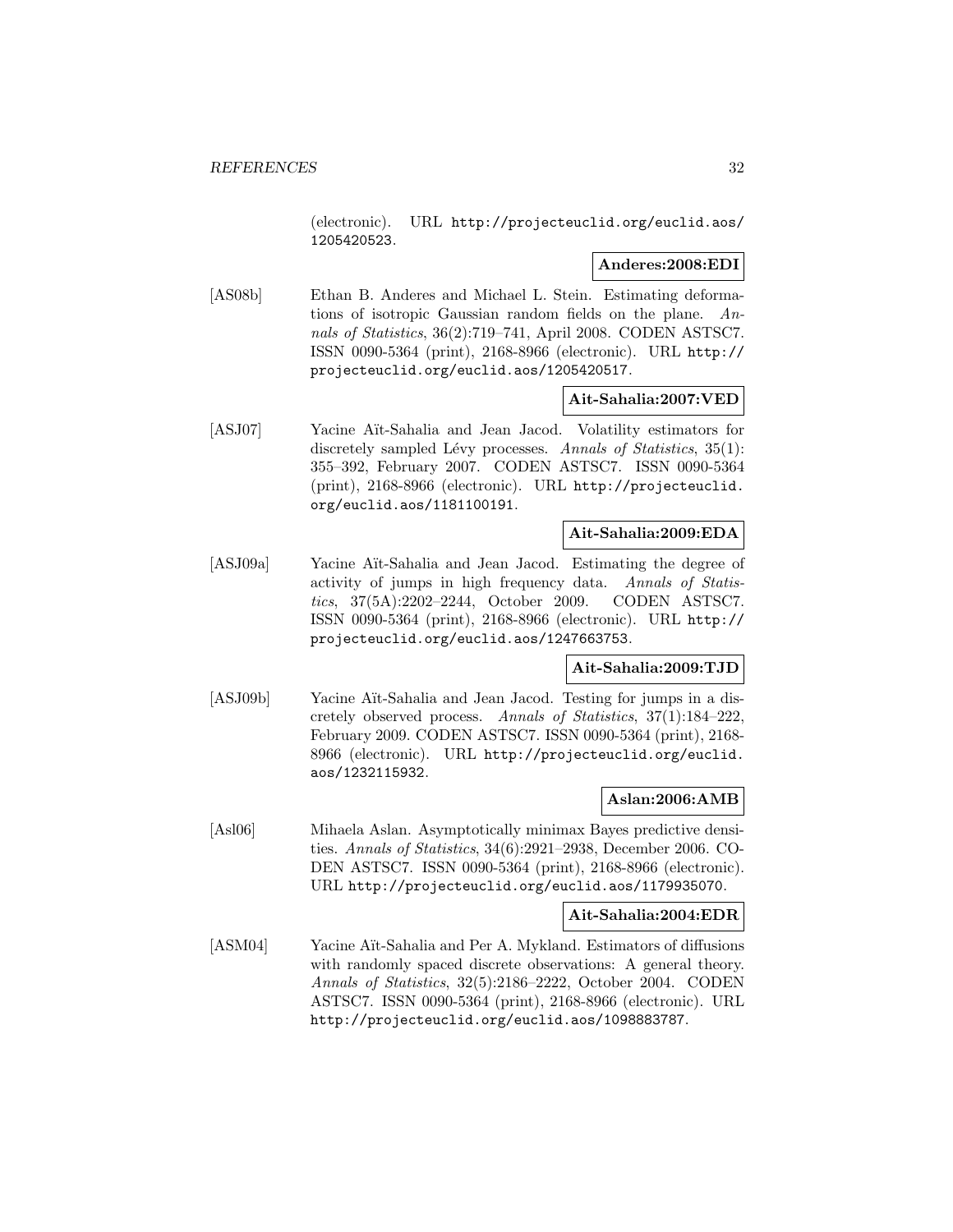#### **Audibert:2007:FLR**

[AT07] Jean-Yves Audibert and Alexandre B. Tsybakov. Fast learning rates for plug-in classifiers. Annals of Statistics, 35(2):608–633, April 2007. CODEN ASTSC7. ISSN 0090-5364 (print), 2168- 8966 (electronic). URL http://projecteuclid.org/euclid. aos/1183667286.

#### **Audibert:2009:FLR**

[Aud09] Jean-Yves Audibert. Fast learning rates in statistical inference through aggregation. Annals of Statistics, 37(4):1591–1646, August 2009. CODEN ASTSC7. ISSN 0090-5364 (print), 2168- 8966 (electronic). URL http://projecteuclid.org/euclid. aos/1245332827.

# **Alqallaf:2009:POM**

[AVYZ09] Fatemah Alqallaf, Stefan Van Aelst, Victor J. Yohai, and Ruben H. Zamar. Propagation of outliers in multivariate data. Annals of Statistics, 37(1):311–331, February 2009. CODEN ASTSC7. ISSN 0090-5364 (print), 2168-8966 (electronic). URL http://projecteuclid.org/euclid.aos/1232115936.

# **Asgharian:2005:ABU**

[AW05] Masoud Asgharian and David B. Wolfson. Asymptotic behavior of the unconditional NPMLE of the length-biased survivor function from right censored prevalent cohort data. Annals of Statistics, 33(5):2109–2131, October 2005. CODEN ASTSC7. ISSN 0090-5364 (print), 2168-8966 (electronic). URL http:// projecteuclid.org/euclid.aos/1132936558.

#### **Amini:2009:HDA**

[AW09] Arash A. Amini and Martin J. Wainwright. High-dimensional analysis of semidefinite relaxations for sparse principal components. Annals of Statistics, 37(5B):2877–2921, October 2009. CODEN ASTSC7. ISSN 0090-5364 (print), 2168-8966 (electronic). URL http://projecteuclid.org/euclid.aos/ 1247836672.

#### **Adrover:2002:PEM**

[AY02] Jorge Adrover and Víctor Yohai. Projection estimates of multivariate location. Annals of Statistics, 30(6):1760–1781, December 2002. CODEN ASTSC7. ISSN 0090-5364 (print), 2168- 8966 (electronic). URL http://projecteuclid.org/euclid. aos/1043351256.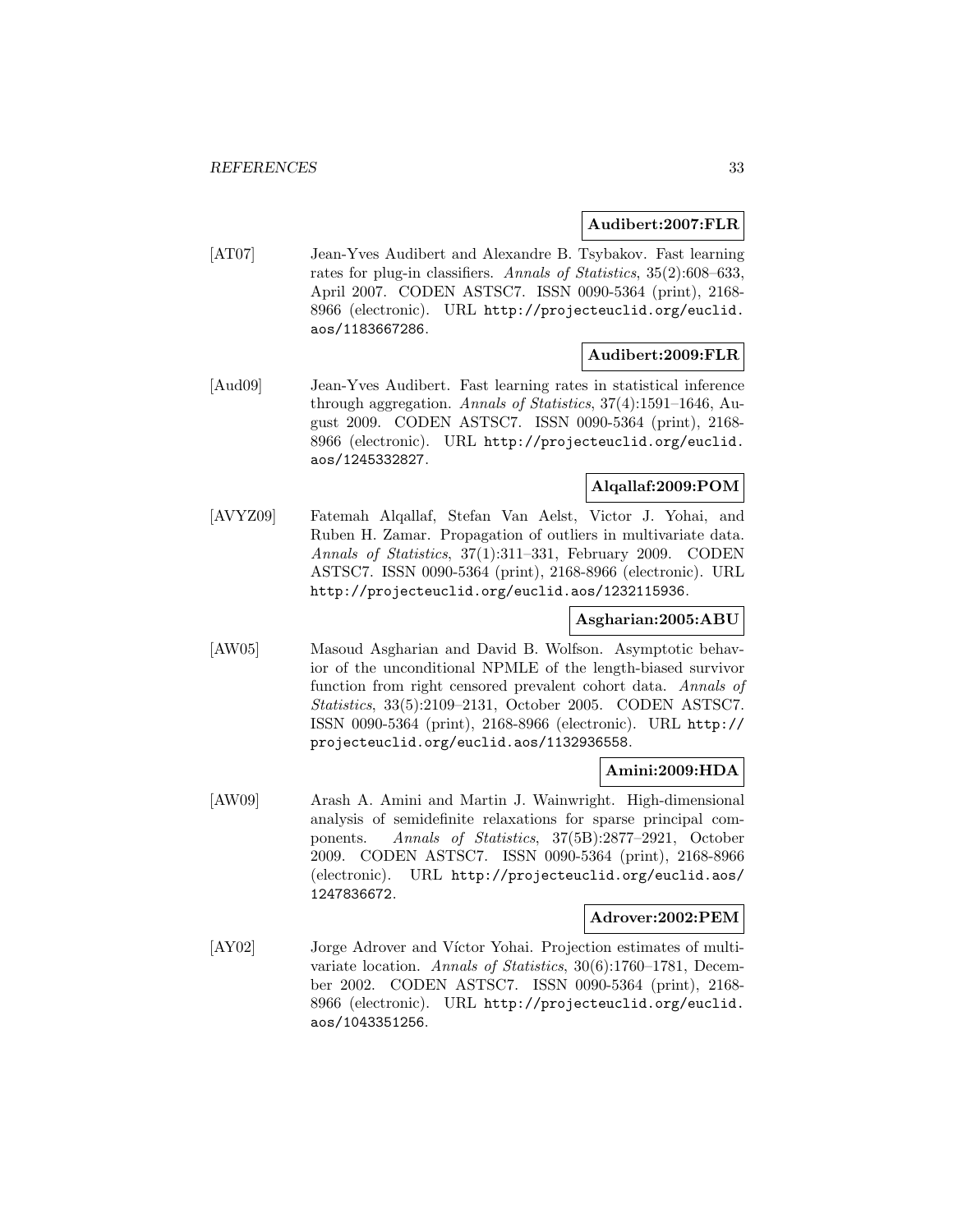#### **Anderson:2008:CRS**

[AZ08] Greg W. Anderson and Ofer Zeitouni. A CLT for regularized sample covariance matrices. Annals of Statistics, 36(6): 2553–2576, December 2008. CODEN ASTSC7. ISSN 0090-5364 (print), 2168-8966 (electronic). URL http://projecteuclid. org/euclid.aos/1231165179.

#### **Banerjee:2007:LBI**

[Ban07] Moulinath Banerjee. Likelihood based inference for monotone response models. Annals of Statistics, 35(3):931–956, July 2007. CODEN ASTSC7. ISSN 0090-5364 (print), 2168-8966 (electronic). URL http://projecteuclid.org/euclid.aos/ 1185303993.

#### **Baraud:2004:CBG**

[Bar04] Yannick Baraud. Confidence balls in Gaussian regression. Annals of Statistics, 32(2):528–551, April 2004. CODEN ASTSC7. ISSN 0090-5364 (print), 2168-8966 (electronic). URL http:// projecteuclid.org/euclid.aos/1083178937.

# **Bartroff:2007:AOM**

[Bar07] Jay Bartroff. Asymptotically optimal multistage tests of simple hypotheses. Annals of Statistics, 35(5):2075–2105, October 2007. CODEN ASTSC7. ISSN 0090-5364 (print), 2168- 8966 (electronic). URL http://projecteuclid.org/euclid. aos/1194461723.

### **Bagchi:2001:OPG**

[BB01] Bhaskar Bagchi and Sunanda Bagchi. Optimality of partial geometric designs. Annals of Statistics, 29(2):577–594, April 2001. CODEN ASTSC7. ISSN 0090-5364 (print), 2168-8966 (electronic). URL http://projecteuclid.org/euclid.aos/ 1009210554.

#### **Benjamini:2002:JWT**

[BB02] Yoav Benjamini and Henry Braun. John w. Tukey's contributions to multiple comparisons. Annals of Statistics, 30(6):1576–1594, December 2002. CODEN ASTSC7. ISSN 0090-5364 (print), 2168-8966 (electronic). URL http://projecteuclid.org/ euclid.aos/1043351247; http://www.jstor.org/stable/ 1558730.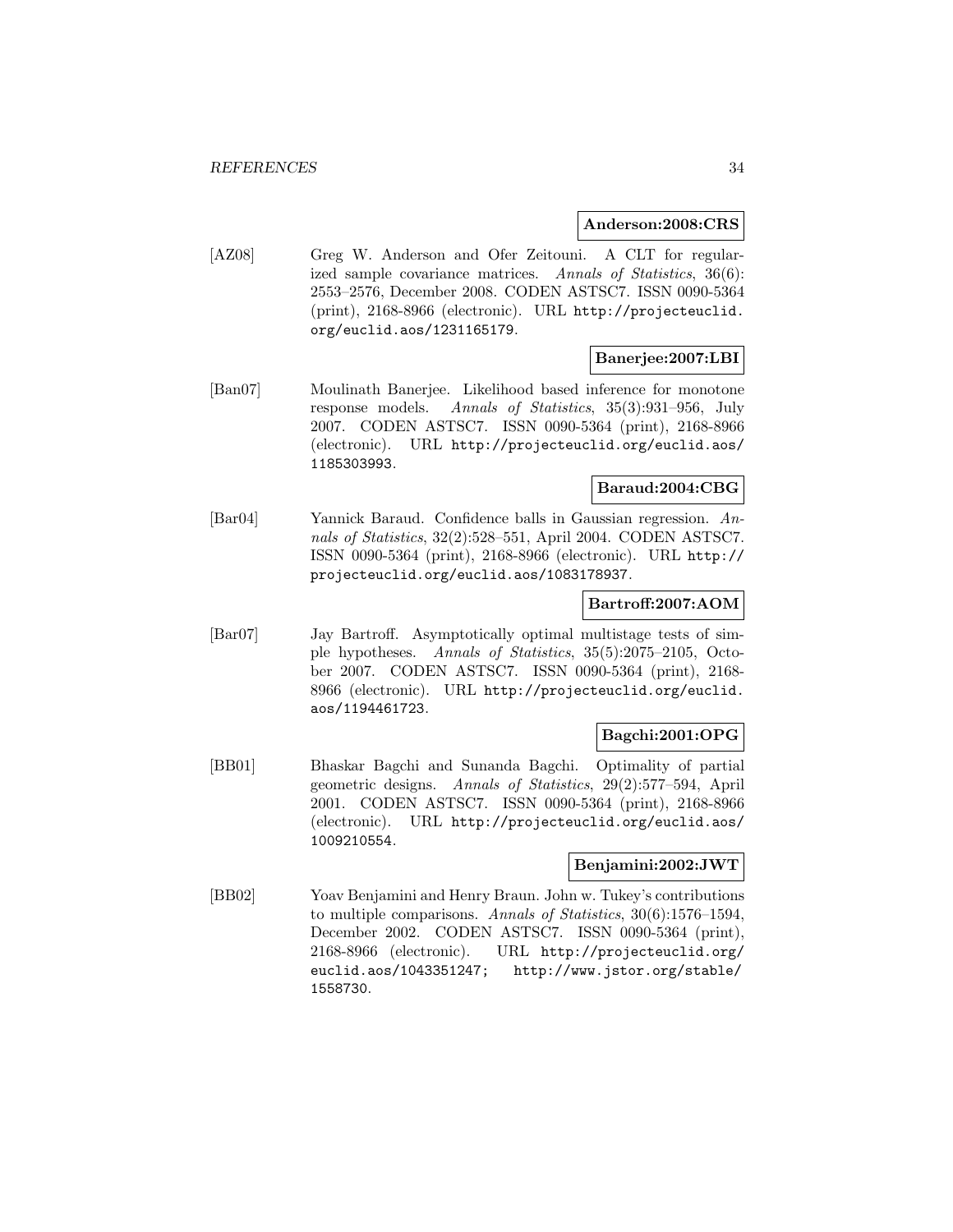#### **Barbieri:2004:OPM**

[BB04] Maria Maddalena Barbieri and James O. Berger. Optimal predictive model selection. Annals of Statistics, 32(3):870–897, June 2004. CODEN ASTSC7. ISSN 0090-5364 (print), 2168- 8966 (electronic). URL http://projecteuclid.org/euclid. aos/1085408489.

## **Brien:2009:DTE**

[BB09] C. J. Brien and R. A. Bailey. Decomposition tables for experiments I. A chain of randomizations. Annals of Statistics, 37(6B): 4184–4213, December 2009. CODEN ASTSC7. ISSN 0090-5364 (print), 2168-8966 (electronic). URL http://projecteuclid. org/euclid.aos/1256303541.

#### **Bartlett:2004:DBP**

[BBB<sup>+</sup>04] Peter L. Bartlett, Peter J. Bickel, Peter Bühlmann, Yoav Freund, Jerome Friedman, Trevor Hastie, Wenxin Jiang, Michael J. Jordan, Vladimir Koltchinskii, Gábor Lugosi, Jon D. McAuliffe, Ya'acov Ritov, Saharan Rosset, Robert E. Schapire, Robert Tibshirani, Nicolas Vayatis, Bin Yu, Tong Zhang, and Ji Zhu. Discussions of boosting papers, and rejoinders. Annals of Statistics, 32 (1):85–134, February 2004. CODEN ASTSC7. ISSN 0090-5364 (print), 2168-8966 (electronic). URL http://projecteuclid. org/euclid.aos/1105988581.

#### **Boissy:2005:PEF**

[BBLR05] Y. Boissy, B. B. Bhattacharyya, X. Li, and G. D. Richardson. Parameter estimates for fractional autoregressive spatial processes. Annals of Statistics, 33(6):2553–2567, December 2005. CODEN ASTSC7. ISSN 0090-5364 (print), 2168-8966 (electronic). URL http://projecteuclid.org/euclid.aos/1140191666.

#### **Bartlett:2005:LRC**

[BBM05] Peter L. Bartlett, Olivier Bousquet, and Shahar Mendelson. Local Rademacher complexities. Annals of Statistics, 33(4): 1497–1537, August 2005. CODEN ASTSC7. ISSN 0090-5364 (print), 2168-8966 (electronic). URL http://projecteuclid. org/euclid.aos/1123250221.

#### **Blanchard:2008:SPS**

[BBM08] Gilles Blanchard, Olivier Bousquet, and Pascal Massart. Statistical performance of support vector machines. Annals of Statistics,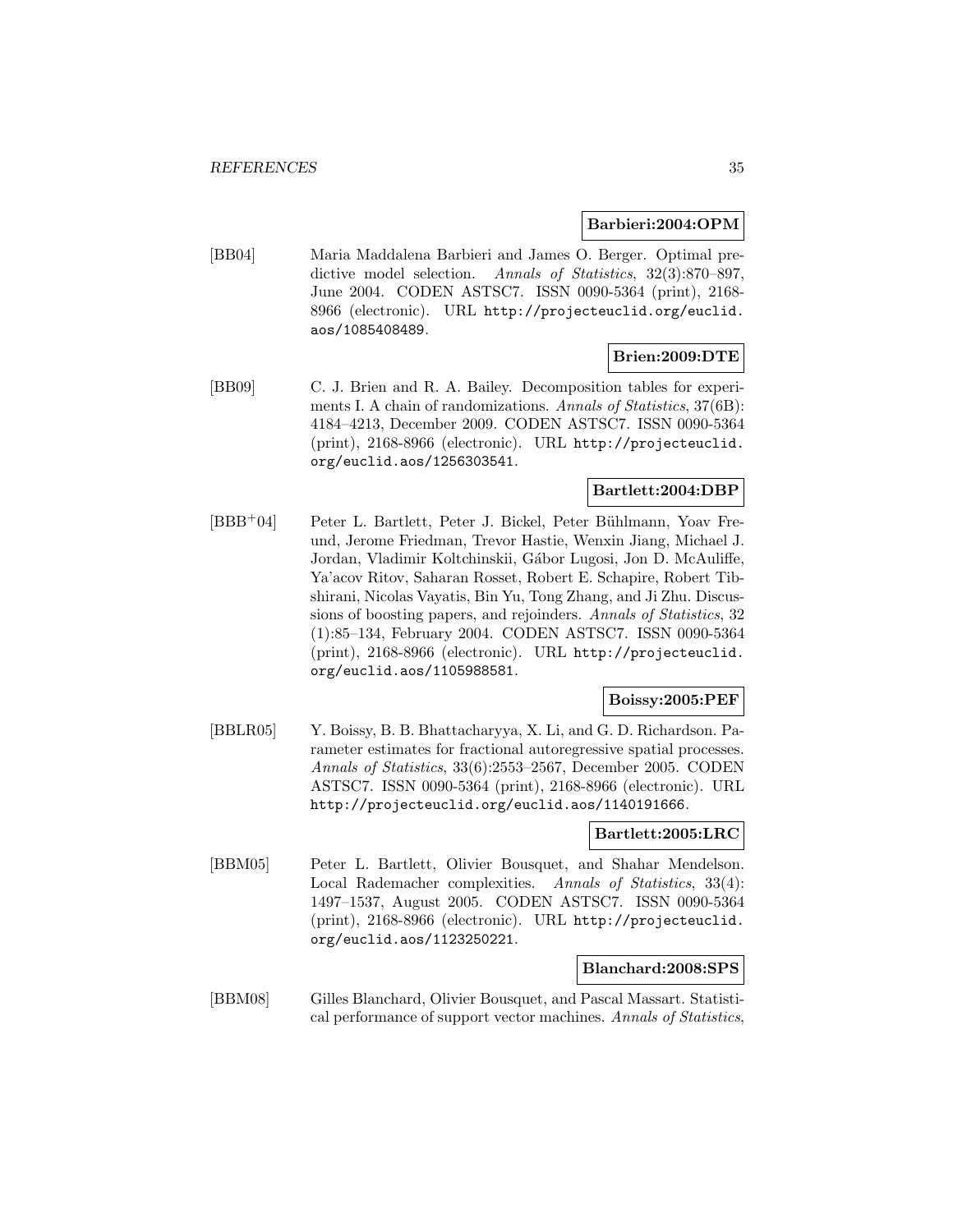36(2):489–531, April 2008. CODEN ASTSC7. ISSN 0090-5364 (print), 2168-8966 (electronic). URL http://projecteuclid. org/euclid.aos/1205420509.

# **Berger:2009:FDR**

[BBS09] James O. Berger, José M. Bernardo, and Dongchu Sun. The formal definition of reference priors. Annals of Statistics, 37 (2):905–938, April 2009. CODEN ASTSC7. ISSN 0090-5364 (print), 2168-8966 (electronic). URL http://projecteuclid. org/euclid.aos/1236693154.

# **Bedford:2002:VNG**

[BC02] Tim Bedford and Roger M. Cooke. Vines — a new graphical model for dependent random variables. Annals of Statistics, 30 (4):1031–1068, August 2002. CODEN ASTSC7. ISSN 0090-5364 (print), 2168-8966 (electronic). URL http://projecteuclid. org/euclid.aos/1031689016.

#### **Bulutoglu:2003:HPP**

[BC03] Dursun A. Bulutoglu and Ching-Shui Cheng. Hidden projection properties of some nonregular fractional factorial designs and their applications. Annals of Statistics, 31(3):1012–1026, June 2003. CODEN ASTSC7. ISSN 0090-5364 (print), 2168- 8966 (electronic). URL http://projecteuclid.org/euclid. aos/1056562472.

#### **Bulutoglu:2004:COS**

[BC04] Dursun A. Bulutoglu and Ching-Shui Cheng. Construction of  $E(s^2)$ -optimal supersaturated designs. Annals of Statistics, 32 (4):1662–1678, August 2004. CODEN ASTSC7. ISSN 0090-5364 (print), 2168-8966 (electronic). URL http://projecteuclid. org/euclid.aos/1091626182.

#### **Buchmann:2007:ATL**

[BC07] Boris Buchmann and Ngai Hang Chan. Asymptotic theory of least squares estimators for nearly unstable processes under strong dependence. Annals of Statistics, 35(5):2001–2017, October 2007. CODEN ASTSC7. ISSN 0090-5364 (print), 2168- 8966 (electronic). URL http://projecteuclid.org/euclid. aos/1194461720.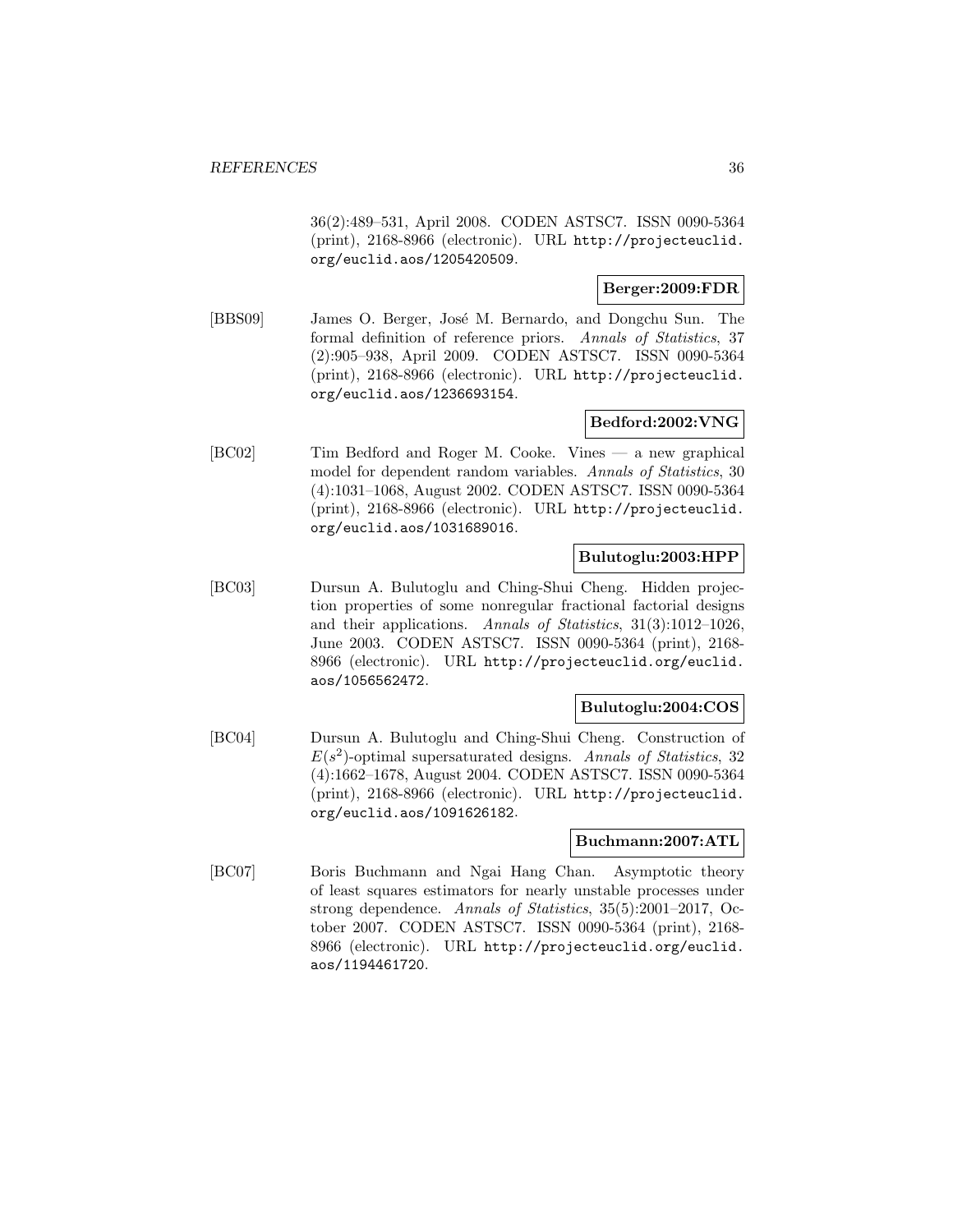#### **Belloni:2009:CCM**

[BC09] Alexandre Belloni and Victor Chernozhukov. On the computational complexity of MCMC-based estimators in large samples. Annals of Statistics, 37(4):2011–2055, August 2009. CODEN ASTSC7. ISSN 0090-5364 (print), 2168-8966 (electronic). URL http://projecteuclid.org/euclid.aos/1245332839.

## **Brown:2002:CIB**

[BCD02] Lawrence D. Brown, T. Tony Cai, and Anirban DasGupta. Confidence intervals for a binomial proportion and asymptotic expansions. Annals of Statistics, 30(1):160–201, February 2002. CO-DEN ASTSC7. ISSN 0090-5364 (print), 2168-8966 (electronic). URL http://projecteuclid.org/euclid.aos/1015362189.

# **Barron:2008:ALG**

[BCDD08] Andrew R. Barron, Albert Cohen, Wolfgang Dahmen, and Ronald A. DeVore. Approximation and learning by greedy algorithms. Annals of Statistics, 36(1):64–94, February 2008. CO-DEN ASTSC7. ISSN 0090-5364 (print), 2168-8966 (electronic). URL http://projecteuclid.org/euclid.aos/1201877294.

# **Chan:2009:RNN**

[bCH09] Yao ban Chan and Peter Hall. Robust nearest-neighbor methods for classifying high-dimensional data. Annals of Statistics, 37(6A):3186–3203, December 2009. CODEN ASTSC7. ISSN 0090-5364 (print), 2168-8966 (electronic). URL http:// projecteuclid.org/euclid.aos/1250515384.

### **Brown:2002:AET**

[BCLZ02] Lawrence D. Brown, T. Tony Cai, Mark G. Low, and Cun-Hui Zhang. Asymptotic equivalence theory for nonparametric regression with random design. Annals of Statistics, 30(3):688–707, June 2002. CODEN ASTSC7. ISSN 0090-5364 (print), 2168- 8966 (electronic). URL http://projecteuclid.org/euclid. aos/1028674838.

# **Brown:2004:ETD**

[BCLZ04] Lawrence D. Brown, Andrew V. Carter, Mark G. Low, and Cun-Hui Zhang. Equivalence theory for density estimation, Poisson processes and Gaussian white noise with drift. Annals of Statistics, 32(5):2074–2097, October 2004. CODEN ASTSC7. ISSN 0090-5364 (print), 2168-8966 (electronic). URL http:// projecteuclid.org/euclid.aos/1098883782.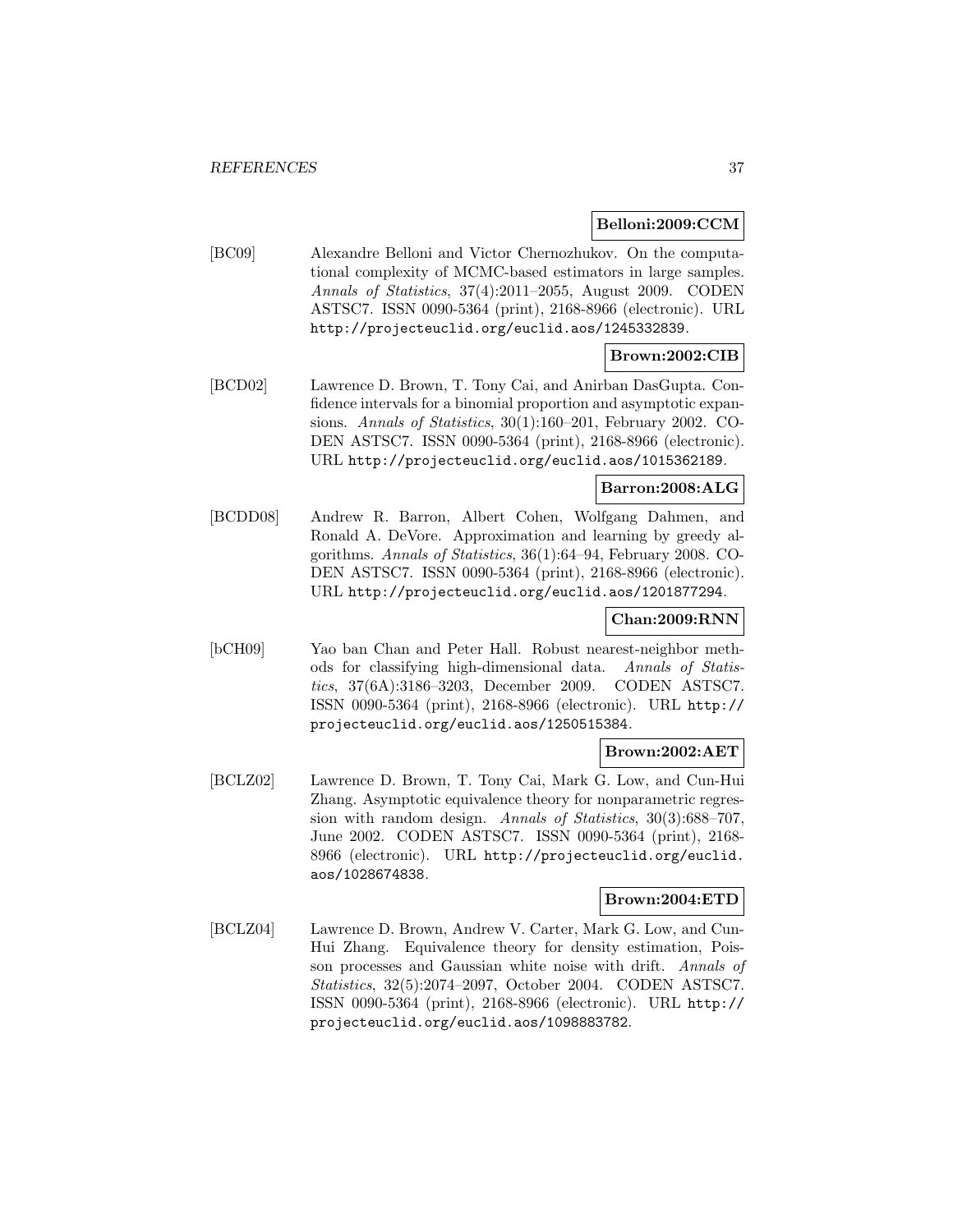#### **Baraud:2001:AEA**

[BCV01] Y Baraud, F. Comte, and G. Viennet. Adaptive estimation in autoregression or  $\beta$ -mixing regression via model selection. Annals of Statistics, 29(3):839–875, June 2001. CODEN ASTSC7. ISSN 0090-5364 (print), 2168-8966 (electronic). URL http:// projecteuclid.org/euclid.aos/1009210692.

# **Brown:2008:RNE**

[BCZ08] Lawrence D. Brown, T. Tony Cai, and Harrison H. Zhou. Robust nonparametric estimation via wavelet median regression. Annals of Statistics, 36(5):2055–2084, October 2008. CODEN ASTSC7. ISSN 0090-5364 (print), 2168-8966 (electronic). URL http:// projecteuclid.org/euclid.aos/1223908084.

### **Bailey:2004:ONB**

[BD04] R. A. Bailey and P. Druilhet. Optimality of neighbor-balanced designs for total effects. Annals of Statistics, 32(4):1650–1661, August 2004. CODEN ASTSC7. ISSN 0090-5364 (print), 2168- 8966 (electronic). URL http://projecteuclid.org/euclid. aos/1091626181.

## **Braess:2007:NSP**

[BD07] Dietrich Braess and Holger Dette. On the number of support points of maximin and Bayesian optimal designs. Annals of Statistics, 35(2):772–792, April 2007. CODEN ASTSC7. ISSN 0090-5364 (print), 2168-8966 (electronic). URL http:// projecteuclid.org/euclid.aos/1183667293.

#### **Belloni:2008:BFP**

[BD08] Alexandre Belloni and Gustavo Didier. On the Behrens–Fisher problem: A globally convergent algorithm and a finite-sample study of the Wald, LR and LM tests. Annals of Statistics, 36(5): 2377–2408, October 2008. CODEN ASTSC7. ISSN 0090-5364 (print), 2168-8966 (electronic). URL http://projecteuclid. org/euclid.aos/1223908096.

#### **Buhlmann:2002:WDB**

[BDN02] Peter Bühlmann, Paul Doukhan, and Patrick Ango Nze. Weak dependence beyond mixing and asymptotics for nonparametric regression. Annals of Statistics, 30(2):397–430, April 2002. CO-DEN ASTSC7. ISSN 0090-5364 (print), 2168-8966 (electronic). URL http://projecteuclid.org/euclid.aos/1021379859.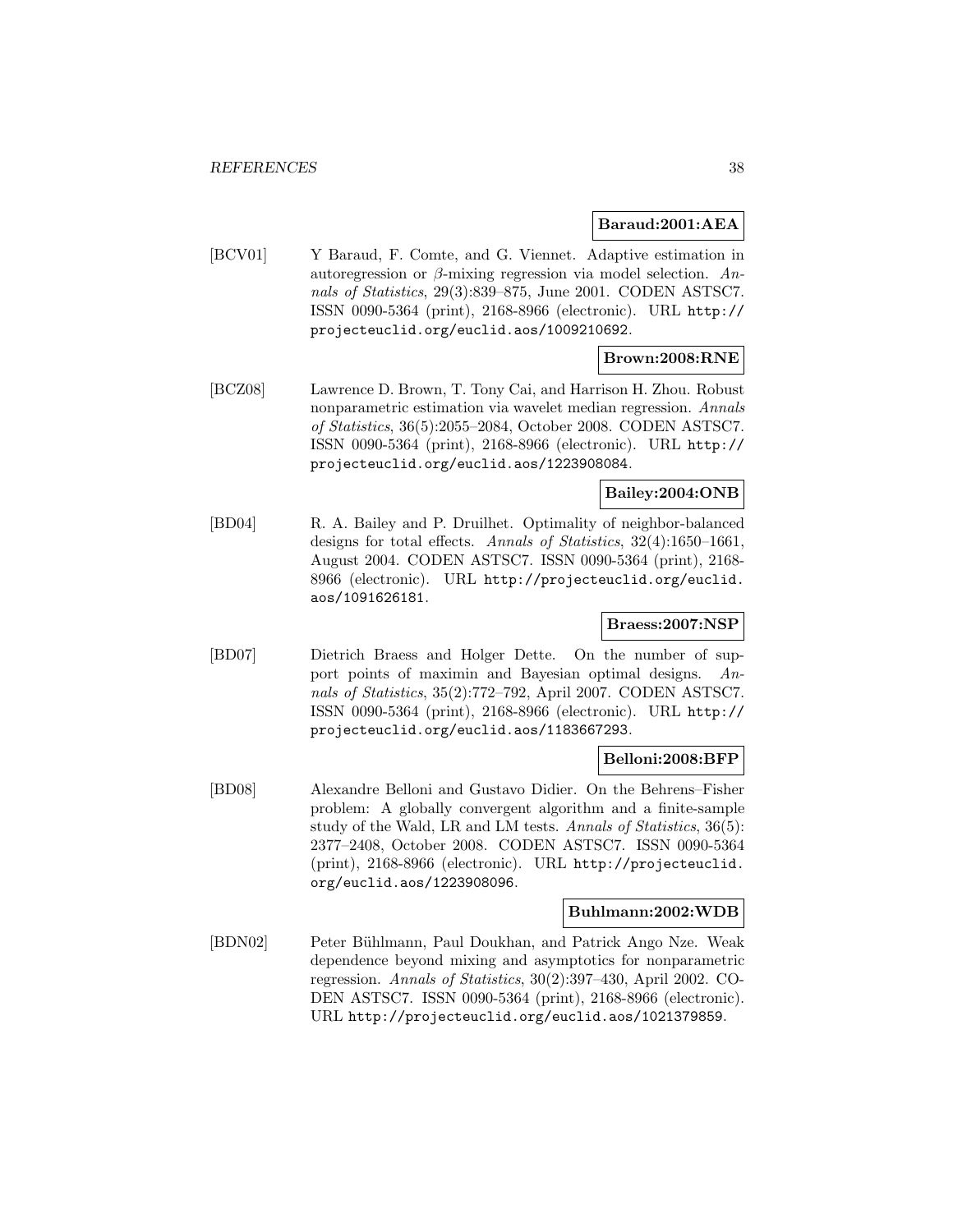### **Breidt:2001:LAD**

[BDT01] F. Jay Breidt, Richard A. Davis, and A. Alexandre Trindade. Least absolute deviation estimation for all-pass time series models. Annals of Statistics, 29(4):919–946, August 2001. CODEN ASTSC7. ISSN 0090-5364 (print), 2168-8966 (electronic). URL http://projecteuclid.org/euclid.aos/1013699987.

# **Beibel:2000:NSD**

[Bei00] M. Beibel. A note on sequential detection with exponential penalty for the delay. Annals of Statistics, 28(6):1696–1701, December 2000. CODEN ASTSC7. ISSN 0090-5364 (print), 2168- 8966 (electronic). URL http://projecteuclid.org/euclid. aos/1015957476.

# **Belitser:2000:RED**

[Bel00] Eduard Belitser. Recursive estimation of a drifted autoregressive parameter. Annals of Statistics, 28(3):860–870, June 2000. CO-DEN ASTSC7. ISSN 0090-5364 (print), 2168-8966 (electronic). URL http://projecteuclid.org/euclid.aos/1015952001.

#### **Bucchianico:2001:SNT**

[BEM01] Alessandro Di Bucchianico, John H. Einmahl, and Nino A. Mushkudiani. Smallest nonparametric tolerance regions. Annals of Statistics, 29(5):1320–1343, October 2001. CODEN ASTSC7. ISSN 0090-5364 (print), 2168-8966 (electronic). URL http:// projecteuclid.org/euclid.aos/1013203456.

### **Beran:2004:HSE**

[Ber04] Rudolf Beran. Hybrid shrinkage estimators using penalty bases for the ordinal one-way layout. Annals of Statistics, 32(6): 2532–2558, December 2004. CODEN ASTSC7. ISSN 0090-5364 (print), 2168-8966 (electronic). URL http://projecteuclid. org/euclid.aos/1107794878.

#### **Bartolucci:2000:LRT**

[BF00] Francesco Bartolucci and Antonio Forcina. A likelihood ratio test for MTP<sup>2</sup> within binary variables. Annals of Statistics, 28 (4):1206–1218, August 2000. CODEN ASTSC7. ISSN 0090-5364 (print), 2168-8966 (electronic). URL http://projecteuclid. org/euclid.aos/1015956713.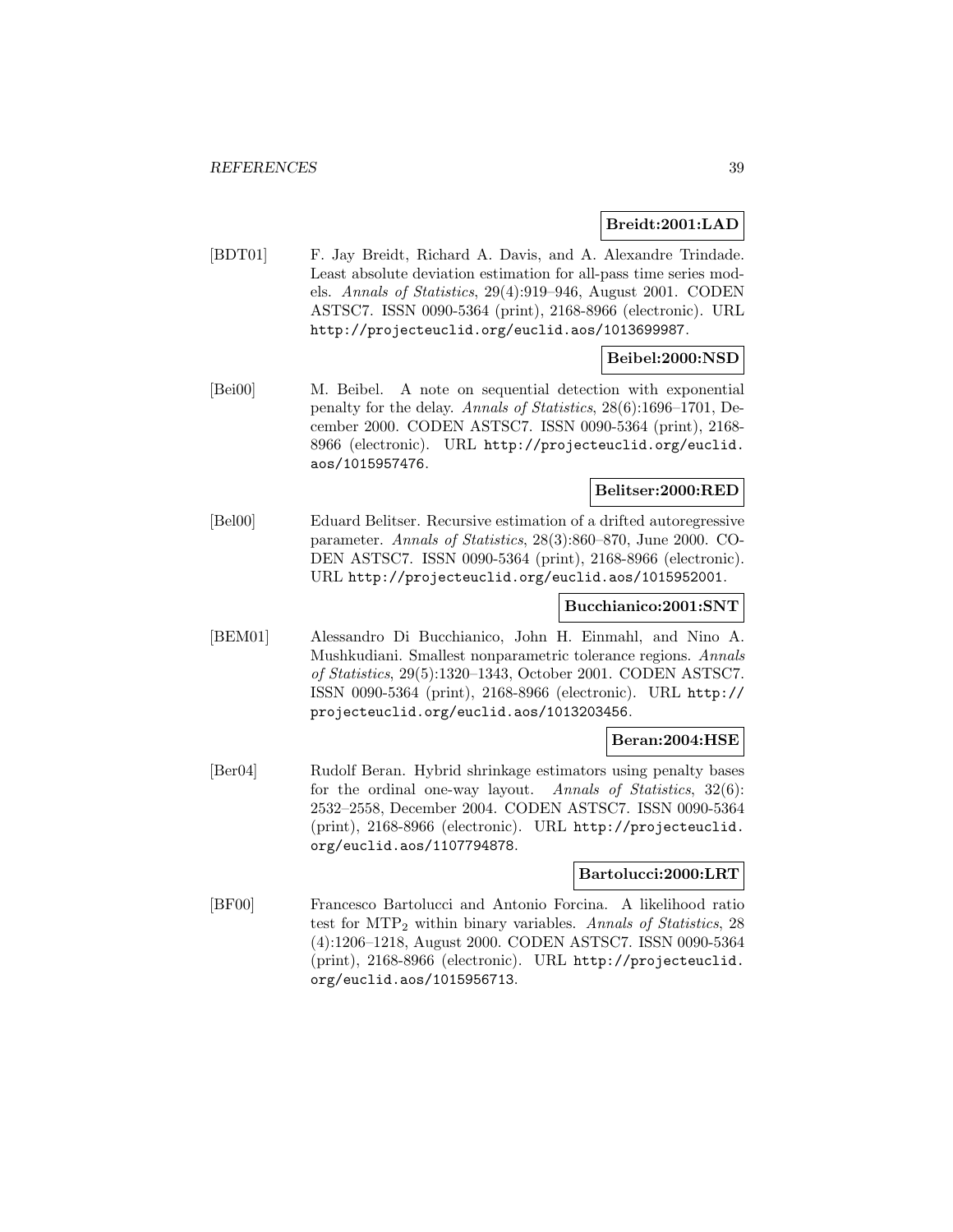#### **Bloznelis:2001:ODF**

[BG01] M. Bloznelis and F. Götze. Orthogonal decomposition of finite population statistics and its applications to distributional asymptotics. Annals of Statistics, 29(3):899–917, June 2001. CODEN ASTSC7. ISSN 0090-5364 (print), 2168-8966 (electronic). URL http://projecteuclid.org/euclid.aos/1009210694.

# **Belitser:2003:ABI**

[BG03a] Eduard Belitser and Subhashis Ghosal. Adaptive Bayesian inference on the mean of an infinite-dimensional normal distribution. Annals of Statistics, 31(2):536–559, April 2003. CODEN ASTSC7. ISSN 0090-5364 (print), 2168-8966 (electronic). URL http://projecteuclid.org/euclid.aos/1051027880.

### **Buchmann:2003:DEP**

[BG03b] Boris Buchmann and Rudolf Grübel. Decompounding: an estimation problem for Poisson random sums. Annals of Statistics, 31(4):1054–1074, August 2003. CODEN ASTSC7. ISSN 0090-5364 (print), 2168-8966 (electronic). URL http:// projecteuclid.org/euclid.aos/1059655905.

### **Blanchard:2005:HTD**

[BG05] Gilles Blanchard and Donald Geman. Hierarchical testing designs for pattern recognition. Annals of Statistics, 33(3):1155–1202, June 2005. CODEN ASTSC7. ISSN 0090-5364 (print), 2168- 8966 (electronic). URL http://projecteuclid.org/euclid. aos/1120224099.

### **Brown:2009:NEB**

[BG09] Lawrence D. Brown and Eitan Greenshtein. Nonparametric empirical Bayes and compound decision approaches to estimation of a high-dimensional vector of normal means. Annals of Statistics, 37(4):1685–1704, August 2009. CODEN ASTSC7. ISSN 0090-5364 (print), 2168-8966 (electronic). URL http:// projecteuclid.org/euclid.aos/1245332829.

#### **Butucea:2007:MAE**

[BGA07] Cristina Butucea, Mădălin Guță, and Luis Artiles. Minimax and adaptive estimation of the Wigner function in quantum homodyne tomography with noisy data. Annals of Statistics, 35(2): 465–494, April 2007. CODEN ASTSC7. ISSN 0090-5364 (print),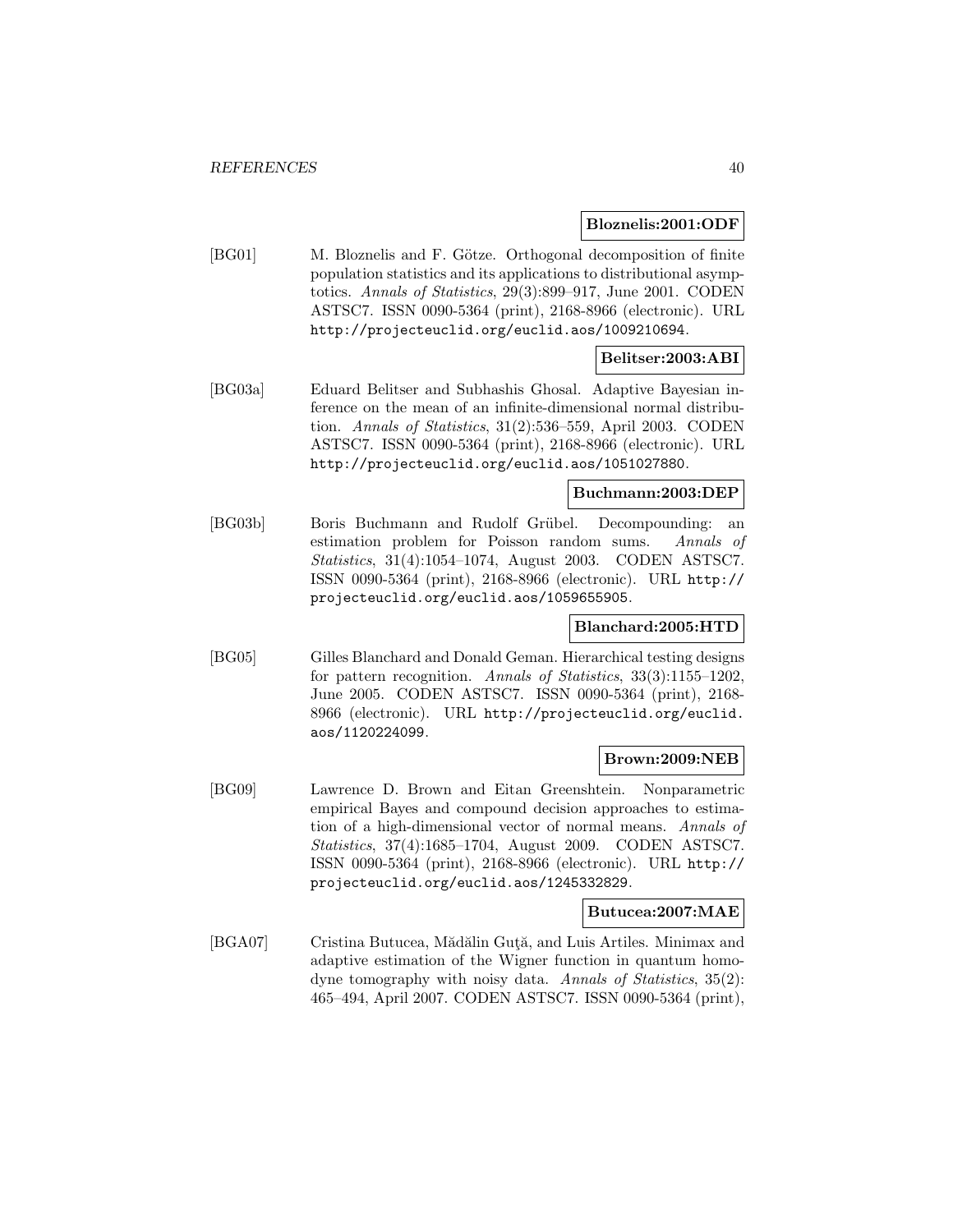2168-8966 (electronic). URL http://projecteuclid.org/ euclid.aos/1183667281; http://www.jstor.org/stable/ 25463565.

## **Baraud:2009:GMS**

[BGH09] Yannick Baraud, Christophe Giraud, and Sylvie Huet. Gaussian model selection with an unknown variance. Annals of Statistics, 37(2):630–672, April 2009. CODEN ASTSC7. ISSN 0090-5364 (print), 2168-8966 (electronic). URL http://projecteuclid. org/euclid.aos/1236693145.

## **Brown:2008:APD**

[BGX08] Lawrence D. Brown, Edward I. George, and Xinyi Xu. Admissible predictive density estimation. Annals of Statistics, 36 (3):1156–1170, June 2008. CODEN ASTSC7. ISSN 0090-5364 (print), 2168-8966 (electronic). URL http://projecteuclid. org/euclid.aos/1211819560.

### **Berkes:2004:EEP**

[BH04] István Berkes and Lajos Horváth. The efficiency of the estimators of the parameters in GARCH processes. Annals of Statistics, 32 (2):633–655, April 2004. CODEN ASTSC7. ISSN 0090-5364 (print), 2168-8966 (electronic). URL http://projecteuclid. org/euclid.aos/1083178941.

## **Bhattacharya:2006:IPG**

[Bha06] Bhaskar Bhattacharya. An iterative procedure for general probability measures to obtain I-projections onto intersections of convex sets. Annals of Statistics, 34(2):878–902, April 2006. CODEN ASTSC7. ISSN 0090-5364 (print), 2168-8966 (electronic). URL http://projecteuclid.org/euclid.aos/1151418244.

# **Benko:2009:CFP**

[BHK09] Michal Benko, Wolfgang Härdle, and Alois Kneip. Common functional principal components. Annals of Statistics,  $37(1):1-34$ , February 2009. CODEN ASTSC7. ISSN 0090-5364 (print), 2168- 8966 (electronic). URL http://projecteuclid.org/euclid. aos/1232115926.

### **Berkes:2006:DBL**

[BHKS06] István Berkes, Lajos Horváth, Piotr Kokoszka, and Qi-Man Shao. On discriminating between long-range dependence and changes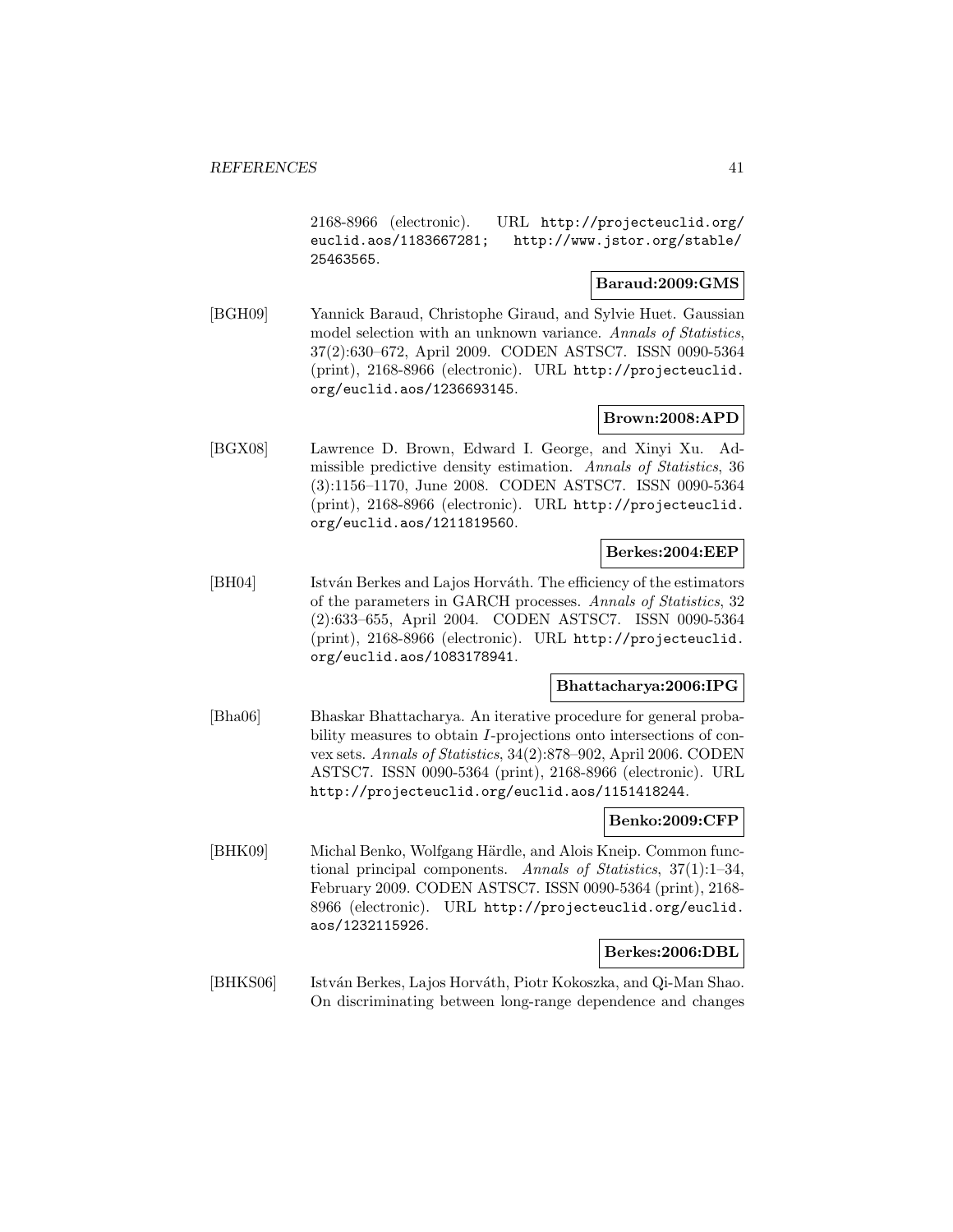in mean. Annals of Statistics, 34(3):1140–1165, June 2006. CO-DEN ASTSC7. ISSN 0090-5364 (print), 2168-8966 (electronic). URL http://projecteuclid.org/euclid.aos/1152540745.

#### **Baraud:2003:ATL**

[BHL03] Y. Baraud, S. Huet, and B. Laurent. Adaptive tests of linear hypotheses by model selection. Annals of Statistics, 31(1):225–251, February 2003. CODEN ASTSC7. ISSN 0090-5364 (print), 2168- 8966 (electronic). URL http://projecteuclid.org/euclid. aos/1046294463.

## **Baraud:2005:TCH**

[BHL05] Yannick Baraud, Sylvie Huet, and Béatrice Laurent. Testing convex hypotheses on the mean of a Gaussian vector. Application to testing qualitative hypotheses on a regression function. Annals of Statistics, 33(1):214–257, February 2005. CODEN ASTSC7. ISSN 0090-5364 (print), 2168-8966 (electronic). URL http:// projecteuclid.org/euclid.aos/1112967705.

# **Bai:2002:APA**

[BHR02] Z. D. Bai, Feifang Hu, and William F. Rosenberger. Asymptotic properties of adaptive designs for clinical trials with delayed response. Annals of Statistics, 30(1):122–139, February 2002. CO-DEN ASTSC7. ISSN 0090-5364 (print), 2168-8966 (electronic). URL http://projecteuclid.org/euclid.aos/1015362187.

### **Boente:2006:REG**

[BHZ06] Graciela Boente, Xuming He, and Jianhui Zhou. Robust estimates in generalized partially linear models. Annals of Statistics, 34(6):2856–2878, December 2006. CODEN ASTSC7. ISSN 0090-5364 (print), 2168-8966 (electronic). URL http:// projecteuclid.org/euclid.aos/1179935067.

### **Bickel:2007:DDS**

[Bic07] Peter J. Bickel. Discussion: The Dantzig selector: Statistical estimation when  $p$  is much larger than  $n$ . Annals of Statistics, 35(6): 2352–2357, December 2007. CODEN ASTSC7. ISSN 0090-5364 (print), 2168-8966 (electronic). URL http://projecteuclid. org/euclid.aos/1201012959.

### **Bickel:2008:RMT**

[Bic08] Peter Bickel. Random matrix theory: A program of the Statistics and Applied Mathematical Sciences Institute (SAMSI). An-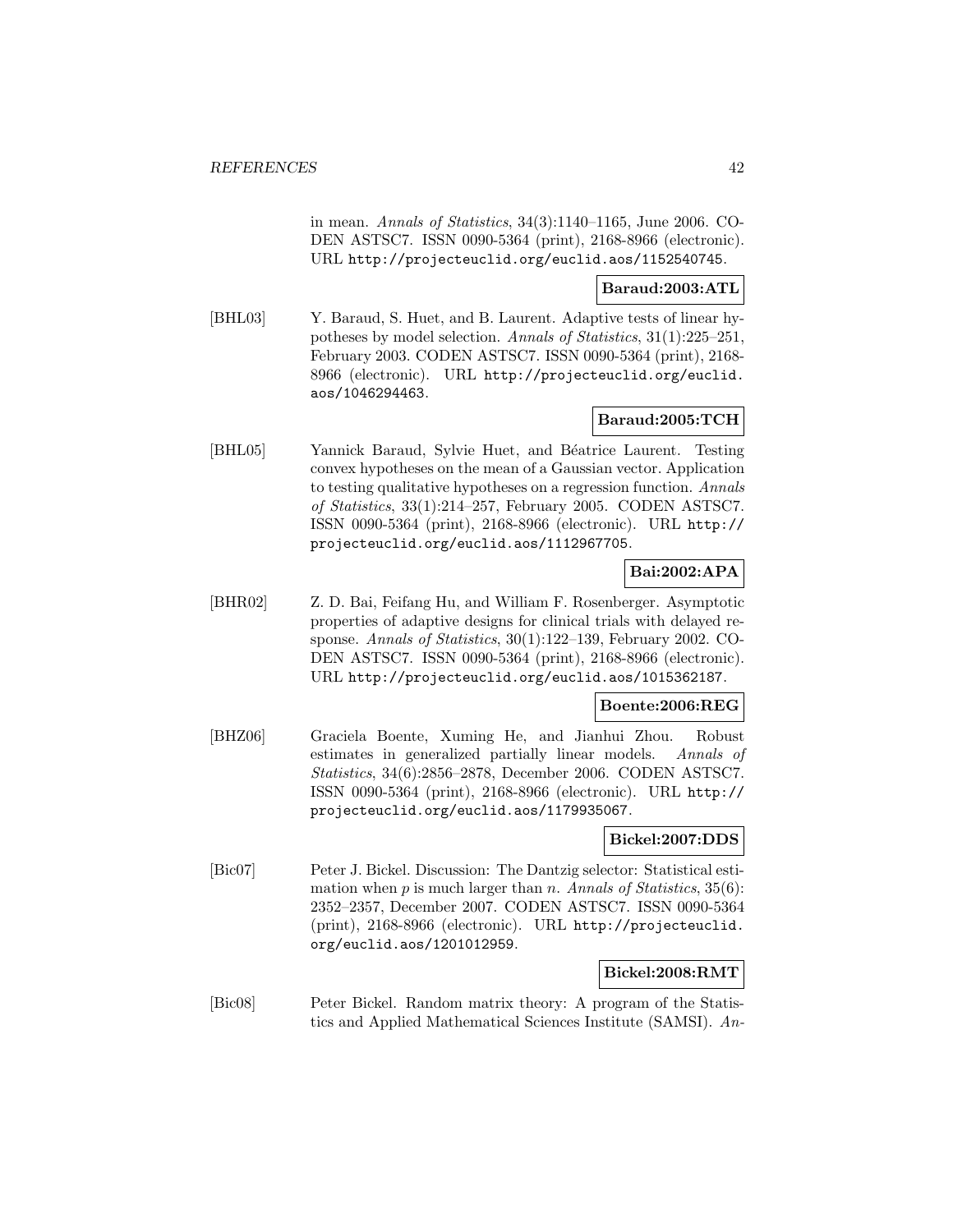nals of Statistics, 36(6):2551–2552, December 2008. CODEN ASTSC7. ISSN 0090-5364 (print), 2168-8966 (electronic). URL http://projecteuclid.org/euclid.aos/1231165178.

# **Bai:2009:CLL**

[BJYZ09] Zhidong Bai, Dandan Jiang, Jian-Feng Yao, and Shurong Zheng. Corrections to LRT on large-dimensional covariance matrix by RMT. Annals of Statistics, 37(6B):3822–3840, December 2009. CODEN ASTSC7. ISSN 0090-5364 (print), 2168-8966 (electronic). URL http://projecteuclid.org/euclid.aos/ 1256303528.

# **Brooks:2001:PIL**

[BK01] S. P. Brooks and R. King. Prior induction in log-linear models for general contingency table analysis. Annals of Statistics, 29(3):715–747, June 2001. CODEN ASTSC7. ISSN 0090-5364 (print), 2168-8966 (electronic). URL http://projecteuclid. org/euclid.aos/1009210687.

# **Boysen:2009:CRC**

[BKL<sup>+</sup>09] Leif Boysen, Angela Kempe, Volkmar Liebscher, Axel Munk, and Olaf Wittich. Consistencies and rates of convergence of jumppenalized least squares estimators. Annals of Statistics, 37(1): 157–183, February 2009. CODEN ASTSC7. ISSN 0090-5364 (print), 2168-8966 (electronic). URL http://projecteuclid. org/euclid.aos/1232115931.

# **Baldi:2009:ADE**

[BKMP09a] P. Baldi, G. Kerkyacharian, D. Marinucci, and D. Picard. Adaptive density estimation for directional data using needlets. Annals of Statistics, 37(6A):3362–3395, December 2009. CODEN ASTSC7. ISSN 0090-5364 (print), 2168-8966 (electronic). URL http://projecteuclid.org/euclid.aos/1250515390.

### **Baldi:2009:ASN**

[BKMP09b] P. Baldi, G. Kerkyacharian, D. Marinucci, and D. Picard. Asymptotics for spherical needlets. Annals of Statistics, 37(3): 1150–1171, June 2009. CODEN ASTSC7. ISSN 0090-5364 (print), 2168-8966 (electronic). URL http://projecteuclid. org/euclid.aos/1239369018.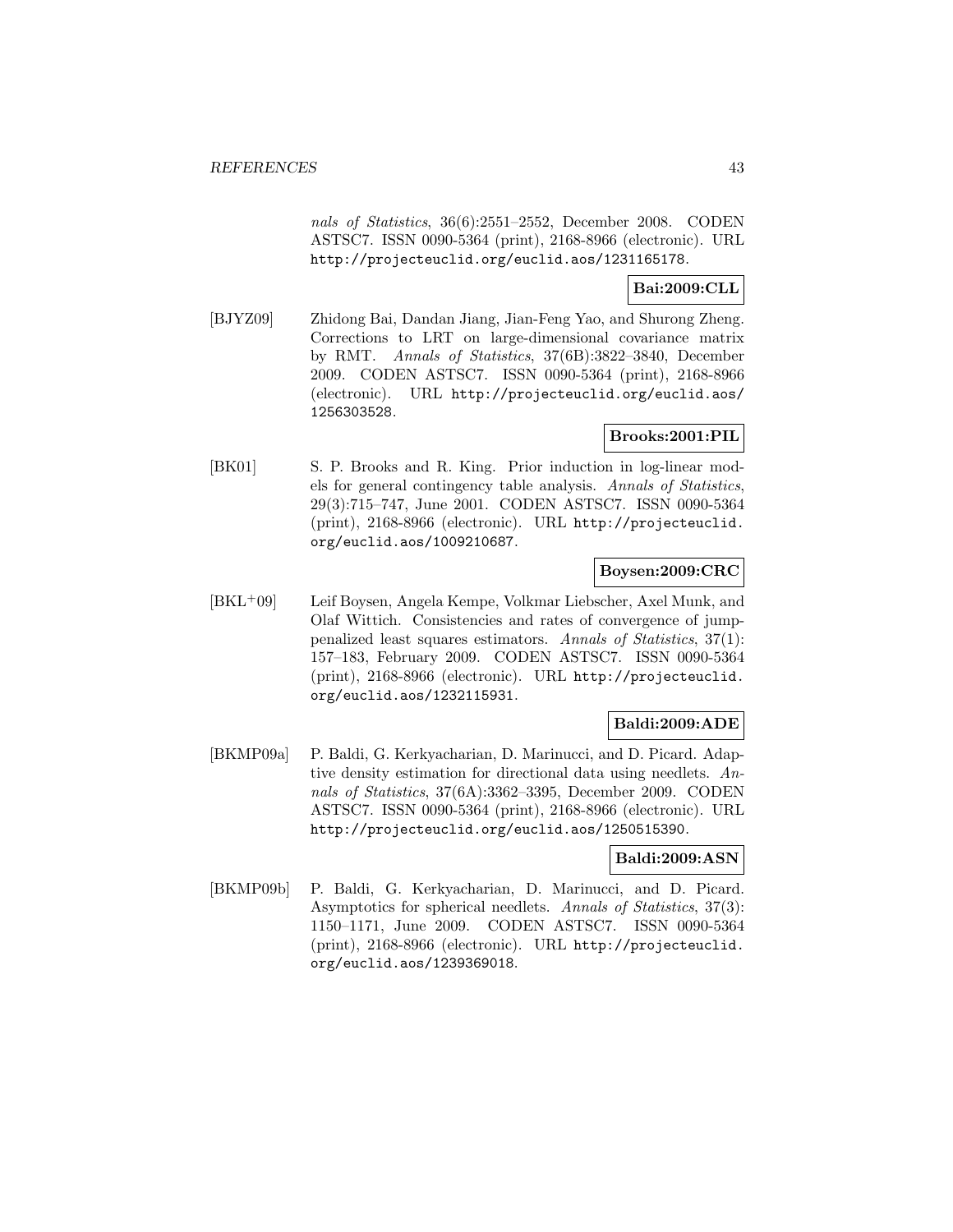#### **Brown:2007:VEN**

[BL07] Lawrence D. Brown and M. Levine. Variance estimation in nonparametric regression via the difference sequence method. Annals of Statistics, 35(5):2219–2232, October 2007. CODEN ASTSC7. ISSN 0090-5364 (print), 2168-8966 (electronic). URL http:// projecteuclid.org/euclid.aos/1194461728.

# **Bickel:2008:CRT**

[BL08a] Peter J. Bickel and Elizaveta Levina. Covariance regularization by thresholding. Annals of Statistics, 36(6):2577–2604, December 2008. CODEN ASTSC7. ISSN 0090-5364 (print), 2168- 8966 (electronic). URL http://projecteuclid.org/euclid. aos/1231165180.

### **Bickel:2008:REL**

[BL08b] Peter J. Bickel and Elizaveta Levina. Regularized estimation of large covariance matrices. Annals of Statistics, 36(1):199–227, February 2008. CODEN ASTSC7. ISSN 0090-5364 (print), 2168- 8966 (electronic). URL http://projecteuclid.org/euclid. aos/1201877299.

# **Bar-Lev:2002:NGI**

[BLBL02] Shaul K. Bar-Lev, Daoud Bshouty, and Gérard Letac. Normal, gamma and inverse-Gaussian are the only NEFs where the bilateral UMPU and GLR tests coincide. Annals of Statistics, 30(5): 1524–1534, October 2002. CODEN ASTSC7. ISSN 0090-5364 (print), 2168-8966 (electronic). URL http://projecteuclid. org/euclid.aos/1035844987.

### **Bailey:2000:ODM**

[BM00] R. A. Bailey and J. P. Morgan. Optimal design with many blocking factors. Annals of Statistics, 28(2):553–577, April 2000. CO-DEN ASTSC7. ISSN 0090-5364 (print), 2168-8966 (electronic). URL http://projecteuclid.org/euclid.aos/1016218230.

### **Barmi:2004:CED**

[BM04] Hammou El Barmi and Hari Mukerjee. Consistent estimation of distributions with type II bias with applications in competing risks problems. Annals of Statistics, 32(1):245–267, February 2004. CODEN ASTSC7. ISSN 0090-5364 (print), 2168- 8966 (electronic). URL http://projecteuclid.org/euclid. aos/1079120136.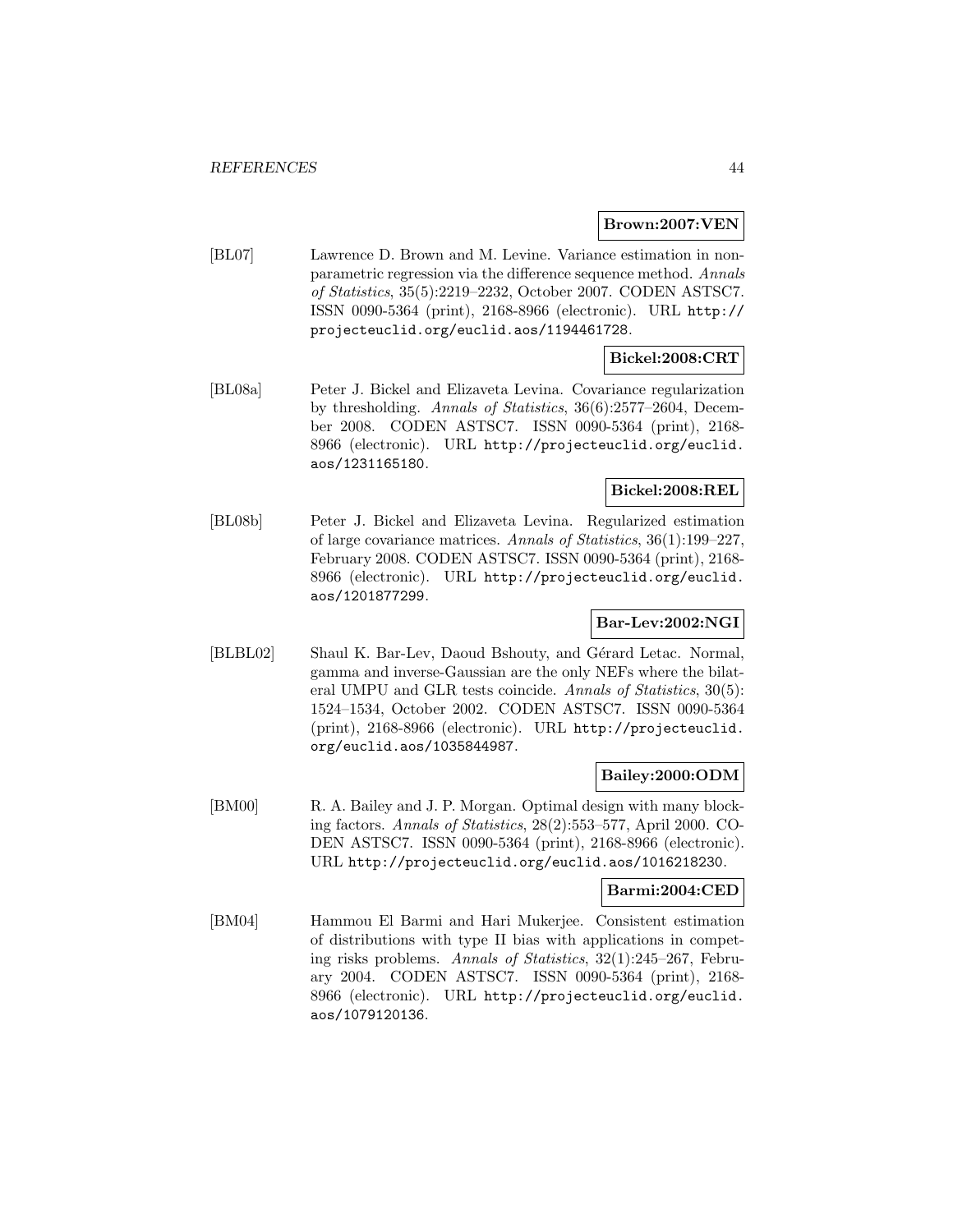### **Bartlett:2006:DLR**

[BM06a] Peter L. Bartlett and Shahar Mendelson. Discussion: Local Rademacher complexities and oracle inequalities in risk minimization. Annals of Statistics, 34(6):2657–2663, December 2006. CODEN ASTSC7. ISSN 0090-5364 (print), 2168-8966 (electronic). URL http://projecteuclid.org/euclid.aos/ 1179935056.

## **Bischoff:2006:ODW**

[BM06b] Wolfgang Bischoff and Frank Miller. Optimal designs which are efficient for lack of fit tests. Annals of Statistics, 34(4):2015–2025, August 2006. CODEN ASTSC7. ISSN 0090-5364 (print), 2168- 8966 (electronic). URL http://projecteuclid.org/euclid. aos/1162567641.

### **Blanchard:2006:DLR**

[BM06c] Gilles Blanchard and Pascal Massart. Discussion: Local Rademacher complexities and oracle inequalities in risk minimization. Annals of Statistics, 34(6):2664-2671, December 2006. CODEN ASTSC7. ISSN 0090-5364 (print), 2168-8966 (electronic). URL http://projecteuclid.org/euclid.aos/ 1179935057.

### **Banerjee:2007:CSS**

[BM07] Moulinath Banerjee and Ian W. McKeague. Confidence sets for split points in decision trees. Annals of Statistics, 35(2):543–574, April 2007. CODEN ASTSC7. ISSN 0090-5364 (print), 2168- 8966 (electronic). URL http://projecteuclid.org/euclid. aos/1183667284.

## **Buhlmann:2008:DOS**

[BM08] Peter Bühlmann and Lukas Meier. Discussion: One-step sparse estimates in nonconcave penalized likelihood models. Annals of Statistics, 36(4):1534–1541, August 2008. CODEN ASTSC7. ISSN 0090-5364 (print), 2168-8966 (electronic). URL http:// projecteuclid.org/euclid.aos/1216237288.

#### **Berrendero:2007:MBF**

[BMT07] José R. Berrendero, Beatriz V. M. Mendes, and David E. Tyler. On the maximum bias functions of MM-estimates and constrained M-estimates of regression. Annals of Statistics, 35 (1):13–40, February 2007. CODEN ASTSC7. ISSN 0090-5364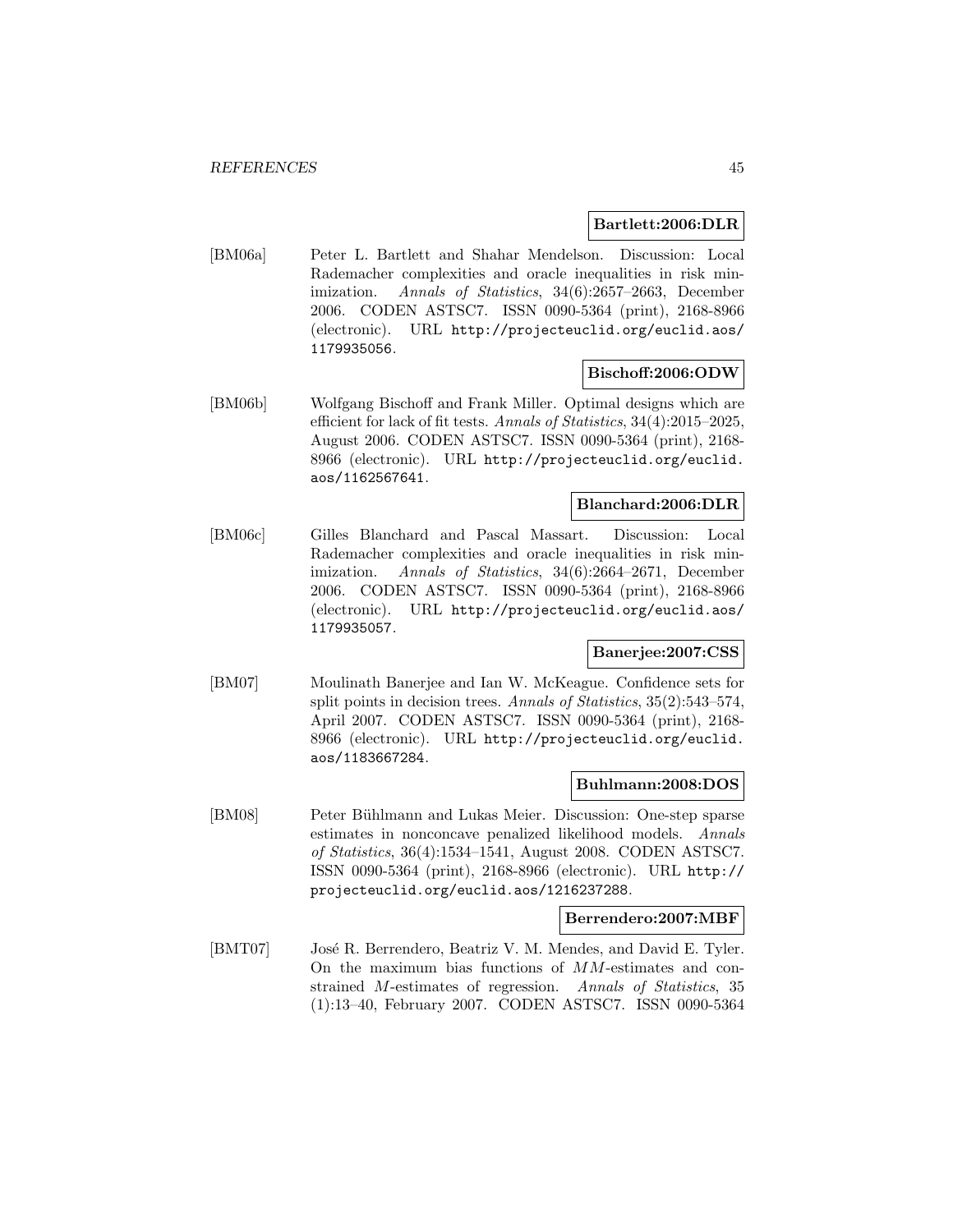(print), 2168-8966 (electronic). URL http://projecteuclid. org/euclid.aos/1181100179.

### **Bordes:2006:SET**

[BMV06] Laurent Bordes, Stéphane Mottelet, and Pierre Vandekerkhove. Semiparametric estimation of a two-component mixture model. Annals of Statistics, 34(3):1204–1232, June 2006. CODEN ASTSC7. ISSN 0090-5364 (print), 2168-8966 (electronic). URL http://projecteuclid.org/euclid.aos/1152540747.

## **Breslow:2003:LST**

[BMW03] Norman Breslow, Brad McNeney, and Jon A. Wellner. Large sample theory for semiparametric regression models with twophase, outcome dependent sampling. Annals of Statistics, 31(4): 1110–1139, August 2003. CODEN ASTSC7. ISSN 0090-5364 (print), 2168-8966 (electronic). URL http://projecteuclid. org/euclid.aos/1059655907.

# **Breidt:2000:LPR**

[BO00] F. Jay Breidt and Jean D. Opsomer. Local polynomial regression estimators in survey sampling. Annals of Statistics, 28(4): 1026–1053, August 2000. CODEN ASTSC7. ISSN 0090-5364 (print), 2168-8966 (electronic). URL http://projecteuclid. org/euclid.aos/1015956706.

### **Breidt:2008:EPS**

[BO08] F. Jay Breidt and Jean D. Opsomer. Endogenous poststratification in surveys: Classifying with a sample-fitted model. Annals of Statistics, 36(1):403–427, February 2008. CODEN ASTSC7. ISSN 0090-5364 (print), 2168-8966 (electronic). URL http://projecteuclid.org/euclid.aos/1201877307.

#### **Bhattacharya:2003:LST**

[BP03] Rabi Bhattacharya and Vic Patrangenaru. Large sample theory of intrinsic and extrinsic sample means on manifolds. Annals of Statistics, 31(1):1–29, February 2003. CODEN ASTSC7. ISSN 0090-5364 (print), 2168-8966 (electronic). URL http:// projecteuclid.org/euclid.aos/1046294456.

### **Berger:2004:TSO**

[BP04] James O. Berger and Luis R. Pericchi. Training samples in objective Bayesian model selection. Annals of Statistics, 32(3):841– 869, June 2004. CODEN ASTSC7. ISSN 0090-5364 (print), 2168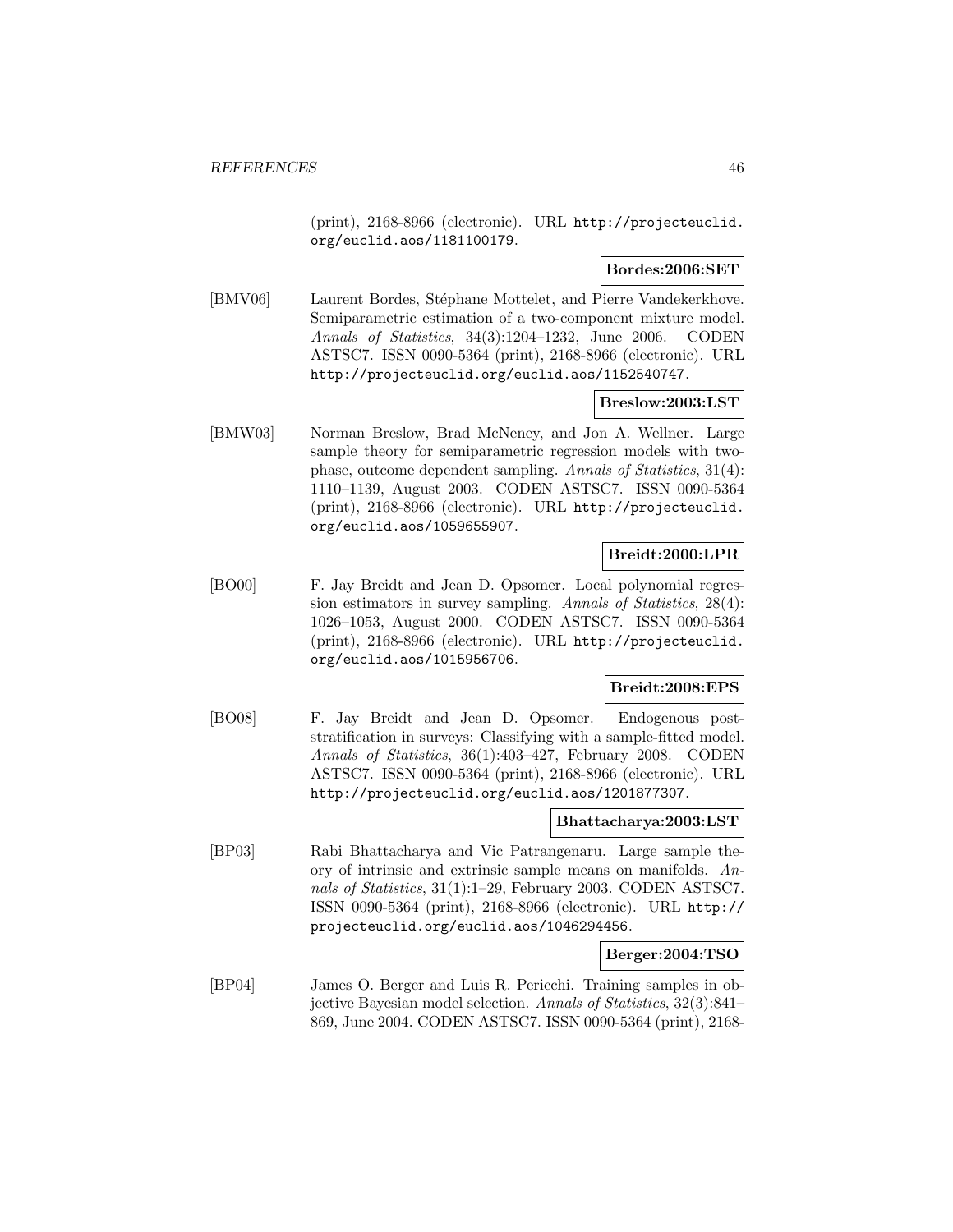8966 (electronic). URL http://projecteuclid.org/euclid. aos/1085408488.

#### **Bhattacharya:2005:LST**

[BP05] Rabi Bhattacharya and Vic Patrangenaru. Large sample theory of intrinsic and extrinsic sample means on manifolds — II. Annals of Statistics, 33(3):1225–1259, June 2005. CODEN ASTSC7. ISSN 0090-5364 (print), 2168-8966 (electronic). URL http:// projecteuclid.org/euclid.aos/1120224101.

## **Blasi:2009:APH**

[BPP09] Pierpaolo De Blasi, Giovanni Peccati, and Igor Prünster. Asymptotics for posterior hazards. Annals of Statistics, 37(4):1906– 1945, August 2009. CODEN ASTSC7. ISSN 0090-5364 (print), 2168-8966 (electronic). URL http://projecteuclid. org/euclid.aos/1245332836.

### **Beskos:2009:MCM**

[BPR09] Alexandros Beskos, Omiros Papaspiliopoulos, and Gareth Roberts. Monte Carlo maximum likelihood estimation for discretely observed diffusion processes. Annals of Statistics, 37(1): 223–245, February 2009. CODEN ASTSC7. ISSN 0090-5364 (print), 2168-8966 (electronic). URL http://projecteuclid. org/euclid.aos/1232115933.

#### **Bergsma:2002:MMC**

[BR02] Wicher P. Bergsma and Tamás Rudas. Marginal models for categorical data. Annals of Statistics, 30(1):140–159, February 2002. CODEN ASTSC7. ISSN 0090-5364 (print), 2168- 8966 (electronic). URL http://projecteuclid.org/euclid. aos/1015362188.

# **Bickel:2003:NEW**

[BR03] Peter J. Bickel and Ya'acov Ritov. Nonparametric estimators which can be "plugged-in". Annals of Statistics, 31(4):1033-1053, August 2003. CODEN ASTSC7. ISSN 0090-5364 (print), 2168- 8966 (electronic). URL http://projecteuclid.org/euclid. aos/1059655904.

## **Breiman:2004:PTB**

[Bre04] Leo Breiman. Population theory for boosting ensembles. Annals of Statistics, 32(1):1-11, February 2004. CODEN ASTSC7.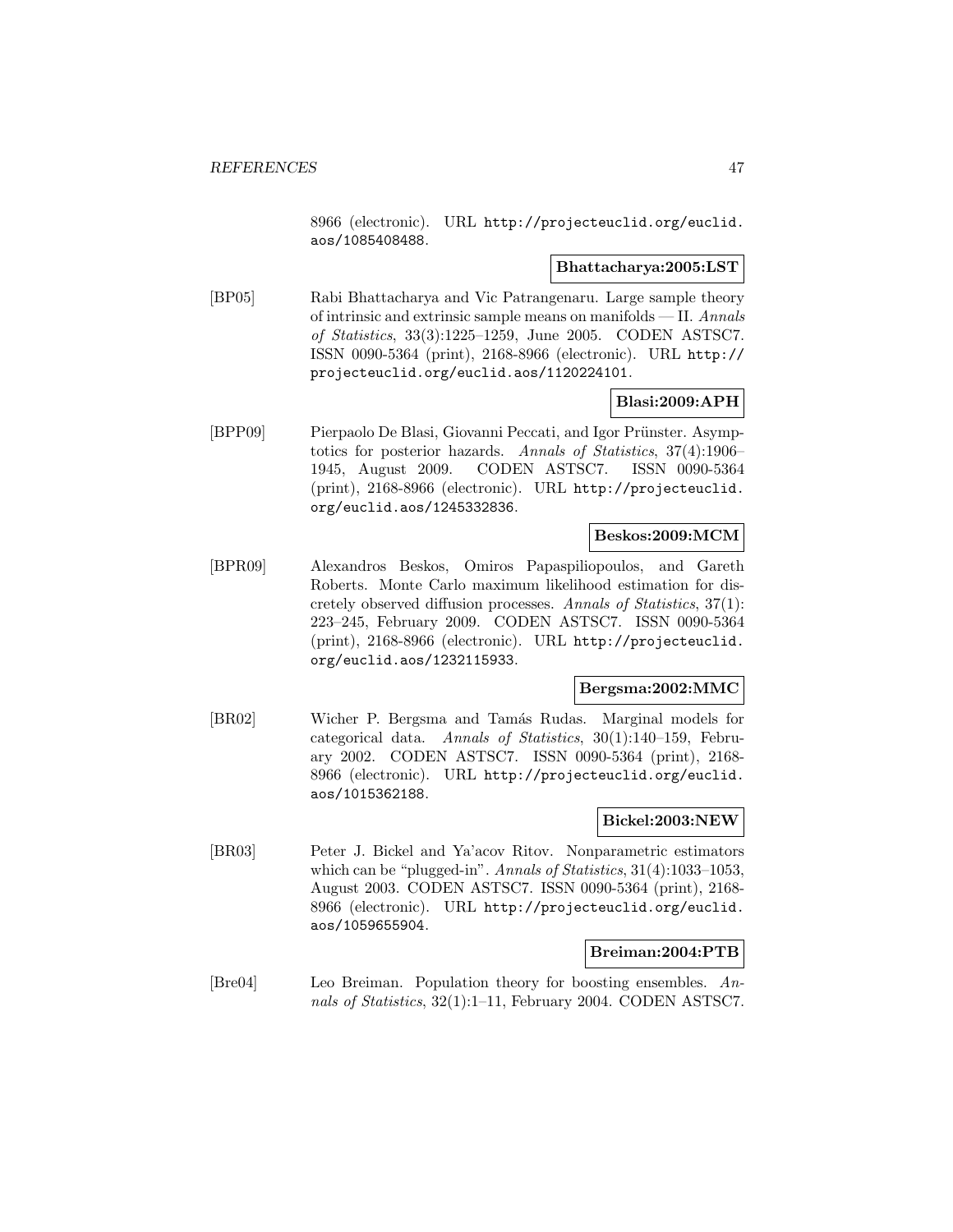ISSN 0090-5364 (print), 2168-8966 (electronic). URL http:// projecteuclid.org/euclid.aos/1079120126.

### **Brillinger:2002:JWTa**

[Bri02a] David R. Brillinger. John W. Tukey: his life and professional contributions. Annals of Statistics, 30(6):1535–1575, December 2002. CODEN ASTSC7. ISSN 0090-5364 (print), 2168-8966 (electronic). URL http://projecteuclid.org/euclid.aos/ 1043351246; http://www.jstor.org/stable/1558729; http://www.stat.berkeley.edu/users/brill/Papers/life. pdf.

## **Brillinger:2002:JWTb**

[Bri02b] David R. Brillinger. John W. Tukey's work on time series and spectral analysis. Annals of Statistics, 30(6):1595–1618, December 2002. CODEN ASTSC7. ISSN 0090-5364 (print), 2168-8966 (electronic). URL http://projecteuclid.org/euclid.aos/ 1043351248; http://www.jstor.org/stable/1558731; http://www.stat.berkeley.edu/users/brill/Papers/time. pdf..

# **Bickel:2006:TMT**

[BRS06] Peter J. Bickel, Ya'acov Ritov, and Thomas M. Stoker. Tailormade tests for goodness of fit to semiparametric hypotheses. Annals of Statistics, 34(2):721–741, April 2006. CODEN ASTSC7. ISSN 0090-5364 (print), 2168-8966 (electronic). URL http:// projecteuclid.org/euclid.aos/1151418238.

# **Bickel:2009:SAL**

[BRT09] Peter J. Bickel, Ya'acov Ritov, and Alexandre B. Tsybakov. Simultaneous analysis of Lasso and Dantzig selector. Annals of Statistics, 37(4):1705–1732, August 2009. CODEN ASTSC7. ISSN 0090-5364 (print), 2168-8966 (electronic). URL http:// projecteuclid.org/euclid.aos/1245332830.

### **Balabdaoui:2009:LDT**

[BRW09] Fadoua Balabdaoui, Kaspar Rufibach, and Jon A. Wellner. Limit distribution theory for maximum likelihood estimation of a logconcave density. Annals of Statistics, 37(3):1299–1331, June 2009. CODEN ASTSC7. ISSN 0090-5364 (print), 2168-8966 (electronic). URL http://projecteuclid.org/euclid.aos/ 1239369023.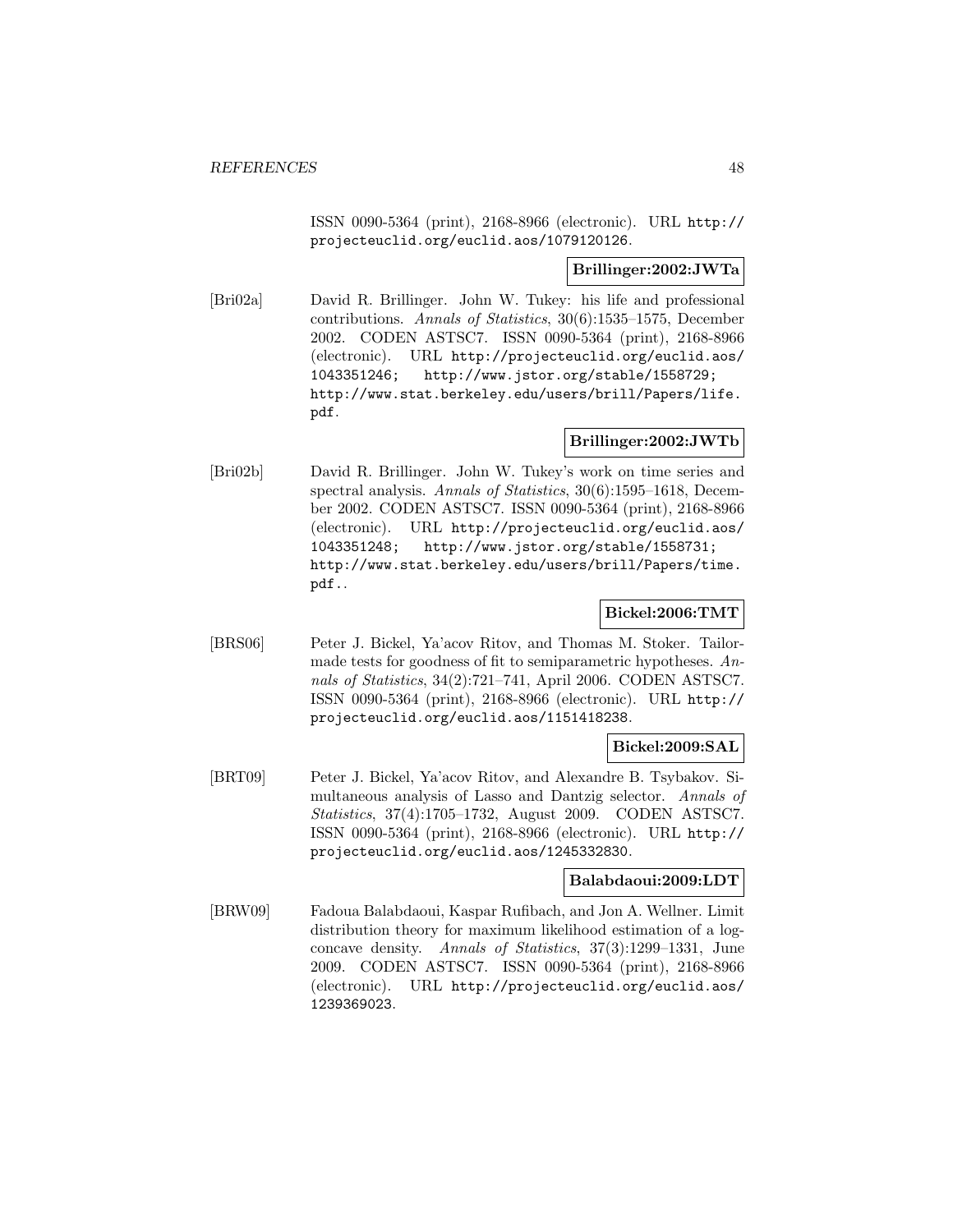#### **Belomestny:2007:SAL**

[BS07] Denis Belomestny and Vladimir Spokoiny. Spatial aggregation of local likelihood estimates with applications to classification. Annals of Statistics, 35(5):2287–2311, October 2007. CODEN ASTSC7. ISSN 0090-5364 (print), 2168-8966 (electronic). URL http://projecteuclid.org/euclid.aos/1194461731.

## **Berger:2008:OPB**

[BS08] James O. Berger and Dongchu Sun. Objective priors for the bivariate normal model. Annals of Statistics, 36(2):963–982, April 2008. CODEN ASTSC7. ISSN 0090-5364 (print), 2168- 8966 (electronic). URL http://projecteuclid.org/euclid. aos/1205420525.

## **Burman:2009:ETS**

[BS09] Prabir Burman and Robert H. Shumway. Estimation of trend in state-space models: Asymptotic mean square error and rate of convergence. Annals of Statistics, 37(6B):3715–3742, December 2009. CODEN ASTSC7. ISSN 0090-5364 (print), 2168- 8966 (electronic). URL http://projecteuclid.org/euclid. aos/1256303525.

### **Balan:2005:ARG**

[BSK05] R. M. Balan and I. Schiopu-Kratina. Asymptotic results with generalized estimating equations for longitudinal data. Annals of Statistics, 33(2):522–541, April 2005. CODEN ASTSC7. ISSN 0090-5364 (print), 2168-8966 (electronic). URL http:// projecteuclid.org/euclid.aos/1117114327.

### **Berger:2005:PPA**

[BST05] James O. Berger, William Strawderman, and Dejun Tang. Posterior propriety and admissibility of hyperpriors in normal hierarchical models. Annals of Statistics, 33(2):606–646, April 2005. CODEN ASTSC7. ISSN 0090-5364 (print), 2168-8966 (electronic). URL http://projecteuclid.org/euclid.aos/ 1117114331.

#### **Bunea:2007:AGR**

[BTW07] Florentina Bunea, Alexandre B. Tsybakov, and Marten H. Wegkamp. Aggregation for Gaussian regression. Annals of Statistics, 35(4):1674–1697, August 2007. CODEN ASTSC7. ISSN 0090-5364 (print), 2168-8966 (electronic). URL http:// projecteuclid.org/euclid.aos/1188405626.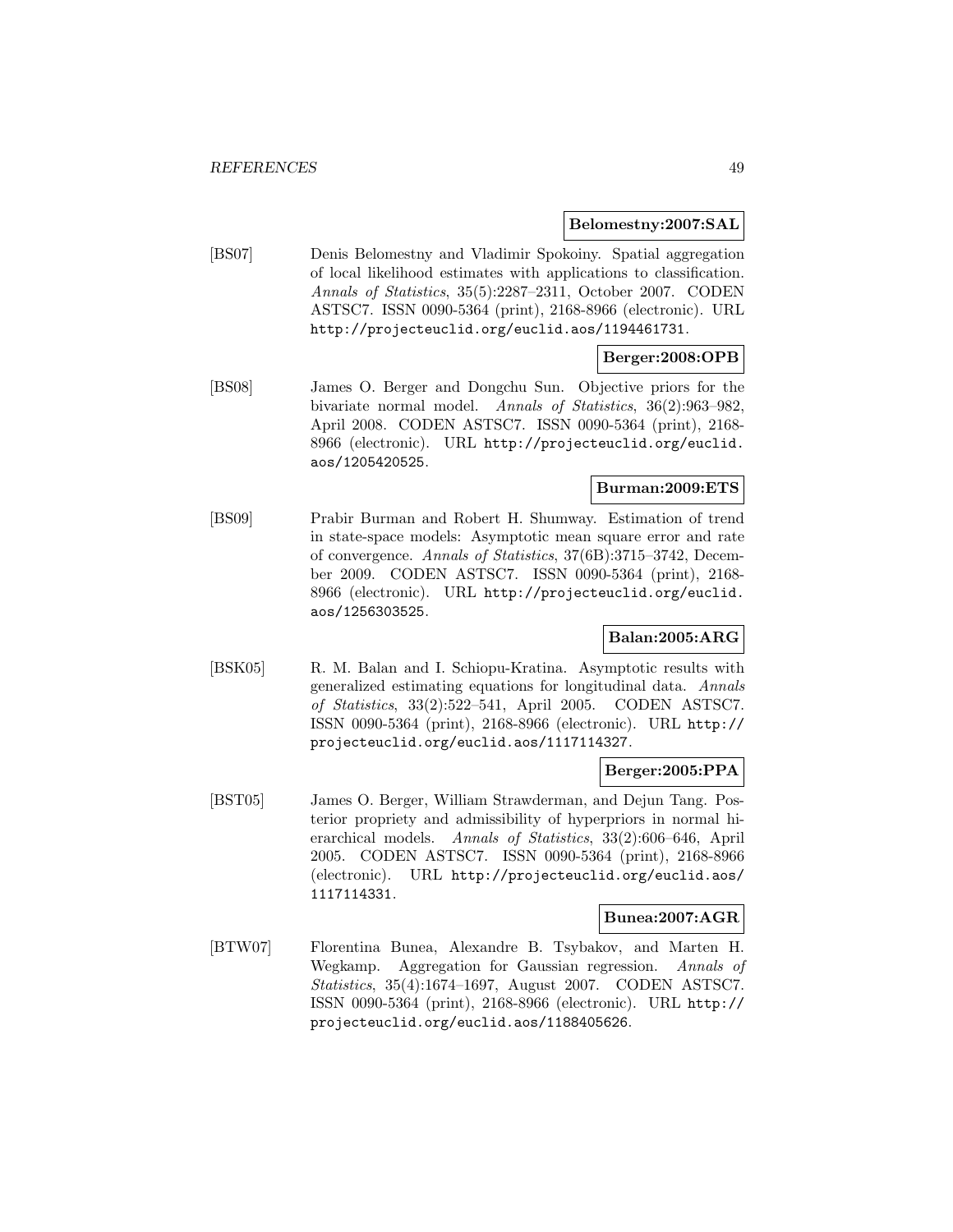#### **Buhlmann:2006:BHD**

[Büh06] Peter Bühlmann. Boosting for high-dimensional linear models. Annals of Statistics, 34(2):559–583, April 2006. CODEN ASTSC7. ISSN 0090-5364 (print), 2168-8966 (electronic). URL http://projecteuclid.org/euclid.aos/1151418234.

### **Bunea:2004:CCS**

[Bun04] Florentina Bunea. Consistent covariate selection and post model selection inference in semiparametric regression. Annals of Statistics, 32(3):898–927, June 2004. CODEN ASTSC7. ISSN 0090-5364 (print), 2168-8966 (electronic). URL http:// projecteuclid.org/euclid.aos/1085408490.

#### **Butucea:2007:GFT**

[But07] Cristina Butucea. Goodness-of-fit testing and quadratic functional estimation from indirect observations. Annals of Statistics, 35(5):1907–1930, October 2007. CODEN ASTSC7. ISSN 0090-5364 (print), 2168-8966 (electronic). URL http:// projecteuclid.org/euclid.aos/1194461716.

### **Banerjee:2001:LRT**

[BW01] Moulinath Banerjee and Jon A. Wellner. Likelihood ratio tests for monotone functions. Annals of Statistics, 29(6):1699– 1731, December 2001. CODEN ASTSC7. ISSN 0090-5364 (print), 2168-8966 (electronic). URL http://projecteuclid. org/euclid.aos/1015345959.

### **Butler:2002:LAH**

[BW02] Roland W. Butler and Andrew T. A. Wood. Laplace approximations for hypergeometric functions with matrix argument. Annals of Statistics, 30(4):1155–1177, August 2002. CODEN ASTSC7. ISSN 0090-5364 (print), 2168-8966 (electronic). URL http:// projecteuclid.org/euclid.aos/1031689021.

### **Butler:2004:SAM**

[BW04] Ronald W. Butler and Andrew T. A. Wood. Saddlepoint approximation for moment generating functions of truncated random variables. Annals of Statistics, 32(6):2712–2730, December 2004. CODEN ASTSC7. ISSN 0090-5364 (print), 2168- 8966 (electronic). URL http://projecteuclid.org/euclid. aos/1107794884.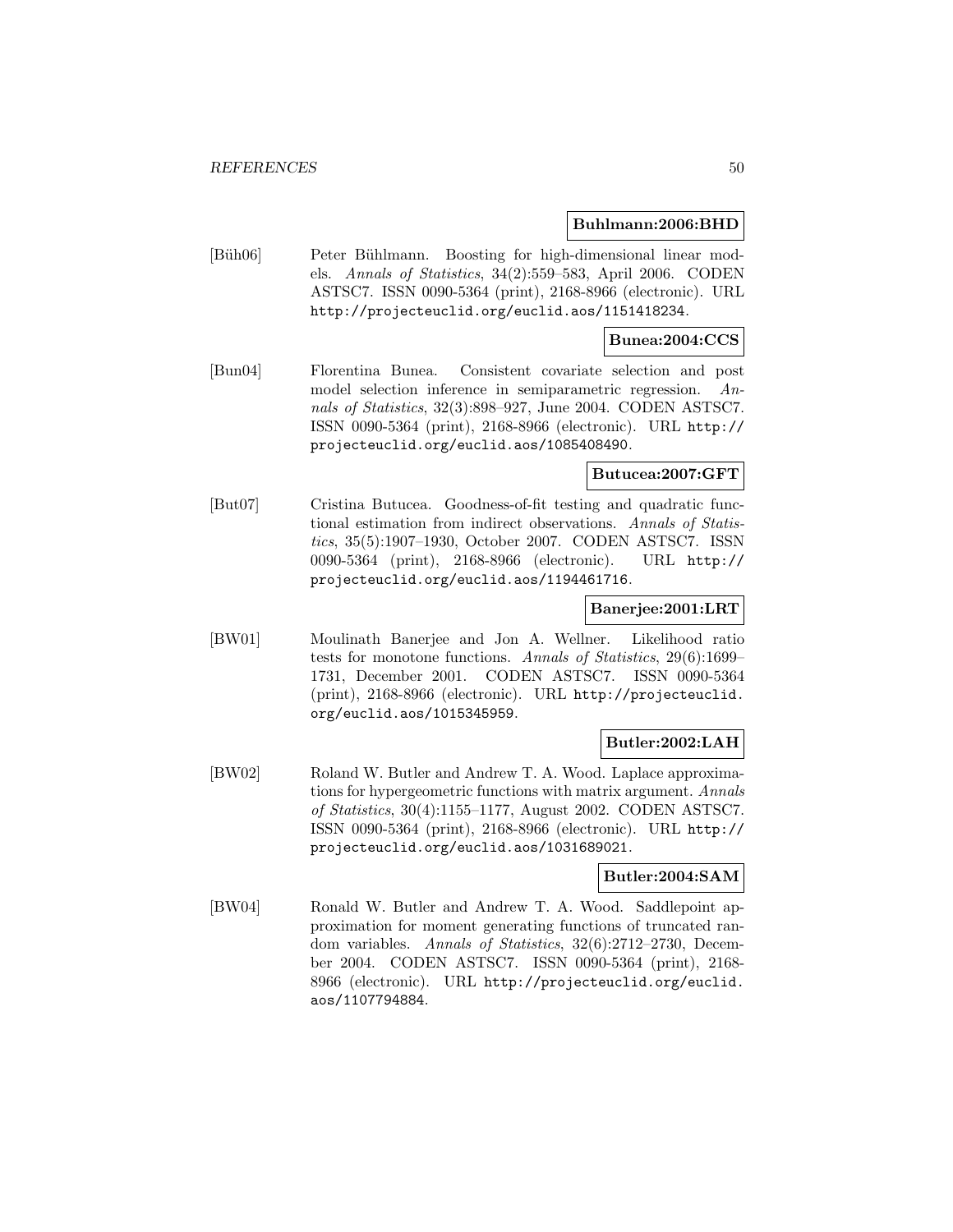#### **Balabdaoui:2007:EKM**

[BW07] Fadoua Balabdaoui and Jon A. Wellner. Estimation of a kmonotone density: Limit distribution theory and the spline connection. Annals of Statistics, 35(6):2536–2564, December 2007. CODEN ASTSC7. ISSN 0090-5364 (print), 2168-8966 (electronic). URL http://projecteuclid.org/euclid.aos/ 1201012971.

### **Bardet:2009:ANQ**

[BW09] Jean-Marc Bardet and Olivier Wintenberger. Asymptotic normality of the quasi-maximum likelihood estimator for multidimensional causal processes. Annals of Statistics, 37(5B): 2730–2759, October 2009. CODEN ASTSC7. ISSN 0090-5364 (print), 2168-8966 (electronic). URL http://projecteuclid. org/euclid.aos/1247836667.

### **Bayarri:2007:CMV**

[BWB<sup>+</sup>07] M. J. Bayarri, D. Walsh, J. O. Berger, J. Cafeo, G. Garcia-Donato, F. Liu, J. Palomo, R. J. Parthasarathy, R. Paulo, and J. Sacks. Computer model validation with functional output. Annals of Statistics, 35(5):1874–1906, October 2007. CODEN ASTSC7. ISSN 0090-5364 (print), 2168-8966 (electronic). URL http://projecteuclid.org/euclid.aos/1194461715.

### **Benjamini:2001:CFD**

[BY01] Yoav Benjamini and Daniel Yekutieli. The control of the false discovery rate in multiple testing under dependency. Annals of Statistics, 29(4):1165–1188, August 2001. CODEN ASTSC7. ISSN 0090-5364 (print), 2168-8966 (electronic). URL http:// projecteuclid.org/euclid.aos/1013699998.

### **Buhlmann:2002:AB**

[BY02] Peter Bühlmann and Bin Yu. Analyzing bagging. Annals of Statistics, 30(4):927–961, August 2002. CODEN ASTSC7. ISSN 0090-5364 (print), 2168-8966 (electronic). URL http:// projecteuclid.org/euclid.aos/1031689014.

#### **Berrendero:2001:MBC**

[BZ01] José Berrendero and Ruben H. Zamar. Maximum bias curves for robust regression with non-elliptical regressors. Annals of Statistics, 29(1):224–251, February 2001. CODEN ASTSC7. ISSN 0090-5364 (print), 2168-8966 (electronic). URL http:// projecteuclid.org/euclid.aos/996986507.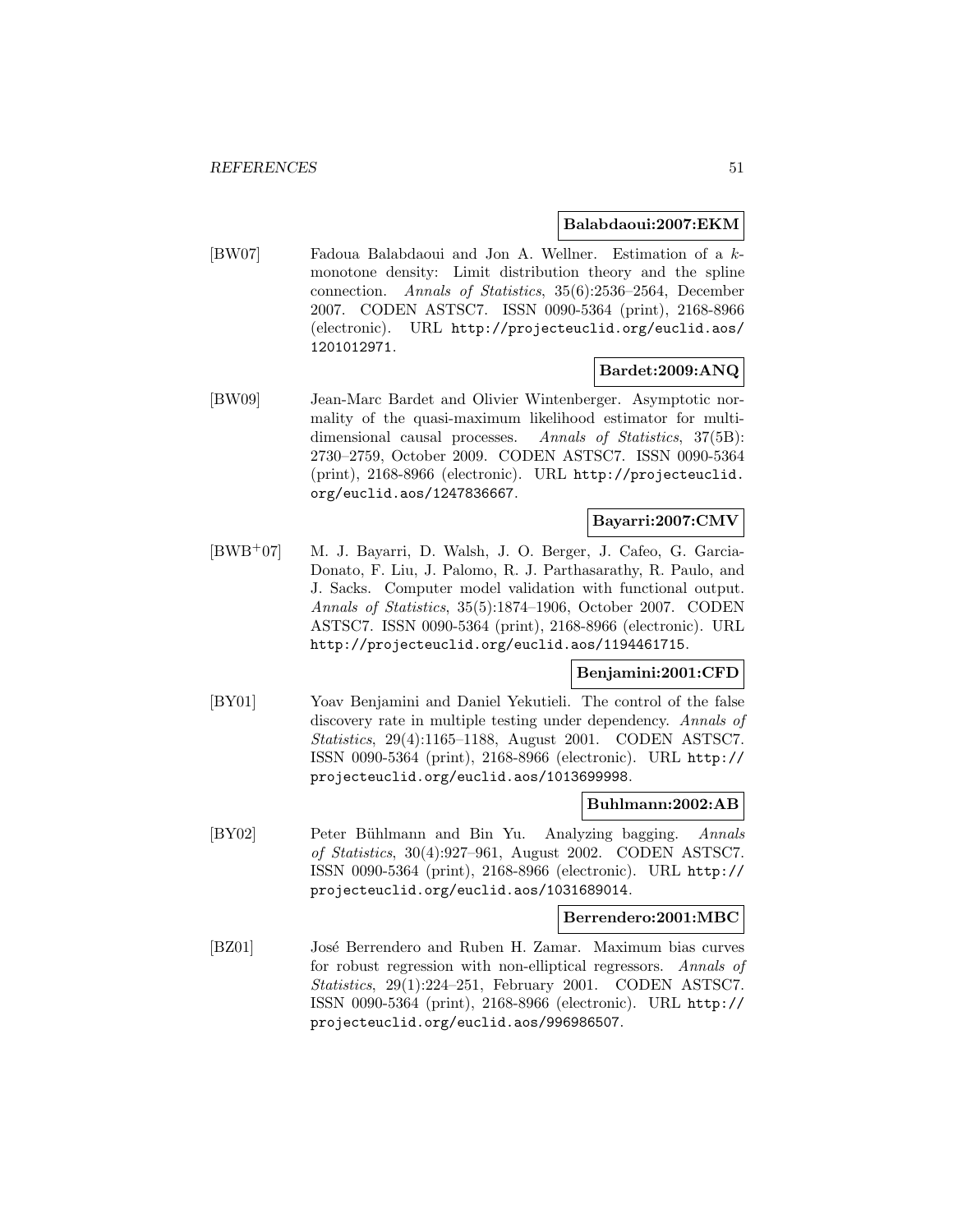#### **Balakrishnan:2009:NMS**

[BZ09] N. Balakrishnan and Xingqiu Zhao. New multi-sample nonparametric tests for panel count data. Annals of Statistics, 37 (3):1112–1149, June 2009. CODEN ASTSC7. ISSN 0090-5364 (print), 2168-8966 (electronic). URL http://projecteuclid. org/euclid.aos/1239369017.

### **Cuesta-Albertos:2008:TLR**

[CAMMI08] Juan A. Cuesta-Albertos, Carlos Matrán, and Agustín Mayo-Iscar. Trimming and likelihood: Robust location and dispersion estimation in the elliptical model. Annals of Statistics, 36(5): 2284–2318, October 2008. CODEN ASTSC7. ISSN 0090-5364 (print), 2168-8966 (electronic). URL http://projecteuclid. org/euclid.aos/1223908093.

# **Candes:2003:RER**

[Can03] Emmanuel J. Candès. Ridgelets: estimating with ridge functions. Annals of Statistics, 31(5):1561–1599, October 2003. CODEN ASTSC7. ISSN 0090-5364 (print), 2168-8966 (electronic). URL http://projecteuclid.org/euclid.aos/1065705119.

### **Carter:2002:DDB**

[Car02] Andrew V. Carter. Deficiency distance between multinomial and multivariate normal experiments. Annals of Statistics, 30(3):708– 730, June 2002. CODEN ASTSC7. ISSN 0090-5364 (print), 2168- 8966 (electronic). URL http://projecteuclid.org/euclid. aos/1028674839.

### **Carter:2007:AAN**

[Car07] Andrew V. Carter. Asymptotic approximation of nonparametric regression experiments with unknown variances. Annals of Statistics, 35(4):1644–1673, August 2007. CODEN ASTSC7. ISSN 0090-5364 (print), 2168-8966 (electronic). URL http:// projecteuclid.org/euclid.aos/1188405625.

### **Cator:2004:TCA**

[Cat04] Eric A. Cator. On the testability of the CAR assumption. Annals of Statistics, 32(5):1957–1980, October 2004. CODEN ASTSC7. ISSN 0090-5364 (print), 2168-8966 (electronic). URL http:// projecteuclid.org/euclid.aos/1098883778.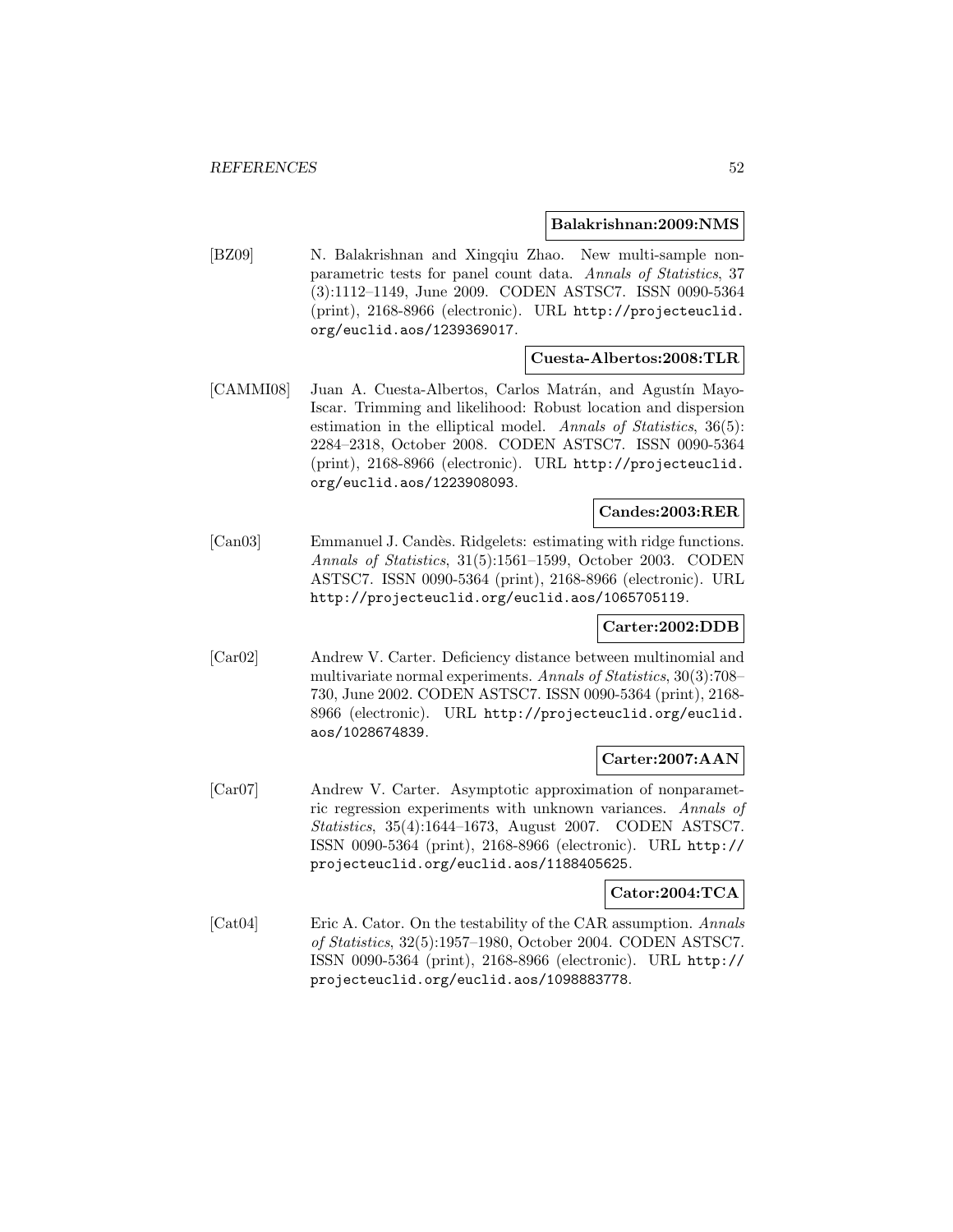#### **Cavalier:2000:EED**

[Cav00] Laurent Cavalier. Efficient estimation of a density in a problem of tomography. Annals of Statistics, 28(2):630–647, April 2000. CO-DEN ASTSC7. ISSN 0090-5364 (print), 2168-8966 (electronic). URL http://projecteuclid.org/euclid.aos/1016218233.

### **Chatterjee:2005:GBE**

[CB05] Snigdhansu Chatterjee and Arup Bose. Generalized bootstrap for estimating equations. Annals of Statistics, 33(1):414–436, February 2005. CODEN ASTSC7. ISSN 0090-5364 (print), 2168- 8966 (electronic). URL http://projecteuclid.org/euclid. aos/1112967711.

### **Chen:2006:EIC**

[CB06] Aiyou Chen and Peter J. Bickel. Efficient independent component analysis. Annals of Statistics, 34(6):2825–2855, December 2006. CODEN ASTSC7. ISSN 0090-5364 (print), 2168- 8966 (electronic). URL http://projecteuclid.org/euclid. aos/1179935066.

### **Chen:2006:DPM**

[CC06] Hegang H. Chen and Ching-Shui Cheng. Doubling and projection: A method of constructing two-level designs of resolution IV. Annals of Statistics, 34(1):546–558, February 2006. CODEN ASTSC7. ISSN 0090-5364 (print), 2168-8966 (electronic). URL http://projecteuclid.org/euclid.aos/1146576274.

### **Chen:2009:SRD**

[CC09] Hegang H. Chen and Ching-Shui Cheng. Some results on 2<sup>n</sup>−<sup>m</sup> designs of resolution IV with (weak) minimum aberration. Annals of Statistics, 37(6A):3600–3615, December 2009. CODEN ASTSC7. ISSN 0090-5364 (print), 2168-8966 (electronic). URL http://projecteuclid.org/euclid.aos/1250515398.

### **Chiaromonte:2002:SDR**

[CCL02] Francesca Chiaromonte, R. Dennis Cook, and Bing Li. Sufficient dimensions reduction in regressions with categorical predictors. Annals of Statistics, 30(2):475–497, April 2002. CODEN ASTSC7. ISSN 0090-5364 (print), 2168-8966 (electronic). URL http://projecteuclid.org/euclid.aos/1021379862.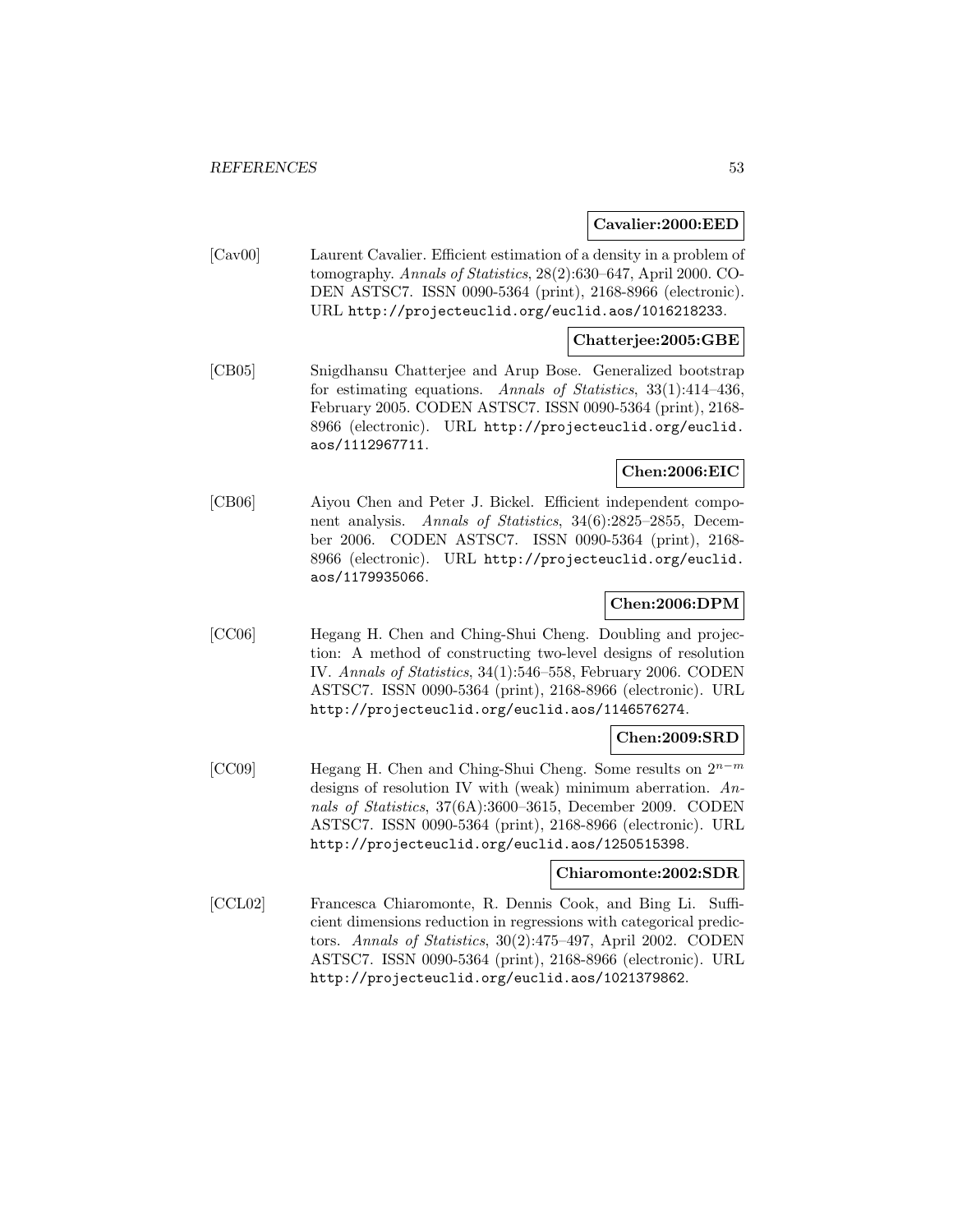#### **Carolan:2001:MDL**

[CD01] Chris Carolan and Richard Dykstra. Marginal densities of the least concave majorant of Brownian motion. Annals of Statistics, 29(6):1732–1750, December 2001. CODEN ASTSC7. ISSN 0090-5364 (print), 2168-8966 (electronic). URL http:// projecteuclid.org/euclid.aos/1015345960.

# **Candes:2002:REI**

[CD02] Emmanuel J. Cand`es and David L. Donoho. Recovering edges in ill-posed inverse problems: optimality of curvelet frames. Annals of Statistics, 30(3):784–842, June 2002. CODEN ASTSC7. ISSN 0090-5364 (print), 2168-8966 (electronic). URL http:// projecteuclid.org/euclid.aos/1028674842.

# **Chen:2006:SIS**

[CDS06] Yuguo Chen, Ian H. Dinwoodie, and Seth Sullivant. Sequential importance sampling for multiway tables. Annals of Statistics, 34 (1):523–545, February 2006. CODEN ASTSC7. ISSN 0090-5364 (print), 2168-8966 (electronic). URL http://projecteuclid. org/euclid.aos/1146576273.

# **Chan:2007:OSC**

[CFH07] Hock Peng Chan, Cheng-Der Fuh, and Inchi Hu. Optimal strategies for a class of sequential control problems with precedence relations. Annals of Statistics, 35(4):1722–1748, August 2007. CO-DEN ASTSC7. ISSN 0090-5364 (print), 2168-8966 (electronic). URL http://projecteuclid.org/euclid.aos/1188405628.

#### **Cuevas:2007:NAE**

[CFRC07] Antonio Cuevas, Ricardo Fraiman, and Alberto Rodríguez-Casal. A nonparametric approach to the estimation of lengths and surface areas. Annals of Statistics, 35(3):1031–1051, July 2007. CO-DEN ASTSC7. ISSN 0090-5364 (print), 2168-8966 (electronic). URL http://projecteuclid.org/euclid.aos/1185303997.

### **Cai:2007:HMV**

[CFZZ07] Jianwen Cai, Jianqing Fan, Haibo Zhou, and Yong Zhou. Hazard models with varying coefficients for multivariate failure time data. Annals of Statistics, 35(1):324–354, February 2007. CO-DEN ASTSC7. ISSN 0090-5364 (print), 2168-8966 (electronic). URL http://projecteuclid.org/euclid.aos/1181100190.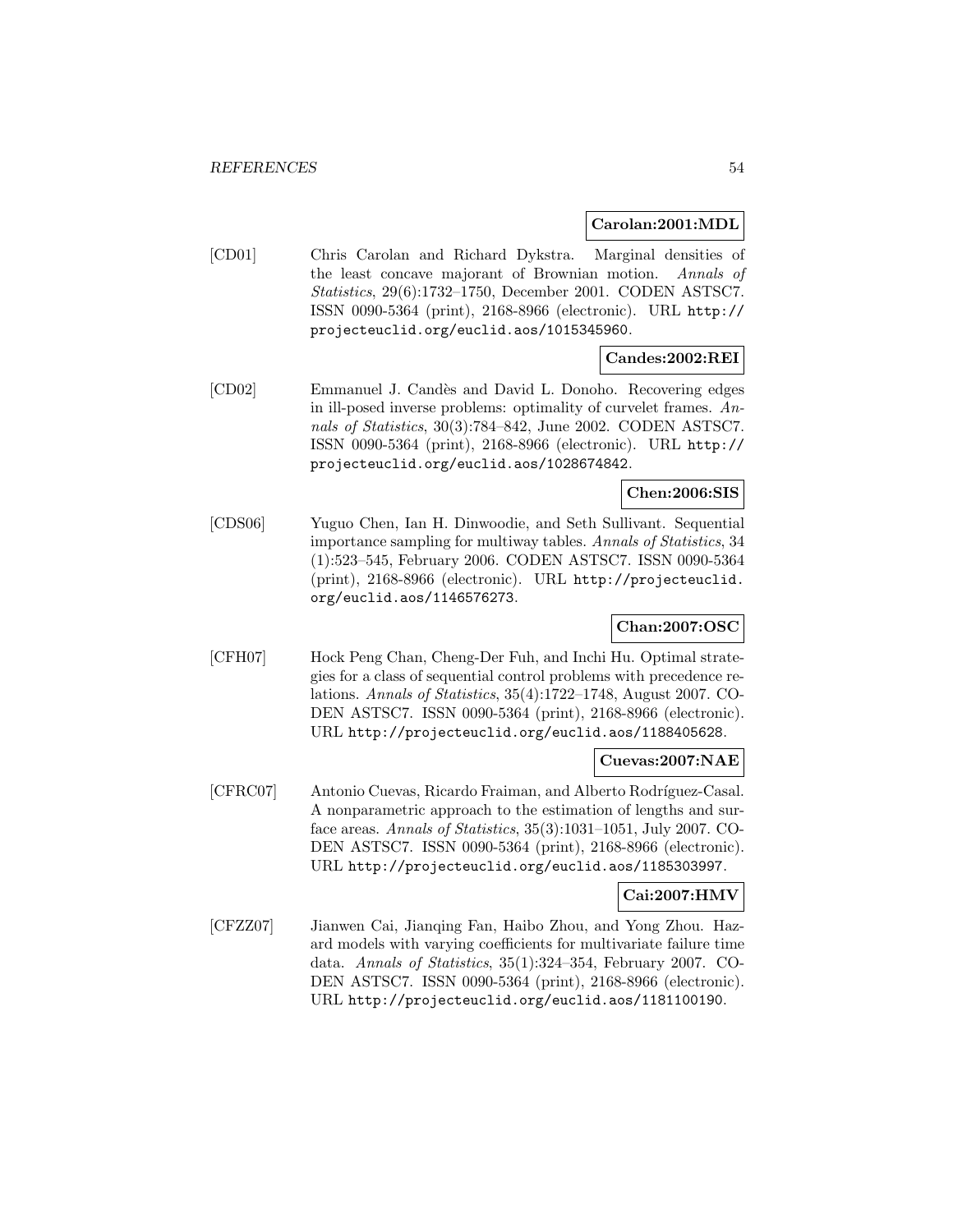#### **Cavalier:2006:RHM**

[CG06] L. Cavalier and Yu. Golubev. Risk hull method and regularization by projections of ill-posed inverse problems. Annals of Statistics, 34(4):1653–1677, August 2006. CODEN ASTSC7. ISSN 0090-5364 (print), 2168-8966 (electronic). URL http:// projecteuclid.org/euclid.aos/1162567628.

# **Cui:2009:CAN**

[CGLZ09] Xia Cui, Wensheng Guo, Lu Lin, and Lixing Zhu. Covariateadjusted nonlinear regression. Annals of Statistics, 37(4): 1839–1870, August 2009. CODEN ASTSC7. ISSN 0090-5364 (print), 2168-8966 (electronic). URL http://projecteuclid. org/euclid.aos/1245332834.

# **Casella:2009:CBP**

[CGMM09] George Casella, F. Javier Girón, M. Lina Martínez, and Elías Moreno. Consistency of Bayesian procedures for variable selection. Annals of Statistics, 37(3):1207–1228, June 2009. CODEN ASTSC7. ISSN 0090-5364 (print), 2168-8966 (electronic). URL http://projecteuclid.org/euclid.aos/1239369020.

# **Cavalier:2002:OII**

[CGPT02] L. Cavalier, G. K. Golubev, D. Picard, and A. B. Tsybakov. Oracle inequalities for inverse problems. Annals of Statistics, 30(3):843–874, June 2002. CODEN ASTSC7. ISSN 0090-5364 (print), 2168-8966 (electronic). URL http://projecteuclid. org/euclid.aos/1028674843.

### **Chen:2008:TMS**

[CGT08] Song Xi Chen, Jiti Gao, and Cheng Yong Tang. A test for model specification of diffusion processes. Annals of Statistics, 36(1): 167–198, February 2008. CODEN ASTSC7. ISSN 0090-5364 (print), 2168-8966 (electronic). URL http://projecteuclid. org/euclid.aos/1201877298.

# **Claeskens:2002:EDS**

[CH02] Gerda Claeskens and Peter Hall. Effect of dependence on stochastic measures of accuracy of density estimations. Annals of Statistics, 30(2):431–454, April 2002. CODEN ASTSC7. ISSN 0090-5364 (print), 2168-8966 (electronic). URL http:// projecteuclid.org/euclid.aos/1021379860.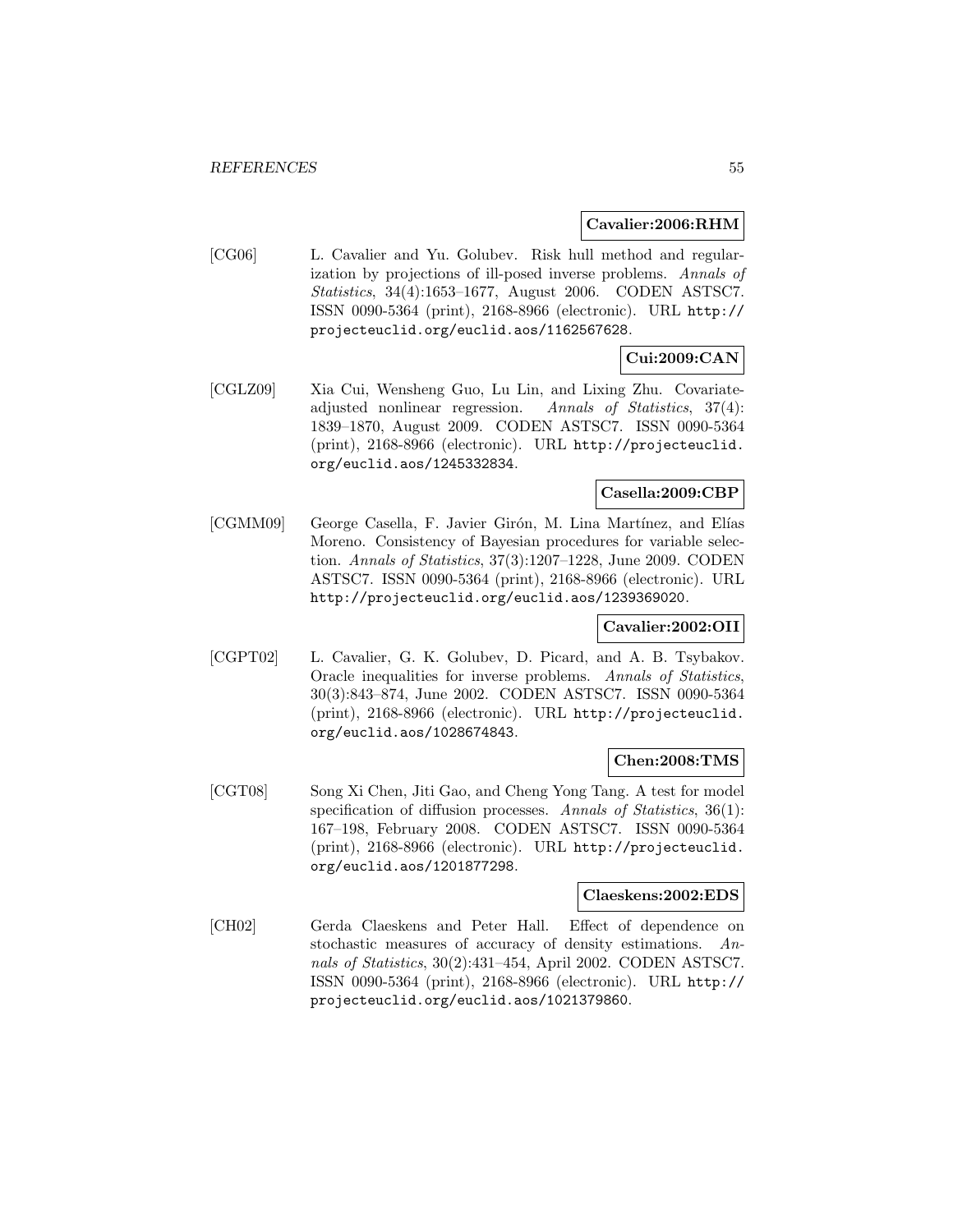# **Cai:2006:PFL**

[CH06a] T. Tony Cai and Peter Hall. Prediction in functional linear regression. Annals of Statistics, 34(5):2159–2179, October 2006. CODEN ASTSC7. ISSN 0090-5364 (print), 2168-8966 (electronic). URL http://projecteuclid.org/euclid.aos/ 1169571793.

#### **Chen:2006:SEF**

[CH06b] Willa W. Chen and Clifford M. Hurvich. Semiparametric estimation of fractional cointegrating subspaces. Annals of Statistics, 34(6):2939–2979, December 2006. CODEN ASTSC7. ISSN 0090-5364 (print), 2168-8966 (electronic). URL http:// projecteuclid.org/euclid.aos/1179935071.

# **Clarke:2009:RMT**

[CH09] Sandy Clarke and Peter Hall. Robustness of multiple testing procedures against dependence. Annals of Statistics, 37(1):332–358, February 2009. CODEN ASTSC7. ISSN 0090-5364 (print), 2168- 8966 (electronic). URL http://projecteuclid.org/euclid. aos/1232115937.

### **Chambaz:2006:TOM**

[Cha06] Antoine Chambaz. Testing the order of a model. Annals of Statistics, 34(3):1166–1203, June 2006. CODEN ASTSC7. ISSN 0090-5364 (print), 2168-8966 (electronic). URL http:// projecteuclid.org/euclid.aos/1152540746.

### **Chatterjee:2007:ESG**

[Cha07] Sourav Chatterjee. Estimation in spin glasses: A first step. Annals of Statistics, 35(5):1931–1946, October 2007. CODEN ASTSC7. ISSN 0090-5364 (print), 2168-8966 (electronic). URL http://projecteuclid.org/euclid.aos/1194461717.

### **Chan:2009:DSC**

[Cha09] Hock Peng Chan. Detection of spatial clustering with average likelihood ratio test statistics. Annals of Statistics, 37(6B): 3985–4010, December 2009. CODEN ASTSC7. ISSN 0090-5364 (print), 2168-8966 (electronic). URL http://projecteuclid. org/euclid.aos/1256303534.

# **Chen:2003:CSR**

[CHC03] Dechang Chen, Peng Huang, and Xiuzhen Cheng. A concrete statistical realization of Kleinberg's stochastic discrimination for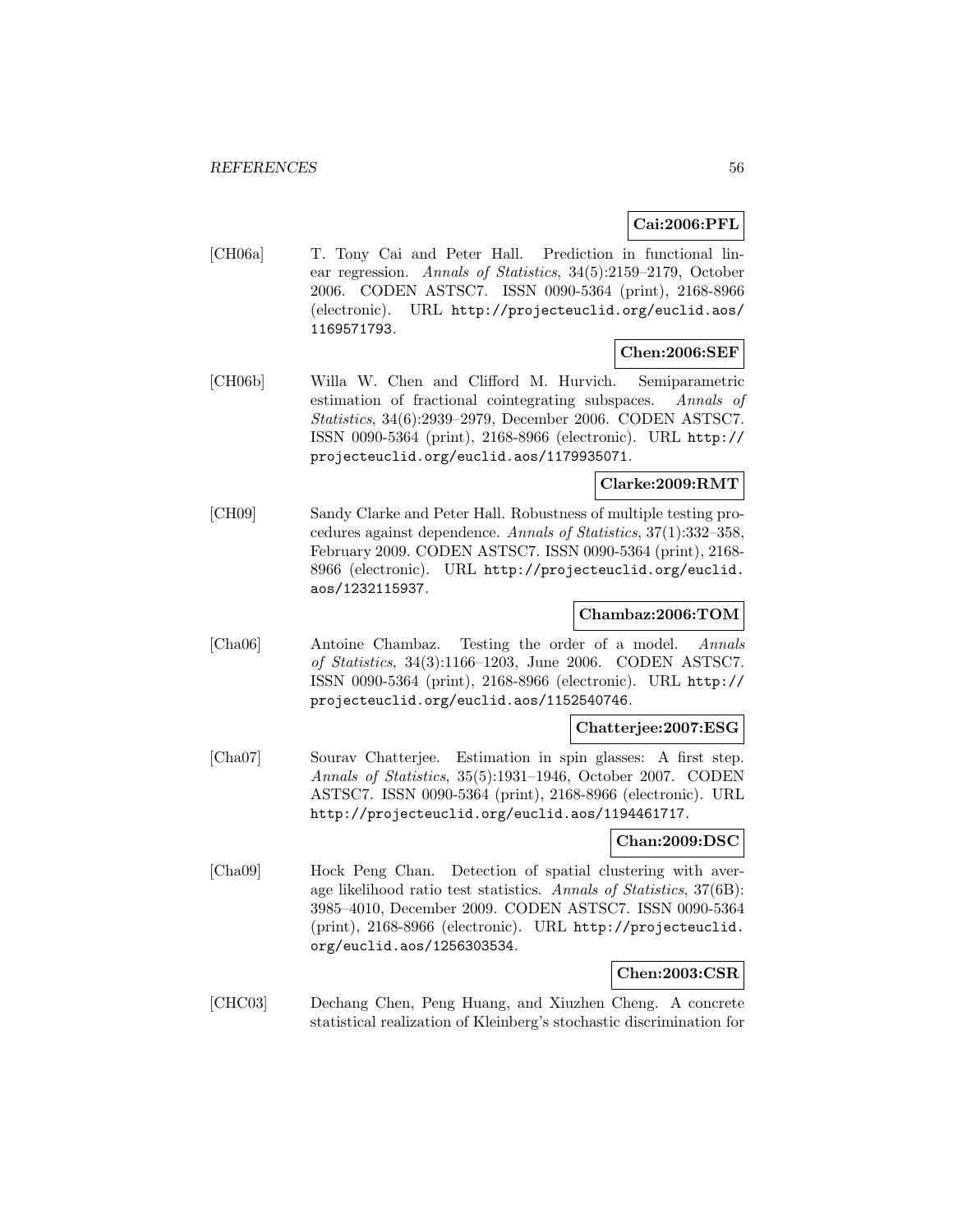pattern recognition. Part I. Two-class classification. Annals of Statistics, 31(5):1393–1413, October 2003. CODEN ASTSC7. ISSN 0090-5364 (print), 2168-8966 (electronic). URL http:// projecteuclid.org/euclid.aos/1065705112.

### **Chen:2000:OSD**

[Che00] Kani Chen. Optimal sequential designs of case-control studies. Annals of Statistics, 28(5):1452–1471, October 2000. CODEN ASTSC7. ISSN 0090-5364 (print), 2168-8966 (electronic). URL http://projecteuclid.org/euclid.aos/1015957402.

### **Chen:2004:SEP**

[Che04] Kani Chen. Statistical estimation in the proportional hazards model with risk set sampling. Annals of Statistics, 32(4): 1513–1532, August 2004. CODEN ASTSC7. ISSN 0090-5364 (print), 2168-8966 (electronic). URL http://projecteuclid. org/euclid.aos/1091626177.

#### **Chernozhukov:2005:EQR**

[Che05] Victor Chernozhukov. Extremal quantile regression. Annals of Statistics, 33(2):806–839, April 2005. CODEN ASTSC7. ISSN 0090-5364 (print), 2168-8966 (electronic). URL http:// projecteuclid.org/euclid.aos/1117114337.

# **Chi:2007:PFC**

[Chi07] Zhiyi Chi. On the performance of FDR control: Constraints and a partial solution. Annals of Statistics, 35(4):1409–1431, August 2007. CODEN ASTSC7. ISSN 0090-5364 (print), 2168- 8966 (electronic). URL http://projecteuclid.org/euclid. aos/1188405616.

### **Chopin:2004:CLT**

[Cho04] Nicolas Chopin. Central limit theorem for sequential Monte Carlo methods and its application to Bayesian inference. Annals of Statistics, 32(6):2385–2411, December 2004. CODEN ASTSC7. ISSN 0090-5364 (print), 2168-8966 (electronic). URL http:// projecteuclid.org/euclid.aos/1107794873.

# **Choi:2000:DSM**

[CHR00] Edwin Choi, Peter Hall, and Valentin Rousson. Data sharpening methods for bias reduction in nonparametric regression. Annals of Statistics, 28(5):1339–1355, October 2000. CODEN ASTSC7.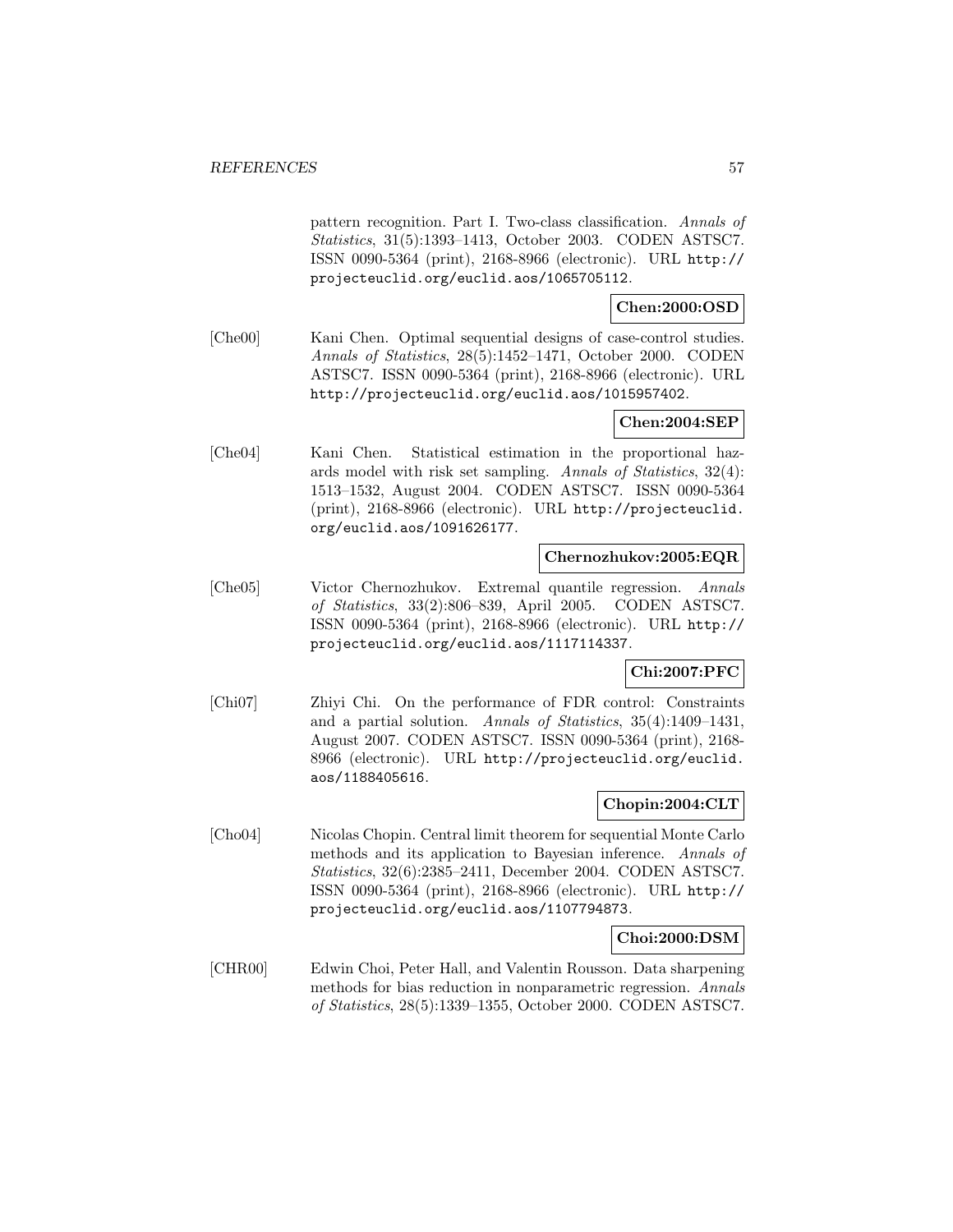ISSN 0090-5364 (print), 2168-8966 (electronic). URL http:// projecteuclid.org/euclid.aos/1015957396.

## **Chen:2009:NPC**

[CHS09] Xiaohong Chen, Lars Peter Hansen, and José Scheinkman. Nonlinear principal components and long-run implications of multivariate diffusions. Annals of Statistics, 37(6B):4279–4312, December 2009. CODEN ASTSC7. ISSN 0090-5364 (print), 2168- 8966 (electronic). URL http://projecteuclid.org/euclid. aos/1256303544.

# **Chen:2008:SEG**

[CHT08] Xiaohong Chen, Han Hong, and Alessandro Tarozzi. Semiparametric efficiency in GMM models with auxiliary data. Annals of Statistics, 36(2):808–843, April 2008. CODEN ASTSC7. ISSN 0090-5364 (print), 2168-8966 (electronic). URL http:// projecteuclid.org/euclid.aos/1205420520.

# **Cai:2007:ECS**

[CJL07] T. Tony Cai, Jiashun Jin, and Mark G. Low. Estimation and confidence sets for sparse normal mixtures. Annals of Statistics, 35(6):2421–2449, December 2007. CODEN ASTSC7. ISSN 0090-5364 (print), 2168-8966 (electronic). URL http:// projecteuclid.org/euclid.aos/1201012967.

# **Chen:2006:DEE**

[CK06] Ming-Hui Chen and Sungduk Kim. Discussion of "Equi-energy sampler" by Kou, Zhou and Wong. Annals of Statistics, 34(4): 1629–1635, August 2006. CODEN ASTSC7. ISSN 0090-5364 (print), 2168-8966 (electronic). URL http://projecteuclid. org/euclid.aos/1162567624.

# **Cheng:2008:GFP**

[CK08a] Guang Cheng and Michael R. Kosorok. General frequentist properties of the posterior profile distribution. Annals of Statistics, 36 (4):1819–1853, August 2008. CODEN ASTSC7. ISSN 0090-5364 (print), 2168-8966 (electronic). URL http://projecteuclid. org/euclid.aos/1216237301.

### **Cheng:2008:HOS**

[CK08b] Guang Cheng and Michael R. Kosorok. Higher order semiparametric frequentist inference with the profile sampler. Annals of Statistics, 36(4):1786–1818, August 2008. CODEN ASTSC7.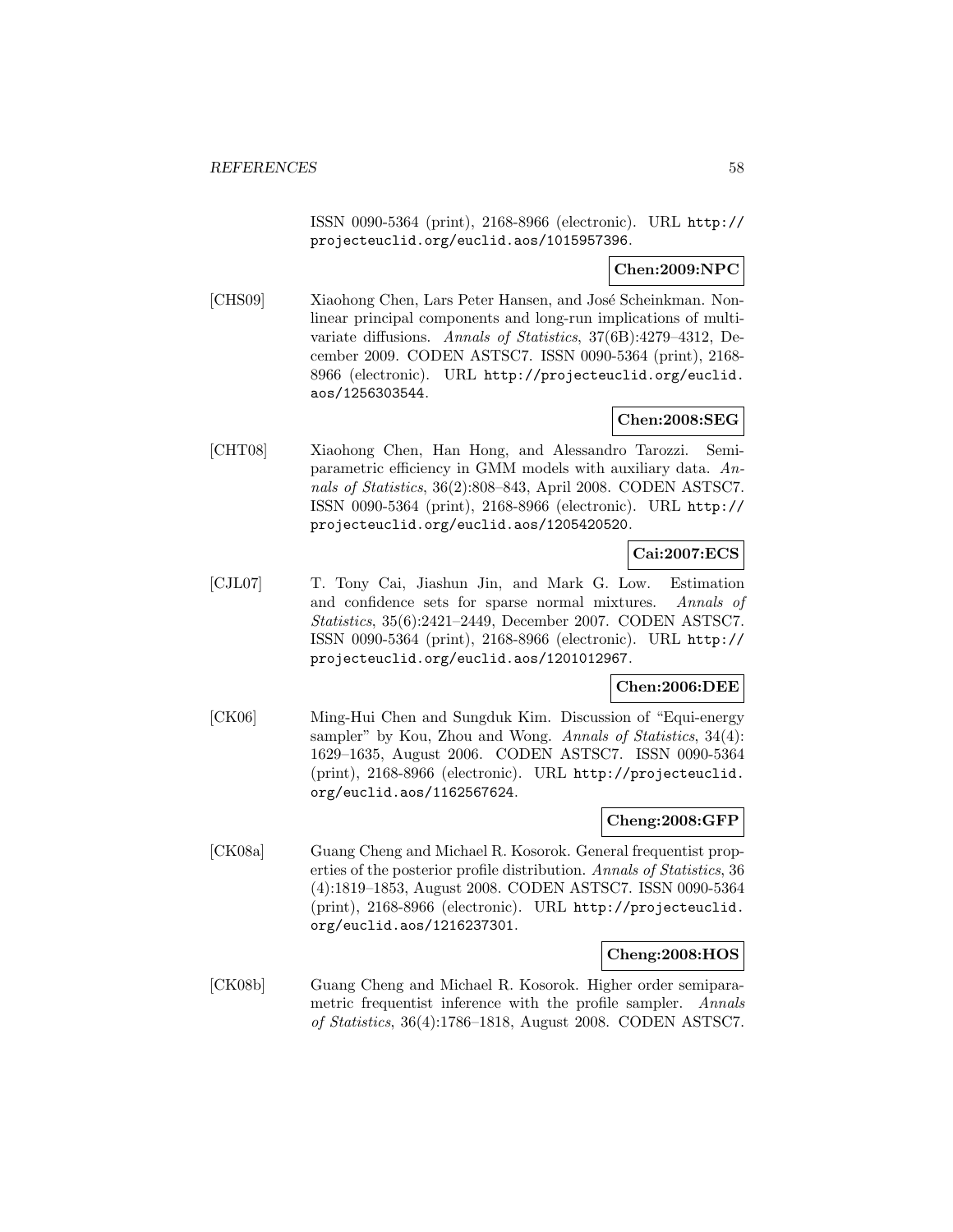ISSN 0090-5364 (print), 2168-8966 (electronic). URL http:// projecteuclid.org/euclid.aos/1216237300.

## **Cohen:2002:BEG**

[CKS02] Arthur Cohen, J. H. B. Kemperman, and Harold Sackrowitz. On the bias in estimating genetic length and other quantities in simplex constrained models. Annals of Statistics, 30(1):202–219, February 2002. CODEN ASTSC7. ISSN 0090-5364 (print), 2168- 8966 (electronic). URL http://projecteuclid.org/euclid. aos/1015362190.

## **Crambes:2009:SSE**

[CKS09] Christophe Crambes, Alois Kneip, and Pascal Sarda. Smoothing splines estimators for functional linear regression. Annals of Statistics, 37(1):35–72, February 2009. CODEN ASTSC7. ISSN 0090-5364 (print), 2168-8966 (electronic). URL http:// projecteuclid.org/euclid.aos/1232115927.

## **Chan:2000:AAE**

[CL00] Hock Peng Chan and Tze Leung Lai. Asymptotic approximations for error probabilities of sequential or fixed sample size tests in exponential families. Annals of Statistics, 28(6):1638–1669, December 2000. CODEN ASTSC7. ISSN 0090-5364 (print), 2168- 8966 (electronic). URL http://projecteuclid.org/euclid. aos/1015957474.

# **Cook:2002:DRC**

[CL02] R. Dennis Cook and Bing Li. Dimension reduction for conditional mean in regression. Annals of Statistics, 30(2):455–474, April 2002. CODEN ASTSC7. ISSN 0090-5364 (print), 2168- 8966 (electronic). URL http://projecteuclid.org/euclid. aos/1021379861.

# **Cai:2003:NNE**

[CL03] T. Tony Cai and Mark G. Low. A note on nonparametric estimation of linear functionals. Annals of Statistics, 31(4):1140–1153, August 2003. CODEN ASTSC7. ISSN 0090-5364 (print), 2168- 8966 (electronic). URL http://projecteuclid.org/euclid. aos/1059655908.

### **Cai:2004:ATN**

[CL04a] T. Tony Cai and Mark G. Low. An adaptation theory for nonparametric confidence intervals. Annals of Statistics, 32(5):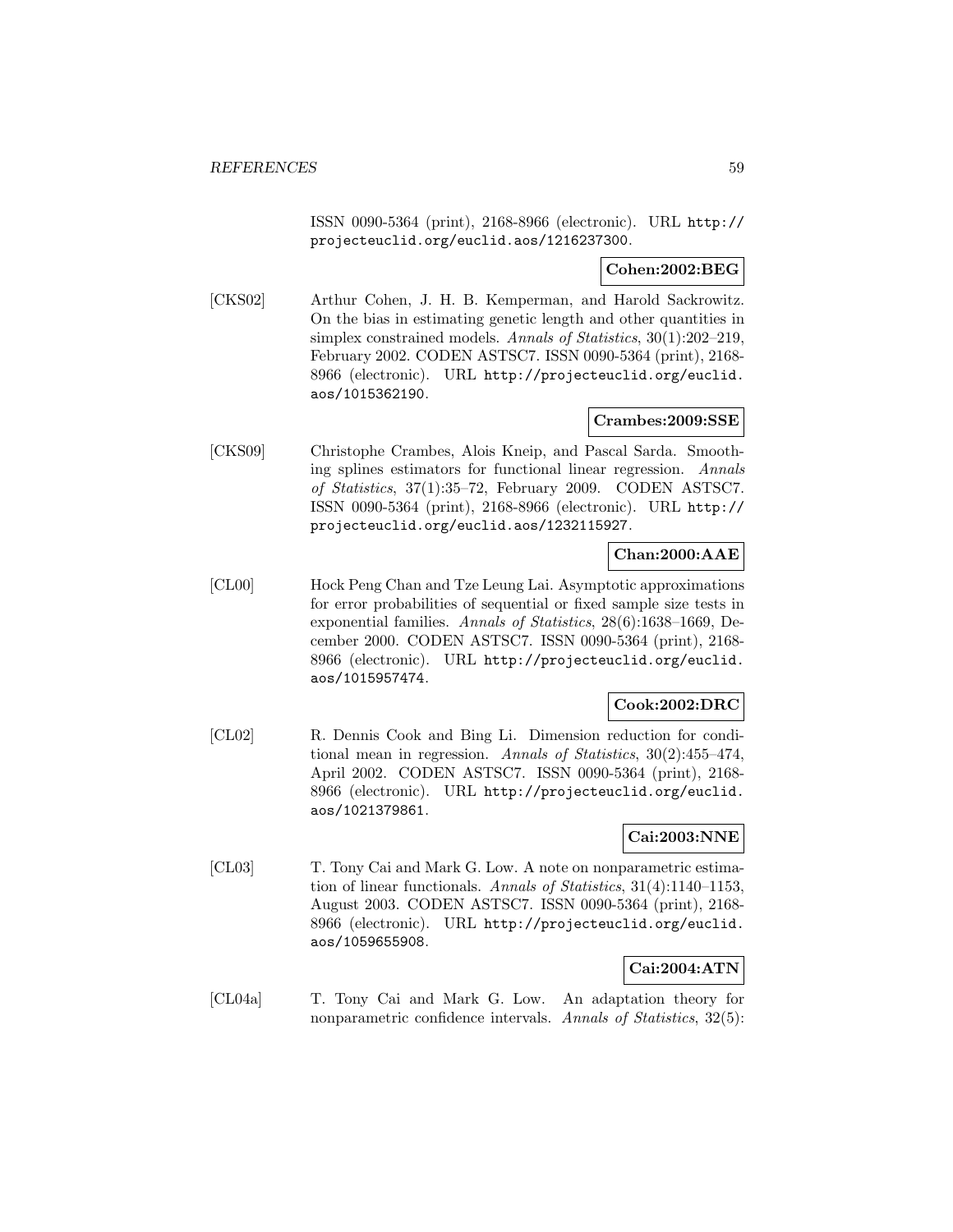1805–1840, October 2004. CODEN ASTSC7. ISSN 0090-5364 (print), 2168-8966 (electronic). URL http://projecteuclid. org/euclid.aos/1098883773.

# **Cai:2004:MEL**

[CL04b] T. Tony Cai and Mark G. Low. Minimax estimation of linear functionals over nonconvex parameter spaces. Annals of Statistics, 32(2):552–576, April 2004. CODEN ASTSC7. ISSN 0090-5364 (print), 2168-8966 (electronic). URL http:// projecteuclid.org/euclid.aos/1083178938.

## **Cook:2004:DDI**

[CL04c] R. Dennis Cook and Bing Li. Determining the dimension of iterative Hessian transformation. Annals of Statistics, 32(6): 2501–2531, December 2004. CODEN ASTSC7. ISSN 0090-5364 (print), 2168-8966 (electronic). URL http://projecteuclid. org/euclid.aos/1107794877.

# **Cai:2005:NES**

[CL05a] T. Tony Cai and Mark G. Low. Nonparametric estimation over shrinking neighborhoods: Superefficiency and adaptation. Annals of Statistics, 33(1):184–213, February 2005. CODEN ASTSC7. ISSN 0090-5364 (print), 2168-8966 (electronic). URL http://projecteuclid.org/euclid.aos/1112967704.

# **Cai:2005:NEQ**

[CL05b] T. Tony Cai and Mark G. Low. Nonquadratic estimators of a quadratic functional. Annals of Statistics, 33(6):2930–2956, December 2005. CODEN ASTSC7. ISSN 0090-5364 (print), 2168- 8966 (electronic). URL http://projecteuclid.org/euclid. aos/1140191679.

# **Cai:2005:AEL**

[CL05c] T. Tony Cai and Mark G. Low. On adaptive estimation of linear functionals. Annals of Statistics, 33(5):2311-2343, October 2005. CODEN ASTSC7. ISSN 0090-5364 (print), 2168- 8966 (electronic). URL http://projecteuclid.org/euclid. aos/1132936565.

# **Cai:2006:ACB**

[CL06a] T. Tony Cai and Mark G. Low. Adaptive confidence balls. Annals of Statistics, 34(1):202–228, February 2006. CODEN ASTSC7.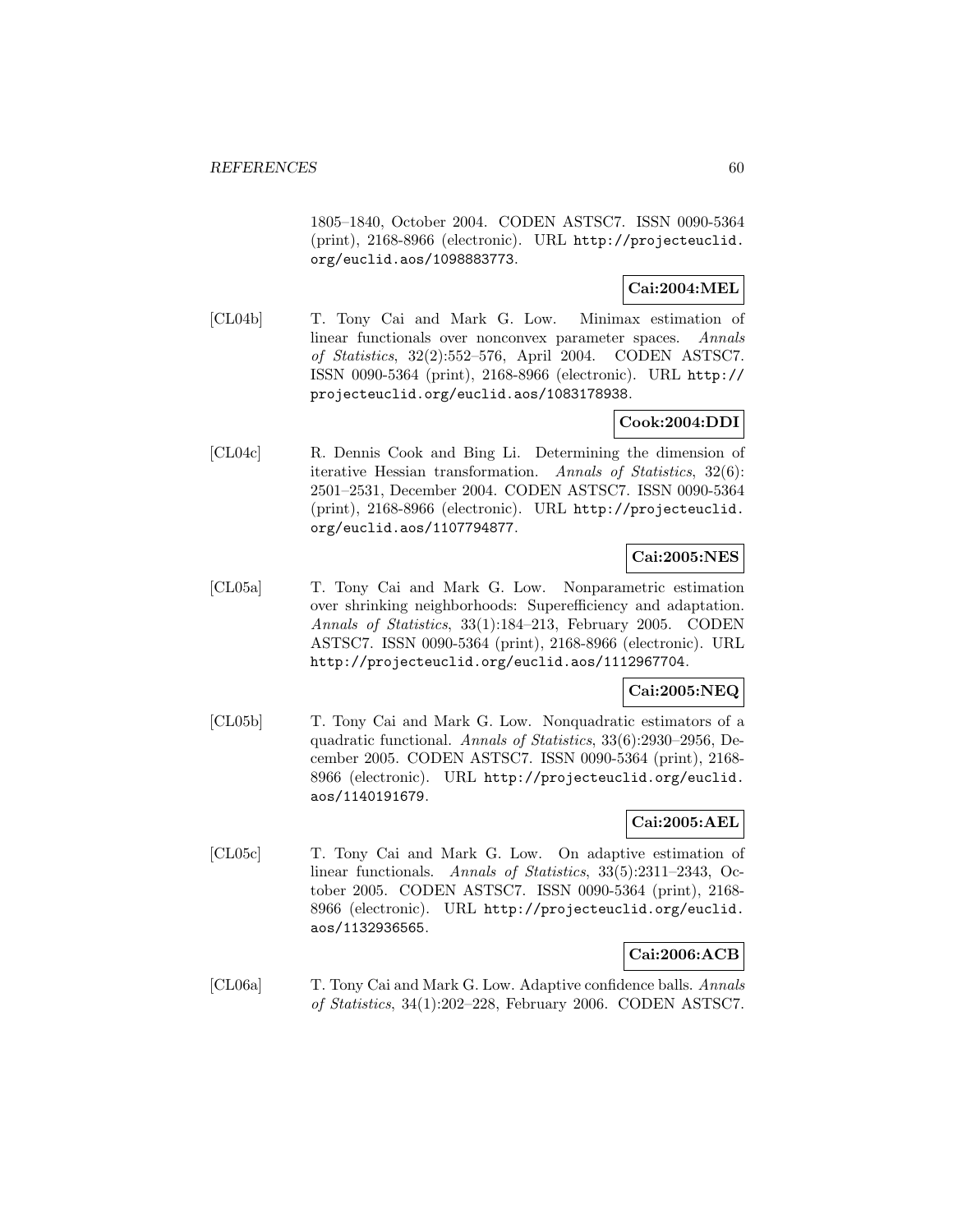ISSN 0090-5364 (print), 2168-8966 (electronic). URL http:// projecteuclid.org/euclid.aos/1146576261.

**Cai:2006:OAE**

[CL06b] T. Tony Cai and Mark G. Low. Optimal adaptive estimation of a quadratic functional. Annals of Statistics, 34(5):2298–2325, October 2006. CODEN ASTSC7. ISSN 0090-5364 (print), 2168- 8966 (electronic). URL http://projecteuclid.org/euclid. aos/1169571798.

### **Coram:2006:CBE**

[CL06c] Marc Coram and Steven P. Lalley. Consistency of Bayes estimators of a binary regression function. Annals of Statistics, 34 (3):1233–1269, June 2006. CODEN ASTSC7. ISSN 0090-5364 (print), 2168-8966 (electronic). URL http://projecteuclid. org/euclid.aos/1152540748.

# **Cai:2007:DDS**

[CL07a] T. Tony Cai and Jinchi Lv. Discussion: The Dantzig selector: Statistical estimation when  $p$  is much larger than  $n$ . Annals of Statistics, 35(6):2365–2369, December 2007. CODEN ASTSC7. ISSN 0090-5364 (print), 2168-8966 (electronic). URL http:// projecteuclid.org/euclid.aos/1201012961.

## **Chan:2007:STR**

[CL07b] Hock Peng Chan and Wei-Liem Loh. Some theoretical results on neural spike train probability models. Annals of Statistics, 35(6): 2691–2722, December 2007. CODEN ASTSC7. ISSN 0090-5364 (print), 2168-8966 (electronic). URL http://projecteuclid. org/euclid.aos/1201012977.

### **Chan:2008:REP**

[CL08] Ngai Hang Chan and Shiqing Ling. Residual empirical processes for long and short memory time series. Annals of Statistics, 36 (5):2453–2470, October 2008. CODEN ASTSC7. ISSN 0090-5364 (print), 2168-8966 (electronic). URL http://projecteuclid. org/euclid.aos/1223908099. See correction [CL10].

# **Chen:2009:HTN**

[CL09] Jiahua Chen and Pengfei Li. Hypothesis test for normal mixture models: The EM approach. Annals of Statistics, 37(5A): 2523–2542, October 2009. CODEN ASTSC7. ISSN 0090-5364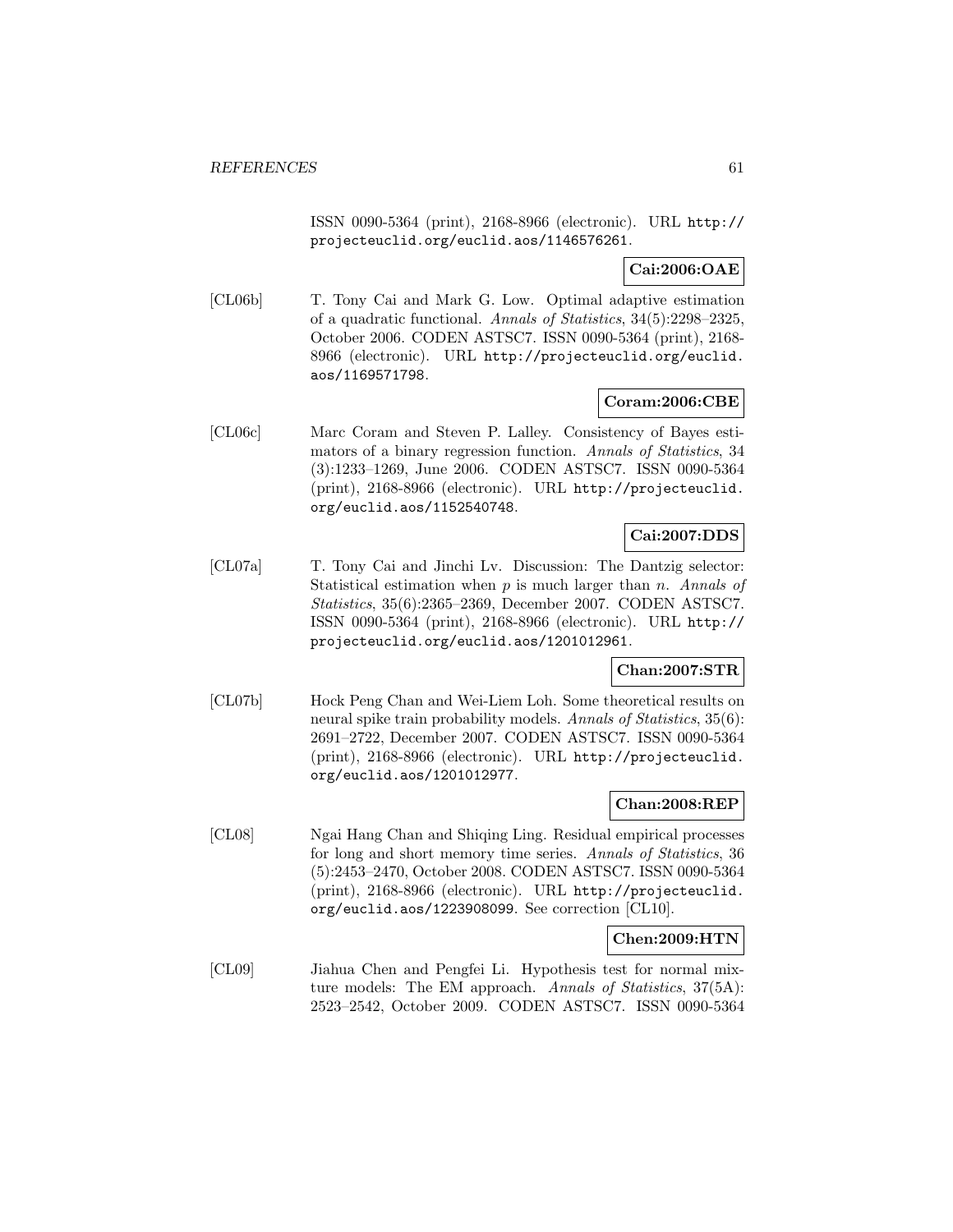(print), 2168-8966 (electronic). URL http://projecteuclid. org/euclid.aos/1247663764.

## **Chan:2010:CRE**

[CL10] Ngai Hang Chan and Shiqing Ling. Correction: "Residual empirical processes for long and short memory time series". Annals of Statistics, 38(6):3839, December 2010. CODEN ASTSC7. ISSN 0090-5364 (print), 2168-8966 (electronic). URL http:// projecteuclid.org/euclid.aos/1291126976. See [CL08].

## **Chatterjee:2008:PBA**

[CLL08] Snigdhansu Chatterjee, Partha Lahiri, and Huilin Li. Parametric bootstrap approximation to the distribution of EBLUP and related prediction intervals in linear mixed models. Annals of Statistics, 36(3):1221–1245, June 2008. CODEN ASTSC7. ISSN 0090-5364 (print), 2168-8966 (electronic). URL http:// projecteuclid.org/euclid.aos/1211819562.

#### **Clemencon:2006:DLR**

[CLV06] Stéphan Clémençon, Gábor Lugosi, and Nicolas Vayatis. Discussion: Local Rademacher complexities and oracle inequalities in risk minimization. Annals of Statistics, 34(6):2672–2676, December 2006. CODEN ASTSC7. ISSN 0090-5364 (print), 2168- 8966 (electronic). URL http://projecteuclid.org/euclid. aos/1179935058.

#### **Clemencon:2008:REM**

[CLV08] Stéphan Clémençon, Gábor Lugosi, and Nicolas Vayatis. Ranking and empirical minimization of U-statistics. Annals of Statistics, 36(2):844–874, April 2008. CODEN ASTSC7. ISSN 0090-5364 (print), 2168-8966 (electronic). URL http:// projecteuclid.org/euclid.aos/1205420521.

#### **Chaudhuri:2000:SSV**

[CM00a] Probal Chaudhuri and J. S. Marron. Scale space view of curve estimation. Annals of Statistics, 28(2):408–428, April 2000. CO-DEN ASTSC7. ISSN 0090-5364 (print), 2168-8966 (electronic). URL http://projecteuclid.org/euclid.aos/1016218224.

#### **Cifarelli:2000:SNR**

[CM00b] Donato Michele Cifarelli and Eugenio Melilli. Some new results for Dirichlet priors. Annals of Statistics, 28(5):1390–1413, October 2000. CODEN ASTSC7. ISSN 0090-5364 (print), 2168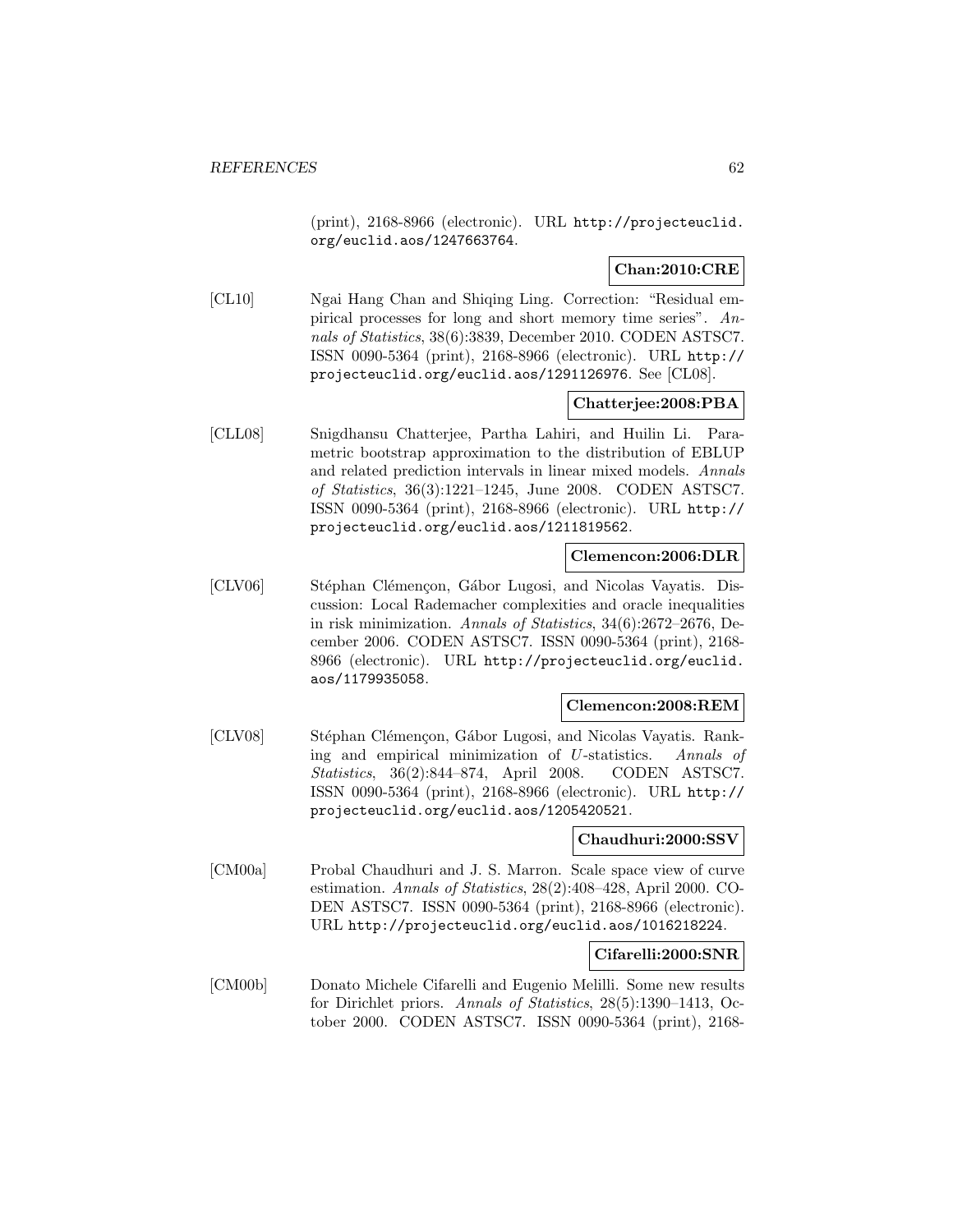8966 (electronic). URL http://projecteuclid.org/euclid. aos/1015957399.

# **Cheng:2001:BRF**

[CM01] Ching-Shui Cheng and Rahul Mukerjee. Blocked regular fractional factorial designs with maximum estimation capacity. Annals of Statistics, 29(2):530–548, April 2001. CODEN ASTSC7. ISSN 0090-5364 (print), 2168-8966 (electronic). URL http:/ /projecteuclid.org/euclid.aos/1009210551. See correction [CM02].

# **Cheng:2002:CBR**

[CM02] Ching-Shui Cheng and Rahul Mukerjee. Correction: "Blocked regular fractional factorial designs with maximum estimation capacity". Annals of Statistics, 30(3):925–926, June 2002. CODEN ASTSC7. ISSN 0090-5364 (print), 2168-8966 (electronic). URL http://projecteuclid.org/euclid.aos/ 1028674846. See [CM01].

## **Clerc:2003:EDS**

[CM03] Maureen Clerc and Stéphane Mallat. Estimating deformations of stationary processes. Annals of Statistics, 31(6):1772–1821, December 2003. CODEN ASTSC7. ISSN 0090-5364 (print), 2168- 8966 (electronic). URL http://projecteuclid.org/euclid. aos/1074290327.

# **Craiu:2005:MPA**

[CM05] Radu V. Craiu and Xiao-Li Meng. Multiprocess parallel antithetic coupling for backward and forward Markov chain Monte Carlo. Annals of Statistics, 33(2):661–697, April 2005. CODEN ASTSC7. ISSN 0090-5364 (print), 2168-8966 (electronic). URL http://projecteuclid.org/euclid.aos/1117114333.

### **Coeurjolly:2008:HEE**

[Coe08] Jean-François Coeurjolly. Hurst exponent estimation of locally self-similar Gaussian processes using sample quantiles. Annals of Statistics, 36(3):1404–1434, June 2008. CODEN ASTSC7. ISSN 0090-5364 (print), 2168-8966 (electronic). URL http:// projecteuclid.org/euclid.aos/1211819569.

# **Cook:2004:TPC**

[Coo04] R. Dennis Cook. Testing predictor contributions in sufficient dimension reduction. Annals of Statistics, 32(3):1062–1092, June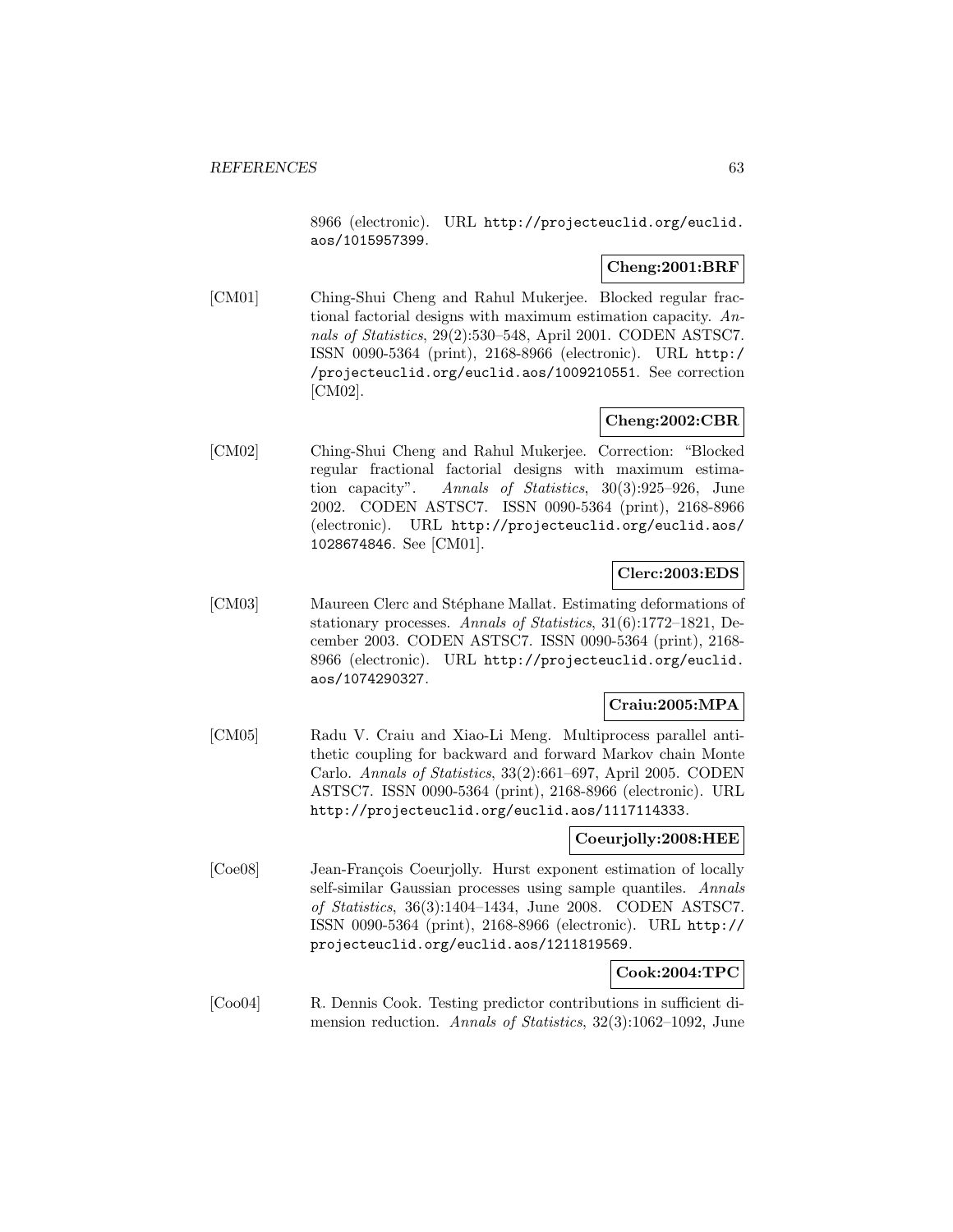2004. CODEN ASTSC7. ISSN 0090-5364 (print), 2168-8966 (electronic). URL http://projecteuclid.org/euclid.aos/ 1085408495.

## **Carter:2004:TIR**

[CP04] Andrew Carter and David Pollard. Tusn´ady's inequality revisited. Annals of Statistics, 32(6):2731–2741, December 2004. CO-DEN ASTSC7. ISSN 0090-5364 (print), 2168-8966 (electronic). URL http://projecteuclid.org/euclid.aos/1107794885.

# **Candes:2009:NIM**

[CP09] Emmanuel J. Candès and Yaniv Plan. Near-ideal model selection by  $\ell_1$  minimization. Annals of Statistics, 37(5A):2145–2177, October 2009. CODEN ASTSC7. ISSN 0090-5364 (print), 2168- 8966 (electronic). URL http://projecteuclid.org/euclid. aos/1247663751.

# **Cheng:2007:RVU**

[CPW07] Ming-Yen Cheng, Liang Peng, and Jyh-Shyang Wu. Reducing variance in univariate smoothing. Annals of Statistics, 35 (2):522–542, April 2007. CODEN ASTSC7. ISSN 0090-5364 (print), 2168-8966 (electronic). URL http://projecteuclid. org/euclid.aos/1183667283.

# **Chang:2001:ELR**

[CR01] Ted Chang and Louis-Paul Rivest. M-estimation for location and regression parameters in group models: a case study using Stiefel manifolds. Annals of Statistics, 29(3):784–814, June 2001. CO-DEN ASTSC7. ISSN 0090-5364 (print), 2168-8966 (electronic). URL http://projecteuclid.org/euclid.aos/1009210690.

### **Carroll:2006:D**

[CR06] Raymond J. Carroll and David Ruppert. Discussion. Annals of Statistics, 34(5):2098–2104, October 2006. CODEN ASTSC7. ISSN 0090-5364 (print), 2168-8966 (electronic). URL http:// projecteuclid.org/euclid.aos/1169571787.

#### **Chambaz:2008:BBO**

[CR08] Antoine Chambaz and Judith Rousseau. Bounds for Bayesian order identification with application to mixtures. Annals of Statistics, 36(2):938–962, April 2008. CODEN ASTSC7. ISSN 0090-5364 (print), 2168-8966 (electronic). URL http:// projecteuclid.org/euclid.aos/1205420524.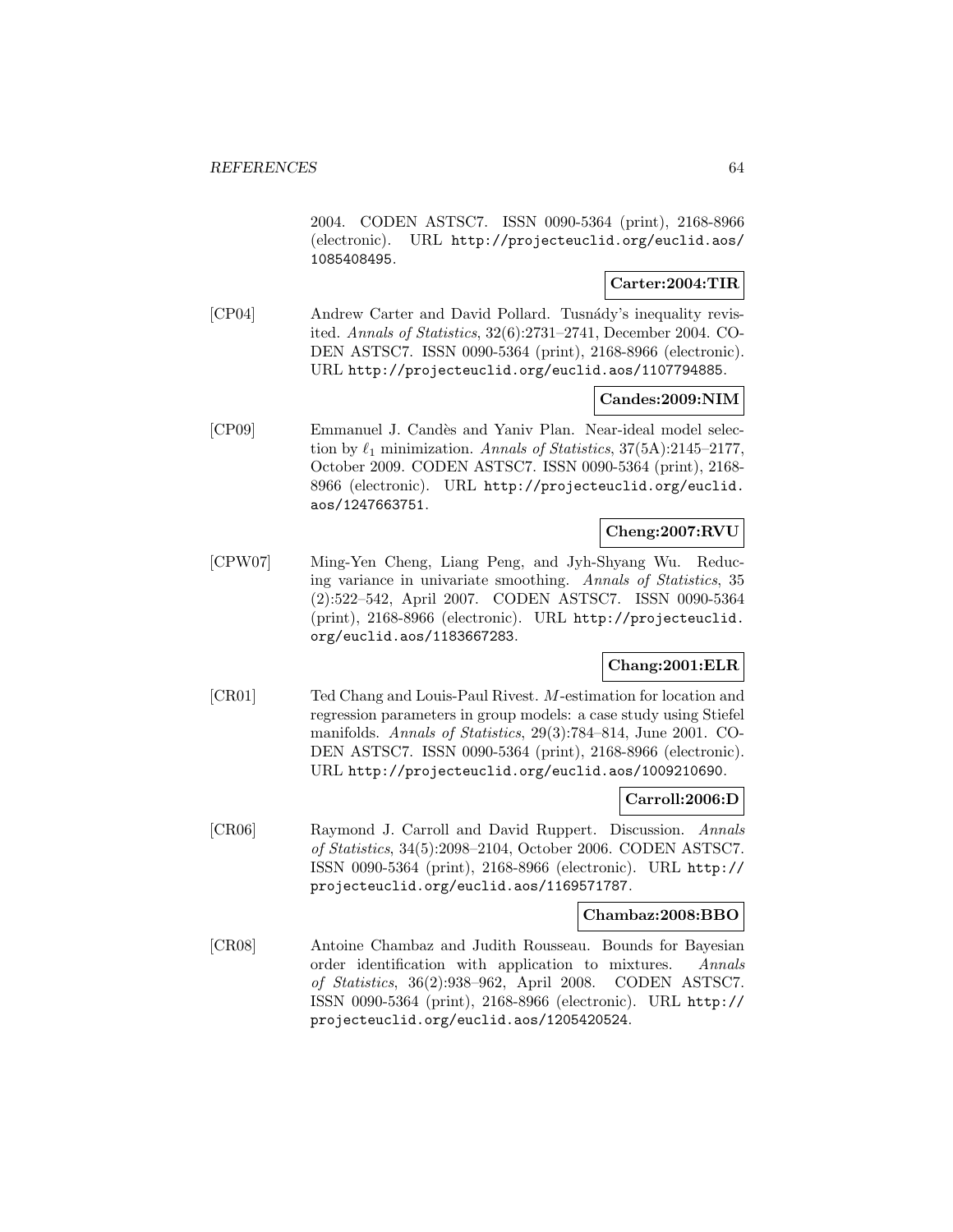**Csiszar:2000:CBM**

[CS00] Imre Csiszár and Paul C. Shields. The consistency of the BIC Markov order estimator. Annals of Statistics, 28(6):1601– 1619, December 2000. CODEN ASTSC7. ISSN 0090-5364 (print), 2168-8966 (electronic). URL http://projecteuclid. org/euclid.aos/1015957472.

# **Cohen:2005:CBP**

[CS05a] Arthur Cohen and Harold B. Sackrowitz. Characterization of Bayes procedures for multiple endpoint problems and inadmissibility of the step-up procedure. Annals of Statistics, 33(1): 145–158, February 2005. CODEN ASTSC7. ISSN 0090-5364 (print), 2168-8966 (electronic). URL http://projecteuclid. org/euclid.aos/1112967702.

# **Cohen:2005:DTR**

[CS05b] Arthur Cohen and Harold B. Sackrowitz. Decision theory results for one-sided multiple comparison procedures. Annals of Statistics, 33(1):126–144, February 2005. CODEN ASTSC7. ISSN 0090-5364 (print), 2168-8966 (electronic). URL http:// projecteuclid.org/euclid.aos/1112967701.

### **Csorgo:2006:SIP**

[CSW06] Miklós Csörgő, Barbara Szyszkowicz, and Lihong Wang. Strong invariance principles for sequential Bahadur–Kiefer and Vervaat error processes of long-range dependent sequences. Annals of Statistics, 34(2):1013–1044, April 2006. CODEN ASTSC7. ISSN 0090-5364 (print), 2168-8966 (electronic). URL http:// projecteuclid.org/euclid.aos/1151418250.

#### **Csorgo:2007:SIP**

[CSW07] Miklós Csörgő, Barbara Szyszkowicz, and Lihong Wang. Strong invariance principles for sequential Bahadur–Kiefer and Vervaat error processes of long-range dependent sequences. Annals of Statistics, 35(6):2815–2817, December 2007. CODEN ASTSC7. ISSN 0090-5364 (print), 2168-8966 (electronic). URL http:// projecteuclid.org/euclid.aos/1201012981.

#### **Cohen:2009:NMT**

[CSX09] Arthur Cohen, Harold B. Sackrowitz, and Minya Xu. A new multiple testing method in the dependent case. Annals of Statistics, 37(3):1518–1544, June 2009. CODEN ASTSC7. ISSN 0090-5364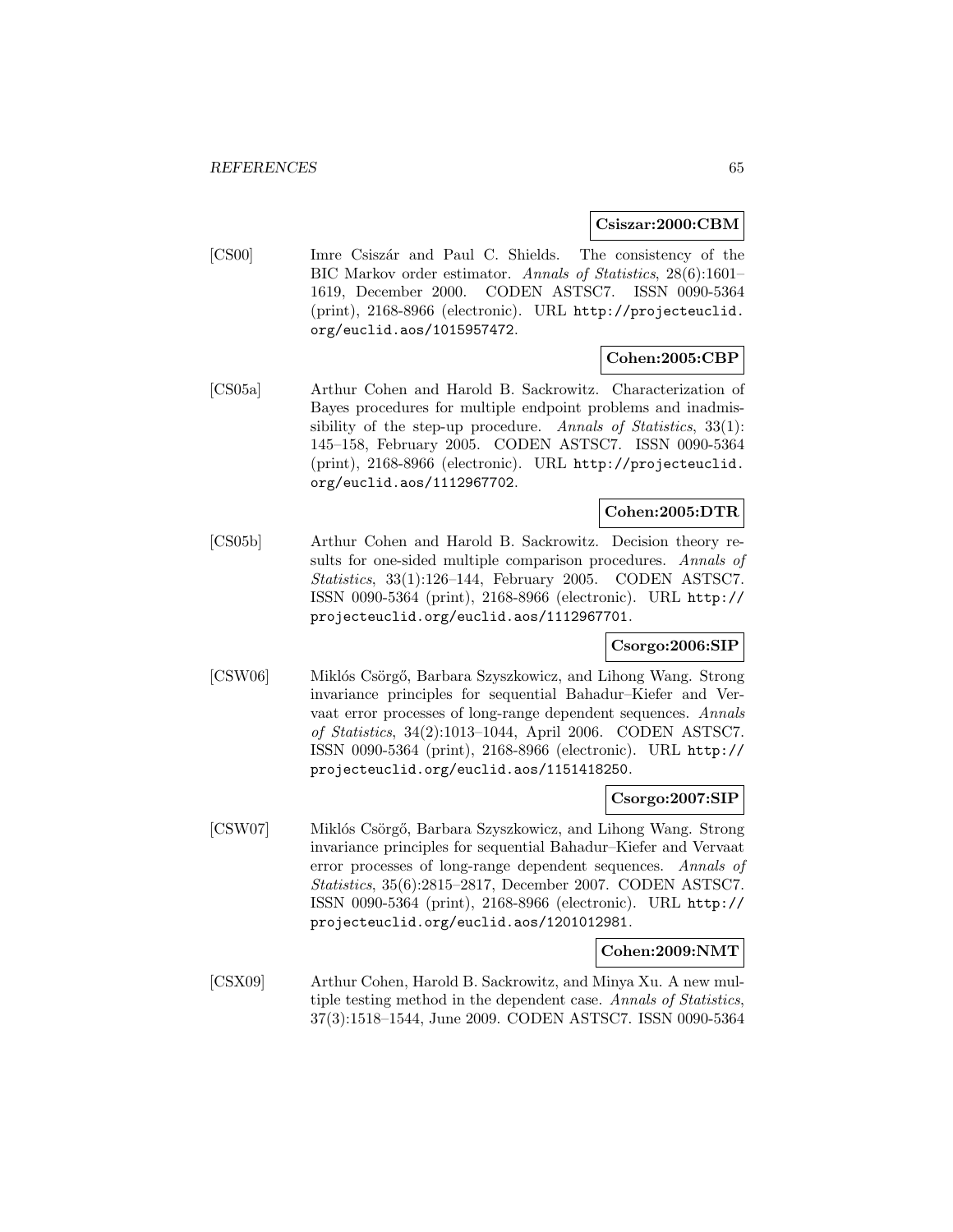(print), 2168-8966 (electronic). URL http://projecteuclid. org/euclid.aos/1239369030.

**Chen:2002:IFM**

[CT02] Zhiqiang Chen and David E. Tyler. The influence function and maximum bias of Tukey's median. Annals of Statistics, 30(6): 1737–1759, December 2002. CODEN ASTSC7. ISSN 0090-5364 (print), 2168-8966 (electronic). URL http://projecteuclid. org/euclid.aos/1043351255.

### **Cheng:2005:GTM**

[CT05] Ching-Shui Cheng and Boxin Tang. A general theory of minimum aberration and its applications. Annals of Statistics, 33 (2):944–958, April 2005. CODEN ASTSC7. ISSN 0090-5364 (print), 2168-8966 (electronic). URL http://projecteuclid. org/euclid.aos/1117114341.

### **Csiszar:2006:CEB**

[CT06] Imre Csiszár and Zsolt Talata. Consistent estimation of the basic neighborhood of Markov random fields. Annals of Statistics, 34 (1):123–145, February 2006. CODEN ASTSC7. ISSN 0090-5364 (print), 2168-8966 (electronic). URL http://projecteuclid. org/euclid.aos/1146576258.

#### **Candes:2007:DSS**

[CT07a] Emmanuel Candes and Terence Tao. The Dantzig selector: Statistical estimation when  $p$  is much larger than  $n$ . Annals of Statistics, 35(6):2313–2351, December 2007. CODEN ASTSC7. ISSN 0090-5364 (print), 2168-8966 (electronic). URL http:// projecteuclid.org/euclid.aos/1201012958.

#### **Candes:2007:RDS**

[CT07b] Emmanuel Cand`es and Terence Tao. Rejoinder: The Dantzig selector: Statistical estimation when  $p$  is much larger than  $n$ . Annals of Statistics, 35(6):2392–2404, December 2007. CODEN ASTSC7. ISSN 0090-5364 (print), 2168-8966 (electronic). URL http://projecteuclid.org/euclid.aos/1201012965.

#### **Consonni:2003:ECR**

[CV03] Guido Consonni and Piero Veronese. Enriched conjugate and reference priors for the Wishart family on symmetric cones. Annals of Statistics, 31(5):1491–1516, October 2003. CODEN ASTSC7.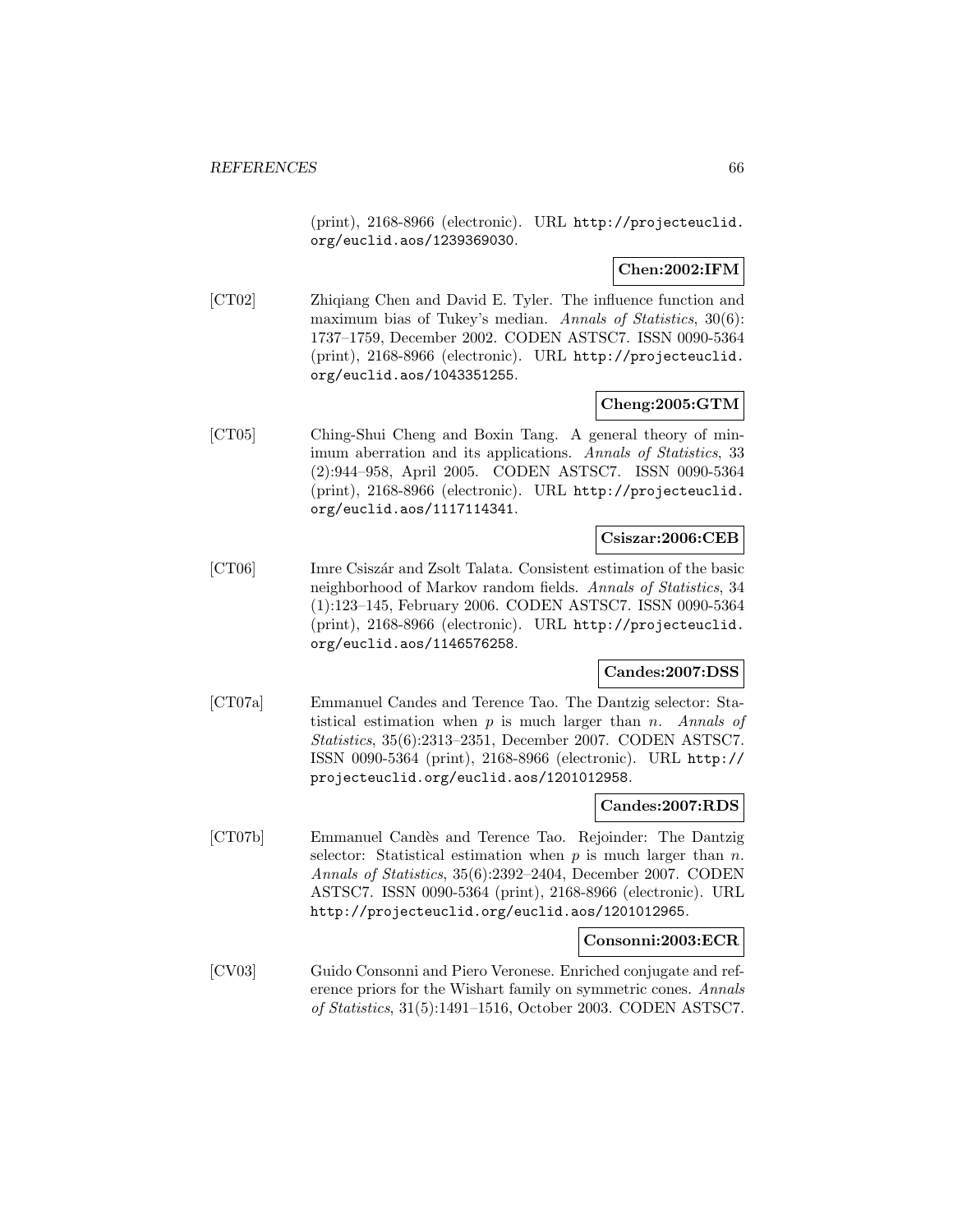ISSN 0090-5364 (print), 2168-8966 (electronic). URL http:// projecteuclid.org/euclid.aos/1065705116.

#### **Claeskens:2003:BCB**

[CvK03] Gerda Claeskens and Ingrid van Keilegom. Bootstrap confidence bands for regression curves and their derivatives. Annals of Statistics, 31(6):1852–1884, December 2003. CODEN ASTSC7. ISSN 0090-5364 (print), 2168-8966 (electronic). URL http:// projecteuclid.org/euclid.aos/1074290329.

## **Chan:2004:EFD**

[CW04] Grace Chan and Andrew T. A. Wood. Estimation of fractal dimension for a class of non-Gaussian stationary processes and fields. Annals of Statistics, 32(3):1222–1260, June 2004. CODEN ASTSC7. ISSN 0090-5364 (print), 2168-8966 (electronic). URL http://projecteuclid.org/euclid.aos/1085408501.

# **Cai:2008:AVF**

[CW08] T. Tony Cai and Lie Wang. Adaptive variance function estimation in heteroscedastic nonparametric regression. Annals of Statistics, 36(5):2025–2054, October 2008. CODEN ASTSC7. ISSN 0090-5364 (print), 2168-8966 (electronic). URL http:// projecteuclid.org/euclid.aos/1223908083.

### **Chamandy:2008:TEC**

[CWTG08] N. Chamandy, K. J. Worsley, J. Taylor, and F. Gosselin. Tilted Euler characteristic densities for central limit random fields, with application to "bubbles". Annals of Statistics, 36(5):2471–2507, October 2008. CODEN ASTSC7. ISSN 0090-5364 (print), 2168- 8966 (electronic). URL http://projecteuclid.org/euclid. aos/1223908100.

### **Chen:2009:EEC**

[CWY09] Xiaohong Chen, Wei Biao Wu, and Yanping Yi. Efficient estimation of copula-based semiparametric Markov models. Annals of Statistics, 37(6B):4214–4253, December 2009. CODEN ASTSC7. ISSN 0090-5364 (print), 2168-8966 (electronic). URL http://projecteuclid.org/euclid.aos/1256303542.

# **Clarke:2001:MCT**

[CY01] B. Clarke and A. Yuan. Manifest characterization and testing for certain latent properties. Annals of Statistics, 29(3):876–898,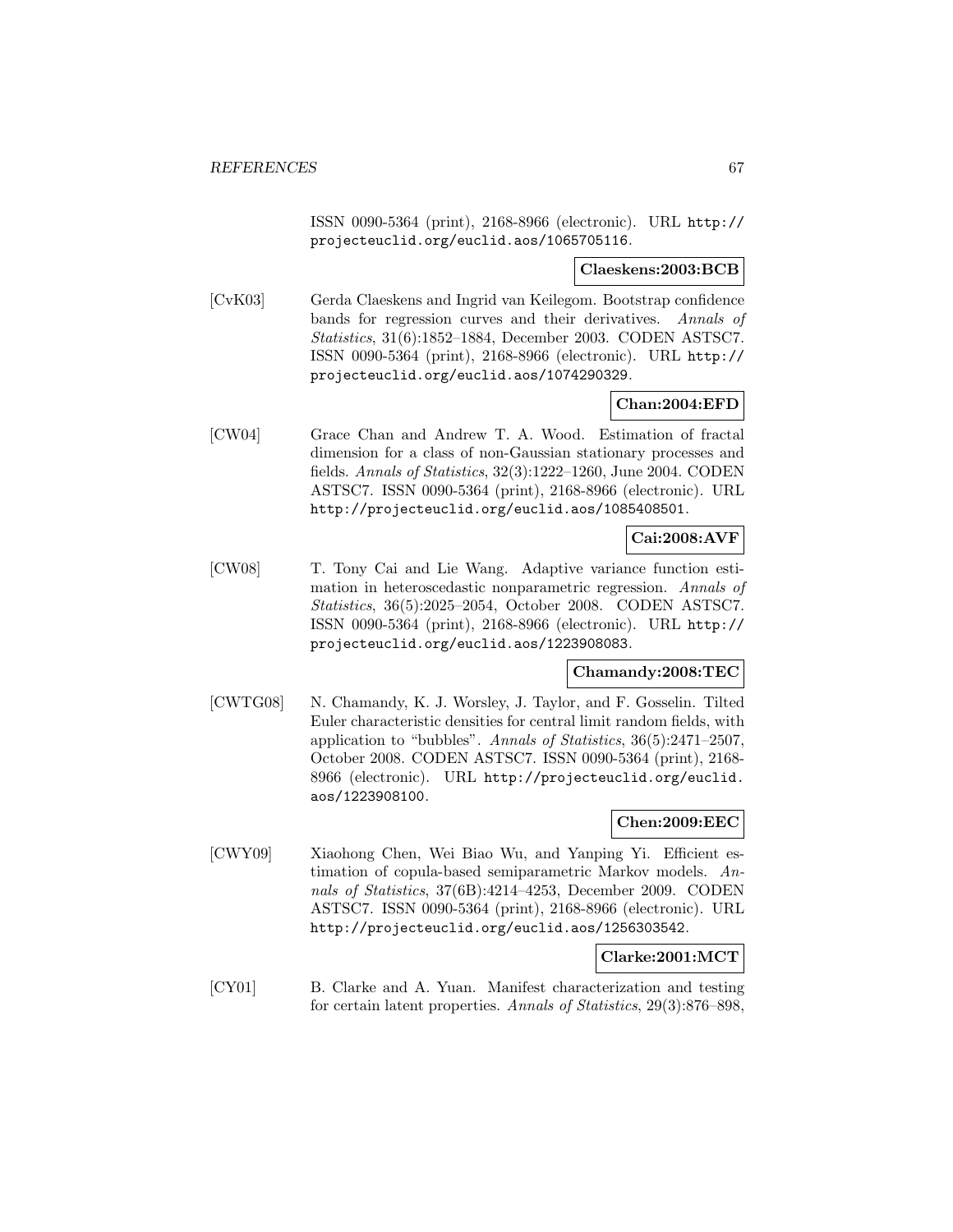June 2001. CODEN ASTSC7. ISSN 0090-5364 (print), 2168- 8966 (electronic). URL http://projecteuclid.org/euclid. aos/1009210693.

## **Cheng:2004:GIM**

[CY04] Shao-Wei Cheng and Kenny Q. Ye. Geometric isomorphism and minimum aberration for factorial designs with quantitative factors. Annals of Statistics, 32(5):2168–2185, October 2004. CO-DEN ASTSC7. ISSN 0090-5364 (print), 2168-8966 (electronic). URL http://projecteuclid.org/euclid.aos/1098883786.

## **Clarke:2006:CFE**

[CY06] B. Clarke and Ao Yuan. Closed form expressions for Bayesian sample size. Annals of Statistics, 34(3):1293-1330, June 2006. CODEN ASTSC7. ISSN 0090-5364 (print), 2168-8966 (electronic). URL http://projecteuclid.org/euclid.aos/ 1152540750.

### **Chang:2009:NSD**

[CY09] Hua-Hua Chang and Zhiliang Ying. Nonlinear sequential designs for logistic item response theory models with applications to computerized adaptive tests. Annals of Statistics, 37(3):1466–1488, June 2009. CODEN ASTSC7. ISSN 0090-5364 (print), 2168- 8966 (electronic). URL http://projecteuclid.org/euclid. aos/1239369028.

# **Chen:2007:LPL**

[CZ07] Songnian Chen and Lingzhi Zhou. Local partial likelihood estimation in proportional hazards regression. Annals of Statistics, 35(2):888–916, April 2007. CODEN ASTSC7. ISSN 0090-5364 (print), 2168-8966 (electronic). URL http://projecteuclid. org/euclid.aos/1183667298.

# **Cai:2009:AEA**

[CZ09a] T. Tony Cai and Harrison H. Zhou. Asymptotic equivalence and adaptive estimation for robust nonparametric regression. Annals of Statistics, 37(6A):3204–3235, December 2009. CODEN ASTSC7. ISSN 0090-5364 (print), 2168-8966 (electronic). URL http://projecteuclid.org/euclid.aos/1250515385.

### **Cai:2009:DDB**

[CZ09b] T. Tony Cai and Harrison H. Zhou. A data-driven block thresholding approach to wavelet estimation. Annals of Statistics, 37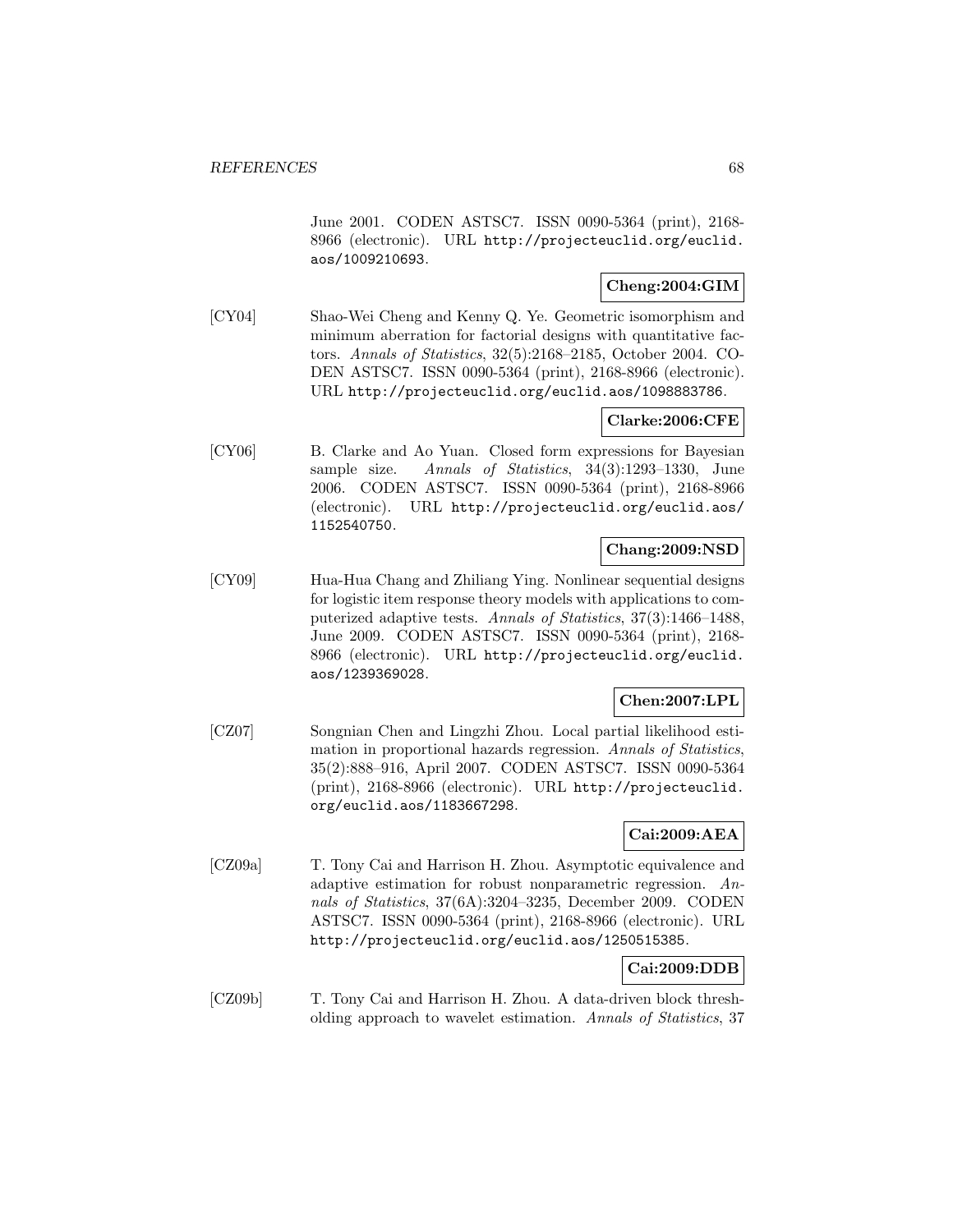(2):569–595, April 2009. CODEN ASTSC7. ISSN 0090-5364 (print), 2168-8966 (electronic). URL http://projecteuclid. org/euclid.aos/1236693142.

# **Dahlhaus:2000:LAL**

[Dah00] Rainer Dahlhaus. A likelihood approximation for locally stationary processes. Annals of Statistics, 28(6):1762–1794, December 2000. CODEN ASTSC7. ISSN 0090-5364 (print), 2168- 8966 (electronic). URL http://projecteuclid.org/euclid. aos/1015957480.

## **Dahlhaus:2006:EPE**

[Dah06] Rainer Dahlhaus. Efficient parameter estimation for self-similar processes. Annals of Statistics, 34(2):1045–1047, April 2006. CO-DEN ASTSC7. ISSN 0090-5364 (print), 2168-8966 (electronic). URL http://projecteuclid.org/euclid.aos/1151418251.

### **Dalalyan:2005:SAE**

[Dal05] Arnak Dalalyan. Sharp adaptive estimation of the drift function for ergodic diffusions. Annals of Statistics, 33(6):2507–2528, December 2005. CODEN ASTSC7. ISSN 0090-5364 (print), 2168- 8966 (electronic). URL http://projecteuclid.org/euclid. aos/1140191664.

# **Dempster:2002:JWT**

[Dem02] A. P. Dempster. John w. Tukey as "philosopher". Annals of Statistics, 30(6):1619–1628, December 2002. CODEN ASTSC7. ISSN 0090-5364 (print), 2168-8966 (electronic). URL http://projecteuclid.org/euclid.aos/1043351249; http://www.jstor.org/stable/1558732.

#### **Dette:2000:COD**

[DF00] Holger Dette and Tobias Franke. Constrained D- and D1-optimal designs for polynomial regression. Annals of Statistics, 28(6): 1702–1727, December 2000. CODEN ASTSC7. ISSN 0090-5364 (print), 2168-8966 (electronic). URL http://projecteuclid. org/euclid.aos/1015957477.

### **Dette:2001:RDP**

[DF01] Holger Dette and Tobias Franke. Robust designs for polynomial regression by maximizing a minimum of  $D$ - and  $D_1$ -efficiencies. Annals of Statistics, 29(4):1024–1049, August 2001. CODEN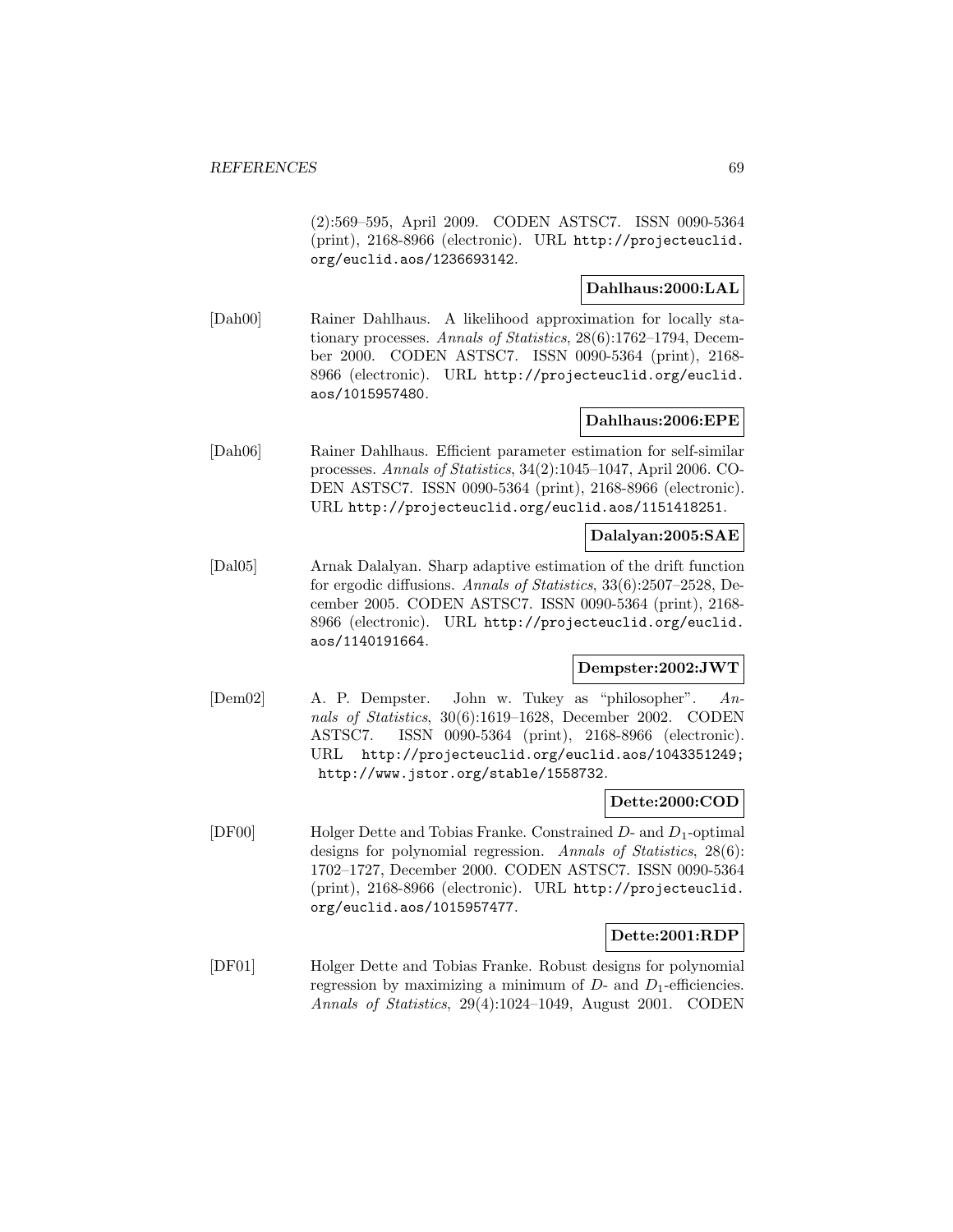ASTSC7. ISSN 0090-5364 (print), 2168-8966 (electronic). URL http://projecteuclid.org/euclid.aos/1013699990.

#### **Dmitrienko:2000:SCR**

[DG00] A. Dmitrienko and Z. Govindarajulu. Sequential confidence regions for maximum likelihood estimates. Annals of Statistics, 28 (5):1472–1501, October 2000. CODEN ASTSC7. ISSN 0090-5364 (print), 2168-8966 (electronic). URL http://projecteuclid. org/euclid.aos/1015957403.

#### **Davies:2005:BG**

[DG05] P. Laurie Davies and Ursula Gather. Breakdown and groups. Annals of Statistics, 33(3):977–1035, June 2005. CODEN ASTSC7. ISSN 0090-5364 (print), 2168-8966 (electronic). URL http:// projecteuclid.org/euclid.aos/1120224093.

### **Davies:2006:ADB**

[DG06] P. Laurie Davies and Ursula Gather. Addendum to the discussion of "breakdown and groups". Annals of Statistics, 34 (3):1577–1579, June 2006. CODEN ASTSC7. ISSN 0090-5364 (print), 2168-8966 (electronic). URL http://projecteuclid. org/euclid.aos/1152540760.

## **Drton:2012:CMM**

[DG12] Mathias Drton and Aldo Goia. Correction on moments of minors of Wishart matrices. Annals of Statistics, 40(2):1283–1284, April 2012. CODEN ASTSC7. ISSN 0090-5364 (print), 2168- 8966 (electronic). URL http://projecteuclid.org/euclid. aos/1342625469. See [DMO08].

### **Dupuy:2006:ATC**

[DGM06] Jean-François Dupuy, Ion Grama, and Mounir Mesbah. Asymptotic theory for the Cox model with missing time-dependent covariate. Annals of Statistics, 34(2):903–924, April 2006. CODEN ASTSC7. ISSN 0090-5364 (print), 2168-8966 (electronic). URL http://projecteuclid.org/euclid.aos/1151418245.

#### **Douc:2007:CAM**

[DGMR07] R. Douc, A. Guillin, J.-M. Marin, and C. P. Robert. Convergence of adaptive mixtures of importance sampling schemes. Annals of Statistics, 35(1):420–448, February 2007. CODEN ASTSC7. ISSN 0090-5364 (print), 2168-8966 (electronic). URL http:// projecteuclid.org/euclid.aos/1181100193.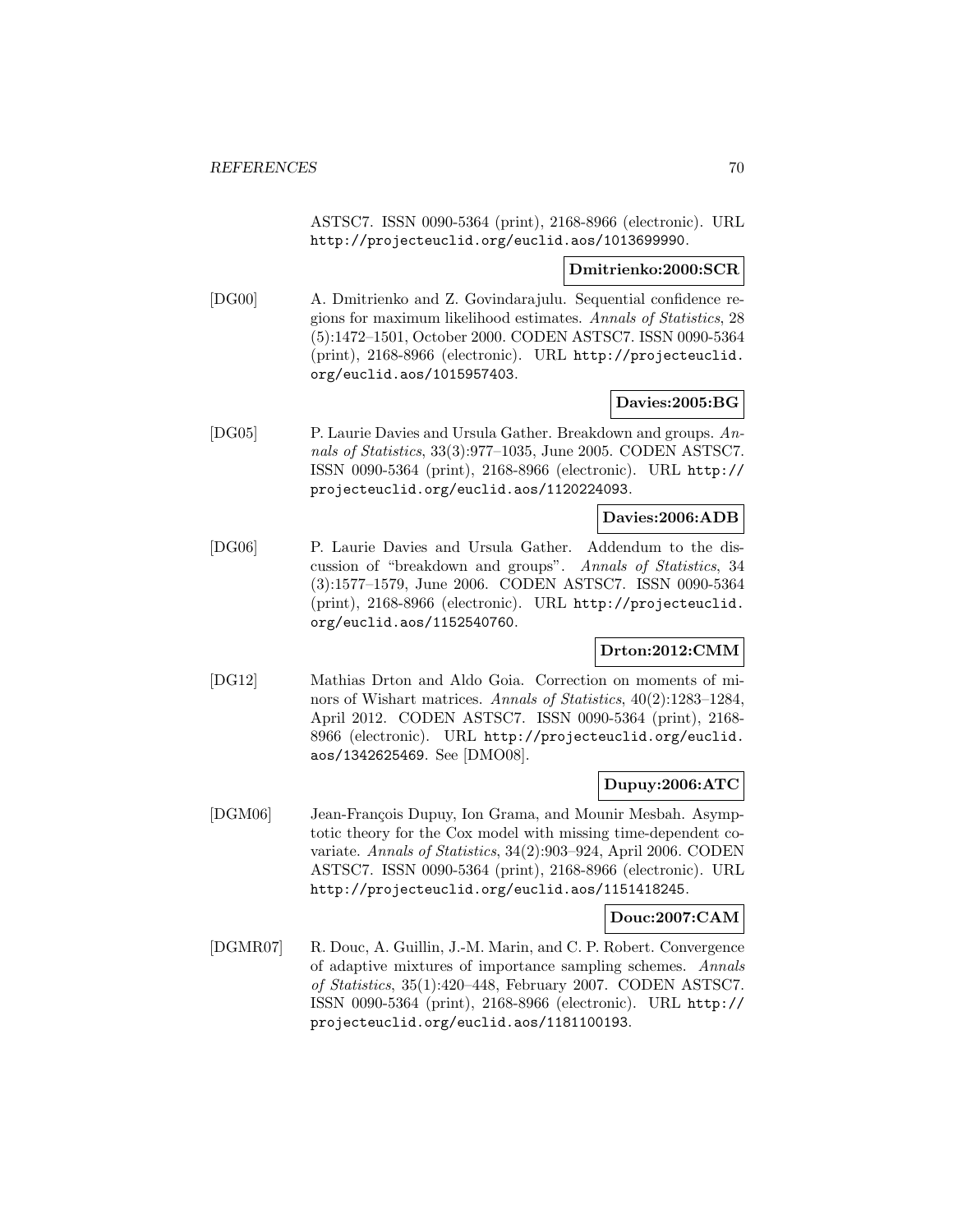## **Datta:2000:BPA**

[DGMS00] Gauri Sankar Datta, Malay Ghosh, Rahul Mukerjee, and Trevor J. Sweeting. Bayesian prediction with approximate frequentist validity. Annals of Statistics, 28(5):1414–1426, October 2000. CODEN ASTSC7. ISSN 0090-5364 (print), 2168- 8966 (electronic). URL http://projecteuclid.org/euclid. aos/1015957400.

## **Dalalyan:2006:PML**

[DGT06] A. S. Dalalyan, G. K. Golubev, and A. B. Tsybakov. Penalized maximum likelihood and semiparametric second-order efficiency. Annals of Statistics, 34(1):169–201, February 2006. CO-DEN ASTSC7. ISSN 0090-5364 (print), 2168-8966 (electronic). URL http://projecteuclid.org/euclid.aos/1146576260.

# **Dudley:2002:ANS**

[DH02] R. M. Dudley and D. Haughton. Asymptotic normality with small relative errors of posterior probabilities of half-spaces. Annals of Statistics, 30(5):1311–1344, October 2002. CODEN ASTSC7. ISSN 0090-5364 (print), 2168-8966 (electronic). URL http://projecteuclid.org/euclid.aos/1035844978.

### **deHaan:2003:WCE**

[dHL03] Laurens de Haan and Tao Lin. Weak consistency of extreme value estimators in  $C[0, 1]$ . Annals of Statistics, 31(6):1996–2012, December 2003. CODEN ASTSC7. ISSN 0090-5364 (print), 2168- 8966 (electronic). URL http://projecteuclid.org/euclid. aos/1074290334.

# **Dette:2009:GCC**

[DHL09] Holger Dette and Tim Holland-Letz. A geometric characterization of c-optimal designs for heteroscedastic regression. Annals of Statistics, 37(6B):4088–4103, December 2009. CODEN ASTSC7. ISSN 0090-5364 (print), 2168-8966 (electronic). URL http://projecteuclid.org/euclid.aos/1256303537.

# **Delaigle:2007:ACN**

[DHM07] Aurore Delaigle, Peter Hall, and Hans-Georg Müller. Accelerated convergence for nonparametric regression with coarsened predictors. Annals of Statistics, 35(6):2639–2653, December 2007. CO-DEN ASTSC7. ISSN 0090-5364 (print), 2168-8966 (electronic). URL http://projecteuclid.org/euclid.aos/1201012975.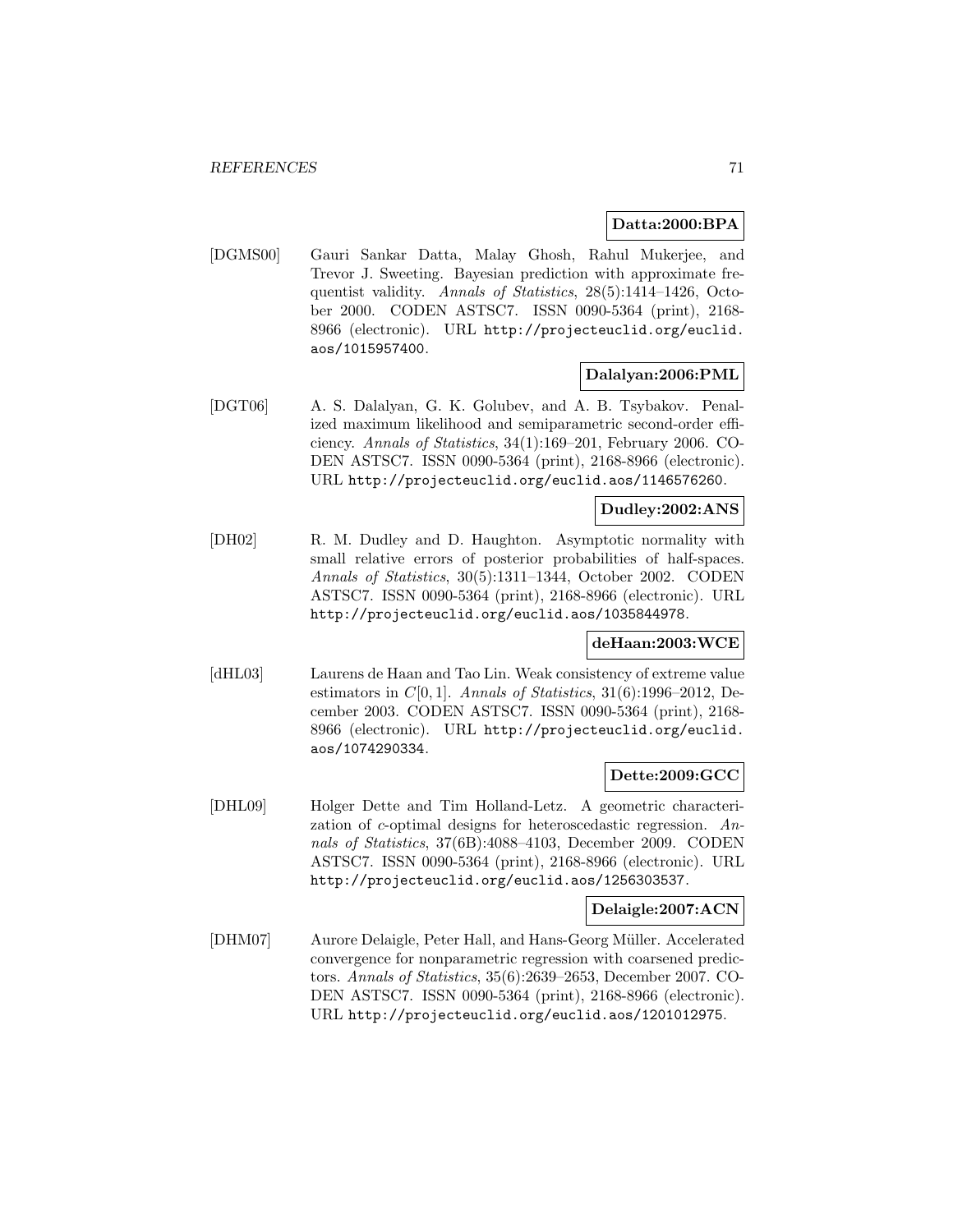#### **Delaigle:2008:DRM**

[DHM08] Aurore Delaigle, Peter Hall, and Alexander Meister. On deconvolution with repeated measurements. Annals of Statistics, 36 (2):665–685, April 2008. CODEN ASTSC7. ISSN 0090-5364 (print), 2168-8966 (electronic). URL http://projecteuclid. org/euclid.aos/1205420515.

## **Draper:2000:KOS**

[DHP00] Norman R. Draper, Berthold Heiligers, and Friedrich Pukelsheim. Kiefer ordering of simplex designs for second-degree mixture models with four or more ingredients. Annals of Statistics, 28 (2):578–590, April 2000. CODEN ASTSC7. ISSN 0090-5364 (print), 2168-8966 (electronic). URL http://projecteuclid. org/euclid.aos/1016218231.

# **deHaan:2006:SEM**

[dHP06] Laurens de Haan and Teresa T. Pereira. Spatial extremes: Models for the stationary case. Annals of Statistics, 34(1):146–168, February 2006. CODEN ASTSC7. ISSN 0090-5364 (print), 2168- 8966 (electronic). URL http://projecteuclid.org/euclid. aos/1146576259.

### **Delgado:2005:DFG**

[DHV05] Miguel A. Delgado, Javier Hidalgo, and Carlos Velasco. Distribution free goodness-of-fit tests for linear processes. Annals of Statistics, 33(6):2568–2609, December 2005. CODEN ASTSC7. ISSN 0090-5364 (print), 2168-8966 (electronic). URL http:// projecteuclid.org/euclid.aos/1140191667.

### **Dippon:2003:ARS**

[Dip03] Jürgen Dippon. Accelerated randomized stochastic optimization. Annals of Statistics, 31(4):1260–1281, August 2003. CODEN ASTSC7. ISSN 0090-5364 (print), 2168-8966 (electronic). URL http://projecteuclid.org/euclid.aos/1059655913.

### **Donoho:2004:HCD**

[DJ04] David Donoho and Jiashun Jin. Higher criticism for detecting sparse heterogeneous mixtures. Annals of Statistics, 32(3):962– 994, June 2004. CODEN ASTSC7. ISSN 0090-5364 (print), 2168- 8966 (electronic). URL http://projecteuclid.org/euclid. aos/1085408492.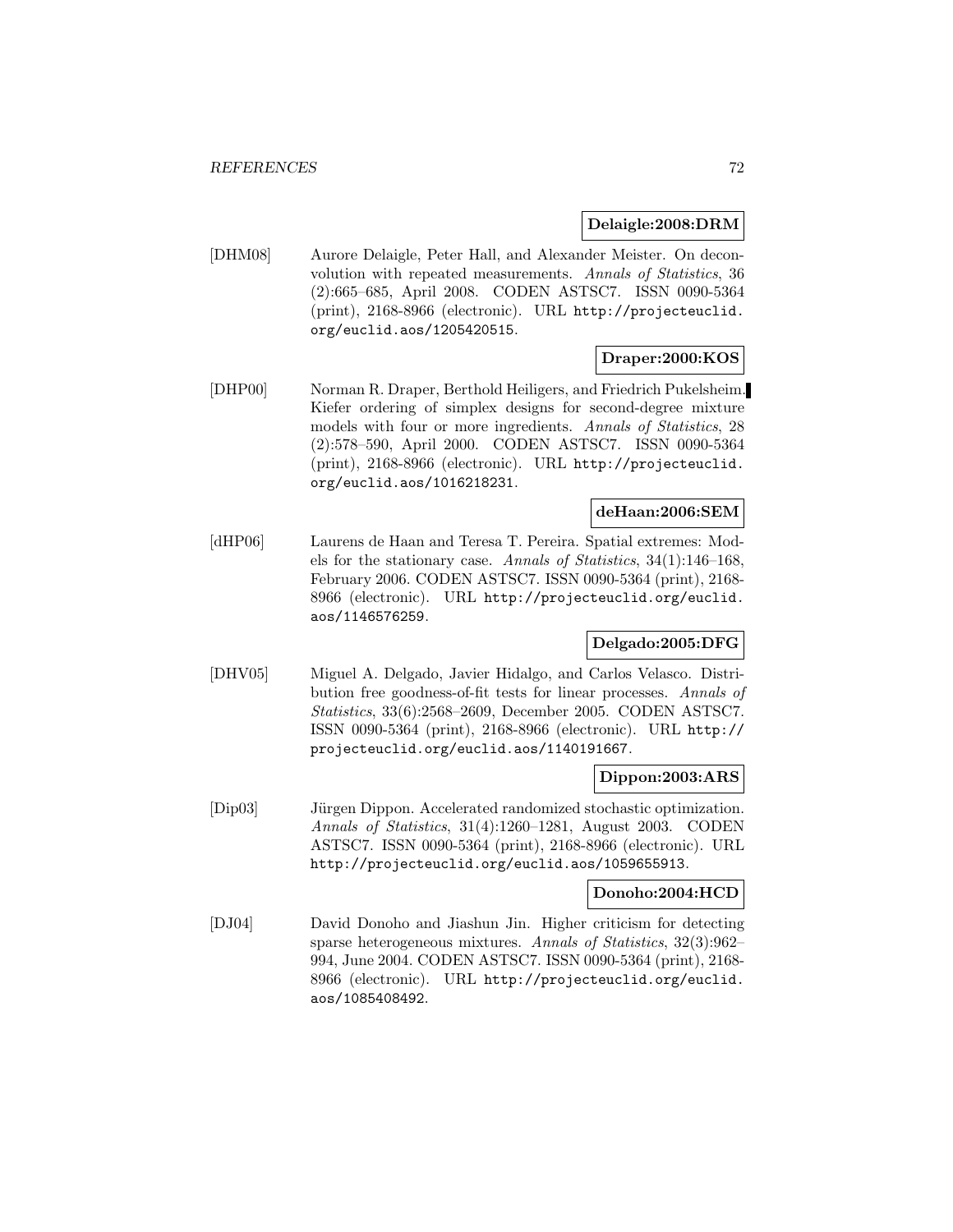### **Donoho:2006:AMF**

[DJ06] David Donoho and Jiashun Jin. Asymptotic minimaxity of false discovery rate thresholding for sparse exponential data. Annals of Statistics, 34(6):2980–3018, December 2006. CODEN ASTSC7. ISSN 0090-5364 (print), 2168-8966 (electronic). URL http:// projecteuclid.org/euclid.aos/1179935072.

## **Das:2004:MSE**

[DJR04] Kalyan Das, Jiming Jiang, and J. N. K. Rao. Mean squared error of empirical predictor. Annals of Statistics, 32(2):818–840, April 2004. CODEN ASTSC7. ISSN 0090-5364 (print), 2168- 8966 (electronic). URL http://projecteuclid.org/euclid. aos/1083178948.

### **Davies:2001:LER**

[DK01] P. L. Davies and A. Kovac. Local extremes, runs, strings and multiresolution. Annals of Statistics, 29(1):1–65, February 2001. CO-DEN ASTSC7. ISSN 0090-5364 (print), 2168-8966 (electronic). URL http://projecteuclid.org/euclid.aos/996986501.

### **Davies:2004:DSD**

[DK04] P. Laurie Davies and Arne Kovac. Densities, spectral densities and modality. Annals of Statistics, 32(3):1093–1136, June 2004. CODEN ASTSC7. ISSN 0090-5364 (print), 2168-8966 (electronic). URL http://projecteuclid.org/euclid.aos/ 1085408496.

### **Davies:2009:NRC**

[DKM09] P. L. Davies, A. Kovac, and M. Meise. Nonparametric regression, confidence regions and regularization. Annals of Statistics, 37(5B):2597–2625, October 2009. CODEN ASTSC7. ISSN 0090-5364 (print), 2168-8966 (electronic). URL http:// projecteuclid.org/euclid.aos/1247836662.

#### **Ducharme:2003:EAN**

[DL03] Gilles R. Ducharme and Teresa Ledwina. Efficient and adaptive nonparametric test for the two-sample problem. Annals of Statistics, 31(6):2036–2058, December 2003. CODEN ASTSC7. ISSN 0090-5364 (print), 2168-8966 (electronic). URL http:// projecteuclid.org/euclid.aos/1074290336.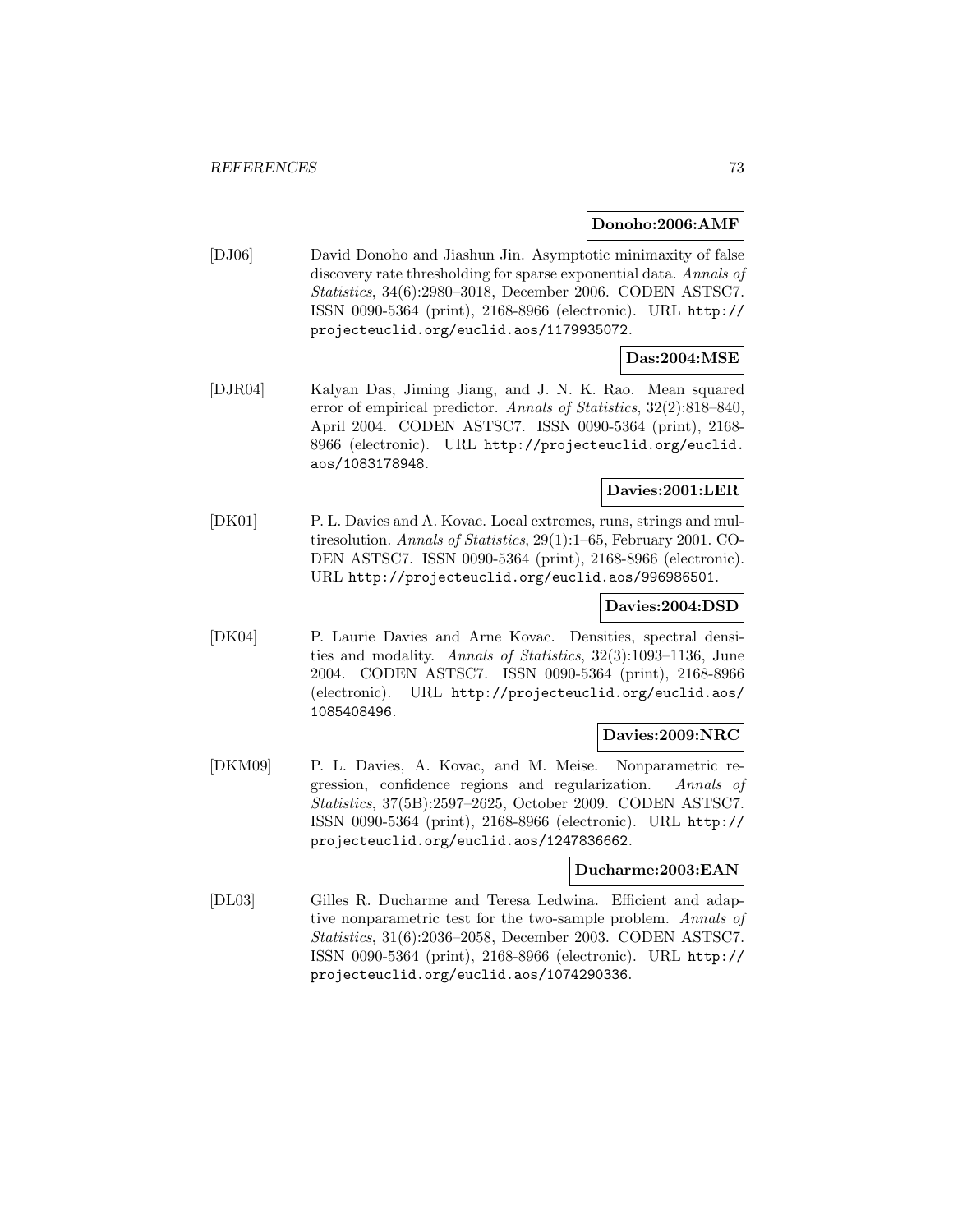### **Delgado:2001:STN**

[DM01] Miguel A. Delgado and Wenceslao González Manteiga. Significance testing in nonparametric regression based on the bootstrap. Annals of Statistics, 29(5):1469–1507, October 2001. CODEN ASTSC7. ISSN 0090-5364 (print), 2168-8966 (electronic). URL http://projecteuclid.org/euclid.aos/1013203462.

# **Dette:2003:ODE**

[DM03] Holger Dette and Viatcheslav B. Melas. Optimal designs for estimating individual coefficients in Fourier regression models. Annals of Statistics, 31(5):1669–1692, October 2003. CODEN ASTSC7. ISSN 0090-5364 (print), 2168-8966 (electronic). URL http://projecteuclid.org/euclid.aos/1065705122.

## **Douc:2008:LTW**

[DM08] Randal Douc and Eric Moulines. Limit theorems for weighted samples with applications to sequential Monte Carlo methods. Annals of Statistics, 36(5):2344–2376, October 2008. CODEN ASTSC7. ISSN 0090-5364 (print), 2168-8966 (electronic). URL http://projecteuclid.org/euclid.aos/1223908095.

### **Desolneux:2003:MME**

[DMM03] Agnès Desolneux, Lionel Moisan, and Jean-Michel Morel. Maximal meaningful events and applications to image analysis. Annals of Statistics, 31(6):1822–1851, December 2003. CODEN ASTSC7. ISSN 0090-5364 (print), 2168-8966 (electronic). URL http://projecteuclid.org/euclid.aos/1074290328.

### **Drton:2008:MMW**

[DMO08] Mathias Drton, Hélène Massam, and Ingram Olkin. Moments of minors of Wishart matrices. Annals of Statistics, 36(5): 2261–2283, October 2008. CODEN ASTSC7. ISSN 0090-5364 (print), 2168-8966 (electronic). URL http://projecteuclid. org/euclid.aos/1223908092. See correction [DG12].

## **Dette:2004:ODC**

[DMP04] Holger Dette, Viatcheslav B. Melas, and Andrey Pepelyshev. Optimal designs for a class of nonlinear regression models. Annals of Statistics, 32(5):2142–2167, October 2004. CODEN ASTSC7. ISSN 0090-5364 (print), 2168-8966 (electronic). URL http:// projecteuclid.org/euclid.aos/1098883785.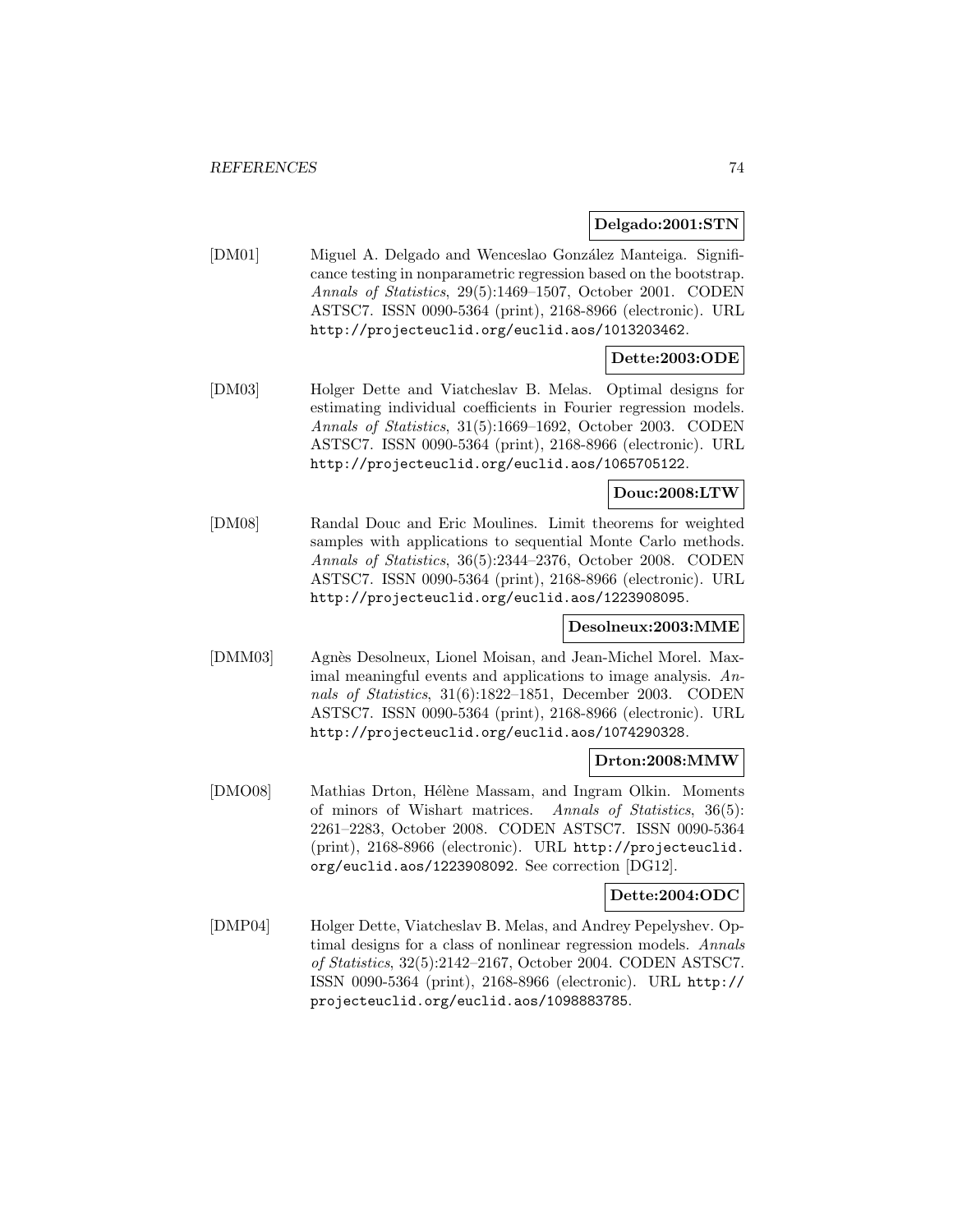### **Dette:2005:ODT**

[DMP05] Holger Dette, Viatcheslav B. Melas, and Andrey Pepelyshev. Optimal designs for three-dimensional shape analysis with spherical harmonic descriptors. Annals of Statistics, 33(6):2758-2788, December 2005. CODEN ASTSC7. ISSN 0090-5364 (print), 2168- 8966 (electronic). URL http://projecteuclid.org/euclid. aos/1140191672.

## **Douc:2004:APM**

[DMR04] Randal Douc, Éric Moulines, and Tobias Rydén. Asymptotic properties of the maximum likelihood estimator in autoregressive models with Markov regime. Annals of Statistics, 32(5): 2254–2304, October 2004. CODEN ASTSC7. ISSN 0090-5364 (print), 2168-8966 (electronic). URL http://projecteuclid. org/euclid.aos/1098883789.

## **Dette:2001:NAC**

[DN01] Holger Dette and Natalie Neumeyer. Nonparametric analysis of covariance. Annals of Statistics, 29(5):1361–1400, October 2001. CODEN ASTSC7. ISSN 0090-5364 (print), 2168-8966 (electronic). URL http://projecteuclid.org/euclid.aos/ 1013203458.

### **Dahlhaus:2006:NQM**

[DP06] Rainer Dahlhaus and Wolfgang Polonik. Nonparametric quasimaximum likelihood estimation for Gaussian locally stationary processes. Annals of Statistics, 34(6):2790–2824, December 2006. CODEN ASTSC7. ISSN 0090-5364 (print), 2168- 8966 (electronic). URL http://projecteuclid.org/euclid. aos/1179935065.

#### **Dahlhaus:2006:SIT**

[DR06a] Rainer Dahlhaus and Suhasini Subba Rao. Statistical inference for time-varying ARCH processes. Annals of Statistics, 34 (3):1075–1114, June 2006. CODEN ASTSC7. ISSN 0090-5364 (print), 2168-8966 (electronic). URL http://projecteuclid. org/euclid.aos/1152540743.

### **Diaconis:2006:BAR**

[DR06b] Persi Diaconis and Silke W. W. Rolles. Bayesian analysis for reversible Markov chains. Annals of Statistics, 34(3):1270–1292,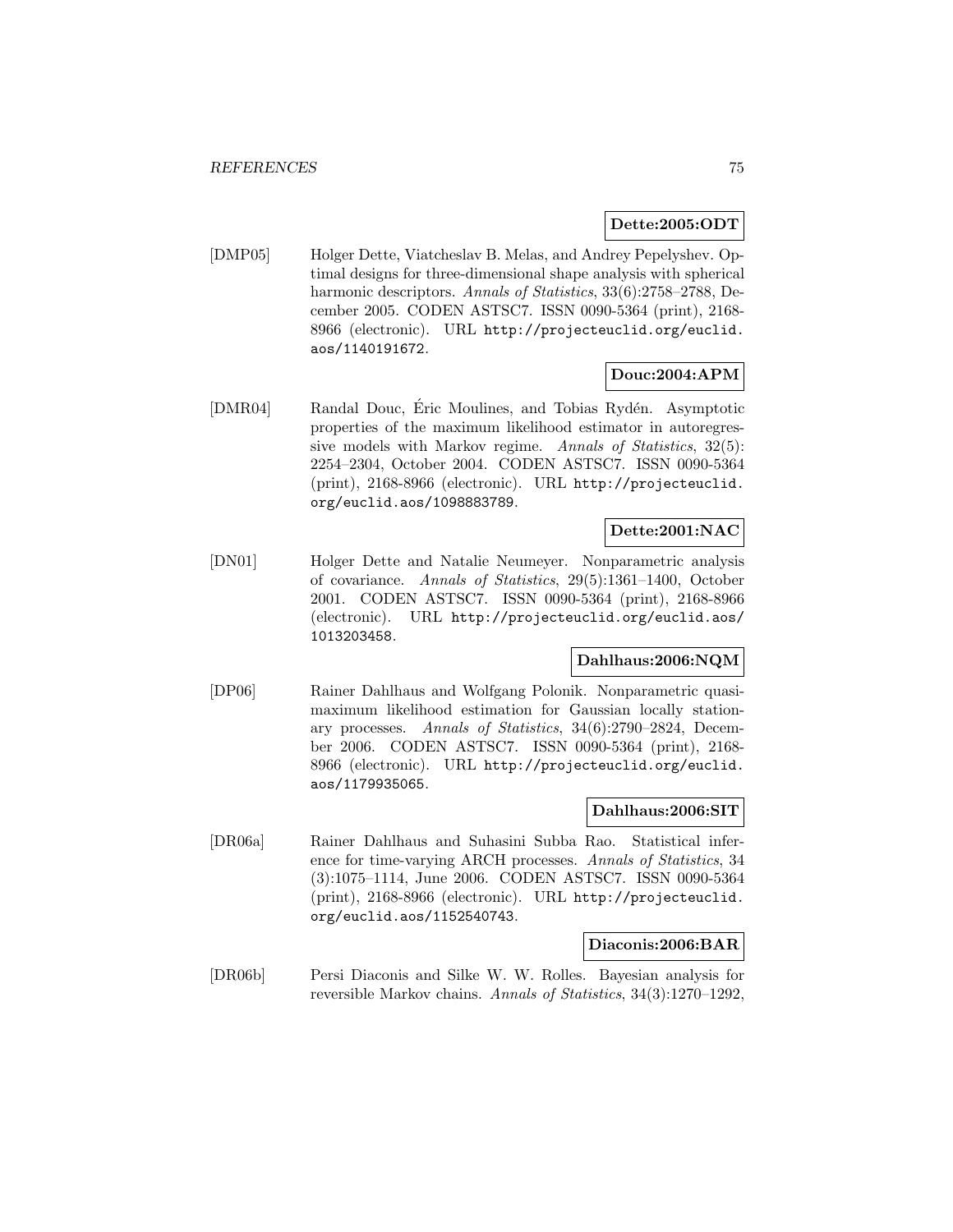June 2006. CODEN ASTSC7. ISSN 0090-5364 (print), 2168- 8966 (electronic). URL http://projecteuclid.org/euclid. aos/1152540749.

## **Drees:2000:HMH**

[DRdH00] Holger Drees, Sidney Resnick, and Laurens de Haan. How to make a Hill plot. Annals of Statistics, 28(1):254–274, February 2000. CODEN ASTSC7. ISSN 0090-5364 (print), 2168- 8966 (electronic). URL http://projecteuclid.org/euclid. aos/1016120372.

## **Drees:2001:MRB**

[Dre01] Holger Drees. Minimax risk bounds in extreme value theory. Annals of Statistics, 29(1):266–294, February 2001. CODEN ASTSC7. ISSN 0090-5364 (print), 2168-8966 (electronic). URL http://projecteuclid.org/euclid.aos/996986509.

### **Drton:2009:LRT**

[Drt09] Mathias Drton. Likelihood ratio tests and singularities. Annals of Statistics, 37(2):979–1012, April 2009. CODEN ASTSC7. ISSN 0090-5364 (print), 2168-8966 (electronic). URL http:// projecteuclid.org/euclid.aos/1236693157.

## **Dryden:2005:SAH**

[Dry05] Ian L. Dryden. Statistical analysis on high-dimensional spheres and shape spaces. Annals of Statistics, 33(4):1643–1665, August 2005. CODEN ASTSC7. ISSN 0090-5364 (print), 2168- 8966 (electronic). URL http://projecteuclid.org/euclid. aos/1123250225.

## **Dumbgen:2001:MTQ**

[DS01] Lutz D¨umbgen and Vladimir G. Spokoiny. Multiscale testing of qualitative hypotheses. Annals of Statistics, 29(1):124–152, February 2001. CODEN ASTSC7. ISSN 0090-5364 (print), 2168- 8966 (electronic). URL http://projecteuclid.org/euclid. aos/996986504.

## **Dey:2002:OFF**

[DS02] Aloke Dey and Chung-Yi Suen. Optimal fractional factorial plans for main effects and specified two-factor interactions: a projective geometric approach. Annals of Statistics, 30(5):1512–1523, October 2002. CODEN ASTSC7. ISSN 0090-5364 (print), 2168- 8966 (electronic). URL http://projecteuclid.org/euclid. aos/1035844986.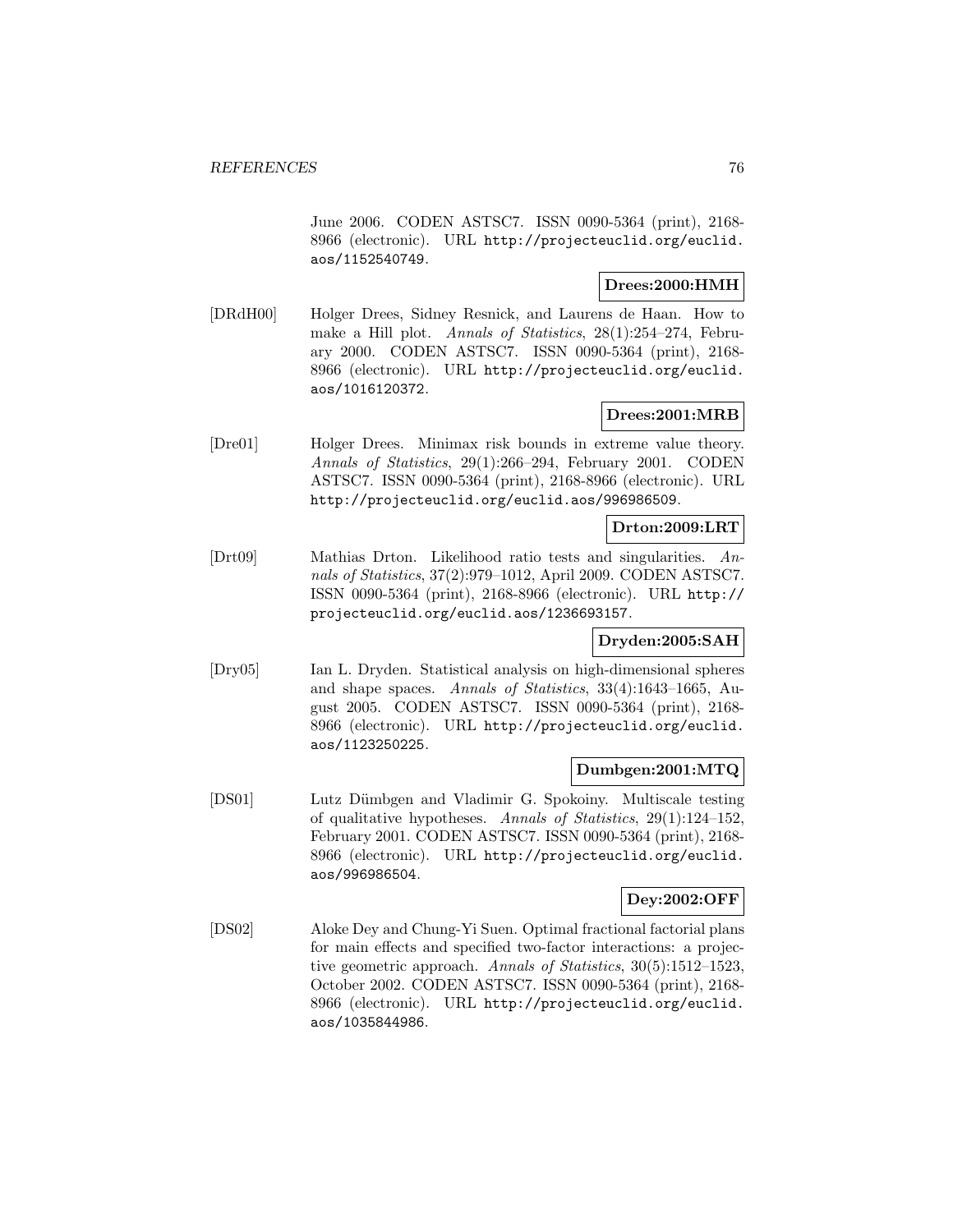### **Dudley:2009:DFL**

[DSW09] R. M. Dudley, Sergiy Sidenko, and Zuoqin Wang. Differentiability of t-functionals of location and scatter. Annals of Statistics, 37(2):939–960, April 2009. CODEN ASTSC7. ISSN 0090-5364 (print), 2168-8966 (electronic). URL http://projecteuclid. org/euclid.aos/1236693155.

## **Dette:2009:ODD**

[DT09] Holger Dette and Stefanie Titoff. Optimal discrimination designs. Annals of Statistics, 37(4):2056–2082, August 2009. CODEN ASTSC7. ISSN 0090-5364 (print), 2168-8966 (electronic). URL http://projecteuclid.org/euclid.aos/1245332840.

## **Durot:2007:EMC**

[Dur07] Cécile Durot. On the **L**<sub>p</sub>-error of monotonicity constrained estimators. Annals of Statistics, 35(3):1080–1104, July 2007. CO-DEN ASTSC7. ISSN 0090-5364 (print), 2168-8966 (electronic). URL http://projecteuclid.org/euclid.aos/1185303999.

### **Dumbgen:2008:MIA**

[DW08] Lutz D¨umbgen and G¨unther Walther. Multiscale inference about a density. Annals of Statistics, 36(4):1758–1785, August 2008. CODEN ASTSC7. ISSN 0090-5364 (print), 2168- 8966 (electronic). URL http://projecteuclid.org/euclid. aos/1216237299.

### **Du:2009:FDA**

[DZM09] Juan Du, Hao Zhang, and V. S. Mandrekar. Fixed-domain asymptotic properties of tapered maximum likelihood estimators. Annals of Statistics, 37(6A):3330–3361, December 2009. CODEN ASTSC7. ISSN 0090-5364 (print), 2168-8966 (electronic). URL http://projecteuclid.org/euclid.aos/1250515389.

### **Einmahl:2006:WAT**

[EdHL06] John H. J. Einmahl, Laurens de Haan, and Deyuan Li. Weighted approximations of tail copula processes with application to testing the bivariate extreme value condition. Annals of Statistics, 34 (4):1987–2014, August 2006. CODEN ASTSC7. ISSN 0090-5364 (print), 2168-8966 (electronic). URL http://projecteuclid. org/euclid.aos/1162567640.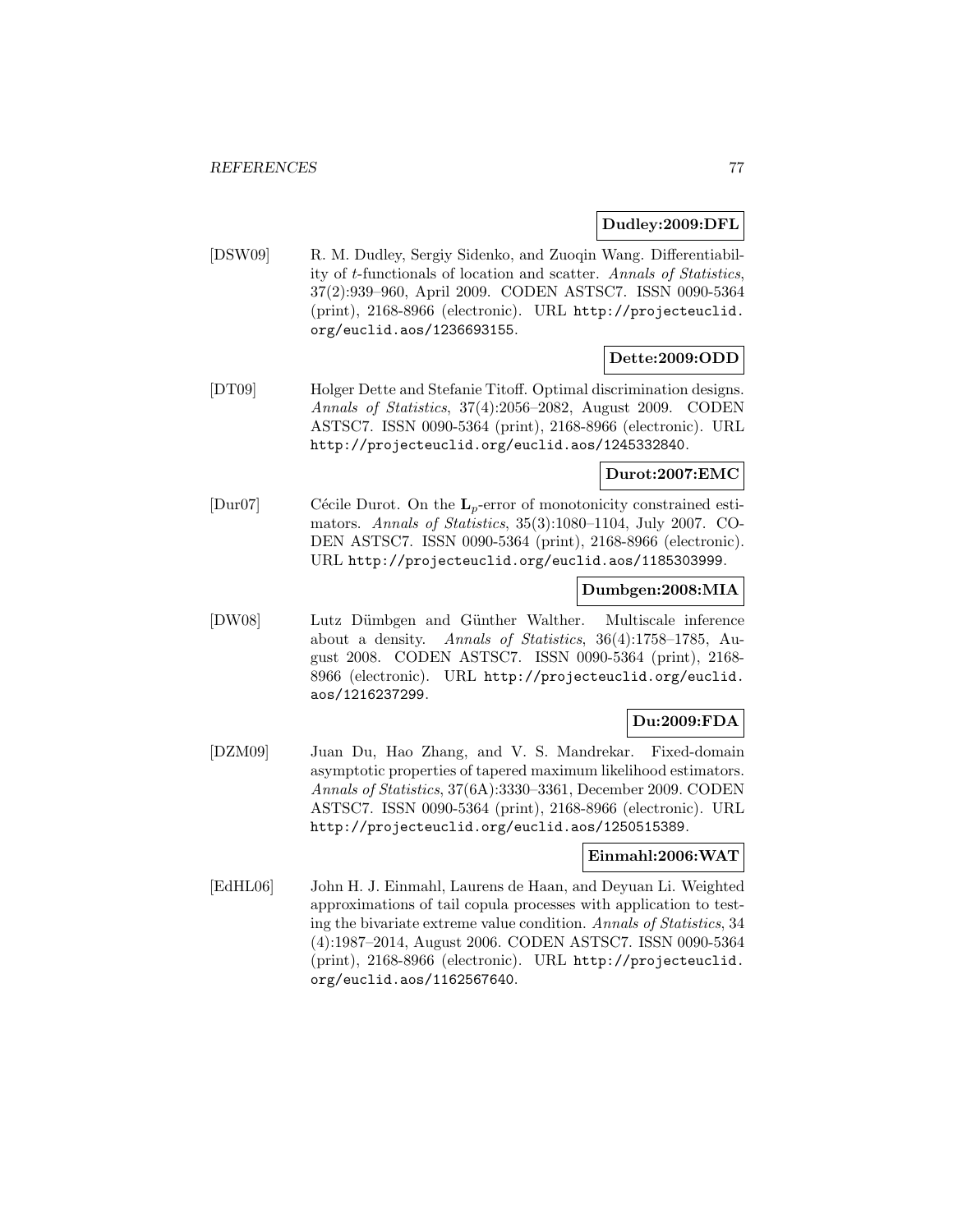### **Efron:2001:SCS**

[Efr01] Bradley Efron. Selection criteria for scatterplot smoothers. Annals of Statistics, 29(2):470–505, April 2001. CODEN ASTSC7. ISSN 0090-5364 (print), 2168-8966 (electronic). URL http:// projecteuclid.org/euclid.aos/1009210549.

## **Efron:2003:REB**

[Efr03] Bradley Efron. Robbins, empirical Bayes and microarrays. Annals of Statistics, 31(2):366–378, April 2003. CODEN ASTSC7. ISSN 0090-5364 (print), 2168-8966 (electronic). URL http:// projecteuclid.org/euclid.aos/1051027871.

### **Efromovich:2004:DEB**

[Efr04] Sam Efromovich. Density estimation for biased data. Annals of Statistics, 32(3):1137–1161, June 2004. CODEN ASTSC7. ISSN 0090-5364 (print), 2168-8966 (electronic). URL http:// projecteuclid.org/euclid.aos/1085408497.

## **Efromovich:2005:EDR**

[Efr05] Sam Efromovich. Estimation of the density of regression errors. Annals of Statistics, 33(5):2194–2227, October 2005. CODEN ASTSC7. ISSN 0090-5364 (print), 2168-8966 (electronic). URL http://projecteuclid.org/euclid.aos/1132936561.

#### **Efromovich:2007:CDE**

[Efr07a] Sam Efromovich. Conditional density estimation in a regression setting. Annals of Statistics, 35(6):2504–2535, December 2007. CODEN ASTSC7. ISSN 0090-5364 (print), 2168-8966 (electronic). URL http://projecteuclid.org/euclid.aos/ 1201012970.

## **Efron:2007:SPF**

[Efr07b] Bradley Efron. Size, power and false discovery rates. Annals of Statistics, 35(4):1351–1377, August 2007. CODEN ASTSC7. ISSN 0090-5364 (print), 2168-8966 (electronic). URL http:// projecteuclid.org/euclid.aos/1188405614.

#### **Efromovich:2008:AEO**

[Efr08] Sam Efromovich. Adaptive estimation of and oracle inequalities for probability densities and characteristic functions. Annals of Statistics, 36(3):1127–1155, June 2008. CODEN ASTSC7. ISSN 0090-5364 (print), 2168-8966 (electronic). URL http:// projecteuclid.org/euclid.aos/1211819559.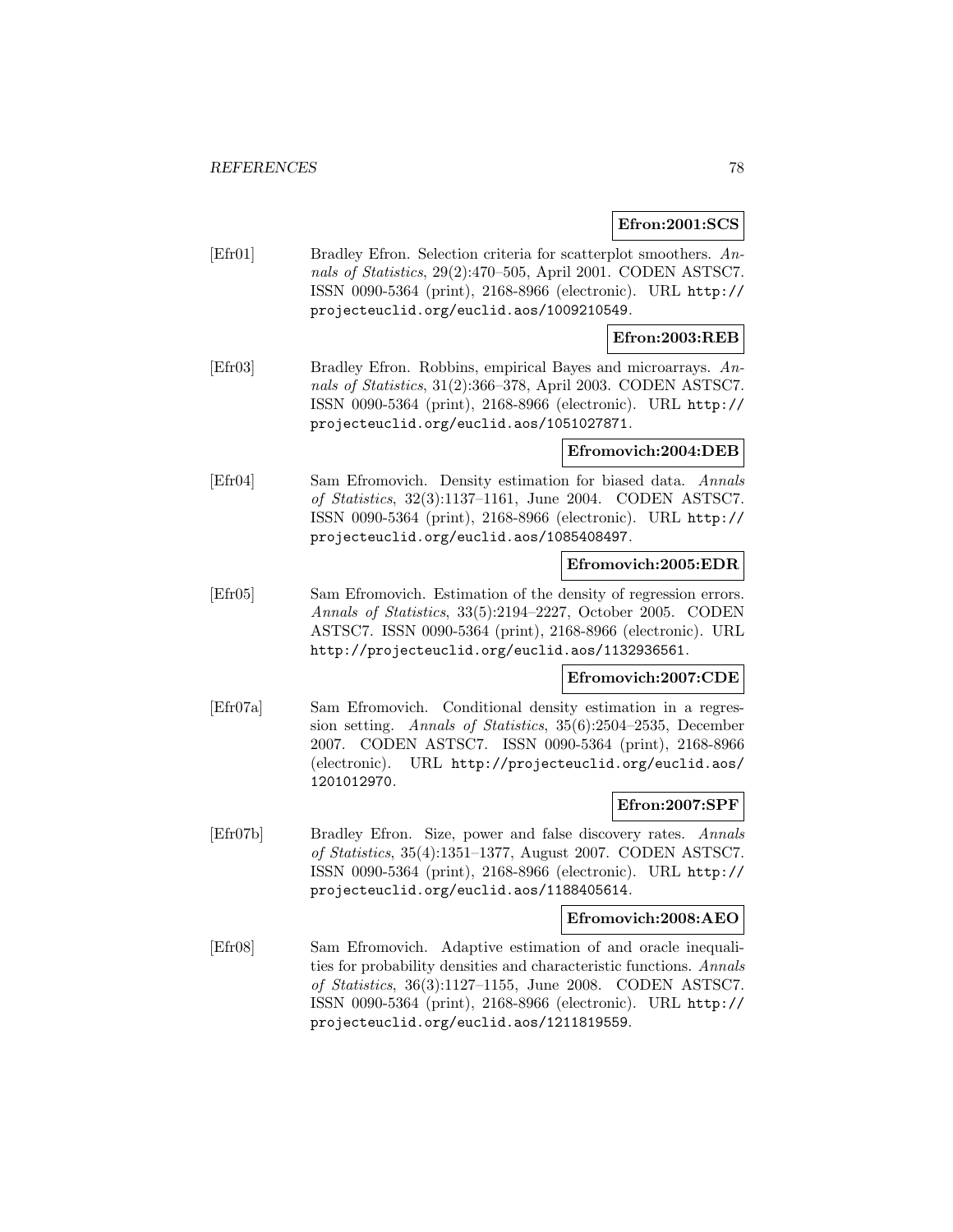### **Eaton:2008:EFP**

[EHJL08] Morris L. Eaton, James P. Hobert, Galin L. Jones, and Wen-Lin Lai. Evaluation of formal posterior distributions via Markov chain arguments. Annals of Statistics, 36(5):2423–2452, October 2008. CODEN ASTSC7. ISSN 0090-5364 (print), 2168- 8966 (electronic). URL http://projecteuclid.org/euclid. aos/1223908098.

# **Efron:2004:LAR**

[EHJT04] Bradley Efron, Trevor Hastie, Iain Johnstone, and Robert Tibshirani. Least angle regression. Annals of Statistics, 32(2): 407–499, April 2004. CODEN ASTSC7. ISSN 0090-5364 (print), 2168-8966 (electronic). URL http://projecteuclid. org/euclid.aos/1083178935.

## **Efron:2007:DDS**

[EHT07] Bradley Efron, Trevor Hastie, and Robert Tibshirani. Discussion: The Dantzig selector: Statistical estimation when  $p$  is much larger than *n. Annals of Statistics*,  $35(6):2358-2364$ , December 2007. CODEN ASTSC7. ISSN 0090-5364 (print), 2168- 8966 (electronic). URL http://projecteuclid.org/euclid. aos/1201012960.

### **Eggermont:2000:MLE**

[EL00] P. P. B. Eggermont and V. N. LaRiccia. Maximum likelihood estimation of smooth monotone and unimodal densities. Annals of Statistics, 28(3):922–947, June 2000. CODEN ASTSC7. ISSN 0090-5364 (print), 2168-8966 (electronic). URL http:// projecteuclid.org/euclid.aos/1015952005.

### **Einmahl:2006:ANE**

[EL06] John H. J. Einmahl and Tao Lin. Asymptotic normality of extreme value estimators on  $C[0, 1]$ . Annals of Statistics, 34(1): 469–492, February 2006. CODEN ASTSC7. ISSN 0090-5364 (print), 2168-8966 (electronic). URL http://projecteuclid. org/euclid.aos/1146576271.

### **Einmahl:2005:UBC**

[EM05] Uwe Einmahl and David M. Mason. Uniform in bandwidth consistency of kernel-type function estimators. Annals of Statistics, 33(3):1380–1403, June 2005. CODEN ASTSC7. ISSN 0090-5364 (print), 2168-8966 (electronic). URL http://projecteuclid. org/euclid.aos/1120224106.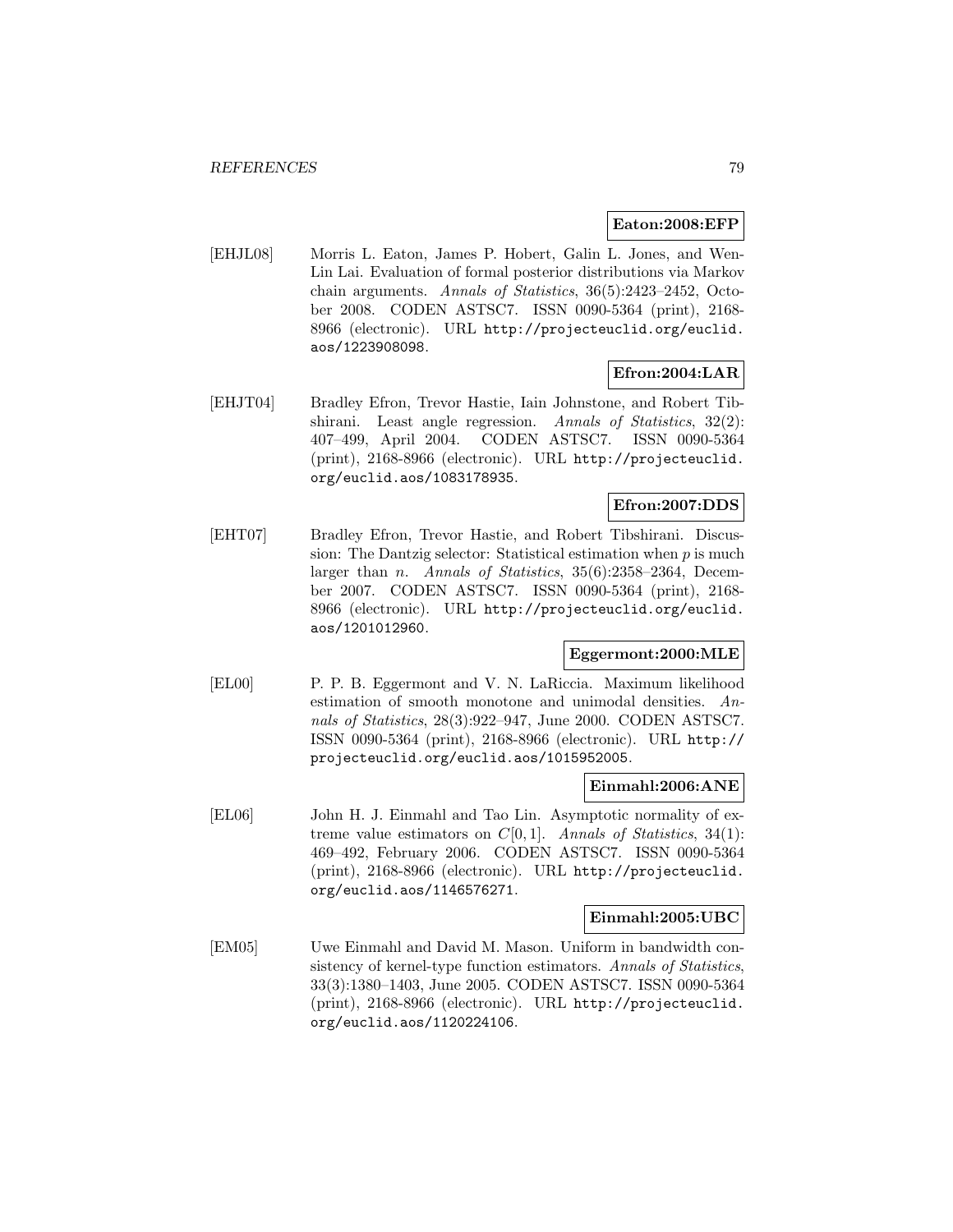### **Einmahl:2001:NES**

[EPdH01] John H. J. Einmahl, Vladimir I. Piterbarg, and Laurens de Haan. Nonparametric estimation of the spectral measure of an extreme value distribution. Annals of Statistics, 29(5):1401–1423, October 2001. CODEN ASTSC7. ISSN 0090-5364 (print), 2168- 8966 (electronic). URL http://projecteuclid.org/euclid. aos/1013203459.

## **Einmahl:2009:MEL**

[ES09] John H. J. Einmahl and Johan Segers. Maximum empirical likelihood estimation of the spectral measure of an extremevalue distribution. Annals of Statistics, 37(5B):2953–2989, October 2009. CODEN ASTSC7. ISSN 0090-5364 (print), 2168- 8966 (electronic). URL http://projecteuclid.org/euclid. aos/1247836674.

### **Fukumizu:2009:KDR**

[FBJ09] Kenji Fukumizu, Francis R. Bach, and Michael I. Jordan. Kernel dimension reduction in regression. Annals of Statistics, 37(4): 1871–1905, August 2009. CODEN ASTSC7. ISSN 0090-5364 (print), 2168-8966 (electronic). URL http://projecteuclid. org/euclid.aos/1245332835.

# **Fan:2002:CGL**

[FCZ02] J. Fan, Zhang C, and J. Zhang. Correction: "Generalized likelihood ratio statistics and Wilks phenomenon". Annals of Statistics, 30(6):1811, December 2002. CODEN ASTSC7. ISSN 0090-5364 (print), 2168-8966 (electronic). URL http:// projecteuclid.org/euclid.aos/1043351258. See [FZZ01].

### **Finner:2007:DFD**

[FDR07] Helmut Finner, Thorsten Dickhaus, and Markus Roters. Dependency and false discovery rate: Asymptotics. Annals of Statistics, 35(4):1432–1455, August 2007. CODEN ASTSC7. ISSN 0090-5364 (print), 2168-8966 (electronic). URL http:// projecteuclid.org/euclid.aos/1188405617.

### **Finner:2009:FDR**

[FDR09] Helmut Finner, Thorsten Dickhaus, and Markus Roters. On the false discovery rate and an asymptotically optimal rejection curve. Annals of Statistics, 37(2):596–618, April 2009. CODEN ASTSC7. ISSN 0090-5364 (print), 2168-8966 (electronic). URL http://projecteuclid.org/euclid.aos/1236693143.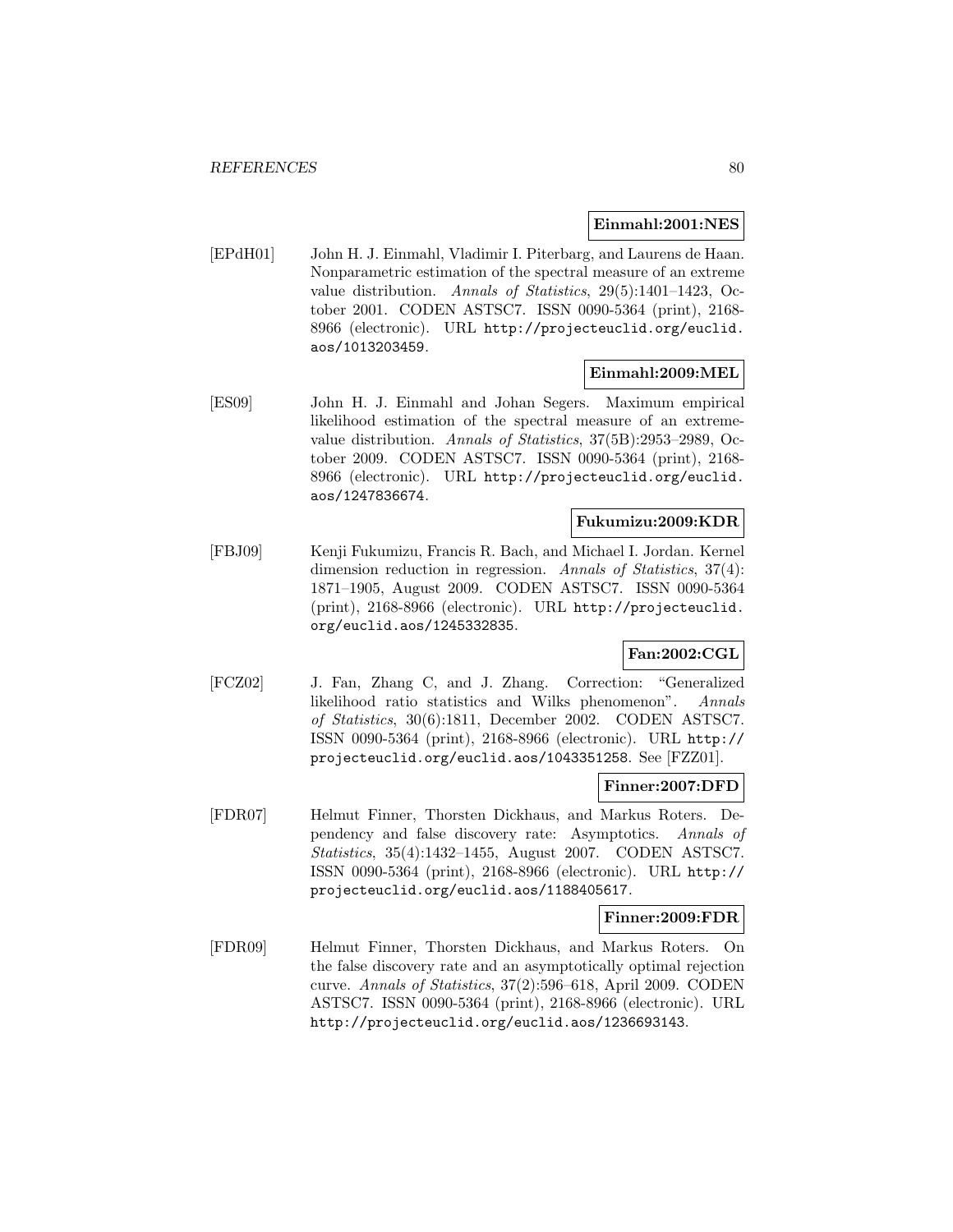## **Fan:2008:HDC**

[FF08] Jianqing Fan and Yingying Fan. High-dimensional classification using features annealed independence rules. Annals of Statistics, 36(6):2605–2637, December 2008. CODEN ASTSC7. ISSN 0090-5364 (print), 2168-8966 (electronic). URL http:// projecteuclid.org/euclid.aos/1231165181.

## **Frigessi:2000:ACT**

[FGR00] Arnoldo Frigessi, Jørund Gåsemyr, and Håvard Rue. Antithetic coupling of two Gibbs sampler chains. Annals of Statistics, 28 (4):1128–1149, August 2000. CODEN ASTSC7. ISSN 0090-5364 (print), 2168-8966 (electronic). URL http://projecteuclid. org/euclid.aos/1015956710.

## **Fuh:2000:AES**

[FH00] Cheng-Der Fuh and Inchi Hu. Asymptotically efficient strategies for a stochastic scheduling problem with order constraints. Annals of Statistics, 28(6):1670–1695, December 2000. CODEN ASTSC7. ISSN 0090-5364 (print), 2168-8966 (electronic). URL http://projecteuclid.org/euclid.aos/1015957475.

## **Fang:2008:LDO**

[FH08] X. Fang and A. S. Hedayat. Locally D-optimal designs based on a class of composed models resulted from blending Emax and one-compartment models. Annals of Statistics, 36(1):428–444, February 2008. CODEN ASTSC7. ISSN 0090-5364 (print), 2168- 8966 (electronic). URL http://projecteuclid.org/euclid. aos/1201877308.

## **Fang:2009:PEL**

[FHS09] Fang Fang, Quan Hong, and Jun Shao. A pseudo empirical likelihood approach for stratified samples with nonresponse. Annals of Statistics, 37(1):371–393, February 2009. CODEN ASTSC7. ISSN 0090-5364 (print), 2168-8966 (electronic). URL http:// projecteuclid.org/euclid.aos/1232115939.

## **Friedman:2000:ALR**

[FHT00] Jerome Friedman, Trevor Hastie, and Robert Tibshirani. Additive logistic regression: a statistical view of boosting (with discussion and a rejoinder by the authors). Annals of Statistics, 28(2):337–407, April 2000. CODEN ASTSC7. ISSN 0090-5364 (print), 2168-8966 (electronic). URL http://projecteuclid. org/euclid.aos/1016218223.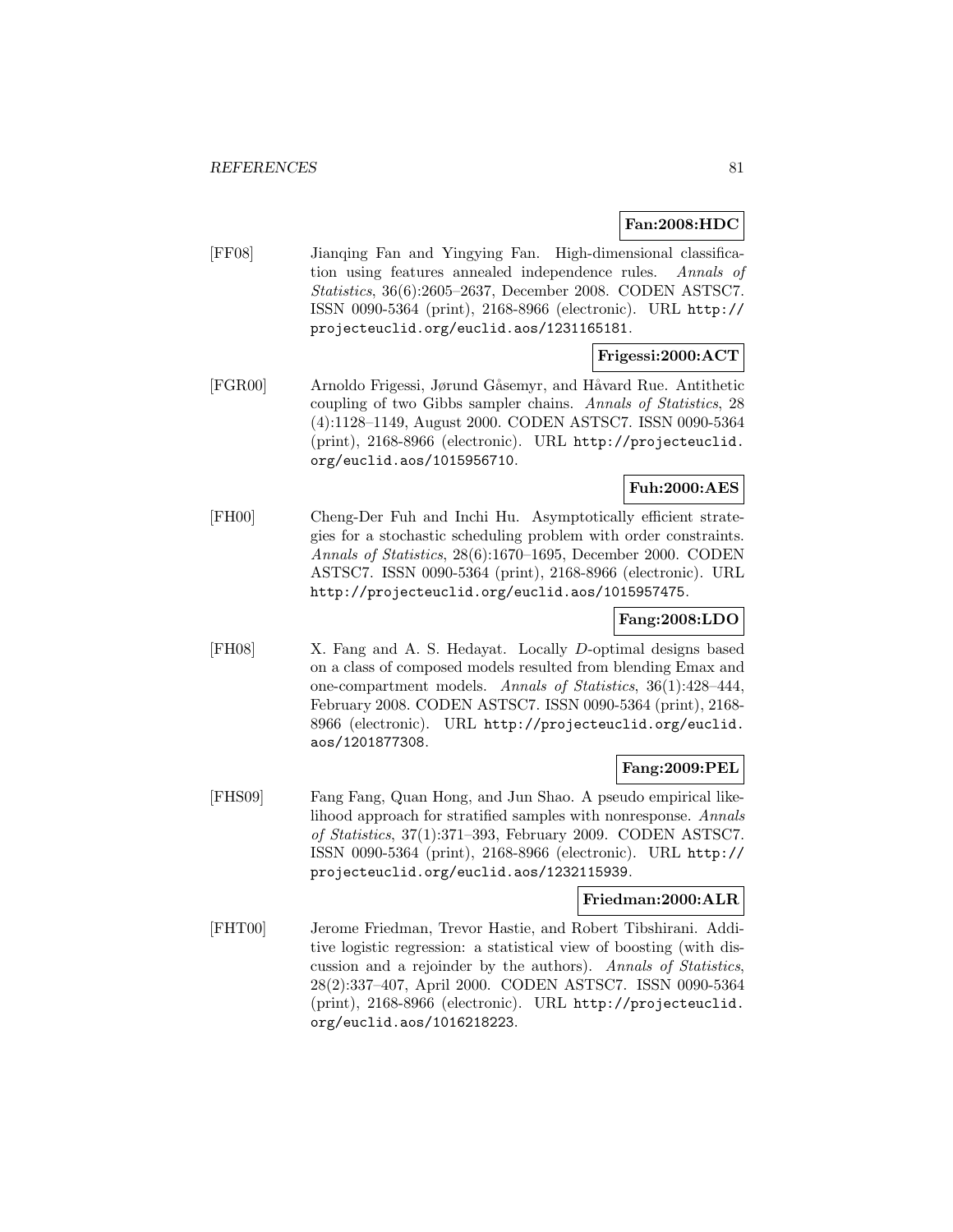## **Fu:2000:ALT**

[FK00] Wenjiang Fu and Keith Knight. Asymptotics for lasso-type estimators. Annals of Statistics, 28(5):1356–1378, October 2000. CODEN ASTSC7. ISSN 0090-5364 (print), 2168-8966 (electronic). URL http://projecteuclid.org/euclid.aos/ 1015957397.

## **Fan:2002:VSC**

[FL02] Jianqing Fan and Runze Li. Variable selection for Cox's proportional hazards model and frailty model. Annals of Statistics, 30 (1):74–99, February 2002. CODEN ASTSC7. ISSN 0090-5364 (print), 2168-8966 (electronic). URL http://projecteuclid. org/euclid.aos/1015362185.

## **Fromont:2006:AGF**

[FL06] Magalie Fromont and B´eatrice Laurent. Adaptive goodness-offit tests in a density model. Annals of Statistics, 34(2):680–720, April 2006. CODEN ASTSC7. ISSN 0090-5364 (print), 2168- 8966 (electronic). URL http://projecteuclid.org/euclid. aos/1151418237.

## **Fan:2006:LPL**

[FLZ06] Jianqing Fan, Huazhen Lin, and Yong Zhou. Local partiallikelihood estimation for lifetime data. Annals of Statistics, 34 (1):290–325, February 2006. CODEN ASTSC7. ISSN 0090-5364 (print), 2168-8966 (electronic). URL http://projecteuclid. org/euclid.aos/1146576264.

### **Fort:2003:CMC**

[FM03] Gersende Fort and Eric Moulines. Convergence of the Monte Carlo expectation maximization for curved exponential families. Annals of Statistics, 31(4):1220–1259, August 2003. CODEN ASTSC7. ISSN 0090-5364 (print), 2168-8966 (electronic). URL http://projecteuclid.org/euclid.aos/1059655912.

## **Freund:2004:GBA**

[FMS04] Yoav Freund, Yishay Mansour, and Robert E. Schapire. Generalization bounds for averaged classifiers. Annals of Statistics, 32 (4):1698–1722, August 2004. CODEN ASTSC7. ISSN 0090-5364 (print), 2168-8966 (electronic). URL http://projecteuclid. org/euclid.aos/1091626184.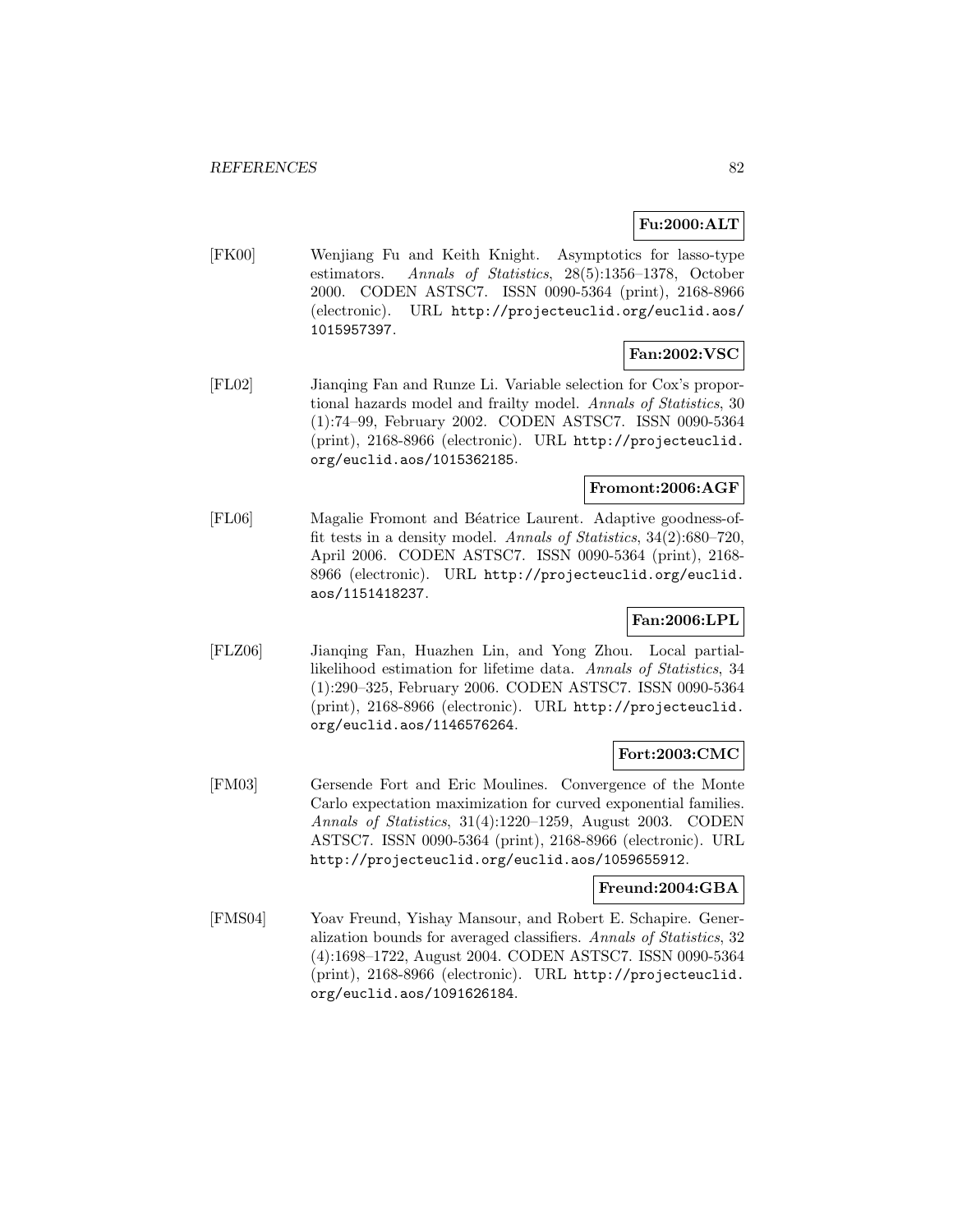# **Fan:2004:NPL**

[FP04] Jianqing Fan and Heng Peng. Nonconcave penalized likelihood with a diverging number of parameters. Annals of Statistics, 32(3):928–961, June 2004. CODEN ASTSC7. ISSN 0090-5364 (print), 2168-8966 (electronic). URL http://projecteuclid. org/euclid.aos/1085408491.

## **Findley:2001:UCS**

[FPW01] David F. Findley, Benedikt M. Pötscher, and Ching-Zong Wei. Uniform convergence of sample second moments of families of time series arrays. Annals of Statistics, 29(3):815–838, June 2001. CODEN ASTSC7. ISSN 0090-5364 (print), 2168-8966 (electronic). URL http://projecteuclid.org/euclid.aos/ 1009210691.

### **Finner:2002:MHT**

[FR02] H. Finner and M. Roters. Multiple hypotheses testing and expected number of Type I errors. Annals of Statistics, 30(1): 220–238, February 2002. CODEN ASTSC7. ISSN 0090-5364 (print), 2168-8966 (electronic). URL http://projecteuclid. org/euclid.aos/1015362191.

## **Friedman:2001:GFA**

[Fri01] Jerome H. Friedman. Greedy function approximation: A gradient boosting machine. Annals of Statistics, 29(5):1189–1232, October 2001. CODEN ASTSC7. ISSN 0090-5364 (print), 2168- 8966 (electronic). URL http://projecteuclid.org/euclid. aos/1013203451.

### **Finner:2002:PPP**

[FS02a] H. Finner and K. Strassburger. The partitioning principle: a powerful tool in multiple decision theory. Annals of Statistics, 30 (4):1194–1213, August 2002. CODEN ASTSC7. ISSN 0090-5364 (print), 2168-8966 (electronic). URL http://projecteuclid. org/euclid.aos/1031689023.

## **Friedman:2002:JWT**

[FS02b] Jerome H. Friedman and Werner Stuetzle. John w. Tukey's work on interactive graphics. Annals of Statistics, 30(6):1629–1639, December 2002. CODEN ASTSC7. ISSN 0090-5364 (print), 2168-8966 (electronic). URL http://projecteuclid.org/ euclid.aos/1043351250; http://www.jstor.org/stable/ 1558733.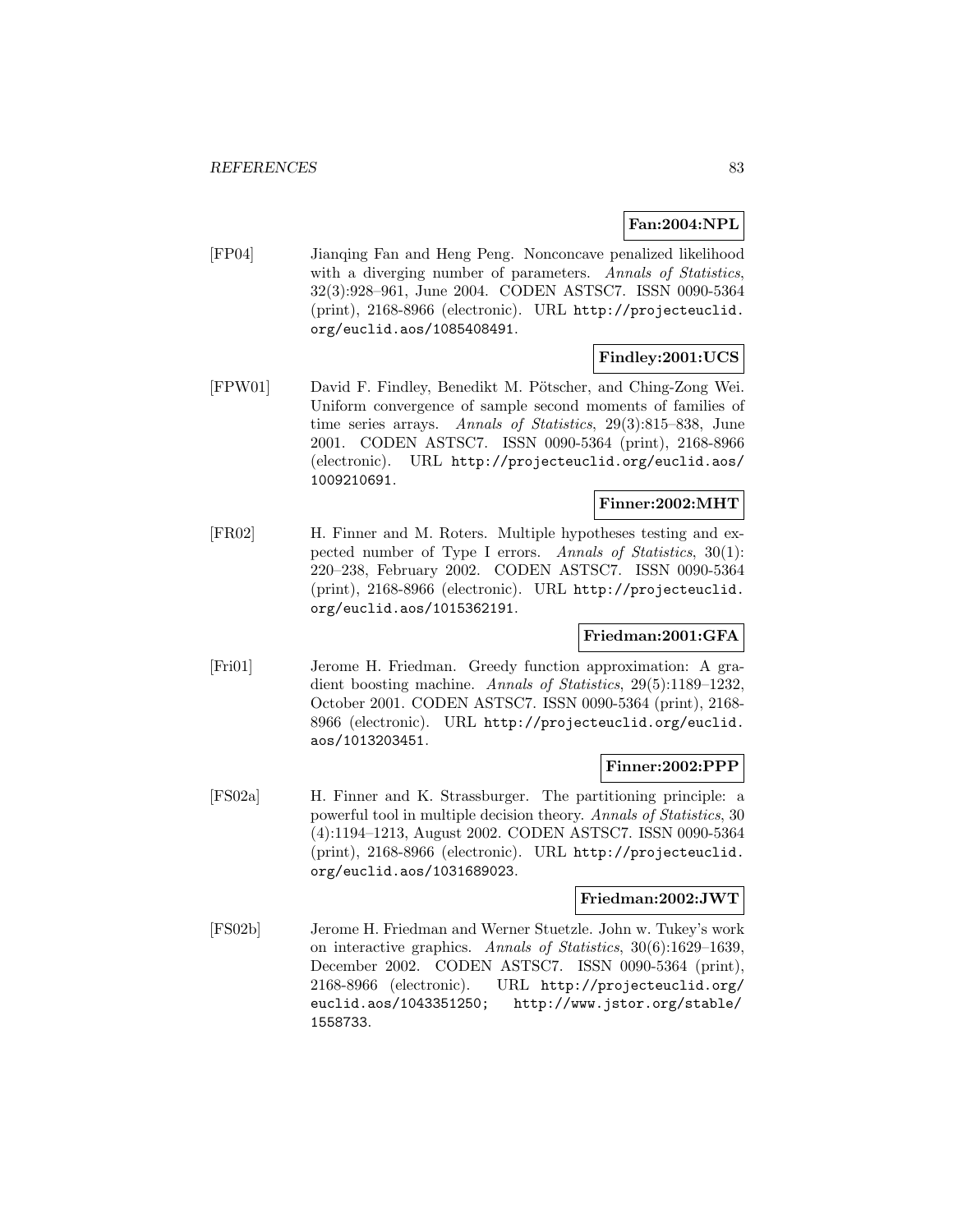### **Friedlander:2007:DDS**

[FS07] Michael P. Friedlander and Michael A. Saunders. Discussion: The Dantzig selector: Statistical estimation when  $p$  is much larger than n. Annals of Statistics, 35(6):2385–2391, December 2007. CODEN ASTSC7. ISSN 0090-5364 (print), 2168- 8966 (electronic). URL http://projecteuclid.org/euclid. aos/1201012964.

### **Fryzlewicz:2008:NLS**

[FSR08] Piotr Fryzlewicz, Theofanis Sapatinas, and Suhasini Subba Rao. Normalized least-squares estimation in time-varying ARCH models. Annals of Statistics, 36(2):742–786, April 2008. CODEN ASTSC7. ISSN 0090-5364 (print), 2168-8966 (electronic). URL http://projecteuclid.org/euclid.aos/1205420518.

### **Fuh:2003:SCH**

[Fuh03] Cheng-Der Fuh. SPRT and CUSUM in hidden Markov models. Annals of Statistics, 31(3):942–977, June 2003. CODEN ASTSC7. ISSN 0090-5364 (print), 2168-8966 (electronic). URL http://projecteuclid.org/euclid.aos/1056562468.

## **Fuh:2004:AOC**

[Fuh04] Cheng-Der Fuh. Asymptotic operating characteristics of an optimal change point detection in hidden Markov models. Annals of Statistics, 32(5):2305–2339, October 2004. CODEN ASTSC7. ISSN 0090-5364 (print), 2168-8966 (electronic). URL http:// projecteuclid.org/euclid.aos/1098883790.

## **Fuh:2006:ELE**

[Fuh06] Cheng-Der Fuh. Efficient likelihood estimation in state space models. Annals of Statistics, 34(4):2026-2068, August 2006. CODEN ASTSC7. ISSN 0090-5364 (print), 2168-8966 (electronic). URL http://projecteuclid.org/euclid.aos/ 1162567642. See comments [Jen10] and reply [Fuh10].

### **Fuh:2010:RSP**

[Fuh10] Cheng-Der Fuh. Reply to "On some problems in the article Efficient Likelihood Estimation in State Space Models" by Cheng-Der Fuh [Ann. Statist. **34** (2006) 2026–2068]. Annals of Statistics, 38(2):1282–1285, April 2010. CODEN ASTSC7. ISSN 0090-5364 (print), 2168-8966 (electronic). URL http: //projecteuclid.org/euclid.aos/1266586631. See [Fuh06, Jen10].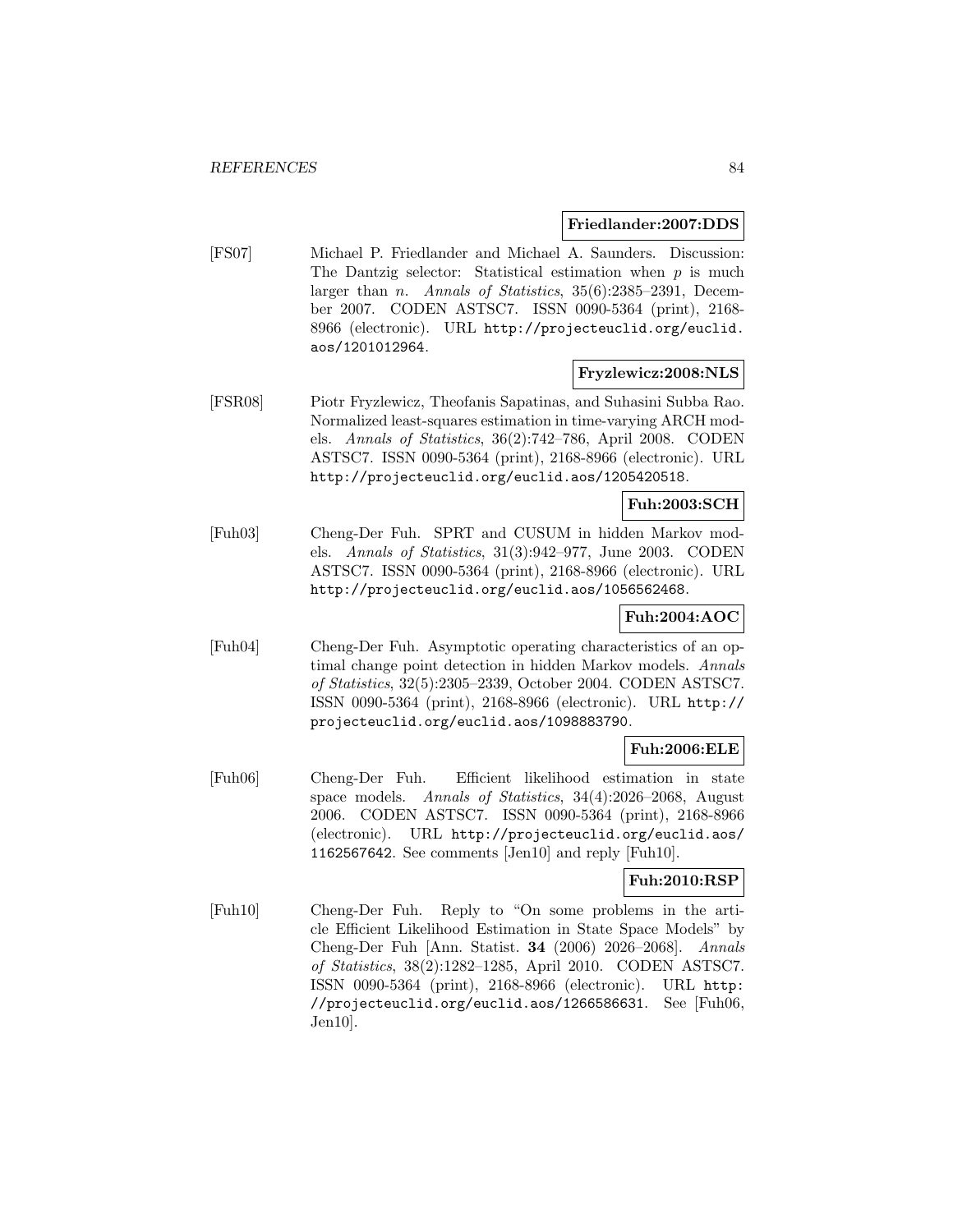### **Fukumizu:2003:LRU**

[Fuk03] Kenji Fukumizu. Likelihood ratio of unidentifiable models and multilayer neural networks. Annals of Statistics, 31(3):833-851, June 2003. CODEN ASTSC7. ISSN 0090-5364 (print), 2168- 8966 (electronic). URL http://projecteuclid.org/euclid. aos/1056562464.

# **Fan:2009:LQL**

[FWF09] Jianqing Fan, Yichao Wu, and Yang Feng. Local quasi-likelihood with a parametric guide. Annals of Statistics, 37(6B):4153– 4183, December 2009. CODEN ASTSC7. ISSN 0090-5364 (print), 2168-8966 (electronic). URL http://projecteuclid. org/euclid.aos/1256303540.

### **Fraiman:2001:ORM**

[FYZ01] Ricardo Fraiman, Víctor J. Yohai, and Ruben H. Zamar. Optimal robust M-estimates of location. Annals of Statistics, 29 (1):194–223, February 2001. CODEN ASTSC7. ISSN 0090-5364 (print), 2168-8966 (electronic). URL http://projecteuclid. org/euclid.aos/996986506.

## **Fan:2004:SEL**

[FZ04] Jianqing Fan and Jian Zhang. Sieve empirical likelihood ratio tests for nonparametric functions. Annals of Statistics, 32(5): 1858–1907, October 2004. CODEN ASTSC7. ISSN 0090-5364 (print), 2168-8966 (electronic). URL http://projecteuclid. org/euclid.aos/1098883775.

#### **Ferreira:2006:BHM**

[FZ06] J. A. Ferreira and A. H. Zwinderman. On the Benjamini– Hochberg method. Annals of Statistics, 34(4):1827–1849, August 2006. CODEN ASTSC7. ISSN 0090-5364 (print), 2168- 8966 (electronic). URL http://projecteuclid.org/euclid. aos/1162567635.

## **Fan:2001:GLR**

[FZZ01] Jianqing Fan, Chunming Zhang, and Jian Zhang. Generalized likelihood ratio statistics and Wilks phenomenon. Annals of Statistics, 29(1):153–193, February 2001. CODEN ASTSC7. ISSN 0090-5364 (print), 2168-8966 (electronic). URL http:/ /projecteuclid.org/euclid.aos/996986505. See correction [FCZ02].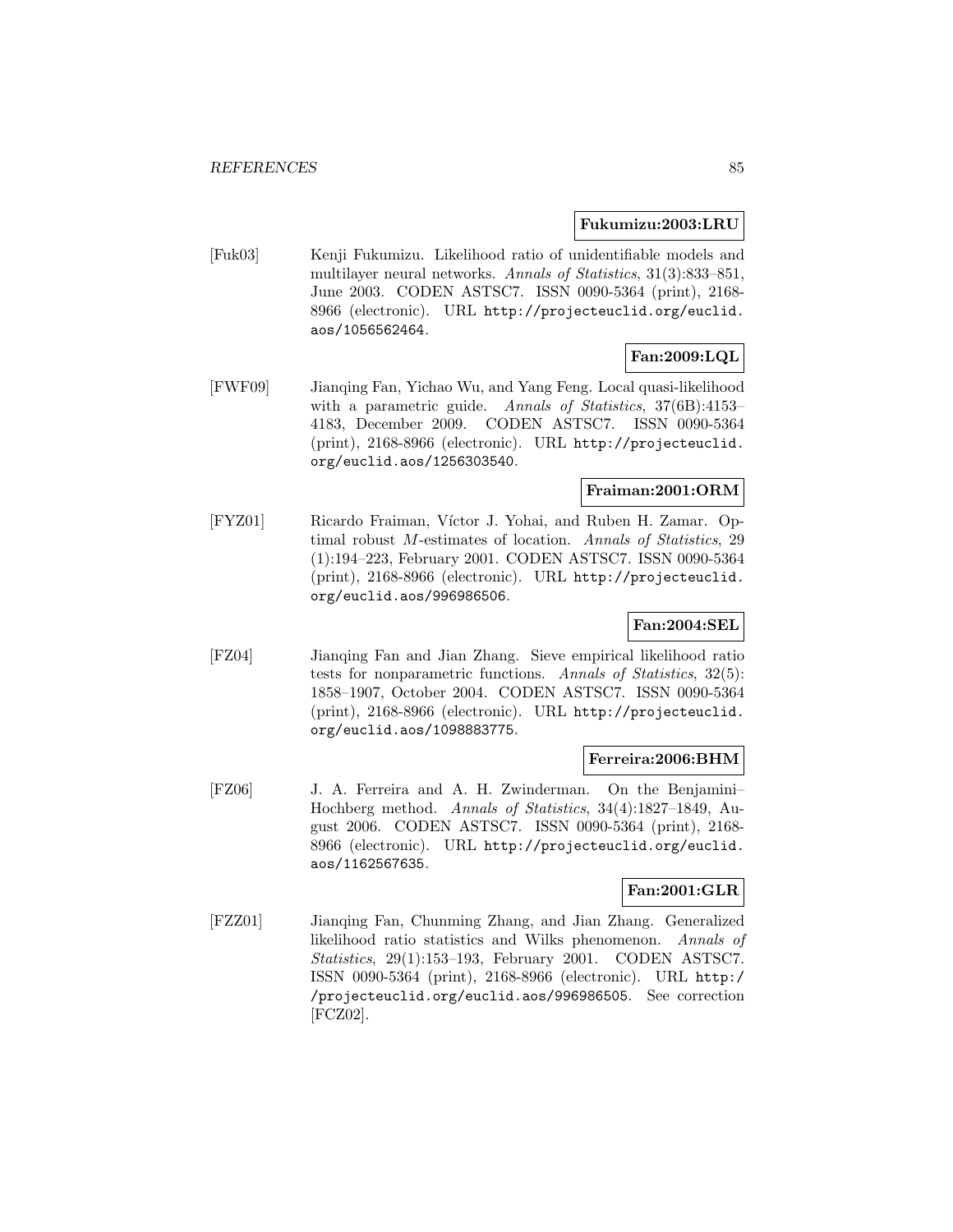### **Gavrilov:2009:ASP**

[GBS09] Yulia Gavrilov, Yoav Benjamini, and Sanat K. Sarkar. An adaptive step-down procedure with proven FDR control under independence. Annals of Statistics, 37(2):619–629, April 2009. CO-DEN ASTSC7. ISSN 0090-5364 (print), 2168-8966 (electronic). URL http://projecteuclid.org/euclid.aos/1236693144.

## **Gemai:2001:WCE**

[GCL01] Gemai, Chen, and Richard A. Lockhart. Weak convergence of the empirical process of residuals in linear models with many parameters. Annals of Statistics, 29(3):748–762, June 2001. CO-DEN ASTSC7. ISSN 0090-5364 (print), 2168-8966 (electronic). URL http://projecteuclid.org/euclid.aos/1009210688.

## **Genon-Catalot:2002:AEE**

[GCLN02] Valentine Genon-Catalot, Catherine Laredo, and Michael Nussbaum. Asymptotic equivalence of estimating a Poisson intensity and a positive diffusion drift. Annals of Statistics, 30(3):731–753, June 2002. CODEN ASTSC7. ISSN 0090-5364 (print), 2168- 8966 (electronic). URL http://projecteuclid.org/euclid. aos/1028674840.

### **Grunwald:2004:GTM**

[GD04] Peter D. Grünwald and A. Philip Dawid. Game theory, maximum entropy, minimum discrepancy and robust Bayesian decision theory. Annals of Statistics, 32(4):1367–1433, August 2004. CODEN ASTSC7. ISSN 0090-5364 (print), 2168-8966 (electronic). URL http://projecteuclid.org/euclid.aos/1091626173.

## **Garcia-Escudero:2008:GTA**

[GEGMMI08] Luis A. García-Escudero, Alfonso Gordaliza, Carlos Matrán, and Agustin Mayo-Iscar. A general trimming approach to robust cluster analysis. Annals of Statistics, 36(3):1324–1345, June 2008. CODEN ASTSC7. ISSN 0090-5364 (print), 2168-8966 (electronic). URL http://projecteuclid.org/euclid.aos/ 1211819566.

#### **Gelman:2005:AVW**

[Gel05] Andrew Gelman. Analysis of variance — why it is more important than ever. Annals of Statistics, 33(1):1–53, February 2005. CODEN ASTSC7. ISSN 0090-5364 (print), 2168-8966 (electronic). URL http://projecteuclid.org/euclid.aos/ 1112967698.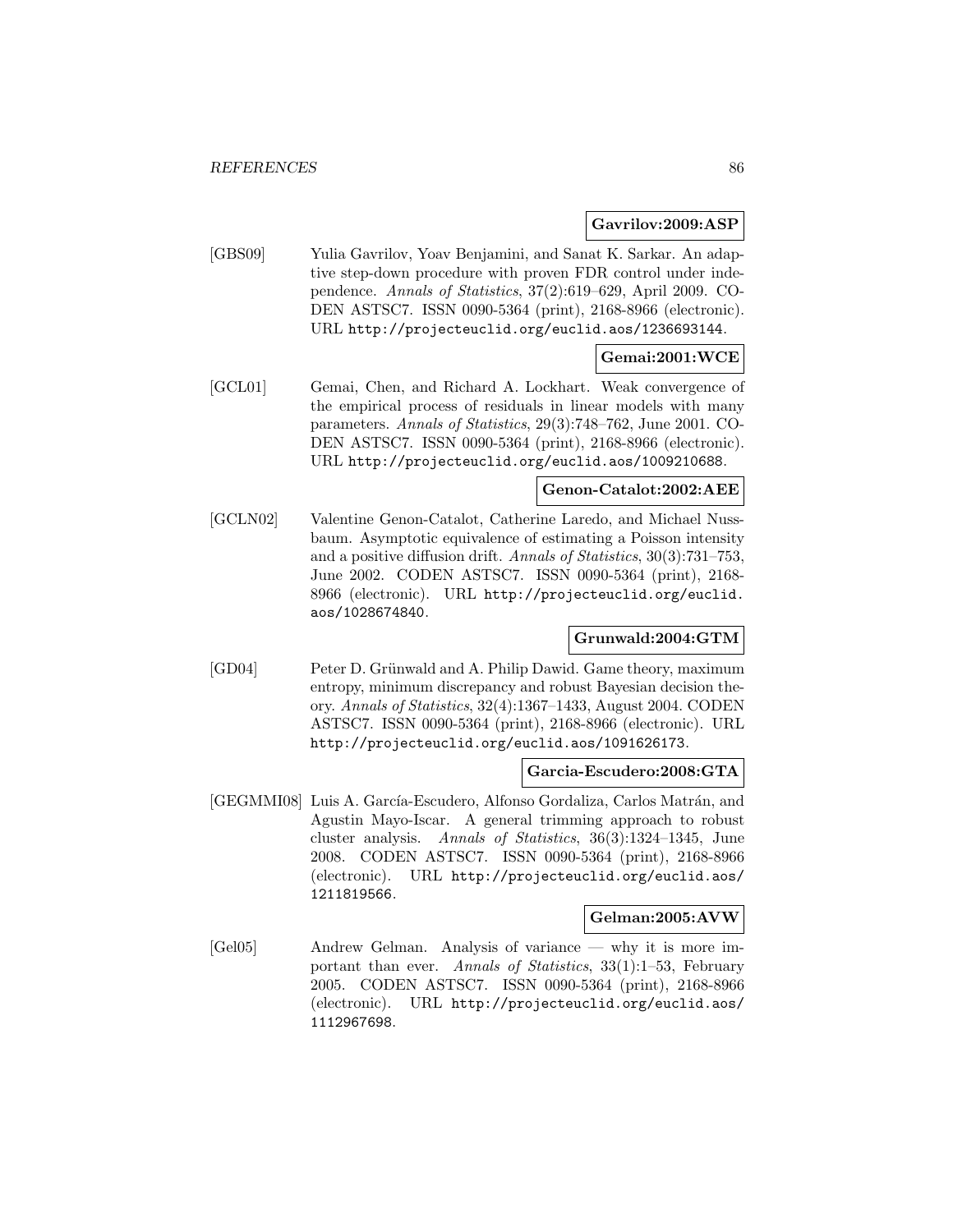### **Goldenshluger:2000:AMR**

[GG00] Alexander Goldenshluger and Eitan Greenshtein. Asymptotically minimax regret procedures in regression model selection and the magnitude of the dimension penalty. Annals of Statistics, 28(6): 1620–1637, December 2000. CODEN ASTSC7. ISSN 0090-5364 (print), 2168-8966 (electronic). URL http://projecteuclid. org/euclid.aos/1015957473.

## **Gill:2008:AGC**

[GG08] Richard D. Gill and Peter D. Grünwald. An algorithmic and a geometric characterization of coarsening at random. Annals of Statistics, 36(5):2409–2422, October 2008. CODEN ASTSC7. ISSN 0090-5364 (print), 2168-8966 (electronic). URL http:// projecteuclid.org/euclid.aos/1223908097.

# **Ghosal:2000:CRP**

[GGvdV00] Subhashis Ghosal, Jayanta K. Ghosh, and Aad W. van der Vaart. Convergence rates of posterior distributions. Annals of Statistics, 28(2):500–531, April 2000. CODEN ASTSC7. ISSN 0090-5364 (print), 2168-8966 (electronic). URL http://projecteuclid. org/euclid.aos/1016218228.

# **Geiger:2002:PPD**

[GH02] Dan Geiger and David Heckerman. Parameter priors for directed acyclic graphical models and the characterization of several probability distributions. Annals of Statistics, 30(5):1412–1440, October 2002. CODEN ASTSC7. ISSN 0090-5364 (print), 2168- 8966 (electronic). URL http://projecteuclid.org/euclid. aos/1035844981.

## **Gloter:2007:EHP**

[GH07] Arnaud Gloter and Marc Hoffmann. Estimation of the Hurst parameter from discrete noisy data. Annals of Statistics, 35(5): 1947–1974, October 2007. CODEN ASTSC7. ISSN 0090-5364 (print), 2168-8966 (electronic). URL http://projecteuclid. org/euclid.aos/1194461718.

### **Geiger:2001:SEF**

[GHKM01] Dan Geiger, David Heckerman, Henry King, and Christopher Meek. Stratified exponential families: Graphical models and model selection. Annals of Statistics, 29(2):505–529, April 2001. CODEN ASTSC7. ISSN 0090-5364 (print), 2168-8966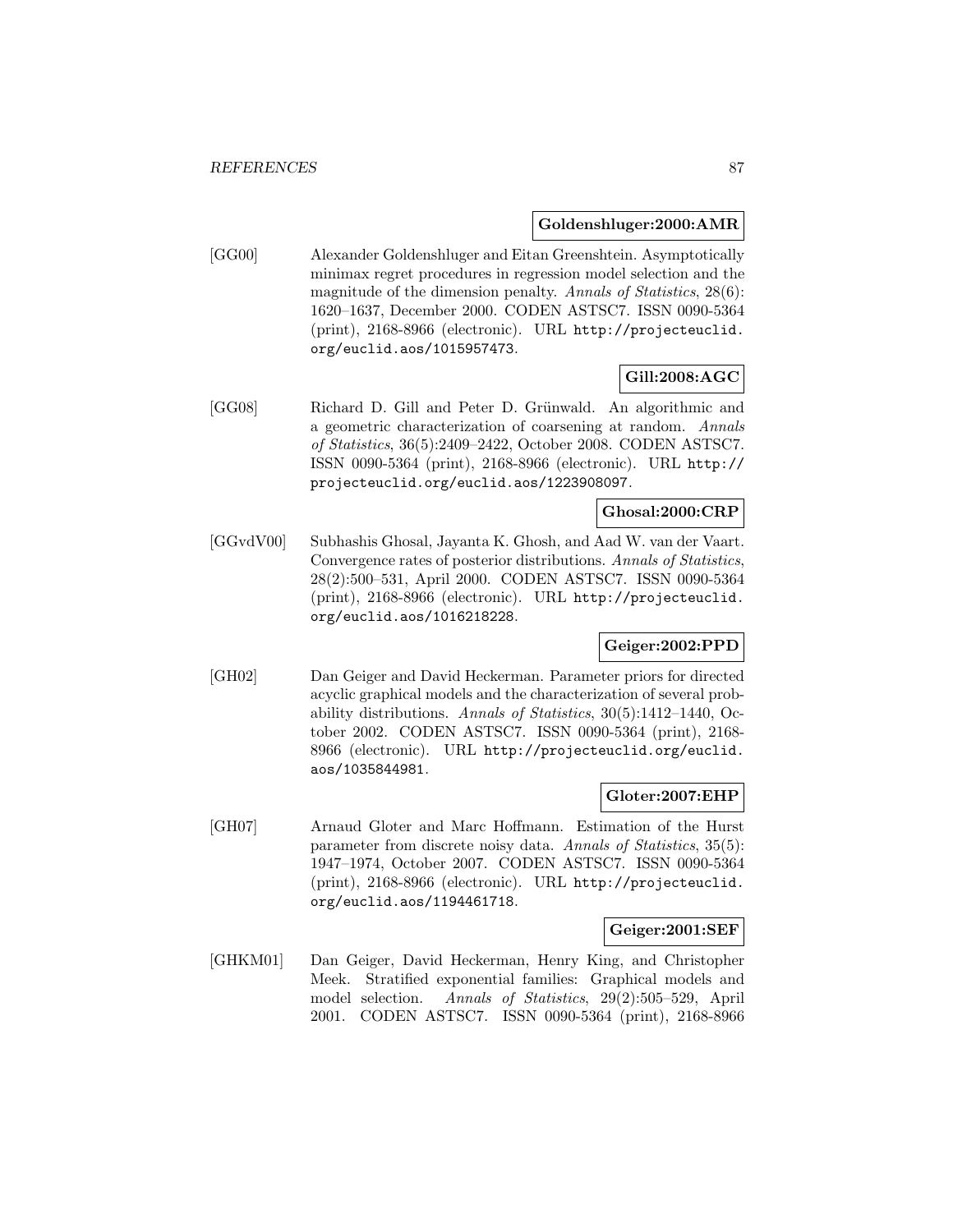(electronic). URL http://projecteuclid.org/euclid.aos/ 1009210550.

## **Ghosal:2001:CRD**

[Gho01] Subhashis Ghosal. Convergence rates for density estimation with Bernstein polynomials. Annals of Statistics, 29(5):1264–1280, October 2001. CODEN ASTSC7. ISSN 0090-5364 (print), 2168- 8966 (electronic). URL http://projecteuclid.org/euclid. aos/1013203453.

### **Giraitis:2001:GEP**

[GHR01] L. Giraitis, J. Hidalgo, and P. M. Robinson. Gaussian estimation of parametric spectral density with unknown pole. Annals of Statistics, 29(4):987–1023, August 2001. CODEN ASTSC7. ISSN 0090-5364 (print), 2168-8966 (electronic). URL http:// projecteuclid.org/euclid.aos/1013699989.

## **Gobet:2004:NES**

[GHR04] Emmanuel Gobet, Marc Hoffmann, and Markus Reiß. Nonparametric estimation of scalar diffusions based on low frequency data. Annals of Statistics, 32(5):2223–2253, October 2004. CO-DEN ASTSC7. ISSN 0090-5364 (print), 2168-8966 (electronic). URL http://projecteuclid.org/euclid.aos/1098883788.

## **Gilbert:2000:LST**

[Gil00] Peter B. Gilbert. Large sample theory of maximum likelihood estimates in semiparametric biased sampling models. Annals of Statistics, 28(1):151–194, February 2000. CODEN ASTSC7. ISSN 0090-5364 (print), 2168-8966 (electronic). URL http:// projecteuclid.org/euclid.aos/1016120368.

### **Grendar:2009:AEE**

[GJ09] Marian Grendár and George Judge. Asymptotic equivalence of empirical likelihood and Bayesian MAP. Annals of Statistics, 37(5A):2445–2457, October 2009. CODEN ASTSC7. ISSN 0090-5364 (print), 2168-8966 (electronic). URL http:// projecteuclid.org/euclid.aos/1247663761.

### **Groeneboom:2001:CPE**

[GJW01a] Piet Groeneboom, Geurt Jongbloed, and Jon A. Wellner. A canonical process for estimation of convex functions: The "invelope" of integrated Brownian motion  $+t^4$ . Annals of Statistics, 29(6):1620–1652, December 2001. CODEN ASTSC7.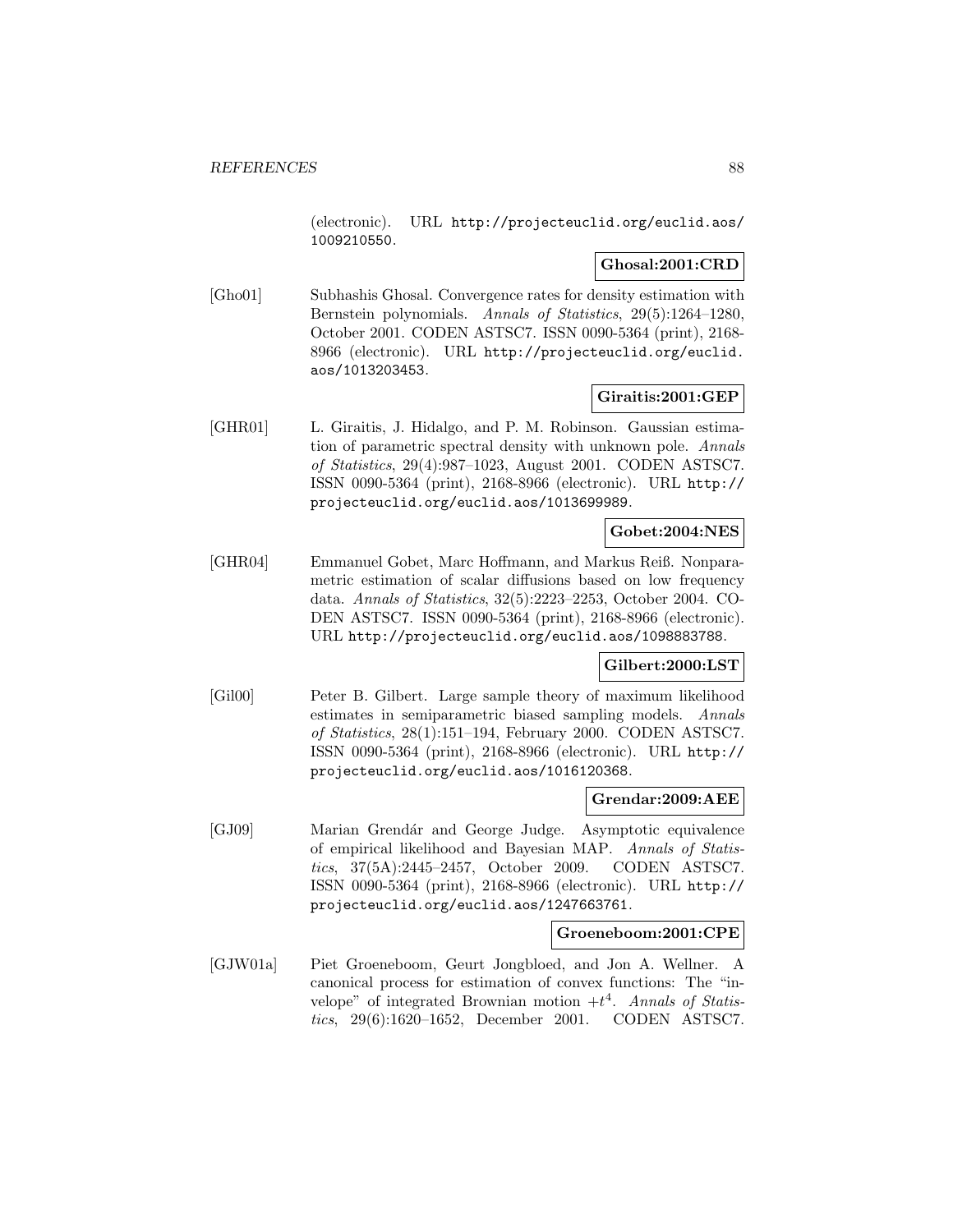ISSN 0090-5364 (print), 2168-8966 (electronic). URL http:// projecteuclid.org/euclid.aos/1015345957.

### **Groeneboom:2001:ECF**

[GJW01b] Piet Groeneboom, Geurt Jongbloed, and Jon A. Wellner. Estimation of a convex function: Characterizations and asymptotic theory. Annals of Statistics, 29(6):1653–1698, December 2001. CODEN ASTSC7. ISSN 0090-5364 (print), 2168-8966 (electronic). URL http://projecteuclid.org/euclid.aos/ 1015345958.

## **Galtchouk:2001:SEP**

[GK01] L. Galtchouk and V. Konev. On sequential estimation of parameters in semimartingale regression models with continuous time parameter. Annals of Statistics, 29(5):1508–1536, October 2001. CODEN ASTSC7. ISSN 0090-5364 (print), 2168- 8966 (electronic). URL http://projecteuclid.org/euclid. aos/1013203463.

## **Guo:2008:AIS**

[GK08] Hongwen Guo and Hira L. Koul. Asymptotic inference in some heteroscedastic regression models with long memory design and errors. Annals of Statistics, 36(1):458–487, February 2008. CO-DEN ASTSC7. ISSN 0090-5364 (print), 2168-8966 (electronic). URL http://projecteuclid.org/euclid.aos/1201877310.

### **Gao:2000:SSA**

[GKK<sup>+</sup>00] Fangyu Gao, Ronald Klein, Barbara Klein, Xiwu Lin, Grace Wahba, and Dong Xiang. Smoothing spline ANOVA models for large data sets with Bernoulli observations and the randomized GACV. Annals of Statistics, 28(6):1570–1600, December 2000. CODEN ASTSC7. ISSN 0090-5364 (print), 2168- 8966 (electronic). URL http://projecteuclid.org/euclid. aos/1015957471.

# **Gao:2009:STN**

[GKLT09] Jiti Gao, Maxwell King, Zudi Lu, and Dag Tjøstheim. Specification testing in nonlinear and nonstationary time series autoregression. Annals of Statistics, 37(6B):3893–3928, December 2009. CODEN ASTSC7. ISSN 0090-5364 (print), 2168- 8966 (electronic). URL http://projecteuclid.org/euclid. aos/1256303531.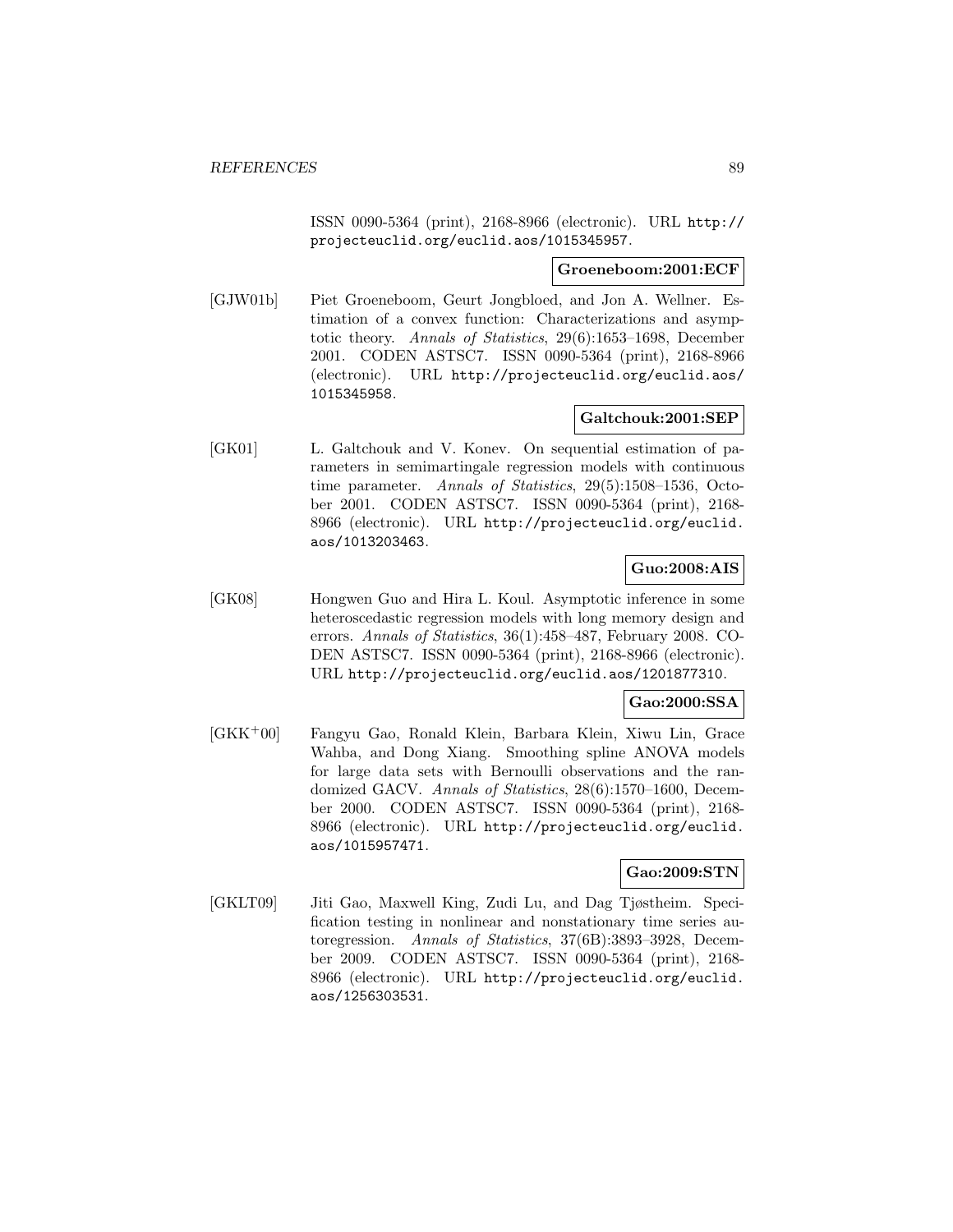### **Gardner:2006:CAR**

[GKM06] Richard J. Gardner, Markus Kiderlen, and Peyman Milanfar. Convergence of algorithms for reconstructing convex bodies and directional measures. Annals of Statistics, 34(3):1331-1374, June 2006. CODEN ASTSC7. ISSN 0090-5364 (print), 2168-8966 (electronic). URL http://projecteuclid.org/euclid.aos/ 1152540751.

## **Guerre:2005:DDR**

[GL05] Emmanuel Guerre and Pascal Lavergne. Data-driven rateoptimal specification testing in regression models. Annals of Statistics, 33(2):840–870, April 2005. CODEN ASTSC7. ISSN 0090-5364 (print), 2168-8966 (electronic). URL http:// projecteuclid.org/euclid.aos/1117114338.

## **Groeneboom:2003:KTE**

[GLdW03] P. Groeneboom, H. P. Lopuhaä, and P. P. de Wolf. Kerneltype estimators for the extreme value index. Annals of Statistics, 31(6):1956–1995, December 2003. CODEN ASTSC7. ISSN 0090-5364 (print), 2168-8966 (electronic). URL http:// projecteuclid.org/euclid.aos/1074290333.

## **Graczyk:2003:CWD**

[GLM03] Piotr Graczyk, Gérard Letac, and Hélène Massam. The complex Wishart distribution and the symmetric group. Annals of Statistics, 31(1):287–309, February 2003. CODEN ASTSC7. ISSN 0090-5364 (print), 2168-8966 (electronic). URL http:// projecteuclid.org/euclid.aos/1046294466.

### **Gao:2006:ESS**

[GLT06] Jiti Gao, Zudi Lu, and Dag Tjøstheim. Estimation in semiparametric spatial regression. Annals of Statistics, 34(3):1395–1435, June 2006. CODEN ASTSC7. ISSN 0090-5364 (print), 2168- 8966 (electronic). URL http://projecteuclid.org/euclid. aos/1152540753.

### **George:2006:IMP**

[GLX06] Edward I. George, Feng Liang, and Xinyi Xu. Improved minimax predictive densities under Kullback–Leibler loss. Annals of Statistics, 34(1):78–91, February 2006. CODEN ASTSC7. ISSN 0090-5364 (print), 2168-8966 (electronic). URL http:// projecteuclid.org/euclid.aos/1146576256.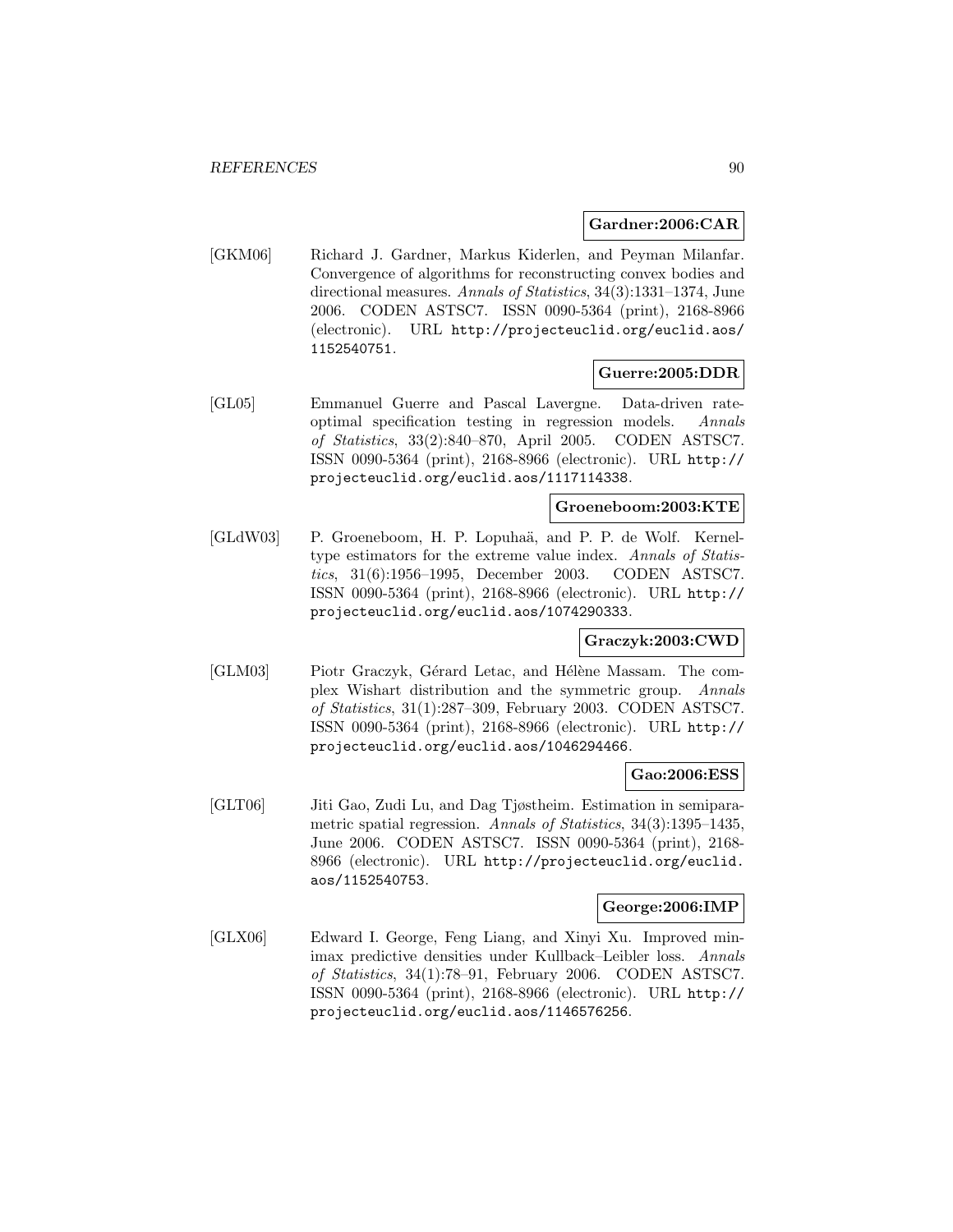# **Gu:2005:OSN**

[GM05] Chong Gu and Ping Ma. Optimal smoothing in nonparametric mixed-effect models. Annals of Statistics, 33(3):1357–1379, June 2005. CODEN ASTSC7. ISSN 0090-5364 (print), 2168- 8966 (electronic). URL http://projecteuclid.org/euclid. aos/1120224105.

# **Gine:2007:LUS**

[GM07] Evarist Giné and David M. Mason. On local U-statistic processes and the estimation of densities of functions of several sample variables. Annals of Statistics, 35(3):1105–1145, July 2007. CODEN ASTSC7. ISSN 0090-5364 (print), 2168-8966 (electronic). URL http://projecteuclid.org/euclid.aos/1185304000.

# **Geiger:2006:TAG**

[GMS06] Dan Geiger, Christopher Meek, and Bernd Sturmfels. On the toric algebra of graphical models. Annals of Statistics, 34(3): 1463–1492, June 2006. CODEN ASTSC7. ISSN 0090-5364 (print), 2168-8966 (electronic). URL http://projecteuclid. org/euclid.aos/1152540755.

## **Groeneboom:2008:CSDa**

[GMW08a] Piet Groeneboom, Marloes H. Maathuis, and Jon A. Wellner. Current status data with competing risks: Consistency and rates of convergence of the MLE. Annals of Statistics, 36(3): 1031–1063, June 2008. CODEN ASTSC7. ISSN 0090-5364 (print), 2168-8966 (electronic). URL http://projecteuclid. org/euclid.aos/1211819555.

### **Groeneboom:2008:CSDb**

[GMW08b] Piet Groeneboom, Marloes H. Maathuis, and Jon A. Wellner. Current status data with competing risks: Limiting distribution of the MLE. Annals of Statistics, 36(3):1064–1089, June 2008. CODEN ASTSC7. ISSN 0090-5364 (print), 2168-8966 (electronic). URL http://projecteuclid.org/euclid.aos/ 1211819556.

#### **Grama:2006:AEN**

[GN06] Ion G. Grama and Michael H. Neumann. Asymptotic equivalence of nonparametric autoregression and nonparametric regression. Annals of Statistics, 34(4):1701–1732, August 2006. CODEN ASTSC7. ISSN 0090-5364 (print), 2168-8966 (electronic). URL http://projecteuclid.org/euclid.aos/1162567630.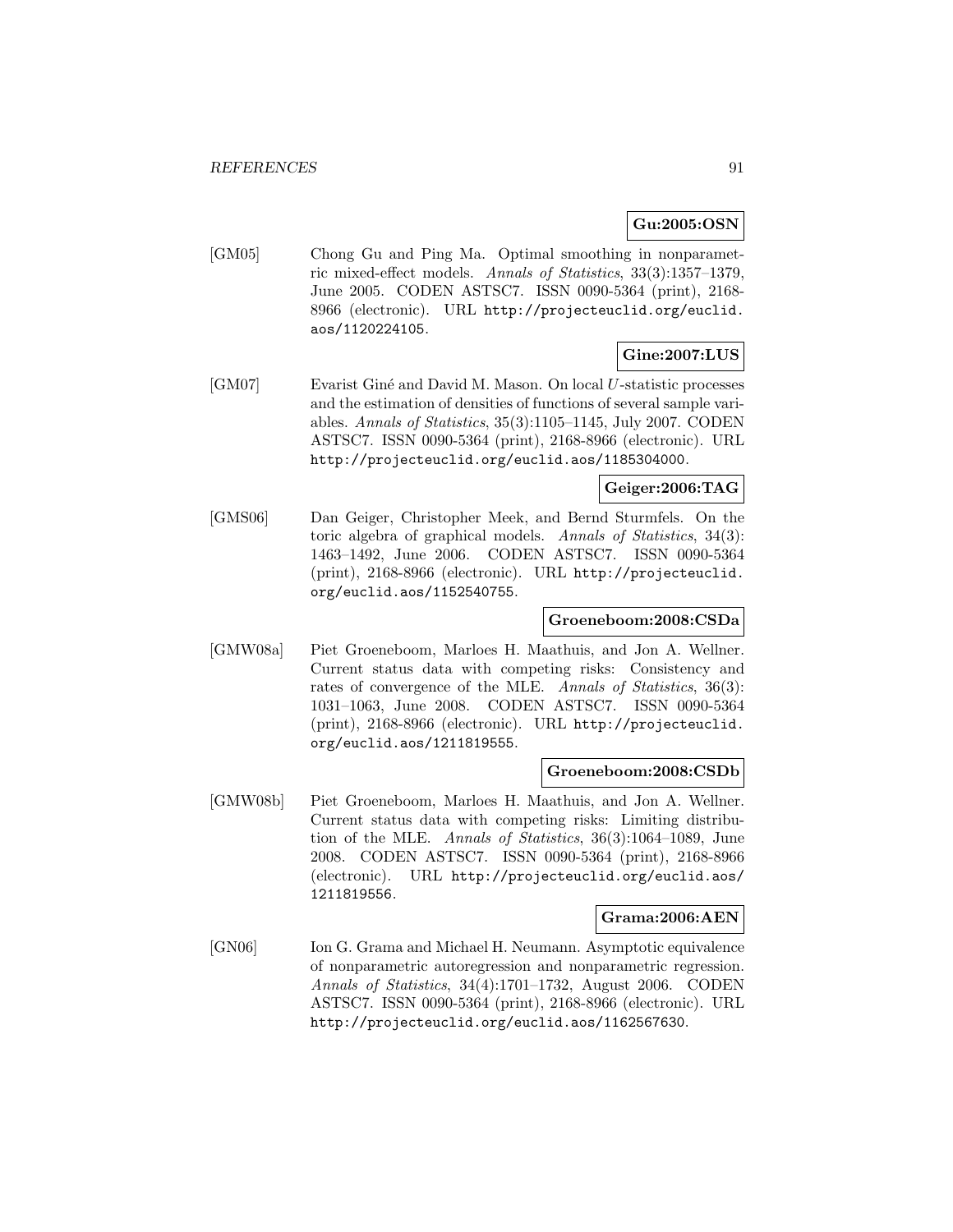### **Goldenshluger:2009:UPA**

[Gol09] Alexander Goldenshluger. A universal procedure for aggregating estimators. Annals of Statistics, 37(1):542–568, February 2009. CODEN ASTSC7. ISSN 0090-5364 (print), 2168-8966 (electronic). URL http://projecteuclid.org/euclid.aos/ 1232115945.

## **Genovese:2009:PDG**

[GPPVW09] Christopher R. Genovese, Marco Perone-Pacifico, Isabella Verdinelli, and Larry Wasserman. On the path density of a gradient field. Annals of Statistics, 37(6A):3236–3271, December 2009. CODEN ASTSC7. ISSN 0090-5364 (print), 2168-8966 (electronic). URL http://projecteuclid.org/euclid.aos/ 1250515386.

### **Genest:2007:ALE**

[GQR07] Christian Genest, Jean-François Quessy, and Bruno Rémillard. Asymptotic local efficiency of Cramér-von Mises tests for multivariate independence. Annals of Statistics, 35(1):166–191, February 2007. CODEN ASTSC7. ISSN 0090-5364 (print), 2168- 8966 (electronic). URL http://projecteuclid.org/euclid. aos/1181100185.

# **Gill:2001:CIC**

[GR01] Richard D. Gill and James M. Robins. Causal inference for complex longitudinal data: The continuous case. Annals of Statistics, 29(6):1785–1811, December 2001. CODEN ASTSC7. ISSN 0090-5364 (print), 2168-8966 (electronic). URL http:// projecteuclid.org/euclid.aos/1015345962.

#### **Giraitis:2003:EES**

[GR03] L. Giraitis and P. M. Robinson. Edgeworth expansions for semiparametric Whittle estimation of long memory. Annals of Statistics, 31(4):1325–1375, August 2003. CODEN ASTSC7. ISSN 0090-5364 (print), 2168-8966 (electronic). URL http:// projecteuclid.org/euclid.aos/1059655915.

#### **Gallegos:2005:RMC**

[GR05] María Teresa Gallegos and Gunter Ritter. A robust method for cluster analysis. Annals of Statistics, 33(1):347–380, February 2005. CODEN ASTSC7. ISSN 0090-5364 (print), 2168- 8966 (electronic). URL http://projecteuclid.org/euclid. aos/1112967709.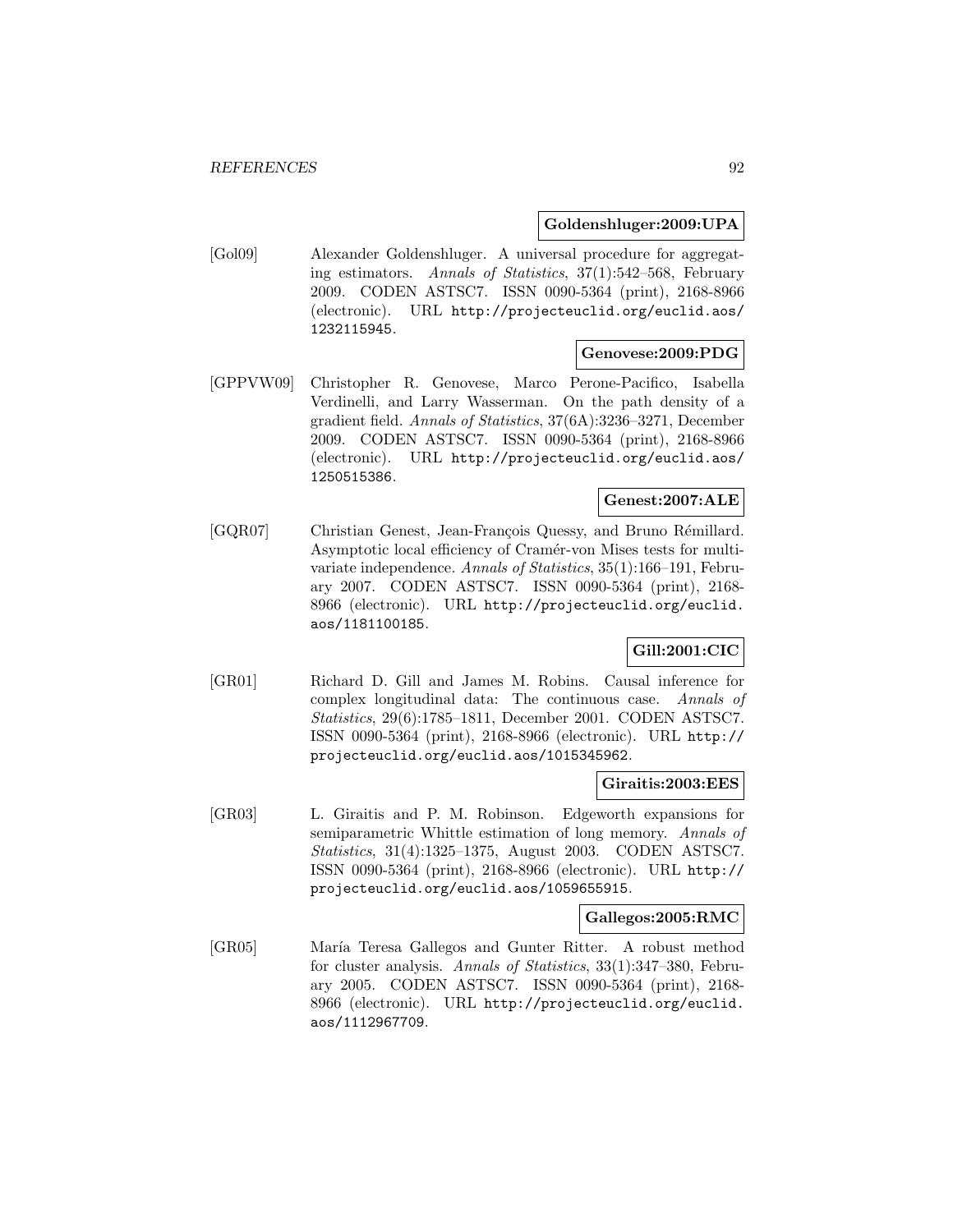### **Ghosal:2006:PCG**

[GR06] Subhashis Ghosal and Anindya Roy. Posterior consistency of Gaussian process prior for nonparametric binary regression. Annals of Statistics, 34(5):2413–2429, October 2006. CODEN ASTSC7. ISSN 0090-5364 (print), 2168-8966 (electronic). URL http://projecteuclid.org/euclid.aos/1169571802.

### **Greenshtein:2006:BSS**

[Gre06] Eitan Greenshtein. Best subset selection, persistence in highdimensional statistical learning and optimization under  $l_1$  constraint. Annals of Statistics, 34(5):2367–2386, October 2006. CO-DEN ASTSC7. ISSN 0090-5364 (print), 2168-8966 (electronic). URL http://projecteuclid.org/euclid.aos/1169571800.

## **Grama:2008:SEO**

[GS08] Ion Grama and Vladimir Spokoiny. Statistics of extremes by oracle estimation. Annals of Statistics, 36(4):1619–1648, August 2008. CODEN ASTSC7. ISSN 0090-5364 (print), 2168- 8966 (electronic). URL http://projecteuclid.org/euclid. aos/1216237294.

## **Genest:2009:RBI**

[GS09] Christian Genest and Johan Segers. Rank-based inference for bivariate extreme-value copulas. Annals of Statistics, 37(5B): 2990–3022, October 2009. CODEN ASTSC7. ISSN 0090-5364 (print), 2168-8966 (electronic). URL http://projecteuclid. org/euclid.aos/1247836675.

#### **Ghosal:2000:TMR**

[GSvdV00] Subhashis Ghosal, Arusharka Sen, and Aad W. van der Vaart. Testing monotonicity of regression. Annals of Statistics, 28(4): 1054–1082, August 2000. CODEN ASTSC7. ISSN 0090-5364 (print), 2168-8966 (electronic). URL http://projecteuclid. org/euclid.aos/1015956707.

### **Goldenshluger:2001:APE**

[GT01] A. Goldenshluger and A. Tsybakov. Adaptive prediction and estimation in linear regression with infinitely many parameters. Annals of Statistics, 29(6):1601–1619, December 2001. CODEN ASTSC7. ISSN 0090-5364 (print), 2168-8966 (electronic). URL http://projecteuclid.org/euclid.aos/1015345956.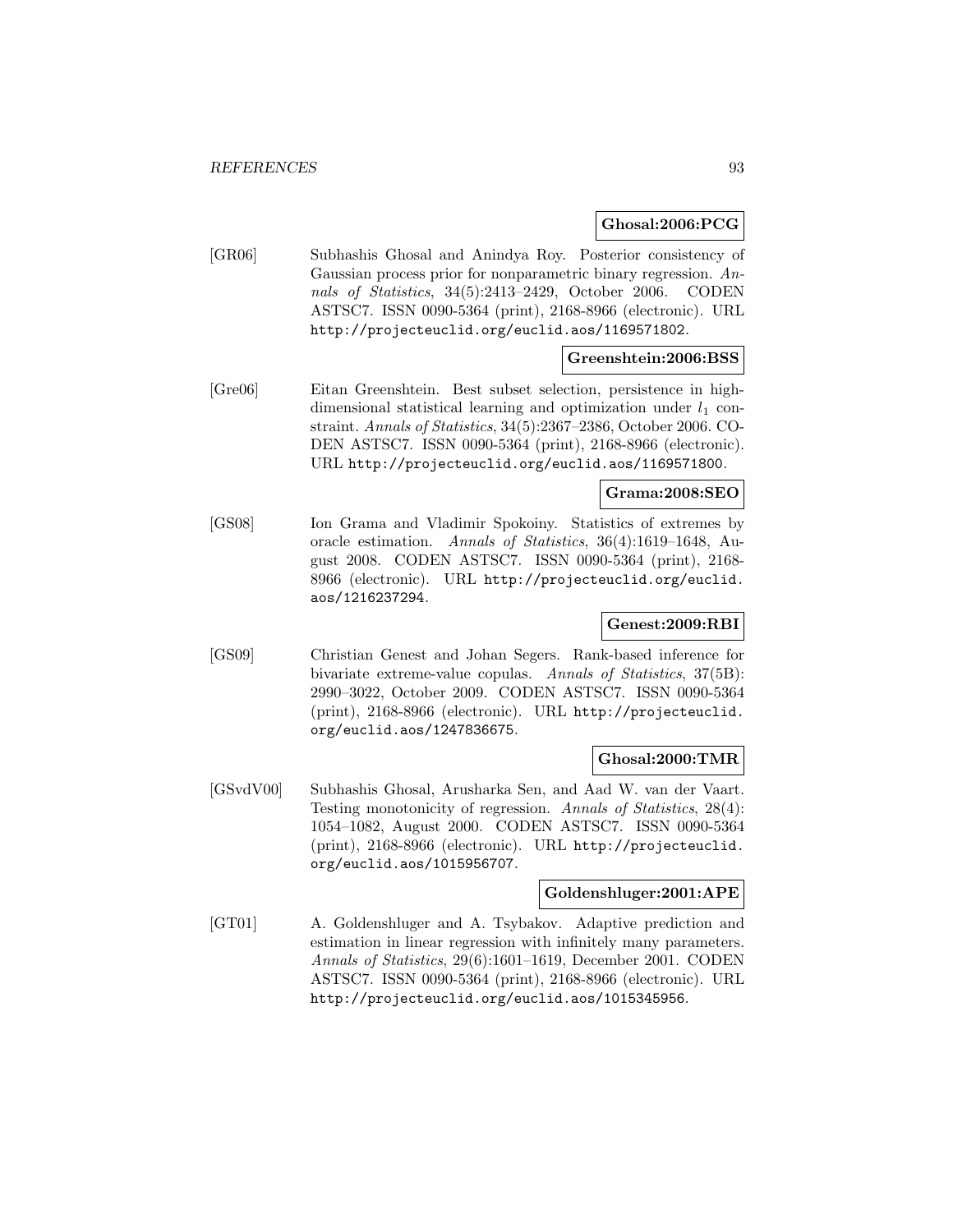### **Goldenshluger:2006:OCP**

[GTZ06] A. Goldenshluger, A. Tsybakov, and A. Zeevi. Optimal change-point estimation from indirect observations. Annals of Statistics, 34(1):350–372, February 2006. CODEN ASTSC7. ISSN 0090-5364 (print), 2168-8966 (electronic). URL http:// projecteuclid.org/euclid.aos/1146576266.

## **Ghosal:2001:ERC**

[GvdV01] Subhashis Ghosal and Aad W. van der Vaart. Entropies and rates of convergence for maximum likelihood and Bayes estimation for mixtures of normal densities. Annals of Statistics, 29(5): 1233–1263, October 2001. CODEN ASTSC7. ISSN 0090-5364 (print), 2168-8966 (electronic). URL http://projecteuclid. org/euclid.aos/1013203452.

# **Ghosal:2007:CRP**

[GvdV07a] Subhashis Ghosal and Aad van der Vaart. Convergence rates of posterior distributions for noniid observations. Annals of Statistics, 35(1):192–223, February 2007. CODEN ASTSC7. ISSN 0090-5364 (print), 2168-8966 (electronic). URL http:// projecteuclid.org/euclid.aos/1181100186.

### **Ghosal:2007:PCR**

[GvdV07b] Subhashis Ghosal and Aad van der Vaart. Posterior convergence rates of Dirichlet mixtures at smooth densities. Annals of Statistics, 35(2):697–723, April 2007. CODEN ASTSC7. ISSN 0090-5364 (print), 2168-8966 (electronic). URL http:// projecteuclid.org/euclid.aos/1183667289.

#### **Genovese:2000:RCG**

[GW00] Christopher R. Genovese and Larry Wasserman. Rates of convergence for the Gaussian mixture sieve. Annals of Statistics, 28 (4):1105–1127, August 2000. CODEN ASTSC7. ISSN 0090-5364 (print), 2168-8966 (electronic). URL http://projecteuclid. org/euclid.aos/1015956709.

#### **Genovese:2004:SPA**

[GW04a] Christopher Genovese and Larry Wasserman. A stochastic process approach to false discovery control. Annals of Statistics, 32 (3):1035–1061, June 2004. CODEN ASTSC7. ISSN 0090-5364 (print), 2168-8966 (electronic). URL http://projecteuclid. org/euclid.aos/1085408494.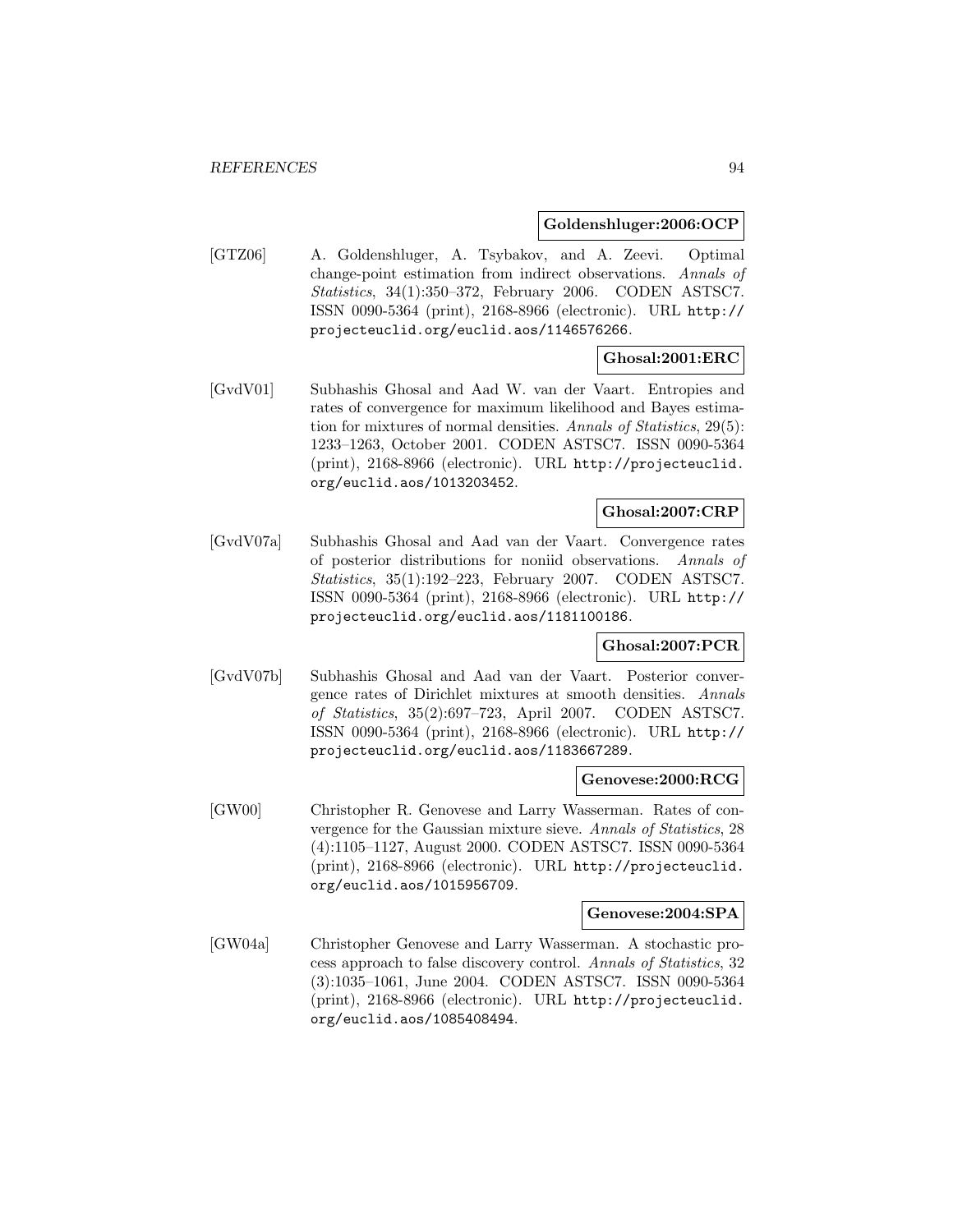## **Giglio:2004:MIS**

[GW04b] Beatrice Giglio and Henry P. Wynn. Monomial ideals and the scarf complex for coherent systems in reliability theory. Annals of Statistics, 32(3):1289–1311, June 2004. CODEN ASTSC7. ISSN 0090-5364 (print), 2168-8966 (electronic). URL http:// projecteuclid.org/euclid.aos/1085408503.

## **Genovese:2005:CSN**

[GW05] Christopher R. Genovese and Larry Wasserman. Confidence sets for nonparametric wavelet regression. Annals of Statistics, 33 (2):698–729, April 2005. CODEN ASTSC7. ISSN 0090-5364 (print), 2168-8966 (electronic). URL http://projecteuclid. org/euclid.aos/1117114334.

## **Genovese:2008:ACB**

[GW08] Christopher Genovese and Larry Wasserman. Adaptive confidence bands. Annals of Statistics, 36(2):875–905, April 2008. CODEN ASTSC7. ISSN 0090-5364 (print), 2168-8966 (electronic). URL http://projecteuclid.org/euclid.aos/ 1205420522.

## **Guo:2000:MRA**

[GX00] Sunwei Guo and Momiao Xiong. Multiple regression approach to mapping of quantitative trait loci (QTL) based on sib-pair data: a theoretical analysis. Annals of Statistics, 28(5):1245–1278, October 2000. CODEN ASTSC7. ISSN 0090-5364 (print), 2168- 8966 (electronic). URL http://projecteuclid.org/euclid. aos/1015957393.

### **Gervini:2002:CRF**

[GY02] Daniel Gervini and Victor J. Yohai. A class of robust and fully efficient regression estimators. Annals of Statistics, 30(2):583-616, April 2002. CODEN ASTSC7. ISSN 0090-5364 (print), 2168- 8966 (electronic). URL http://projecteuclid.org/euclid. aos/1021379866.

## **Goldenshluger:2001:NBA**

[GZ01] Alexander Goldenshluger and Assaf Zeevi. Nonasymptotic bounds for autoregressive time series modeling. Annals of Statistics, 29(2):417–444, April 2001. CODEN ASTSC7. ISSN 0090-5364 (print), 2168-8966 (electronic). URL http:// projecteuclid.org/euclid.aos/1009210547.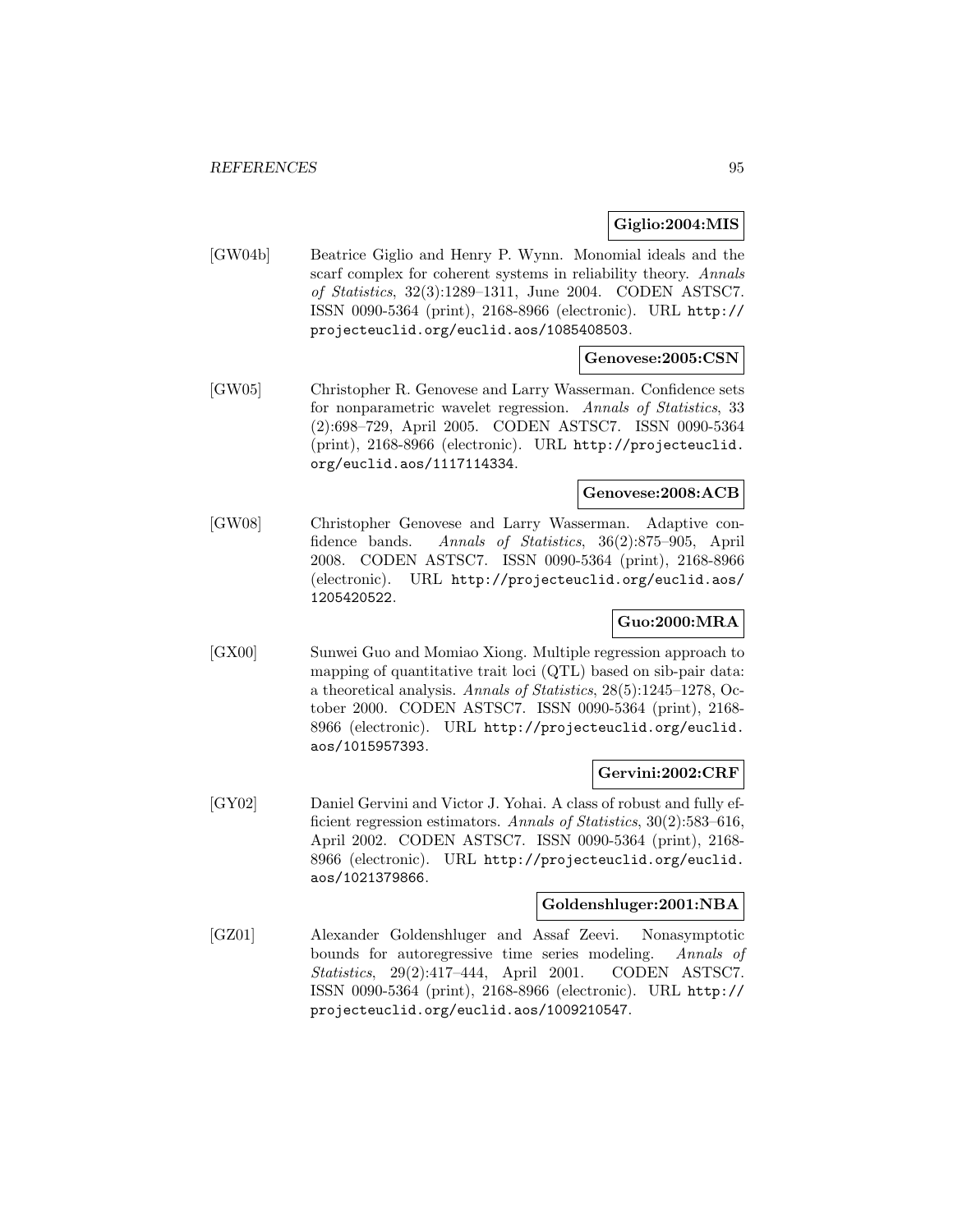### **Goldenshluger:2004:HTE**

[GZ04] Alexander Goldenshluger and Assaf Zeevi. The Hough transform estimator. Annals of Statistics, 32(5):1908–1932, October 2004. CODEN ASTSC7. ISSN 0090-5364 (print), 2168- 8966 (electronic). URL http://projecteuclid.org/euclid. aos/1098883776.

### **Goldenshluger:2006:RCB**

[GZ06] Alexander Goldenshluger and Assaf Zeevi. Recovering convex boundaries from blurred and noisy observations. Annals of Statistics, 34(3):1375–1394, June 2006. CODEN ASTSC7. ISSN 0090-5364 (print), 2168-8966 (electronic). URL http:// projecteuclid.org/euclid.aos/1152540752.

### **Gorfine:2009:CCS**

[GZH09] Malka Gorfine, David M. Zucker, and Li Hsu. Case-control survival analysis with a general semiparametric shared frailty model: A pseudo full likelihood approach. Annals of Statistics, 37(3):1489–1517, June 2009. CODEN ASTSC7. ISSN 0090-5364 (print), 2168-8966 (electronic). URL http://projecteuclid. org/euclid.aos/1239369029.

## **Huang:2008:AVC**

[HC08] Li-Shan Huang and Jianwei Chen. Analysis of variance, coefficient of determination and F-test for local polynomial regression. Annals of Statistics, 36(5):2085–2109, October 2008. CODEN ASTSC7. ISSN 0090-5364 (print), 2168-8966 (electronic). URL http://projecteuclid.org/euclid.aos/1223908085.

#### **Helland:2006:ESM**

[Hel06] Inge S. Helland. Extended statistical modeling under symmetry; the link toward quantum mechanics. Annals of Statistics, 34 (1):42–77, February 2006. CODEN ASTSC7. ISSN 0090-5364 (print), 2168-8966 (electronic). URL http://projecteuclid. org/euclid.aos/1146576255.

### **Hennig:2004:BPM**

[Hen04] Christian Hennig. Breakdown points for maximum likelihood estimators of location–scale mixtures. Annals of Statistics, 32 (4):1313–1340, August 2004. CODEN ASTSC7. ISSN 0090-5364 (print), 2168-8966 (electronic). URL http://projecteuclid. org/euclid.aos/1091626171.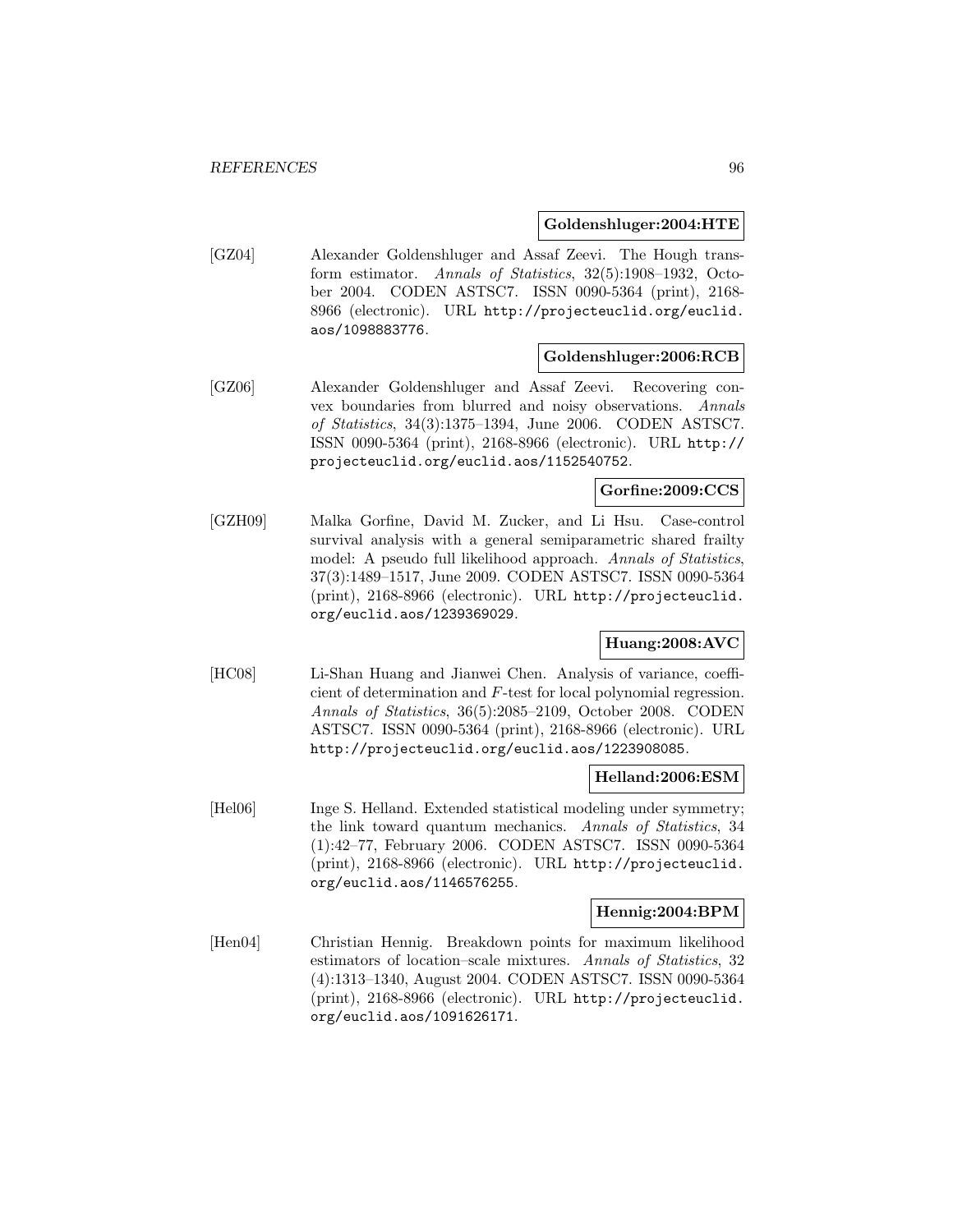### **Hall:2000:TMR**

[HH00] Peter Hall and Nancy E. Heckman. Testing for monotonicity of a regression mean by calibrating for linear functions. Annals of Statistics, 28(1):20–39, February 2000. CODEN ASTSC7. ISSN 0090-5364 (print), 2168-8966 (electronic). URL http:// projecteuclid.org/euclid.aos/1016120363.

## **Hall:2001:NKR**

[HH01] Peter Hall and Li-Shan Huang. Nonparametric kernel regression subject to monotonicity constraints. Annals of Statistics, 29(3):624–647, June 2001. CODEN ASTSC7. ISSN 0090-5364 (print), 2168-8966 (electronic). URL http://projecteuclid. org/euclid.aos/1009210683.

## **Hall:2005:NMI**

[HH05] Peter Hall and Joel L. Horowitz. Nonparametric methods for inference in the presence of instrumental variables. Annals of Statistics, 33(6):2904–2929, December 2005. CODEN ASTSC7. ISSN 0090-5364 (print), 2168-8966 (electronic). URL http:// projecteuclid.org/euclid.aos/1140191678.

## **Hall:2007:MCR**

[HH07] Peter Hall and Joel L. Horowitz. Methodology and convergence rates for functional linear regression. Annals of Statistics, 35 (1):70–91, February 2007. CODEN ASTSC7. ISSN 0090-5364 (print), 2168-8966 (electronic). URL http://projecteuclid. org/euclid.aos/1181100181.

### **Huang:2008:APB**

[HHM08] Jian Huang, Joel L. Horowitz, and Shuangge Ma. Asymptotic properties of bridge estimators in sparse high-dimensional regression models. Annals of Statistics, 36(2):587–613, April 2008. CO-DEN ASTSC7. ISSN 0090-5364 (print), 2168-8966 (electronic). URL http://projecteuclid.org/euclid.aos/1205420512.

### **Holst:2001:NNC**

[HI01] M. Holst and A. Irle. Nearest neighbor classification with dependent training sequences. Annals of Statistics, 29(5):1424–1442, October 2001. CODEN ASTSC7. ISSN 0090-5364 (print), 2168- 8966 (electronic). URL http://projecteuclid.org/euclid. aos/1013203460.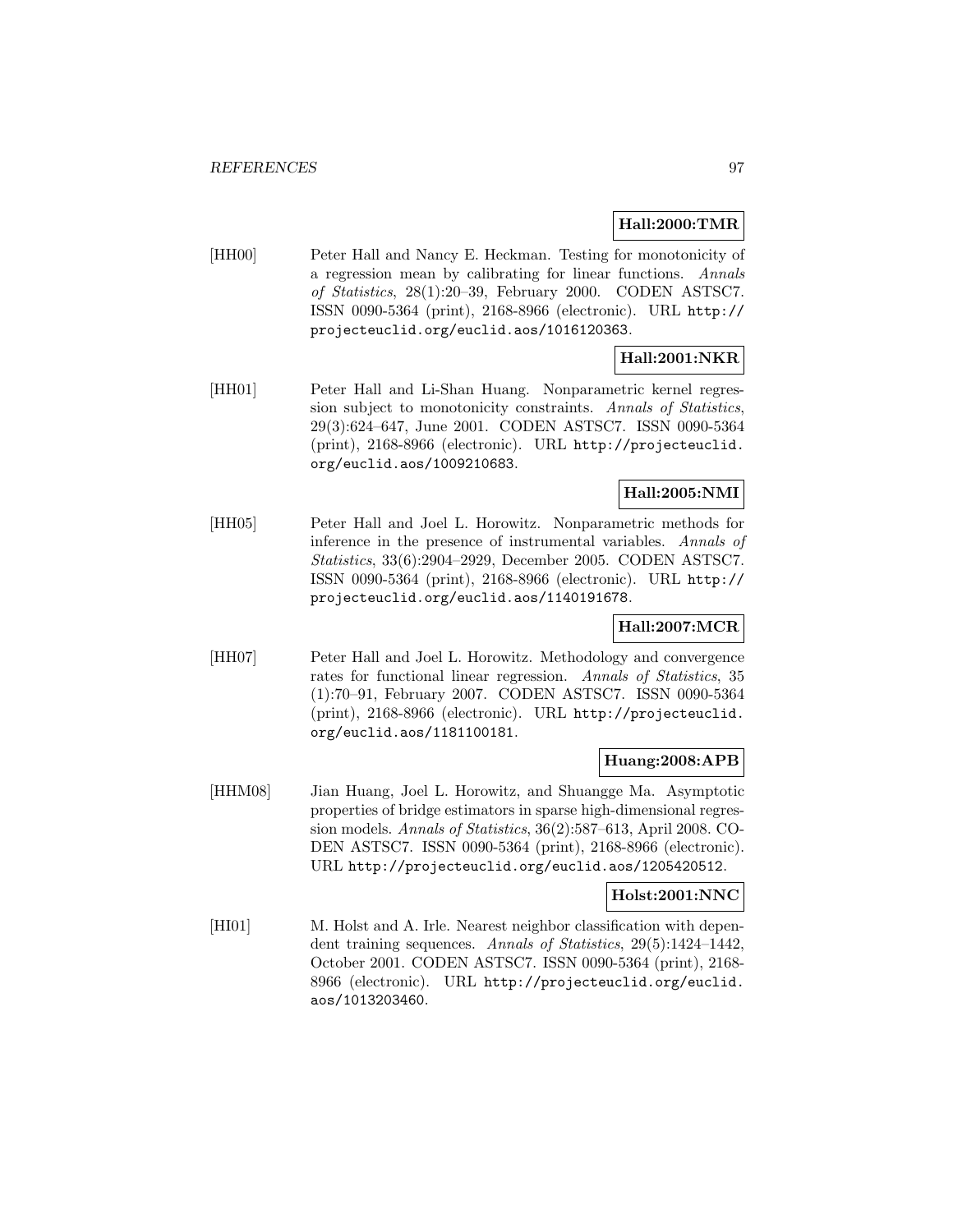### **Hidalgo:2005:SES**

[Hid05] Javier Hidalgo. Semiparametric estimation for stationary processes whose spectra have an unknown pole. Annals of Statistics, 33(4):1843–1889, August 2005. CODEN ASTSC7. ISSN 0090-5364 (print), 2168-8966 (electronic). URL http:// projecteuclid.org/euclid.aos/1123250231.

# **Hall:2008:PHC**

[HJ08] Peter Hall and Jiashun Jin. Properties of higher criticism under strong dependence. Annals of Statistics, 36(1):381–402, February 2008. CODEN ASTSC7. ISSN 0090-5364 (print), 2168- 8966 (electronic). URL http://projecteuclid.org/euclid. aos/1201877306.

### **Hristache:2001:SAA**

[HJPS01] Marian Hristache, Anatoli Juditsky, Jörg Polzehl, and Vladimir Spokoiny. Structure adaptive approach for dimension reduction. Annals of Statistics, 29(6):1537–1566, December 2001. CODEN ASTSC7. ISSN 0090-5364 (print), 2168-8966 (electronic). URL http://projecteuclid.org/euclid.aos/1015345954.

### **Hristache:2001:DEI**

[HJS01] Marian Hristache, Anatoli Juditsky, and Vladimir Spokoiny. Direct estimation of the index coefficient in a single-index model. Annals of Statistics, 29(3):593–623, June 2001. CODEN ASTSC7. ISSN 0090-5364 (print), 2168-8966 (electronic). URL http://projecteuclid.org/euclid.aos/1009210682.

## **Hall:2001:BND**

[HK01] Peter Hall and Kee-Hoon Kang. Bootstrapping nonparametric density estimators with empirically chosen bandwidths. Annals of Statistics, 29(5):1443–1468, October 2001. CODEN ASTSC7. ISSN 0090-5364 (print), 2168-8966 (electronic). URL http:// projecteuclid.org/euclid.aos/1013203461.

### **Hall:2005:BCN**

[HK05] Peter Hall and Kee-Hoon Kang. Bandwidth choice for nonparametric classification. Annals of Statistics, 33(1):284–306, February 2005. CODEN ASTSC7. ISSN 0090-5364 (print), 2168- 8966 (electronic). URL http://projecteuclid.org/euclid. aos/1112967707.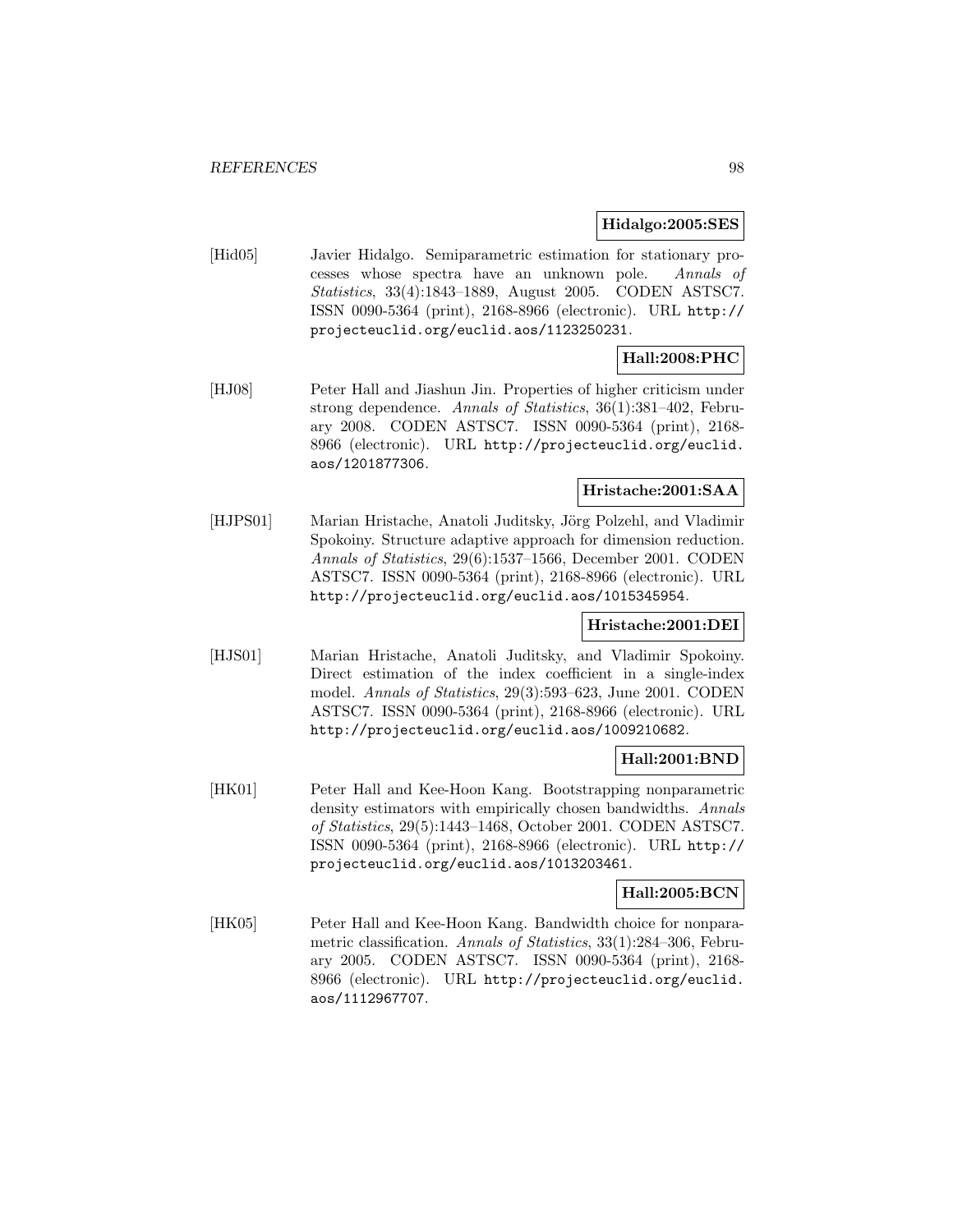### **Huang:2000:FAM**

[HKST00] Jianhua Z. Huang, Charles Kooperberg, Charles J. Stone, and Young K. Truong. Functional ANOVA modeling for proportional hazards regression. Annals of Statistics, 28(4):961–999, August 2000. CODEN ASTSC7. ISSN 0090-5364 (print), 2168- 8966 (electronic). URL http://projecteuclid.org/euclid. aos/1015956704.

## **Hoffman:2002:RRA**

[HL02] M. Hoffman and O. Lepski. Random rates in anisotropic regression (with a discussion and a rejoinder by the authors). Annals of Statistics, 30(2):325–396, April 2002. CODEN ASTSC7. ISSN 0090-5364 (print), 2168-8966 (electronic). URL http:// projecteuclid.org/euclid.aos/1021379858.

## **Ho:2005:ISB**

[HL05a] Yvonne H. S. Ho and Stephen M. S. Lee. Iterated smoothed bootstrap confidence intervals for population quantiles. Annals of Statistics, 33(1):437–462, February 2005. CODEN ASTSC7. ISSN 0090-5364 (print), 2168-8966 (electronic). URL http:// projecteuclid.org/euclid.aos/1112967712.

# **Hunter:2005:VSU**

[HL05b] David R. Hunter and Runze Li. Variable selection using MM algorithms. Annals of Statistics, 33(4):1617–1642, August 2005. CODEN ASTSC7. ISSN 0090-5364 (print), 2168-8966 (electronic). URL http://projecteuclid.org/euclid.aos/ 1123250224.

### **Hendriks:2007:ADA**

[HL07] Harrie Hendriks and Zinoviy Landsman. Asymptotic data analysis on manifolds. Annals of Statistics, 35(1):109–131, February 2007. CODEN ASTSC7. ISSN 0090-5364 (print), 2168- 8966 (electronic). URL http://projecteuclid.org/euclid. aos/1181100183.

### **Hall:2008:EDM**

[HL08] Peter Hall and Soumendra N. Lahiri. Estimation of distributions, moments and quantiles in deconvolution problems. Annals of Statistics, 36(5):2110–2134, October 2008. CODEN ASTSC7. ISSN 0090-5364 (print), 2168-8966 (electronic). URL http:// projecteuclid.org/euclid.aos/1223908086.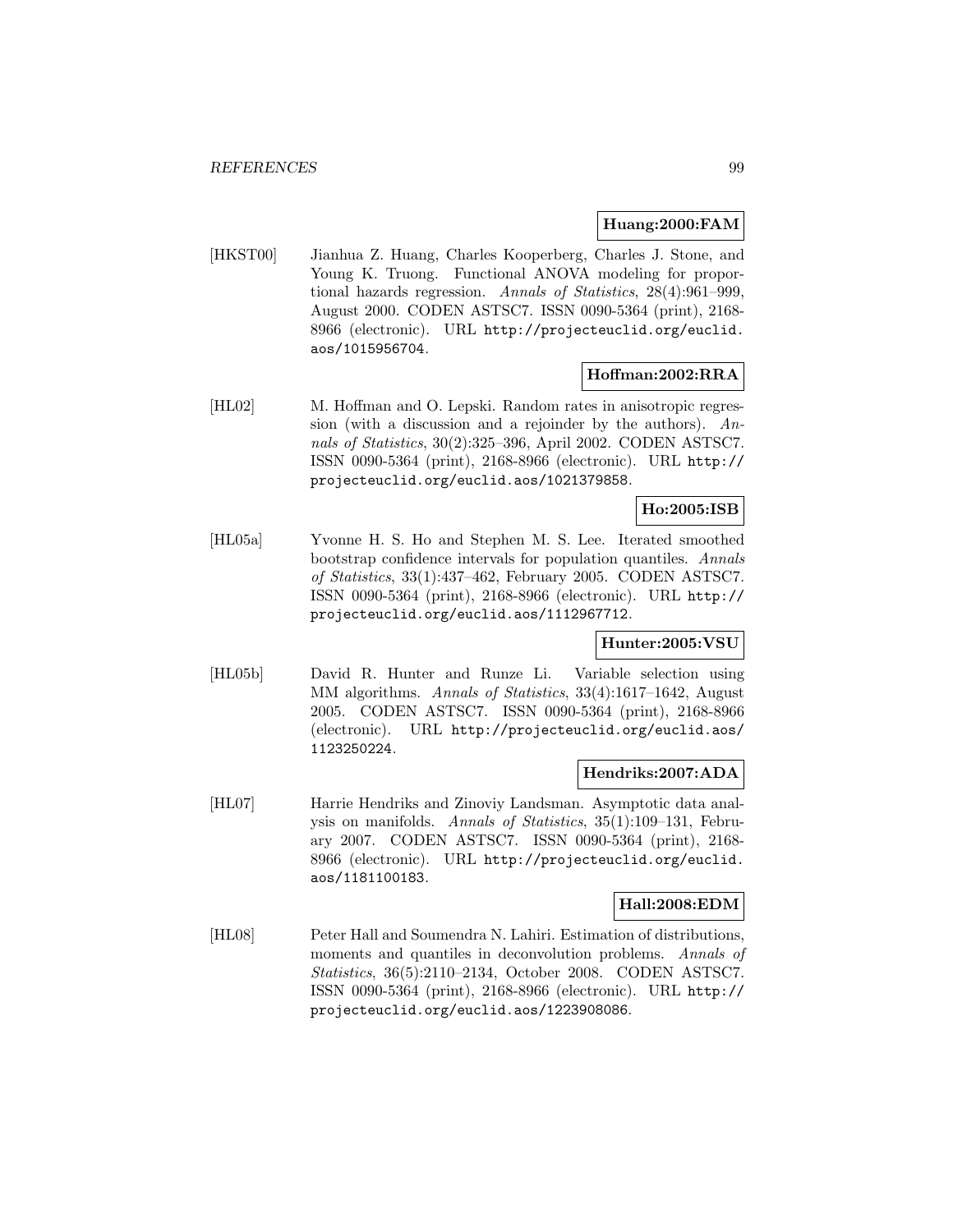## **Hallin:2004:LLS**

[HLT04] Marc Hallin, Zudi Lu, and Lanh T. Tran. Local linear spatial regression. Annals of Statistics, 32(6):2469–2500, December 2004. CODEN ASTSC7. ISSN 0090-5364 (print), 2168- 8966 (electronic). URL http://projecteuclid.org/euclid. aos/1107794876.

## **Hall:2003:SMD**

[HM03] Peter Hall and Ilya Molchanov. Sequential methods for designadaptive estimation of discontinuities in regression curves and surfaces. Annals of Statistics, 31(3):921–941, June 2003. CODEN ASTSC7. ISSN 0090-5364 (print), 2168-8966 (electronic). URL http://projecteuclid.org/euclid.aos/1056562467.

### **Horowitz:2004:NEA**

[HM04] Joel L. Horowitz and Enno Mammen. Nonparametric estimation of an additive model with a link function. Annals of Statistics, 32(6):2412–2443, December 2004. CODEN ASTSC7. ISSN 0090-5364 (print), 2168-8966 (electronic). URL http:// projecteuclid.org/euclid.aos/1107794874.

### **Hall:2006:NEM**

[HM06] Peter Hall and Tapabrata Maiti. Nonparametric estimation of mean-squared prediction error in nested-error regression models. Annals of Statistics, 34(4):1733–1750, August 2006. CODEN ASTSC7. ISSN 0090-5364 (print), 2168-8966 (electronic). URL http://projecteuclid.org/euclid.aos/1162567631.

## **Hall:2007:TSP**

[HM07a] Peter Hall and Yanyuan Ma. Testing the suitability of polynomial models in errors-in-variables problems. Annals of Statistics, 35(6):2620–2638, December 2007. CODEN ASTSC7. ISSN 0090-5364 (print), 2168-8966 (electronic). URL http:// projecteuclid.org/euclid.aos/1201012974.

### **Hall:2007:RPA**

[HM07b] Peter Hall and Alexander Meister. A ridge-parameter approach to deconvolution. Annals of Statistics, 35(4):1535–1558, August 2007. CODEN ASTSC7. ISSN 0090-5364 (print), 2168- 8966 (electronic). URL http://projecteuclid.org/euclid. aos/1188405621.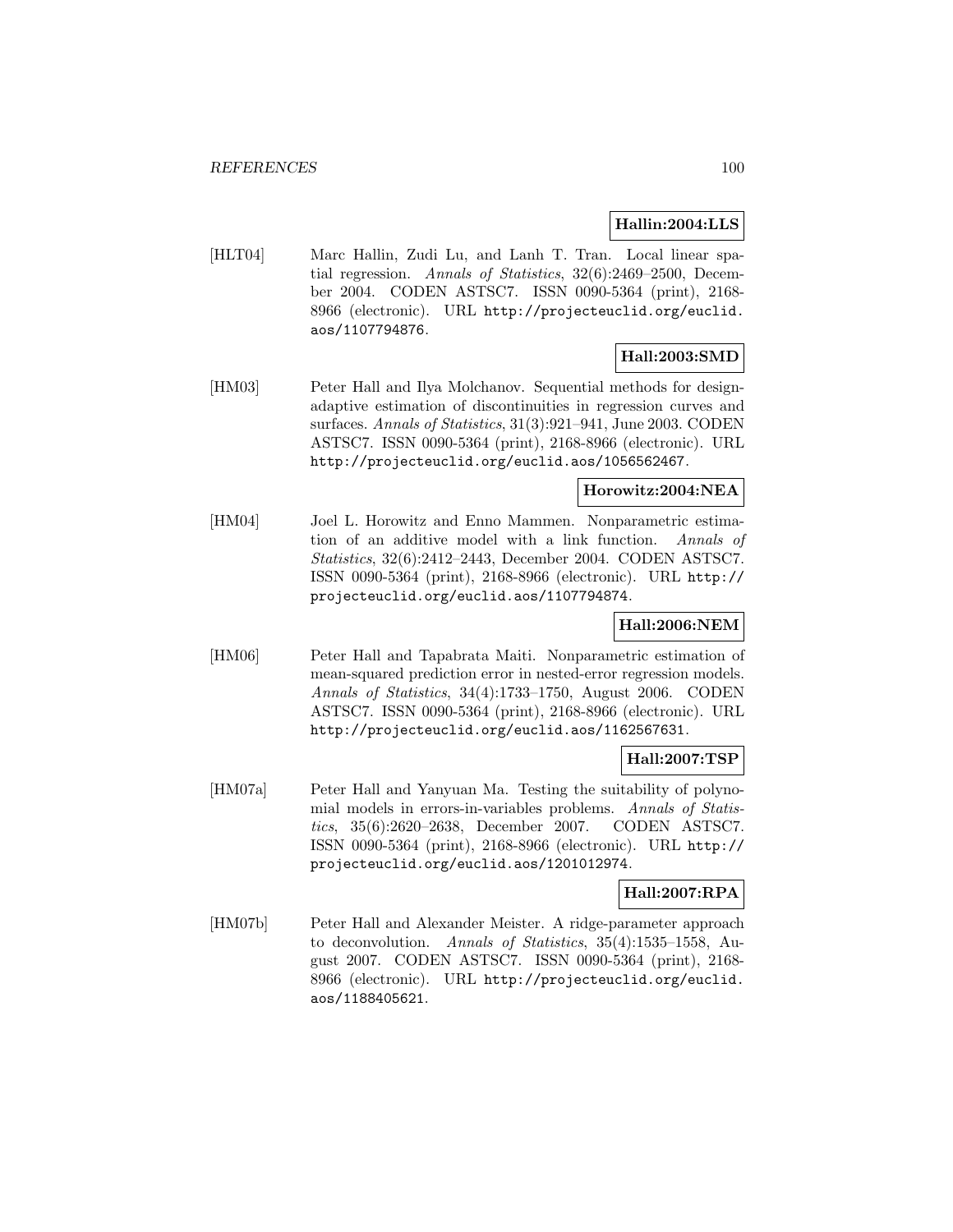### **Hillebrand:2007:ORC**

[HM07c] Martin Hillebrand and Christine H. Müller. Outlier robust corner-preserving methods for reconstructing noisy images. Annals of Statistics, 35(1):132–165, February 2007. CODEN ASTSC7. ISSN 0090-5364 (print), 2168-8966 (electronic). URL http://projecteuclid.org/euclid.aos/1181100184.

## **Horowitz:2007:ROE**

[HM07d] Joel L. Horowitz and Enno Mammen. Rate-optimal estimation for a general class of nonparametric regression models with unknown link functions. Annals of Statistics, 35(6):2589–2619, December 2007. CODEN ASTSC7. ISSN 0090-5364 (print), 2168- 8966 (electronic). URL http://projecteuclid.org/euclid. aos/1201012973.

### **Hobert:2008:TCD**

[HM08] James P. Hobert and Dobrin Marchev. A theoretical comparison of the data augmentation, marginal augmentation and PX–DA algorithms. Annals of Statistics, 36(2):532–554, April 2008. CO-DEN ASTSC7. ISSN 0090-5364 (print), 2168-8966 (electronic). URL http://projecteuclid.org/euclid.aos/1205420510.

## **Hall:2009:UBQ**

[HM09] Peter Hall and Hugh Miller. Using the bootstrap to quantify the authority of an empirical ranking. Annals of Statistics, 37(6B): 3929–3959, December 2009. CODEN ASTSC7. ISSN 0090-5364 (print), 2168-8966 (electronic). URL http://projecteuclid. org/euclid.aos/1256303532.

## **Hjort:2009:ESE**

[HMV09] Nils Lid Hjort, Ian W. McKeague, and Ingrid Van Keilegom. Extending the scope of empirical likelihood. Annals of Statistics, 37(3):1079–1111, June 2009. CODEN ASTSC7. ISSN 0090-5364 (print), 2168-8966 (electronic). URL http://projecteuclid. org/euclid.aos/1239369016.

### **Hall:2006:PPC**

[HMW06] Peter Hall, Hans-Georg M¨uller, and Jane-Ling Wang. Properties of principal component methods for functional and longitudinal data analysis. Annals of Statistics, 34(3):1493–1517, June 2006. CODEN ASTSC7. ISSN 0090-5364 (print), 2168- 8966 (electronic). URL http://projecteuclid.org/euclid. aos/1152540756.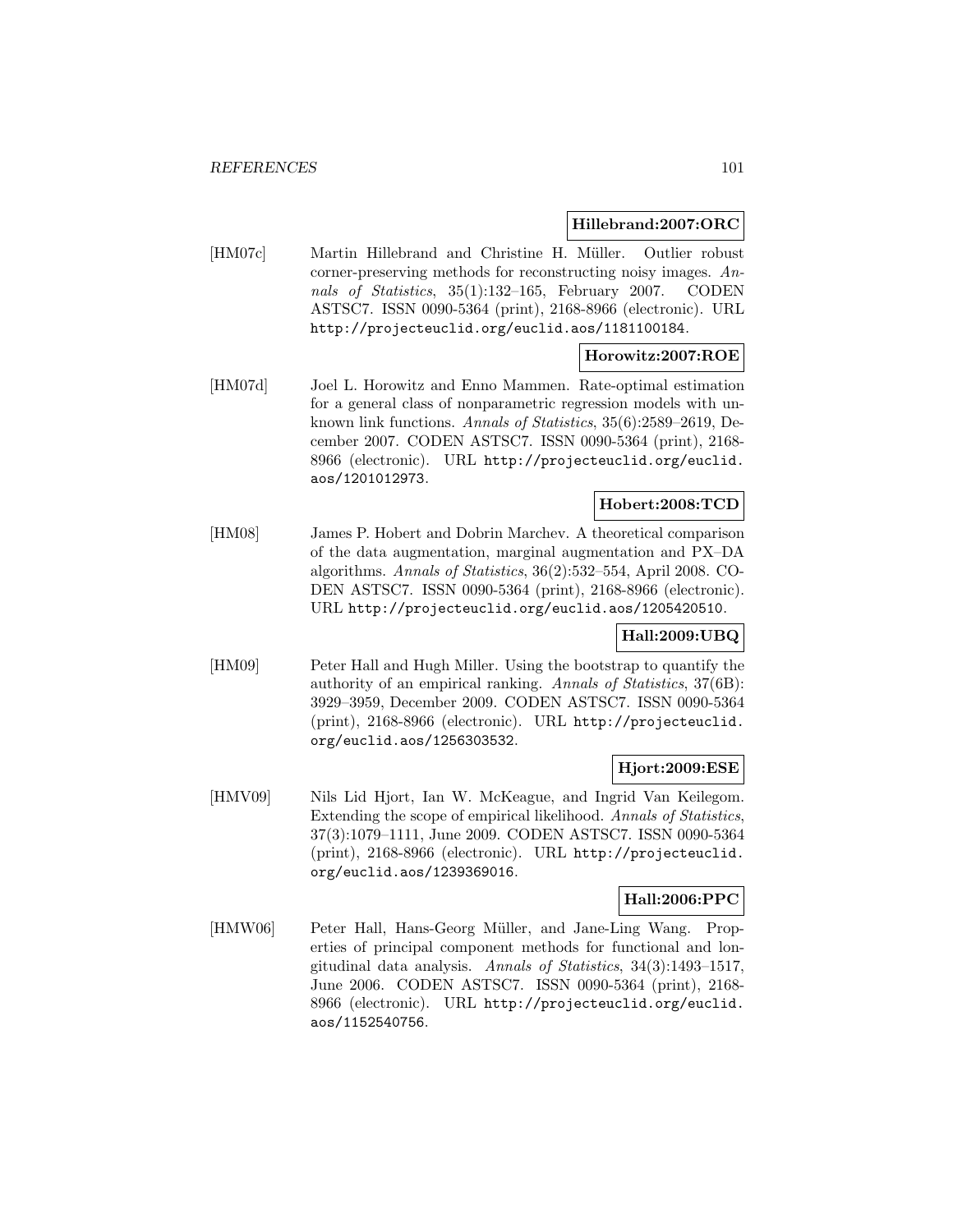## **Hall:2009:EFD**

[HMY09] Peter Hall, Hans-Georg Müller, and Fang Yao. Estimation of functional derivatives. Annals of Statistics, 37(6A):3307– 3329, December 2009. CODEN ASTSC7. ISSN 0090-5364 (print), 2168-8966 (electronic). URL http://projecteuclid. org/euclid.aos/1250515388.

# **Hall:2004:BHN**

[HMZ04] Peter Hall, Michael C. Minnotte, and Chunming Zhang. Bump hunting with non-Gaussian kernels. Annals of Statistics, 32(5): 2124–2141, October 2004. CODEN ASTSC7. ISSN 0090-5364 (print), 2168-8966 (electronic). URL http://projecteuclid. org/euclid.aos/1098883784.

## **Huo:2007:WDS**

[HN07] Xiaoming Huo and Xuelei (Sherry) Ni. When do stepwise algorithms meet subset selection criteria? Annals of Statistics, 35(2):870–887, April 2007. CODEN ASTSC7. ISSN 0090-5364 (print), 2168-8966 (electronic). URL http://projecteuclid. org/euclid.aos/1183667297.

## **Hall:2004:APS**

[HO04] Peter Hall and Hong Ooi. Attributing a probability to the shape of a probability density. Annals of Statistics, 32(5):2098–2123, October 2004. CODEN ASTSC7. ISSN 0090-5364 (print), 2168- 8966 (electronic). URL http://projecteuclid.org/euclid. aos/1098883783.

## **Ho:2006:BMM**

[Ho06] Man-Wai Ho. A Bayes method for a monotone hazard rate via Spaths. Annals of Statistics, 34(2):820–836, April 2006. CODEN ASTSC7. ISSN 0090-5364 (print), 2168-8966 (electronic). URL http://projecteuclid.org/euclid.aos/1151418242.

## **Hoff:2003:NEC**

[Hof03] Peter D. Hoff. Nonparametric estimation of convex models via mixtures. Annals of Statistics, 31(1):174–200, February 2003. CODEN ASTSC7. ISSN 0090-5364 (print), 2168-8966 (electronic). URL http://projecteuclid.org/euclid.aos/ 1046294461.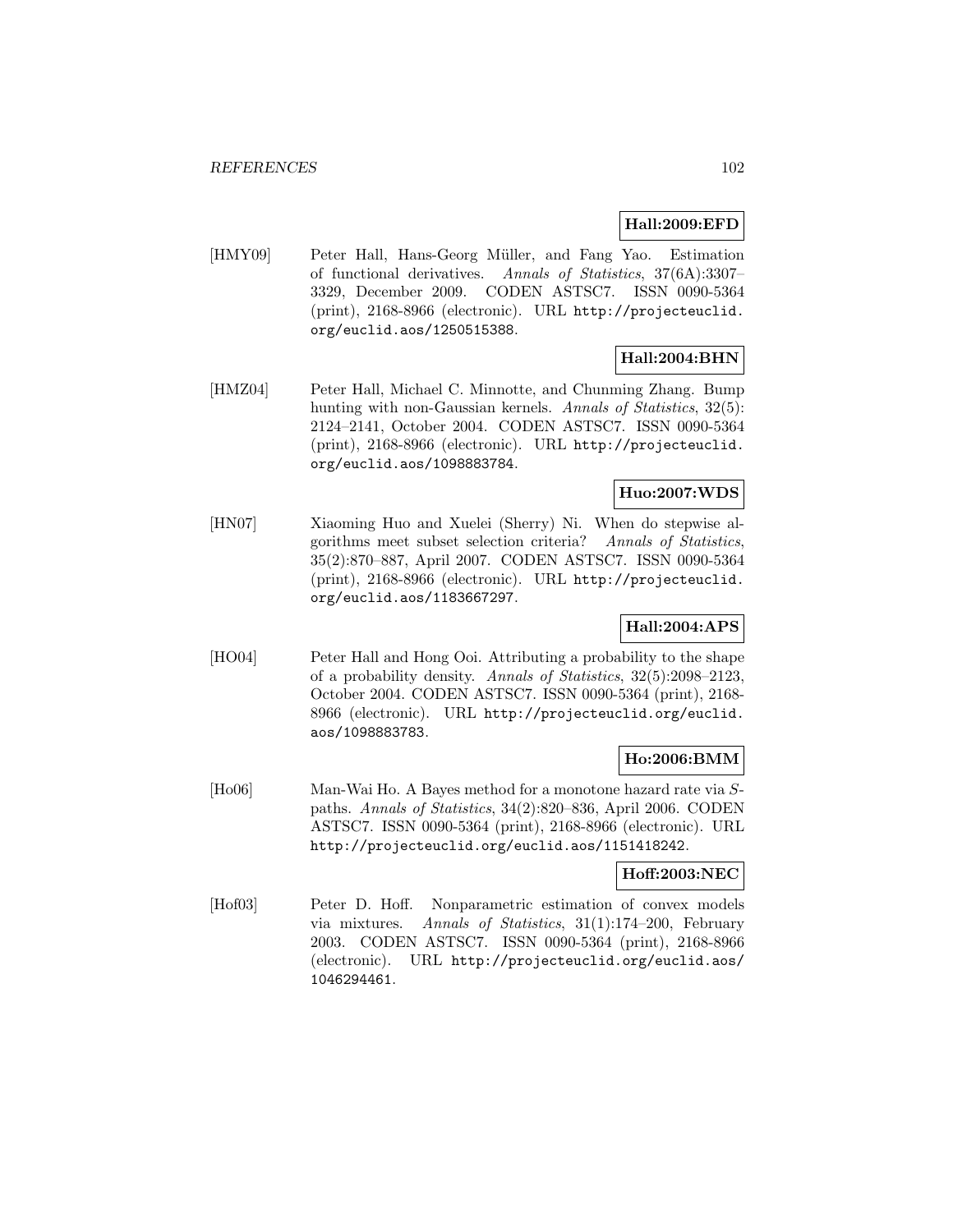### **Hallin:2006:SERb**

[HOP06] Marc Hallin, Hannu Oja, and Davy Paindaveine. Semiparametrically efficient rank-based inference for shape. II. optimal Restimation of shape. Annals of Statistics, 34(6):2757–2789, December 2006. CODEN ASTSC7. ISSN 0090-5364 (print), 2168- 8966 (electronic). URL http://projecteuclid.org/euclid. aos/1179935064.

## **Hossjer:2003:AET**

[Hös03] Ola Hössjer. Asymptotic estimation theory of multipoint linkage analysis under perfect marker information. Annals of Statistics, 31(4):1075–1109, August 2003. CODEN ASTSC7. ISSN 0090-5364 (print), 2168-8966 (electronic). URL http:// projecteuclid.org/euclid.aos/1059655906.

## **Hall:2002:NMB**

[HP02a] Peter Hall and Byeong U. Park. New methods for bias correction at endpoints and boundaries. Annals of Statistics, 30(5): 1460–1479, October 2002. CODEN ASTSC7. ISSN 0090-5364 (print), 2168-8966 (electronic). URL http://projecteuclid. org/euclid.aos/1035844983.

## **Hallin:2002:OTM**

[HP02b] Marc Hallin and Davy Paindaveine. Optimal tests for multivariate location based on interdirections and pseudo-Mahalanobis ranks. Annals of Statistics, 30(4):1103–1133, August 2002. CO-DEN ASTSC7. ISSN 0090-5364 (print), 2168-8966 (electronic). URL http://projecteuclid.org/euclid.aos/1031689019.

#### **Hall:2004:WBE**

[HP04a] Peter Hall and Spiridon Penev. Wavelet-based estimation with multiple sampling rates. Annals of Statistics, 32(5):1933–1956, October 2004. CODEN ASTSC7. ISSN 0090-5364 (print), 2168- 8966 (electronic). URL http://projecteuclid.org/euclid. aos/1098883777.

#### **Hallin:2004:RBO**

[HP04b] Marc Hallin and Davy Paindaveine. Rank-based optimal tests of the adequacy of an elliptic VARMA model. Annals of Statistics, 32(6):2642–2678, December 2004. CODEN ASTSC7. ISSN 0090-5364 (print), 2168-8966 (electronic). URL http:// projecteuclid.org/euclid.aos/1107794882.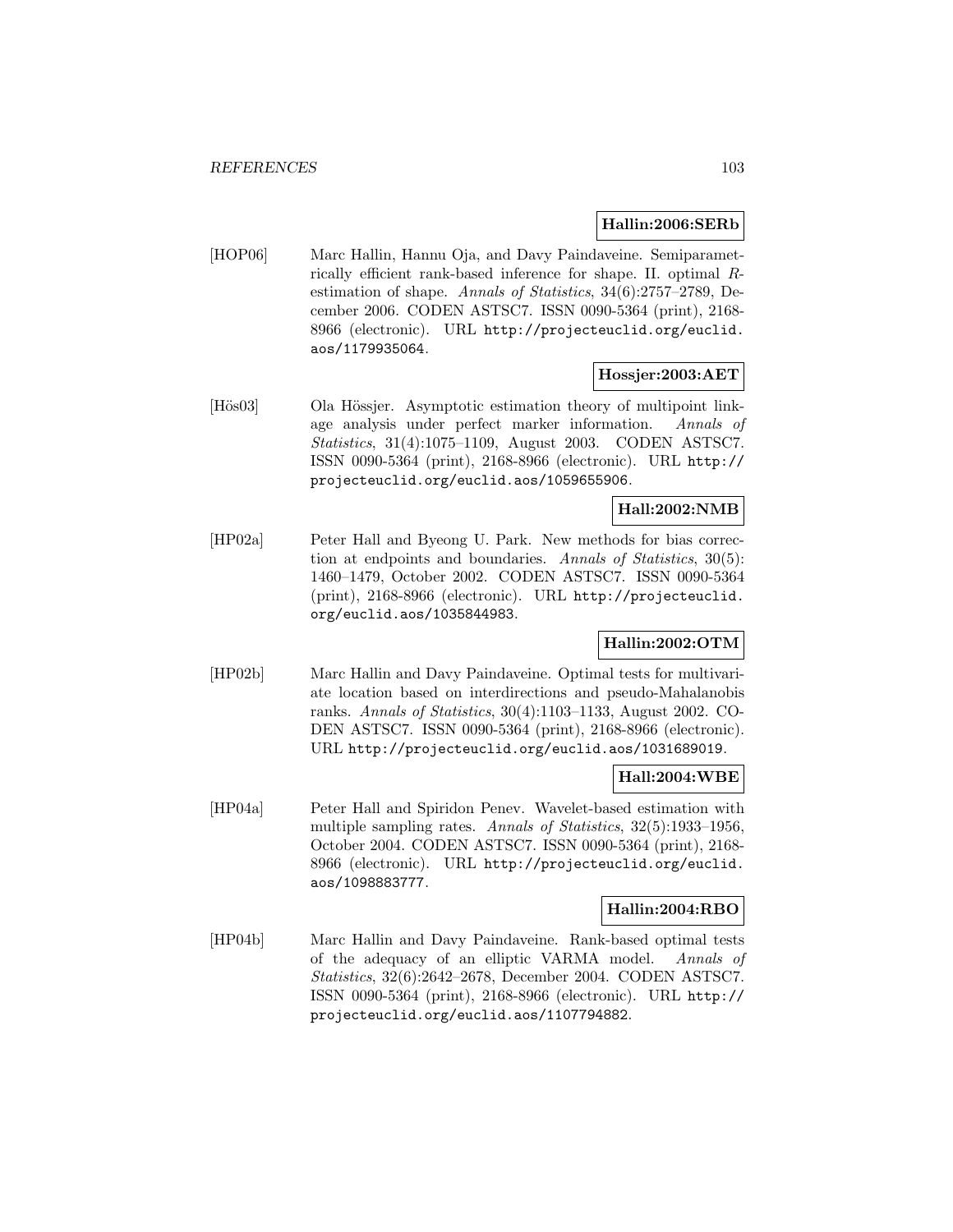## **Hallin:2006:SERa**

[HP06] Marc Hallin and Davy Paindaveine. Semiparametrically efficient rank-based inference for shape. I. Optimal rank-based tests for sphericity. Annals of Statistics, 34(6):2707–2756, December 2006. CODEN ASTSC7. ISSN 0090-5364 (print), 2168- 8966 (electronic). URL http://projecteuclid.org/euclid. aos/1179935063.

# **Hallin:2008:ORB**

[HP08] Marc Hallin and Davy Paindaveine. Optimal rank-based tests for homogeneity of scatter. Annals of Statistics, 36(3):1261–1298, June 2008. CODEN ASTSC7. ISSN 0090-5364 (print), 2168- 8966 (electronic). URL http://projecteuclid.org/euclid. aos/1211819564.

## **Hall:2008:CNO**

[HPS08] Peter Hall, Byeong U. Park, and Richard J. Samworth. Choice of neighbor order in nearest-neighbor classification. Annals of Statistics, 36(5):2135–2152, October 2008. CODEN ASTSC7. ISSN 0090-5364 (print), 2168-8966 (electronic). URL http:// projecteuclid.org/euclid.aos/1223908087.

# **Hall:2002:EEC**

[HPT02] Peter Hall, Liang Peng, and Nader Tajvidi. Effect of extrapolation on coverage accuracy of prediction intervals computed from Pareto-type data. Annals of Statistics, 30(3):875–895, June 2002. CODEN ASTSC7. ISSN 0090-5364 (print), 2168-8966 (electronic). URL http://projecteuclid.org/euclid.aos/ 1028674844.

## **Hall:2007:NEP**

[HQ07] Peter Hall and Peihua Qiu. Nonparametric estimation of a pointspread function in multivariate problems. Annals of Statistics, 35 (4):1512–1534, August 2007. CODEN ASTSC7. ISSN 0090-5364 (print), 2168-8966 (electronic). URL http://projecteuclid. org/euclid.aos/1188405620.

### **Hall:2000:TSF**

[HR00] Peter Hall and Christian Rau. Tracking a smooth fault line in a response surface. Annals of Statistics, 28(3):713–733, June 2000. CODEN ASTSC7. ISSN 0090-5364 (print), 2168-8966 (electronic). URL http://projecteuclid.org/euclid.aos/ 1015951995.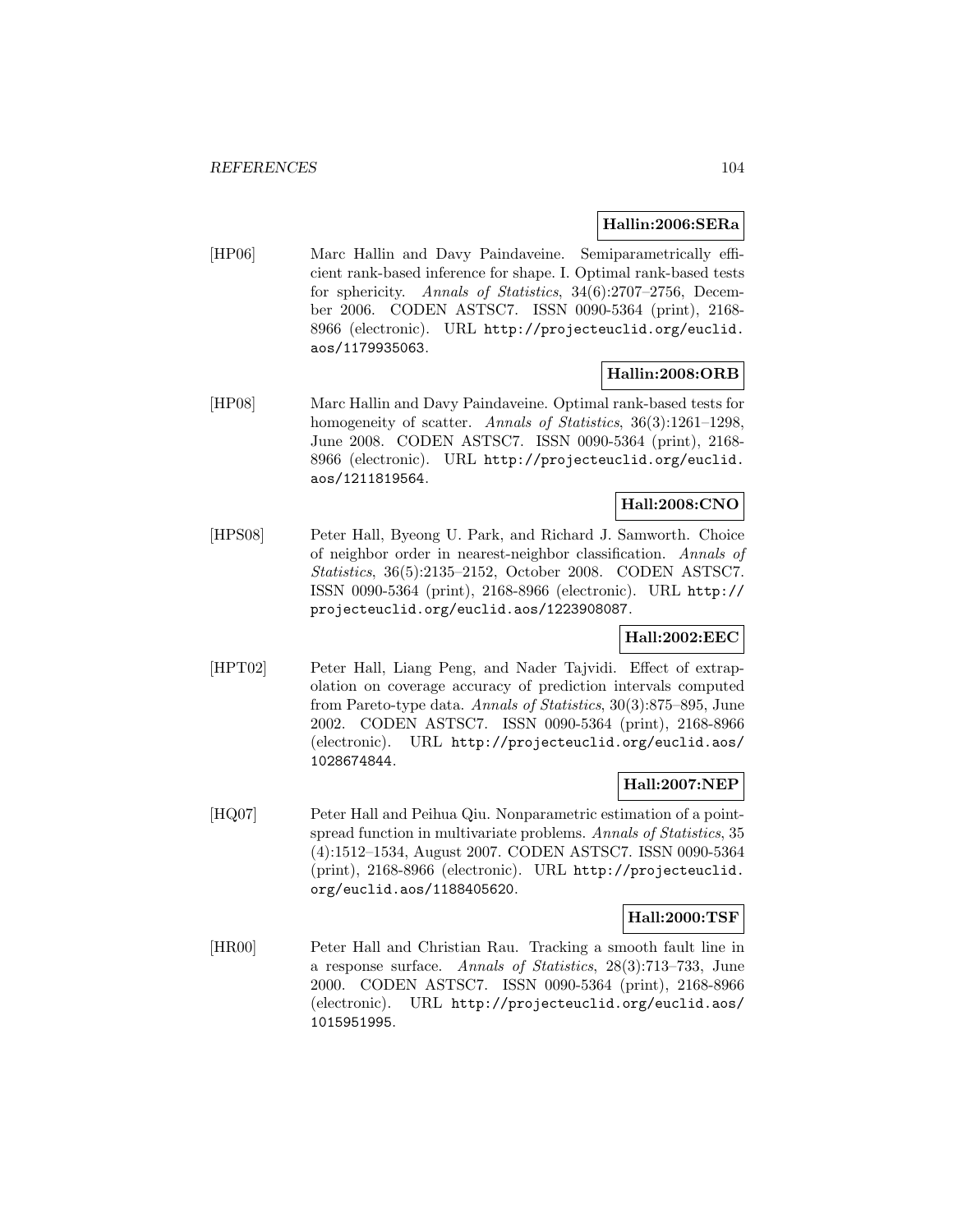### **Hoffmann:2008:NEL**

[HR08] Marc Hoffmann and Markus Reiss. Nonlinear estimation for linear inverse problems with error in the operator. Annals of Statistics, 36(1):310–336, February 2008. CODEN ASTSC7. ISSN 0090-5364 (print), 2168-8966 (electronic). URL http:// projecteuclid.org/euclid.aos/1201877303.

## **Hsing:2009:RFI**

[HR09] Tailen Hsing and Haobo Ren. An RKHS formulation of the inverse regression dimension-reduction problem. Annals of Statistics, 37(2):726–755, April 2009. CODEN ASTSC7. ISSN 0090-5364 (print), 2168-8966 (electronic). URL http:// projecteuclid.org/euclid.aos/1236693148.

# **Hu:2007:CTL**

[HRW07] Zhishui Hu, John Robinson, and Qiying Wang. Cram´er-type large deviations for samples from a finite population. Annals of Statistics, 35(2):673–696, April 2007. CODEN ASTSC7. ISSN 0090-5364 (print), 2168-8966 (electronic). URL http:// projecteuclid.org/euclid.aos/1183667288.

## **Hobert:2002:CRT**

[HS02] James P. Hobert and Jason Schweinsberg. Conditions for recurrence and transience of a Markov chain on  $\mathbb{Z}^+$  and estimation of a geometric success probability. Annals of Statistics, 30(4): 1214–1223, August 2002. CODEN ASTSC7. ISSN 0090-5364 (print), 2168-8966 (electronic). URL http://projecteuclid. org/euclid.aos/1031689024.

# **He:2007:HOA**

[HS07] Heping He and Thomas A. Severini. Higher-order asymptotic normality of approximations to the modified signed likelihood ratio statistic for regular models. Annals of Statistics, 35(5): 2054–2074, October 2007. CODEN ASTSC7. ISSN 0090-5364 (print), 2168-8966 (electronic). URL http://projecteuclid. org/euclid.aos/1194461722.

#### **Hofmann:2008:KMM**

[HSS08] Thomas Hofmann, Bernhard Schölkopf, and Alexander J. Smola. Kernel methods in machine learning. Annals of Statistics, 36 (3):1171–1220, June 2008. CODEN ASTSC7. ISSN 0090-5364 (print), 2168-8966 (electronic). URL http://projecteuclid. org/euclid.aos/1211819561.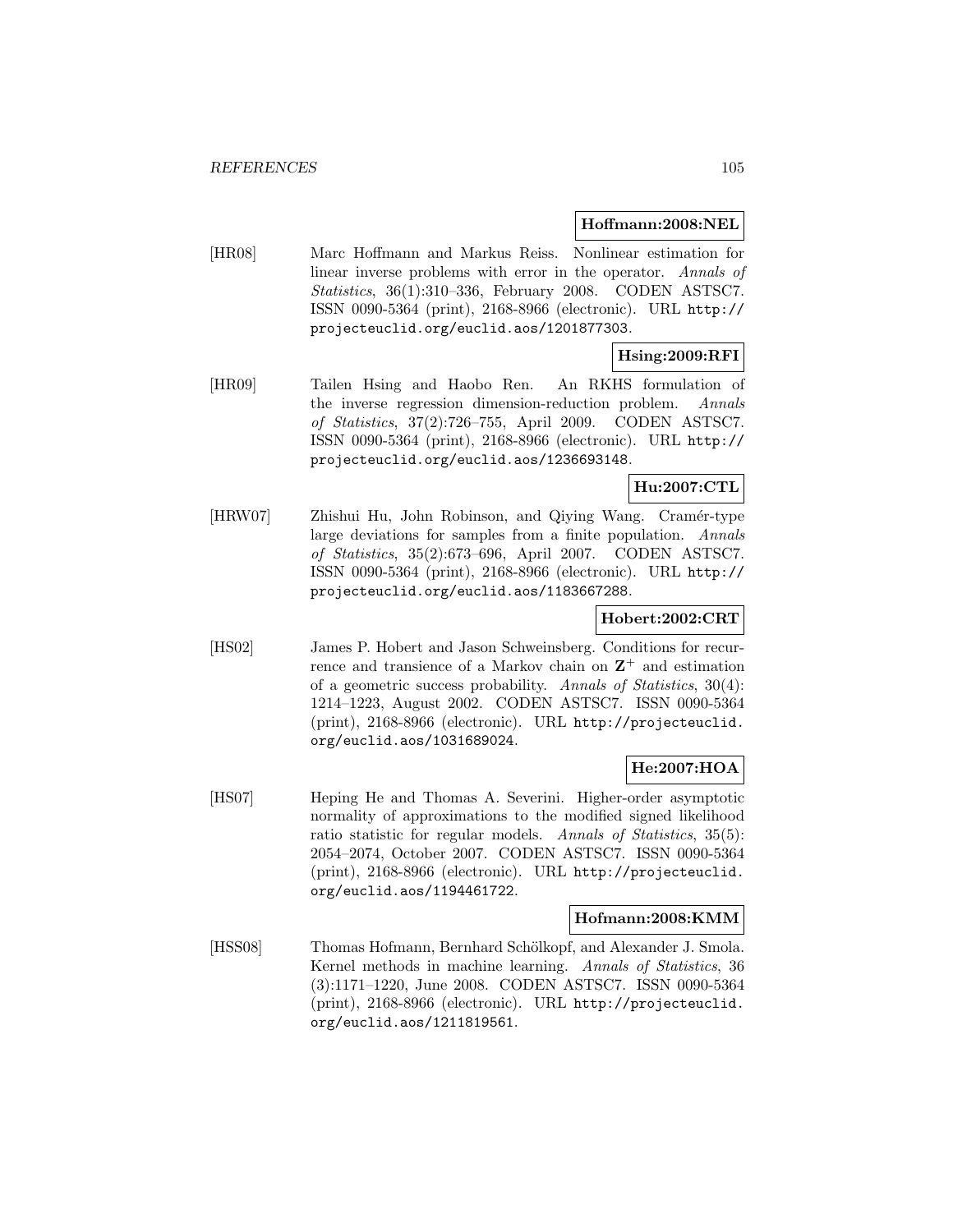### **Horvath:2001:EPS**

[HT01] Lajos Horváth and Gilles Teyssière. Empirical process of the squared residuals of an arch sequence. Annals of Statistics, 29 (2):445–469, April 2001. CODEN ASTSC7. ISSN 0090-5364 (print), 2168-8966 (electronic). URL http://projecteuclid. org/euclid.aos/1009210548.

# **Han:2004:GEC**

[HT04] Dong Han and Fugee Tsung. A generalized EWMA control chart and its comparison with the optimal EWMA, CUSUM and GLR schemes. Annals of Statistics, 32(1):316–339, February 2004. CO-DEN ASTSC7. ISSN 0090-5364 (print), 2168-8966 (electronic). URL http://projecteuclid.org/euclid.aos/1079120139.

## **Huang:2003:LAP**

[Hua03] Jianhua Z. Huang. Local asymptotics for polynomial spline regression. Annals of Statistics, 31(5):1600–1635, October 2003. CODEN ASTSC7. ISSN 0090-5364 (print), 2168-8966 (electronic). URL http://projecteuclid.org/euclid.aos/ 1065705120.

## **Huang:2004:CRP**

[Hua04] Tzee-Ming Huang. Convergence rates for posterior distributions and adaptive estimation. Annals of Statistics, 32(4):1556–1593, August 2004. CODEN ASTSC7. ISSN 0090-5364 (print), 2168- 8966 (electronic). URL http://projecteuclid.org/euclid. aos/1091626179.

## **Huber:2002:JWT**

[Hub02] Peter J. Huber. John w. Tukey's contributions to robust statistics. Annals of Statistics, 30(6):1640–1648, December 2002. CODEN ASTSC7. ISSN 0090-5364 (print), 2168-8966 (electronic). URL http://projecteuclid.org/euclid.aos/ 1043351251; http://www.jstor.org/stable/1558734.

## **Hunter:2004:MAG**

[Hun04] David R. Hunter. MM algorithms for generalized Bradley–Terry models. Annals of Statistics, 32(1):384–406, February 2004. CO-DEN ASTSC7. ISSN 0090-5364 (print), 2168-8966 (electronic). URL http://projecteuclid.org/euclid.aos/1079120141.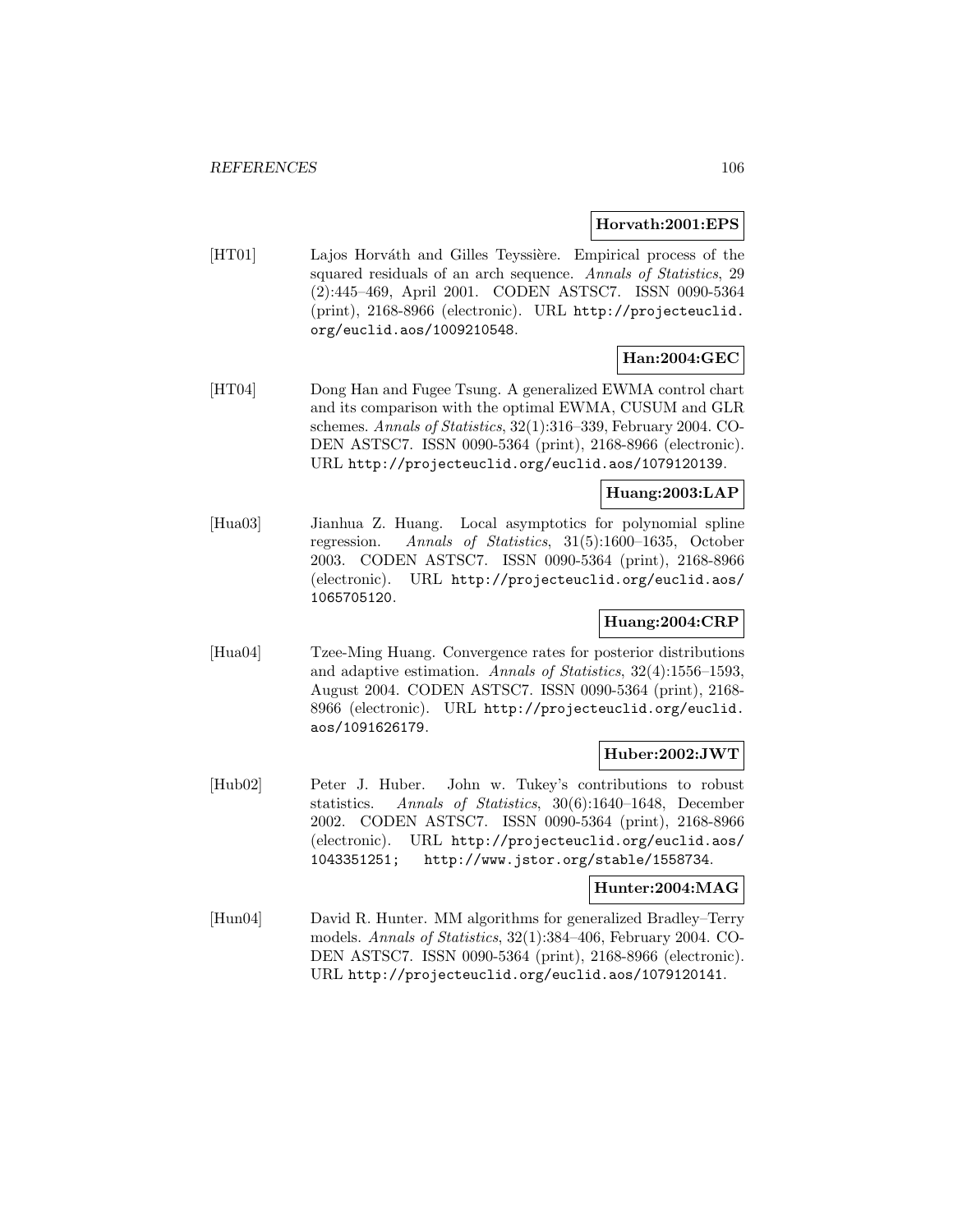# **Hall:2005:TMI**

[HV05] Peter Hall and Ingrid Van Keilegom. Testing for monotone increasing hazard rate. Annals of Statistics, 33(3):1109–1137, June 2005. CODEN ASTSC7. ISSN 0090-5364 (print), 2168- 8966 (electronic). URL http://projecteuclid.org/euclid. aos/1120224097.

# **Hall:2006:AEE**

[HV06] Peter Hall and Céline Vial. Assessing extrema of empirical principal component functions. Annals of Statistics, 34(3):1518–1544, June 2006. CODEN ASTSC7. ISSN 0090-5364 (print), 2168- 8966 (electronic). URL http://projecteuclid.org/euclid. aos/1152540757.

## **Hallin:2006:SNS**

[HVW06] Marc Hallin, Catherine Vermandele, and Bas Werker. Serial and nonserial sign-and-rank statistics: Asymptotic representation and asymptotic normality. Annals of Statistics, 34(1): 254–289, February 2006. CODEN ASTSC7. ISSN 0090-5364 (print), 2168-8966 (electronic). URL http://projecteuclid. org/euclid.aos/1146576263.

# **Hjort:2009:QPB**

[HW09] Nils Lid Hjort and Stephen G. Walker. Quantile pyramids for Bayesian nonparametrics. Annals of Statistics, 37(1):105–131, February 2009. CODEN ASTSC7. ISSN 0090-5364 (print), 2168- 8966 (electronic). URL http://projecteuclid.org/euclid. aos/1232115929.

## **Hunter:2007:IMS**

[HWH07] David R. Hunter, Shaoli Wang, and Thomas P. Hettmansperger. Inference for mixtures of symmetric distributions. Annals of Statistics, 35(1):224–251, February 2007. CODEN ASTSC7. ISSN 0090-5364 (print), 2168-8966 (electronic). URL http:// projecteuclid.org/euclid.aos/1181100187.

## **Hariz:2007:ORC**

[HWZ07] Samir Ben Hariz, Jonathan J. Wylie, and Qiang Zhang. Optimal rate of convergence for nonparametric change-point estimators for nonstationary sequences. Annals of Statistics, 35(4): 1802–1826, August 2007. CODEN ASTSC7. ISSN 0090-5364 (print), 2168-8966 (electronic). URL http://projecteuclid. org/euclid.aos/1188405631.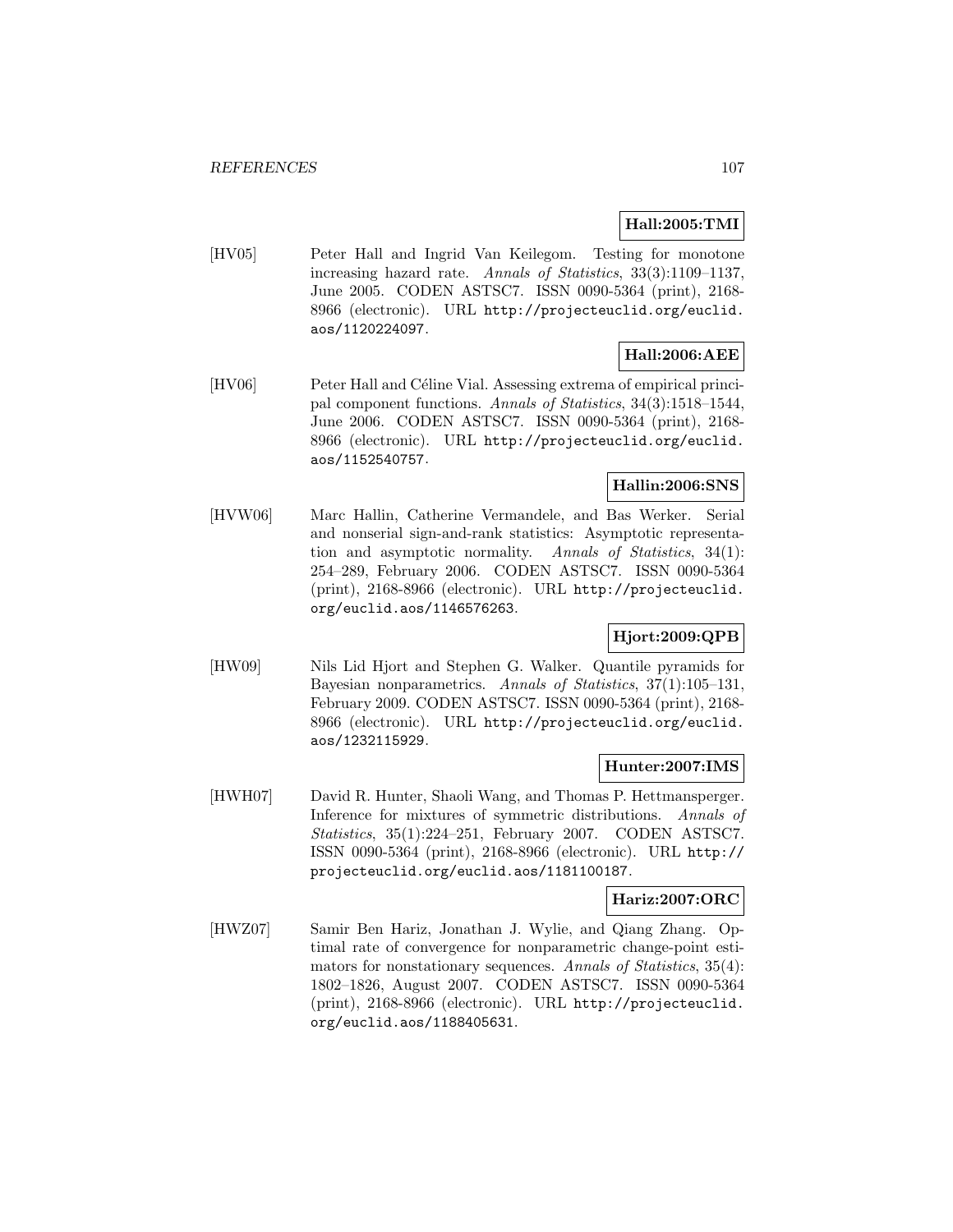# **Hall:2003:ICV**

[HY03a] Peter Hall and Qiwei Yao. Inference in components of variance models with low replication. Annals of Statistics, 31(2):414-441, April 2003. CODEN ASTSC7. ISSN 0090-5364 (print), 2168- 8966 (electronic). URL http://projecteuclid.org/euclid. aos/1051027875.

## **Hedayat:2003:UOB**

[HY03b] A. S. Hedayat and Min Yang. Universal optimality of balanced uniform crossover designs. Annals of Statistics, 31(3):978–983, June 2003. CODEN ASTSC7. ISSN 0090-5364 (print), 2168- 8966 (electronic). URL http://projecteuclid.org/euclid. aos/1056562469.

## **Hall:2005:ACD**

[HY05a] Peter Hall and Qiwei Yao. Approximating conditional distribution functions using dimension reduction. Annals of Statistics, 33(3):1404–1421, June 2005. CODEN ASTSC7. ISSN 0090-5364 (print), 2168-8966 (electronic). URL http://projecteuclid. org/euclid.aos/1120224107.

# **Hedayat:2005:OEC**

[HY05b] A. S. Hedayat and Min Yang. Optimal and efficient crossover designs for comparing test treatments with a control treatment. Annals of Statistics, 33(2):915–943, April 2005. CODEN ASTSC7. ISSN 0090-5364 (print), 2168-8966 (electronic). URL http:// projecteuclid.org/euclid.aos/1117114340.

# **Hall:2007:NEW**

[HY07] Peter Hall and Adonis Yatchew. Nonparametric estimation when data on derivatives are available. Annals of Statistics, 35(1): 300–323, February 2007. CODEN ASTSC7. ISSN 0090-5364 (print), 2168-8966 (electronic). URL http://projecteuclid. org/euclid.aos/1181100189.

# **Hall:2003:NEC**

[HZ03] Peter Hall and Xiao-Hua Zhou. Nonparametric estimation of component distributions in a multivariate mixture. Annals of Statistics, 31(1):201–224, February 2003. CODEN ASTSC7. ISSN 0090-5364 (print), 2168-8966 (electronic). URL http:// projecteuclid.org/euclid.aos/1046294462.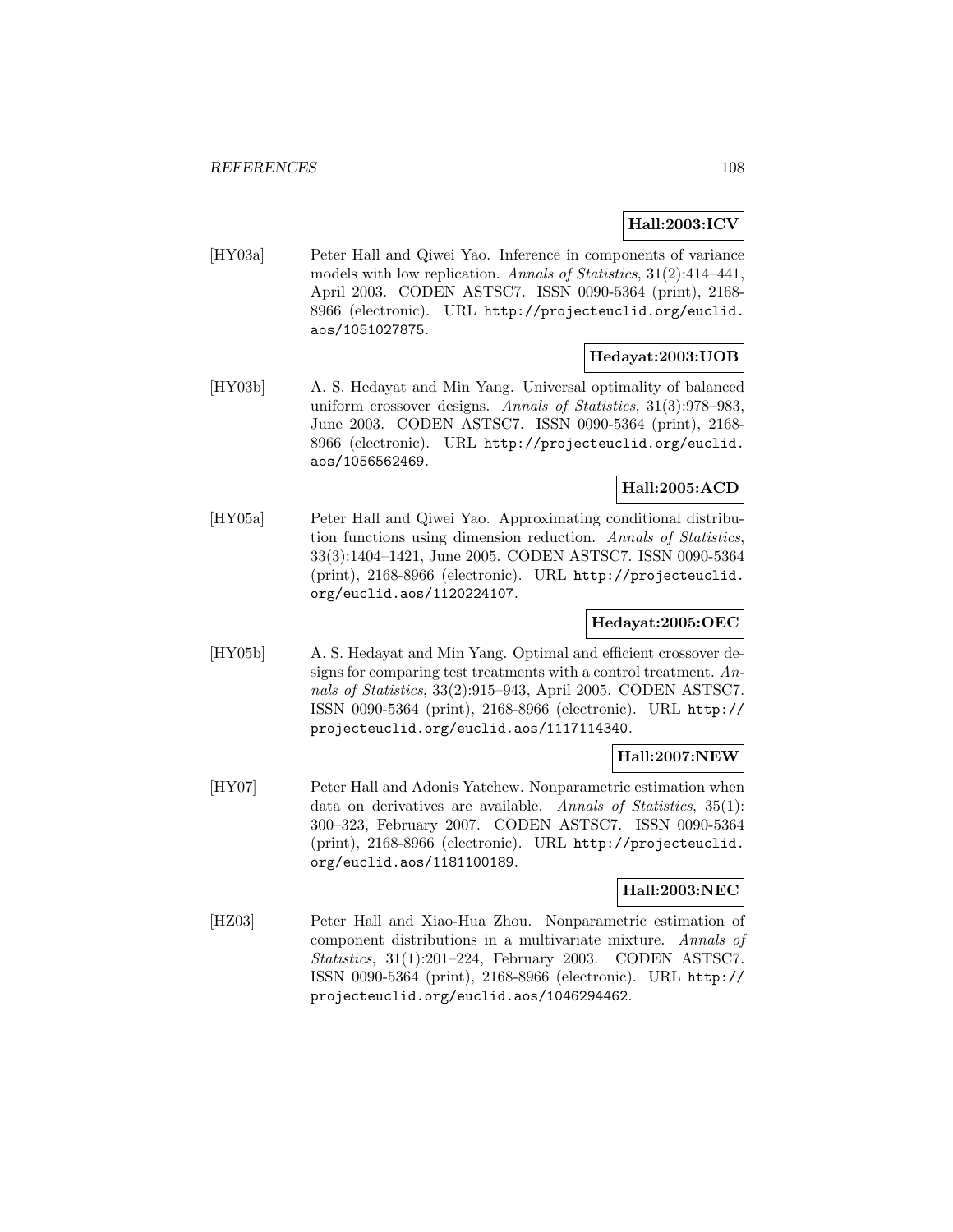# **Hu:2004:APD**

[HZ04] Feifang Hu and Li-Xin Zhang. Asymptotic properties of doubly adaptive biased coin designs for multitreatment clinical trials. Annals of Statistics, 32(1):268–301, February 2004. CODEN ASTSC7. ISSN 0090-5364 (print), 2168-8966 (electronic). URL http://projecteuclid.org/euclid.aos/1079120137.

# **Hu:2009:ERA**

[HZH09] Feifang Hu, Li-Xin Zhang, and Xuming He. Efficient randomizedadaptive designs. Annals of Statistics, 37(5A):2543–2560, October 2009. CODEN ASTSC7. ISSN 0090-5364 (print), 2168- 8966 (electronic). URL http://projecteuclid.org/euclid. aos/1247663765.

# **Inglot:2003:MDM**

[IK03] Tadeusz Inglot and Wilbert C. M. Kallenberg. Moderate deviations of minimum contrast estimators under contamination. Annals of Statistics, 31(3):852–879, June 2003. CODEN ASTSC7. ISSN 0090-5364 (print), 2168-8966 (electronic). URL http:// projecteuclid.org/euclid.aos/1056562465.

### **Inoue:2006:ERF**

[IK06] Akihiko Inoue and Yukio Kasahara. Explicit representation of finite predictor coefficients and its applications. Annals of Statistics, 34(2):973–993, April 2006. CODEN ASTSC7. ISSN 0090-5364 (print), 2168-8966 (electronic). URL http:// projecteuclid.org/euclid.aos/1151418248.

### **Inglot:2000:CNV**

[IKL00a] Tadeusz Inglot, Wilbert C. M. Kallenberg, and Teresa Ledwina. Correction note: "Vanishing shortcoming and asymptotic relative efficiency" (Annals of Statistics **28** (2000), 215–238). Annals of Statistics, 28(6):1795, December 2000. CODEN ASTSC7. ISSN 0090-5364 (print), 2168-8966 (electronic). URL http:// projecteuclid.org/euclid.aos/1015957481. See [IKL00b].

### **Inglot:2000:VSA**

[IKL00b] Tadeusz Inglot, Wilbert C. M. Kallenberg, and Teresa Ledwina. Vanishing shortcoming and asymptotic relative efficiency. Annals of Statistics, 28(1):215–238, February 2000. CODEN ASTSC7. ISSN 0090-5364 (print), 2168-8966 (electronic). URL http:/ /projecteuclid.org/euclid.aos/1016120370. See correction [IKL00a].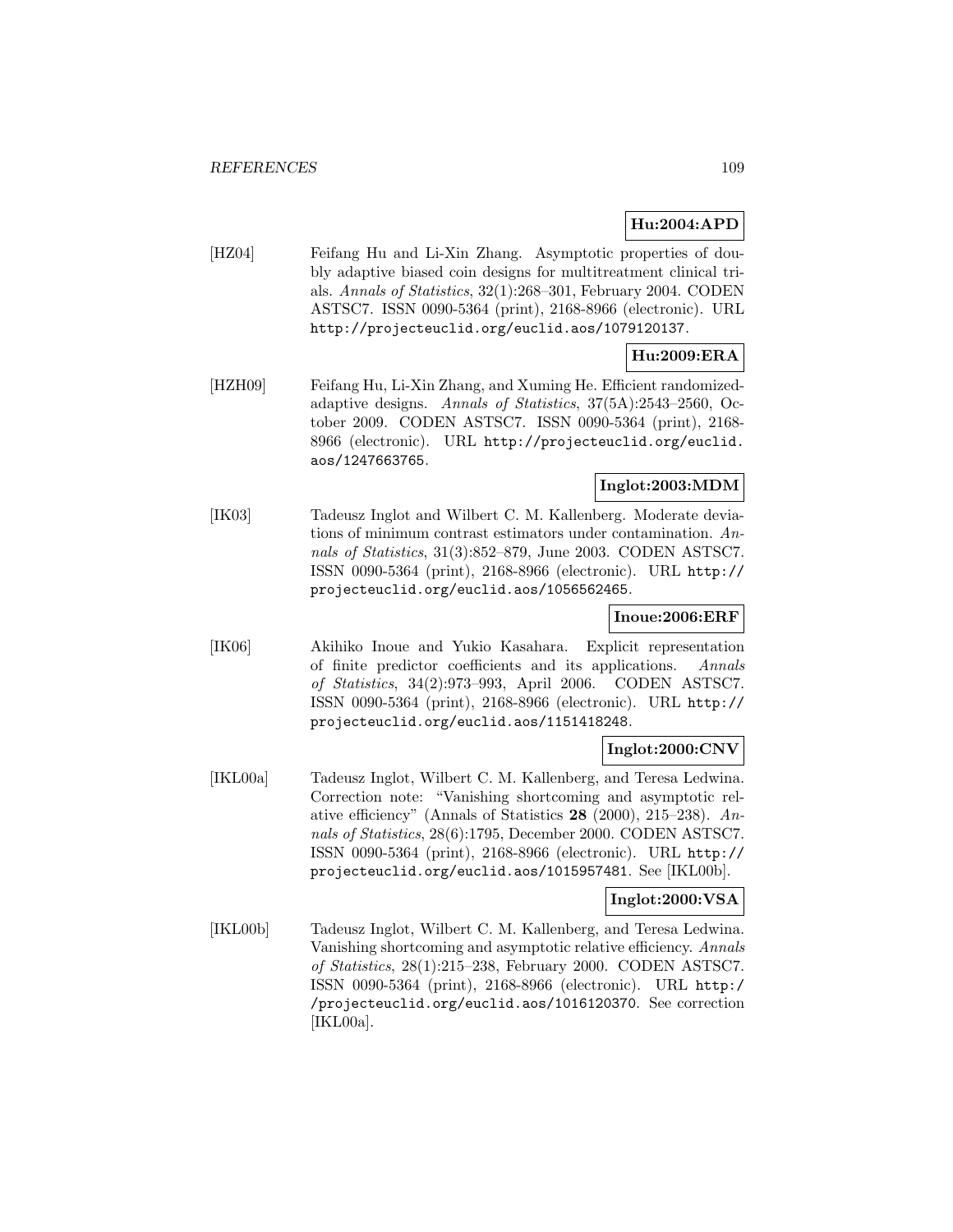### **Imhof:2001:MDE**

[Imh01] Lorens A. Imhof. Maximin designs for exponential growth models and heteroscedastic polynomial models. Annals of Statistics, 29 (2):561–576, April 2001. CODEN ASTSC7. ISSN 0090-5364 (print), 2168-8966 (electronic). URL http://projecteuclid. org/euclid.aos/1009210553.

# **Ing:2004:SOM**

[Ing04] Ching-Kang Ing. Selecting optimal multistep predictors for autoregressive processes of unknown order. Annals of Statistics, 32(2):693–722, April 2004. CODEN ASTSC7. ISSN 0090-5364 (print), 2168-8966 (electronic). URL http://projecteuclid. org/euclid.aos/1083178943.

# **Ing:2007:APE**

[Ing07] Ching-Kang Ing. Accumulated prediction errors, information criteria and optimal forecasting for autoregressive time series. Annals of Statistics, 35(3):1238–1277, July 2007. CODEN ASTSC7. ISSN 0090-5364 (print), 2168-8966 (electronic). URL http:// projecteuclid.org/euclid.aos/1185304005.

### **Ishwaran:2005:SSV**

[IR05] Hemant Ishwaran and J. Sunil Rao. Spike and slab variable selection: Frequentist and Bayesian strategies. Annals of Statistics, 33(2):730–773, April 2005. CODEN ASTSC7. ISSN 0090-5364 (print), 2168-8966 (electronic). URL http://projecteuclid. org/euclid.aos/1117114335.

### **Imhof:2001:ODR**

[IS01] Lorens Imhof and William J. Studden. E-optimal designs for rational models. Annals of Statistics, 29(3):763–783, June 2001. CODEN ASTSC7. ISSN 0090-5364 (print), 2168-8966 (electronic). URL http://projecteuclid.org/euclid.aos/ 1009210689.

### **Ing:2005:OSS**

[IW05] Ching-Kang Ing and Ching-Zong Wei. Order selection for samerealization predictions in autoregressive processes. Annals of Statistics, 33(5):2423–2474, October 2005. CODEN ASTSC7. ISSN 0090-5364 (print), 2168-8966 (electronic). URL http:// projecteuclid.org/euclid.aos/1132936568.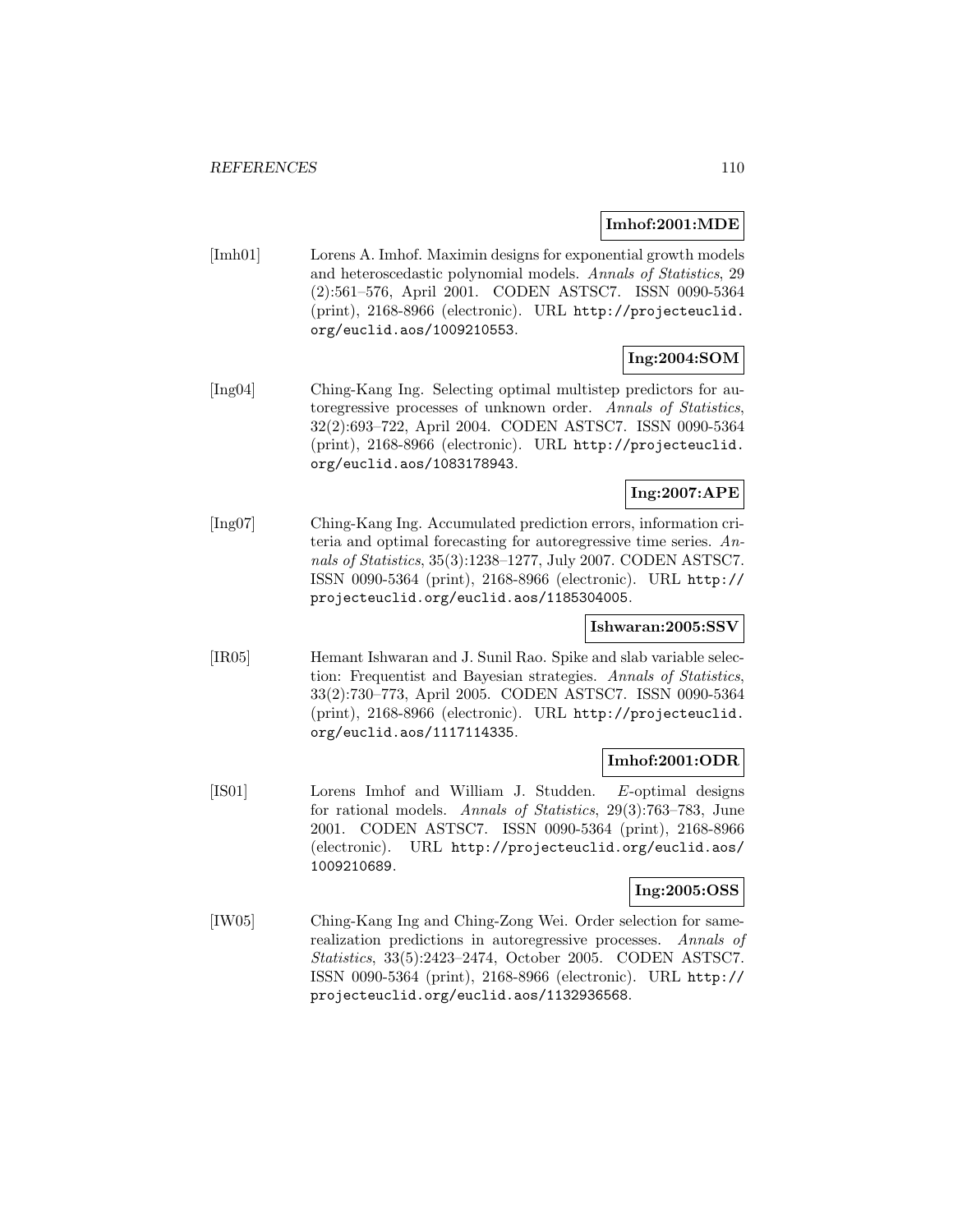### **Jaeger:2005:ICD**

[Jae05] Manfred Jaeger. Ignorability for categorical data. Annals of Statistics, 33(4):1964–1981, August 2005. CODEN ASTSC7. ISSN 0090-5364 (print), 2168-8966 (electronic). URL http:// projecteuclid.org/euclid.aos/1123250234.

### **James:2005:BPP**

[Jam05a] Lancelot F. James. Bayesian Poisson process partition calculus with an application to Bayesian Lévy moving averages. Annals of Statistics, 33(4):1771–1799, August 2005. CODEN ASTSC7. ISSN 0090-5364 (print), 2168-8966 (electronic). URL http:// projecteuclid.org/euclid.aos/1123250229.

#### **James:2005:FDP**

[Jam05b] Lancelot F. James. Functionals of Dirichlet processes, the Cifarelli–Regazzini identity and beta–gamma processes. Annals of Statistics, 33(2):647–660, April 2005. CODEN ASTSC7. ISSN 0090-5364 (print), 2168-8966 (electronic). URL http:// projecteuclid.org/euclid.aos/1117114332.

### **James:2006:PCS**

[Jam06] Lancelot F. James. Poisson calculus for spatial neutral to the right processes. Annals of Statistics, 34(1):416–440, February 2006. CODEN ASTSC7. ISSN 0090-5364 (print), 2168-8966 (electronic). URL http://projecteuclid.org/euclid.aos/ 1146576269.

#### **Janssen:2000:GPF**

[Jan00] Arnold Janssen. Global power functions of goodness of fit tests. Annals of Statistics, 28(1):239–253, February 2000. CODEN ASTSC7. ISSN 0090-5364 (print), 2168-8966 (electronic). URL http://projecteuclid.org/euclid.aos/1016120371.

### **Jensen:2010:SPA**

[Jen10] Jens Ledet Jensen. On some problems in the article "Efficient Likelihood Estimation in State Space Models" by Cheng–Der Fuh [Ann. Statist. **34** (2006) 2026–2068]. Annals of Statistics, 38 (2):1279–1281, April 2010. CODEN ASTSC7. ISSN 0090-5364 (print), 2168-8966 (electronic). URL http://projecteuclid. org/euclid.aos/1266586630. See [Fuh06].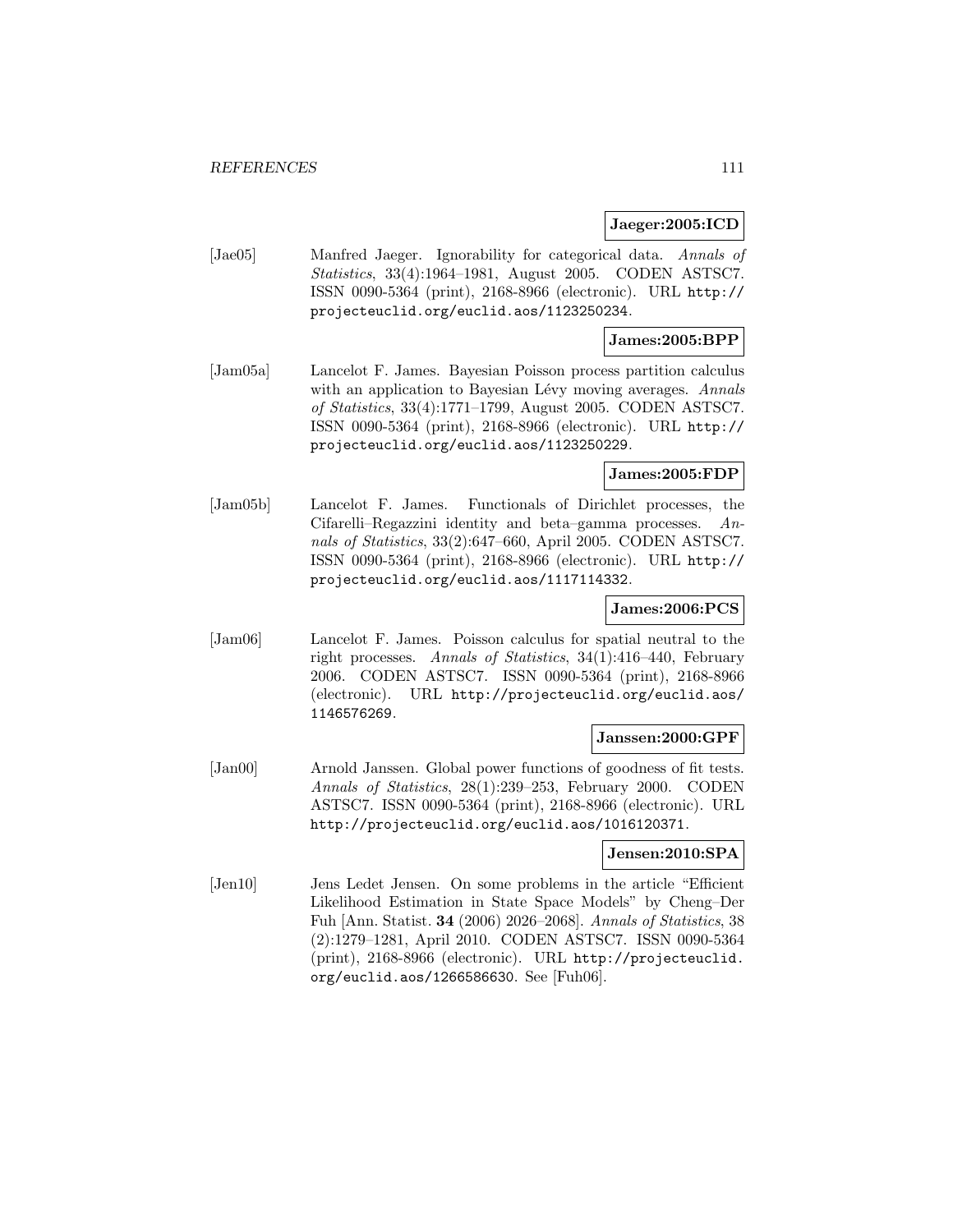#### **Jermyn:2005:IBE**

[Jer05] Ian H. Jermyn. Invariant Bayesian estimation on manifolds. Annals of Statistics, 33(2):583–605, April 2005. CODEN ASTSC7. ISSN 0090-5364 (print), 2168-8966 (electronic). URL http:// projecteuclid.org/euclid.aos/1117114330.

#### **Jones:2004:SBG**

[JH04] Galin L. Jones and James P. Hobert. Sufficient burn-in for Gibbs samplers for a hierarchical random effects model. Annals of Statistics, 32(2):784–817, April 2004. CODEN ASTSC7. ISSN 0090-5364 (print), 2168-8966 (electronic). URL http:// projecteuclid.org/euclid.aos/1083178947.

### **Jiang:2001:GFT**

[Jia01] Jiming Jiang. Goodness-of-fit tests for mixed model diagnostics. Annals of Statistics, 29(4):1137–1164, August 2001. CODEN ASTSC7. ISSN 0090-5364 (print), 2168-8966 (electronic). URL http://projecteuclid.org/euclid.aos/1013699997.

### **Jiang:2002:WBH**

[Jia02] Wenxin Jiang. On weak base hypotheses and their implications for boosting regression and classification. Annals of Statistics, 30(1):51–73, February 2002. CODEN ASTSC7. ISSN 0090-5364 (print), 2168-8966 (electronic). URL http://projecteuclid. org/euclid.aos/1015362184.

### **Jiang:2004:PCA**

[Jia04] Wenxin Jiang. Process consistency for AdaBoost. Annals of Statistics, 32(1):13–29, February 2004. CODEN ASTSC7. ISSN 0090-5364 (print), 2168-8966 (electronic). URL http:// projecteuclid.org/euclid.aos/1079120128.

#### **Jiang:2005:POI**

[Jia05] Jiming Jiang. Partially observed information and inference about non-Gaussian mixed linear models. Annals of Statistics, 33(6): 2695–2731, December 2005. CODEN ASTSC7. ISSN 0090-5364 (print), 2168-8966 (electronic). URL http://projecteuclid. org/euclid.aos/1140191670.

### **Jiang:2007:BVS**

[Jia07] Wenxin Jiang. Bayesian variable selection for high dimensional generalized linear models: Convergence rates of the fitted den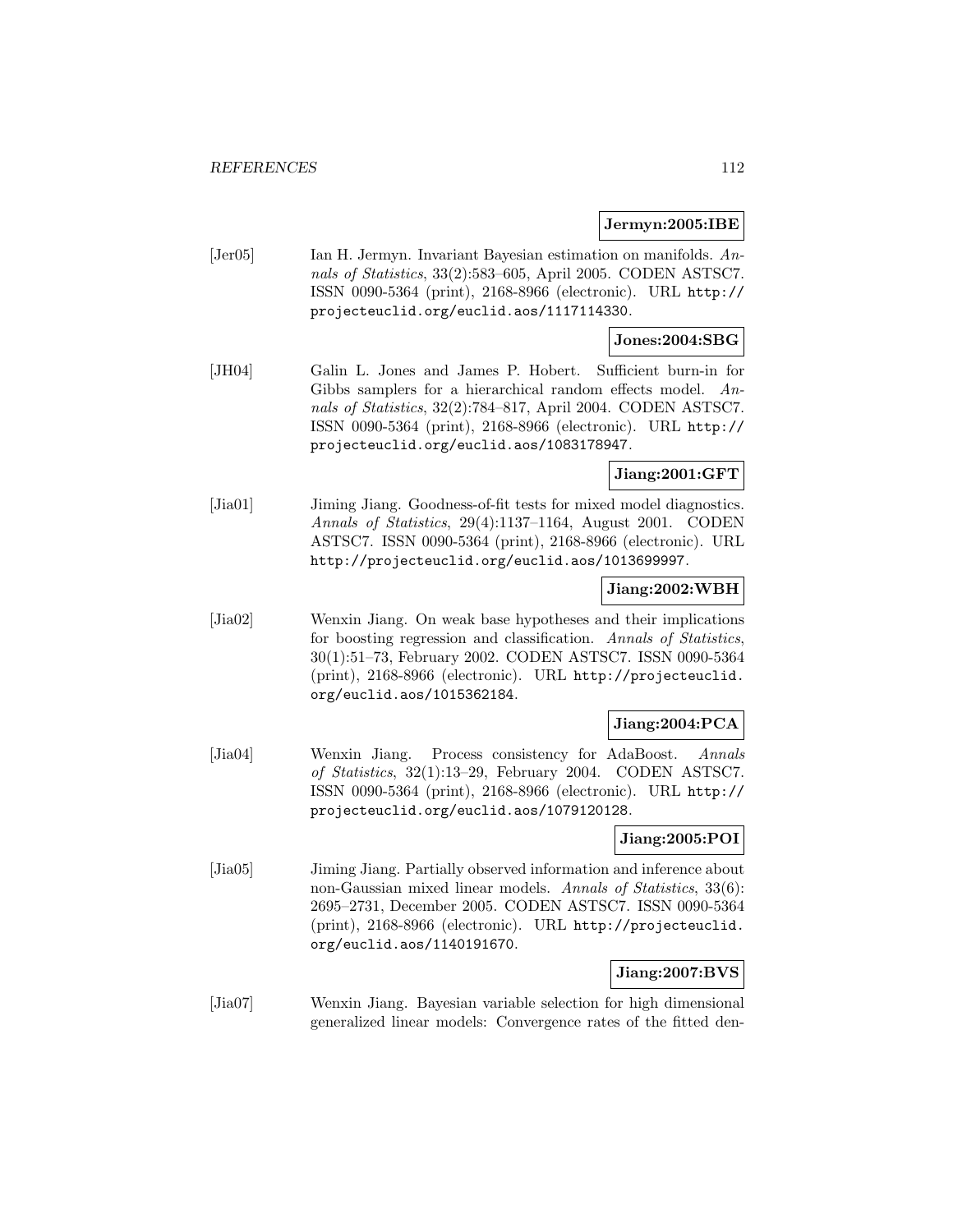sities. Annals of Statistics, 35(4):1487–1511, August 2007. CO-DEN ASTSC7. ISSN 0090-5364 (print), 2168-8966 (electronic). URL http://projecteuclid.org/euclid.aos/1188405619.

#### **Juditsky:2009:NECa**

[JLT09] Anatoli B. Juditsky, Oleg V. Lepski, and Alexandre B. Tsybakov. Nonparametric estimation of composite functions. Annals of Statistics, 37(3):1360–1404, June 2009. CODEN ASTSC7. ISSN 0090-5364 (print), 2168-8966 (electronic). URL http:// projecteuclid.org/euclid.aos/1239369025.

## **Jiang:2002:UJT**

[JLW02] Jiming Jiang, P. Lahiri, and Shu-Mei Wan. A unified jackknife theory for empirical best prediction with  $M$ -estimation. Annals of Statistics, 30(6):1782–1810, December 2002. CODEN ASTSC7. ISSN 0090-5364 (print), 2168-8966 (electronic). URL http://projecteuclid.org/euclid.aos/1043351257.

### **Jiang:2007:IEE**

[JLW07] Jiming Jiang, Yihui Luan, and You-Gan Wang. Iterative estimating equations: Linear convergence and asymptotic properties. Annals of Statistics, 35(5):2233–2260, October 2007. CO-DEN ASTSC7. ISSN 0090-5364 (print), 2168-8966 (electronic). URL http://projecteuclid.org/euclid.aos/1194461729.

### **Jensen:2004:EPC**

[JM04] Soøren Tolver Jensen and Jesper Madsen. Estimation of proportional covariances in the presene of certain linear restrictions. Annals of Statistics, 32(1):219–232, February 2004. CODEN ASTSC7. ISSN 0090-5364 (print), 2168-8966 (electronic). URL http://projecteuclid.org/euclid.aos/1079120134.

## **Jung:2009:PCH**

[JM09] Sungkyu Jung and J. S. Marron. PCA consistency in high dimension, low sample size context. Annals of Statistics, 37(6B): 4104–4130, December 2009. CODEN ASTSC7. ISSN 0090-5364 (print), 2168-8966 (electronic). URL http://projecteuclid. org/euclid.aos/1256303538.

### **James:2001:CEM**

[JMP01] Lancelot F. James, David J. Marchette, and Carey E. Priebe. Consistent estimation of mixture complexity. Annals of Statistics, 29(5):1281–1296, October 2001. CODEN ASTSC7. ISSN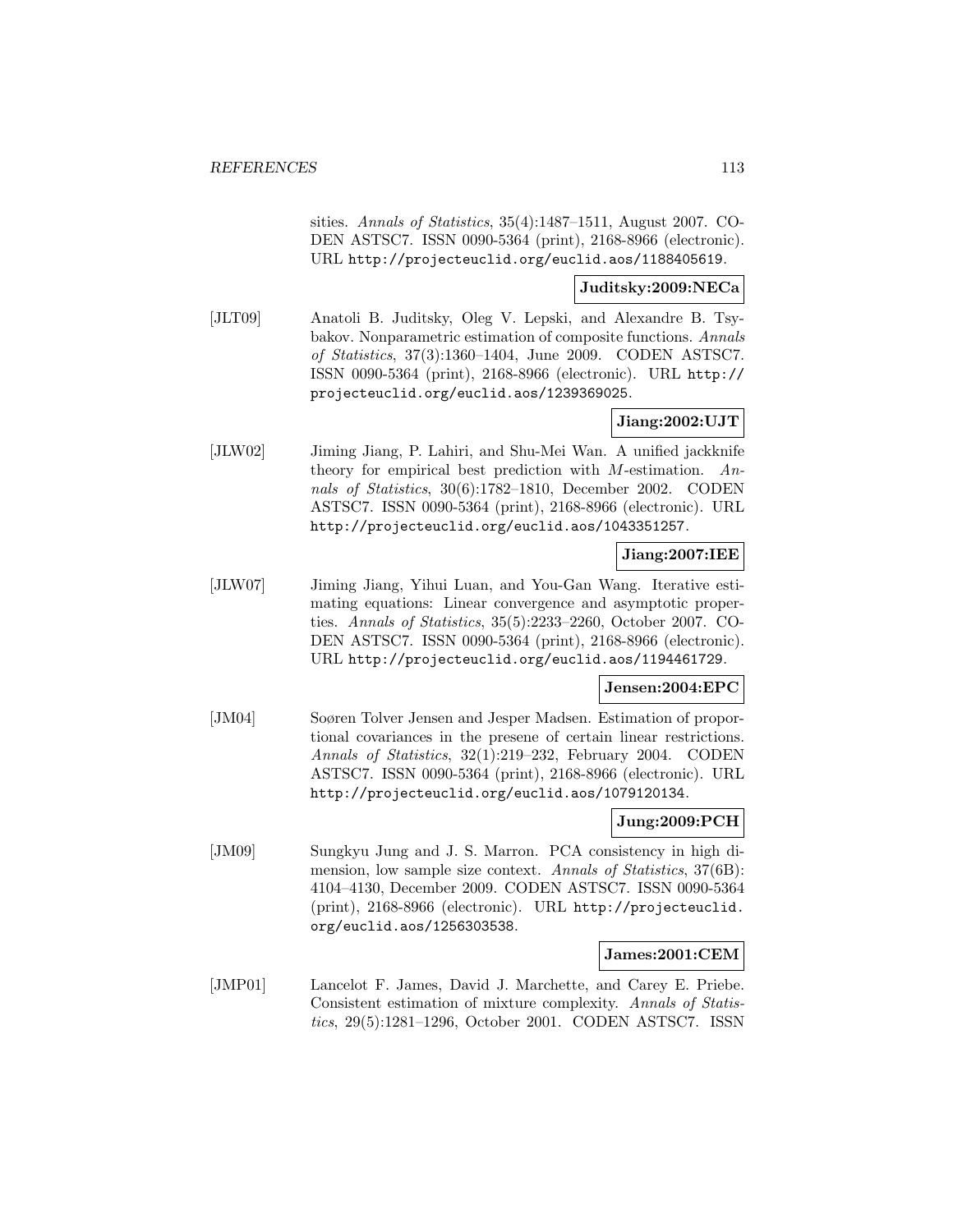0090-5364 (print), 2168-8966 (electronic). URL http:// projecteuclid.org/euclid.aos/1013203454.

### **Juditsky:2000:FAN**

[JN00] Anatoli Juditsky and Arkadii Nemirovski. Functional aggregation for nonparametric regression. Annals of Statistics, 28 (3):681–712, June 2000. CODEN ASTSC7. ISSN 0090-5364 (print), 2168-8966 (electronic). URL http://projecteuclid. org/euclid.aos/1015951994.

### **Juditsky:2002:NTP**

[JN02] Anatoli Juditsky and Arkadi Nemirovski. On nonparametric tests of positivity/monotonicity/convexity. Annals of Statistics, 30(2):498–527, April 2002. CODEN ASTSC7. ISSN 0090-5364 (print), 2168-8966 (electronic). URL http://projecteuclid. org/euclid.aos/1021379863.

### **Juditsky:2009:NECb**

[JN09] Anatoli B. Juditsky and Arkadi S. Nemirovski. Nonparametric estimation by convex programming. Annals of Statistics, 37(5A): 2278–2300, October 2009. CODEN ASTSC7. ISSN 0090-5364 (print), 2168-8966 (electronic). URL http://projecteuclid. org/euclid.aos/1247663755.

### **Johnstone:2001:DLE**

[Joh01] Iain M. Johnstone. On the distribution of the largest eigenvalue in principal components analysis. Annals of Statistics, 29 (2):295–327, April 2001. CODEN ASTSC7. ISSN 0090-5364 (print), 2168-8966 (electronic). URL http://projecteuclid. org/euclid.aos/1009210544.

### **Johnson:2004:BTG**

[Joh04] Valen E. Johnson. A Bayesian  $\chi^2$  test for goodness-of-fit. Annals of Statistics, 32(6):2361–2384, December 2004. CODEN ASTSC7. ISSN 0090-5364 (print), 2168-8966 (electronic). URL http://projecteuclid.org/euclid.aos/1107794872.

### **Johnstone:2008:MAJ**

[Joh08] Iain M. Johnstone. Multivariate analysis and Jacobi ensembles: Largest eigenvalue, Tracy–Widom limits and rates of convergence. Annals of Statistics, 36(6):2638–2716, December 2008. CODEN ASTSC7. ISSN 0090-5364 (print), 2168-8966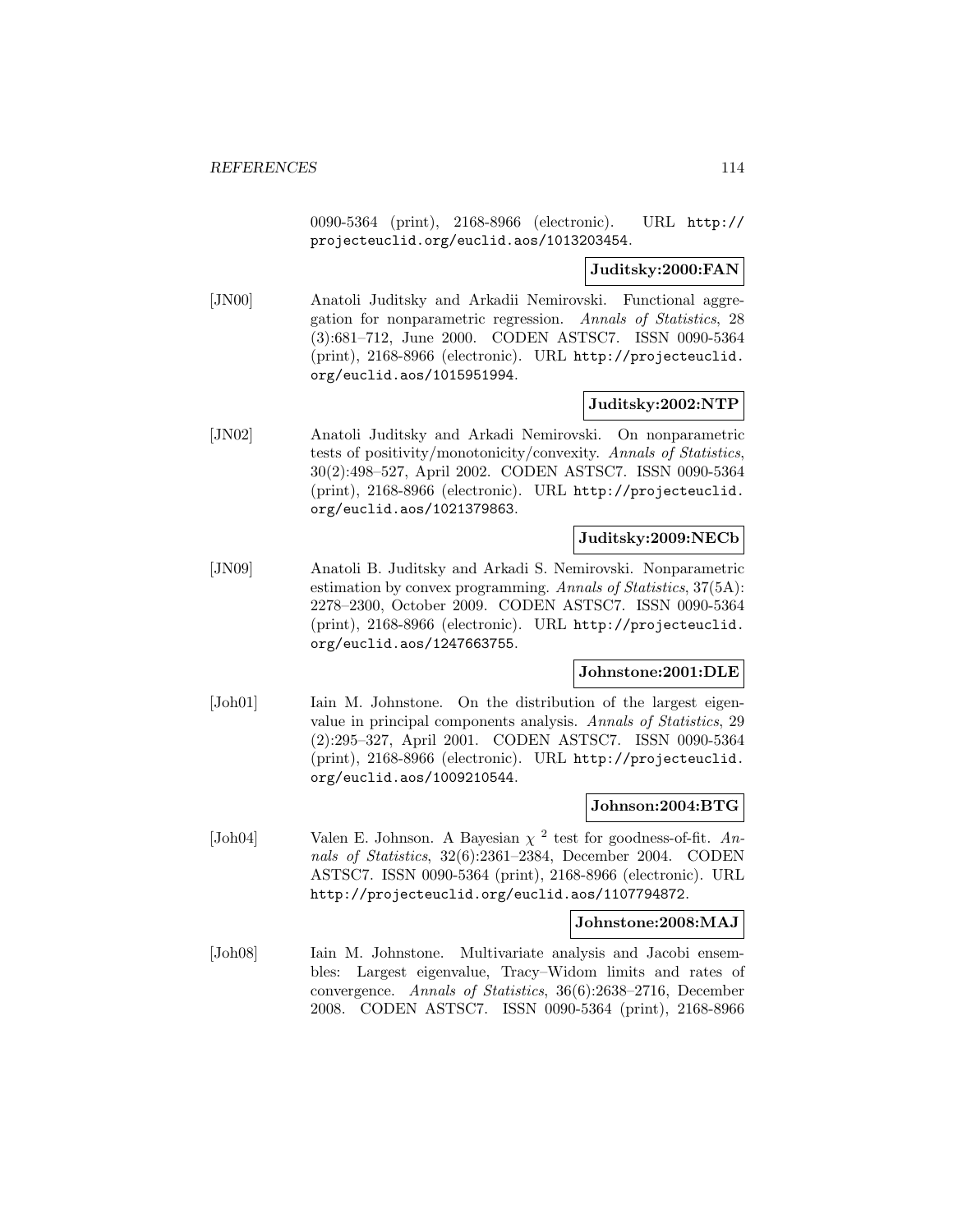(electronic). URL http://projecteuclid.org/euclid.aos/ 1231165182.

### **Johannes:2009:DUE**

[Joh09] Jan Johannes. Deconvolution with unknown error distribution. Annals of Statistics, 37(5A):2301–2323, October 2009. CODEN ASTSC7. ISSN 0090-5364 (print), 2168-8966 (electronic). URL http://projecteuclid.org/euclid.aos/1247663756.

### **Jones:2000:LGA**

[Jon00] L. K. Jones. Local greedy approximation for nonlinear regression and neural network training. Annals of Statistics, 28(5): 1379–1389, October 2000. CODEN ASTSC7. ISSN 0090-5364 (print), 2168-8966 (electronic). URL http://projecteuclid. org/euclid.aos/1015957398.

### **Janssen:2003:HDB**

[JP03] Arnold Janssen and Thorsten Pauls. How do bootstrap and permutation tests work? Annals of Statistics, 31(3):768–806, June 2003. CODEN ASTSC7. ISSN 0090-5364 (print), 2168- 8966 (electronic). URL http://projecteuclid.org/euclid. aos/1056562462.

### **Johnstone:2004:PBD**

[JR04] Iain M. Johnstone and Marc Raimondo. Periodic boxcar deconvolution and Diophantine approximation. Annals of Statistics, 32 (5):1781–1804, October 2004. CODEN ASTSC7. ISSN 0090-5364 (print), 2168-8966 (electronic). URL http://projecteuclid. org/euclid.aos/1098883772.

### **Jiang:2008:FMM**

[JRGN08] Jiming Jiang, J. Sunil Rao, Zhonghua Gu, and Thuan Nguyen. Fence methods for mixed model selection. Annals of Statistics, 36 (4):1669–1692, August 2008. CODEN ASTSC7. ISSN 0090-5364 (print), 2168-8966 (electronic). URL http://projecteuclid. org/euclid.aos/1216237296.

### **Juditsky:2008:LMA**

[JRT08] A. Juditsky, P. Rigollet, and A. B. Tsybakov. Learning by mirror averaging. Annals of Statistics, 36(5):2183-2206, October 2008. CODEN ASTSC7. ISSN 0090-5364 (print), 2168- 8966 (electronic). URL http://projecteuclid.org/euclid. aos/1223908089.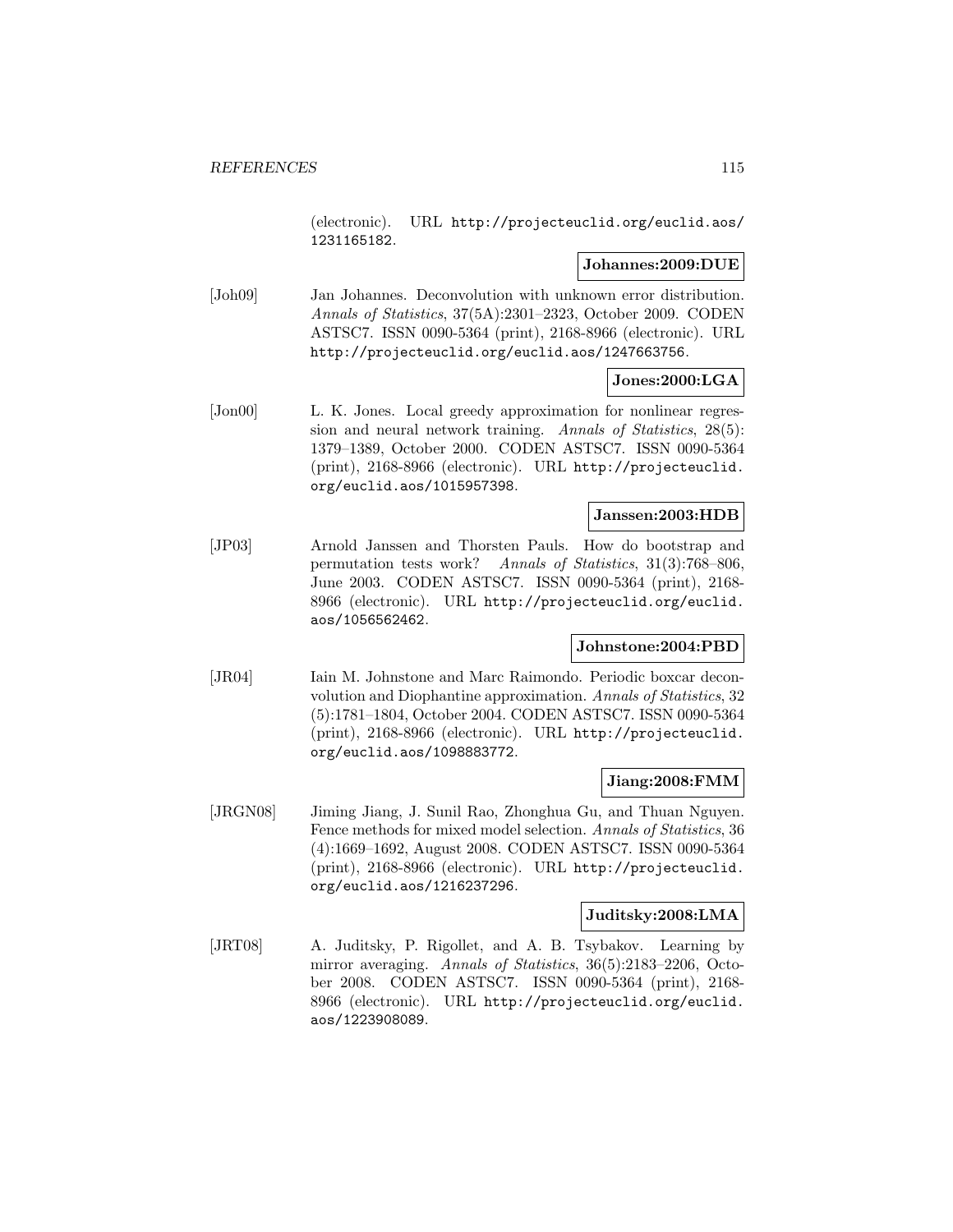#### **Johnstone:2004:NSH**

[JS04] Iain M. Johnstone and Bernard W. Silverman. Needles and straw in haystacks: Empirical Bayes estimates of possibly sparse sequences. Annals of Statistics, 32(4):1594–1649, August 2004. CODEN ASTSC7. ISSN 0090-5364 (print), 2168- 8966 (electronic). URL http://projecteuclid.org/euclid. aos/1091626180.

#### **Johnstone:2005:EBS**

[JS05] Iain M. Johnstone and Bernard W. Silverman. Empirical Bayes selection of wavelet thresholds. Annals of Statistics, 33(4): 1700–1752, August 2005. CODEN ASTSC7. ISSN 0090-5364 (print), 2168-8966 (electronic). URL http://projecteuclid. org/euclid.aos/1123250227.

# **Jing:2004:SAS**

[JSZ04] Bing-Yi Jing, Qi-Man Shao, and Wang Zhou. Saddlepoint approximation for Student's t-statistic with no moment conditions. Annals of Statistics, 32(6):2679–2711, December 2004. CODEN ASTSC7. ISSN 0090-5364 (print), 2168-8966 (electronic). URL http://projecteuclid.org/euclid.aos/1107794883.

## **Jiang:2008:GPV**

[JT08] Wenxin Jiang and Martin A. Tanner. Gibbs posterior for variable selection in high-dimensional classification and data mining. Annals of Statistics, 36(5):2207–2231, October 2008. CODEN ASTSC7. ISSN 0090-5364 (print), 2168-8966 (electronic). URL http://projecteuclid.org/euclid.aos/1223908090.

## **Jacod:2009:TCA**

[JT09] Jean Jacod and Viktor Todorov. Testing for common arrivals of jumps for discretely observed multidimensional processes. Annals of Statistics, 37(4):1792–1838, August 2009. CODEN ASTSC7. ISSN 0090-5364 (print), 2168-8966 (electronic). URL http:// projecteuclid.org/euclid.aos/1245332833.

### **Jupp:2005:STG**

[Jup05] P. E. Jupp. Sobolev tests of goodness of fit of distributions on compact Riemannian manifolds. Annals of Statistics, 33(6): 2957–2966, December 2005. CODEN ASTSC7. ISSN 0090-5364 (print), 2168-8966 (electronic). URL http://projecteuclid. org/euclid.aos/1140191680.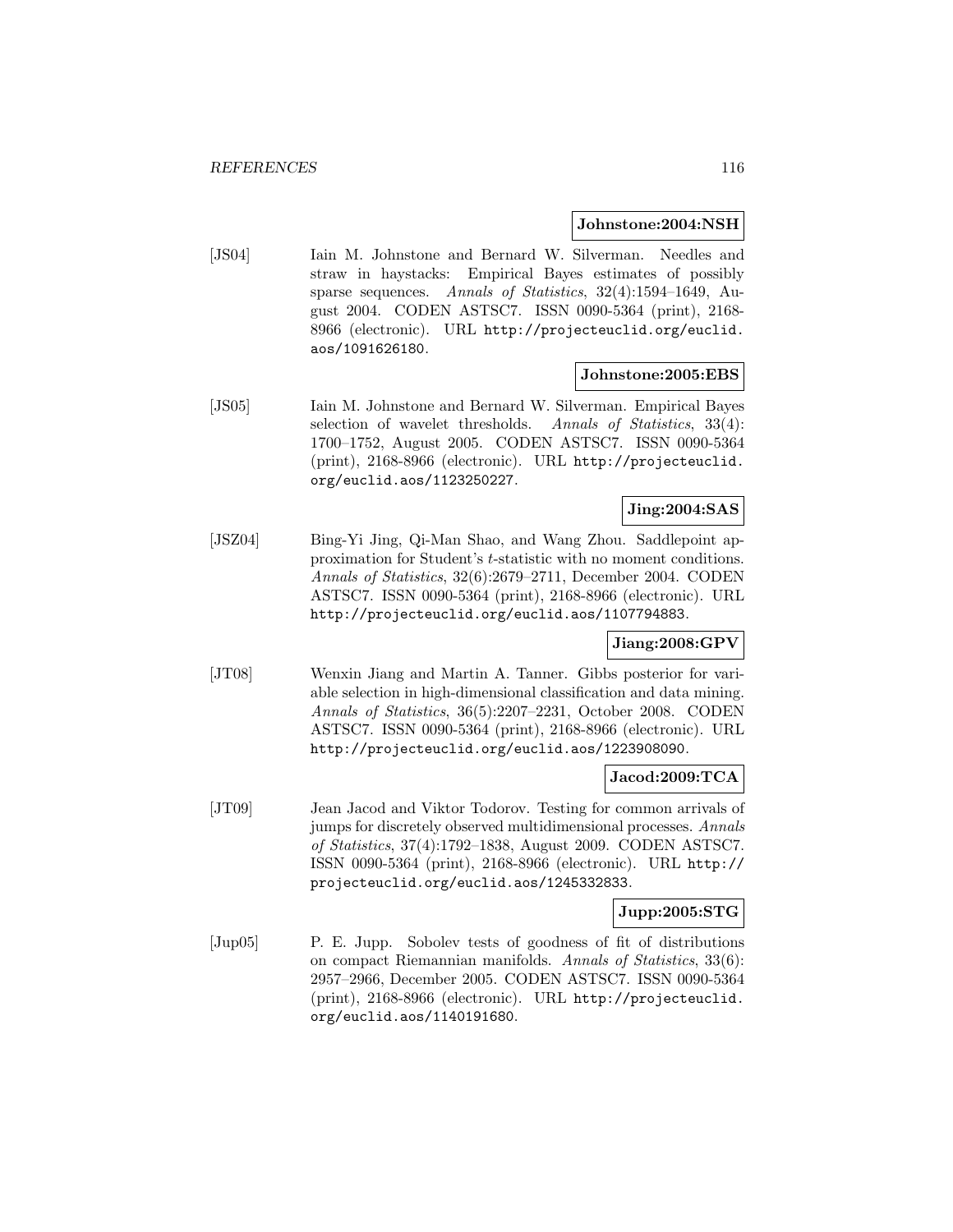### **Jupp:2008:DDS**

[Jup08] P. E. Jupp. Data-driven Sobolev tests of uniformity on compact Riemannian manifolds. Annals of Statistics, 36(3):1246–1260, June 2008. CODEN ASTSC7. ISSN 0090-5364 (print), 2168- 8966 (electronic). URL http://projecteuclid.org/euclid. aos/1211819563.

### **Jongbloed:2009:ECD**

[JvdM09] Geurt Jongbloed and Frank H. van der Meulen. Estimating a concave distribution function from data corrupted with additive noise. Annals of Statistics, 37(2):782–815, April 2009. CODEN ASTSC7. ISSN 0090-5364 (print), 2168-8966 (electronic). URL http://projecteuclid.org/euclid.aos/1236693150.

### **Jing:2003:EEU**

[JW03] Bing-Yi Jing and Qiying Wang. Edgeworth expansion for Ustatistics under minimal conditions. Annals of Statistics, 31(4): 1376–1391, August 2003. CODEN ASTSC7. ISSN 0090-5364 (print), 2168-8966 (electronic). URL http://projecteuclid. org/euclid.aos/1059655916.

# **Jager:2007:GFT**

[JW07] Leah Jager and Jon A. Wellner. Goodness-of-fit tests via phidivergences. Annals of Statistics, 35(5):2018–2053, October 2007. CODEN ASTSC7. ISSN 0090-5364 (print), 2168-8966 (electronic). URL http://projecteuclid.org/euclid.aos/ 1194461721.

### **James:2009:FLR**

[JWZ09] Gareth M. James, Jing Wang, and Ji Zhu. Functional linear regression that's interpretable. Annals of Statistics, 37(5A): 2083–2108, October 2009. CODEN ASTSC7. ISSN 0090-5364 (print), 2168-8966 (electronic). URL http://projecteuclid. org/euclid.aos/1247663749.

### **Jiang:2009:GML**

[JZ09] Wenhua Jiang and Cun-Hui Zhang. General maximum likelihood empirical Bayes estimation of normal means. Annals of Statistics, 37(4):1647–1684, August 2009. CODEN ASTSC7. ISSN 0090-5364 (print), 2168-8966 (electronic). URL http:// projecteuclid.org/euclid.aos/1245332828.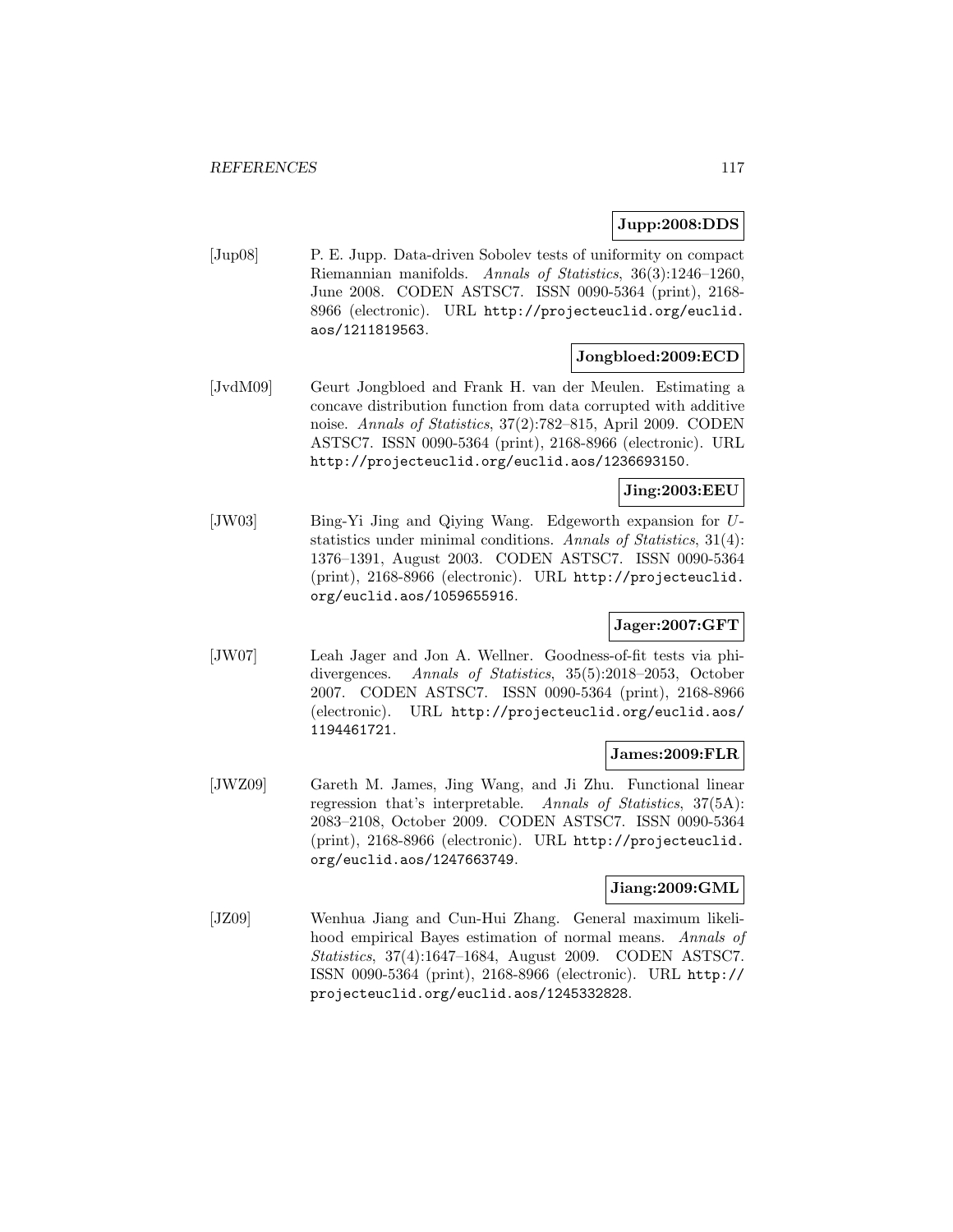### **Kargin:2005:CBE**

[Kar05] Vladislav Kargin. On the Chernoff bound for efficiency of quantum hypothesis testing. Annals of Statistics, 33(2):959–976, April 2005. CODEN ASTSC7. ISSN 0090-5364 (print), 2168- 8966 (electronic). URL http://projecteuclid.org/euclid. aos/1117114342.

### **Karoui:2008:ONC**

[Kar08a] Noureddine El Karoui. Operator norm consistent estimation of large-dimensional sparse covariance matrices. Annals of Statistics, 36(6):2717–2756, December 2008. CODEN ASTSC7. ISSN 0090-5364 (print), 2168-8966 (electronic). URL http:// projecteuclid.org/euclid.aos/1231165183.

## **Karoui:2008:SEL**

[Kar08b] Noureddine El Karoui. Spectrum estimation for large dimensional covariance matrices using random matrix theory. Annals of Statistics, 36(6):2757–2790, December 2008. CODEN ASTSC7. ISSN 0090-5364 (print), 2168-8966 (electronic). URL http:// projecteuclid.org/euclid.aos/1231165184.

## **Kim:2004:FSP**

[Kim04] Jae Kwang Kim. Finite sample properties of multiple imputation estimators. Annals of Statistics, 32(2):766–783, April 2004. CO-DEN ASTSC7. ISSN 0090-5364 (print), 2168-8966 (electronic). URL http://projecteuclid.org/euclid.aos/1083178946.

## **Kim:2006:BMT**

[Kim06] Yongdai Kim. The Bernstein–von Mises theorem for the proportional hazard model. Annals of Statistics, 34(4):1678–1700, August 2006. CODEN ASTSC7. ISSN 0090-5364 (print), 2168- 8966 (electronic). URL http://projecteuclid.org/euclid. aos/1162567629.

## **Kim:2007:QRV**

[Kim07] Mi-Ok Kim. Quantile regression with varying coefficients. Annals of Statistics, 35(1):92–108, February 2007. CODEN ASTSC7. ISSN 0090-5364 (print), 2168-8966 (electronic). URL http:// projecteuclid.org/euclid.aos/1181100182.

### **Khmaladze:2004:MTG**

[KK04] Estate V. Khmaladze and Hira L. Koul. Martingale transforms goodness-of-fit tests in regression models. Annals of Statistics,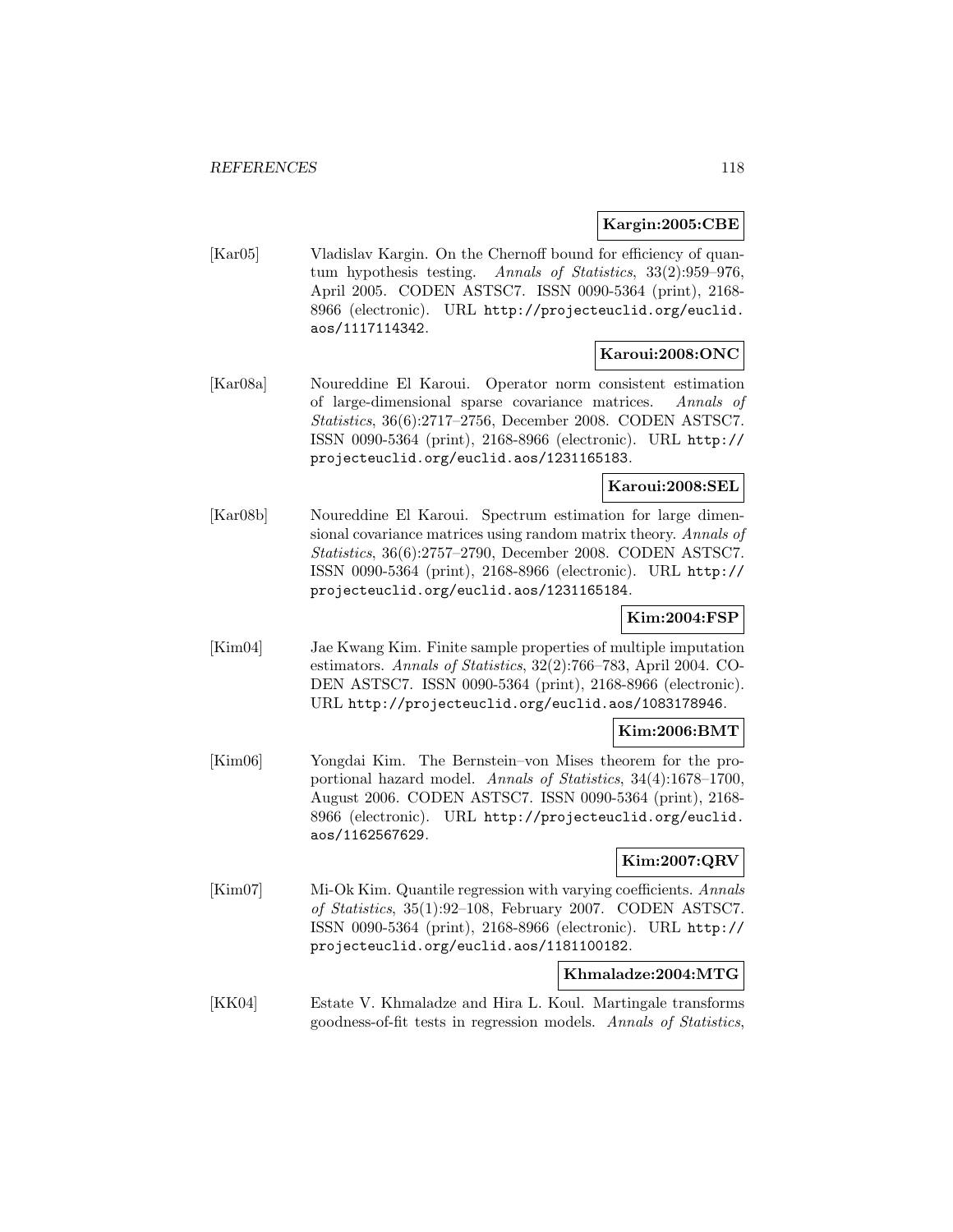32(3):995–1034, June 2004. CODEN ASTSC7. ISSN 0090-5364 (print), 2168-8966 (electronic). URL http://projecteuclid. org/euclid.aos/1085408493.

## **Khmaladze:2009:GFP**

[KK09] Estate V. Khmaladze and Hira L. Koul. Goodness-of-fit problem for errors in nonparametric regression: Distribution free approach. Annals of Statistics, 37(6A):3165–3185, December 2009. CODEN ASTSC7. ISSN 0090-5364 (print), 2168-8966 (electronic). URL http://projecteuclid.org/euclid.aos/ 1250515383.

# **Kim:2001:PCS**

[KL01] Yongdai Kim and Jaeyong Lee. On posterior consistency of survival models. Annals of Statistics, 29(3):666–686, June 2001. CO-DEN ASTSC7. ISSN 0090-5364 (print), 2168-8966 (electronic). URL http://projecteuclid.org/euclid.aos/1009210685.

### **Kim:2003:BAP**

[KL03a] Yongdai Kim and Jaeyong Lee. Bayesian analysis of proportional hazard models. Annals of Statistics, 31(2):493–511, April 2003. CODEN ASTSC7. ISSN 0090-5364 (print), 2168-8966 (electronic). URL http://projecteuclid.org/euclid.aos/ 1051027878.

## **Kim:2003:BBP**

[KL03b] Yongdai Kim and Jaeyong Lee. Bayesian bootstrap for proportional hazards models. Annals of Statistics, 31(6):1905–1922, December 2003. CODEN ASTSC7. ISSN 0090-5364 (print), 2168- 8966 (electronic). URL http://projecteuclid.org/euclid. aos/1074290331.

## **Kim:2004:BMT**

[KL04] Yongdai Kim and Jaeyong Lee. A Bernstein–von Mises theorem in the nonparametric right-censoring model. Annals of Statistics, 32(4):1492–1512, August 2004. CODEN ASTSC7. ISSN 0090-5364 (print), 2168-8966 (electronic). URL http:// projecteuclid.org/euclid.aos/1091626176.

### **Kulikov:2005:ANE**

[KL05] Vladimir N. Kulikov and Hendrik P. Lopuhaä. Asymptotic normality of the  $L_k$ -error of the Grenander estimator. Annals of Statistics, 33(5):2228–2255, October 2005. CODEN ASTSC7.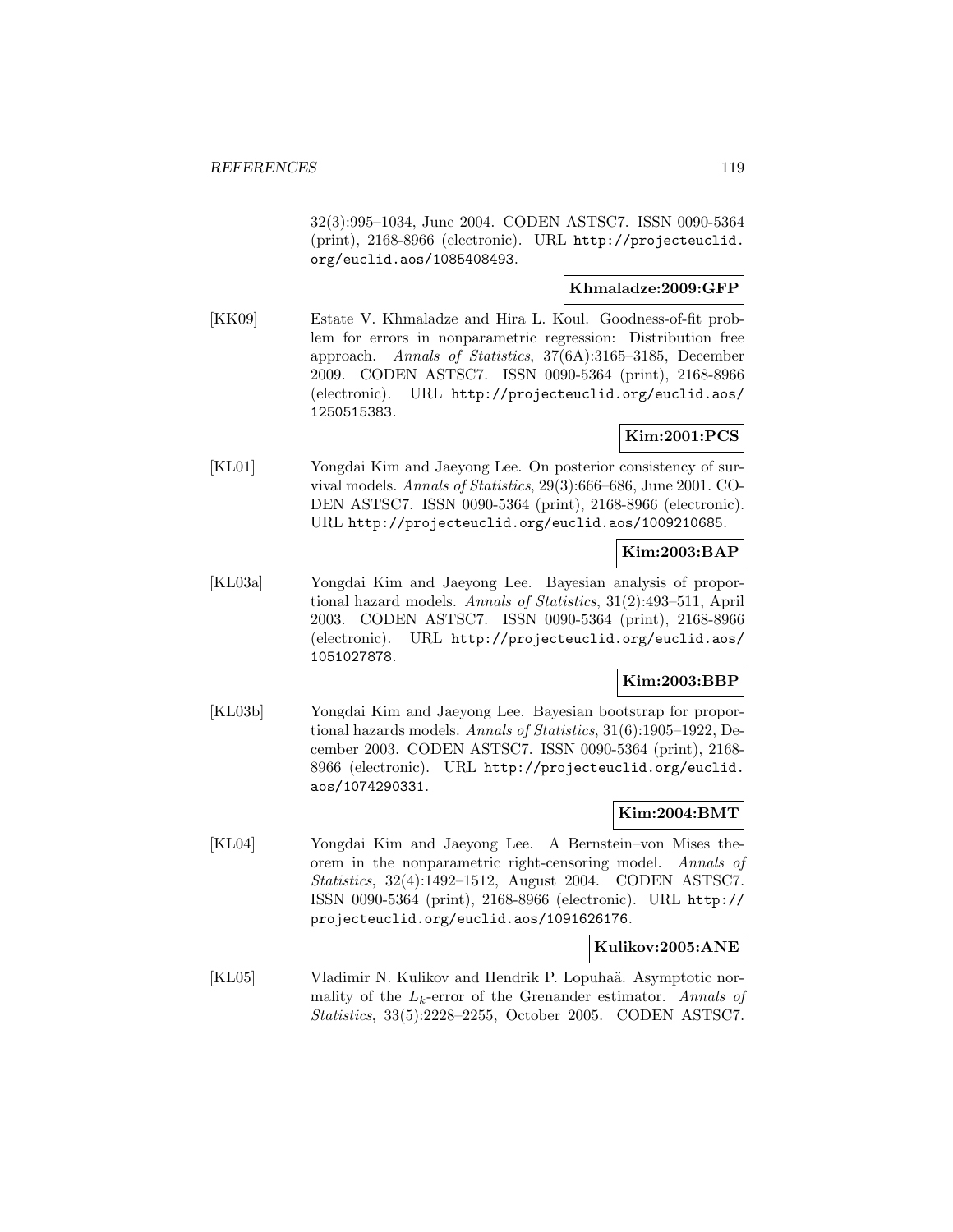ISSN 0090-5364 (print), 2168-8966 (electronic). URL http:// projecteuclid.org/euclid.aos/1132936562.

**Koul:2006:FED**

[KL06a] Hira L. Koul and Shiqing Ling. Fitting an error distribution in some heteroscedastic time series models. Annals of Statistics, 34 (2):994–1012, April 2006. CODEN ASTSC7. ISSN 0090-5364 (print), 2168-8966 (electronic). URL http://projecteuclid. org/euclid.aos/1151418249.

### **Kulikov:2006:BND**

[KL06b] Vladimir N. Kulikov and Hendrik P. Lopuhaä. The behavior of the NPMLE of a decreasing density near the boundaries of the support. Annals of Statistics, 34(2):742–768, April 2006. CO-DEN ASTSC7. ISSN 0090-5364 (print), 2168-8966 (electronic). URL http://projecteuclid.org/euclid.aos/1151418239.

### **Kosorok:2004:RIU**

[KLF04] Michael R. Kosorok, Bee Leng Lee, and Jason P. Fine. Robust inference for univariate proportional hazards frailty regression models. Annals of Statistics, 32(4):1448–1491, August 2004. CO-DEN ASTSC7. ISSN 0090-5364 (print), 2168-8966 (electronic). URL http://projecteuclid.org/euclid.aos/1091626175.

### **Kunert:2000:DOD**

[KM00] J. Kunert and R. J. Martin. On the determination of optimal designs for an interference model. Annals of Statistics, 28(6): 1728–1742, December 2000. CODEN ASTSC7. ISSN 0090-5364 (print), 2168-8966 (electronic). URL http://projecteuclid. org/euclid.aos/1015957478.

### **Kalifa:2003:TEL**

[KM03] Jérôme Kalifa and Stéphane Mallat. Thresholding estimators for linear inverse problems and deconvolutions. Annals of Statistics, 31(1):58–109, February 2003. CODEN ASTSC7. ISSN 0090-5364 (print), 2168-8966 (electronic). URL http://projecteuclid. org/euclid.aos/1046294458.

### **Kosorok:2007:MAL**

[KM07] Michael R. Kosorok and Shuangge Ma. Marginal asymptotics for the "large p, small  $n$ " paradigm: With applications to microarray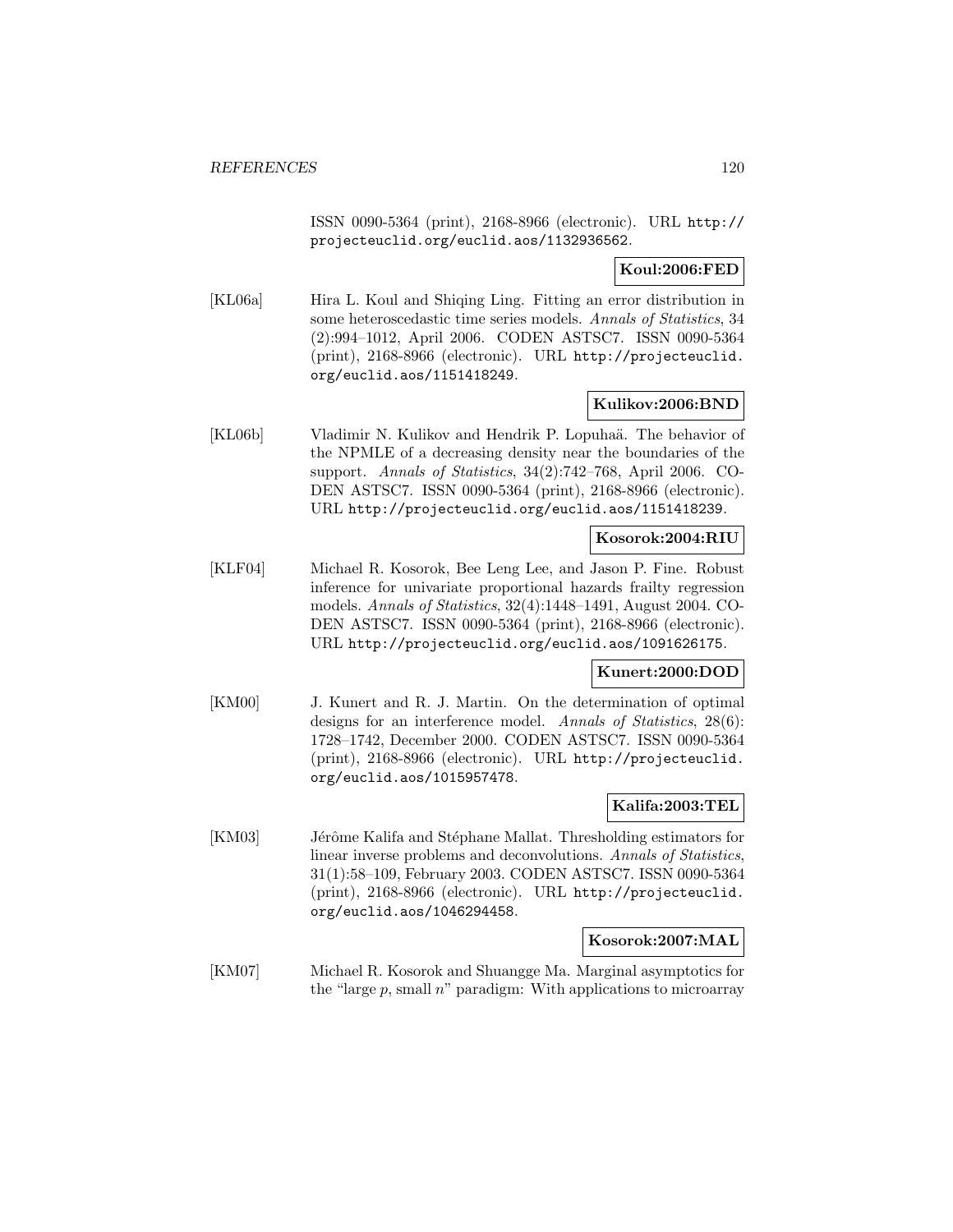data. Annals of Statistics, 35(4):1456–1486, August 2007. CO-DEN ASTSC7. ISSN 0090-5364 (print), 2168-8966 (electronic). URL http://projecteuclid.org/euclid.aos/1188405618.

#### **Koshevoy:2003:SME**

[KMO03] Gleb A. Koshevoy, Jyrki Möttönen, and Hannu Oja. A scatter matrix estimate based on the zonotope. Annals of Statistics, 31 (5):1439–1459, October 2003. CODEN ASTSC7. ISSN 0090-5364 (print), 2168-8966 (electronic). URL http://projecteuclid. org/euclid.aos/1065705114.

### **Kochar:2000:EMM**

[KMS00] Subhash C. Kochar, Hari Mukerjee, and Francisco J. Samaniego. Estimation of a monotone mean residual life. Annals of Statistics, 28(3):905–921, June 2000. CODEN ASTSC7. ISSN 0090-5364 (print), 2168-8966 (electronic). URL http://projecteuclid. org/euclid.aos/1015952004.

### **Karlsen:2007:NEN**

[KMT07] Hans Arnfinn Karlsen, Terje Myklebust, and Dag Tjøstheim. Nonparametric estimation in a nonlinear cointegration type model. Annals of Statistics, 35(1):252–299, February 2007. CO-DEN ASTSC7. ISSN 0090-5364 (print), 2168-8966 (electronic). URL http://projecteuclid.org/euclid.aos/1181100188.

### **Kolaczyk:2004:MLA**

[KN04] Eric D. Kolaczyk and Robert D. Nowak. Multiscale likelihood analysis and complexity penalized estimation. Annals of Statistics, 32(2):500–527, April 2004. CODEN ASTSC7. ISSN 0090-5364 (print), 2168-8966 (electronic). URL http:// projecteuclid.org/euclid.aos/1083178936.

### **Koltchinskii:2000:EGM**

[Kol00] V. I. Koltchinskii. Empirical geometry of multivariate data: a deconvolution approach. Annals of Statistics, 28(2):591–629, April 2000. CODEN ASTSC7. ISSN 0090-5364 (print), 2168- 8966 (electronic). URL http://projecteuclid.org/euclid. aos/1016218232.

### **Kolassa:2003:MST**

[Kol03] John E. Kolassa. Multivariate saddlepoint tail probability approximations. Annals of Statistics, 31(1):274–286, February 2003. CODEN ASTSC7. ISSN 0090-5364 (print), 2168-8966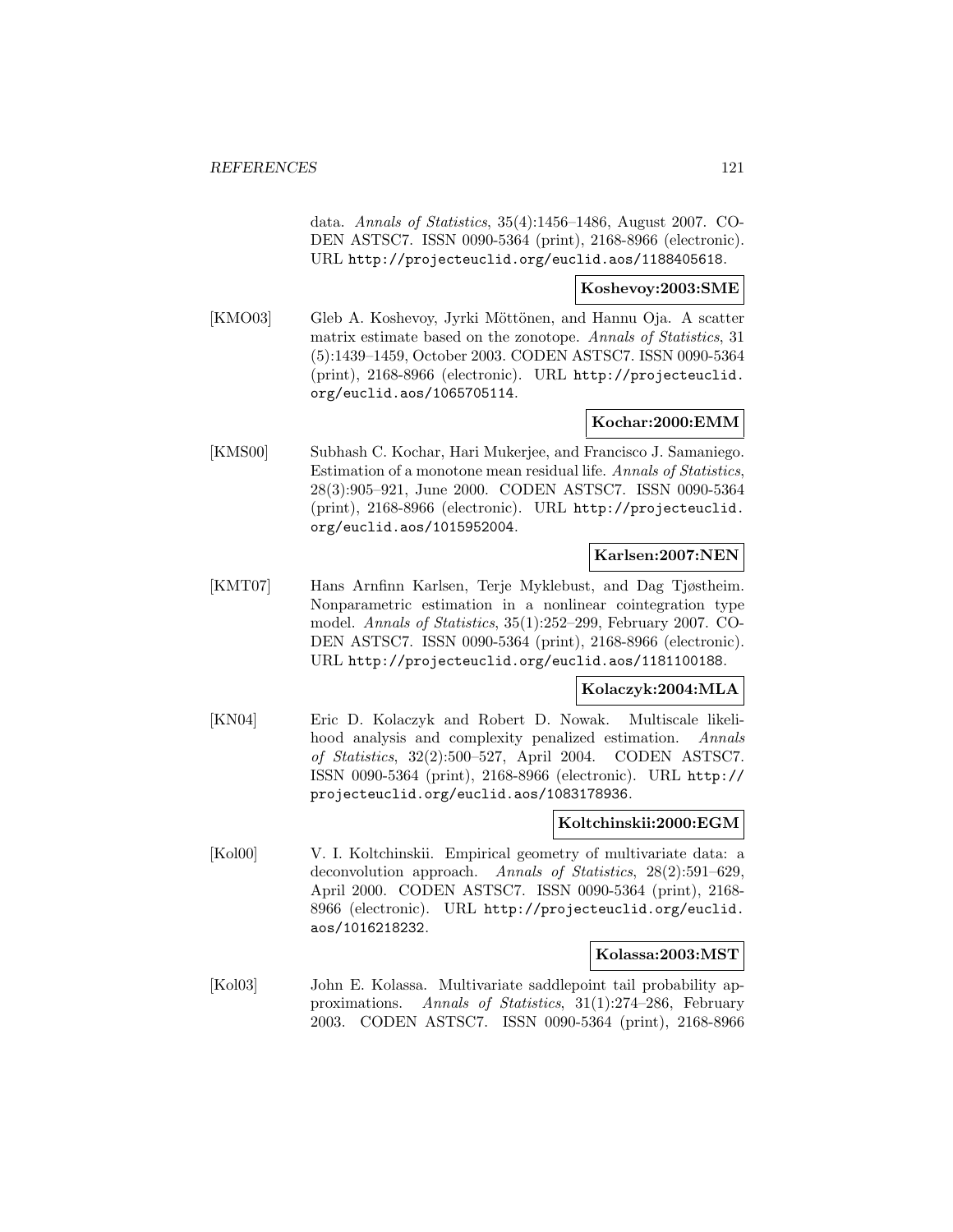(electronic). URL http://projecteuclid.org/euclid.aos/ 1046294465.

#### **Koltchinskii:2006:LRC**

[Kol06a] Vladimir Koltchinskii. Local Rademacher complexities and oracle inequalities in risk minimization. Annals of Statistics, 34(6): 2593–2656, December 2006. CODEN ASTSC7. ISSN 0090-5364 (print), 2168-8966 (electronic). URL http://projecteuclid. org/euclid.aos/1179935055.

### **Koltchinskii:2006:RLR**

[Kol06b] Vladimir Koltchinskii. Rejoinder: Local Rademacher complexities and oracle inequalities in risk minimization. Annals of Statistics, 34(6):2697–2706, December 2006. CODEN ASTSC7. ISSN 0090-5364 (print), 2168-8966 (electronic). URL http:// projecteuclid.org/euclid.aos/1179935062.

### **Koltchinskii:2009:SRC**

[Kol09] Vladimir Koltchinskii. Sparse recovery in convex hulls via entropy penalization. Annals of Statistics, 37(3):1332–1359, June 2009. CODEN ASTSC7. ISSN 0090-5364 (print), 2168-8966 (electronic). URL http://projecteuclid.org/euclid.aos/ 1239369024.

### **Komaki:2004:SPI**

[Kom04] Fumiyasu Komaki. Simultaneous prediction of independent Poisson observables. Annals of Statistics, 32(4):1744–1769, August 2004. CODEN ASTSC7. ISSN 0090-5364 (print), 2168-8966 (electronic). URL http://projecteuclid.org/euclid.aos/ 1091626186.

### **Komaki:2006:SPB**

[Kom06] Fumiyasu Komaki. Shrinkage priors for Bayesian prediction. Annals of Statistics, 34(2):808–819, April 2006. CODEN ASTSC7. ISSN 0090-5364 (print), 2168-8966 (electronic). URL http:// projecteuclid.org/euclid.aos/1151418241.

#### **Kou:2004:FSA**

[Kou04] S. C. Kou. From finite sample to asymptotics: A geometric bridge for selection criteria in spline regression. Annals of Statistics, 32(6):2444–2468, December 2004. CODEN ASTSC7. ISSN 0090-5364 (print), 2168-8966 (electronic). URL http:// projecteuclid.org/euclid.aos/1107794875.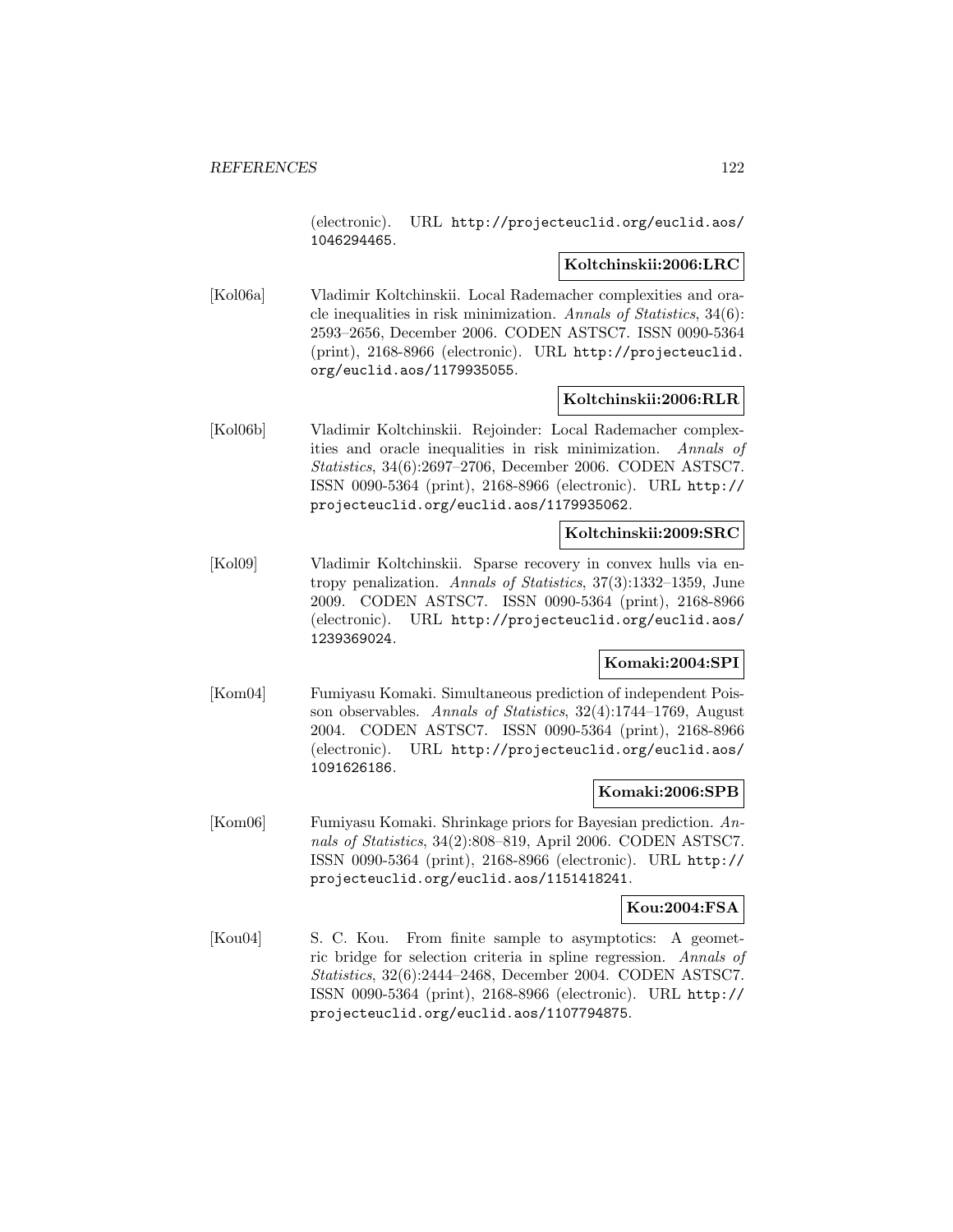#### **Kozek:2003:MEN**

[Koz03] Andrzej S. Kozek. On M-estimators and normal quantiles. Annals of Statistics, 31(4):1170–1185, August 2003. CODEN ASTSC7. ISSN 0090-5364 (print), 2168-8966 (electronic). URL http://projecteuclid.org/euclid.aos/1059655910.

### **Koltchinskii:2002:EMD**

[KP02] V. Koltchinskii and D. Panchenko. Empirical margin distributions and bounding the generalization error of combined classifiers. Annals of Statistics, 30(1):1–50, February 2002. CODEN ASTSC7. ISSN 0090-5364 (print), 2168-8966 (electronic). URL http://projecteuclid.org/euclid.aos/1015362183.

### **Kreiss:2003:AAP**

[KP03] Jens-Peter Kreiss and Efstathios Paparoditis. Autoregressiveaided periodogram bootstrap for timeseries. Annals of Statistics, 31(6):1923–1955, December 2003. CODEN ASTSC7. ISSN 0090-5364 (print), 2168-8966 (electronic). URL http:// projecteuclid.org/euclid.aos/1074290332.

### **Klaassen:2005:EEB**

[KP05a] Chris A. J. Klaassen and Hein Putter. Efficient estimation of Banach parameters in semiparametric models. Annals of Statistics, 33(1):307–346, February 2005. CODEN ASTSC7. ISSN 0090-5364 (print), 2168-8966 (electronic). URL http:// projecteuclid.org/euclid.aos/1112967708.

### **Koltchinskii:2005:CCC**

[KP05b] Vladimir Koltchinskii and Dmitry Panchenko. Complexities of convex combinations and bounding the generalization error in classification. Annals of Statistics, 33(4):1455–1496, August 2005. CODEN ASTSC7. ISSN 0090-5364 (print), 2168-8966 (electronic). URL http://projecteuclid.org/euclid.aos/ 1123250220.

### **Kulik:2009:WRR**

[KR09] Rafał Kulik and Marc Raimondo. Wavelet regression in random design with heteroscedastic dependent errors. Annals of Statistics, 37(6A):3396–3430, December 2009. CODEN ASTSC7. ISSN 0090-5364 (print), 2168-8966 (electronic). URL http:// projecteuclid.org/euclid.aos/1250515391.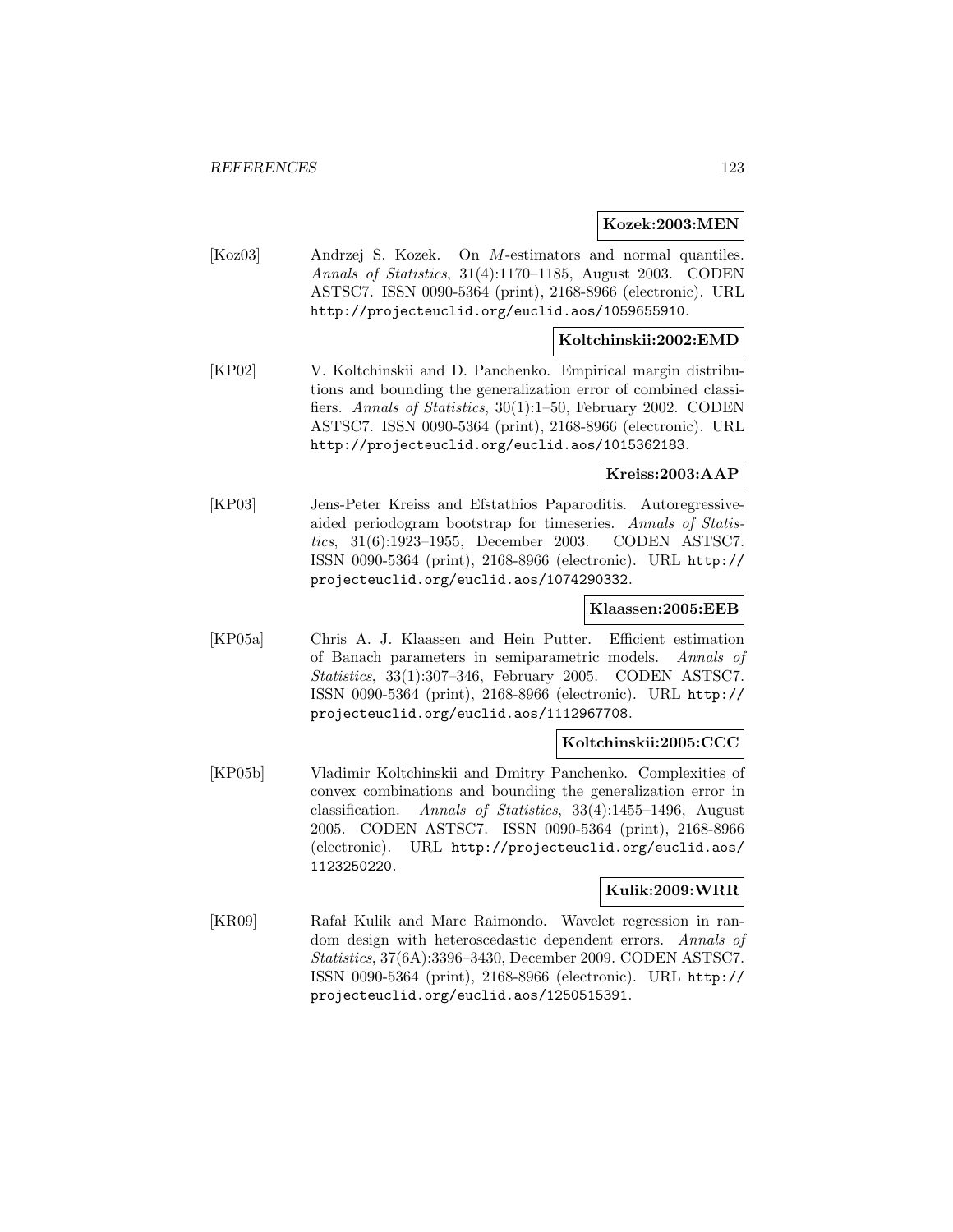#### **Kosorok:2007:IUR**

[KS07] Michael R. Kosorok and Rui Song. Inference under right censoring for transformation models with a change-point based on a covariate threshold. Annals of Statistics, 35(3):957–989, July 2007. CODEN ASTSC7. ISSN 0090-5364 (print), 2168-8966 (electronic). URL http://projecteuclid.org/euclid.aos/ 1185303994.

# **Koul:2009:MDR**

[KS09] Hira L. Koul and Weixing Song. Minimum distance regression model checking with Berkson measurement errors. Annals of Statistics, 37(1):132–156, February 2009. CODEN ASTSC7. ISSN 0090-5364 (print), 2168-8966 (electronic). URL http:// projecteuclid.org/euclid.aos/1232115930.

## **Koltchinskii:2007:ICN**

[KSC07] Vladimir Koltchinskii, Lyudmila Sakhanenko, and Songhe Cai. Integral curves of noisy vector fields and statistical problems in diffusion tensor imaging: Nonparametric kernel estimation and hypotheses testing. Annals of Statistics, 35(4):1576–1607, August 2007. CODEN ASTSC7. ISSN 0090-5364 (print), 2168- 8966 (electronic). URL http://projecteuclid.org/euclid. aos/1188405623.

### **Karlsen:2001:NEN**

[KT01a] Hans Arnfinn Karlsen and Dag Tjøstheim. Nonparametric estimation in null recurrent time series. Annals of Statistics, 29 (2):372–416, April 2001. CODEN ASTSC7. ISSN 0090-5364 (print), 2168-8966 (electronic). URL http://projecteuclid. org/euclid.aos/1009210546.

### **Kent:2001:RUC**

[KT01b] John T. Kent and David E. Tyler. Regularity and uniqueness for constrained M-estimates and redescending M-estimates. Annals of Statistics, 29(1):252–265, February 2001. CODEN ASTSC7. ISSN 0090-5364 (print), 2168-8966 (electronic). URL http:// projecteuclid.org/euclid.aos/996986508.

#### **Klemela:2001:SAE**

[KT01c] Jussi Klemelä and Alexandre B. Tsybakov. Sharp adaptive estimation of linear functionals. Annals of Statistics, 29(6):1567– 1600, December 2001. CODEN ASTSC7. ISSN 0090-5364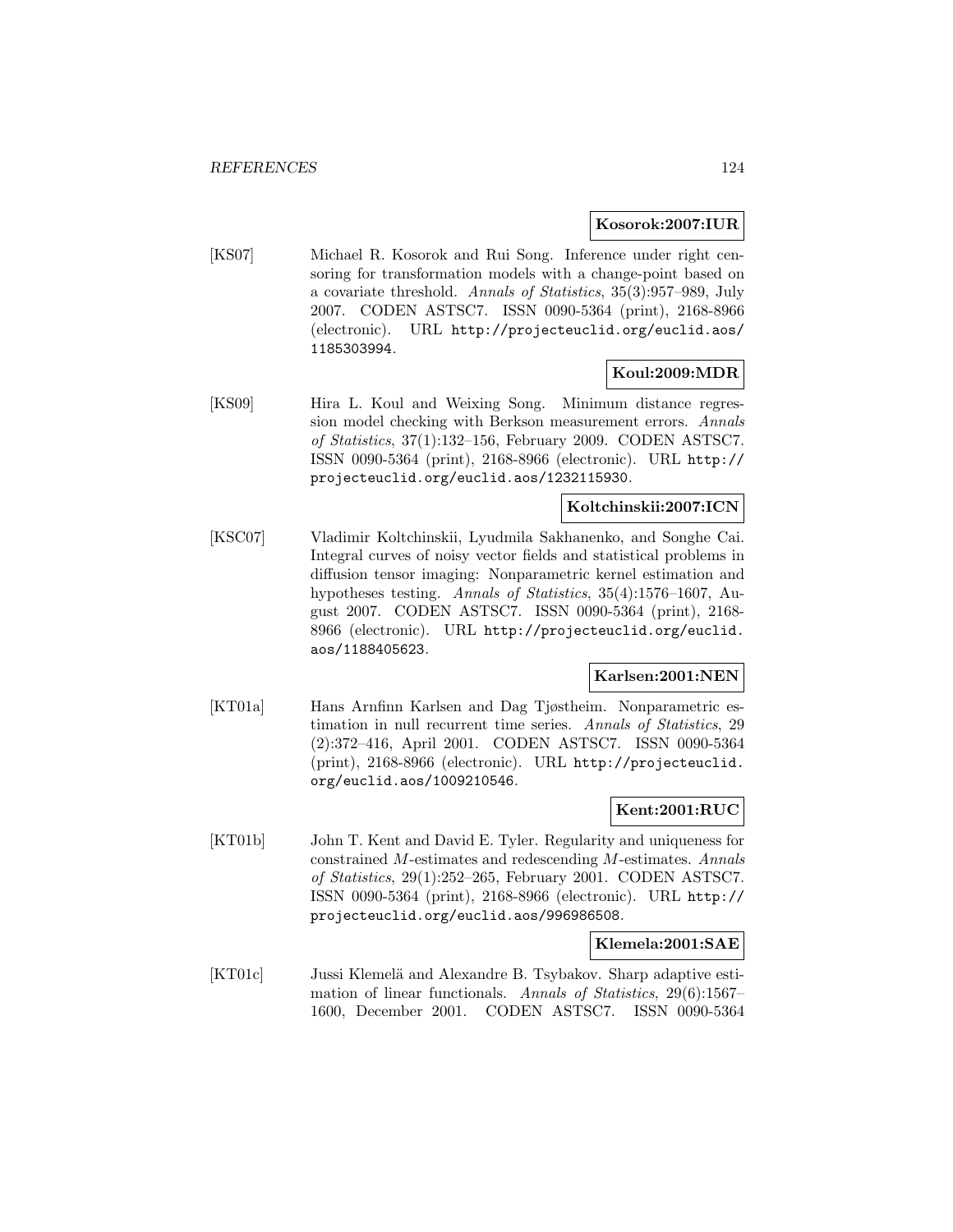(print), 2168-8966 (electronic). URL http://projecteuclid. org/euclid.aos/1015345955.

## **Kuriki:2001:TPM**

[KT01d] Satoshi Kuriki and Akimichi Takemura. Tail probabilities of the maxima of multilinear forms and their applications. Annals of Statistics, 29(2):328–371, April 2001. CODEN ASTSC7. ISSN 0090-5364 (print), 2168-8966 (electronic). URL http:// projecteuclid.org/euclid.aos/1009210545.

### **Kunsch:2005:RMC**

[Kün05] Hans R. Künsch. Recursive Monte Carlo filters: Algorithms and theoretical analysis. Annals of Statistics, 33(5):1983–2021, October 2005. CODEN ASTSC7. ISSN 0090-5364 (print), 2168- 8966 (electronic). URL http://projecteuclid.org/euclid. aos/1132936554.

### **Kleijn:2006:MID**

[KvdV06] B. J. K. Kleijn and A. W. van der Vaart. Misspecification in infinite-dimensional Bayesian statistics. Annals of Statistics, 34 (2):837–877, April 2006. CODEN ASTSC7. ISSN 0090-5364 (print), 2168-8966 (electronic). URL http://projecteuclid. org/euclid.aos/1151418243.

# **Koltchinskii:2004:TPB**

[KY04] Vladimir Koltchinskii and Bin Yu. Three papers on boosting: an introduction. Annals of Statistics, 32(1):12, February 2004. CO-DEN ASTSC7. ISSN 0090-5364 (print), 2168-8966 (electronic). URL http://projecteuclid.org/euclid.aos/1079120127.

### **Kulperger:2005:HMP**

[KY05] Reg Kulperger and Hao Yu. High moment partial sum processes of residuals in GARCH models and their applications. Annals of Statistics, 33(5):2395–2422, October 2005. CODEN ASTSC7. ISSN 0090-5364 (print), 2168-8966 (electronic). URL http:// projecteuclid.org/euclid.aos/1132936567.

### **Kou:2006:R**

[KZW06a] S. C. Kou, Qing Zhou, and Wing H. Wong. Rejoinder. Annals of Statistics, 34(4):1646–1652, August 2006. CODEN ASTSC7. ISSN 0090-5364 (print), 2168-8966 (electronic). URL http:// projecteuclid.org/euclid.aos/1162567627.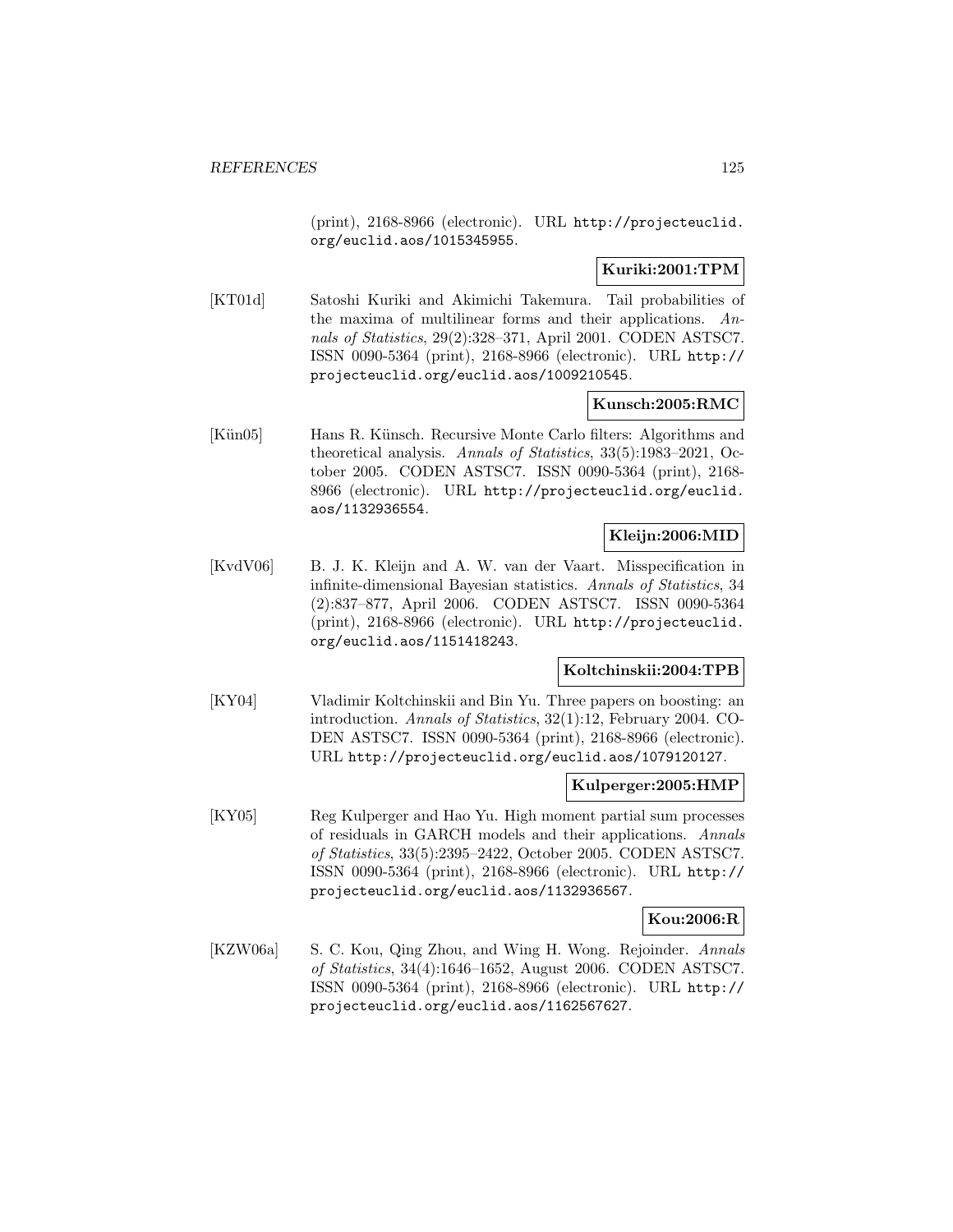## **Kou:2006:EES**

[KZW06b] S. C. Kou, Qing Zhou, and Wing Hung Wong. Equi-energy sampler with applications in statistical inference and statistical mechanics. Annals of Statistics, 34(4):1581–1619, August 2006. CO-DEN ASTSC7. ISSN 0090-5364 (print), 2168-8966 (electronic). URL http://projecteuclid.org/euclid.aos/1162567622.

## **Lahiri:2003:NSC**

[Lah03] S. N. Lahiri. A necessary and sufficient condition for asymptotic independence of discrete Fourier transforms under shortand long-range dependence. Annals of Statistics, 31(2):613–641, April 2003. CODEN ASTSC7. ISSN 0090-5364 (print), 2168- 8966 (electronic). URL http://projecteuclid.org/euclid. aos/1051027883.

## **Lahiri:2005:CJA**

[Lah05] S. N. Lahiri. Consistency of the jackknife-after-bootstrap variance estimator for the bootstrap quantiles of a studentized statistic. Annals of Statistics, 33(5):2475–2506, October 2005. CO-DEN ASTSC7. ISSN 0090-5364 (print), 2168-8966 (electronic). URL http://projecteuclid.org/euclid.aos/1132936569.

### **Lahiri:2007:AES**

[Lah07] S. N. Lahiri. Asymptotic expansions for sums of block-variables under weak dependence. Annals of Statistics, 35(3):1324–1350, July 2007. CODEN ASTSC7. ISSN 0090-5364 (print), 2168- 8966 (electronic). URL http://projecteuclid.org/euclid. aos/1185458986.

### **Lai:2003:SAI**

[Lai03] Tze Leung Lai. Stochastic approximation: invited paper. Annals of Statistics, 31(2):391–406, April 2003. CODEN ASTSC7. ISSN 0090-5364 (print), 2168-8966 (electronic). URL http:// projecteuclid.org/euclid.aos/1051027873.

### **Lang:2004:MPH**

[Lan04] Joseph B. Lang. Multinomial-Poisson homogeneous models for contingency tables. Annals of Statistics, 32(1):340–383, February 2004. CODEN ASTSC7. ISSN 0090-5364 (print), 2168- 8966 (electronic). URL http://projecteuclid.org/euclid. aos/1079120140.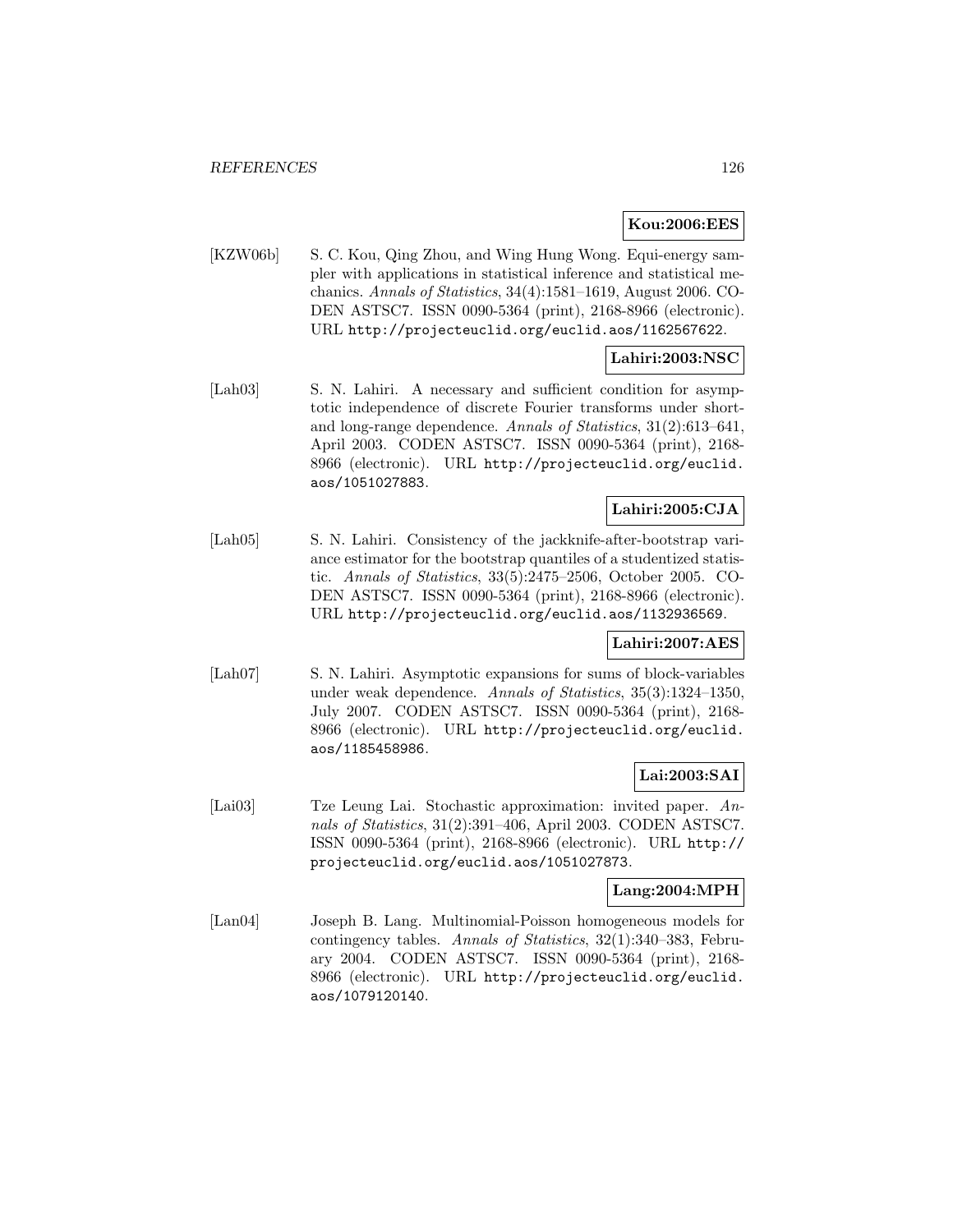## **Lin:2004:SPM**

[LB04] Yi Lin and Lawrence D. Brown. Statistical properties of the method of regularization with periodic Gaussian reproducing kernel. Annals of Statistics, 32(4):1723–1743, August 2004. CODEN ASTSC7. ISSN 0090-5364 (print), 2168-8966 (electronic). URL http://projecteuclid.org/euclid.aos/1091626185.

# **Levina:2006:TSN**

[LB06] Elizaveta Levina and Peter J. Bickel. Texture synthesis and nonparametric resampling of random fields. Annals of Statistics, 34 (4):1751–1773, August 2006. CODEN ASTSC7. ISSN 0090-5364 (print), 2168-8966 (electronic). URL http://projecteuclid. org/euclid.aos/1162567632.

## **Lan:2009:CPE**

[LBM09] Yan Lan, Moulinath Banerjee, and George Michailidis. Changepoint estimation under adaptive sampling. Annals of Statistics, 37(4):1752–1791, August 2009. CODEN ASTSC7. ISSN 0090-5364 (print), 2168-8966 (electronic). URL http:// projecteuclid.org/euclid.aos/1245332832.

## **Lu:2004:MRL**

[LC04] Guobing Lu and John B. Copas. Missing at random, likelihood ignorability and model completeness. Annals of Statistics, 32 (2):754–765, April 2004. CODEN ASTSC7. ISSN 0090-5364 (print), 2168-8966 (electronic). URL http://projecteuclid. org/euclid.aos/1083178945.

## **Lin:2005:ABS**

[LC05] Pei-Sheng Lin and Murray K. Clayton. Analysis of binary spatial data by quasi-likelihood estimating equations. Annals of Statistics, 33(2):542–555, April 2005. CODEN ASTSC7. ISSN 0090-5364 (print), 2168-8966 (electronic). URL http:// projecteuclid.org/euclid.aos/1117114328.

## **Li:2003:DRC**

[LCC03] Bing Li, R. Dennis Cook, and Francesca Chiaromonte. Dimension reduction for the conditional mean in regressions with categorical predictors. Annals of Statistics, 31(5):1636–1668, October 2003. CODEN ASTSC7. ISSN 0090-5364 (print), 2168- 8966 (electronic). URL http://projecteuclid.org/euclid. aos/1065705121.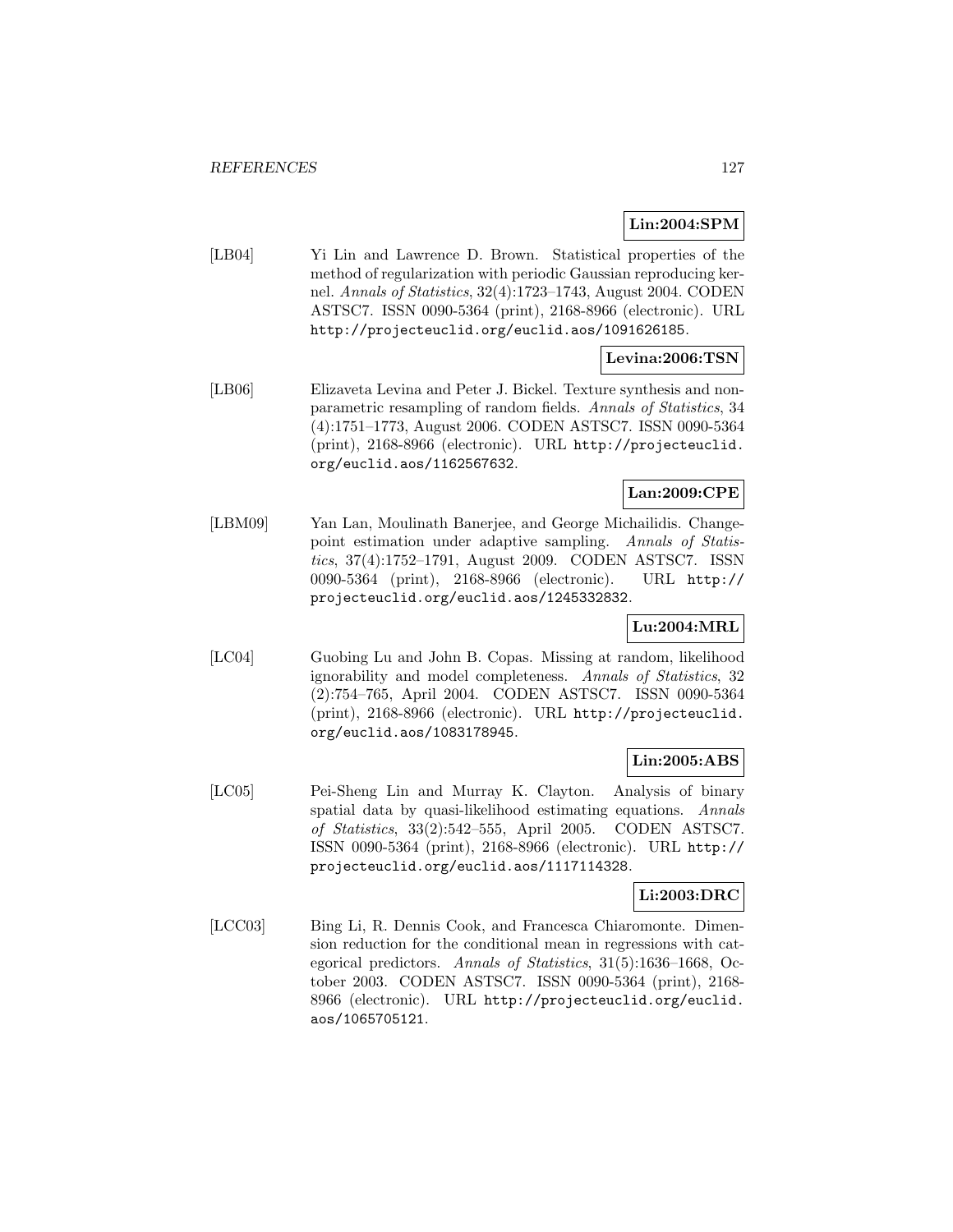# **Li:2009:DRN**

[LD09] Bing Li and Yuexiao Dong. Dimension reduction for nonelliptically distributed predictors. Annals of Statistics, 37(3): 1272–1298, June 2009. CODEN ASTSC7. ISSN 0090-5364 (print), 2168-8966 (electronic). URL http://projecteuclid. org/euclid.aos/1239369022.

# **Lecue:2007:SAM**

[Lec07] Guillaume Lecué. Simultaneous adaptation to the margin and to complexity in classification. Annals of Statistics, 35(4): 1698–1721, August 2007. CODEN ASTSC7. ISSN 0090-5364 (print), 2168-8966 (electronic). URL http://projecteuclid. org/euclid.aos/1188405627.

### **Leeb:2009:CPI**

[Lee09] Hannes Leeb. Conditional predictive inference post model selection. Annals of Statistics, 37(5B):2838–2876, October 2009. CO-DEN ASTSC7. ISSN 0090-5364 (print), 2168-8966 (electronic). URL http://projecteuclid.org/euclid.aos/1247836671.

### **Leung:2005:CVN**

[Leu05] Denis Heng-Yan Leung. Cross-validation in nonparametric regression with outliers. Annals of Statistics, 33(5):2291–2310, October 2005. CODEN ASTSC7. ISSN 0090-5364 (print), 2168- 8966 (electronic). URL http://projecteuclid.org/euclid. aos/1132936564.

## **Lam:2008:PKL**

[LF08] Clifford Lam and Jianqing Fan. Profile-kernel likelihood inference with diverging number of parameters. Annals of Statistics, 36(5): 2232–2260, October 2008. CODEN ASTSC7. ISSN 0090-5364 (print), 2168-8966 (electronic). URL http://projecteuclid. org/euclid.aos/1223908091.

## **Lam:2009:SRC**

[LF09a] Clifford Lam and Jianqing Fan. Sparsistency and rates of convergence in large covariance matrix estimation. Annals of Statistics, 37(6B):4254–4278, December 2009. CODEN ASTSC7. ISSN 0090-5364 (print), 2168-8966 (electronic). URL http:// projecteuclid.org/euclid.aos/1256303543.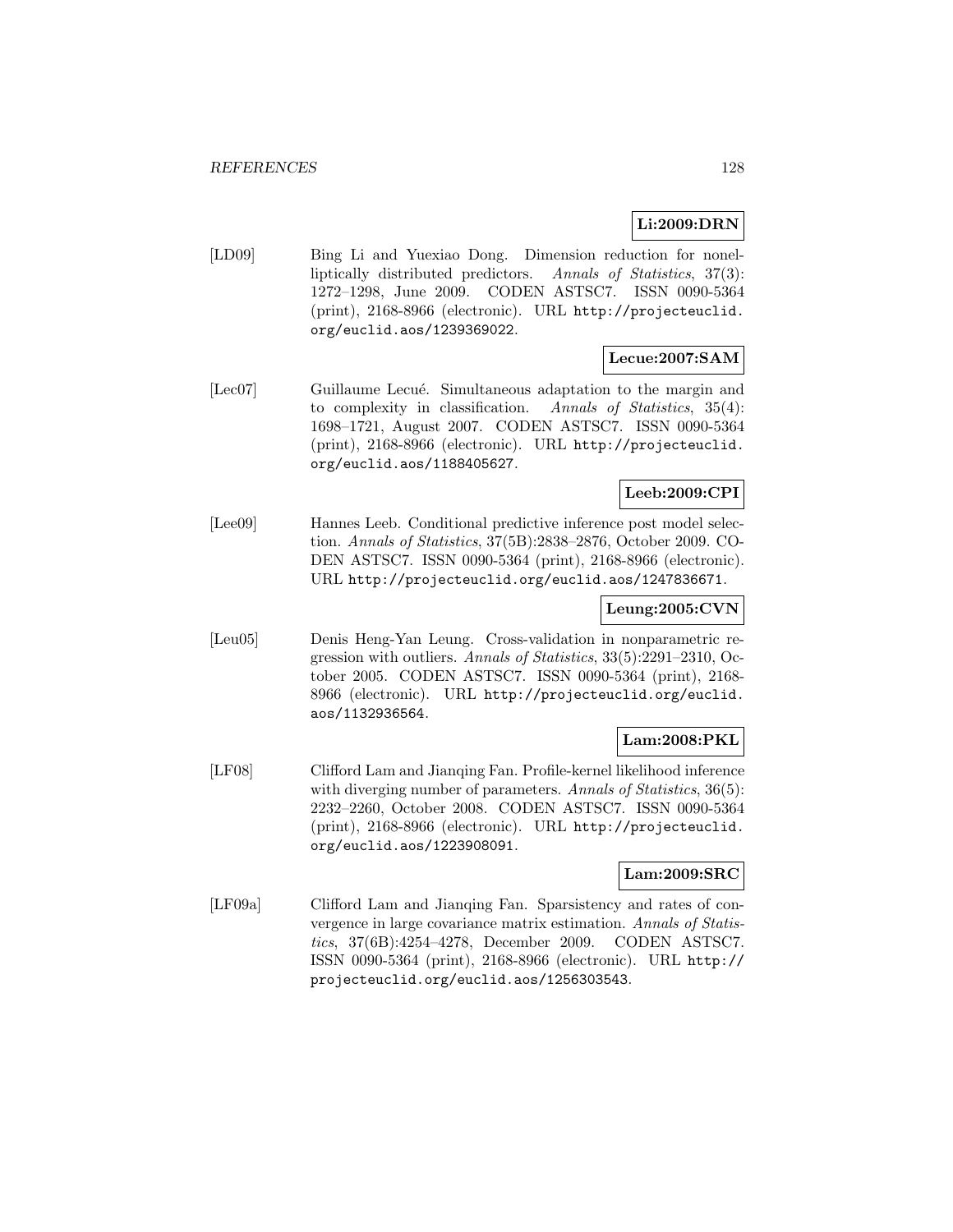# **Lv:2009:UAM**

[LF09b] Jinchi Lv and Yingying Fan. A unified approach to model selection and sparse recovery using regularized least squares. Annals of Statistics, 37(6A):3498–3528, December 2009. CODEN ASTSC7. ISSN 0090-5364 (print), 2168-8966 (electronic). URL http://projecteuclid.org/euclid.aos/1250515394.

# **Li:2002:MTG**

[Li02] Heng Li. Modeling through group invariance: an interesting example with potential applications. Annals of Statistics, 30(4): 1069–1080, August 2002. CODEN ASTSC7. ISSN 0090-5364 (print), 2168-8966 (electronic). URL http://projecteuclid. org/euclid.aos/1031689017.

## **Liang:2000:EBT**

[Lia00] TaChen Liang. On an empirical Bayes test for a normal mean. Annals of Statistics, 28(2):648–655, April 2000. CODEN ASTSC7. ISSN 0090-5364 (print), 2168-8966 (electronic). URL http://projecteuclid.org/euclid.aos/1016218234.

### **Liang:2009:ISU**

[Lia09] Faming Liang. Improving SAMC using smoothing methods: Theory and applications to Bayesian model selection problems. Annals of Statistics, 37(5B):2626–2654, October 2009. CODEN ASTSC7. ISSN 0090-5364 (print), 2168-8966 (electronic). URL http://projecteuclid.org/euclid.aos/1247836663.

### **Lin:2000:TPS**

[Lin00] Yi Lin. Tensor product space ANOVA models. Annals of Statistics, 28(3):734–755, June 2000. CODEN ASTSC7. ISSN 0090-5364 (print), 2168-8966 (electronic). URL http:// projecteuclid.org/euclid.aos/1015951996.

### **Ling:2007:TCP**

[Lin07] Shiqing Ling. Testing for change points in time series models and limiting theorems for NED sequences. Annals of Statistics, 35(3):1213–1237, July 2007. CODEN ASTSC7. ISSN 0090-5364 (print), 2168-8966 (electronic). URL http://projecteuclid. org/euclid.aos/1185304004.

### **Lam:2000:ESC**

[LL00] Tao-Kai Lam and Wei-Liem Loh. Estimating structured correlation matrices in smooth Gaussian random field models. An-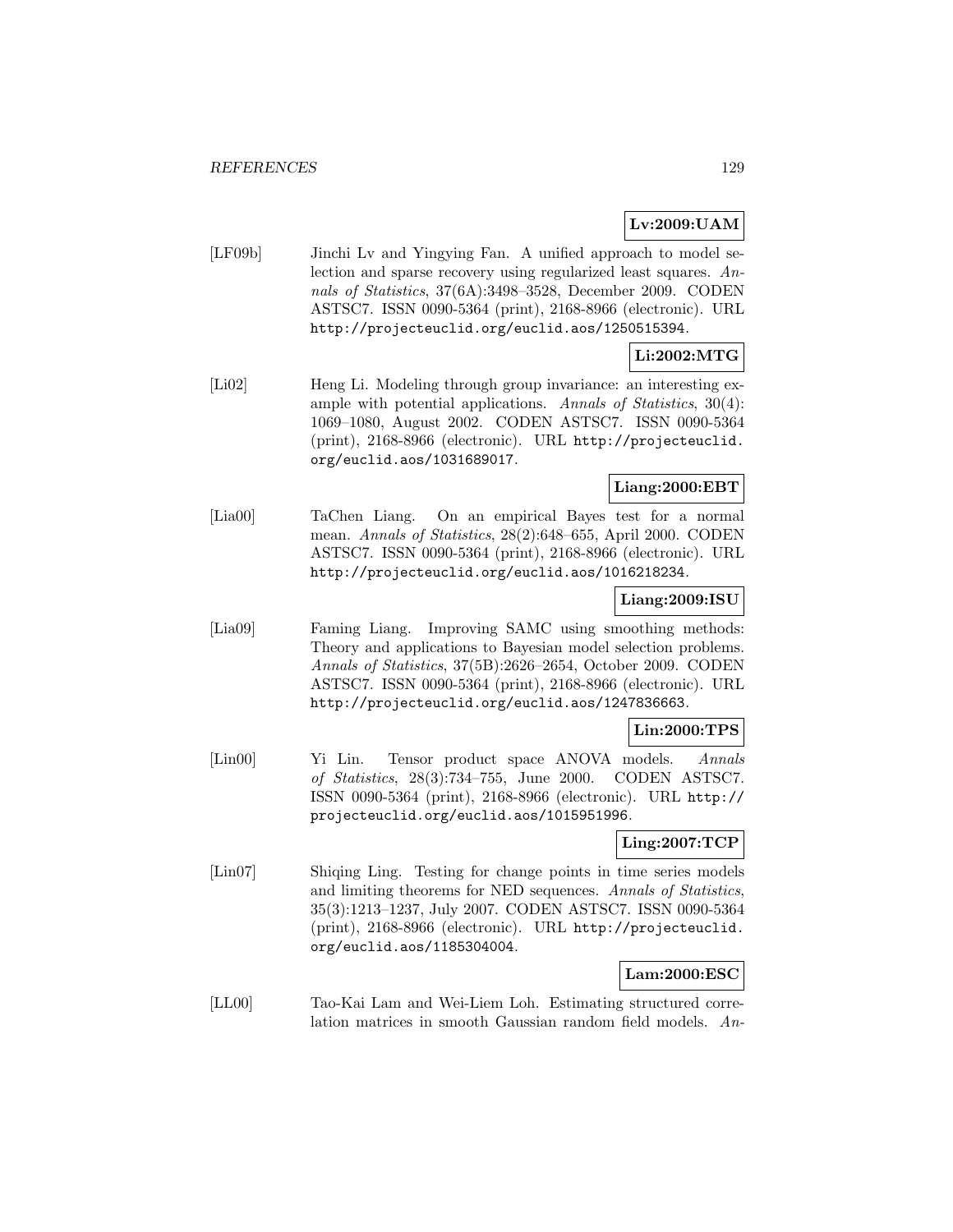nals of Statistics, 28(3):880–904, June 2000. CODEN ASTSC7. ISSN 0090-5364 (print), 2168-8966 (electronic). URL http:// projecteuclid.org/euclid.aos/1015952003.

**Li:2008:MSB**

[LL08a] Jun Li and Regina Y. Liu. Multivariate spacings based on data depth: I. Construction of nonparametric multivariate tolerance regions. Annals of Statistics, 36(3):1299–1323, June 2008. CO-DEN ASTSC7. ISSN 0090-5364 (print), 2168-8966 (electronic). URL http://projecteuclid.org/euclid.aos/1211819565.

# **Li:2008:VSS**

[LL08b] Runze Li and Hua Liang. Variable selection in semiparametric regression modeling. Annals of Statistics, 36(1):261–286, February 2008. CODEN ASTSC7. ISSN 0090-5364 (print), 2168- 8966 (electronic). URL http://projecteuclid.org/euclid. aos/1201877301.

# **Lin:2009:MPS**

[LL09a] Zhengyan Lin and Weidong Liu. On maxima of periodograms of stationary processes. Annals of Statistics, 37(5B):2676–2695, October 2009. CODEN ASTSC7. ISSN 0090-5364 (print), 2168- 8966 (electronic). URL http://projecteuclid.org/euclid. aos/1247836665.

# **Liu:2009:BUS**

[LL09b] Jiawei Liu and Bruce G. Lindsay. Building and using semiparametric tolerance regions for parametric multinomial models. Annals of Statistics, 37(6A):3644–3659, December 2009. CODEN ASTSC7. ISSN 0090-5364 (print), 2168-8966 (electronic). URL http://projecteuclid.org/euclid.aos/1250515400.

## **Laurent:2000:AEQ**

[LM00] B. Laurent and P. Massart. Adaptive estimation of a quadratic functional by model selection. Annals of Statistics, 28(5): 1302–1338, October 2000. CODEN ASTSC7. ISSN 0090-5364 (print), 2168-8966 (electronic). URL http://projecteuclid. org/euclid.aos/1015957395.

## **Ling:2003:AEN**

[LM03] Shiqing Ling and Michael McAleer. On adaptive estimation in nonstationary ARMA models with GARCH errors. Annals of Statistics, 31(2):642–674, April 2003. CODEN ASTSC7.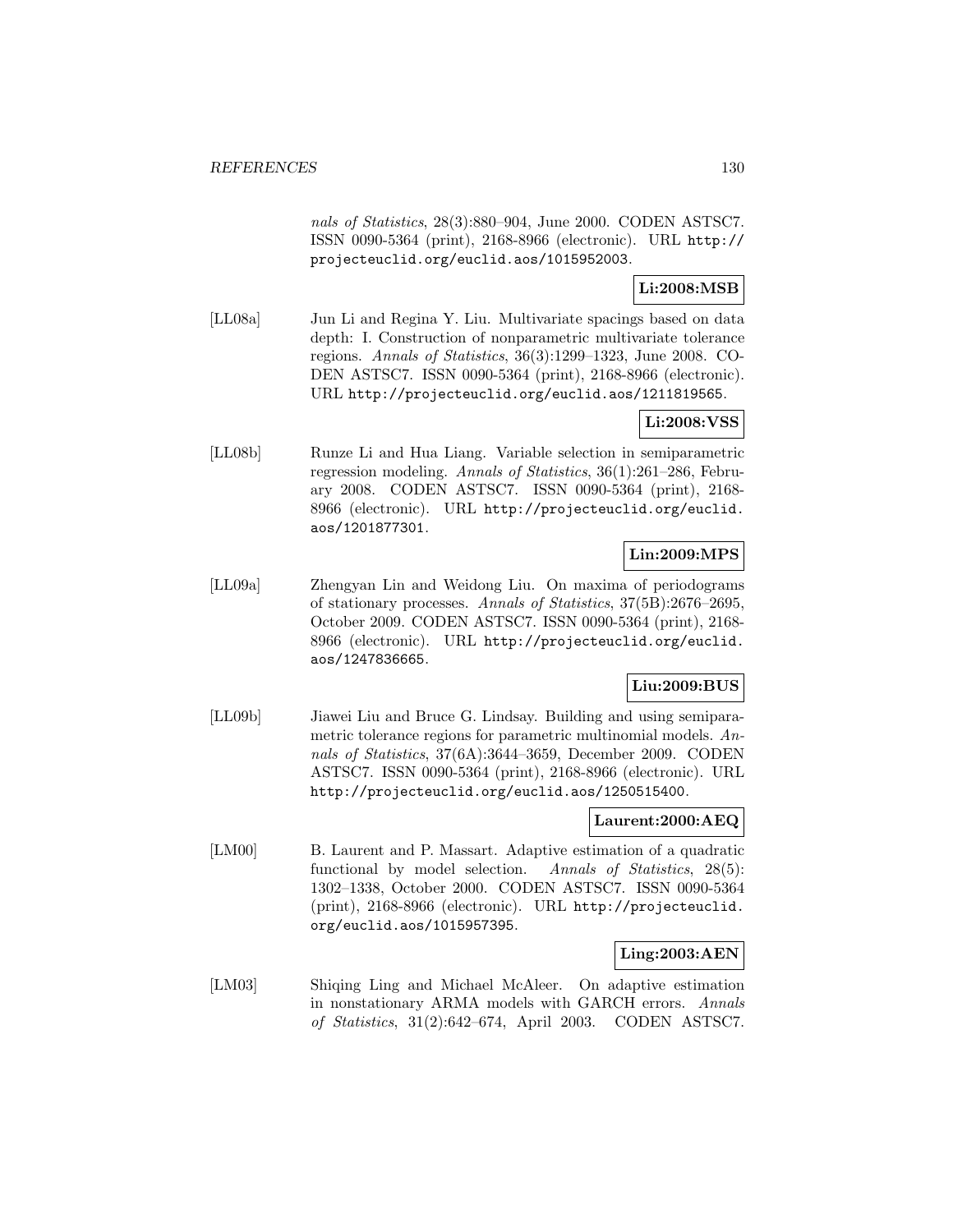ISSN 0090-5364 (print), 2168-8966 (electronic). URL http:// projecteuclid.org/euclid.aos/1051027884.

### **Lahiri:2007:DCP**

[LM07a] P. Lahiri and Kanchan Mukherjee. On the design-consistency property of hierarchical Bayes estimators in finite population sampling. Annals of Statistics, 35(2):724–737, April 2007. CO-DEN ASTSC7. ISSN 0090-5364 (print), 2168-8966 (electronic). URL http://projecteuclid.org/euclid.aos/1183667290.

## **Letac:2007:WDD**

[LM07b] Gérard Letac and Hélène Massam. Wishart distributions for decomposable graphs. Annals of Statistics, 35(3):1278–1323, July 2007. CODEN ASTSC7. ISSN 0090-5364 (print), 2168- 8966 (electronic). URL http://projecteuclid.org/euclid. aos/1185304006.

### **Levitz:2001:SCP**

[LMP01] Michael Levitz, David Madigan, and Michael D. Perlman. Separation and completeness properties for AMP chain graph Markov models. Annals of Statistics, 29(6):1751–1784, December 2001. CODEN ASTSC7. ISSN 0090-5364 (print), 2168- 8966 (electronic). URL http://projecteuclid.org/euclid. aos/1015345961. See correction [LPM03].

### **Lindsay:2008:QDP**

[LMR<sup>+</sup>08] Bruce G. Lindsay, Marianthi Markatou, Surajit Ray, Ke Yang, and Shu-Chuan Chen. Quadratic distances on probabilities: A unified foundation. Annals of Statistics, 36(2):983–1006, April 2008. CODEN ASTSC7. ISSN 0090-5364 (print), 2168-8966 (electronic). URL http://projecteuclid.org/euclid.aos/ 1205420526.

### **Linton:2003:EMA**

[LNV03] Oliver B. Linton, Jens Perch Nielsen, and Sara Van de Geer. Estimating multiplicative and additive hazard functions by kernel methods. Annals of Statistics, 31(2):464–492, April 2003. CO-DEN ASTSC7. ISSN 0090-5364 (print), 2168-8966 (electronic). URL http://projecteuclid.org/euclid.aos/1051027877.

## **Loh:2003:ADS**

[Loh03] Wei-Liem Loh. On the asymptotic distribution of scrambled net quadrature. Annals of Statistics, 31(4):1282–1324, August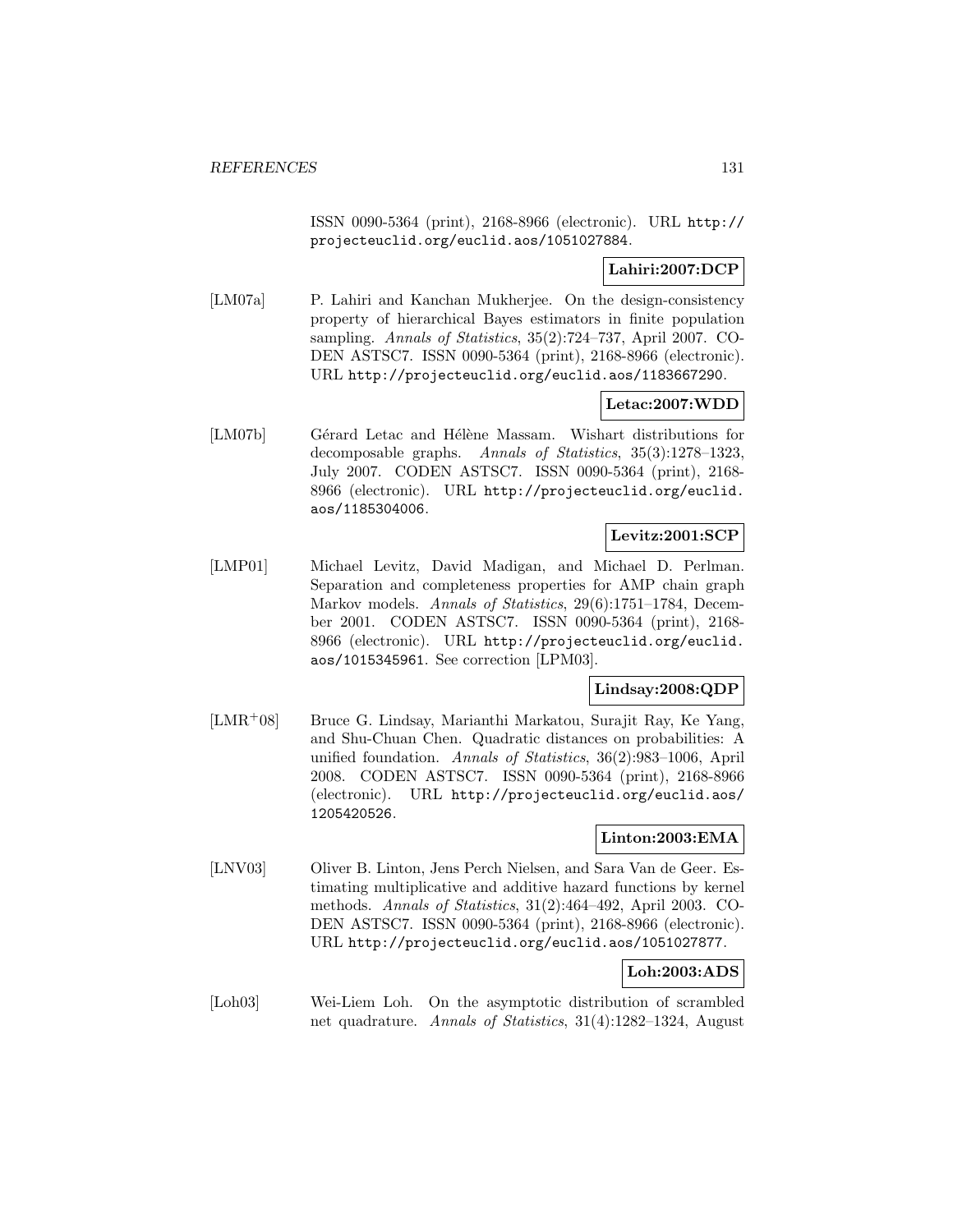2003. CODEN ASTSC7. ISSN 0090-5364 (print), 2168-8966 (electronic). URL http://projecteuclid.org/euclid.aos/ 1059655914.

### **Loh:2005:FDA**

[Loh05] Wei-Liem Loh. Fixed-domain asymptotics for a subclass of Matérn-type Gaussian random fields. Annals of Statistics, 33(5): 2344–2394, October 2005. CODEN ASTSC7. ISSN 0090-5364 (print), 2168-8966 (electronic). URL http://projecteuclid. org/euclid.aos/1132936566.

# **Loh:2008:MCL**

[Loh08] Wei-Liem Loh. A multivariate central limit theorem for randomized orthogonal array sampling designs in computer experiments. Annals of Statistics, 36(4):1983–2023, August 2008. CODEN ASTSC7. ISSN 0090-5364 (print), 2168-8966 (electronic). URL http://projecteuclid.org/euclid.aos/1216237306.

## **Lok:2008:SMC**

[Lok08] Judith J. Lok. Statistical modeling of causal effects in continuous time. Annals of Statistics, 36(3):1464–1507, June 2008. CODEN ASTSC7. ISSN 0090-5364 (print), 2168-8966 (electronic). URL http://projecteuclid.org/euclid.aos/1211819571.

## **Lorden:2005:NEA**

[LP05] Gary Lorden and Moshe Pollak. Nonanticipating estimation applied to sequential analysis and changepoint detection. Annals of Statistics, 33(3):1422–1454, June 2005. CODEN ASTSC7. ISSN 0090-5364 (print), 2168-8966 (electronic). URL http:// projecteuclid.org/euclid.aos/1120224108.

### **Leeb:2006:COE**

[LP06] Hannes Leeb and Benedikt M. Pötscher. Can one estimate the conditional distribution of post-model-selection estimators? Annals of Statistics, 34(5):2554–2591, October 2006. CODEN ASTSC7. ISSN 0090-5364 (print), 2168-8966 (electronic). URL http://projecteuclid.org/euclid.aos/1169571807.

### **Leonenko:2010:CCR**

[LP10] Nikolai Leonenko and Luc Pronzato. Correction: "A class of Rényi information estimators for multidimensional densities". Annals of Statistics, 38(6):3837–3838, December 2010. CODEN ASTSC7. ISSN 0090-5364 (print), 2168-8966 (electronic). URL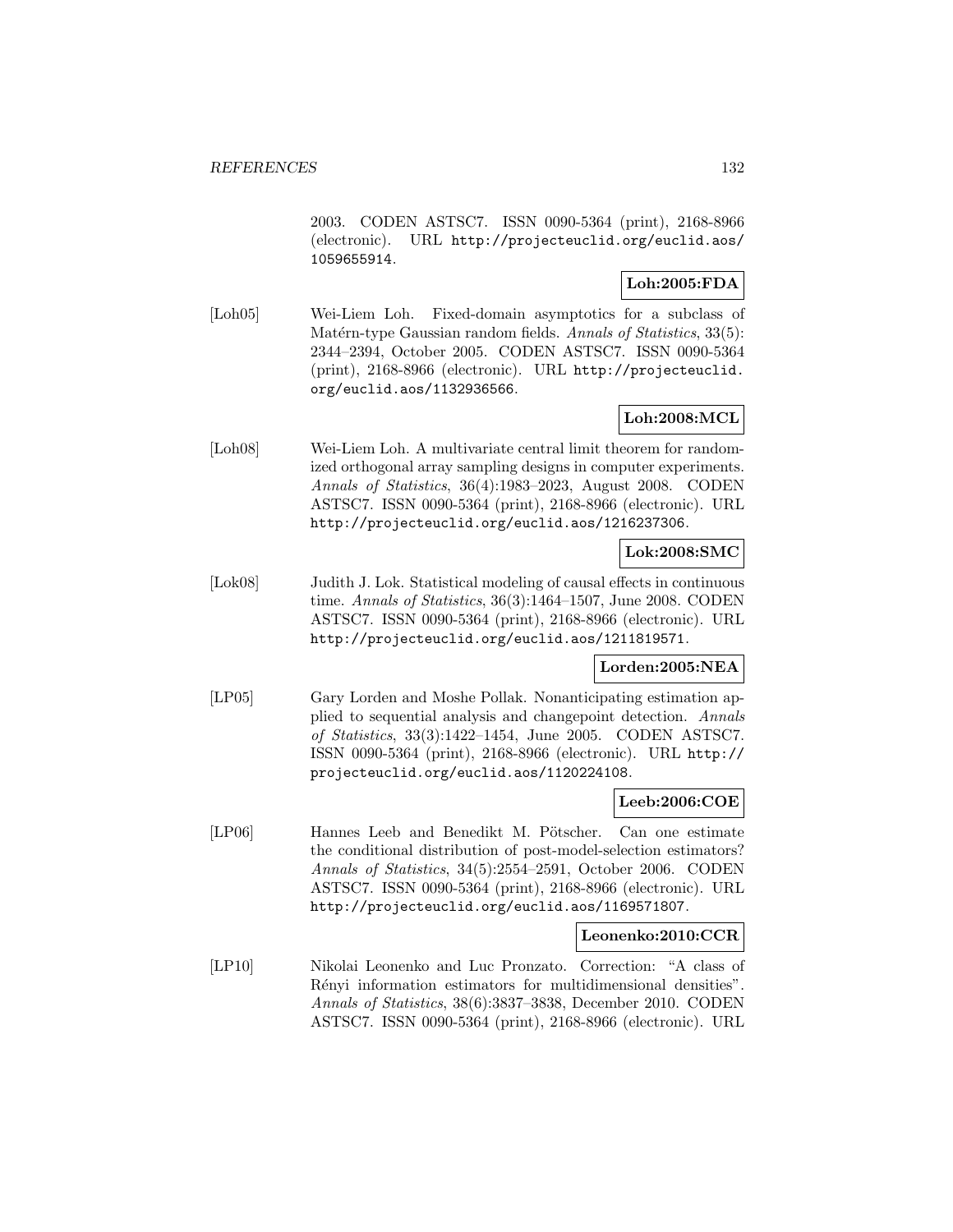http://projecteuclid.org/euclid.aos/1291126975. See [LPS08].

## **Levitz:2003:CSC**

[LPM03] Michael Levitz, Michael D. Perlman, and David Madigan. Correction: "Separation and completeness properties for AMP chain graph Markov models". Annals of Statistics, 31(1):348, February 2003. CODEN ASTSC7. ISSN 0090-5364 (print), 2168- 8966 (electronic). URL http://projecteuclid.org/euclid. aos/1046294468. See [LMP01].

## **Leonenko:2008:CRI**

[LPS08] Nikolai Leonenko, Luc Pronzato, and Vippal Savani. A class of Rényi information estimators for multidimensional densities. Annals of Statistics, 36(5):2153–2182, October 2008. CODEN ASTSC7. ISSN 0090-5364 (print), 2168-8966 (electronic). URL http://projecteuclid.org/euclid.aos/ 1223908088. See correction [LP10].

# **Loh:2000:EFP**

[LQS00] Ji Meng Loh, Jean M. Quashnock, and Michael L. Stein. Estimating the  $K$  function of a point process with an application to cosmology. Annals of Statistics, 28(6):1503–1532, December 2000. CODEN ASTSC7. ISSN 0090-5364 (print), 2168- 8966 (electronic). URL http://projecteuclid.org/euclid. aos/1015957468.

# **Lii:2002:SAH**

[LR02] Keh-Shin Lii and Murray Rosenblatt. Spectral analysis for harmonizable processes. Annals of Statistics, 30(1):258-297, February 2002. CODEN ASTSC7. ISSN 0090-5364 (print), 2168- 8966 (electronic). URL http://projecteuclid.org/euclid. aos/1015362193. See correction [LR03].

## **Lii:2003:CSA**

[LR03] Keh-Shin Lii and Murray Rosenblatt. Correction: "Spectral analysis for harmonizable processes". Annals of Statistics, 31 (5):1693, October 2003. CODEN ASTSC7. ISSN 0090-5364 (print), 2168-8966 (electronic). URL http://projecteuclid. org/euclid.aos/1065705123. See [LR02].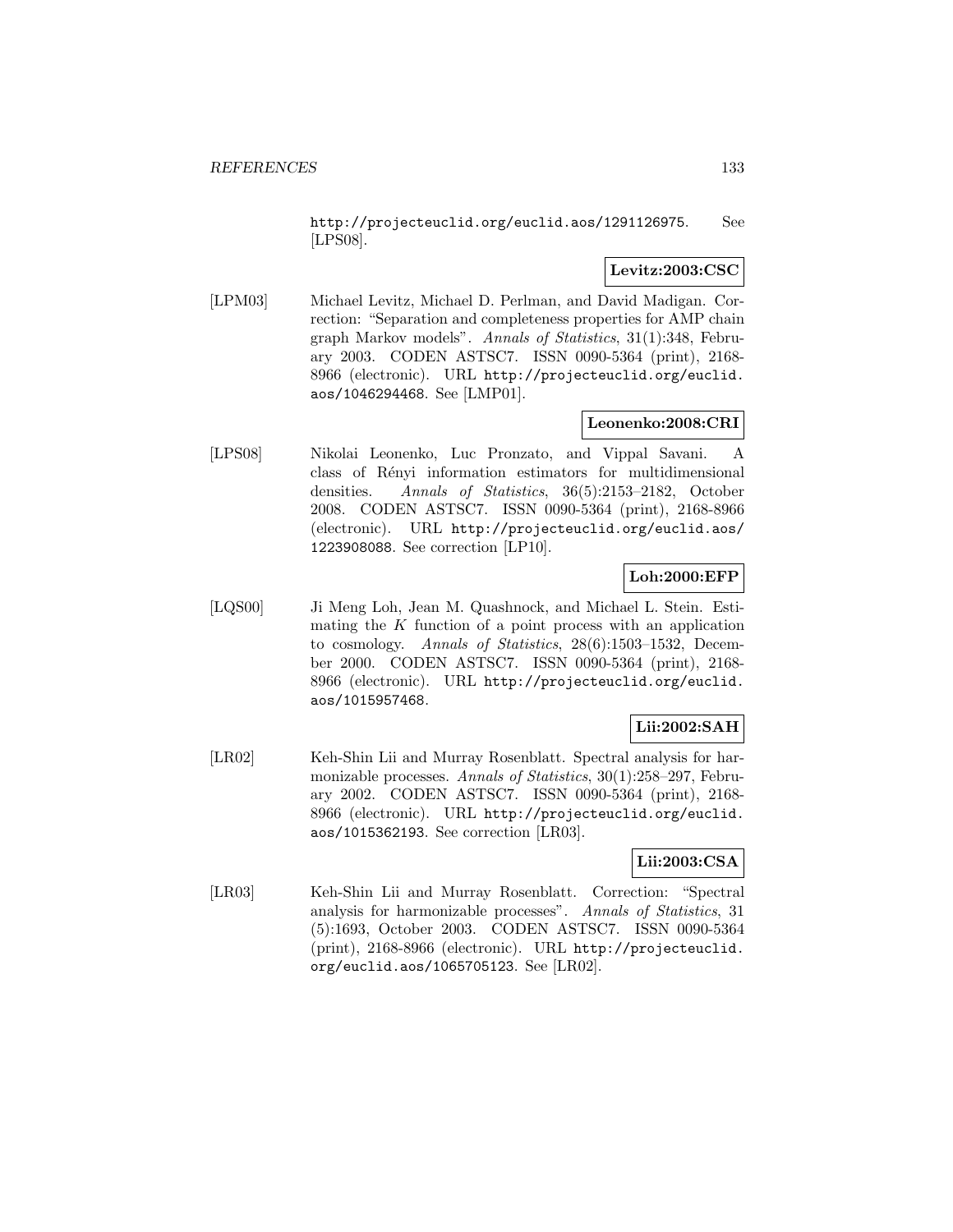#### **Lehmann:2005:GFE**

[LR05] E. L. Lehmann and Joseph P. Romano. Generalizations of the familywise error rate. Annals of Statistics, 33(3):1138–1154, June 2005. CODEN ASTSC7. ISSN 0090-5364 (print), 2168- 8966 (electronic). URL http://projecteuclid.org/euclid. aos/1120224098.

### **Lii:2006:EAP**

[LR06] Keh-Shin Lii and Murray Rosenblatt. Estimation for almost periodic processes. Annals of Statistics, 34(3):1115–1139, June 2006. CODEN ASTSC7. ISSN 0090-5364 (print), 2168-8966 (electronic). URL http://projecteuclid.org/euclid.aos/ 1152540744.

# **Lii:2008:EAP**

[LR08] Keh-Shin Lii and Murray Rosenblatt. Estimation for almost periodic processes. Annals of Statistics, 36(3):1508, June 2008. CO-DEN ASTSC7. ISSN 0090-5364 (print), 2168-8966 (electronic). URL http://projecteuclid.org/euclid.aos/1211819572.

#### **Lehmann:2005:OSS**

[LRS05] E. L. Lehmann, Joseph P. Romano, and Juliet Popper Shaffer. On optimality of stepdown and stepup multiple test procedures. Annals of Statistics, 33(3):1084–1108, June 2005. CO-DEN ASTSC7. ISSN 0090-5364 (print), 2168-8966 (electronic). URL http://projecteuclid.org/euclid.aos/1120224096.

### **Lieberman:2003:VAE**

[LRZ03] Offer Lieberman, Judith Rousseau, and David M. Zucker. Valid asymptotic expansions for the maximum likelihood estimator of the parameter of a stationary, Gaussian, strongly dependent process. Annals of Statistics, 31(2):586–612, April 2003. CODEN ASTSC7. ISSN 0090-5364 (print), 2168-8966 (electronic). URL http://projecteuclid.org/euclid.aos/1051027882.

### **Li:2000:PDP**

[LS00] Lei Li and Terence P. Speed. Parametric deconvolution of positive spike trains. Annals of Statistics, 28(5):1279–1301, October 2000. CODEN ASTSC7. ISSN 0090-5364 (print), 2168- 8966 (electronic). URL http://projecteuclid.org/euclid. aos/1015957394.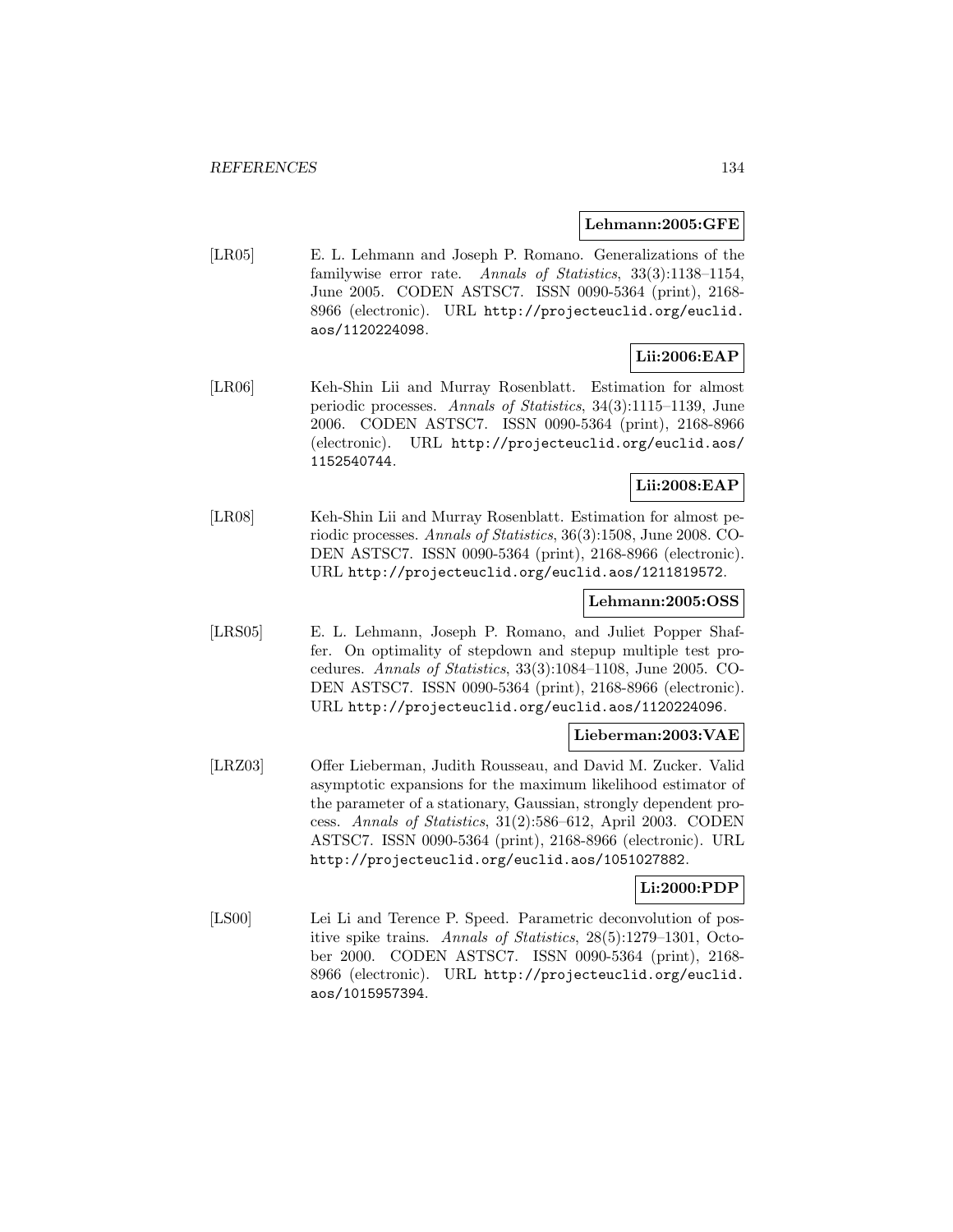# **Liu:2003:ALR**

[LS03] Xin Liu and Yongzhao Shao. Asymptotics for likelihood ratio tests under loss of identifiability. Annals of Statistics, 31(3):807– 832, June 2003. CODEN ASTSC7. ISSN 0090-5364 (print), 2168- 8966 (electronic). URL http://projecteuclid.org/euclid. aos/1056562463.

### **Linton:2008:EST**

[LSV08] Oliver Linton, Stefan Sperlich, and Ingrid Van Keilegom. Estimation of a semiparametric transformation model. Annals of Statistics, 36(2):686–718, April 2008. CODEN ASTSC7. ISSN 0090-5364 (print), 2168-8966 (electronic). URL http:// projecteuclid.org/euclid.aos/1205420516.

### **Ling:2005:TLM**

[LT05] Shiqing Ling and Howell Tong. Testing for a linear MA model against threshold MA models. Annals of Statistics, 33(6):2529– 2552, December 2005. CODEN ASTSC7. ISSN 0090-5364 (print), 2168-8966 (electronic). URL http://projecteuclid. org/euclid.aos/1140191665.

### **Luati:2004:MFI**

[Lua04] Alessandra Luati. Maximum Fisher information in mixed state quantum systems. Annals of Statistics, 32(4):1770–1779, August 2004. CODEN ASTSC7. ISSN 0090-5364 (print), 2168- 8966 (electronic). URL http://projecteuclid.org/euclid. aos/1091626187.

### **Lugosi:2004:BRC**

[LV04] Gábor Lugosi and Nicolas Vayatis. On the Bayes-risk consistency of regularized boosting methods. Annals of Statistics, 32 (1):30–55, February 2004. CODEN ASTSC7. ISSN 0090-5364 (print), 2168-8966 (electronic). URL http://projecteuclid. org/euclid.aos/1079120129.

### **Ledoit:2002:SHT**

[LW02] Olivier Ledoit and Michael Wolf. Some hypothesis tests for the covariance matrix when the dimension is large compared to the sample size. Annals of Statistics, 30(4):1081–1102, August 2002. CODEN ASTSC7. ISSN 0090-5364 (print), 2168- 8966 (electronic). URL http://projecteuclid.org/euclid. aos/1031689018.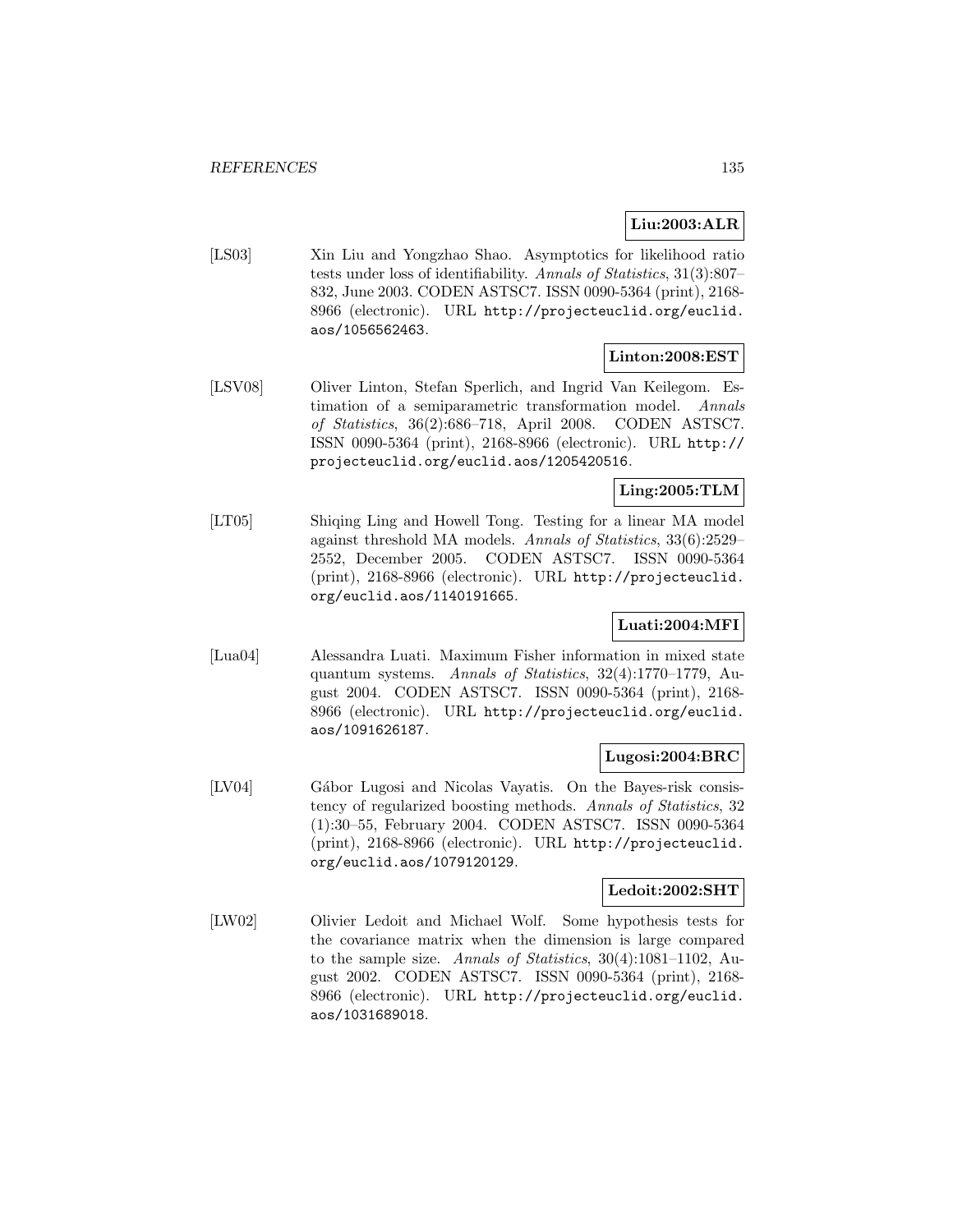### **Lugosi:2004:CRL**

[LW04] Gábor Lugosi and Marten Wegkamp. Complexity regularization via localized random penalties. Annals of Statistics, 32(4): 1679–1697, August 2004. CODEN ASTSC7. ISSN 0090-5364 (print), 2168-8966 (electronic). URL http://projecteuclid. org/euclid.aos/1091626183.

### **Lafferty:2008:RSG**

[LW08] John Lafferty and Larry Wasserman. Rodeo: Sparse, greedy nonparametric regression. Annals of Statistics, 36(1):28–63, February 2008. CODEN ASTSC7. ISSN 0090-5364 (print), 2168- 8966 (electronic). URL http://projecteuclid.org/euclid. aos/1201877293.

# **Li:2007:NEC**

[LWH<sup>+</sup>07] Yehua Li, Naisyin Wang, Meeyoung Hong, Nancy D. Turner, Joanne R. Lupton, and Raymond J. Carroll. Nonparametric estimation of correlation functions in longitudinal and spatial data, with application to colon carcinogenesis experiments. Annals of Statistics, 35(4):1608–1643, August 2007. CODEN ASTSC7. ISSN 0090-5364 (print), 2168-8966 (electronic). URL http:// projecteuclid.org/euclid.aos/1188405624.

## **Luo:2009:CPD**

[LWT09] Ronghua Luo, Hansheng Wang, and Chih-Ling Tsai. Contour projected dimension reduction. Annals of Statistics, 37(6B): 3743–3778, December 2009. CODEN ASTSC7. ISSN 0090-5364 (print), 2168-8966 (electronic). URL http://projecteuclid. org/euclid.aos/1256303526.

## **Li:2007:SDR**

[LY07] Bing Li and Xiangrong Yin. On surrogate dimension reduction for measurement error regression: An invariance law. Annals of Statistics, 35(5):2143–2172, October 2007. CODEN ASTSC7. ISSN 0090-5364 (print), 2168-8966 (electronic). URL http:// projecteuclid.org/euclid.aos/1194461725.

### **Lahiri:2006:RMS**

[LZ06a] S. N. Lahiri and Jun Zhu. Resampling methods for spatial regression models under a class of stochastic designs. Annals of Statistics, 34(4):1774–1813, August 2006. CODEN ASTSC7. ISSN 0090-5364 (print), 2168-8966 (electronic). URL http:// projecteuclid.org/euclid.aos/1162567633.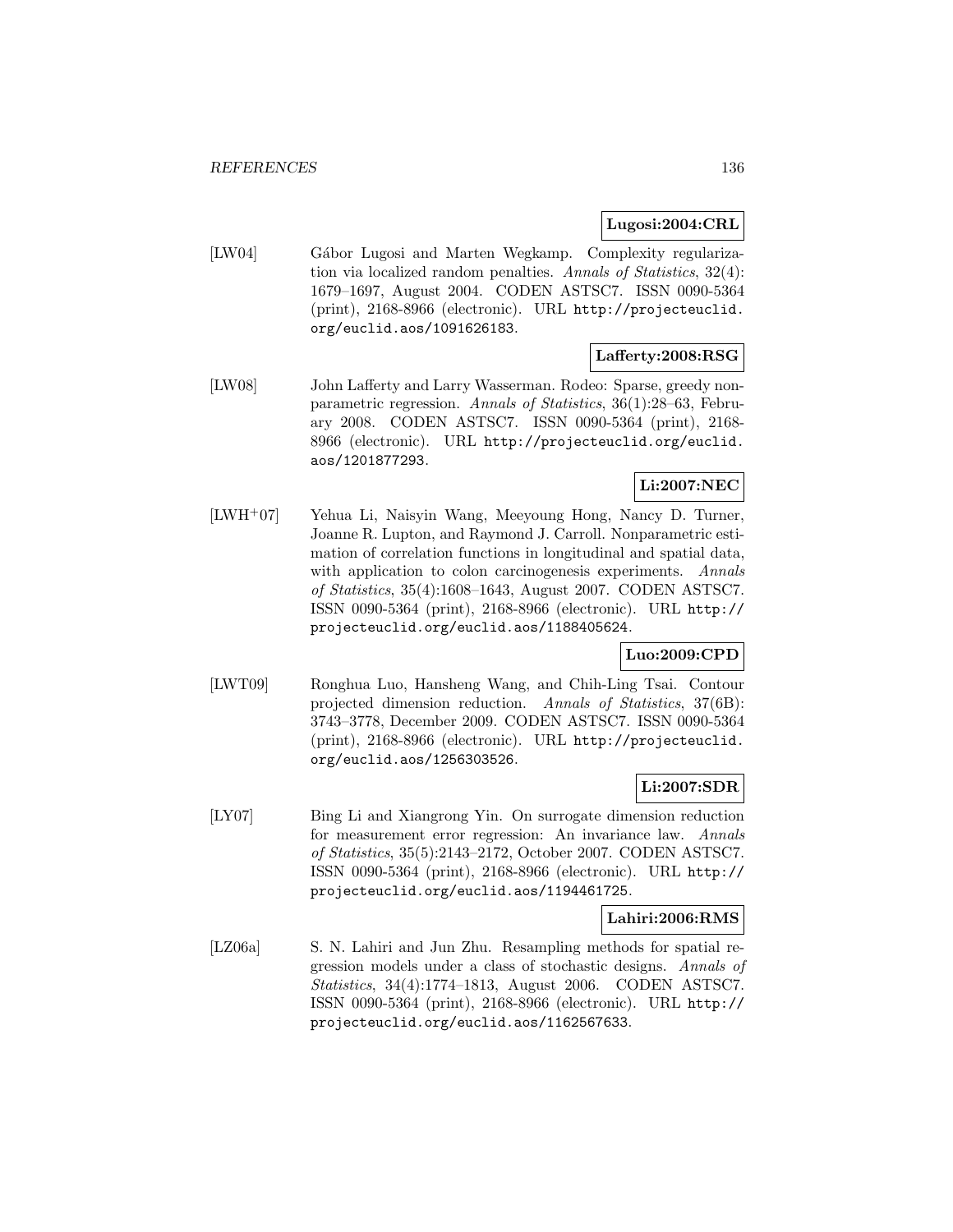### **Lin:2006:CSS**

[LZ06b] Yi Lin and Hao Helen Zhang. Component selection and smoothing in multivariate nonparametric regression. Annals of Statistics, 34(5):2272–2297, October 2006. CODEN ASTSC7. ISSN 0090-5364 (print), 2168-8966 (electronic). URL http:// projecteuclid.org/euclid.aos/1169571797.

# **Li:2007:ASA**

[LZ07a] Yingxing Li and Li-Xing Zhu. Asymptotics for sliced average variance estimation. Annals of Statistics, 35(1):41–69, February 2007. CODEN ASTSC7. ISSN 0090-5364 (print), 2168- 8966 (electronic). URL http://projecteuclid.org/euclid. aos/1181100180.

### **Low:2007:CCT**

[LZ07b] Mark G. Low and Harrison H. Zhou. A complement to le Cam's theorem. Annals of Statistics, 35(3):1146–1165, July 2007. CO-DEN ASTSC7. ISSN 0090-5364 (print), 2168-8966 (electronic). URL http://projecteuclid.org/euclid.aos/1185304001.

### **Li:2005:CRG**

[LZC05] Bing Li, Hongyuan Zha, and Francesca Chiaromonte. Contour regression: A general approach to dimension reduction. Annals of Statistics, 33(4):1580–1616, August 2005. CODEN ASTSC7. ISSN 0090-5364 (print), 2168-8966 (electronic). URL http:// projecteuclid.org/euclid.aos/1123250223.

### **Madsen:2000:INM**

[Mad00] Jesper Madsen. Invariant normal models with recursive graphical Markov structure. Annals of Statistics, 28(4):1150–1178, August 2000. CODEN ASTSC7. ISSN 0090-5364 (print), 2168- 8966 (electronic). URL http://projecteuclid.org/euclid. aos/1015956711.

### **Marcheselli:2003:ARJ**

[Mar03] Marzia Marcheselli. Asymptotic results in jackknifing nonsmooth functions of the sample mean vector. Annals of Statistics, 31(6): 1885–1904, December 2003. CODEN ASTSC7. ISSN 0090-5364 (print), 2168-8966 (electronic). URL http://projecteuclid. org/euclid.aos/1074290330.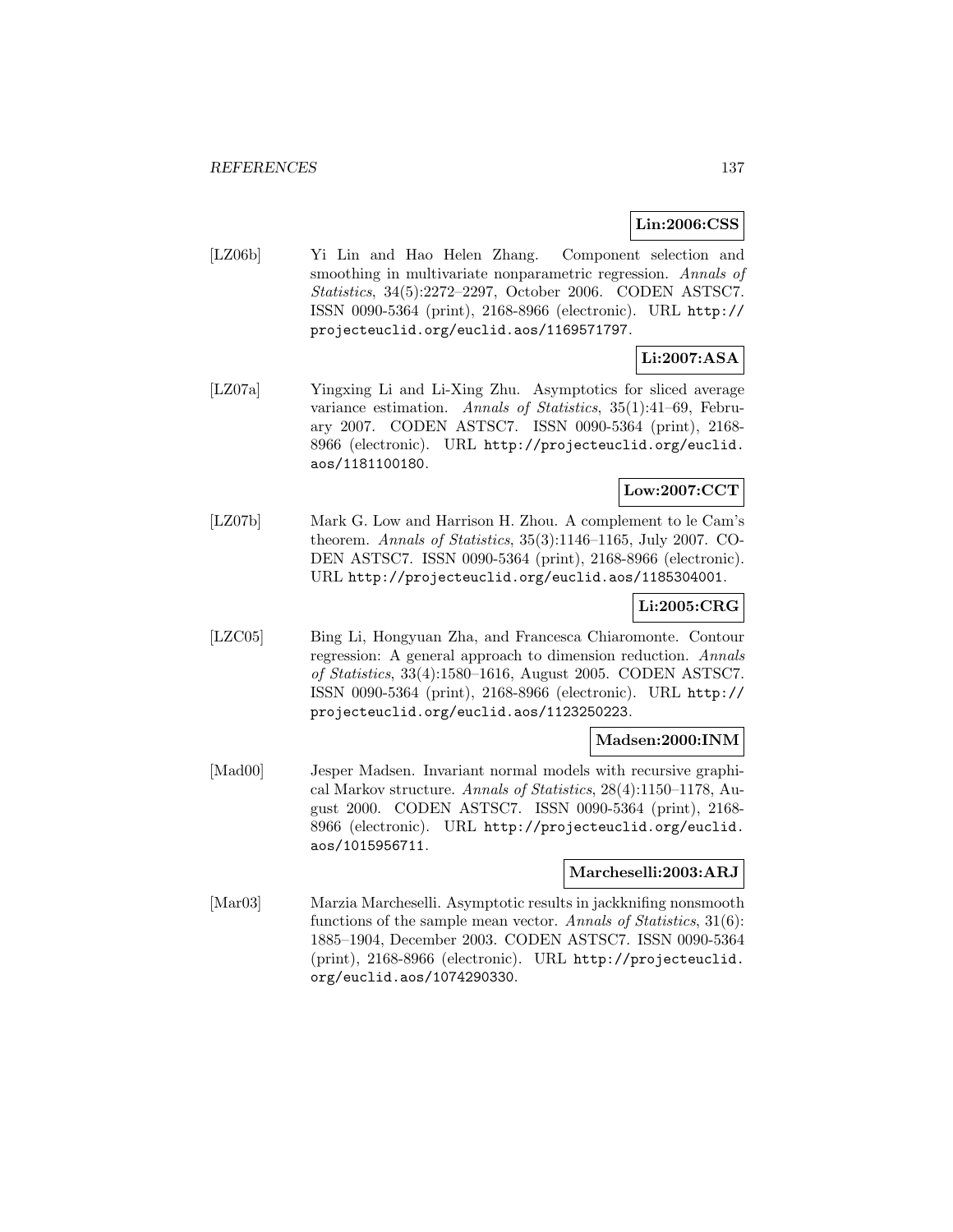#### **Marinucci:2006:HRA**

[Mar06] Domenico Marinucci. High-resolution asymptotics for the angular bispectrum of spherical random fields. Annals of Statistics, 34(1):1–41, February 2006. CODEN ASTSC7. ISSN 0090-5364 (print), 2168-8966 (electronic). URL http://projecteuclid. org/euclid.aos/1146576254.

### **Meinshausen:2006:HDG**

[MB06] Nicolai Meinshausen and Peter Bühlmann. High-dimensional graphs and variable selection with the lasso. Annals of Statistics, 34(3):1436–1462, June 2006. CODEN ASTSC7. ISSN 0090-5364 (print), 2168-8966 (electronic). URL http://projecteuclid. org/euclid.aos/1152540754.

## **McCullagh:2002:WSM**

[McC02] Peter McCullagh. What is a statistical model? Annals of Statistics, 30(5):1225–1310, October 2002. CODEN ASTSC7. ISSN 0090-5364 (print), 2168-8966 (electronic). URL http:// projecteuclid.org/euclid.aos/1035844977.

### **Mei:2006:CNO**

[Mei06a] Yajun Mei. Comments on "A note on optimal detection of a change in distribution," by Benjamin Yakir. Annals of Statistics, 34(3):1570–1576, June 2006. CODEN ASTSC7. ISSN 0090-5364 (print), 2168-8966 (electronic). URL http://projecteuclid. org/euclid.aos/1152540759.

# **Mei:2006:SCP**

[Mei06b] Yajun Mei. Sequential change-point detection when unknown parameters are present in the pre-change distribution. Annals of Statistics, 34(1):92–122, February 2006. CODEN ASTSC7. ISSN 0090-5364 (print), 2168-8966 (electronic). URL http:// projecteuclid.org/euclid.aos/1146576257.

### **Meng:2008:DOS**

[Men08] Xiao-Li Meng. Discussion: One-step sparse estimates in nonconcave penalized likelihood models: Who cares if it is a white cat or a black cat? Annals of Statistics, 36(4):1542–1552, August 2008. CODEN ASTSC7. ISSN 0090-5364 (print), 2168- 8966 (electronic). URL http://projecteuclid.org/euclid. aos/1216237289.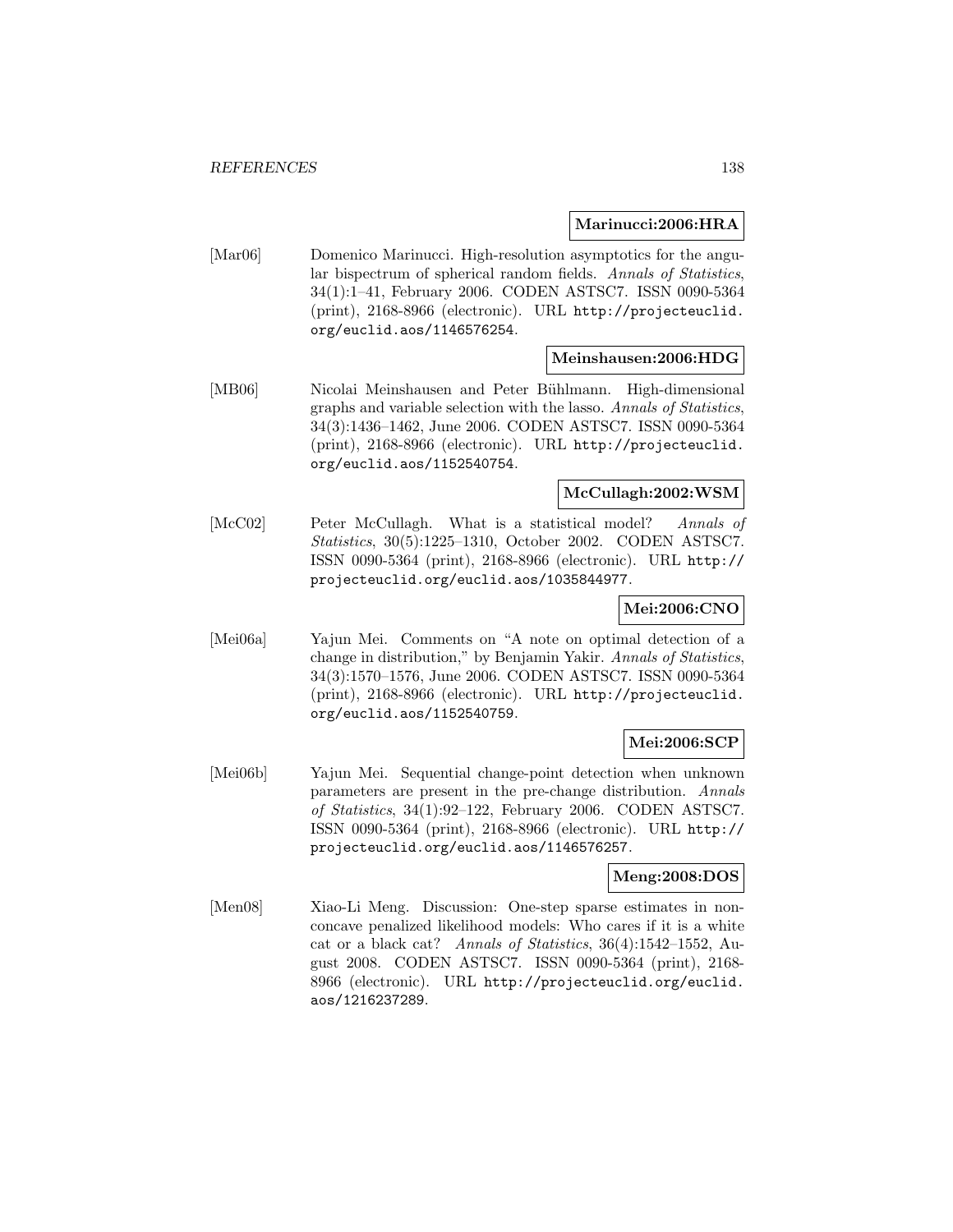#### **Merkouris:2007:TME**

[Mer07] T. Merkouris. Transform martingale estimating functions. Annals of Statistics, 35(5):1975–2000, October 2007. CODEN ASTSC7. ISSN 0090-5364 (print), 2168-8966 (electronic). URL http://projecteuclid.org/euclid.aos/1194461719.

### **May:2009:ARA**

[MF09] Caterina May and Nancy Flournoy. Asymptotics in responseadaptive designs generated by a two-color, randomly reinforced urn. Annals of Statistics, 37(2):1058–1078, April 2009. CODEN ASTSC7. ISSN 0090-5364 (print), 2168-8966 (electronic). URL http://projecteuclid.org/euclid.aos/1236693160.

### **Mizera:2002:DDP**

[Miz02] Ivan Mizera. On depth and deep points: a calculus. Annals of Statistics, 30(6):1681–1736, December 2002. CODEN ASTSC7. ISSN 0090-5364 (print), 2168-8966 (electronic). URL http:// projecteuclid.org/euclid.aos/1043351254.

## **Ma:2005:PLL**

[MK05] Shuangge Ma and Michael R. Kosorok. Penalized log-likelihood estimation for partly linear transformation models with current status data. Annals of Statistics, 33(5):2256–2290, October 2005. CODEN ASTSC7. ISSN 0090-5364 (print), 2168- 8966 (electronic). URL http://projecteuclid.org/euclid. aos/1132936563.

### **Maathuis:2009:EHD**

[MKB09] Marloes H. Maathuis, Markus Kalisch, and Peter Bühlmann. Estimating high-dimensional intervention effects from observational data. Annals of Statistics, 37(6A):3133–3164, December 2009. CODEN ASTSC7. ISSN 0090-5364 (print), 2168- 8966 (electronic). URL http://projecteuclid.org/euclid. aos/1250515382.

#### **Minary:2006:DEE**

[ML06] Peter Minary and Michael Levitt. Discussion of "Equi-energy sampler" by Kou, Zhou and Wong. Annals of Statistics, 34(4): 1636–1641, August 2006. CODEN ASTSC7. ISSN 0090-5364 (print), 2168-8966 (electronic). URL http://projecteuclid. org/euclid.aos/1162567625.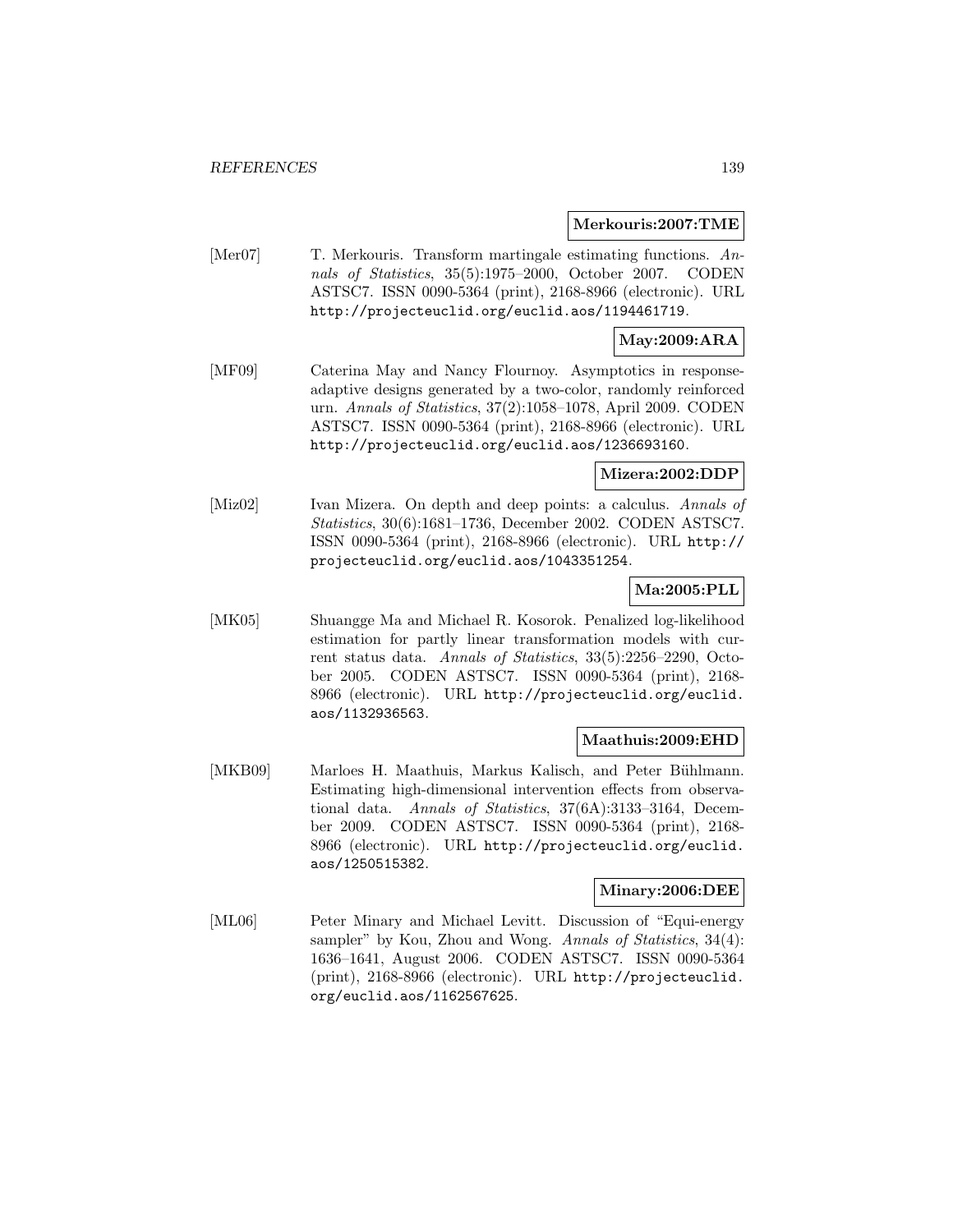### **Mao:2007:ENC**

[ML07] Chang Xuan Mao and Bruce G. Lindsay. Estimating the number of classes. Annals of Statistics, 35(2):917–930, April 2007. CO-DEN ASTSC7. ISSN 0090-5364 (print), 2168-8966 (electronic). URL http://projecteuclid.org/euclid.aos/1183667299.

#### **Massam:2009:CPD**

[MLD09] Hélène Massam, Jinnan Liu, and Adrian Dobra. A conjugate prior for discrete hierarchical log-linear models. Annals of Statistics, 37(6A):3431–3467, December 2009. CODEN ASTSC7. ISSN 0090-5364 (print), 2168-8966 (electronic). URL http:// projecteuclid.org/euclid.aos/1250515392.

### **Merkl:2007:OTR**

[MM07] Franz Merkl and Leila Mohammadi. Optimal third root asymptotic bounds in the statistical estimation of thresholds. Annals of Statistics, 35(5):2193–2218, October 2007. CODEN ASTSC7. ISSN 0090-5364 (print), 2168-8966 (electronic). URL http:// projecteuclid.org/euclid.aos/1194461727.

#### **Malliavin:2009:FTM**

[MM09] Paul Malliavin and Maria Elvira Mancino. A Fourier transform method for nonparametric estimation of multivariate volatility. Annals of Statistics, 37(4):1983–2010, August 2009. CODEN ASTSC7. ISSN 0090-5364 (print), 2168-8966 (electronic). URL http://projecteuclid.org/euclid.aos/1245332838.

#### **Massart:2006:RBS**

[MN06] Pascal Massart and Élodie Nédélec. Risk bounds for statistical learning. Annals of Statistics, 34(5):2326–2366, October 2006. CODEN ASTSC7. ISSN 0090-5364 (print), 2168-8966 (electronic). URL http://projecteuclid.org/euclid.aos/ 1169571799.

## **McNeil:2009:MAC**

[MN09] Alexander J. McNeil and Johanna Nešlehová. Multivariate Archimedean copulas, d-monotone functions and  $\ell_1$ -norm symmetric distributions. Annals of Statistics, 37(5B):3059–3097, October 2009. CODEN ASTSC7. ISSN 0090-5364 (print), 2168- 8966 (electronic). URL http://projecteuclid.org/euclid. aos/1247836677.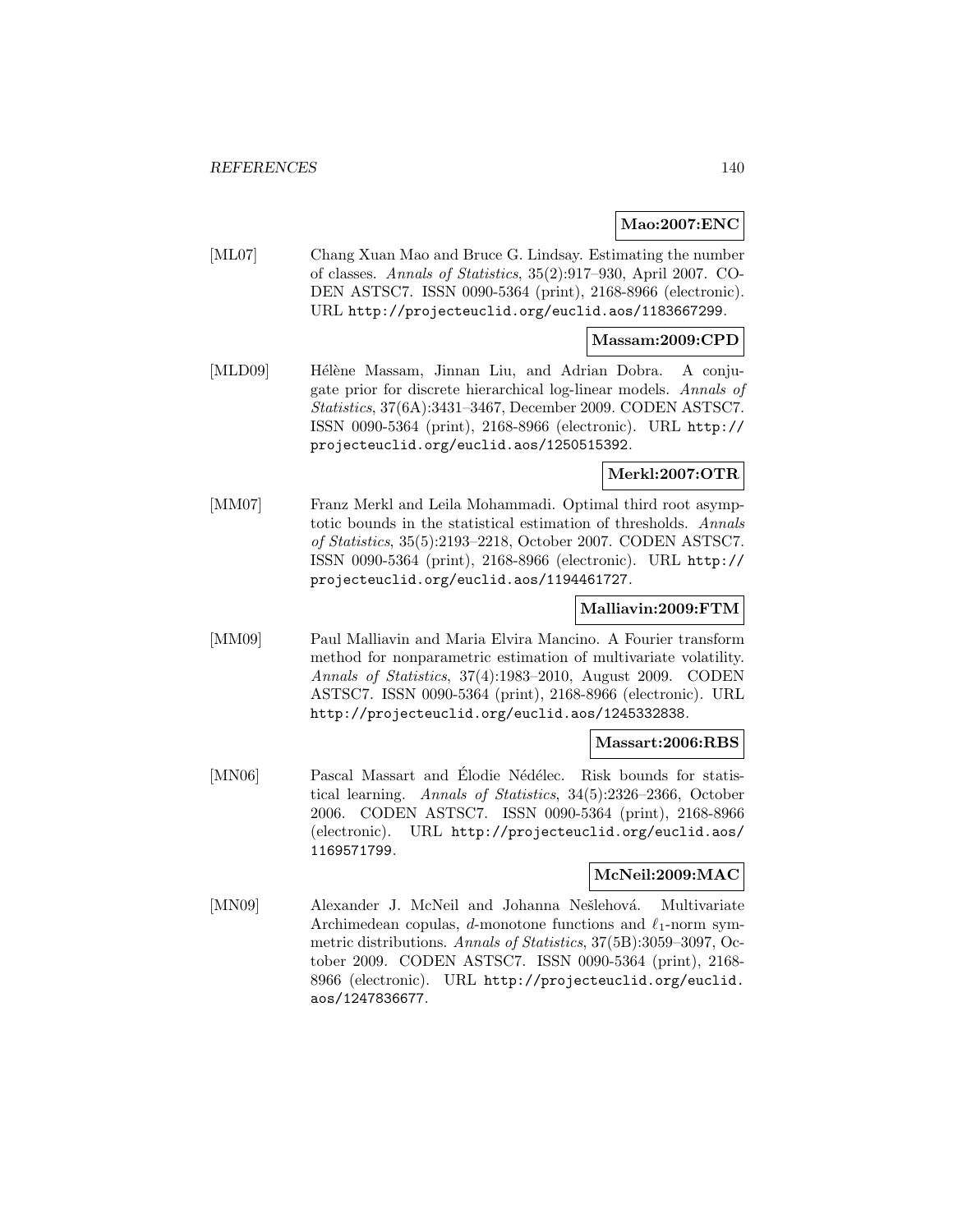#### **Moreira:2009:MLM**

[Mor09] Marcelo J. Moreira. A maximum likelihood method for the incidental parameter problem. Annals of Statistics, 37(6A):3660– 3696, December 2009. CODEN ASTSC7. ISSN 0090-5364 (print), 2168-8966 (electronic). URL http://projecteuclid. org/euclid.aos/1250515401.

### **Moustakides:2004:OCP**

[Mou04] George V. Moustakides. Optimality of the CUSUM procedure in continuous time. Annals of Statistics, 32(1):302–315, February 2004. CODEN ASTSC7. ISSN 0090-5364 (print), 2168- 8966 (electronic). URL http://projecteuclid.org/euclid. aos/1079120138.

#### **Moustakides:2008:SCD**

[Mou08] George V. Moustakides. Sequential change detection revisited. Annals of Statistics, 36(2):787–807, April 2008. CODEN ASTSC7. ISSN 0090-5364 (print), 2168-8966 (electronic). URL http://projecteuclid.org/euclid.aos/1205420519.

#### **Marchand:2001:IMB**

[MP01] Eric Marchand and François Perron. Improving on the MLE of a bounded normal mean. Annals of Statistics, 29(4):1078–1093, August 2001. CODEN ASTSC7. ISSN 0090-5364 (print), 2168- 8966 (electronic). URL http://projecteuclid.org/euclid. aos/1013699994.

### **Marinucci:2004:EPG**

[MP04] Domenico Marinucci and Mauro Piccioni. The empirical process on Gaussian spherical harmonics. Annals of Statistics, 32 (3):1261–1288, June 2004. CODEN ASTSC7. ISSN 0090-5364 (print), 2168-8966 (electronic). URL http://projecteuclid. org/euclid.aos/1085408502.

### **Mammen:2005:BSS**

[MP05a] Enno Mammen and Byeong U. Park. Bandwidth selection for smooth backfitting in additive models. Annals of Statistics, 33 (3):1260–1294, June 2005. CODEN ASTSC7. ISSN 0090-5364 (print), 2168-8966 (electronic). URL http://projecteuclid. org/euclid.aos/1120224102.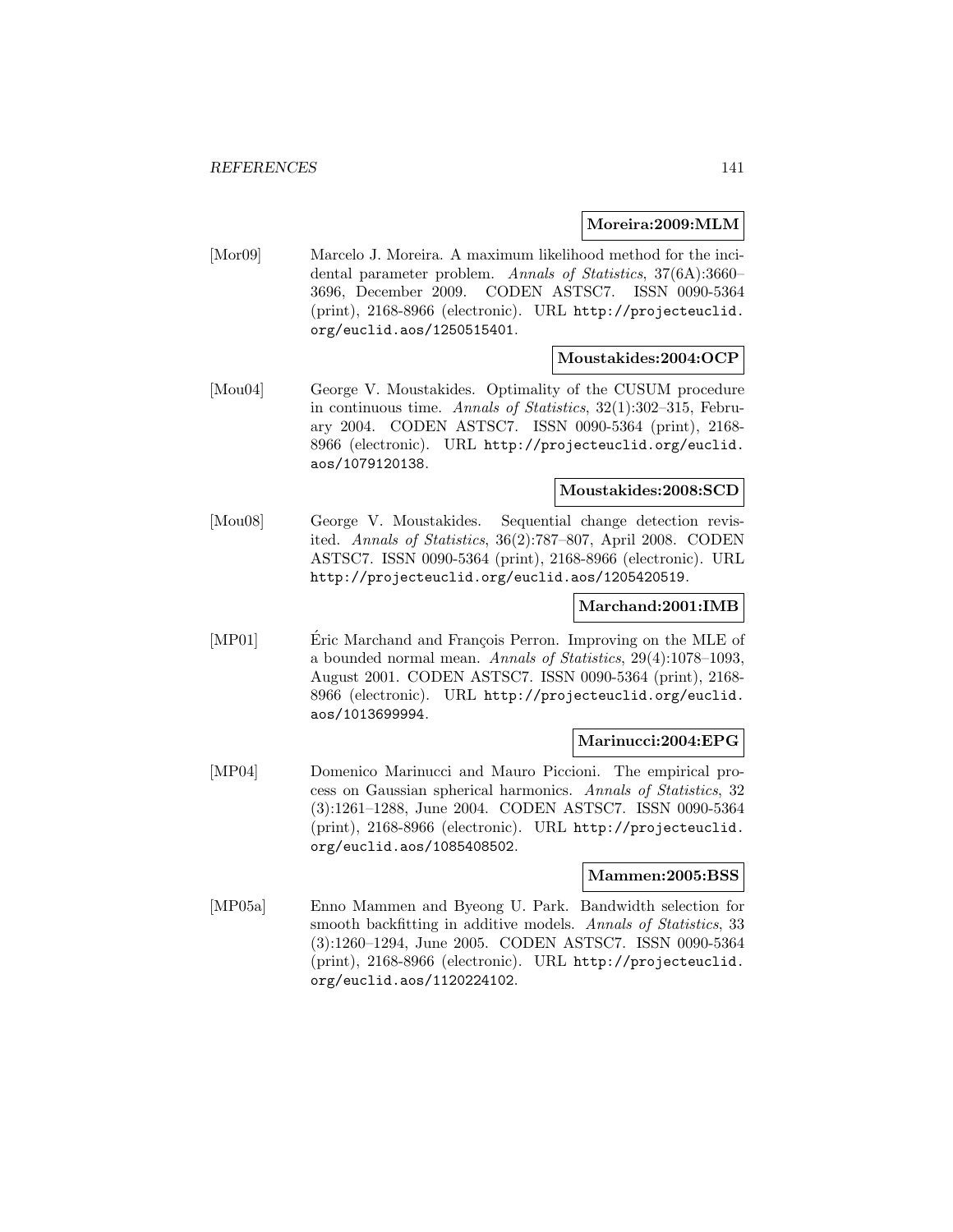#### **Mardia:2005:DPS**

[MP05b] Kanti V. Mardia and Vic Patrangenaru. Directions and projective shapes. Annals of Statistics, 33(4):1666–1699, August 2005. CODEN ASTSC7. ISSN 0090-5364 (print), 2168-8966 (electronic). URL http://projecteuclid.org/euclid.aos/ 1123250226.

### **Mammen:2006:SSB**

[MP06] Enno Mammen and Byeong U. Park. A simple smooth backfitting method for additive models. Annals of Statistics, 34(5): 2252–2271, October 2006. CODEN ASTSC7. ISSN 0090-5364 (print), 2168-8966 (electronic). URL http://projecteuclid. org/euclid.aos/1169571796.

### **McElroy:2007:CIR**

[MP07a] Tucker McElroy and Dimitris N. Politis. Computer-intensive rate estimation, diverging statistics and scanning. Annals of Statistics, 35(4):1827–1848, August 2007. CODEN ASTSC7. ISSN 0090-5364 (print), 2168-8966 (electronic). URL http:// projecteuclid.org/euclid.aos/1188405632.

### **McElroy:2007:SMP**

[MP07b] Tucker McElroy and Dimitris N. Politis. Stable marked point processes. Annals of Statistics, 35(1):393–419, February 2007. CO-DEN ASTSC7. ISSN 0090-5364 (print), 2168-8966 (electronic). URL http://projecteuclid.org/euclid.aos/1181100192.

### **Mokkadem:2007:CKW**

[MP07c] Abdelkader Mokkadem and Mariane Pelletier. A companion for the Kiefer–Wolfowitz–Blum stochastic approximation algorithm. Annals of Statistics, 35(4):1749–1772, August 2007. CODEN ASTSC7. ISSN 0090-5364 (print), 2168-8966 (electronic). URL http://projecteuclid.org/euclid.aos/1188405629.

### **Moulines:2005:RET**

[MPR05] Eric Moulines, Pierre Priouret, and François Roueff. On recursive estimation for time varying autoregressive processes. Annals of Statistics, 33(6):2610–2654, December 2005. CODEN ASTSC7. ISSN 0090-5364 (print), 2168-8966 (electronic). URL http:// projecteuclid.org/euclid.aos/1140191668.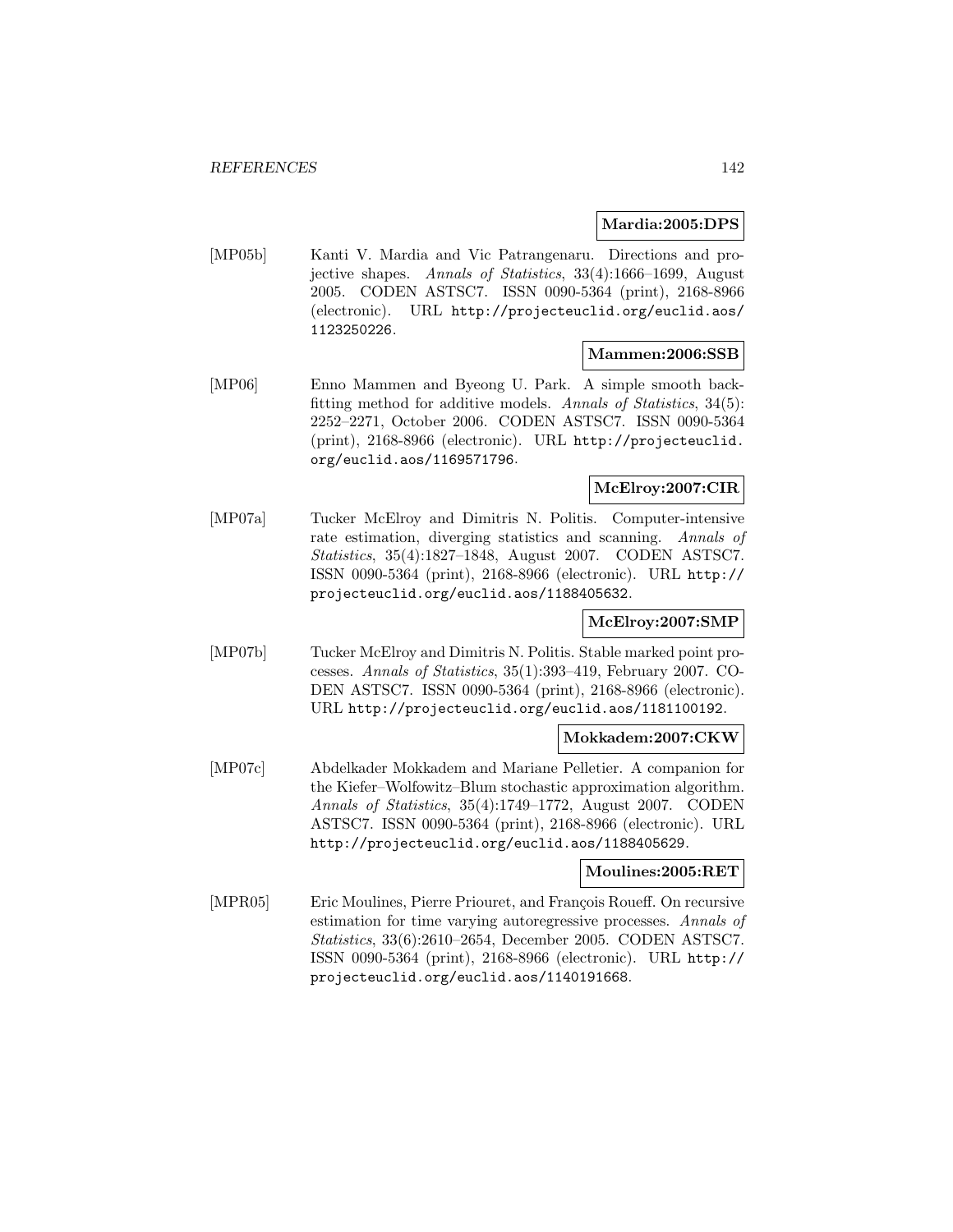#### **Muler:2009:REA**

[MPY09] Nora Muler, Daniel Peña, and Víctor J. Yohai. Robust estimation for ARMA models. Annals of Statistics, 37(2):816–840, April 2009. CODEN ASTSC7. ISSN 0090-5364 (print), 2168- 8966 (electronic). URL http://projecteuclid.org/euclid. aos/1236693151.

#### **Marinucci:2001:NBA**

[MR01] D. Marinucci and P. M. Robinson. Narrow-band analysis of nonstationary processes. Annals of Statistics, 29(4):947–986, August 2001. CODEN ASTSC7. ISSN 0090-5364 (print), 2168- 8966 (electronic). URL http://projecteuclid.org/euclid. aos/1013699988.

### **Meinshausen:2006:EPF**

[MR06] Nicolai Meinshausen and John Rice. Estimating the proportion of false null hypotheses among a large number of independently tested hypotheses. Annals of Statistics, 34(1):373–393, February 2006. CODEN ASTSC7. ISSN 0090-5364 (print), 2168- 8966 (electronic). URL http://projecteuclid.org/euclid. aos/1146576267.

## **Morgan:2007:RDL**

[MR07] J. P. Morgan and Brian H. Reck. Resolvable designs with large blocks. Annals of Statistics, 35(2):747–771, April 2007. CODEN ASTSC7. ISSN 0090-5364 (print), 2168-8966 (electronic). URL http://projecteuclid.org/euclid.aos/1183667292.

#### **Moulines:2008:WWE**

[MRT08] E. Moulines, F. Roueff, and M. S. Taqqu. A wavelet Whittle estimator of the memory parameter of a nonstationary Gaussian time series. Annals of Statistics, 36(4):1925–1956, August 2008. CODEN ASTSC7. ISSN 0090-5364 (print), 2168- 8966 (electronic). URL http://projecteuclid.org/euclid. aos/1216237304.

### **Meinshausen:2007:DTT**

[MRY07] N. Meinshausen, G. Rocha, and B. Yu. Discussion: A tale of three cousins: Lasso, L2Boosting and Dantzig. Annals of Statistics, 35(6):2373–2384, December 2007. CODEN ASTSC7. ISSN 0090-5364 (print), 2168-8966 (electronic). URL http:// projecteuclid.org/euclid.aos/1201012963.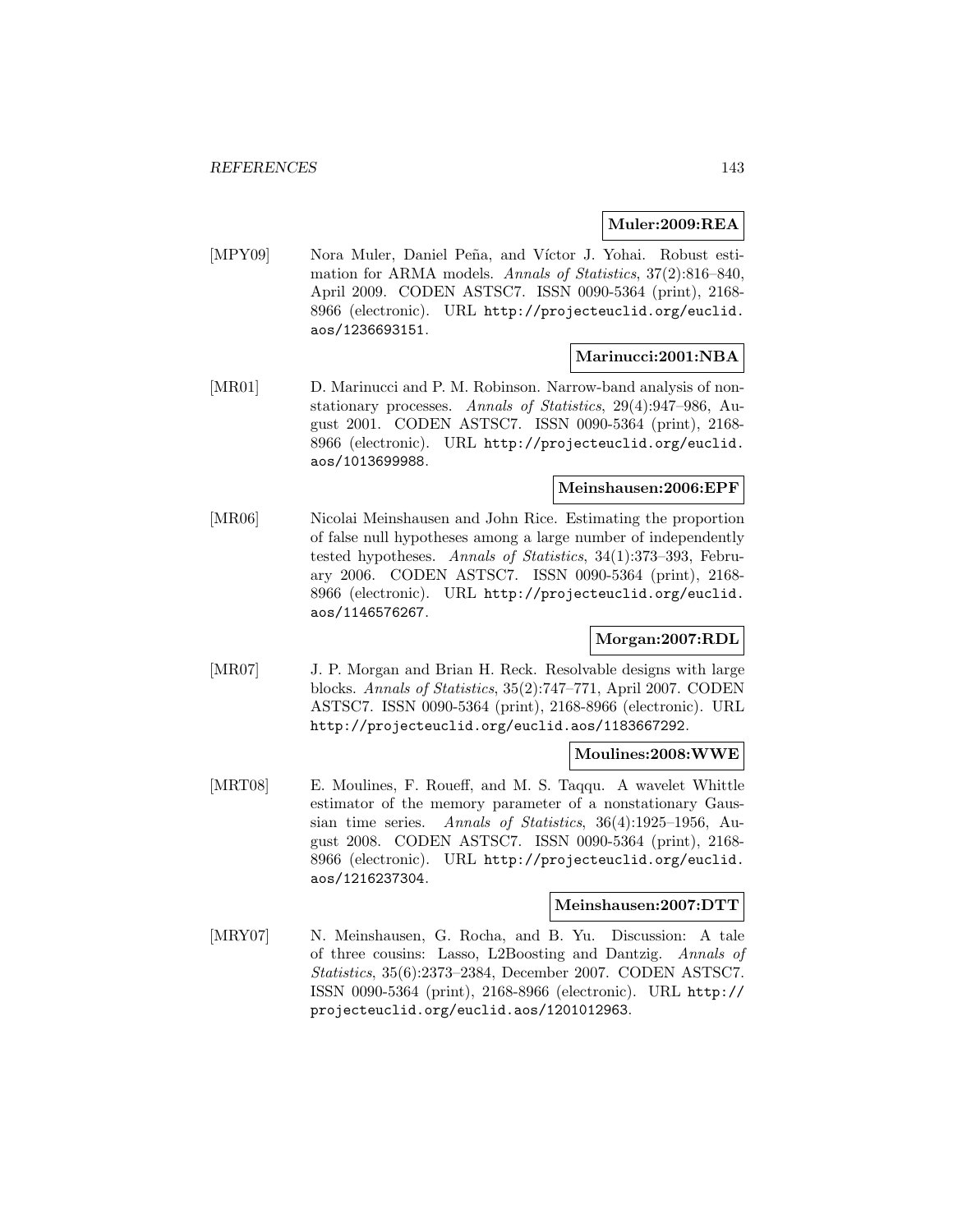**Martinussen:2000:NDA**

[MS00a] Torben Martinussen and Thomas H. Scheike. A nonparametric dynamic additive regression model for longitudinal data. Annals of Statistics, 28(4):1000–1025, August 2000. CODEN ASTSC7. ISSN 0090-5364 (print), 2168-8966 (electronic). URL http:// projecteuclid.org/euclid.aos/1015956705.

### **Mikosch:2000:LTS**

[MS00b] Thomas Mikosch and Cătălin Stărică. Limit theory for the sample autocorrelations and extremes of a GARCH (1,1) process. Annals of Statistics, 28(5):1427–1451, October 2000. CODEN ASTSC7. ISSN 0090-5364 (print), 2168-8966 (electronic). URL http://projecteuclid.org/euclid.aos/1015957401.

#### **Mercurio:2004:SIT**

[MS04] Danilo Mercurio and Vladimir Spokoiny. Statistical inference for time-inhomogeneous volatility models. Annals of Statistics, 32(2):577–602, April 2004. CODEN ASTSC7. ISSN 0090-5364 (print), 2168-8966 (electronic). URL http://projecteuclid. org/euclid.aos/1083178939.

### **Maruyama:2005:NCG**

[MS05a] Yuzo Maruyama and William E. Strawderman. A new class of generalized Bayes minimax ridge regression estimators. Annals of Statistics, 33(4):1753–1770, August 2005. CODEN ASTSC7. ISSN 0090-5364 (print), 2168-8966 (electronic). URL http:// projecteuclid.org/euclid.aos/1123250228.

### **Muller:2005:GFL**

[MS05b] Hans-Georg Müller and Ulrich Stadtmüller. Generalized functional linear models. Annals of Statistics, 33(2):774–805, April 2005. CODEN ASTSC7. ISSN 0090-5364 (print), 2168-8966 (electronic). URL http://projecteuclid.org/euclid.aos/ 1117114336.

#### **Mikosch:2006:SLM**

[MS06] Thomas Mikosch and Daniel Straumann. Stable limits of martingale transforms with application to the estimation of GARCH parameters. Annals of Statistics, 34(1):493–522, February 2006. CODEN ASTSC7. ISSN 0090-5364 (print), 2168- 8966 (electronic). URL http://projecteuclid.org/euclid. aos/1146576272.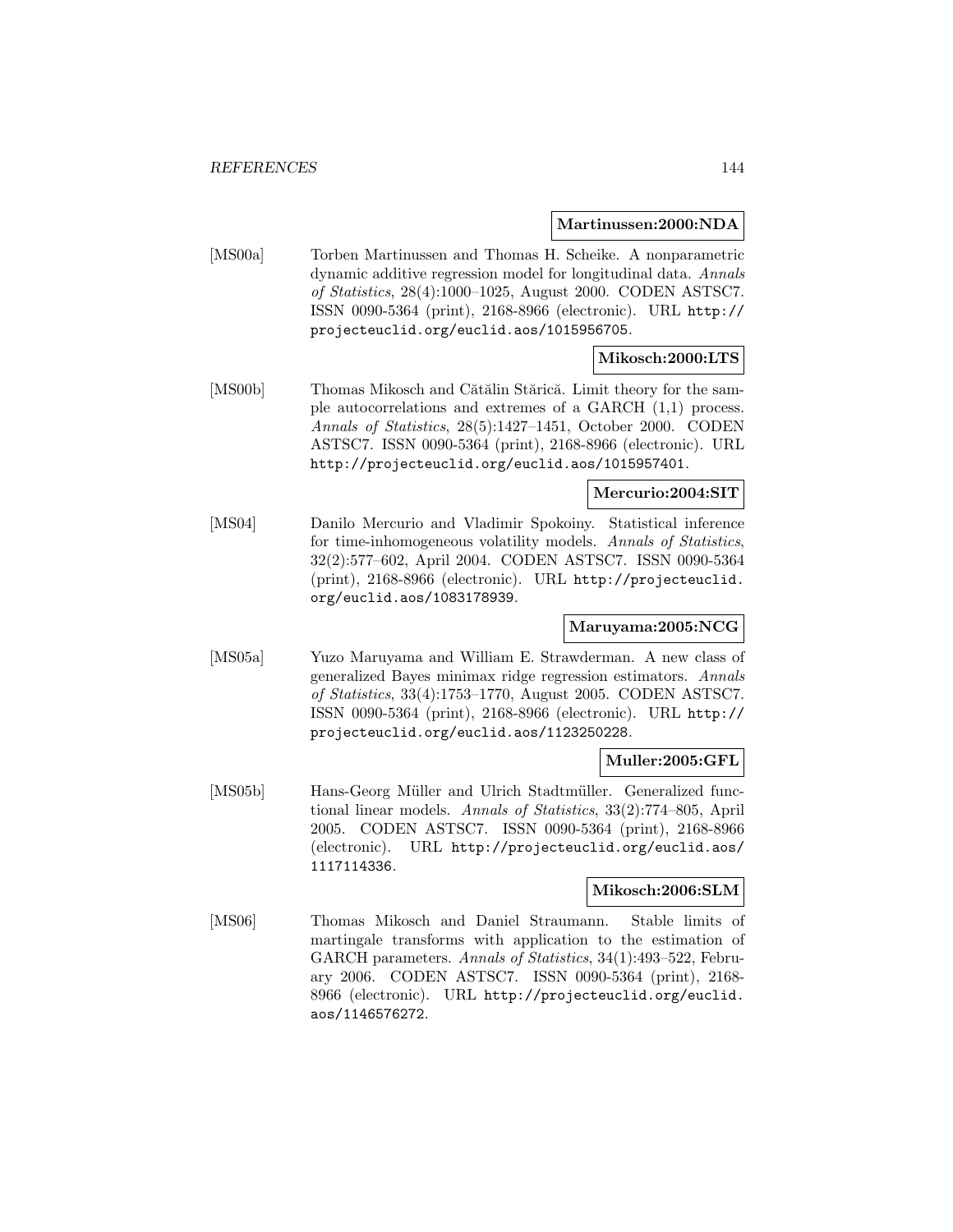#### **Majumdar:2008:ODM**

[MS08] Dibyen Majumdar and John Stufken. Optimal designs for mixed models in experiments based on ordered units. Annals of Statistics, 36(3):1090–1107, June 2008. CODEN ASTSC7. ISSN 0090-5364 (print), 2168-8966 (electronic). URL http:// projecteuclid.org/euclid.aos/1211819557.

## **Muller:2006:EPL**

[MSW06] Ursula U. Müller, Anton Schick, and Wolfgang Wefelmeyer. Efficient prediction for linear and nonlinear autoregressive models. Annals of Statistics, 34(5):2496–2533, October 2006. CODEN ASTSC7. ISSN 0090-5364 (print), 2168-8966 (electronic). URL http://projecteuclid.org/euclid.aos/1169571805.

#### **Mammen:2004:SDA**

[MT04] Enno Mammen and Alexandre B. Tsybakov. Smooth discrimination analysis. Annals of Statistics, 32(5):2340–2341, October 2004. CODEN ASTSC7. ISSN 0090-5364 (print), 2168- 8966 (electronic). URL http://projecteuclid.org/euclid. aos/1098883791.

#### **Maaouia:2005:IMB**

[MT05] F. Maaouia and A. Touati. Identification of multitype branching processes. Annals of Statistics, 33(6):2655–2694, December 2005. CODEN ASTSC7. ISSN 0090-5364 (print), 2168- 8966 (electronic). URL http://projecteuclid.org/euclid. aos/1140191669.

#### **Muller:2009:ELF**

[Mül09] Ursula U. Müller. Estimating linear functionals in nonlinear regression with responses missing at random. Annals of Statistics, 37(5A):2245–2277, October 2009. CODEN ASTSC7. ISSN 0090-5364 (print), 2168-8966 (electronic). URL http:// projecteuclid.org/euclid.aos/1247663754.

#### **Meier:2009:HDA**

[MvdGB09] Lukas Meier, Sara van de Geer, and Peter Bühlmann. Highdimensional additive modeling. Annals of Statistics, 37(6B): 3779–3821, December 2009. CODEN ASTSC7. ISSN 0090-5364 (print), 2168-8966 (electronic). URL http://projecteuclid. org/euclid.aos/1256303527.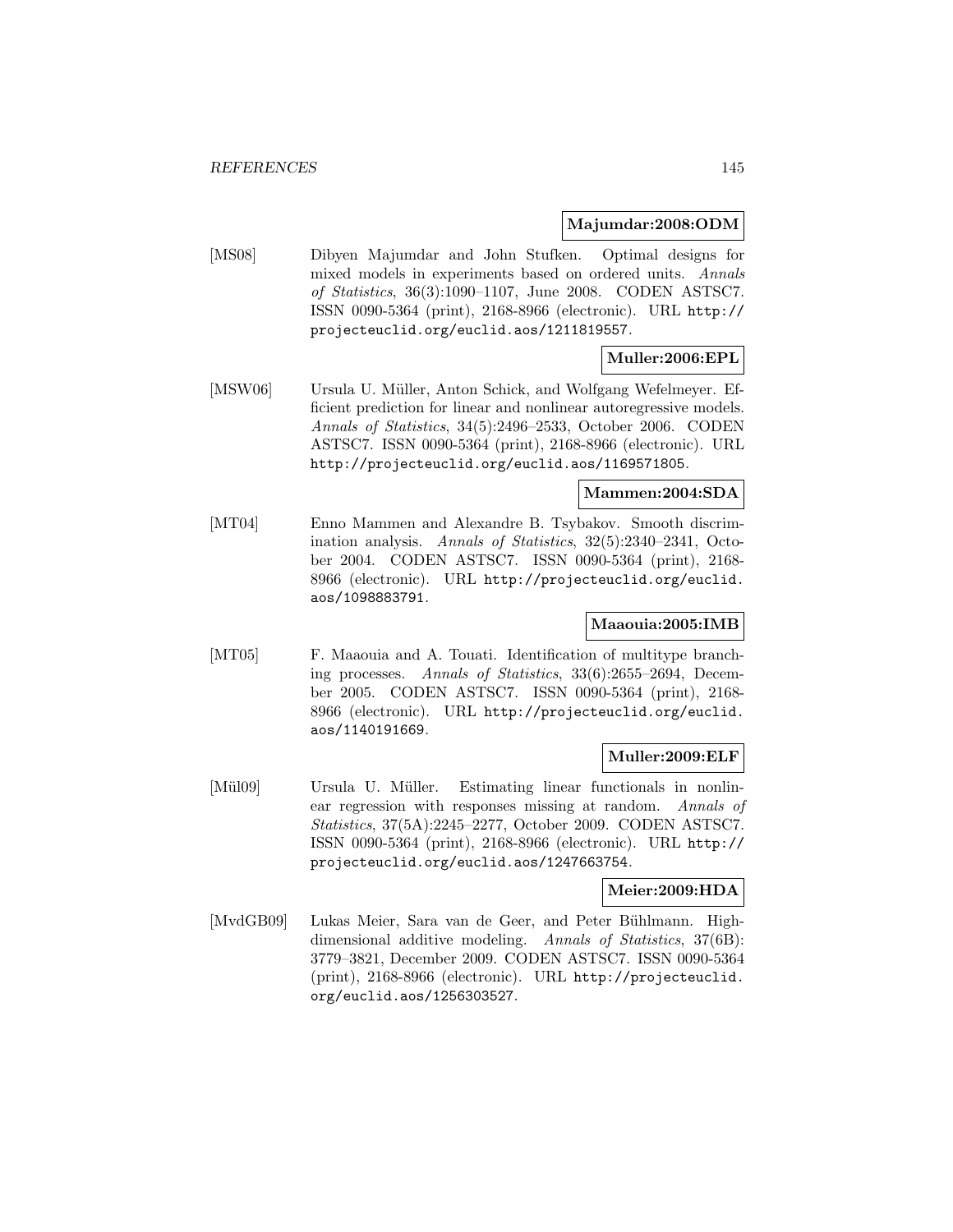#### **Meyer:2000:DFS**

[MW00] Mary Meyer and Michael Woodroofe. On the degrees of freedom in shape-restricted regression. Annals of Statistics, 28(4): 1083–1104, August 2000. CODEN ASTSC7. ISSN 0090-5364 (print), 2168-8966 (electronic). URL http://projecteuclid. org/euclid.aos/1015956708.

## **Marchetti:2009:MRI**

[MW09] Giovanni M. Marchetti and Nanny Wermuth. Matrix representations and independencies in directed acyclic graphs. Annals of Statistics, 37(2):961–978, April 2009. CODEN ASTSC7. ISSN 0090-5364 (print), 2168-8966 (electronic). URL http:// projecteuclid.org/euclid.aos/1236693156.

## **Meinshausen:2009:LTR**

[MY09] Nicolai Meinshausen and Bin Yu. Lasso-type recovery of sparse representations for high-dimensional data. Annals of Statistics, 37(1):246–270, February 2009. CODEN ASTSC7. ISSN 0090-5364 (print), 2168-8966 (electronic). URL http:// projecteuclid.org/euclid.aos/1232115934.

## **Mykland:2003:FOS**

[Myk03] Per Aslak Mykland. Financial options and statistical prediction intervals. Annals of Statistics, 31(5):1413–1438, October 2003. CODEN ASTSC7. ISSN 0090-5364 (print), 2168-8966 (electronic). URL http://projecteuclid.org/euclid.aos/ 1065705113.

## **Meng:2002:SOU**

[MZ02] Xiao-Li Meng and Alan M. Zaslavsky. Single observation unbiased priors. Annals of Statistics, 30(5):1345–1375, October 2002. CODEN ASTSC7. ISSN 0090-5364 (print), 2168-8966 (electronic). URL http://projecteuclid.org/euclid.aos/ 1035844979.

## **Mykland:2006:ADI**

[MZ06] Per Aslak Mykland and Lan Zhang. ANOVA for diffusions and Itô processes. Annals of Statistics,  $34(4):1931-1963$ , August 2006. CODEN ASTSC7. ISSN 0090-5364 (print), 2168- 8966 (electronic). URL http://projecteuclid.org/euclid. aos/1162567638.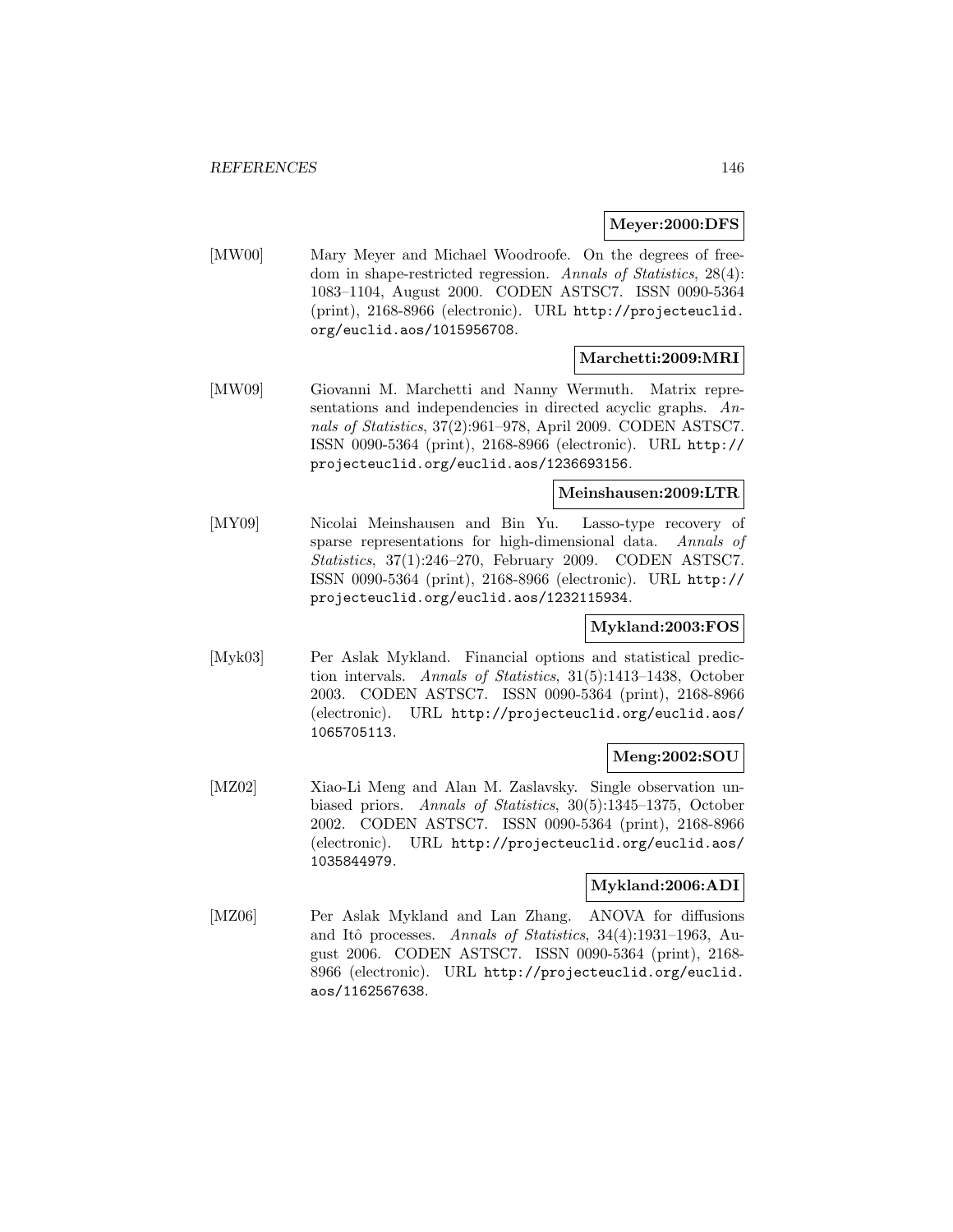**Nadler:2008:FSA**

[Nad08] Boaz Nadler. Finite sample approximation results for principal component analysis: A matrix perturbation approach. Annals of Statistics, 36(6):2791–2817, December 2008. CODEN ASTSC7. ISSN 0090-5364 (print), 2168-8966 (electronic). URL http:// projecteuclid.org/euclid.aos/1231165185.

## **Naito:2004:SDE**

[Nai04] Kanta Naito. Semiparametric density estimation by local  $L_2$ fitting. Annals of Statistics, 32(3):1162–1191, June 2004. CO-DEN ASTSC7. ISSN 0090-5364 (print), 2168-8966 (electronic). URL http://projecteuclid.org/euclid.aos/1085408498.

#### **Nau:2006:SIP**

[Nau06] Robert Nau. The shape of incomplete preferences. Annals of Statistics, 34(5):2430–2448, October 2006. CODEN ASTSC7. ISSN 0090-5364 (print), 2168-8966 (electronic). URL http:// projecteuclid.org/euclid.aos/1169571803.

#### **Nieto-Barajas:2004:NRM**

[NBPW04] Luis E. Nieto-Barajas, Igor Prünster, and Stephen G. Walker. Normalized random measures driven by increasing additive processes. Annals of Statistics, 32(6):2343–2360, December 2004. CODEN ASTSC7. ISSN 0090-5364 (print), 2168-8966 (electronic). URL http://projecteuclid.org/euclid.aos/ 1107794871.

#### **Neumeyer:2003:NCR**

[ND03] Natalie Neumeyer and Holger Dette. Nonparametric comparison of regression curves: an empirical process approach. Annals of Statistics, 31(3):880–920, June 2003. CODEN ASTSC7. ISSN 0090-5364 (print), 2168-8966 (electronic). URL http:// projecteuclid.org/euclid.aos/1056562466.

## **Neal:2003:SS**

[Nea03] Radford M. Neal. Slice sampling. Annals of Statistics, 31(3):705– 767, June 2003. CODEN ASTSC7. ISSN 0090-5364 (print), 2168- 8966 (electronic). URL http://projecteuclid.org/euclid. aos/1056562461.

## **Nan:2004:IBC**

[NEW04] Bin Nan, Mary J. Emond, and Jon A. Wellner. Information bounds for Cox regression models with missing data. Annals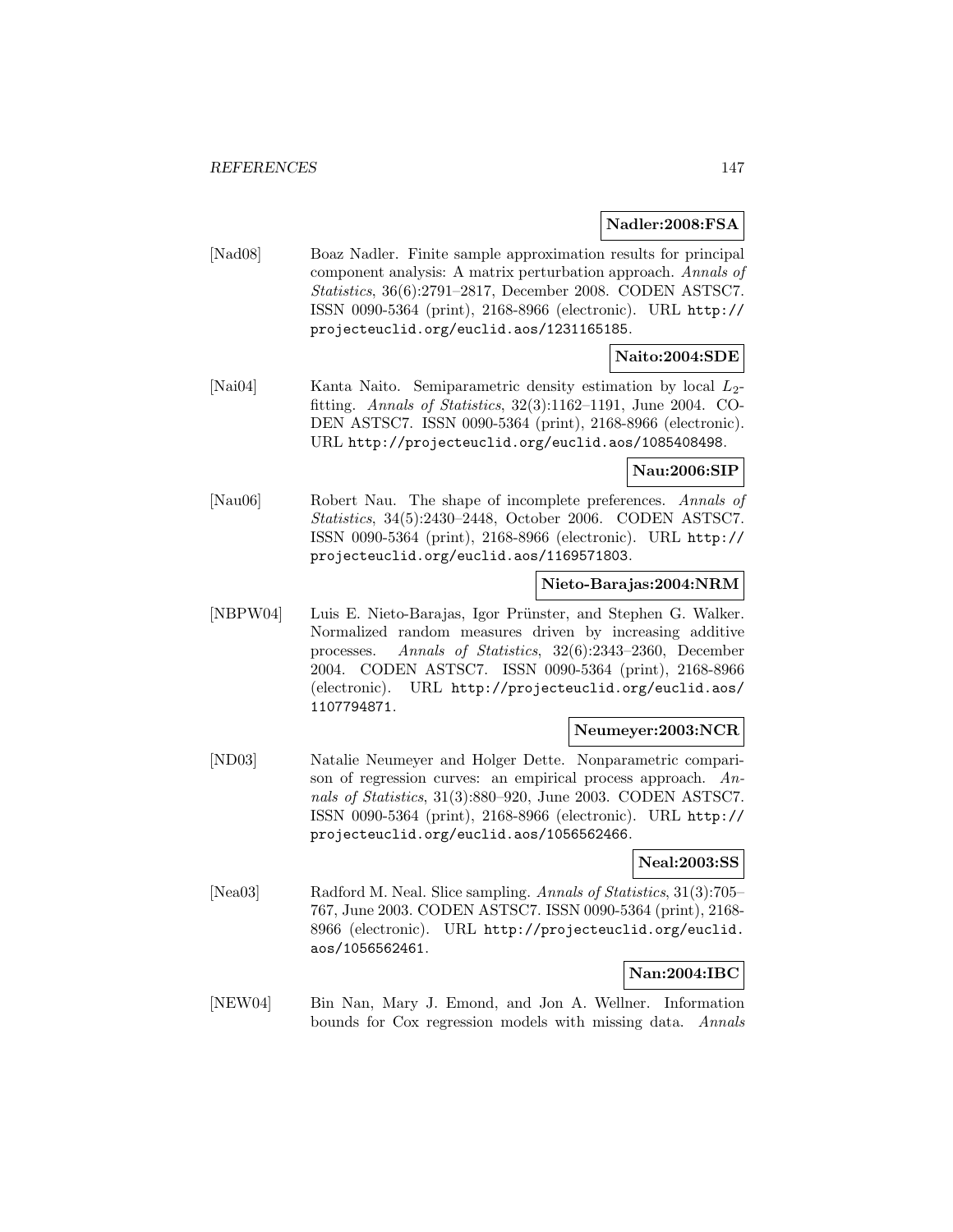of Statistics, 32(2):723–753, April 2004. CODEN ASTSC7. ISSN 0090-5364 (print), 2168-8966 (electronic). URL http:// projecteuclid.org/euclid.aos/1083178944.

## **Nishiyama:2009:ATS**

[Nis09] Yoichi Nishiyama. Asymptotic theory of semiparametric Zestimators for stochastic processes with applications to ergodic diffusions and time series. Annals of Statistics, 37(6A):3555– 3579, December 2009. CODEN ASTSC7. ISSN 0090-5364 (print), 2168-8966 (electronic). URL http://projecteuclid. org/euclid.aos/1250515396.

## **Nan:2009:ATS**

[NKY09] Bin Nan, John D. Kalbfleisch, and Menggang Yu. Asymptotic theory for the semiparametric accelerated failure time model with missing data. Annals of Statistics,  $37(5A)$ :2351–2376, October 2009. CODEN ASTSC7. ISSN 0090-5364 (print), 2168- 8966 (electronic). URL http://projecteuclid.org/euclid. aos/1247663758.

## **Nordman:2004:OSS**

[NL04] Daniel J. Nordman and Soumendra N. Lahiri. On optimal spatial subsample size for variance estimation. Annals of Statistics, 32 (5):1981–2027, October 2004. CODEN ASTSC7. ISSN 0090-5364 (print), 2168-8966 (electronic). URL http://projecteuclid. org/euclid.aos/1098883779.

#### **Nordman:2006:FDE**

[NL06] Daniel J. Nordman and Soumendra N. Lahiri. A frequency domain empirical likelihood for short- and long-range dependence. Annals of Statistics, 34(6):3019–3050, December 2006. CODEN ASTSC7. ISSN 0090-5364 (print), 2168-8966 (electronic). URL http://projecteuclid.org/euclid.aos/1179935073.

#### **Nobile:2004:PDN**

[Nob04] Agostino Nobile. On the posterior distribution of the number of components in a finite mixture. Annals of Statistics, 32(5): 2044–2073, October 2004. CODEN ASTSC7. ISSN 0090-5364 (print), 2168-8966 (electronic). URL http://projecteuclid. org/euclid.aos/1098883781.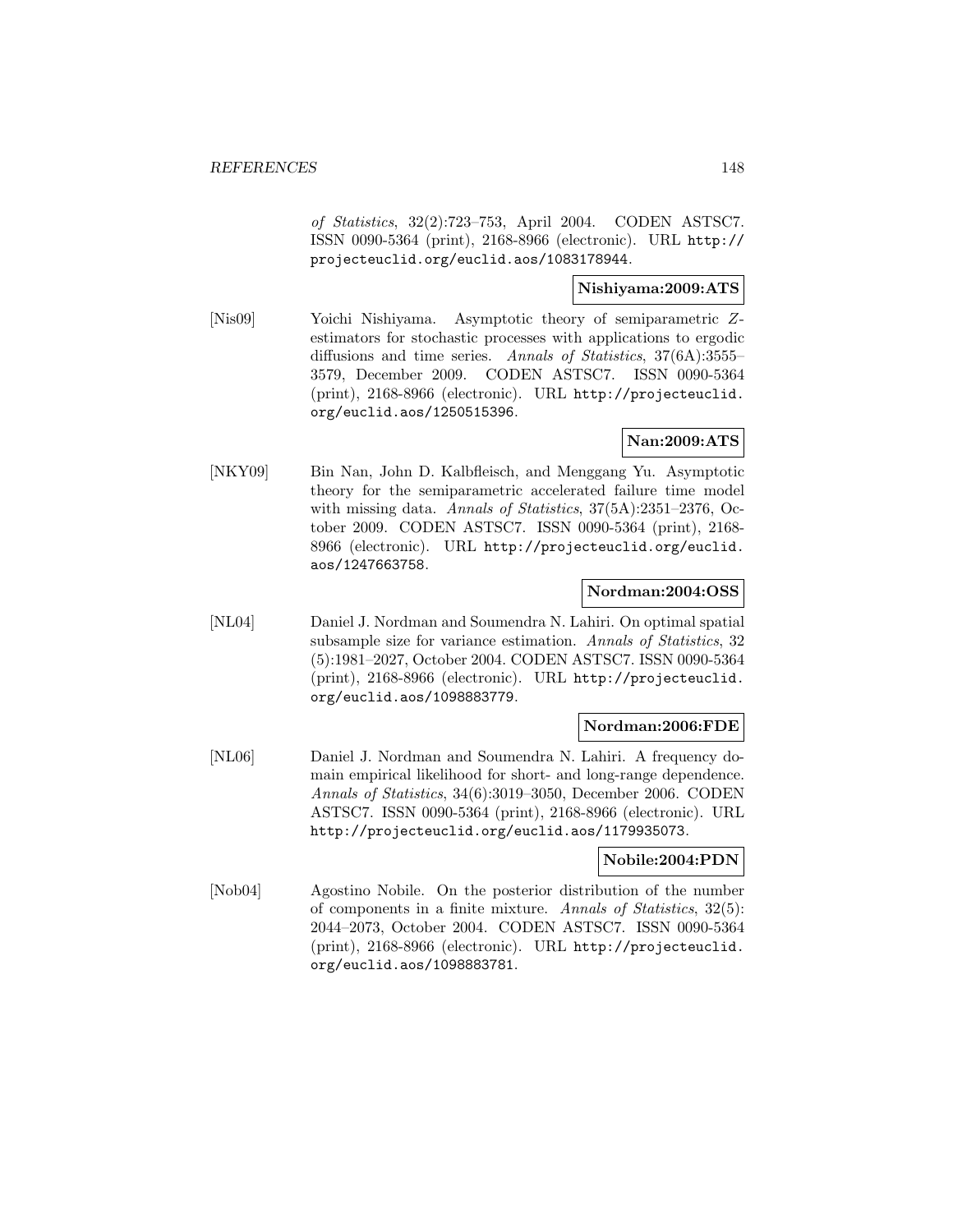#### **Nordman:2009:NSB**

[Nor09] Daniel J. Nordman. A note on the stationary bootstrap's variance. Annals of Statistics, 37(1):359–370, February 2009. CO-DEN ASTSC7. ISSN 0090-5364 (print), 2168-8966 (electronic). URL http://projecteuclid.org/euclid.aos/1232115938.

#### **Noubiap:2001:ACG**

[NS01] Roger Fandom Noubiap and Wilfried Seidel. An algorithm for calculating Γ-minimax decision rules under generalized moment conditions. Annals of Statistics, 29(4):1094–1116, August 2001. CODEN ASTSC7. ISSN 0090-5364 (print), 2168- 8966 (electronic). URL http://projecteuclid.org/euclid. aos/1013699995.

#### **Nussbaum:2009:CLB**

[NS09] Michael Nussbaum and Arleta Szkoła. The Chernoff lower bound for symmetric quantum hypothesis testing. Annals of Statistics, 37(2):1040–1057, April 2009. CODEN ASTSC7. ISSN 0090-5364 (print), 2168-8966 (electronic). URL http://projecteuclid. org/euclid.aos/1236693159.

## **Nardi:2008:DMA**

[NSY08] Yuval Nardi, David O. Siegmund, and Benjamin Yakir. The distribution of maxima of approximately Gaussian random fields. Annals of Statistics, 36(3):1375–1403, June 2008. CODEN ASTSC7. ISSN 0090-5364 (print), 2168-8966 (electronic). URL http://projecteuclid.org/euclid.aos/1211819568.

#### **Nguyen:2009:SLF**

[NWJ09] XuanLong Nguyen, Martin J. Wainwright, and Michael I. Jordan. On surrogate loss functions and f-divergences. Annals of Statistics, 37(2):876–904, April 2009. CODEN ASTSC7. ISSN 0090-5364 (print), 2168-8966 (electronic). URL http:// projecteuclid.org/euclid.aos/1236693153.

#### **Omelka:2009:IKE**

[OGV09] Marek Omelka, Irène Gijbels, and Noël Veraverbeke. Improved kernel estimation of copulas: Weak convergence and goodnessof-fit testing. Annals of Statistics, 37(5B):3023–3058, October 2009. CODEN ASTSC7. ISSN 0090-5364 (print), 2168-8966 (electronic). URL http://projecteuclid.org/euclid.aos/ 1247836676.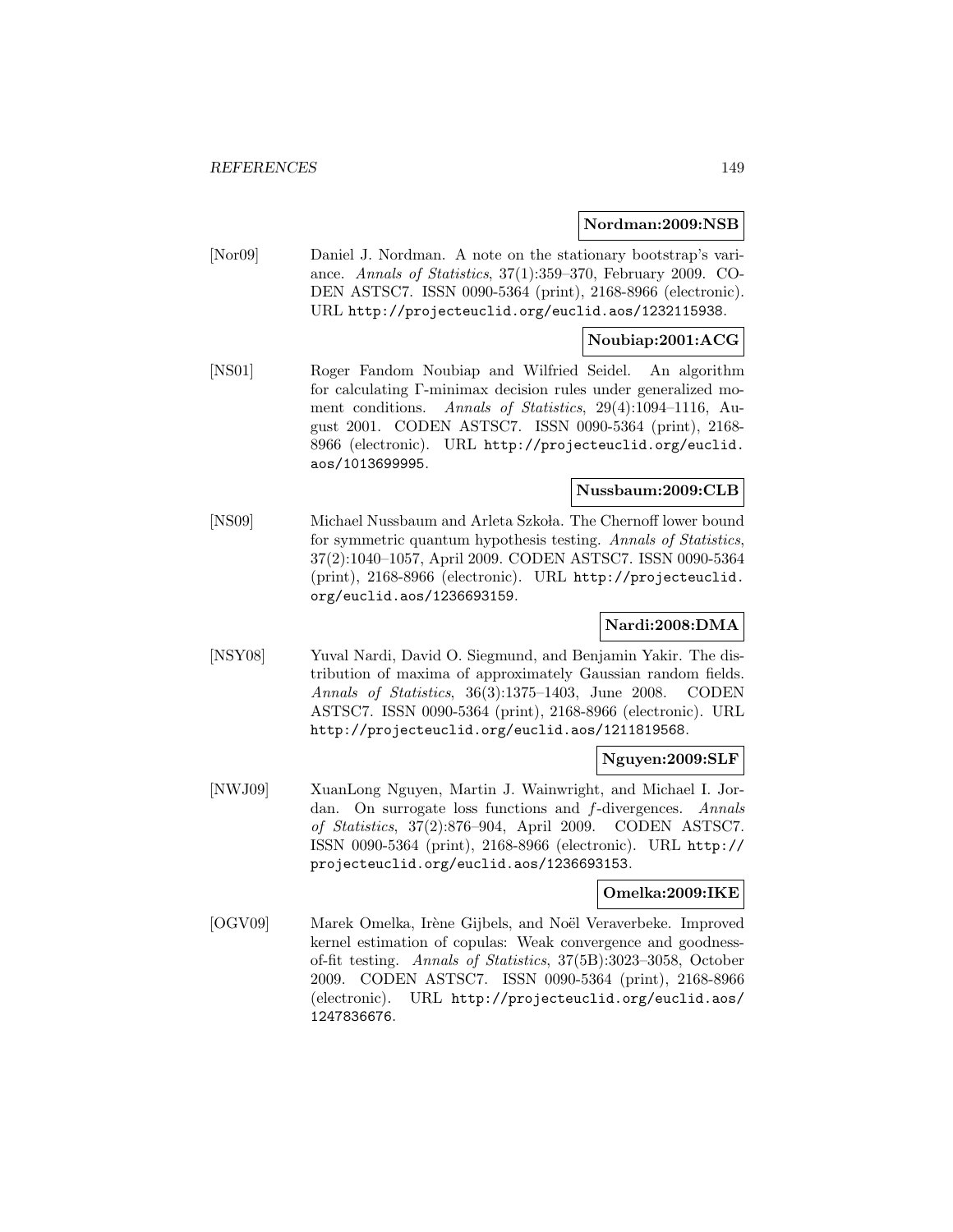#### **Olshen:2007:TSR**

[Ols07] Richard A. Olshen. Tree-structured regression and the differentiation of integrals. Annals of Statistics, 35(1):1–12, February 2007. CODEN ASTSC7. ISSN 0090-5364 (print), 2168- 8966 (electronic). URL http://projecteuclid.org/euclid. aos/1181100178.

#### **Olszewski:2009:NT**

[OS09] Wojciech Olszewski and Alvaro Sandroni. A nonmanipulable test. Annals of Statistics, 37(2):1013–1039, April 2009. CODEN ASTSC7. ISSN 0090-5364 (print), 2168-8966 (electronic). URL http://projecteuclid.org/euclid.aos/1236693158.

#### **Osius:2009:AIS**

[Osi09] Gerhard Osius. Asymptotic inference for semiparametric association models. Annals of Statistics, 37(1):459–489, February 2009. CODEN ASTSC7. ISSN 0090-5364 (print), 2168- 8966 (electronic). URL http://projecteuclid.org/euclid. aos/1232115942.

## **Ossiander:2000:SEM**

[OW00] Mina Ossiander and Edward C. Waymire. Statistical estimation for multiplicative cascades. Annals of Statistics, 28(6): 1533–1560, December 2000. CODEN ASTSC7. ISSN 0090-5364 (print), 2168-8966 (electronic). URL http://projecteuclid. org/euclid.aos/1015957469.

## **Owen:2000:ALH**

[Owe00] Art B. Owen. Assessing linearity in high dimensions. Annals of Statistics, 28(1):1–19, February 2000. CODEN ASTSC7. ISSN 0090-5364 (print), 2168-8966 (electronic). URL http:// projecteuclid.org/euclid.aos/1016120362.

## **Owen:2008:LAS**

[Owe08] Art B. Owen. Local antithetic sampling with scrambled nets. Annals of Statistics, 36(5):2319–2343, October 2008. CODEN ASTSC7. ISSN 0090-5364 (print), 2168-8966 (electronic). URL http://projecteuclid.org/euclid.aos/1223908094.

#### **Owen:2009:KPM**

[Owe09] Art B. Owen. Karl Pearson's meta-analysis revisited. Annals of Statistics, 37(6B):3867–3892, December 2009. CODEN ASTSC7.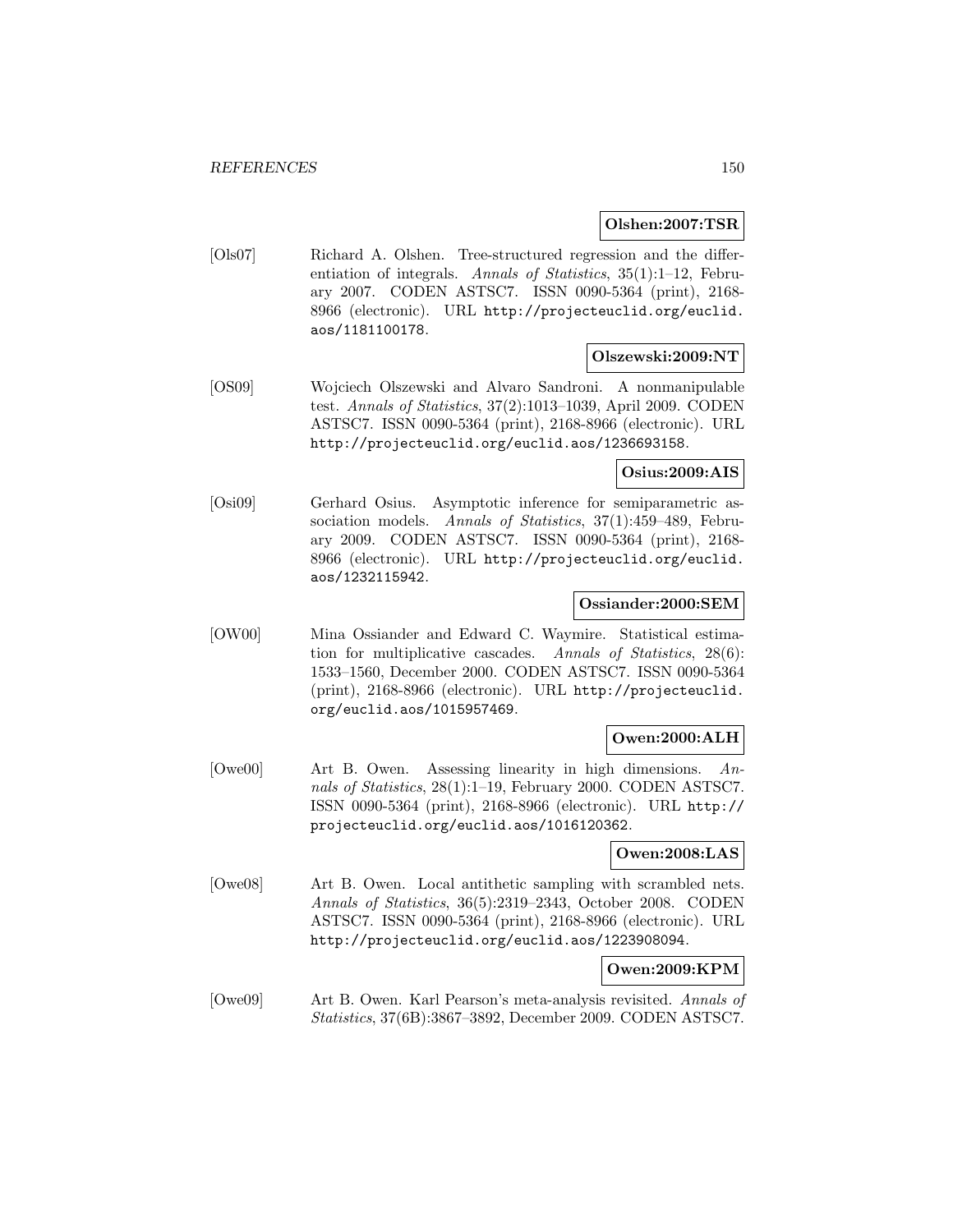ISSN 0090-5364 (print), 2168-8966 (electronic). URL http:// projecteuclid.org/euclid.aos/1256303530.

#### **Papadopoulos:2005:CSF**

[PA05] Savas Papadopoulos and Yasuo Amemiya. Correlated samples with fixed and nonnormal latent variables. Annals of Statistics, 33(6):2732–2757, December 2005. CODEN ASTSC7. ISSN 0090-5364 (print), 2168-8966 (electronic). URL http:// projecteuclid.org/euclid.aos/1140191671.

#### **Panaretos:2009:RTU**

[Pan09] Victor M. Panaretos. On random tomography with unobservable projection angles. Annals of Statistics, 37(6A):3272–3306, December 2009. CODEN ASTSC7. ISSN 0090-5364 (print), 2168- 8966 (electronic). URL http://projecteuclid.org/euclid. aos/1250515387.

#### **Patilea:2001:CMM**

[Pat01] Valentin Patilea. Convex models, MLS and misspecification. Annals of Statistics, 29(1):94–123, February 2001. CODEN ASTSC7. ISSN 0090-5364 (print), 2168-8966 (electronic). URL http://projecteuclid.org/euclid.aos/996986503.

#### **Paulo:2005:DPG**

[Pau05] Rui Paulo. Default priors for Gaussian processes. Annals of Statistics, 33(2):556–582, April 2005. CODEN ASTSC7. ISSN 0090-5364 (print), 2168-8966 (electronic). URL http:// projecteuclid.org/euclid.aos/1117114329.

#### **Paul:2008:PFS**

[PBHT08] Debashis Paul, Eric Bair, Trevor Hastie, and Robert Tibshirani. "preconditioning" for feature selection and regression in highdimensional problems. Annals of Statistics, 36(4):1595–1618, August 2008. CODEN ASTSC7. ISSN 0090-5364 (print), 2168- 8966 (electronic). URL http://projecteuclid.org/euclid. aos/1216237293.

#### **Peng:2004:ELB**

[Pen04] Liang Peng. Empirical-likelihood-based confidence interval for the mean with a heavy-tailed distribution. Annals of Statistics, 32(3):1192–1214, June 2004. CODEN ASTSC7. ISSN 0090-5364 (print), 2168-8966 (electronic). URL http://projecteuclid. org/euclid.aos/1085408499.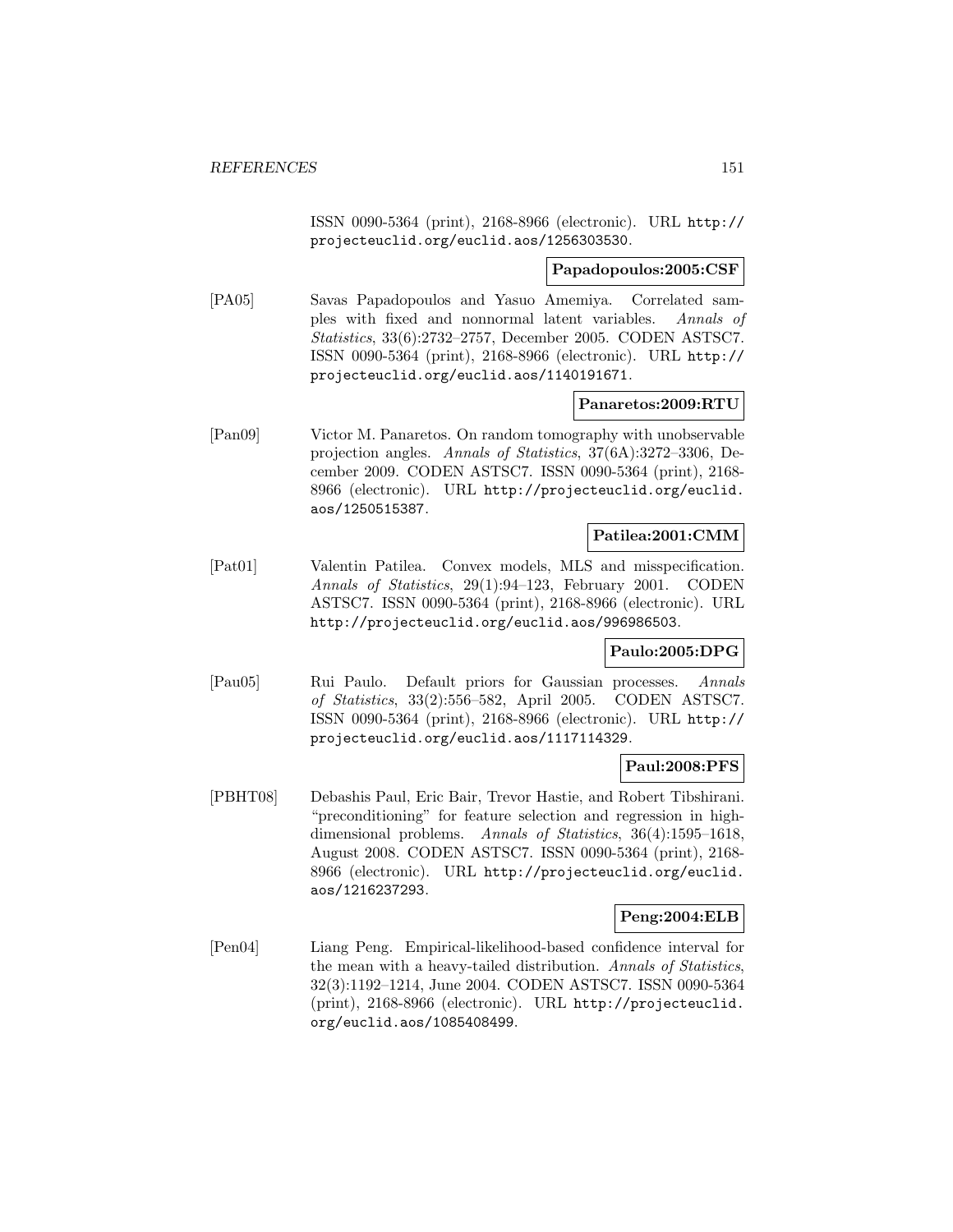#### **Pensky:2006:FOB**

[Pen06] Marianna Pensky. Frequentist optimality of Bayesian wavelet shrinkage rules for Gaussian and non-Gaussian noise. Annals of Statistics, 34(2):769–807, April 2006. CODEN ASTSC7. ISSN 0090-5364 (print), 2168-8966 (electronic). URL http:// projecteuclid.org/euclid.aos/1151418240.

## **Pere:2006:D**

[Per06] Anneli Pere. Discussion. Annals of Statistics, 34(5):2105–2112, October 2006. CODEN ASTSC7. ISSN 0090-5364 (print), 2168- 8966 (electronic). URL http://projecteuclid.org/euclid. aos/1169571788.

## **Park:2002:LLD**

[PKJ02] B. U. Park, W. C. Kim, and M. C. Jones. On local likelihood density estimation. Annals of Statistics, 30(5):1480–1495, October 2002. CODEN ASTSC7. ISSN 0090-5364 (print), 2168- 8966 (electronic). URL http://projecteuclid.org/euclid. aos/1035844984.

## **Pons:2003:ECR**

[Pon03] Odile Pons. Estimation in a Cox regression model with a changepoint according to a threshold in a covariate. Annals of Statistics, 31(2):442–463, April 2003. CODEN ASTSC7. ISSN 0090-5364 (print), 2168-8966 (electronic). URL http://projecteuclid. org/euclid.aos/1051027876.

## **Pitts:2000:NER**

[PP00] Susan M. Pitts and Konstadinos Politis. Nonparametric estimation in renewal theory. II: Solutions of renewal-type equations. Annals of Statistics, 28(1):88–115, February 2000. CO-DEN ASTSC7. ISSN 0090-5364 (print), 2168-8966 (electronic). URL http://projecteuclid.org/euclid.aos/1016120366.

## **Paul:2009:CRM**

[PP09] Debashis Paul and Jie Peng. Consistency of restricted maximum likelihood estimators of principal components. Annals of Statistics, 37(3):1229–1271, June 2009. CODEN ASTSC7. ISSN 0090-5364 (print), 2168-8966 (electronic). URL http:// projecteuclid.org/euclid.aos/1239369021.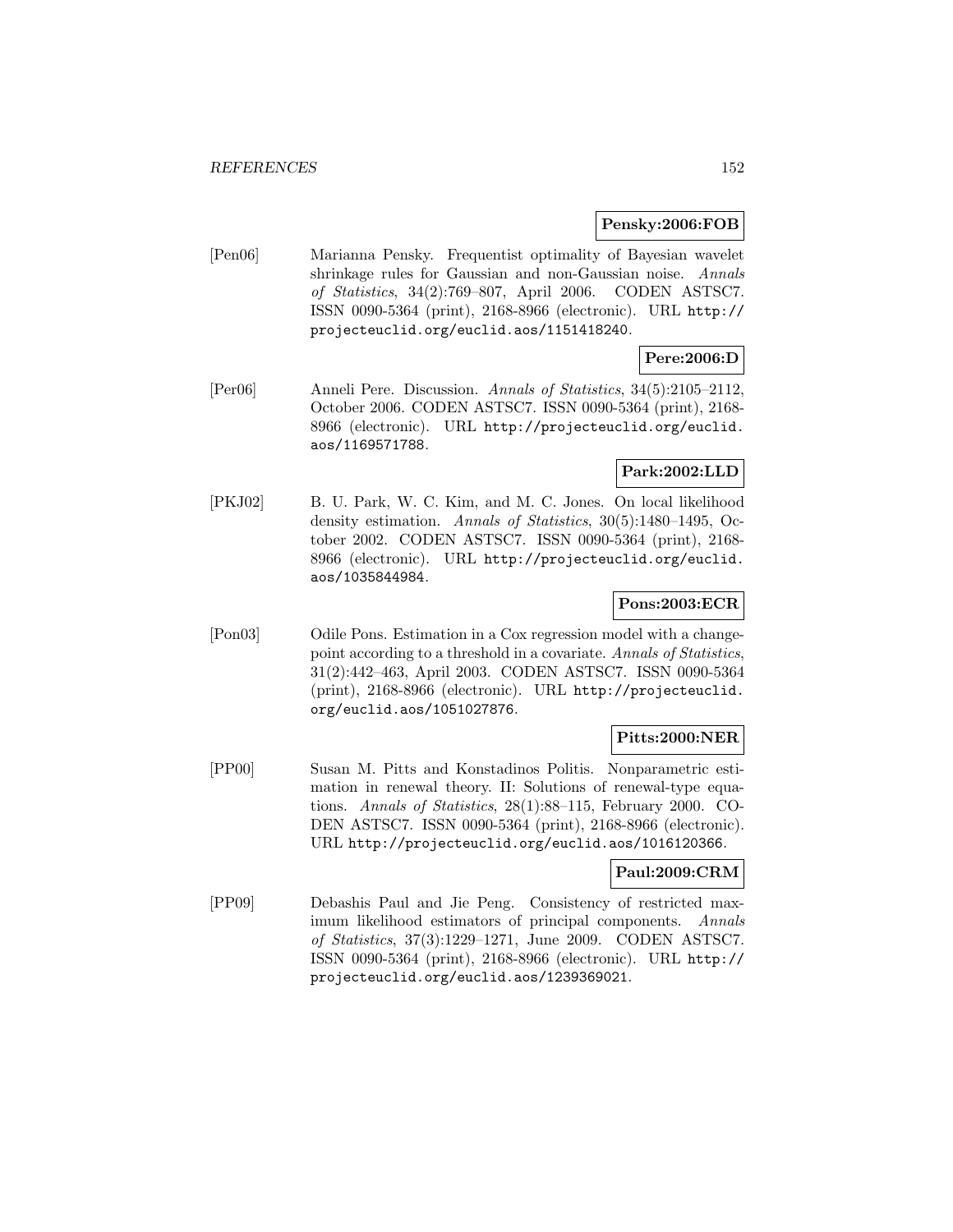## **Peng:2006:CRH**

[PQ06] Liang Peng and Yongcheng Qi. Confidence regions for high quantiles of a heavy tailed distribution. Annals of Statistics, 34(4): 1964–1986, August 2006. CODEN ASTSC7. ISSN 0090-5364 (print), 2168-8966 (electronic). URL http://projecteuclid. org/euclid.aos/1162567639.

## **Patilea:2006:PLE**

[PR06] Valentin Patilea and Jean-Marie Rolin. Product-limit estimators of the survival function with twice censored data. Annals of Statistics, 34(2):925–938, April 2006. CODEN ASTSC7. ISSN 0090-5364 (print), 2168-8966 (electronic). URL http:// projecteuclid.org/euclid.aos/1151418246.

## **Papaspiliopoulos:2008:SGS**

[PR08a] Omiros Papaspiliopoulos and Gareth Roberts. Stability of the Gibbs sampler for Bayesian hierarchical models. Annals of Statistics, 36(1):95–117, February 2008. CODEN ASTSC7. ISSN 0090-5364 (print), 2168-8966 (electronic). URL http:// projecteuclid.org/euclid.aos/1201877295.

## **Privault:2008:SED**

[PR08b] Nicolas Privault and Anthony Réveillac. Stein estimation for the drift of Gaussian processes using the Malliavin calculus. Annals of Statistics, 36(5):2531–2550, October 2008. CODEN ASTSC7. ISSN 0090-5364 (print), 2168-8966 (electronic). URL http:// projecteuclid.org/euclid.aos/1223908102.

#### **Pronzato:2000:AOO**

[Pro00] Luc Pronzato. Adaptive optimization and D-optimum experimental design. Annals of Statistics, 28(6):1743–1761, December 2000. CODEN ASTSC7. ISSN 0090-5364 (print), 2168- 8966 (electronic). URL http://projecteuclid.org/euclid. aos/1015957479.

#### **Peskir:2000:STP**

[PS00] G. Peskir and A. N. Shiryaev. Sequential testing problems for Poisson processes. Annals of Statistics, 28(3):837–859, June 2000. CODEN ASTSC7. ISSN 0090-5364 (print), 2168-8966 (electronic). URL http://projecteuclid.org/euclid.aos/ 1015952000.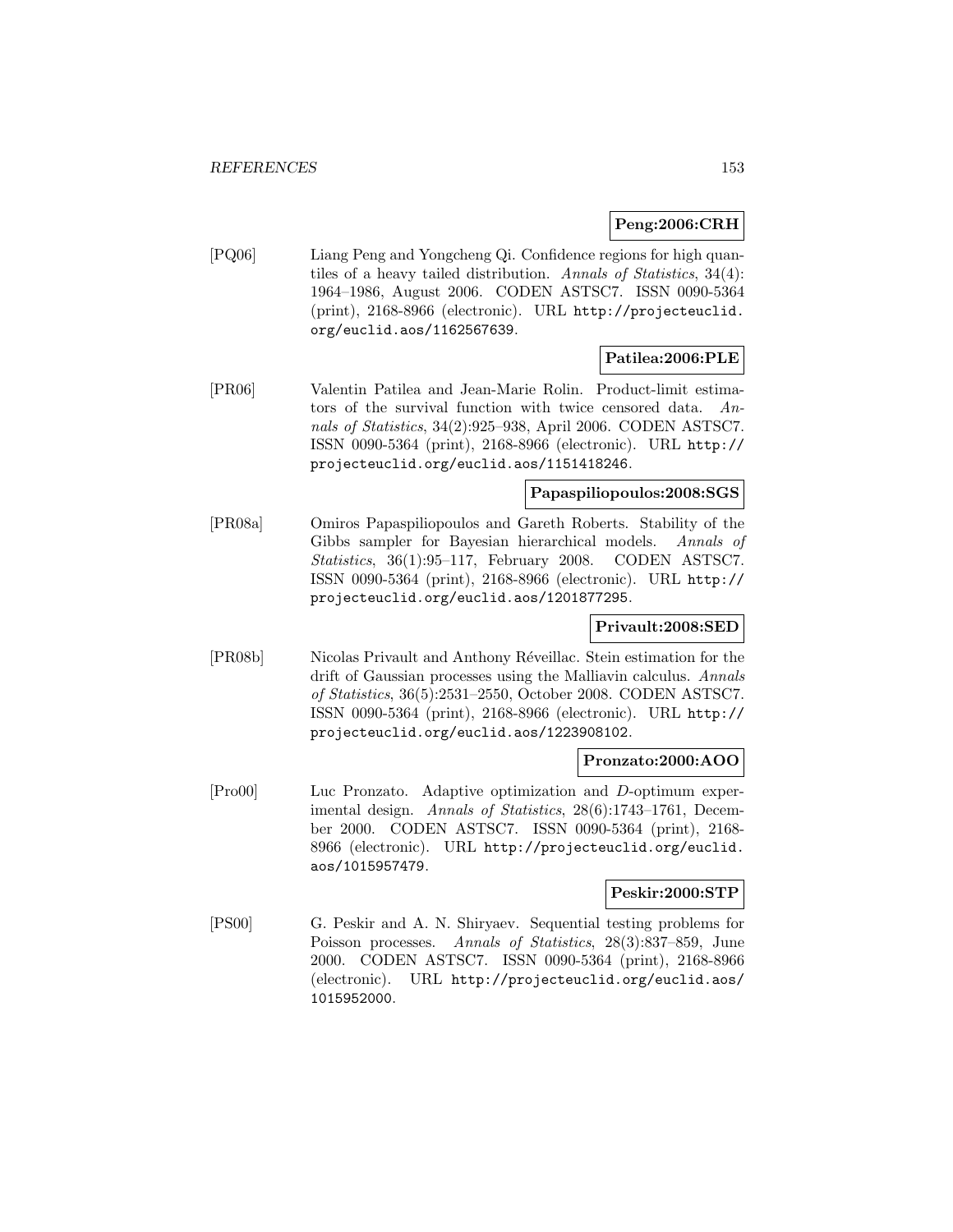#### **Polzehl:2003:IDP**

[PS03] Jörg Polzehl and Vladimir Spokoiny. Image denoising: pointwise adaptive approach. Annals of Statistics, 31(1):30–57, February 2003. CODEN ASTSC7. ISSN 0090-5364 (print), 2168- 8966 (electronic). URL http://projecteuclid.org/euclid. aos/1046294457.

#### **Phillips:2004:LWE**

[PS04] Peter C. B. Phillips and Katsumi Shimotsu. Local Whittle estimation in nonstationary and unit root cases. Annals of Statistics, 32(2):656–692, April 2004. CODEN ASTSC7. ISSN 0090-5364 (print), 2168-8966 (electronic). URL http://projecteuclid. org/euclid.aos/1083178942.

#### **Pensky:2009:FDP**

[PS09] Marianna Pensky and Theofanis Sapatinas. Functional deconvolution in a periodic setting: Uniform case. Annals of Statistics, 37 (1):73–104, February 2009. CODEN ASTSC7. ISSN 0090-5364 (print), 2168-8966 (electronic). URL http://projecteuclid. org/euclid.aos/1232115928.

## **Park:2009:EGS**

[PSS09] Yonil Park, Sergey Sheetlin, and John L. Spouge. Estimating the Gumbel scale parameter for local alignment of random sequences by importance sampling with stopping times. Annals of Statistics, 37(6A):3697–3714, December 2009. CODEN ASTSC7. ISSN 0090-5364 (print), 2168-8966 (electronic). URL http:// projecteuclid.org/euclid.aos/1250515402.

#### **Picard:2000:ACI**

[PT00] Dominique Picard and Karine Tribouley. Adaptive confidence interval for pointwise curve estimation. Annals of Statistics, 28 (1):298–335, February 2000. CODEN ASTSC7. ISSN 0090-5364 (print), 2168-8966 (electronic). URL http://projecteuclid. org/euclid.aos/1016120374.

#### **Phoa:2009:QFF**

[PX09] Frederick K. H. Phoa and Hongquan Xu. Quarter-fraction factorial designs constructed via quaternary codes. Annals of Statistics, 37(5A):2561–2581, October 2009. CODEN ASTSC7. ISSN 0090-5364 (print), 2168-8966 (electronic). URL http:// projecteuclid.org/euclid.aos/1247663766.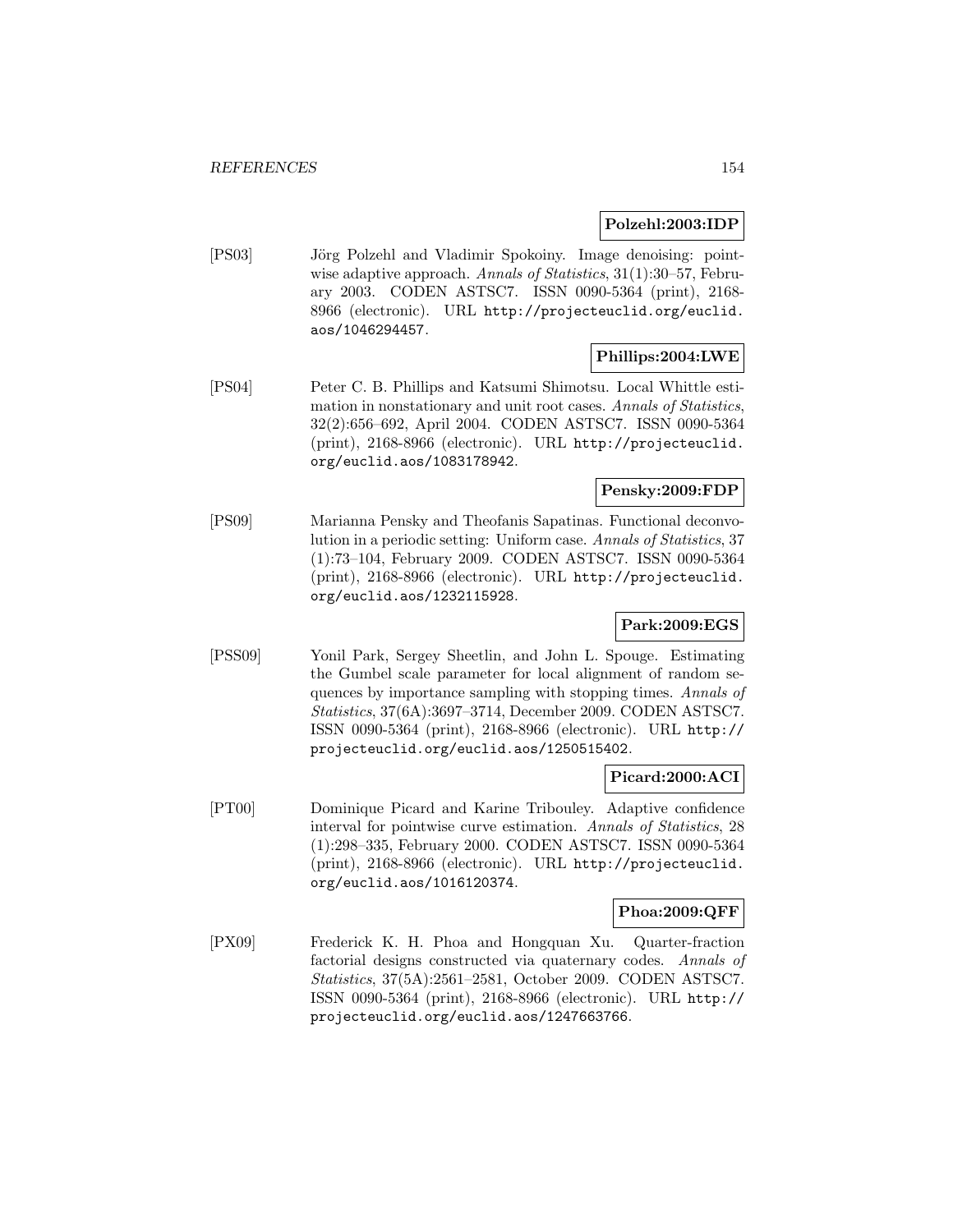#### **Qian:2009:CNS**

[QAW09] Peter Z. G. Qian, Mingyao Ai, and C. F. Jeff Wu. Construction of nested space-filling designs. Annals of Statistics, 37(6A): 3616–3643, December 2009. CODEN ASTSC7. ISSN 0090-5364 (print), 2168-8966 (electronic). URL http://projecteuclid. org/euclid.aos/1250515399.

#### **Radchenko:2008:MRA**

[Rad08] Peter Radchenko. Mixed-rates asymptotics. Annals of Statistics, 36(1):287–309, February 2008. CODEN ASTSC7. ISSN 0090-5364 (print), 2168-8966 (electronic). URL http:// projecteuclid.org/euclid.aos/1201877302.

#### **Ranjan:2009:ECR**

[RBD09] Pritam Ranjan, Derek R. Bingham, and Angela M. Dean. Existence and construction of randomization defining contrast subspaces for regular factorial designs. Annals of Statistics, 37(6A): 3580–3599, December 2009. CODEN ASTSC7. ISSN 0090-5364 (print), 2168-8966 (electronic). URL http://projecteuclid. org/euclid.aos/1250515397.

## **Rubin-Bleuer:2005:TPF**

[RBK05] Susana Rubin-Bleuer and Ioana Schiopu Kratina. On the twophase framework for joint model and design-based inference. Annals of Statistics, 33(6):2789–2810, December 2005. CODEN ASTSC7. ISSN 0090-5364 (print), 2168-8966 (electronic). URL http://projecteuclid.org/euclid.aos/1140191673.

## **Reboul:2005:EFU**

[Reb05] L. Reboul. Estimation of a function under shape restrictions. Applications to reliability. Annals of Statistics, 33(3):1330–1356, June 2005. CODEN ASTSC7. ISSN 0090-5364 (print), 2168- 8966 (electronic). URL http://projecteuclid.org/euclid. aos/1120224104.

#### **Reid:2003:ATI**

[Rei03] N. Reid. Asymptotics and the theory of inference. Annals of Statistics, 31(6):1695–2095, December 2003. CODEN ASTSC7. ISSN 0090-5364 (print), 2168-8966 (electronic). URL http:// projecteuclid.org/euclid.aos/1074290325.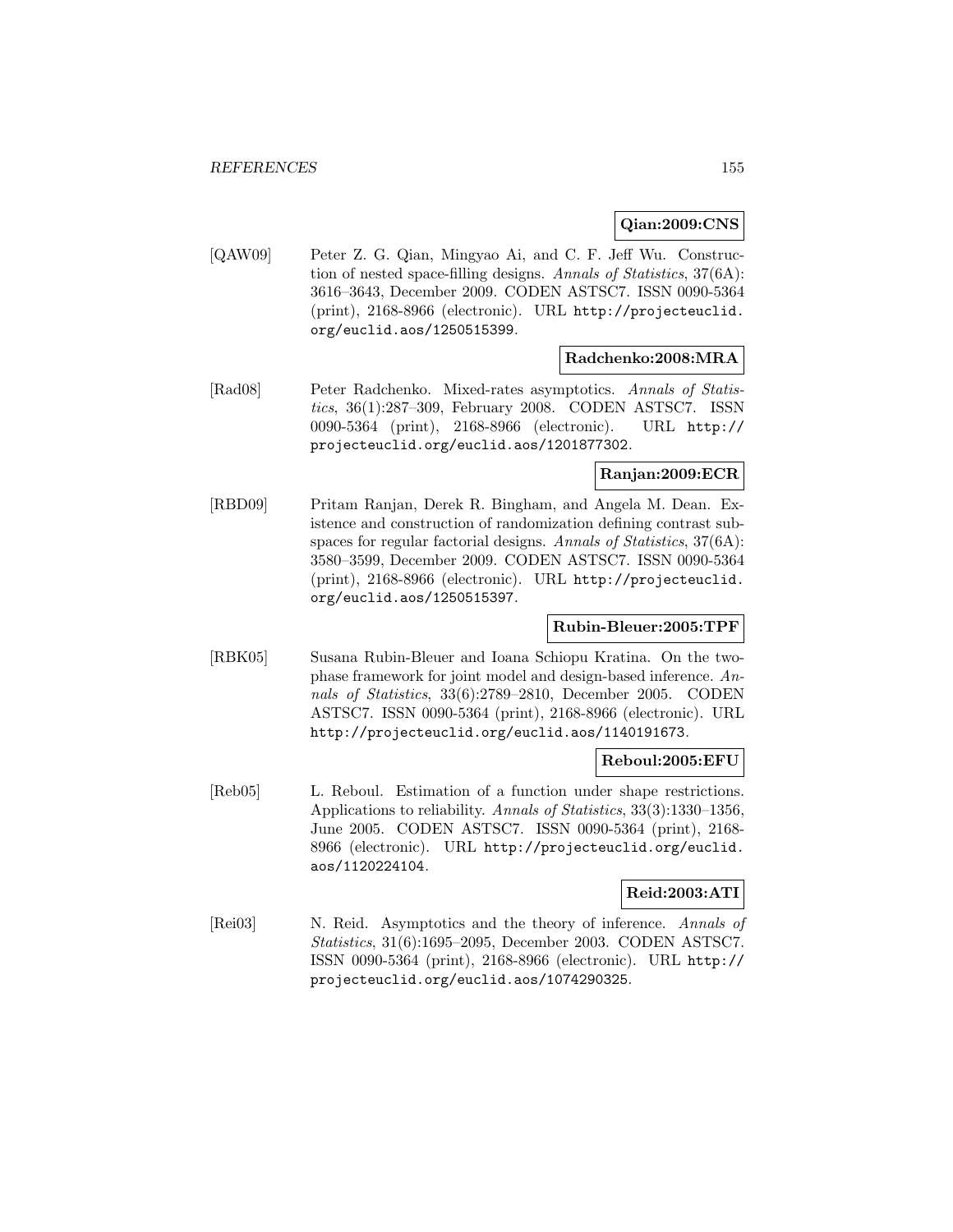#### **Reiss:2008:AEN**

[Rei08] Markus Reiß. Asymptotic equivalence for nonparametric regression with multivariate and random design. Annals of Statistics, 36(4):1957–1982, August 2008. CODEN ASTSC7. ISSN 0090-5364 (print), 2168-8966 (electronic). URL http:// projecteuclid.org/euclid.aos/1216237305.

## **Ren:2003:RME**

[Ren03] Jian-Jian Ren. Regression M-estimators with non-i.i.d. doubly censored data. Annals of Statistics, 31(4):1186–1219, August 2003. CODEN ASTSC7. ISSN 0090-5364 (print), 2168- 8966 (electronic). URL http://projecteuclid.org/euclid. aos/1059655911.

## **Ren:2008:WEL**

[Ren08] Jian-Jian Ren. Weighted empirical likelihood in some twosample semiparametric models with various types of censored data. Annals of Statistics, 36(1):147–166, February 2008. CO-DEN ASTSC7. ISSN 0090-5364 (print), 2168-8966 (electronic). URL http://projecteuclid.org/euclid.aos/1201877297.

#### **Regazzini:2002:TNA**

[RGN02] Eugenio Regazzini, Alessandra Guglielmi, and Giulia Di Nunno. Theory and numerical analysis for exact distributions of functionals of a Dirichlet process. Annals of Statistics, 30(5):1376–1411, October 2002. CODEN ASTSC7. ISSN 0090-5364 (print), 2168- 8966 (electronic). URL http://projecteuclid.org/euclid. aos/1035844980.

#### **Rinaldo:2009:PRF**

[Rin09] Alessandro Rinaldo. Properties and refinements of the fused lasso. Annals of Statistics, 37(5B):2922–2952, October 2009. CO-DEN ASTSC7. ISSN 0090-5364 (print), 2168-8966 (electronic). URL http://projecteuclid.org/euclid.aos/1247836673.

#### **Ritov:2007:DDS**

[Rit07] Ya'acov Ritov. Discussion: The Dantzig selector: Statistical estimation when p is much larger than n. Annals of Statistics,  $35(6)$ : 2370–2372, December 2007. CODEN ASTSC7. ISSN 0090-5364 (print), 2168-8966 (electronic). URL http://projecteuclid. org/euclid.aos/1201012962.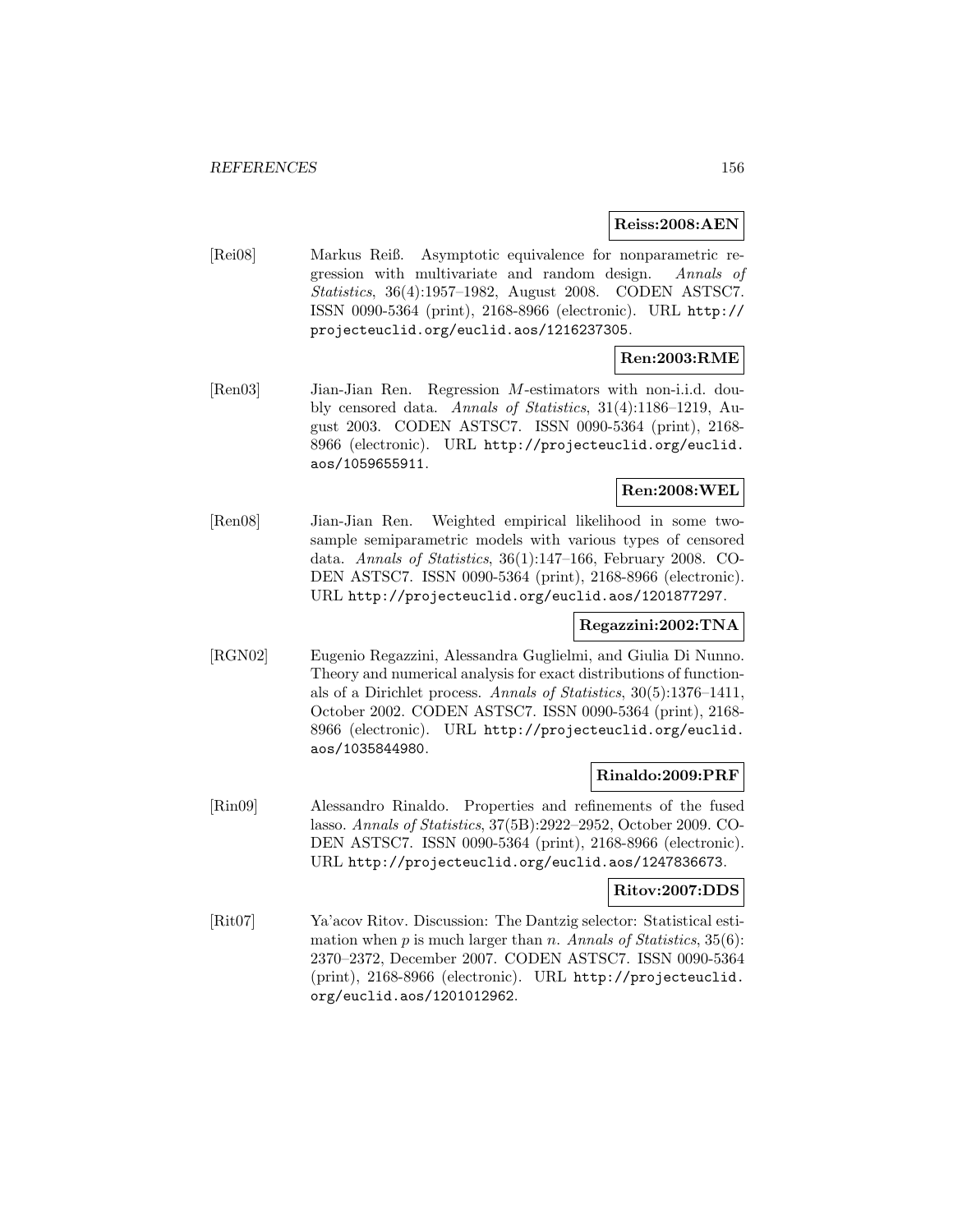#### **Ray:2005:TMN**

[RL05] Surajit Ray and Bruce G. Lindsay. The topography of multivariate normal mixtures. Annals of Statistics, 33(5):2042–2065, October 2005. CODEN ASTSC7. ISSN 0090-5364 (print), 2168- 8966 (electronic). URL http://projecteuclid.org/euclid. aos/1132936556.

#### **Regazzini:2003:DRM**

[RLP03] Eugenio Regazzini, Antonio Lijoi, and Igor Prünster. Distributional results for means of normalized random measures with independent increments. Annals of Statistics, 31(2):560–585, April 2003. CODEN ASTSC7. ISSN 0090-5364 (print), 2168- 8966 (electronic). URL http://projecteuclid.org/euclid. aos/1051027881.

## **Rajaratnam:2008:FCE**

[RMC08] Bala Rajaratnam, Hélène Massam, and Carlos M. Carvalho. Flexible covariance estimation in graphical Gaussian models. Annals of Statistics, 36(6):2818–2849, December 2008. CODEN ASTSC7. ISSN 0090-5364 (print), 2168-8966 (electronic). URL http://projecteuclid.org/euclid.aos/1231165186.

## **Rao:2008:SEI**

[RMSE08] N. Raj Rao, James A. Mingo, Roland Speicher, and Alan Edelman. Statistical eigen-inference from large Wishart matrices. Annals of Statistics, 36(6):2850–2885, December 2008. CODEN ASTSC7. ISSN 0090-5364 (print), 2168-8966 (electronic). URL http://projecteuclid.org/euclid.aos/1231165187.

#### **Robinson:2005:EII**

[Rob05] P. M. Robinson. Efficiency improvements in inference on stationary and nonstationary fractional time series. Annals of Statistics, 33(4):1800–1842, August 2005. CODEN ASTSC7. ISSN 0090-5364 (print), 2168-8966 (electronic). URL http:// projecteuclid.org/euclid.aos/1123250230.

#### **Robinson:2008:MLW**

[Rob08] P. M. Robinson. Multiple local Whittle estimation in stationary systems. Annals of Statistics, 36(5):2508–2530, October 2008. CODEN ASTSC7. ISSN 0090-5364 (print), 2168-8966 (electronic). URL http://projecteuclid.org/euclid.aos/ 1223908101.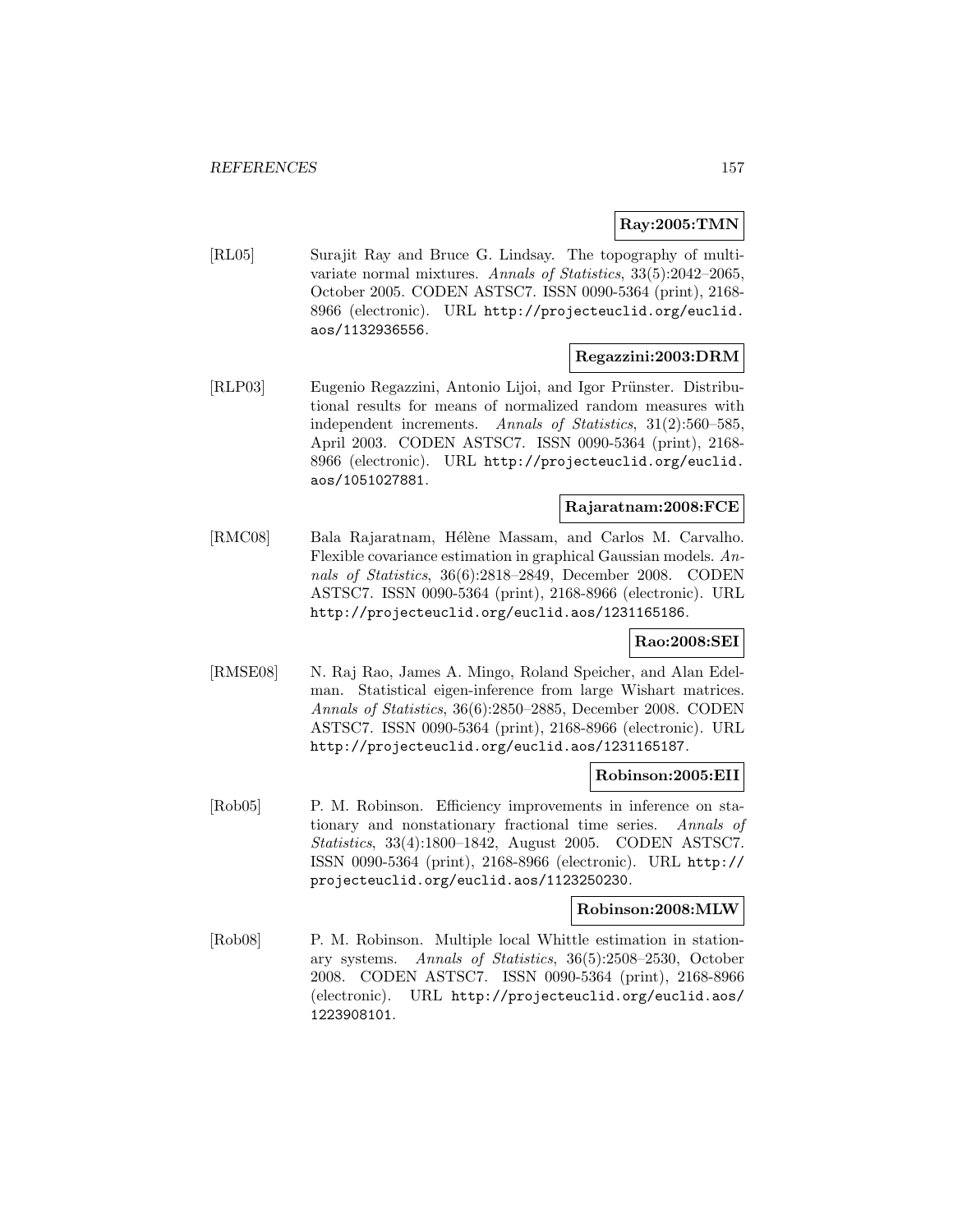#### **Robert:2009:ILC**

[Rob09] Christian Y. Robert. Inference for the limiting cluster size distribution of extreme values. Annals of Statistics, 37(1):271–310, February 2009. CODEN ASTSC7. ISSN 0090-5364 (print), 2168- 8966 (electronic). URL http://projecteuclid.org/euclid. aos/1232115935.

## **Rohde:2008:AGF**

[Roh08] Angelika Rohde. Adaptive goodness-of-fit tests based on signed ranks. Annals of Statistics, 36(3):1346–1374, June 2008. CODEN ASTSC7. ISSN 0090-5364 (print), 2168-8966 (electronic). URL http://projecteuclid.org/euclid.aos/1211819567.

### **Romano:2005:OTE**

[Rom05] Joseph P. Romano. Optimal testing of equivalence hypotheses. Annals of Statistics, 33(3):1036–1047, June 2005. CODEN ASTSC7. ISSN 0090-5364 (print), 2168-8966 (electronic). URL http://projecteuclid.org/euclid.aos/1120224094.

## **Roueff:2005:NEM**

[RR05] François Roueff and Tobias Rydén. Nonparametric estimation of mixing densities for discrete distributions. Annals of Statistics, 33(5):2066–2108, October 2005. CODEN ASTSC7. ISSN 0090-5364 (print), 2168-8966 (electronic). URL http:// projecteuclid.org/euclid.aos/1132936557.

#### **Robinson:2003:SAT**

[RRY03] J. Robinson, E. Ronchetti, and G. A. Young. Saddlepoint approximations and tests based on multivariate M-estimates. Annals of Statistics, 31(4):1154–1169, August 2003. CODEN ASTSC7. ISSN 0090-5364 (print), 2168-8966 (electronic). URL http:// projecteuclid.org/euclid.aos/1059655909.

#### **Richardson:2002:AGM**

[RS02] Thomas Richardson and Peter Spirtes. Ancestral graph Markov models. Annals of Statistics, 30(4):962–1030, August 2002. CO-DEN ASTSC7. ISSN 0090-5364 (print), 2168-8966 (electronic). URL http://projecteuclid.org/euclid.aos/1031689015.

#### **Romano:2006:SPC**

[RS06a] Joseph P. Romano and Azeem M. Shaikh. Stepup procedures for control of generalizations of the familywise error rate. Annals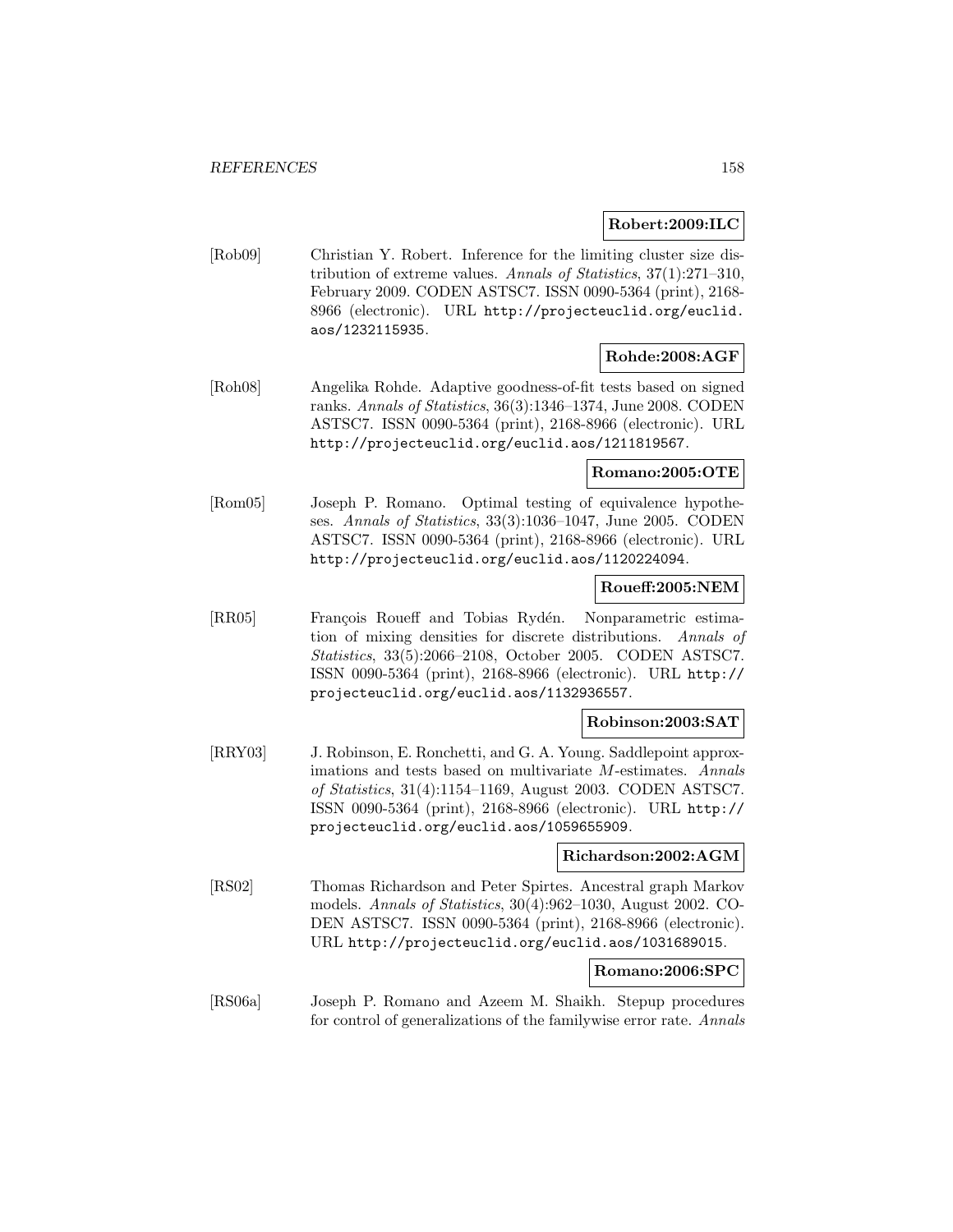of Statistics, 34(4):1850–1873, August 2006. CODEN ASTSC7. ISSN 0090-5364 (print), 2168-8966 (electronic). URL http:// projecteuclid.org/euclid.aos/1162567636.

## **Rubin:2006:AIM**

[RS06b] Donald B. Rubin and Elizabeth A. Stuart. Affinely invariant matching methods with discriminant mixtures of proportional ellipsoidally symmetric distributions. Annals of Statistics, 34(4): 1814–1826, August 2006. CODEN ASTSC7. ISSN 0090-5364 (print), 2168-8966 (electronic). URL http://projecteuclid. org/euclid.aos/1162567634.

## **Rudin:2007:ABA**

[RSD07] Cynthia Rudin, Robert E. Schapire, and Ingrid Daubechies. Analysis of boosting algorithms using the smooth margin function. Annals of Statistics, 35(6):2723–2768, December 2007. CO-DEN ASTSC7. ISSN 0090-5364 (print), 2168-8966 (electronic). URL http://projecteuclid.org/euclid.aos/1201012978.

## **Rosenberg:2002:BOM**

[RSV02] Dinah Rosenberg, Eilon Solan, and Nicolas Vieille. Blackwell optimality in Markov decision processes with partial observation. Annals of Statistics, 30(4):1178–1193, August 2002. CODEN ASTSC7. ISSN 0090-5364 (print), 2168-8966 (electronic). URL http://projecteuclid.org/euclid.aos/1031689022.

#### **Rosenberg:2004:ASO**

[RSV04] Dinah Rosenberg, Eilon Solan, and Nicolas Vieille. Approximating a sequence of observations by a simple process. Annals of Statistics, 32(6):2742–2775, December 2004. CODEN ASTSC7. ISSN 0090-5364 (print), 2168-8966 (electronic). URL http:// projecteuclid.org/euclid.aos/1107794886.

#### **Robins:2006:ANC**

[RvdV06] James Robins and Aad van der Vaart. Adaptive nonparametric confidence sets. Annals of Statistics, 34(1):229–253, February 2006. CODEN ASTSC7. ISSN 0090-5364 (print), 2168- 8966 (electronic). URL http://projecteuclid.org/euclid. aos/1146576262.

#### **Romano:2000:FSN**

[RW00] Joseph P. Romano and Michael Wolf. Finite sample nonparametric inference and large sample efficiency. Annals of Statistics,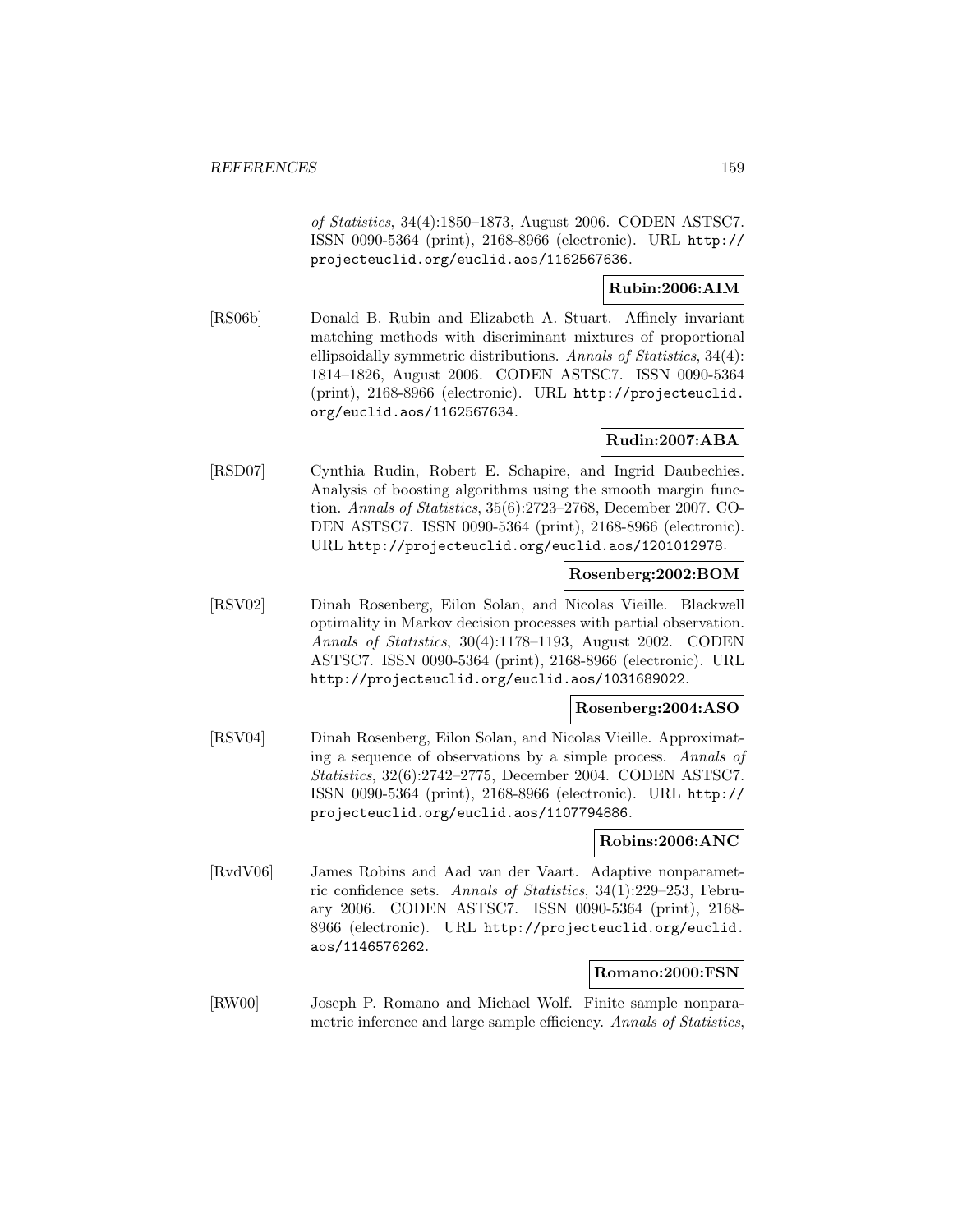28(3):756–778, June 2000. CODEN ASTSC7. ISSN 0090-5364 (print), 2168-8966 (electronic). URL http://projecteuclid. org/euclid.aos/1015951997.

## **Ruckstuhl:2001:RFB**

[RW01] A. F. Ruckstuhl and A. H. Welsh. Robust fitting of the binomial model. Annals of Statistics, 29(4):1117–1136, August 2001. CO-DEN ASTSC7. ISSN 0090-5364 (print), 2168-8966 (electronic). URL http://projecteuclid.org/euclid.aos/1013699996.

## **Rao:2002:ELB**

[RW02] J. N. K. Rao and Qihua Wang. Empirical likelihood-based inference under imputation for missing response data. Annals of Statistics, 30(3):896–924, June 2002. CODEN ASTSC7. ISSN 0090-5364 (print), 2168-8966 (electronic). URL http:// projecteuclid.org/euclid.aos/1028674845.

## **Romano:2007:CGE**

[RW07] Joseph P. Romano and Michael Wolf. Control of generalized error rates in multiple testing. Annals of Statistics, 35(4):1378–1408, August 2007. CODEN ASTSC7. ISSN 0090-5364 (print), 2168- 8966 (electronic). URL http://projecteuclid.org/euclid. aos/1188405615.

## **Robinson:2006:PML**

[RZ06] Peter M. Robinson and Paolo Zaffaroni. Pseudo-maximum likelihood estimation of ARCH( $\infty$ ) models. Annals of Statistics, 34 (3):1049–1074, June 2006. CODEN ASTSC7. ISSN 0090-5364 (print), 2168-8966 (electronic). URL http://projecteuclid. org/euclid.aos/1152540742.

#### **Rosset:2007:PLR**

[RZ07] Saharon Rosset and Ji Zhu. Piecewise linear regularized solution paths. Annals of Statistics, 35(3):1012–1030, July 2007. CODEN ASTSC7. ISSN 0090-5364 (print), 2168-8966 (electronic). URL http://projecteuclid.org/euclid.aos/1185303996.

#### **Steinwart:2009:CSV**

[SA09] Ingo Steinwart and Marian Anghel. Consistency of support vector machines for forecasting the evolution of an unknown ergodic dynamical system from observations with unknown noise. Annals of Statistics, 37(2):841–875, April 2009. CODEN ASTSC7.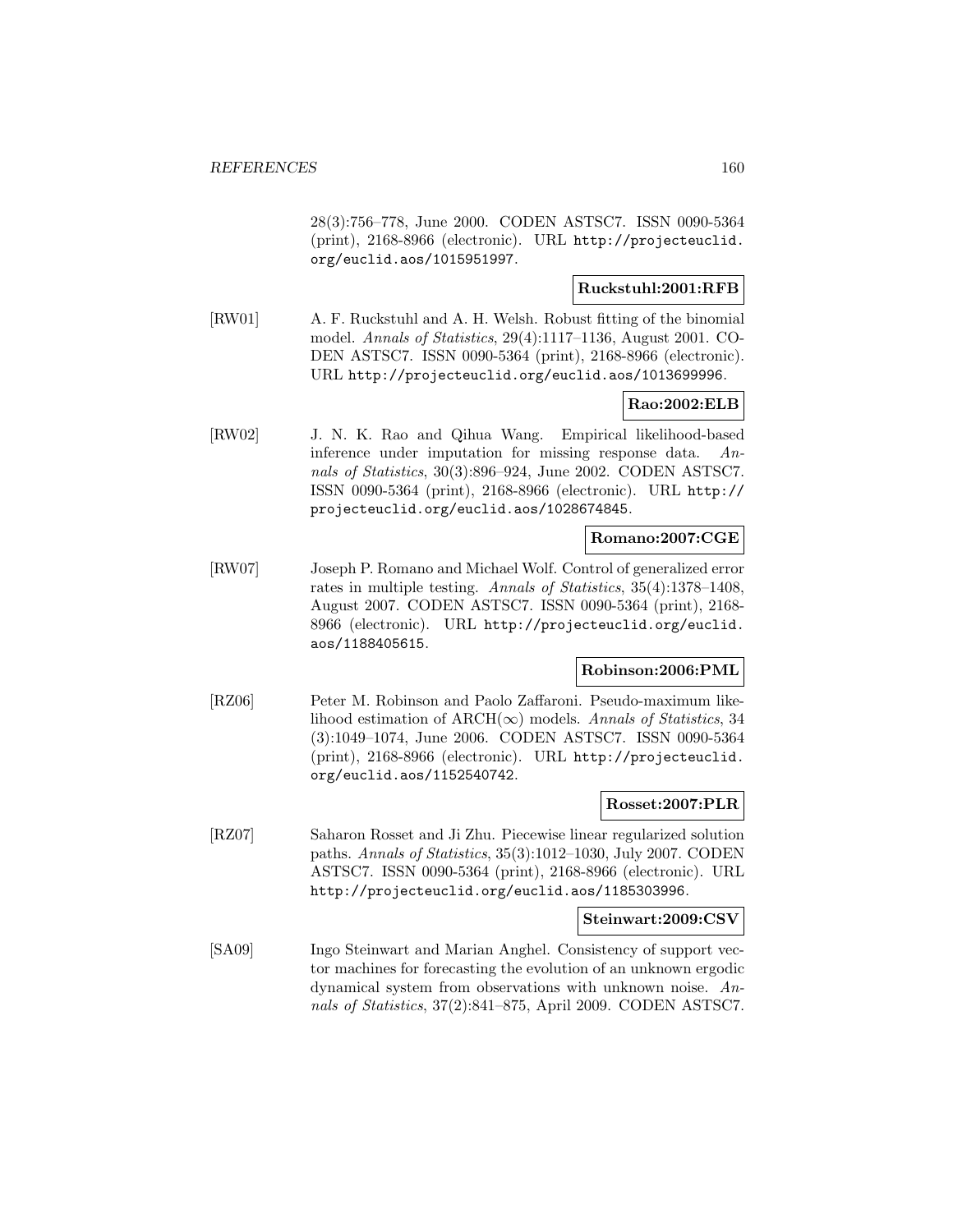ISSN 0090-5364 (print), 2168-8966 (electronic). URL http:// projecteuclid.org/euclid.aos/1236693152.

#### **Sarkar:2002:SRF**

[Sar02] Sanat K. Sarkar. Some results on false discovery rate in stepwise multiple testing procedures. Annals of Statistics, 30(1):239–257, February 2002. CODEN ASTSC7. ISSN 0090-5364 (print), 2168- 8966 (electronic). URL http://projecteuclid.org/euclid. aos/1015362192.

#### **Sarkar:2006:FDF**

[Sar06] Sanat K. Sarkar. False discovery and false nondiscovery rates in single-step multiple testing procedures. Annals of Statistics, 34 (1):394–415, February 2006. CODEN ASTSC7. ISSN 0090-5364 (print), 2168-8966 (electronic). URL http://projecteuclid. org/euclid.aos/1146576268.

#### **Sarkar:2007:SPC**

[Sar07] Sanat K. Sarkar. Stepup procedures controlling generalized FWER and generalized FDR. Annals of Statistics, 35(6):2405– 2420, December 2007. CODEN ASTSC7. ISSN 0090-5364 (print), 2168-8966 (electronic). URL http://projecteuclid. org/euclid.aos/1201012966.

## **Sarkar:2008:GST**

[Sar08] Sanat K. Sarkar. Generalizing Simes' test and Hochberg's stepup procedure. Annals of Statistics, 36(1):337–363, February 2008. CODEN ASTSC7. ISSN 0090-5364 (print), 2168- 8966 (electronic). URL http://projecteuclid.org/euclid. aos/1201877304.

#### **Shah:2005:UOP**

[SBR05] Kirti R. Shah, Mausumi Bose, and Damaraju Raghavarao. Universal optimality of Patterson's crossover designs. Annals of Statistics, 33(6):2854–2872, December 2005. CODEN ASTSC7. ISSN 0090-5364 (print), 2168-8966 (electronic). URL http:// projecteuclid.org/euclid.aos/1140191676.

#### **Salibian-Barrera:2008:HBP**

[SBY08] Matías Salibian-Barrera and Víctor J. Yohai. High breakdown point robust regression with censored data. Annals of Statistics, 36(1):118–146, February 2008. CODEN ASTSC7.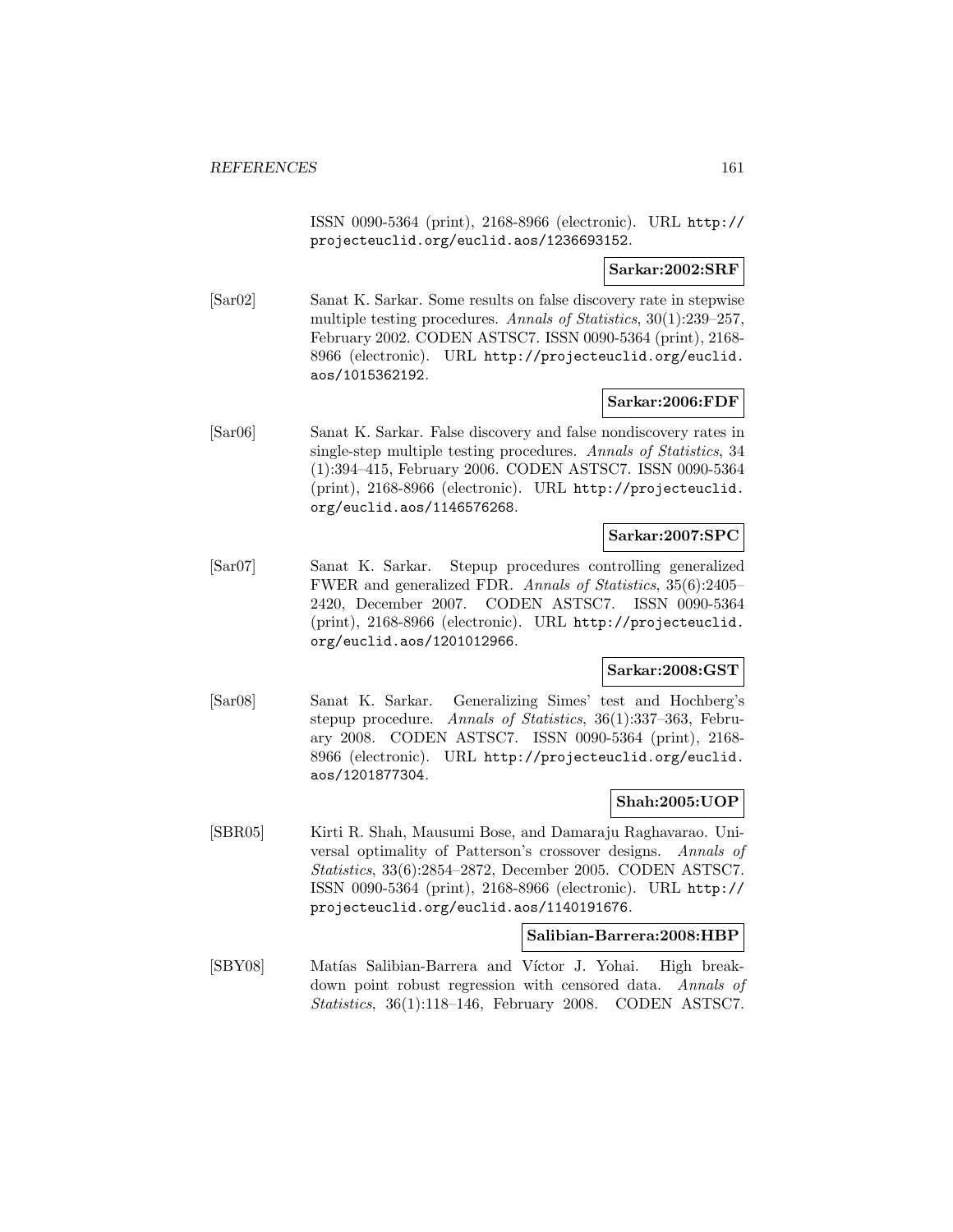ISSN 0090-5364 (print), 2168-8966 (electronic). URL http:// projecteuclid.org/euclid.aos/1201877296.

**Shi:2009:DSE**

[SBY09] Tao Shi, Mikhail Belkin, and Bin Yu. Data spectroscopy: Eigenspaces of convolution operators and clustering. Annals of Statistics, 37(6B):3960–3984, December 2009. CODEN ASTSC7. ISSN 0090-5364 (print), 2168-8966 (electronic). URL http:// projecteuclid.org/euclid.aos/1256303533.

#### **Salibian-Barrera:2002:BRE**

[SBZ02] Matias Salibian-Barrera and Ruben H. Zamar. Bootstrapping robust estimates of regression. Annals of Statistics, 30(2):556–582, April 2002. CODEN ASTSC7. ISSN 0090-5364 (print), 2168- 8966 (electronic). URL http://projecteuclid.org/euclid. aos/1021379865.

#### **Salibian-Barrera:2004:UAR**

[SBZ04] Matias Salibian-Barrera and Ruben H. Zamar. Uniform asymptotics for robust location estimates when the scale is unknown. Annals of Statistics, 32(4):1434–1447, August 2004. CODEN ASTSC7. ISSN 0090-5364 (print), 2168-8966 (electronic). URL http://projecteuclid.org/euclid.aos/1091626174.

#### **Salibian-Barrera:2006:D**

[SBZ06] Matias Salibian-Barrera and Ruben H. Zamar. Discussion. Annals of Statistics, 34(5):2113–2118, October 2006. CODEN ASTSC7. ISSN 0090-5364 (print), 2168-8966 (electronic). URL http://projecteuclid.org/euclid.aos/1169571789.

#### **Scheike:2001:GAR**

[Sch01] Thomas H. Scheike. A generalized additive regression model for survival times. Annals of Statistics, 29(5):1344–1360, October 2001. CODEN ASTSC7. ISSN 0090-5364 (print), 2168- 8966 (electronic). URL http://projecteuclid.org/euclid. aos/1013203457.

#### **Schennach:2007:PEE**

[Sch07] Susanne M. Schennach. Point estimation with exponentially tilted empirical likelihood. Annals of Statistics, 35(2):634–672, April 2007. CODEN ASTSC7. ISSN 0090-5364 (print), 2168- 8966 (electronic). URL http://projecteuclid.org/euclid. aos/1183667287.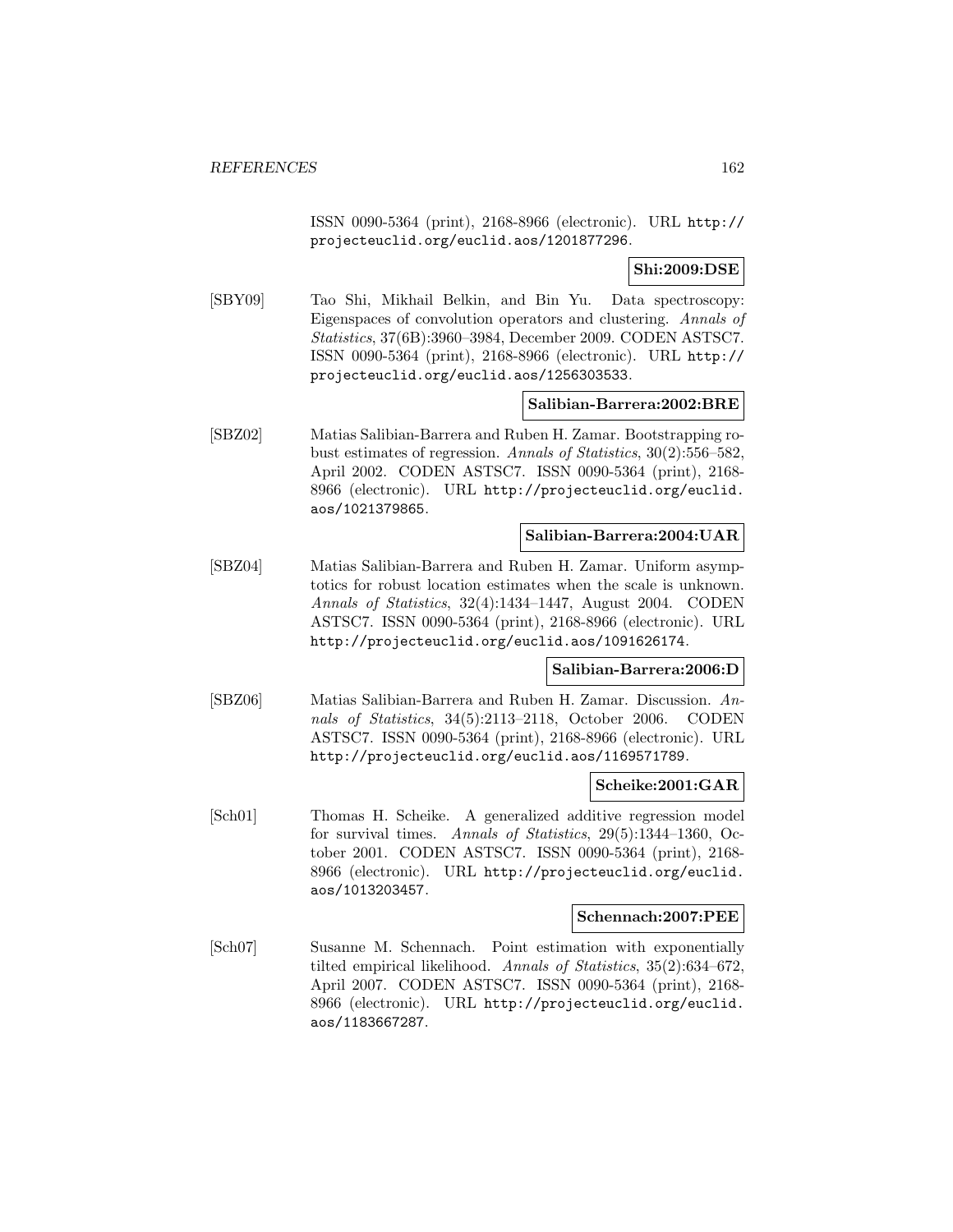#### **Scricciolo:2006:CRB**

[Scr06] Catia Scricciolo. Convergence rates for Bayesian density estimation of infinite-dimensional exponential families. Annals of Statistics, 34(6):2897–2920, December 2006. CODEN ASTSC7. ISSN 0090-5364 (print), 2168-8966 (electronic). URL http:// projecteuclid.org/euclid.aos/1179935069.

#### **Sweeting:2006:NPP**

[SDG06] Trevor J. Sweeting, Gauri S. Datta, and Malay Ghosh. Nonsubjective priors via predictive relative entropy regret. Annals of Statistics, 34(1):441–468, February 2006. CODEN ASTSC7. ISSN 0090-5364 (print), 2168-8966 (electronic). URL http:// projecteuclid.org/euclid.aos/1146576270.

## **Sung:2007:MCL**

[SG07] Yun Ju Sung and Charles J. Geyer. Monte Carlo likelihood inference for missing data models. Annals of Statistics, 35 (3):990–1011, July 2007. CODEN ASTSC7. ISSN 0090-5364 (print), 2168-8966 (electronic). URL http://projecteuclid. org/euclid.aos/1185303995.

#### **Sarkar:2009:GFD**

[SG09] Sanat K. Sarkar and Wenge Guo. On a generalized false discovery rate. Annals of Statistics, 37(3):1545–1565, June 2009. CODEN ASTSC7. ISSN 0090-5364 (print), 2168-8966 (electronic). URL http://projecteuclid.org/euclid.aos/1239369031.

#### **Sun:2009:PHM**

[SGM09] Yanqing Sun, Peter B. Gilbert, and Ian W. McKeague. Proportional hazards models with continuous marks. Annals of Statistics, 37(1):394–426, February 2009. CODEN ASTSC7. ISSN 0090-5364 (print), 2168-8966 (electronic). URL http:// projecteuclid.org/euclid.aos/1232115940.

#### **Shapiro:2000:ACL**

[Sha00] Alexander Shapiro. On the asymptotics of constrained local Mestimators. Annals of Statistics, 28(3):948–960, June 2000. CO-DEN ASTSC7. ISSN 0090-5364 (print), 2168-8966 (electronic). URL http://projecteuclid.org/euclid.aos/1015952006.

#### **Shimodaira:2004:AUT**

[Shi04] Hidetoshi Shimodaira. Approximately unbiased tests of regions using multistep-multiscale bootstrap resampling. Annals of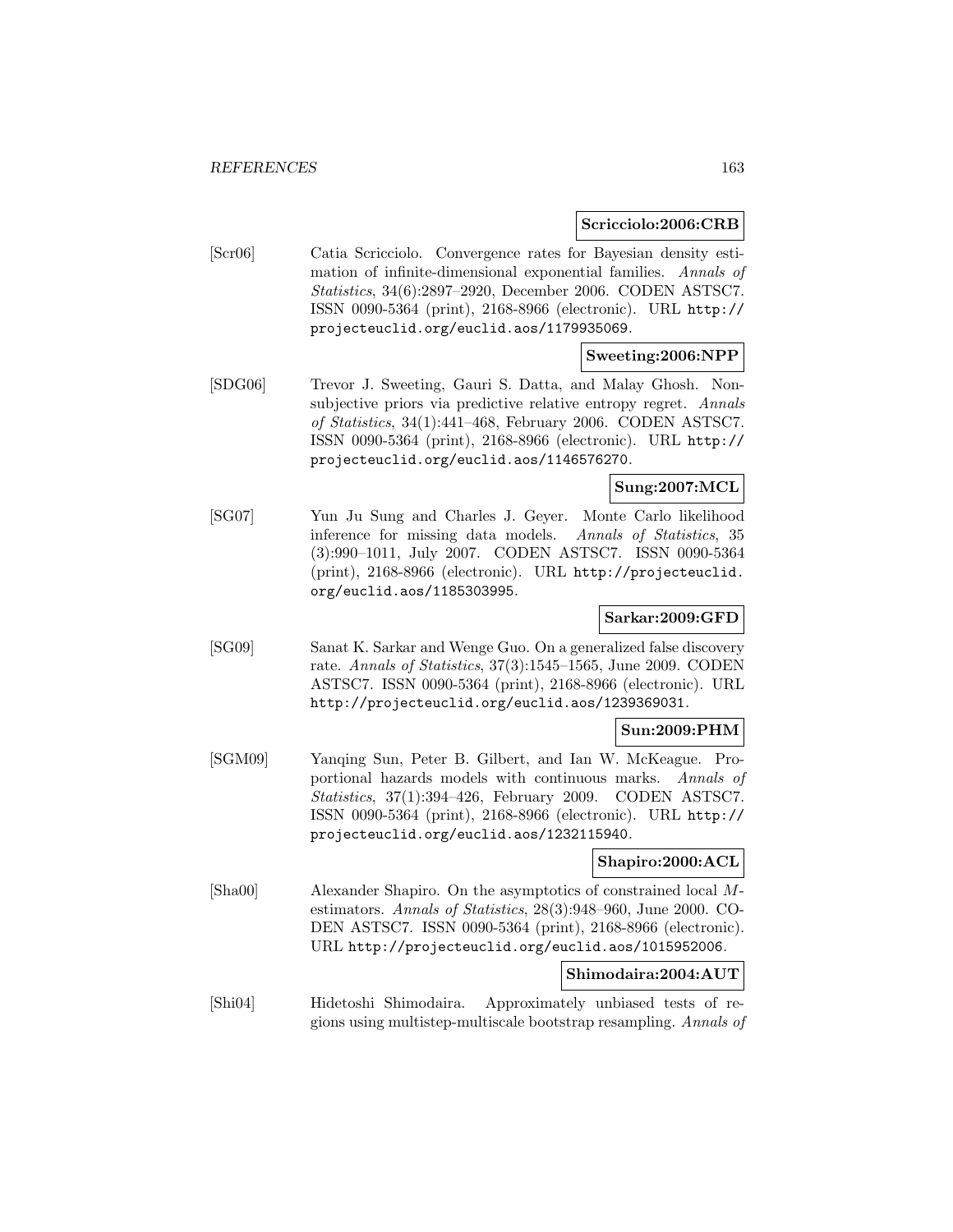Statistics, 32(6):2616–2641, December 2004. CODEN ASTSC7. ISSN 0090-5364 (print), 2168-8966 (electronic). URL http:// projecteuclid.org/euclid.aos/1107794881.

## **Siegmund:2003:HRS**

[Sie03] David Siegmund. Herbert Robbins and sequential analysis: invited paper. Annals of Statistics, 31(2):349–365, April 2003. CO-DEN ASTSC7. ISSN 0090-5364 (print), 2168-8966 (electronic). URL http://projecteuclid.org/euclid.aos/1051027870.

## **Song:2009:AOT**

[SKF09] Rui Song, Michael R. Kosorok, and Jason P. Fine. On asymptotically optimal tests under loss of identifiability in semiparametric models. Annals of Statistics, 37(5A):2409–2444, October 2009. CODEN ASTSC7. ISSN 0090-5364 (print), 2168- 8966 (electronic). URL http://projecteuclid.org/euclid. aos/1247663760.

## **Skouras:2000:SCN**

[Sko00] K. Skouras. Strong consistency in nonlinear stochastic regression models. Annals of Statistics, 28(3):871–879, June 2000. CODEN ASTSC7. ISSN 0090-5364 (print), 2168-8966 (electronic). URL http://projecteuclid.org/euclid.aos/1015952002.

#### **Sun:2000:CBG**

[SLM00] Jiayang Sun, Catherine Loader, and William P. McCormick. Confidence bands in generalized linear models. Annals of Statistics, 28(2):429–460, April 2000. CODEN ASTSC7. ISSN 0090-5364 (print), 2168-8966 (electronic). URL http:// projecteuclid.org/euclid.aos/1016218225.

#### **Senturk:2006:ICA**

[SM06a] Damla Sentürk and Hans-Georg Müller. Inference for covariate adjusted regression via varying coefficient models. Annals of Statistics, 34(2):654–679, April 2006. CODEN ASTSC7. ISSN 0090-5364 (print), 2168-8966 (electronic). URL http:// projecteuclid.org/euclid.aos/1151418236.

#### **Straumann:2006:QML**

[SM06b] Daniel Straumann and Thomas Mikosch. Quasi-maximumlikelihood estimation in conditionally heteroscedastic time series: A stochastic recurrence equations approach. Annals of Statistics, 34(5):2449–2495, October 2006. CODEN ASTSC7.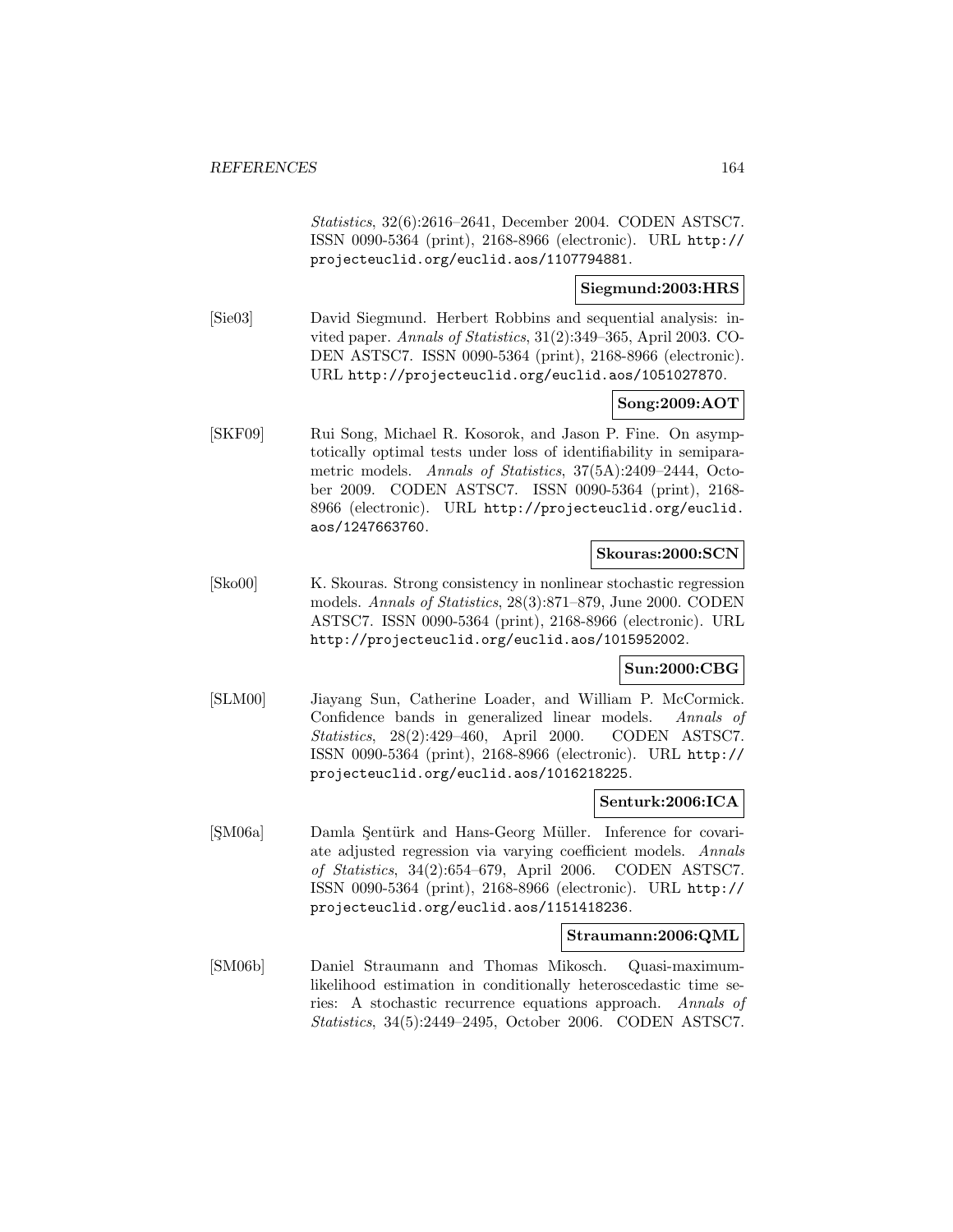ISSN 0090-5364 (print), 2168-8966 (electronic). URL http:// projecteuclid.org/euclid.aos/1169571804.

#### **Schwartzman:2008:IEE**

[SMT08] Armin Schwartzman, Walter F. Mascarenhas, and Jonathan E. Taylor. Inference for eigenvalues and eigenvectors of Gaussian symmetric matrices. Annals of Statistics, 36(6):2886–2919, December 2008. CODEN ASTSC7. ISSN 0090-5364 (print), 2168- 8966 (electronic). URL http://projecteuclid.org/euclid. aos/1231165188.

#### **Song:2009:TCI**

[Son09] Kyungchul Song. Testing conditional independence via Rosenblatt transforms. Annals of Statistics, 37(6B):4011–4045, December 2009. CODEN ASTSC7. ISSN 0090-5364 (print), 2168- 8966 (electronic). URL http://projecteuclid.org/euclid. aos/1256303535.

#### **Shimotsu:2005:ELW**

[SP05] Katsumi Shimotsu and Peter C. B. Phillips. Exact local Whittle estimation of fractional integration. Annals of Statistics, 33(4): 1890–1933, August 2005. CODEN ASTSC7. ISSN 0090-5364 (print), 2168-8966 (electronic). URL http://projecteuclid. org/euclid.aos/1123250232.

#### **Speed:2002:JWT**

[Spe02] T. P. Speed. John w. Tukey's contributions to analysis of variance. Annals of Statistics, 30(6):1649–1665, December 2002. CODEN ASTSC7. ISSN 0090-5364 (print), 2168-8966 (electronic). URL http://projecteuclid.org/euclid.aos/ 1043351252; http://www.jstor.org/stable/1558735.

#### **Spokoiny:2000:ADE**

[Spo00] Vladimir G. Spokoiny. Adaptive drift estimation for nonparametric diffusion model. Annals of Statistics, 28(3):815–836, June 2000. CODEN ASTSC7. ISSN 0090-5364 (print), 2168-8966 (electronic). URL http://projecteuclid.org/euclid.aos/ 1015951999.

#### **Spokoiny:2009:MLC**

[Spo09] Vladimir Spokoiny. Multiscale local change point detection with applications to value-at-risk. Annals of Statistics, 37(3): 1405–1436, June 2009. CODEN ASTSC7. ISSN 0090-5364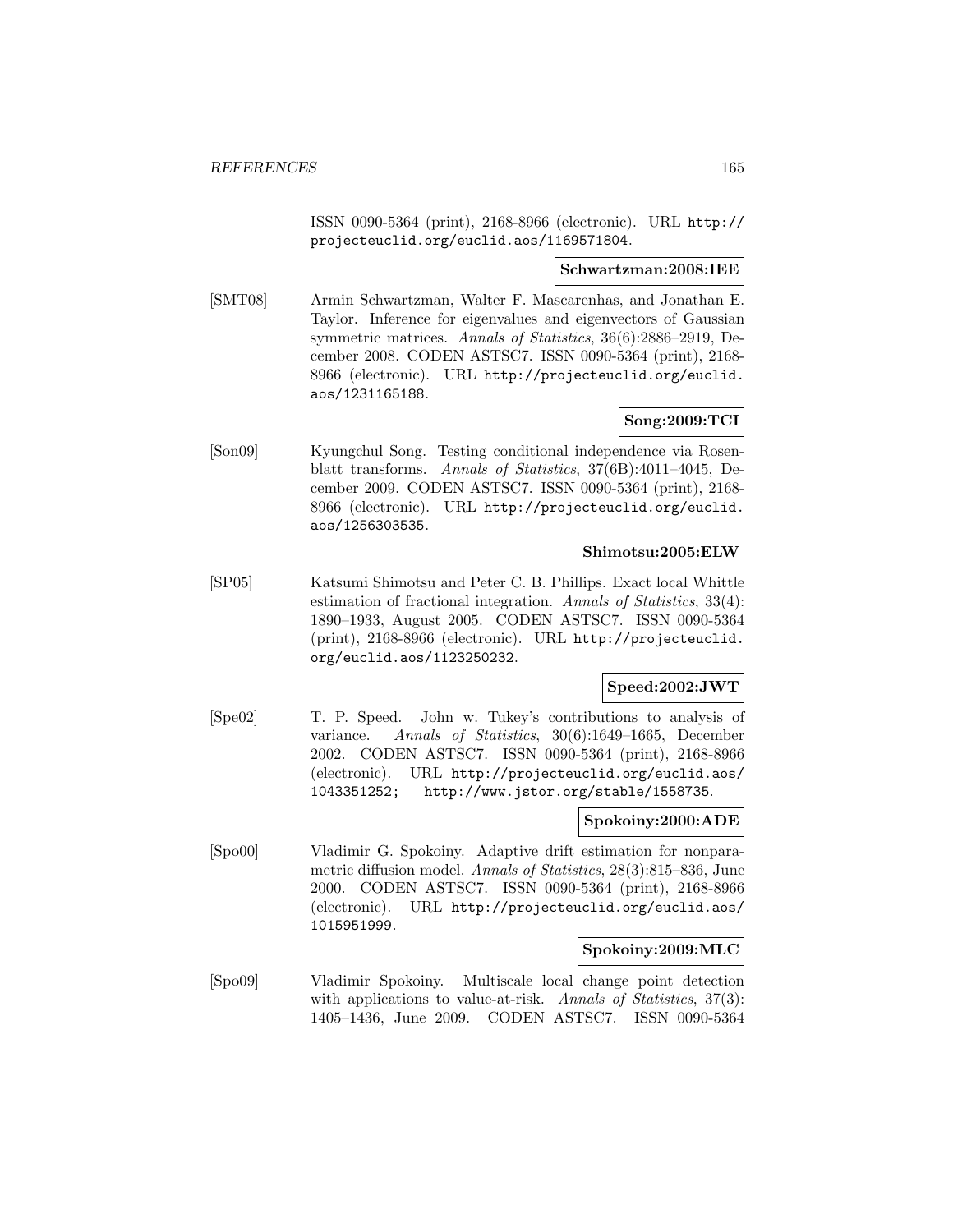(print), 2168-8966 (electronic). URL http://projecteuclid. org/euclid.aos/1239369026.

#### **Szekely:2007:MTD**

[SRB07] Gábor J. Székely, Maria L. Rizzo, and Nail K. Bakirov. Measuring and testing dependence by correlation of distances. Annals of Statistics, 35(6):2769–2794, December 2007. CODEN ASTSC7. ISSN 0090-5364 (print), 2168-8966 (electronic). URL http:// projecteuclid.org/euclid.aos/1201012979.

#### **Srivastava:2003:SWM**

[Sri03] M. S. Srivastava. Singular Wishart and multivariate beta distributions. Annals of Statistics, 31(5):1537–1560, October 2003. CODEN ASTSC7. ISSN 0090-5364 (print), 2168-8966 (electronic). URL http://projecteuclid.org/euclid.aos/ 1065705118.

#### **Settimi:2000:GMC**

[SS00] Raffaella Settimi and Jim Q. Smith. Geometry, moments and conditional independence trees with hidden variables. Annals of Statistics, 28(4):1179–1205, August 2000. CODEN ASTSC7. ISSN 0090-5364 (print), 2168-8966 (electronic). URL http:// projecteuclid.org/euclid.aos/1015956712.

#### **Steinwart:2007:FRS**

[SS07] Ingo Steinwart and Clint Scovel. Fast rates for support vector machines using Gaussian kernels. Annals of Statistics, 35 (2):575–607, April 2007. CODEN ASTSC7. ISSN 0090-5364 (print), 2168-8966 (electronic). URL http://projecteuclid. org/euclid.aos/1183667285.

#### **Studer:2005:NRP**

[SSG05] M. Studer, B. Seifert, and T. Gasser. Nonparametric regression penalizing deviations from additivity. Annals of Statistics, 33 (3):1295–1329, June 2005. CODEN ASTSC7. ISSN 0090-5364 (print), 2168-8966 (electronic). URL http://projecteuclid. org/euclid.aos/1120224103.

#### **Singh:2009:AHE**

[SSN09] Aarti Singh, Clayton Scott, and Robert Nowak. Adaptive Hausdorff estimation of density level sets. Annals of Statistics, 37(5B): 2760–2782, October 2009. CODEN ASTSC7. ISSN 0090-5364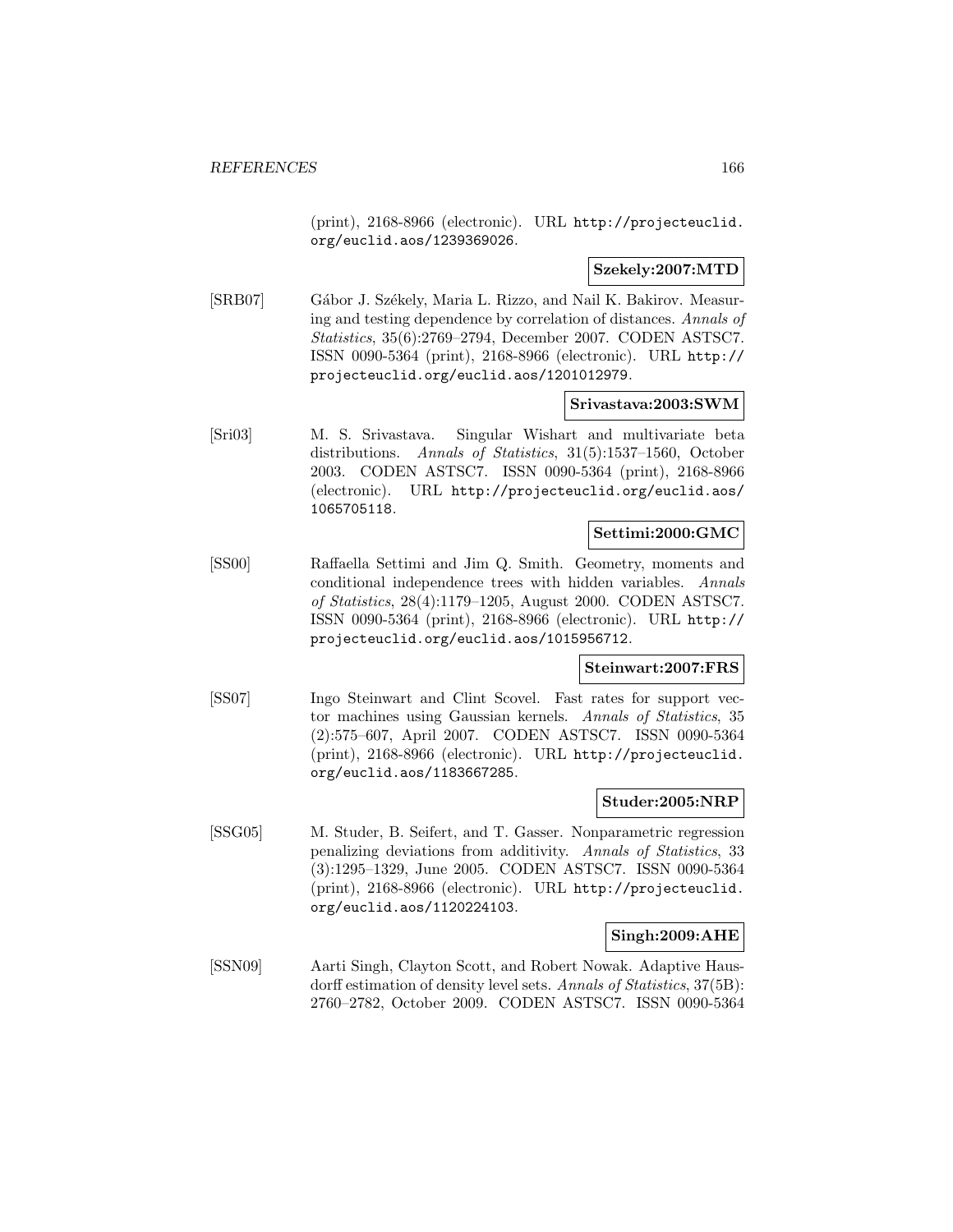(print), 2168-8966 (electronic). URL http://projecteuclid. org/euclid.aos/1247836668.

**Shafie:2003:RSR**

[SSSW03] K. Shafie, D. Siegmund, B. Sigal, and K. J. Worsley. Rotation space random fields with an application to fMRI data. Annals of Statistics, 31(6):1732–1771, December 2003. CODEN ASTSC7. ISSN 0090-5364 (print), 2168-8966 (electronic). URL http:// projecteuclid.org/euclid.aos/1074290326.

## **Spruill:2001:LAO**

[ST01] M. C. Spruill and Renjin Tu. Locally asymptotically optimal designs for testing in logistic regression. Annals of Statistics, 29 (4):1050–1057, August 2001. CODEN ASTSC7. ISSN 0090-5364 (print), 2168-8966 (electronic). URL http://projecteuclid. org/euclid.aos/1013699991.

#### **Stufken:2007:CET**

[ST07] John Stufken and Boxin Tang. Complete enumeration of twolevel orthogonal arrays of strength d with  $d+2$  constraints. Annals of Statistics, 35(2):793–814, April 2007. CODEN ASTSC7. ISSN 0090-5364 (print), 2168-8966 (electronic). URL http:// projecteuclid.org/euclid.aos/1183667294.

## **Stephens:2000:BAM**

[Ste00] Matthew Stephens. Bayesian analysis of mixture models with an unknown number of components — an alternative to reversible jump methods. Annals of Statistics, 28(1):40–74, February 2000. CODEN ASTSC7. ISSN 0090-5364 (print), 2168- 8966 (electronic). URL http://projecteuclid.org/euclid. aos/1016120364.

#### **Stein:2002:SEK**

[Ste02] Michael L. Stein. The screening effect in kriging. Annals of Statistics, 30(1):298–323, February 2002. CODEN ASTSC7. ISSN 0090-5364 (print), 2168-8966 (electronic). URL http:// projecteuclid.org/euclid.aos/1015362194.

#### **Storey:2003:PFD**

[Sto03] John D. Storey. The positive false discovery rate: a Bayesian interpretation and the q-value. Annals of Statistics, 31(6):2013– 2035, December 2003. CODEN ASTSC7. ISSN 0090-5364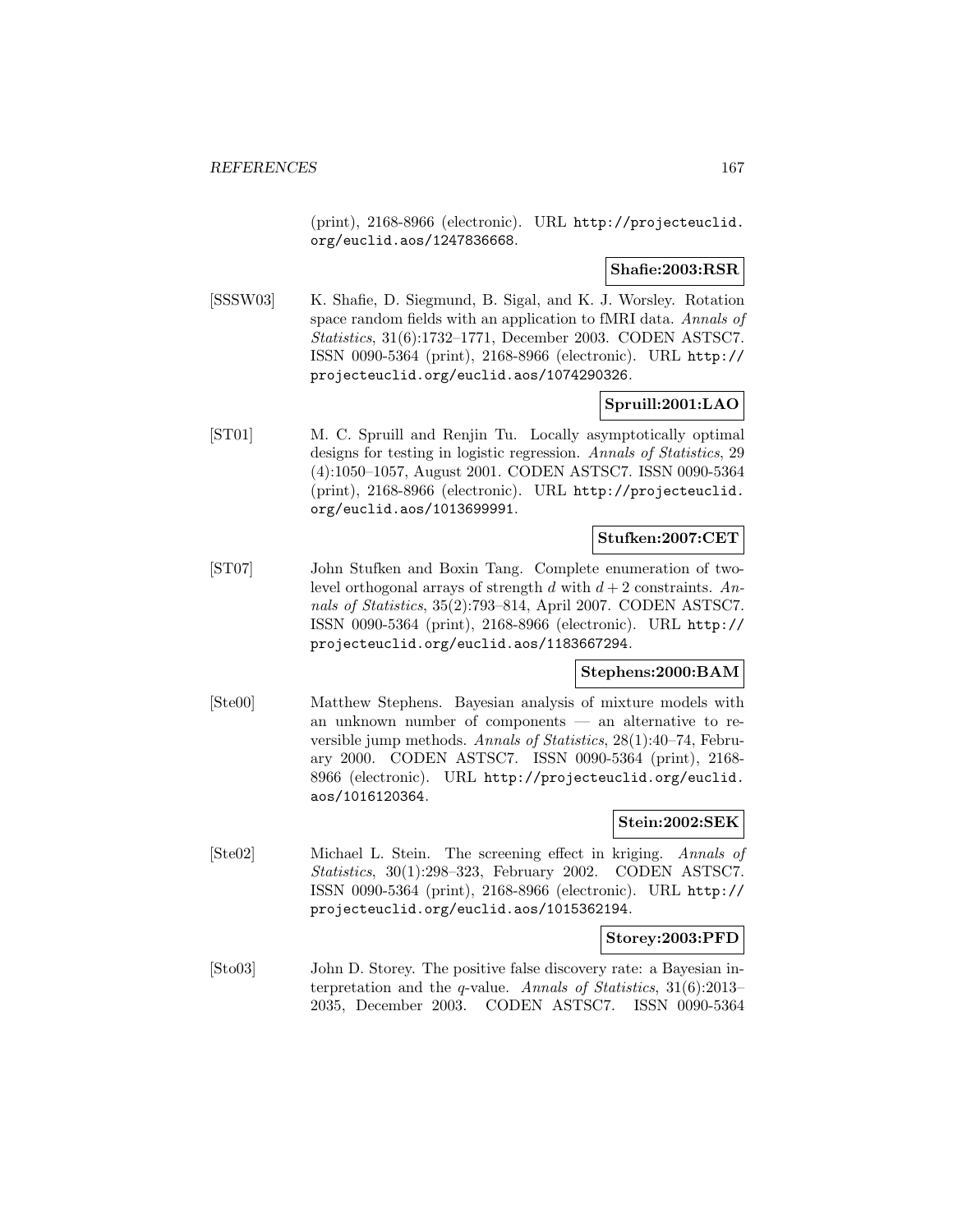(print), 2168-8966 (electronic). URL http://projecteuclid. org/euclid.aos/1074290335.

## **Sasabushi:2003:THM**

[STT03] Shoichi Sasabushi, Koji Tanaka, and Takeshi Tsukamoto. Testing homogeneity of multivariate normal mean vectors under an order restriction when the covariance matrices are common but unknown. Annals of Statistics, 31(5):1517–1536, October 2003. CO-DEN ASTSC7. ISSN 0090-5364 (print), 2168-8966 (electronic). URL http://projecteuclid.org/euclid.aos/1065705117.

## **Spokoiny:2009:PTP**

[SV09] Vladimir Spokoiny and Céline Vial. Parameter tuning in pointwise adaptation using a propagation approach. Annals of Statistics, 37(5B):2783–2807, October 2009. CODEN ASTSC7. ISSN 0090-5364 (print), 2168-8966 (electronic). URL http:// projecteuclid.org/euclid.aos/1247836669.

## **Shen:2001:RCP**

[SW01] Xiaotong Shen and Larry Wasserman. Rates of convergence of posterior distributions. Annals of Statistics, 29(3):687–714, June 2001. CODEN ASTSC7. ISSN 0090-5364 (print), 2168- 8966 (electronic). URL http://projecteuclid.org/euclid. aos/1009210686.

## **Schick:2004:EIL**

[SW04] Anton Schick and Wolfgang Wefelmeyer. Estimating invariant laws of linear processesby U-statistics. Annals of Statistics, 32 (2):603–632, April 2004. CODEN ASTSC7. ISSN 0090-5364 (print), 2168-8966 (electronic). URL http://projecteuclid. org/euclid.aos/1083178940.

## **Shen:2006:DLR**

[SW06] Xiaotong Shen and Lifeng Wang. Discussion: Local Rademacher complexities and oracle inequalities in risk minimization. Annals of Statistics, 34(6):2677–2680, December 2006. CODEN ASTSC7. ISSN 0090-5364 (print), 2168-8966 (electronic). URL http://projecteuclid.org/euclid.aos/1179935059.

#### **Schick:2007:URC**

[SW07a] Anton Schick and Wolfgang Wefelmeyer. Uniformly root-n consistent density estimators for weakly dependent invertible linear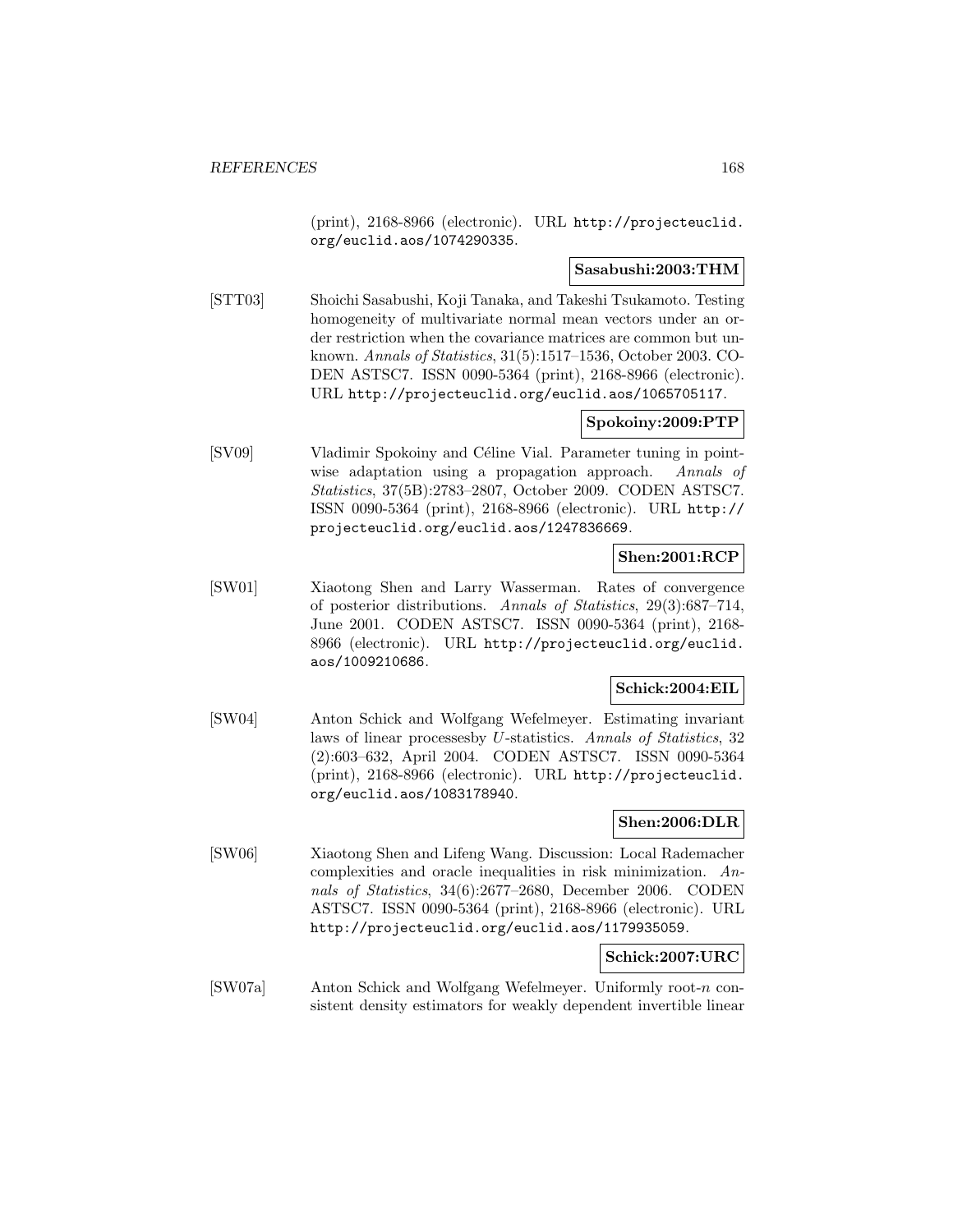processes. Annals of Statistics, 35(2):815–843, April 2007. CO-DEN ASTSC7. ISSN 0090-5364 (print), 2168-8966 (electronic). URL http://projecteuclid.org/euclid.aos/1183667295.

#### **Shao:2007:AST**

[SW07b] Xiaofeng Shao and Wei Biao Wu. Asymptotic spectral theory for nonlinear time series. Annals of Statistics, 35(4):1773–1801, August 2007. CODEN ASTSC7. ISSN 0090-5364 (print), 2168- 8966 (electronic). URL http://projecteuclid.org/euclid. aos/1188405630.

## **Singh:2005:CII**

[SXS05] Kesar Singh, Minge Xie, and William E. Strawderman. Combining information from independent sources through confidence distributions. Annals of Statistics, 33(1):159–183, February 2005. CODEN ASTSC7. ISSN 0090-5364 (print), 2168-8966 (electronic). URL http://projecteuclid.org/euclid.aos/ 1112967703.

## **Siegmund:2000:AVL**

[SY00] David Siegmund and Benjamin Yakir. Approximate p-values for local sequence alignments. Annals of Statistics, 28(3):657–680, June 2000. CODEN ASTSC7. ISSN 0090-5364 (print), 2168- 8966 (electronic). URL http://projecteuclid.org/euclid. aos/1015951993. See correction [SY03].

## **Siegmund:2003:CAV**

[SY03] David Siegmund and Benjamin Yakir. Correction: "Approximate p-values for local sequence alignments". Annals of Statistics, 31 (3):1027–1031, June 2003. CODEN ASTSC7. ISSN 0090-5364 (print), 2168-8966 (electronic). URL http://projecteuclid. org/euclid.aos/1056562473. See [SY00].

#### **Serfling:2000:GNS**

[SZ00a] Robert Serfling and Yijun Zuo. General notions of statistical depth function. Annals of Statistics, 28(2):461–482, April 2000. CODEN ASTSC7. ISSN 0090-5364 (print), 2168-8966 (electronic). URL http://projecteuclid.org/euclid.aos/ 1016218226.

#### **Serfling:2000:SPC**

[SZ00b] Robert Serfling and Yijun Zuo. Structural properties and convergence results for contours of sample statistical depth functions. Annals of Statistics, 28(2):483–499, April 2000. CODEN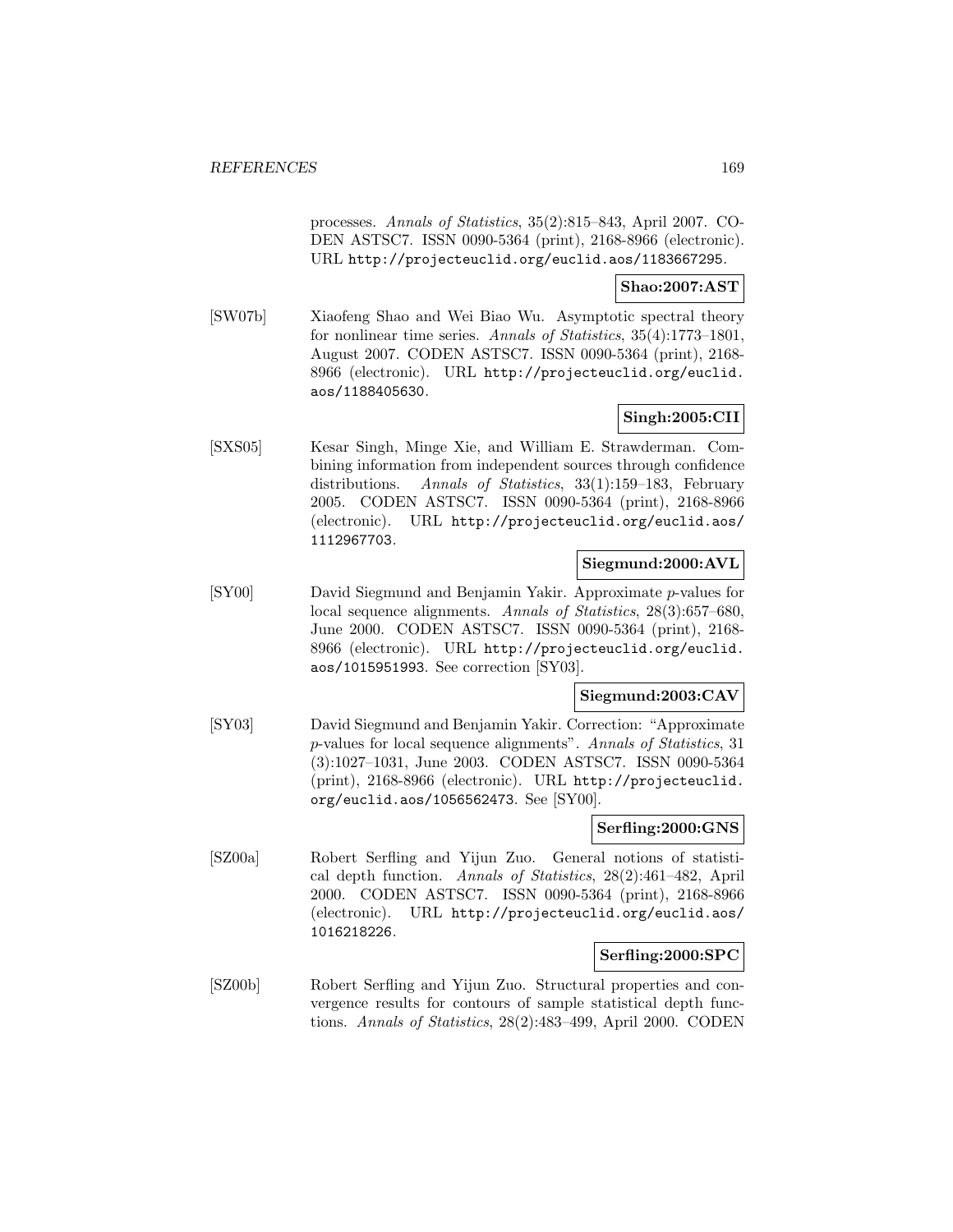ASTSC7. ISSN 0090-5364 (print), 2168-8966 (electronic). URL http://projecteuclid.org/euclid.aos/1016218227.

#### **Shoung:2001:LSE**

[SZ01] Jyh-Ming Shoung and Cun-Hui Zhang. Least squares estimators of the mode of a unimodal regression function. Annals of Statistics, 29(3):648–665, June 2001. CODEN ASTSC7. ISSN 0090-5364 (print), 2168-8966 (electronic). URL http:// projecteuclid.org/euclid.aos/1009210684.

## **Stute:2005:NCS**

[SZ05] Winfried Stute and Li-Xing Zhu. Nonparametric checks for single-index models. Annals of Statistics, 33(3):1048–1083, June 2005. CODEN ASTSC7. ISSN 0090-5364 (print), 2168-8966 (electronic). URL http://projecteuclid.org/euclid.aos/ 1120224095.

## **Sun:2007:ECM**

[SZT07] Yan Sun, Wenyang Zhang, and Howell Tong. Estimation of the covariance matrix of random effects in longitudinal studies. Annals of Statistics, 35(6):2795–2814, December 2007. CODEN ASTSC7. ISSN 0090-5364 (print), 2168-8966 (electronic). URL http://projecteuclid.org/euclid.aos/1201012980.

## **Taupin:2001:SPE**

[Tau01] Marie-Luce Taupin. Semi-parametric estimation in the nonlinear structural errors-in-variables model. Annals of Statistics, 29 (1):66–93, February 2001. CODEN ASTSC7. ISSN 0090-5364 (print), 2168-8966 (electronic). URL http://projecteuclid. org/euclid.aos/996986502.

#### **Thompson:2006:D**

[Tho06] Mary Lou Thompson. Discussion. Annals of Statistics, 34(5): 2119–2125, October 2006. CODEN ASTSC7. ISSN 0090-5364 (print), 2168-8966 (electronic). URL http://projecteuclid. org/euclid.aos/1169571790.

#### **Tripathi:2003:TCM**

[TK03] Gautam Tripathi and Yuichi Kitamura. Testing conditional moment restrictions. Annals of Statistics, 31(6):2059–2095, December 2003. CODEN ASTSC7. ISSN 0090-5364 (print), 2168- 8966 (electronic). URL http://projecteuclid.org/euclid. aos/1074290337.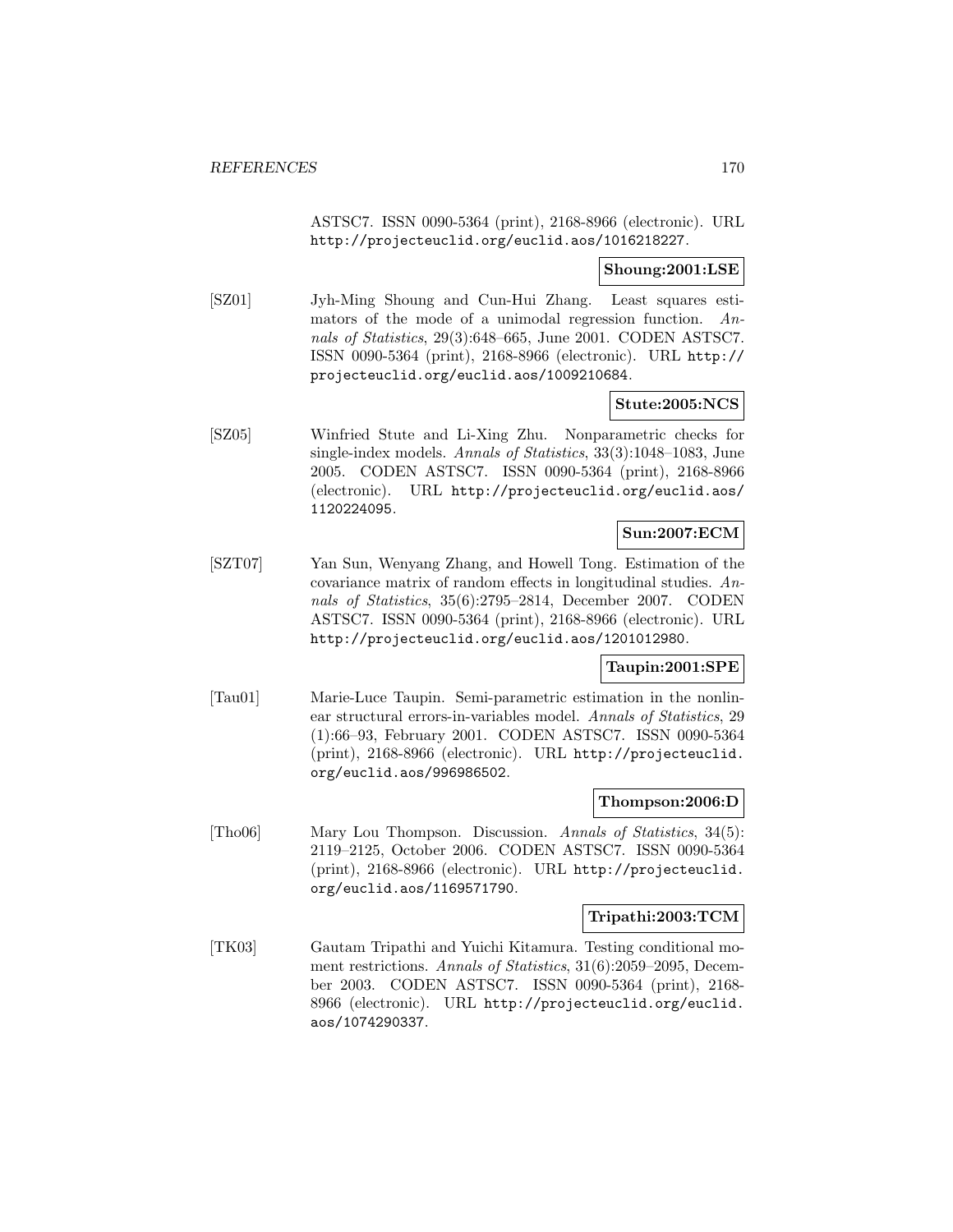#### **Tokdar:2009:CRE**

[TMG09] Surya T. Tokdar, Ryan Martin, and Jayanta K. Ghosh. Consistency of a recursive estimate of mixing distributions. Annals of Statistics, 37(5A):2502–2522, October 2009. CODEN ASTSC7. ISSN 0090-5364 (print), 2168-8966 (electronic). URL http:// projecteuclid.org/euclid.aos/1247663763.

# **Tai:2006:MEB**

[TS06] Yu Chuan Tai and Terence P. Speed. A multivariate empirical Bayes statistic for replicated microarray time course data. Annals of Statistics, 34(5):2387–2412, October 2006. CODEN ASTSC7. ISSN 0090-5364 (print), 2168-8966 (electronic). URL http:// projecteuclid.org/euclid.aos/1169571801.

## **Tsao:2004:BCP**

[Tsa04] Min Tsao. Bounds on coverage probabilities of the empirical likelihood ratio confidence regions. Annals of Statistics, 32(3): 1215–1221, June 2004. CODEN ASTSC7. ISSN 0090-5364 (print), 2168-8966 (electronic). URL http://projecteuclid. org/euclid.aos/1085408500.

## **Tsybakov:2004:OAC**

[Tsy04] Alexander B. Tsybakov. Optimal aggregation of classifiers in statistical learning. Annals of Statistics, 32(1):135–166, February 2004. CODEN ASTSC7. ISSN 0090-5364 (print), 2168- 8966 (electronic). URL http://projecteuclid.org/euclid. aos/1079120131.

#### **Tsybakov:2006:DLR**

[Tsy06] A. B. Tsybakov. Discussion: Local Rademacher complexities and oracle inequalities in risk minimization. Annals of Statistics, 34(6):2681–2687, December 2006. CODEN ASTSC7. ISSN 0090-5364 (print), 2168-8966 (electronic). URL http:// projecteuclid.org/euclid.aos/1179935060.

#### **Tatsuoka:2000:UFM**

[TT00] Kay S. Tatsuoka and David E. Tyler. On the uniqueness of Sfunctionals and M-functionals under nonelliptical distributions. Annals of Statistics, 28(4):1219–1243, August 2000. CODEN ASTSC7. ISSN 0090-5364 (print), 2168-8966 (electronic). URL http://projecteuclid.org/euclid.aos/1015956714.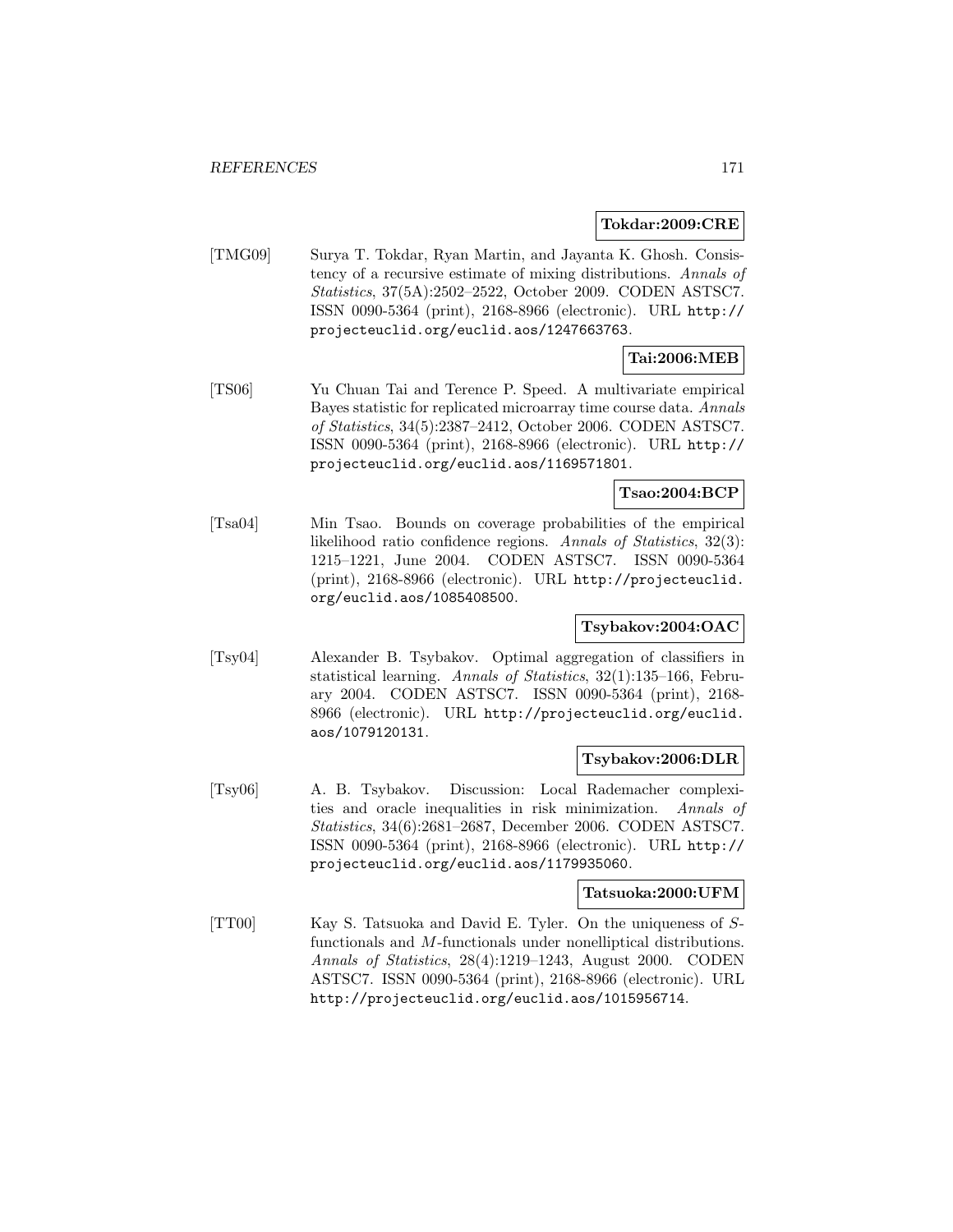#### **Tudor:2007:SAF**

[TV07] Ciprian A. Tudor and Frederi G. Viens. Statistical aspects of the fractional stochastic calculus. Annals of Statistics, 35 (3):1183–1212, July 2007. CODEN ASTSC7. ISSN 0090-5364 (print), 2168-8966 (electronic). URL http://projecteuclid. org/euclid.aos/1185304003.

## **Tsybakov:2005:SRP**

[TvdG05] A. B. Tsybakov and S. A. van de Geer. Square root penalty: Adaptation to the margin in classification and in edge estimation. Annals of Statistics, 33(3):1203–1224, June 2005. CODEN ASTSC7. ISSN 0090-5364 (print), 2168-8966 (electronic). URL http://projecteuclid.org/euclid.aos/1120224100.

## **Taylor:2008:RFM**

[TW08] J. E. Taylor and K. J. Worsley. Random fields of multivariate test statistics, with applications to shape analysis. Annals of Statistics, 36(1):1–27, February 2008. CODEN ASTSC7. ISSN 0090-5364 (print), 2168-8966 (electronic). URL http:// projecteuclid.org/euclid.aos/1201877292.

#### **vandeGeer:2006:DLR**

[vdG06] Sara van de Geer. Discussion: Local Rademacher complexities and oracle inequalities in risk minimization. Annals of Statistics, 34(6):2688–2696, December 2006. CODEN ASTSC7. ISSN 0090-5364 (print), 2168-8966 (electronic). URL http:// projecteuclid.org/euclid.aos/1179935061.

#### **vandeGeer:2008:HDG**

[vdG08] Sara A. van de Geer. High-dimensional generalized linear models and the lasso. Annals of Statistics, 36(2):614–645, April 2008. CODEN ASTSC7. ISSN 0090-5364 (print), 2168-8966 (electronic). URL http://projecteuclid.org/euclid.aos/ 1205420513.

#### **vanderVaart:2002:SWL**

[vdV02] Aad van der Vaart. The statistical work of Lucien Le Cam. Annals of Statistics, 30(3):631–682, June 2002. CODEN ASTSC7. ISSN 0090-5364 (print), 2168-8966 (electronic). URL http:// projecteuclid.org/euclid.aos/1028674836.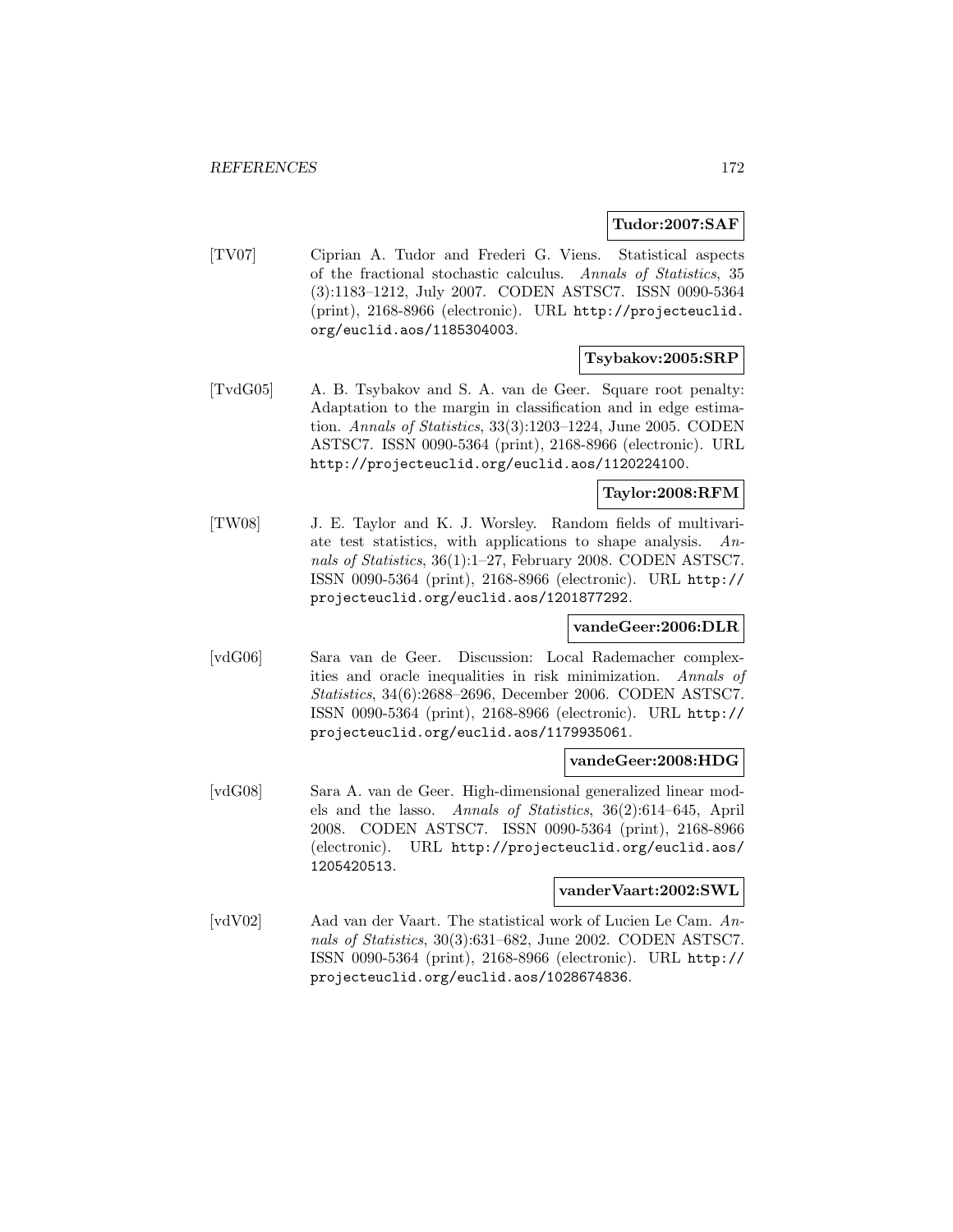#### **vanderVaart:2008:RCP**

[vdVvZ08] A. W. van der Vaart and J. H. van Zanten. Rates of contraction of posterior distributions based on Gaussian process priors. Annals of Statistics, 36(3):1435–1463, June 2008. CODEN ASTSC7. ISSN 0090-5364 (print), 2168-8966 (electronic). URL http:// projecteuclid.org/euclid.aos/1211819570.

#### **vanderVaart:2009:ABE**

[vdVvZ09] A. W. van der Vaart and J. H. van Zanten. Adaptive Bayesian estimation using a Gaussian random field with inverse gamma bandwidth. Annals of Statistics, 37(5B):2655–2675, October 2009. CODEN ASTSC7. ISSN 0090-5364 (print), 2168-8966 (electronic). URL http://projecteuclid.org/euclid.aos/ 1247836664.

#### **VanderLaan:2003:CSR**

[VJ03] Mark J. Van der Laan and Nicholas P. Jewell. Current status and right-censored data structures when observing a marker at the censoring time. Annals of Statistics, 31(2):512–535, April 2003. CODEN ASTSC7. ISSN 0090-5364 (print), 2168-8966 (electronic). URL http://projecteuclid.org/euclid.aos/ 1051027879.

#### **vonLuxburg:2008:CSC**

[vLBB08] Ulrike von Luxburg, Mikhail Belkin, and Olivier Bousquet. Consistency of spectral clustering. Annals of Statistics, 36 (2):555–586, April 2008. CODEN ASTSC7. ISSN 0090-5364 (print), 2168-8966 (electronic). URL http://projecteuclid. org/euclid.aos/1205420511.

#### **Vovk:2009:LPL**

[VNG09] Vladimir Vovk, Ilia Nouretdinov, and Alex Gammerman. Online predictive linear regression. Annals of Statistics, 37(3): 1566–1590, June 2009. CODEN ASTSC7. ISSN 0090-5364 (print), 2168-8966 (electronic). URL http://projecteuclid. org/euclid.aos/1239369032.

#### **VanderWeele:2009:MSC**

[VR09] Tyler J. VanderWeele and James M. Robins. Minimal sufficient causation and directed acyclic graphs. Annals of Statistics, 37 (3):1437–1465, June 2009. CODEN ASTSC7. ISSN 0090-5364 (print), 2168-8966 (electronic). URL http://projecteuclid. org/euclid.aos/1239369027.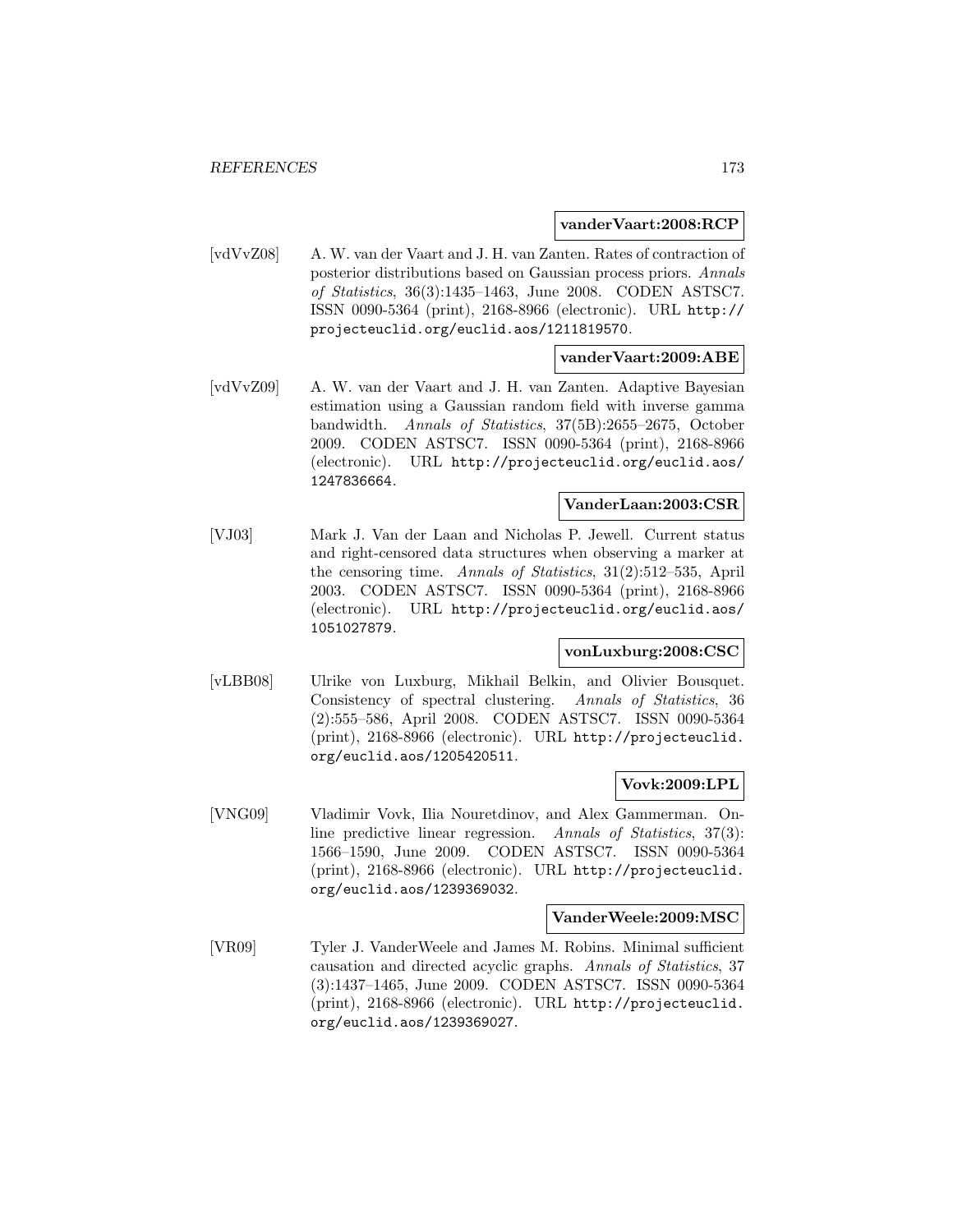#### **VanBellegem:2008:LAE**

[VvS08] Sébastien Van Bellegem and Rainer von Sachs. Locally adaptive estimation of evolutionary wavelet spectra. Annals of Statistics, 36(4):1879–1924, August 2008. CODEN ASTSC7. ISSN 0090-5364 (print), 2168-8966 (electronic). URL http:// projecteuclid.org/euclid.aos/1216237303.

## **Voss:2001:CER**

[VW01] Daniel T. Voss and Weizhen Wang. Control of error rates in adaptive analysis of orthogonal saturated designs. Annals of Statistics, 29(4):1058–1065, August 2001. CODEN ASTSC7. ISSN 0090-5364 (print), 2168-8966 (electronic). URL http:// projecteuclid.org/euclid.aos/1013699992.

## **Walther:2001:MML**

[Wal01] Guenther Walther. Multiscale maximum likelihood analysis of a semiparametric model, with applications. Annals of Statistics, 29 (5):1297–1319, October 2001. CODEN ASTSC7. ISSN 0090-5364 (print), 2168-8966 (electronic). URL http://projecteuclid. org/euclid.aos/1013203455.

#### **Walker:2004:NAB**

[Wal04] Stephen Walker. New approaches to Bayesian consistency. Annals of Statistics, 32(5):2028–2043, October 2004. CODEN ASTSC7. ISSN 0090-5364 (print), 2168-8966 (electronic). URL http://projecteuclid.org/euclid.aos/1098883780.

#### **Wang:2002:ANG**

[Wan02] Yazhen Wang. Asymptotic nonequivalence of GARCH models and diffusions. Annals of Statistics, 30(3):754–783, June 2002. CODEN ASTSC7. ISSN 0090-5364 (print), 2168-8966 (electronic). URL http://projecteuclid.org/euclid.aos/ 1028674841.

## **Wang:2004:ENM**

[Wan04] Liqun Wang. Estimation of nonlinear models with Berkson measurement errors. Annals of Statistics, 32(6):2559-2579, December 2004. CODEN ASTSC7. ISSN 0090-5364 (print), 2168- 8966 (electronic). URL http://projecteuclid.org/euclid. aos/1107794879.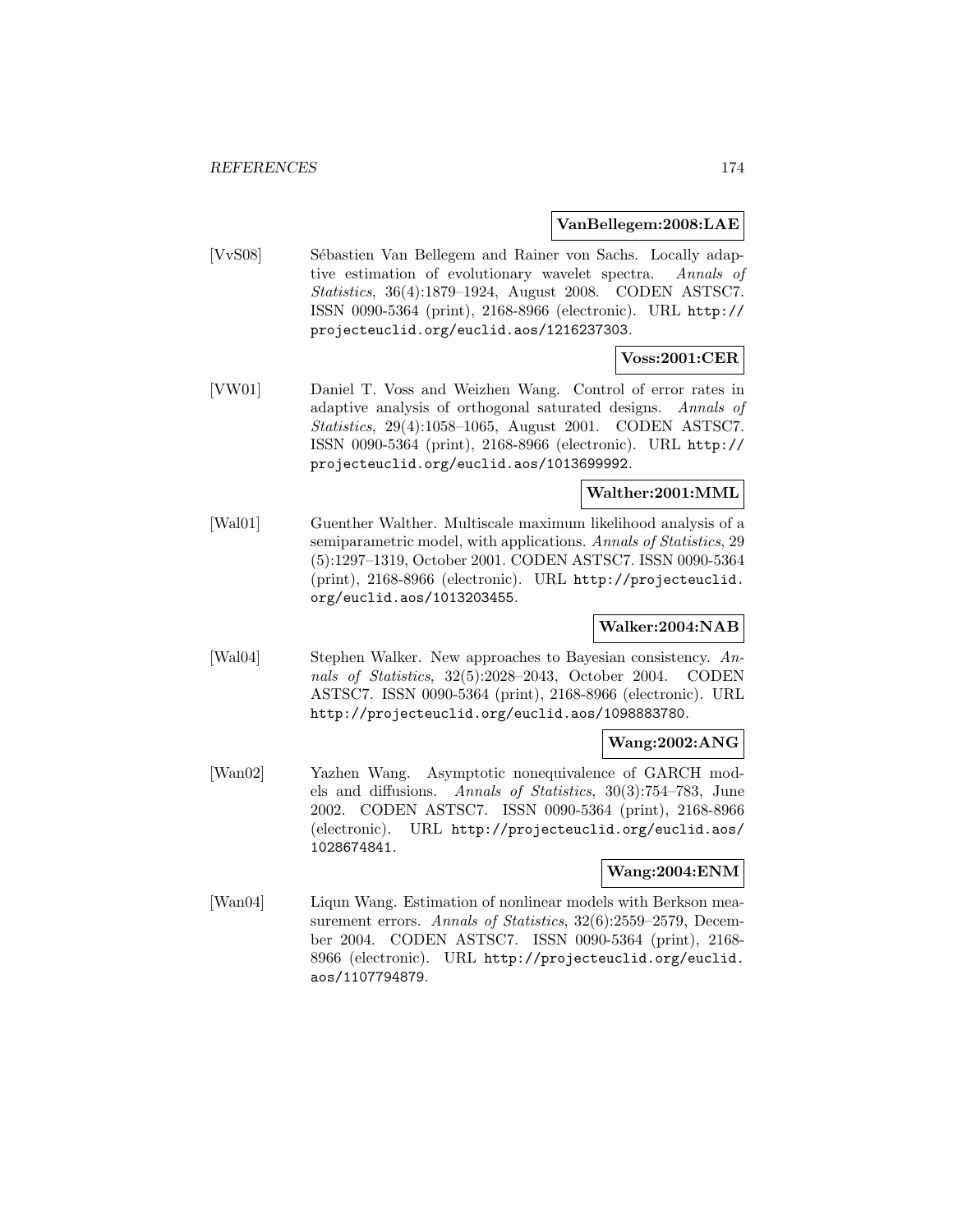#### **Wang:2008:EMV**

[WBCL08] Lie Wang, Lawrence D. Brown, T. Tony Cai, and Michael Levine. Effect of mean on variance function estimation in nonparametric regression. Annals of Statistics, 36(2):646–664, April 2008. CO-DEN ASTSC7. ISSN 0090-5364 (print), 2168-8966 (electronic). URL http://projecteuclid.org/euclid.aos/1205420514.

## **Wang:2009:ELE**

[WC09] Dong Wang and Song Xi Chen. Empirical likelihood for estimating equations with missing values. Annals of Statistics, 37 (1):490–517, February 2009. CODEN ASTSC7. ISSN 0090-5364 (print), 2168-8966 (electronic). URL http://projecteuclid. org/euclid.aos/1232115943.

## **Wegkamp:2003:MSN**

[Weg03] Marten Wegkamp. Model selection in nonparametric regression. Annals of Statistics, 31(1):252–273, February 2003. CODEN ASTSC7. ISSN 0090-5364 (print), 2168-8966 (electronic). URL http://projecteuclid.org/euclid.aos/1046294464.

## **Wang:2009:ICQ**

[WF09] Huixia Judy Wang and Mendel Fygenson. Inference for censored quantile regression models in longitudinal studies. Annals of Statistics, 37(2):756–781, April 2009. CODEN ASTSC7. ISSN 0090-5364 (print), 2168-8966 (electronic). URL http:// projecteuclid.org/euclid.aos/1236693149.

## **Wei:2006:CGC**

[WH06a] Ying Wei and Xuming He. Conditional growth charts. Annals of Statistics, 34(5):2069–2097, October 2006. CODEN ASTSC7. ISSN 0090-5364 (print), 2168-8966 (electronic). URL http:// projecteuclid.org/euclid.aos/1169571786.

#### **Wei:2006:R**

[WH06b] Ying Wei and Xuming He. Rejoinder. Annals of Statistics, 34(5): 2126–2131, October 2006. CODEN ASTSC7. ISSN 0090-5364 (print), 2168-8966 (electronic). URL http://projecteuclid. org/euclid.aos/1169571791.

#### **Walker:2007:RCP**

[WLP07] Stephen G. Walker, Antonio Lijoi, and Igor Prünster. On rates of convergence for posterior distributions in infinite-dimensional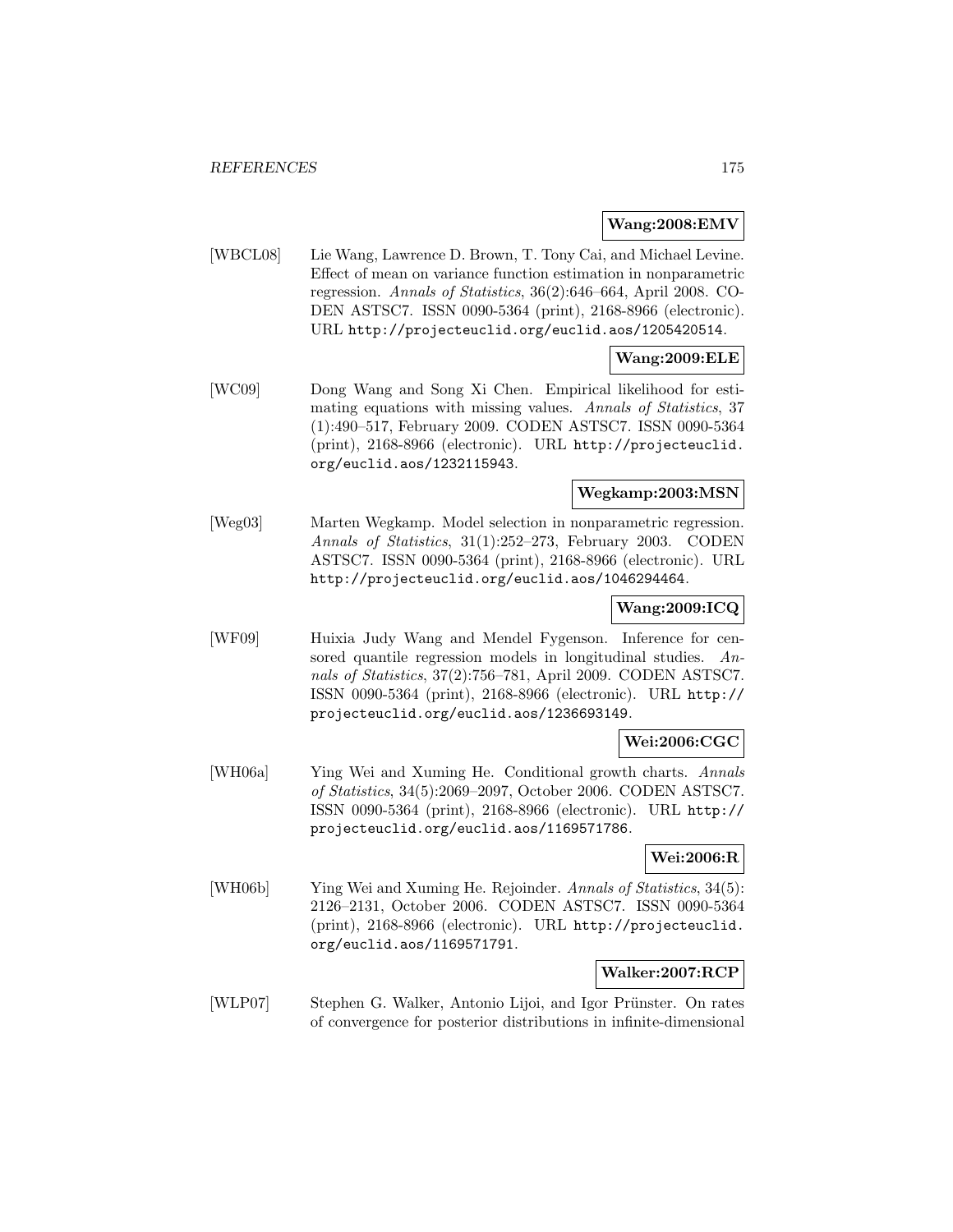models. Annals of Statistics, 35(2):738–746, April 2007. CODEN ASTSC7. ISSN 0090-5364 (print), 2168-8966 (electronic). URL http://projecteuclid.org/euclid.aos/1183667291.

#### **Wu:2002:KDE**

[WM02] Wei Biao Wu and Jan Mielniczuk. Kernel density estimation for linear processes. Annals of Statistics, 30(5):1441–1459, October 2002. CODEN ASTSC7. ISSN 0090-5364 (print), 2168- 8966 (electronic). URL http://projecteuclid.org/euclid. aos/1035844982.

## **Wang:2007:OOD**

[WM07] Haonan Wang and J. S. Marron. Object oriented data analysis: Sets of trees. Annals of Statistics, 35(5):1849–1873, October 2007. CODEN ASTSC7. ISSN 0090-5364 (print), 2168- 8966 (electronic). URL http://projecteuclid.org/euclid. aos/1194461714.

#### **Wasserman:2009:HDV**

[WR09] Larry Wasserman and Kathryn Roeder. High-dimensional variable selection. Annals of Statistics, 37(5A):2178–2201, October 2009. CODEN ASTSC7. ISSN 0090-5364 (print), 2168- 8966 (electronic). URL http://projecteuclid.org/euclid. aos/1247663752.

## **Wu:2005:BRS**

[Wu05] Wei Biao Wu. On the Bahadur representation of sample quantiles for dependent sequences. Annals of Statistics, 33(4):1934–1963, August 2005. CODEN ASTSC7. ISSN 0090-5364 (print), 2168- 8966 (electronic). URL http://projecteuclid.org/euclid. aos/1123250233.

## **Wu:2007:MEL**

[Wu07] Wei Biao Wu. M-estimation of linear models with dependent errors. Annals of Statistics, 35(2):495–521, April 2007. CODEN ASTSC7. ISSN 0090-5364 (print), 2168-8966 (electronic). URL http://projecteuclid.org/euclid.aos/1183667282.

#### **Wu:2008:FDC**

[Wu08] Wei Biao Wu. On false discovery control under dependence. Annals of Statistics, 36(1):364–380, February 2008. CODEN ASTSC7. ISSN 0090-5364 (print), 2168-8966 (electronic). URL http://projecteuclid.org/euclid.aos/1201877305.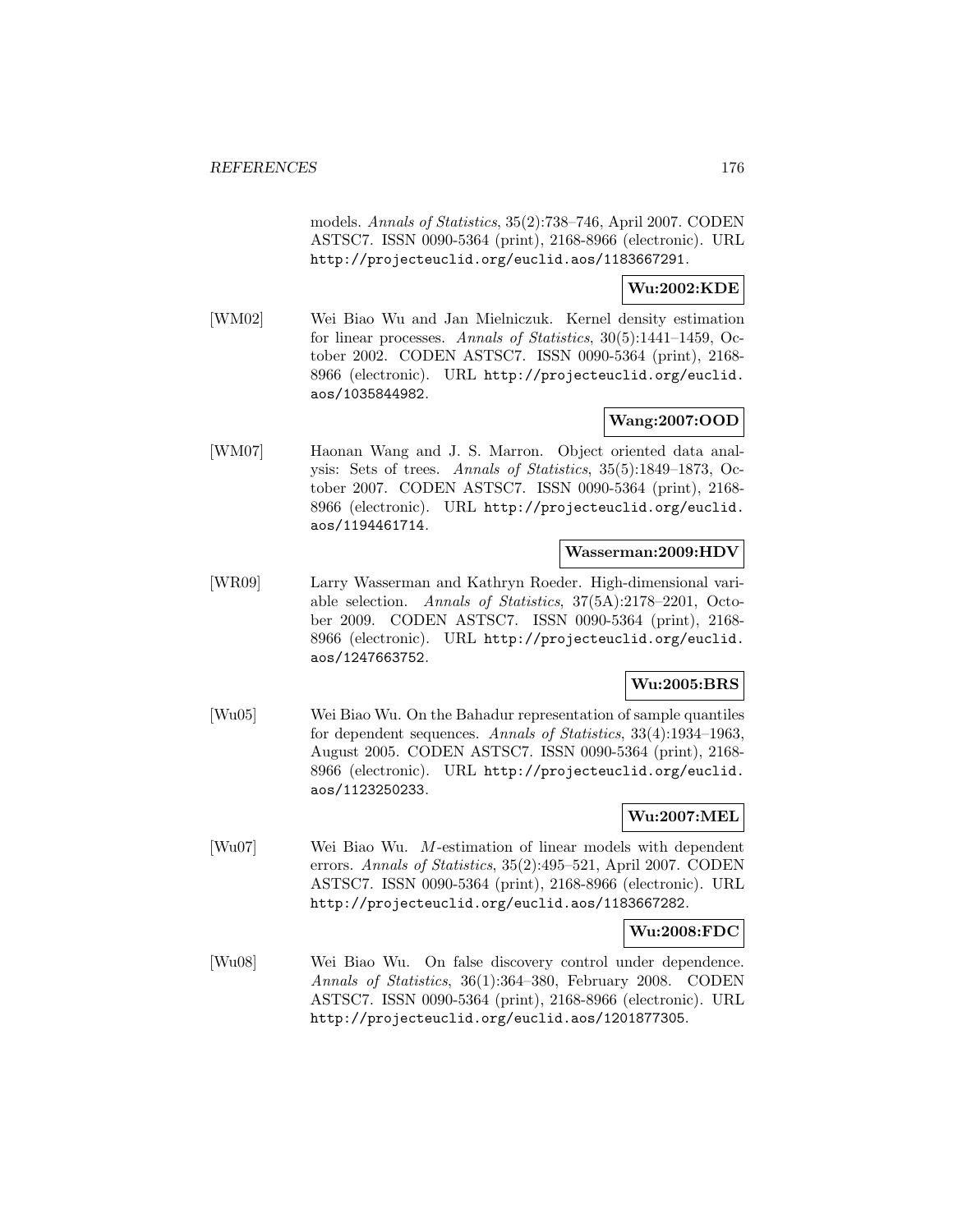**Wang:2000:PLC**

[WW00] Hsiuying Wang and Michael Woodroofe. The problem of low counts in a signal plus noise model. Annals of Statistics, 28(6): 1561–1569, December 2000. CODEN ASTSC7. ISSN 0090-5364 (print), 2168-8966 (electronic). URL http://projecteuclid. org/euclid.aos/1015957470.

# **Wu:2002:CTF**

[WW02] Huaiqing Wu and C. F. J. Wu. Clear two-factor interactions and minimum aberration. Annals of Statistics, 30(5):1496–1511, October 2002. CODEN ASTSC7. ISSN 0090-5364 (print), 2168- 8966 (electronic). URL http://projecteuclid.org/euclid. aos/1035844985.

## **Wang:2007:KWC**

[WW07a] Xiao Wang and Michael Woodroofe. A Kiefer–Wolfowitz comparison theorem for Wicksell's problem. Annals of Statistics, 35 (4):1559–1575, August 2007. CODEN ASTSC7. ISSN 0090-5364 (print), 2168-8966 (electronic). URL http://projecteuclid. org/euclid.aos/1188405622.

## **Wu:2007:SST**

[WW07b] Samuel S. Wu and Weizhen Wang. Step-up simultaneous tests for identifying active effects in orthogonal saturated designs. Annals of Statistics, 35(1):449–463, February 2007. CODEN ASTSC7. ISSN 0090-5364 (print), 2168-8966 (electronic). URL http:// projecteuclid.org/euclid.aos/1181100194.

## **Wu:2001:GMAa**

[WX01a] C. F. J. Wu and Hongquan Xu. Generalized minimum aberration for asymmetrical fractional factorial designs. Annals of Statistics, 29(2):549–560, April 2001. CODEN ASTSC7. ISSN 0090-5364 (print), 2168-8966 (electronic). URL http://projecteuclid. org/euclid.aos/1009210552.

## **Wu:2001:GMAb**

[WX01b] C. F. J. Wu and Hongquan Xu. Generalized minimum aberration for asymmetrical fractional factorial designs. Annals of Statistics, 29(4):1066–1077, August 2001. CODEN ASTSC7. ISSN 0090-5364 (print), 2168-8966 (electronic). URL http:// projecteuclid.org/euclid.aos/1013699993.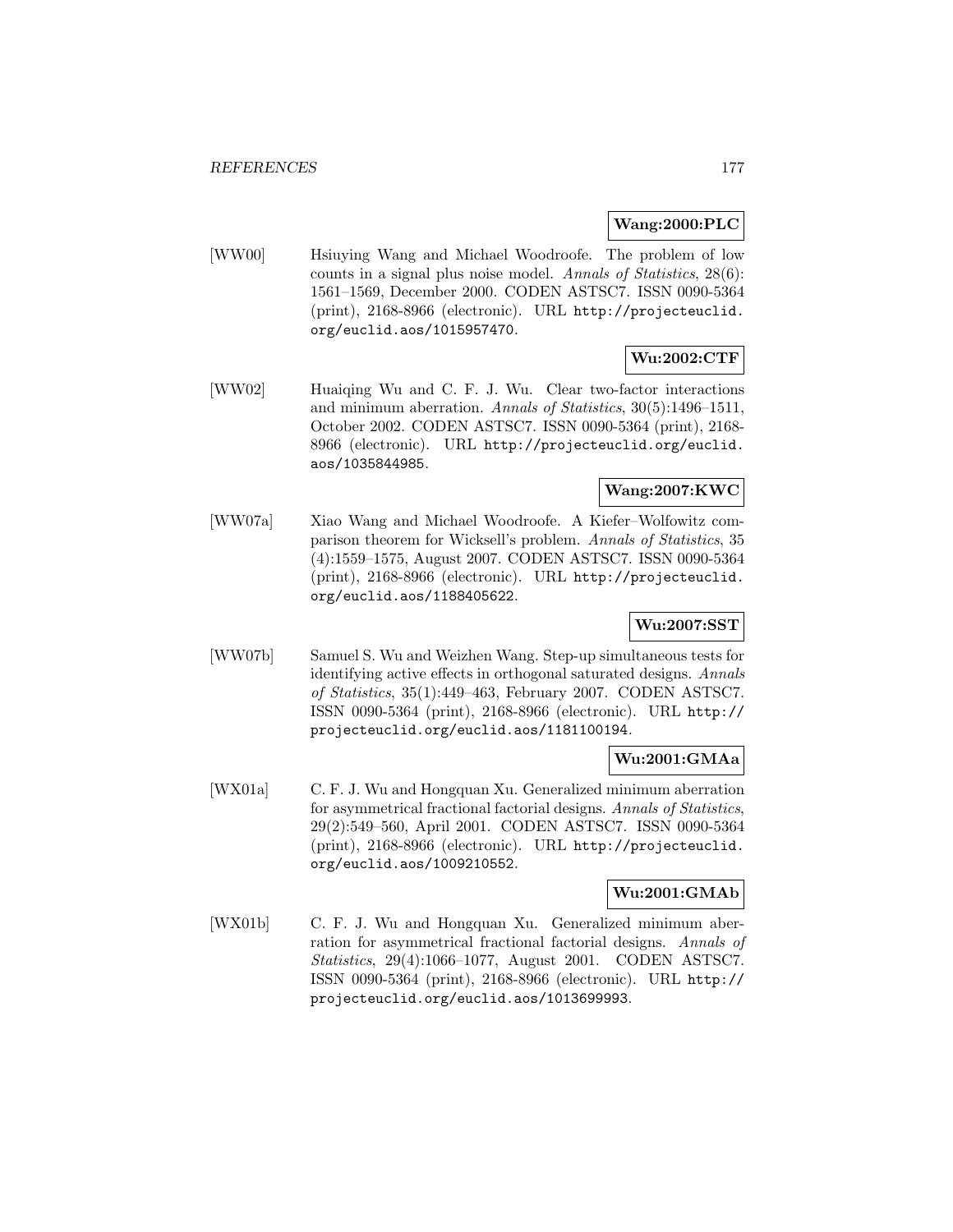#### **Wang:2007:SBK**

[WY07] Li Wang and Lijian Yang. Spline-backfitted kernel smoothing of nonlinear additive autoregression model. Annals of Statistics, 35(6):2474–2503, December 2007. CODEN ASTSC7. ISSN 0090-5364 (print), 2168-8966 (electronic). URL http:// projecteuclid.org/euclid.aos/1201012969.

## **Wellner:2000:TEM**

[WZ00] Jon A. Wellner and Ying Zhang. Two estimators of the mean of a counting process with panel count data. Annals of Statistics, 28(3):779–814, June 2000. CODEN ASTSC7. ISSN 0090-5364 (print), 2168-8966 (electronic). URL http://projecteuclid. org/euclid.aos/1015951998.

## **Wang:2005:SLW**

[WZ05] Xiaogang Wang and James V. Zidek. Selecting likelihood weights by cross-validation. Annals of Statistics, 33(2):463–500, April 2005. CODEN ASTSC7. ISSN 0090-5364 (print), 2168-8966 (electronic). URL http://projecteuclid.org/euclid.aos/ 1117114325.

## **Wu:2006:DEE**

[WZ06] Ying Nian Wu and Song-Chun Zhu. Discussion of "Equi-energy sampler" by Kou, Zhou and Wong. Annals of Statistics, 34(4): 1642–1645, August 2006. CODEN ASTSC7. ISSN 0090-5364 (print), 2168-8966 (electronic). URL http://projecteuclid. org/euclid.aos/1162567626.

#### **Wellner:2007:TLB**

[WZ07] Jon A. Wellner and Ying Zhang. Two likelihood-based semiparametric estimation methods for panel count data with covariates. Annals of Statistics, 35(5):2106–2142, October 2007. CODEN ASTSC7. ISSN 0090-5364 (print), 2168-8966 (electronic). URL http://projecteuclid.org/euclid.aos/1194461724.

#### **Wang:2009:QRP**

[WZZ09] Huixia Judy Wang, Zhongyi Zhu, and Jianhui Zhou. Quantile regression in partially linear varying coefficient models. Annals of Statistics, 37(6B):3841–3866, December 2009. CODEN ASTSC7. ISSN 0090-5364 (print), 2168-8966 (electronic). URL http:// projecteuclid.org/euclid.aos/1256303529.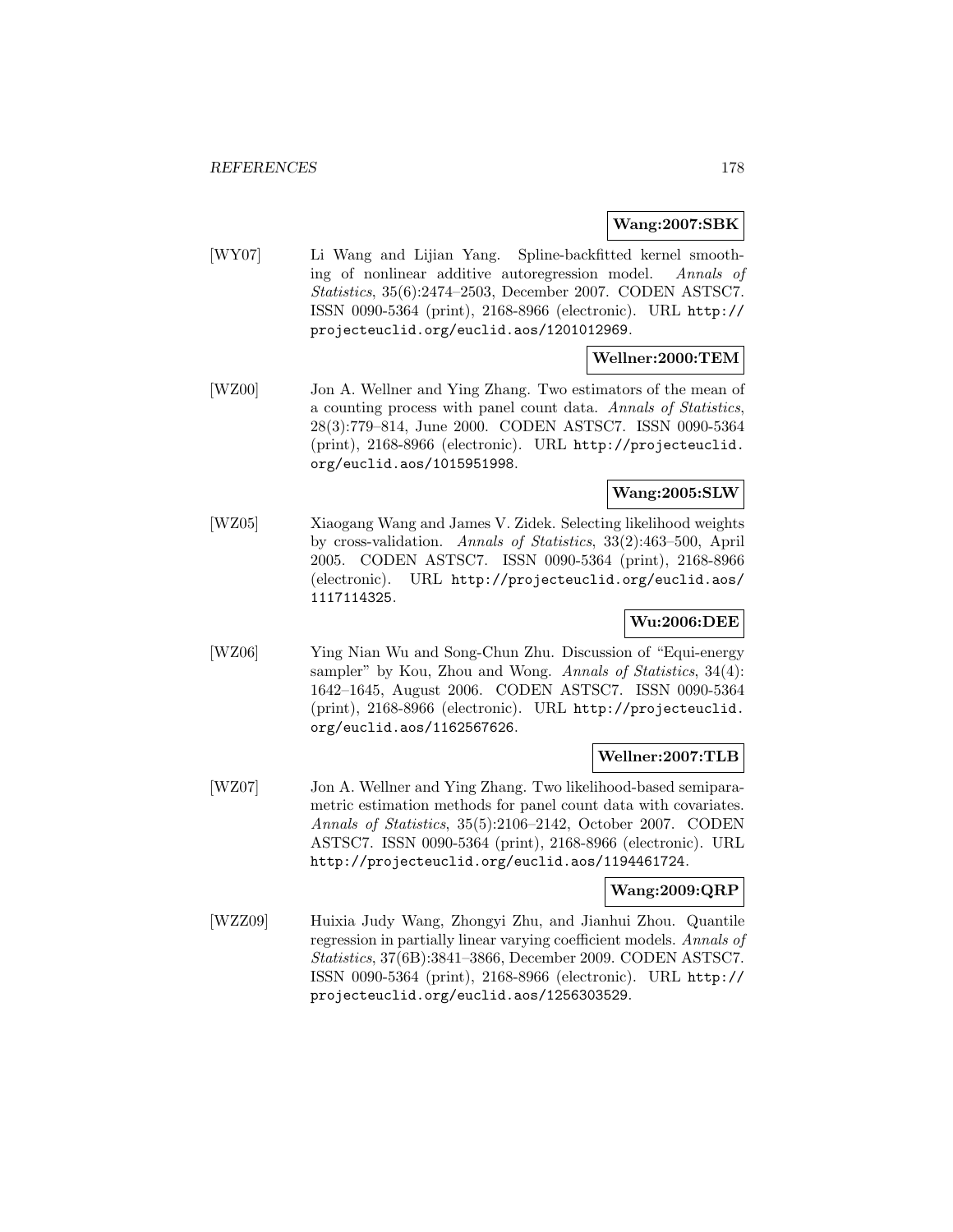## **Xu:2008:CDT**

[XC08] Hongquan Xu and Ching-Shui Cheng. A complementary design theory for doubling. Annals of Statistics, 36(1):445–457, February 2008. CODEN ASTSC7. ISSN 0090-5364 (print), 2168- 8966 (electronic). URL http://projecteuclid.org/euclid. aos/1201877309.

## **Xie:2009:SPR**

[XH09] Huiliang Xie and Jian Huang. SCAD-penalized regression in high-dimensional partially linear models. Annals of Statistics, 37(2):673–696, April 2009. CODEN ASTSC7. ISSN 0090-5364 (print), 2168-8966 (electronic). URL http://projecteuclid. org/euclid.aos/1236693146.

## **Xia:2007:CAE**

[Xia07] Yingcun Xia. A constructive approach to the estimation of dimension reduction directions. Annals of Statistics, 35(6):2654– 2690, December 2007. CODEN ASTSC7. ISSN 0090-5364 (print), 2168-8966 (electronic). URL http://projecteuclid. org/euclid.aos/1201012976.

## **Xu:2006:BRF**

[Xu06] Hongquan Xu. Blocked regular fractional factorial designs with minimum aberration. Annals of Statistics, 34(5):2534–2553, October 2006. CODEN ASTSC7. ISSN 0090-5364 (print), 2168- 8966 (electronic). URL http://projecteuclid.org/euclid. aos/1169571806.

## **Xu:2005:COM**

[XW05] Hongquan Xu and C. F. J. Wu. Construction of optimal multilevel supersaturated designs. Annals of Statistics, 33(6):2811– 2836, December 2005. CODEN ASTSC7. ISSN 0090-5364 (print), 2168-8966 (electronic). URL http://projecteuclid. org/euclid.aos/1140191674.

## **Xie:2003:AGE**

[XY03] Minge Xie and Yaning Yang. Asymptotics for generalized estimating equations with large cluster sizes. Annals of Statistics, 31 (1):310–347, February 2003. CODEN ASTSC7. ISSN 0090-5364 (print), 2168-8966 (electronic). URL http://projecteuclid. org/euclid.aos/1046294467.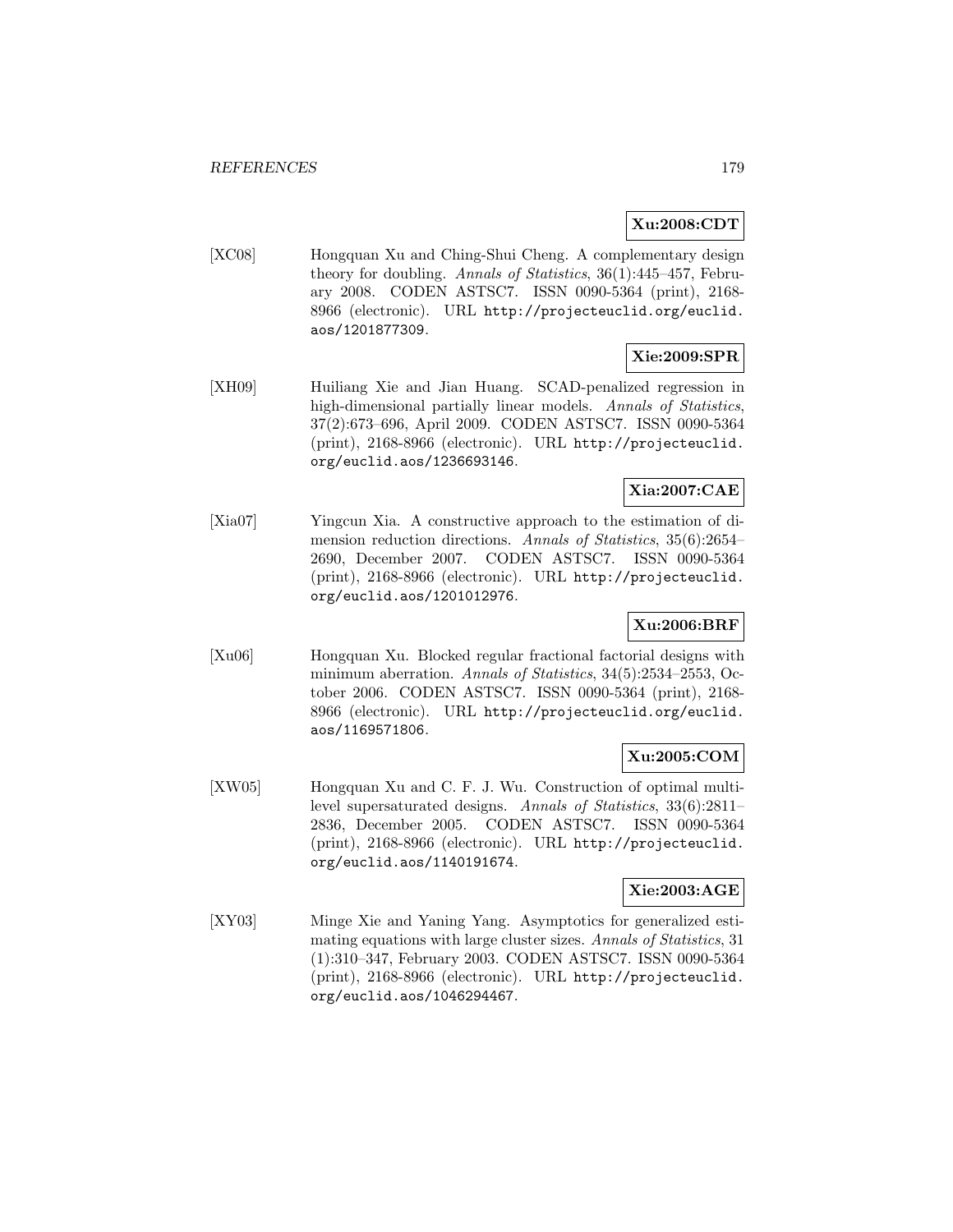## **Yang:2000:MSD**

[Yan00] Yuhong Yang. Mixing strategies for density estimation. Annals of Statistics, 28(1):75–87, February 2000. CODEN ASTSC7. ISSN 0090-5364 (print), 2168-8966 (electronic). URL http:// projecteuclid.org/euclid.aos/1016120365.

## **Yang:2002:LC**

[Yan02] Grace L. Yang. Lucien Le Cam 1924–2000. Annals of Statistics, 30(3):617–630, June 2002. CODEN ASTSC7. ISSN 0090-5364 (print), 2168-8966 (electronic). URL http://projecteuclid. org/euclid.aos/1028674835.

## **Yang:2007:CCV**

[Yan07] Yuhong Yang. Consistency of cross validation for comparing regression procedures. Annals of Statistics, 35(6):2450–2473, December 2007. CODEN ASTSC7. ISSN 0090-5364 (print), 2168- 8966 (electronic). URL http://projecteuclid.org/euclid. aos/1201012968.

## **Ye:2003:IFA**

[Ye03] Kenny Q. Ye. Indicator function and its application in twolevel factorial designs. Annals of Statistics, 31(3):984–994, June 2003. CODEN ASTSC7. ISSN 0090-5364 (print), 2168-8966 (electronic). URL http://projecteuclid.org/euclid.aos/ 1056562470.

## **Yajima:2009:NST**

[YM09] Yoshihiro Yajima and Yasumasa Matsuda. On nonparametric and semiparametric testing for multivariate linear time series. Annals of Statistics, 37(6A):3529–3554, December 2009. CODEN ASTSC7. ISSN 0090-5364 (print), 2168-8966 (electronic). URL http://projecteuclid.org/euclid.aos/1250515395.

#### **Yao:2005:FLR**

[YMW05] Fang Yao, Hans-Georg Müller, and Jane-Ling Wang. Functional linear regression analysis for longitudinal data. Annals of Statistics, 33(6):2873–2903, December 2005. CODEN ASTSC7. ISSN 0090-5364 (print), 2168-8966 (electronic). URL http:// projecteuclid.org/euclid.aos/1140191677.

# **Yu:2008:SBG**

[YPM08] Kyusang Yu, Byeong U. Park, and Enno Mammen. Smooth backfitting in generalized additive models. Annals of Statistics, 36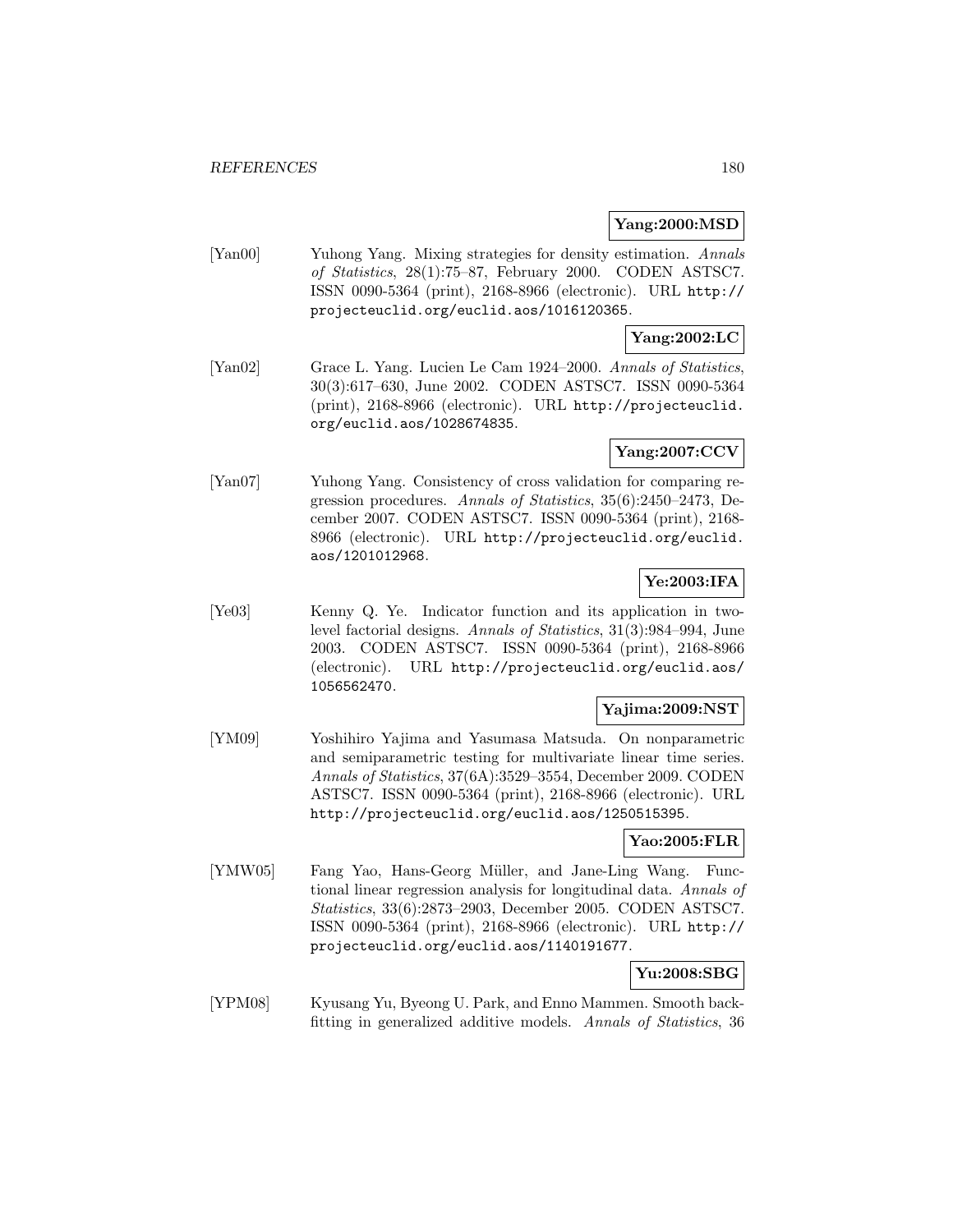(1):228–260, February 2008. CODEN ASTSC7. ISSN 0090-5364 (print), 2168-8966 (electronic). URL http://projecteuclid. org/euclid.aos/1201877300.

### **Yang:2009:SPL**

[YS09] Min Yang and John Stufken. Support points of locally optimal designs for nonlinear models with two parameters. Annals of Statistics, 37(1):518–541, February 2009. CODEN ASTSC7. ISSN 0090-5364 (print), 2168-8966 (electronic). URL http:// projecteuclid.org/euclid.aos/1232115944.

### **Yuan:2009:BFH**

[Yua09] Ao Yuan. Bayesian frequentist hybrid inference. Annals of Statistics, 37(5A):2458–2501, October 2009. CODEN ASTSC7. ISSN 0090-5364 (print), 2168-8966 (electronic). URL http:// projecteuclid.org/euclid.aos/1247663762.

## **Yang:2002:RAN**

[YZ02] Yuhong Yang and Dan Zhu. Randomized allocation with nonparametric estimation for a multi-armed bandit problem with covariates. Annals of Statistics, 30(1):100–121, February 2002. CO-DEN ASTSC7. ISSN 0090-5364 (print), 2168-8966 (electronic). URL http://projecteuclid.org/euclid.aos/1015362186.

### **Yohai:2004:RNI**

[YZ04] Víctor J. Yohai and Ruben H. Zamar. Robust nonparametric inference for the median. Annals of Statistics, 32(5):1841–1857, October 2004. CODEN ASTSC7. ISSN 0090-5364 (print), 2168- 8966 (electronic). URL http://projecteuclid.org/euclid. aos/1098883774.

### **Zeng:2005:ARM**

[ZC05a] Donglin Zeng and Jianwen Cai. Asymptotic results for maximum likelihood estimators in joint analysis of repeated measurements and survival time. Annals of Statistics, 33(5):2132-2163, October 2005. CODEN ASTSC7. ISSN 0090-5364 (print), 2168- 8966 (electronic). URL http://projecteuclid.org/euclid. aos/1132936559.

#### **Zuo:2005:DWS**

[ZC05b] Yijun Zuo and Hengjian Cui. Depth weighted scatter estimators. Annals of Statistics, 33(1):381–413, February 2005. CO-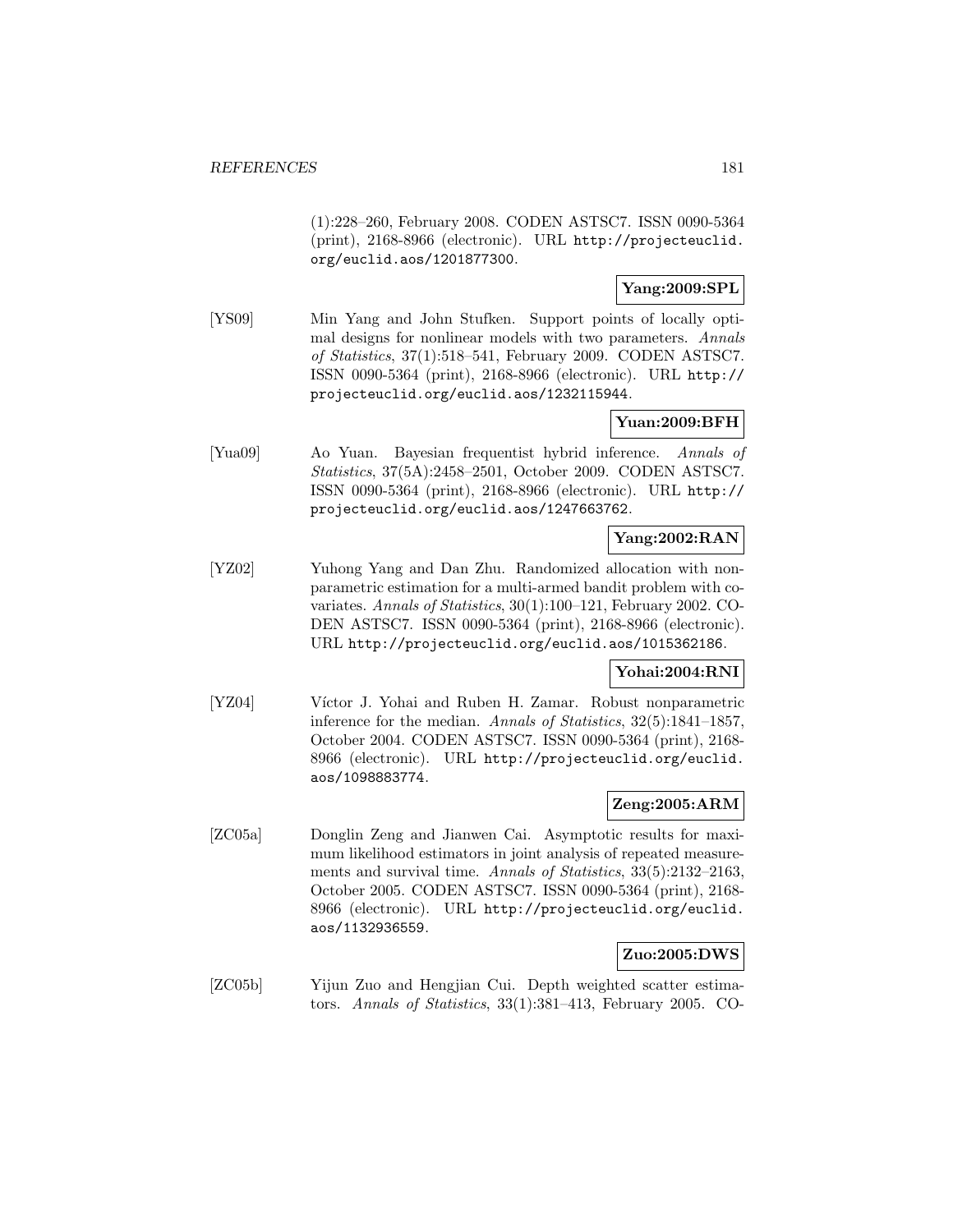DEN ASTSC7. ISSN 0090-5364 (print), 2168-8966 (electronic). URL http://projecteuclid.org/euclid.aos/1112967710.

### **Zhang:2007:SIF**

[ZC07] Jin-Ting Zhang and Jianwei Chen. Statistical inferences for functional data. Annals of Statistics, 35(3):1052–1079, July 2007. CODEN ASTSC7. ISSN 0090-5364 (print), 2168-8966 (electronic). URL http://projecteuclid.org/euclid.aos/ 1185303998.

### **Zuo:2004:SDE**

[ZCH04] Yijun Zuo, Hengjian Cui, and Xuming He. On the Stahel– Donoho estimator and depth-weighted means of multivariate data. Annals of Statistics, 32(1):167–188, February 2004. CO-DEN ASTSC7. ISSN 0090-5364 (print), 2168-8966 (electronic). URL http://projecteuclid.org/euclid.aos/1079120132.

### **Zuo:2004:IFM**

[ZCY04] Yijun Zuo, Hengjian Cui, and Dennis Young. Influence function and maximum bias of projection depth based estimators. Annals of Statistics, 32(1):189–218, February 2004. CODEN ASTSC7. ISSN 0090-5364 (print), 2168-8966 (electronic). URL http:// projecteuclid.org/euclid.aos/1079120133.

#### **Zeng:2004:EMS**

[Zen04] Donglin Zeng. Estimating marginal survival function by adjusting for dependent censoring using many covariates. Annals of Statistics, 32(4):1533–1555, August 2004. CODEN ASTSC7. ISSN 0090-5364 (print), 2168-8966 (electronic). URL http:// projecteuclid.org/euclid.aos/1091626178.

### **Zeng:2005:LAM**

[Zen05] Donglin Zeng. Likelihood approach for marginal proportional hazards regression in the presence of dependent censoring. Annals of Statistics, 33(2):501–521, April 2005. CODEN ASTSC7. ISSN 0090-5364 (print), 2168-8966 (electronic). URL http:// projecteuclid.org/euclid.aos/1117114326.

#### **Zhang:2005:MFB**

[ZFLS05] Aijun Zhang, Kai-Tai Fang, Runze Li, and Agus Sudjianto. Majorization framework for balanced lattice designs. Annals of Statistics, 33(6):2837–2853, December 2005. CODEN ASTSC7.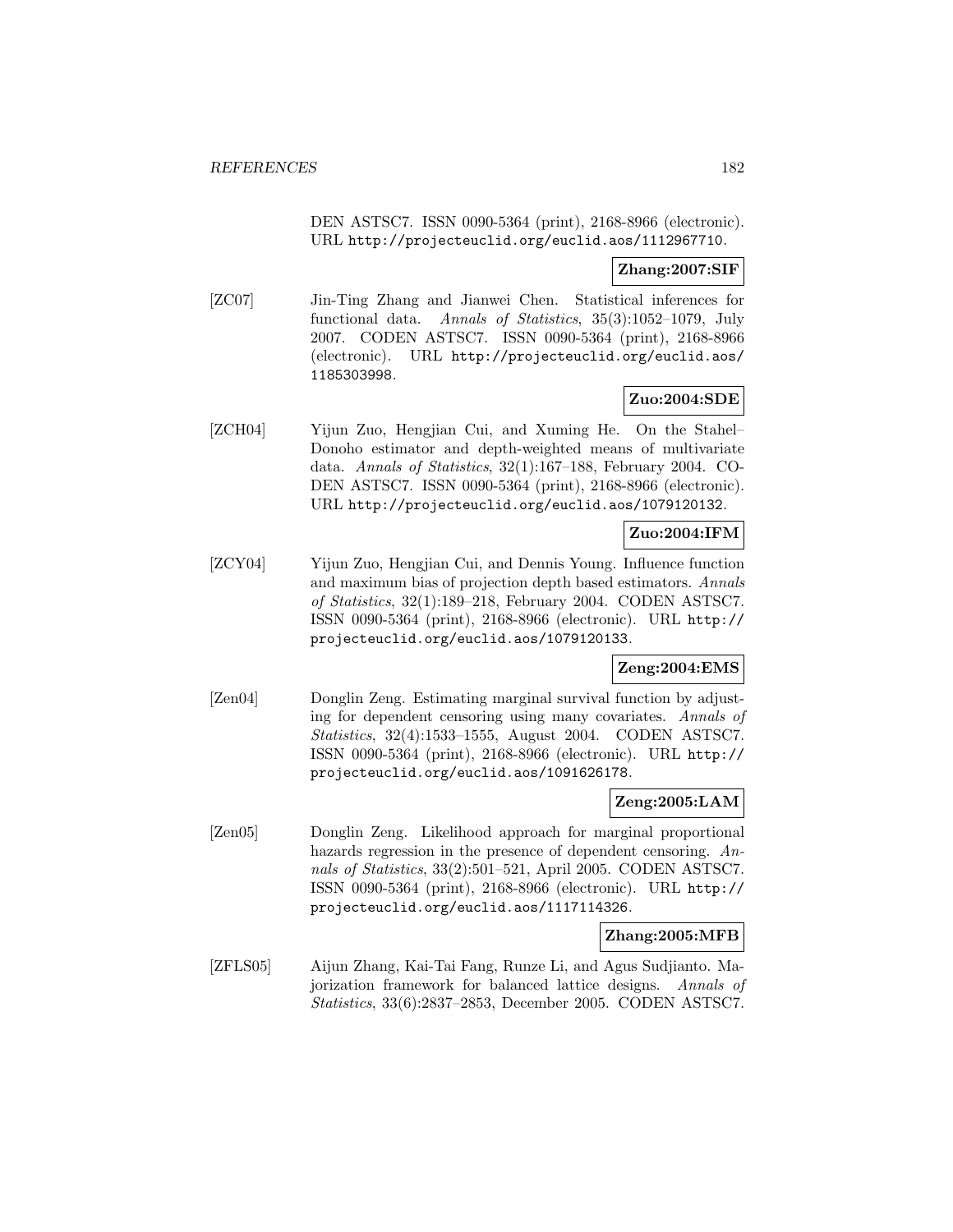ISSN 0090-5364 (print), 2168-8966 (electronic). URL http:// projecteuclid.org/euclid.aos/1140191675.

#### **Zhang:2009:SMC**

[ZFS09] Wenyang Zhang, Jianqing Fan, and Yan Sun. A semiparametric model for cluster data. Annals of Statistics, 37(5A):2377–2408, October 2009. CODEN ASTSC7. ISSN 0090-5364 (print), 2168- 8966 (electronic). URL http://projecteuclid.org/euclid. aos/1247663759.

#### **Zhou:2005:MET**

[ZH05] Harrison H. Zhou and J. T. Gene Hwang. Minimax estimation with thresholding and its application to wavelet analysis. Annals of Statistics, 33(1):101–125, February 2005. CODEN ASTSC7. ISSN 0090-5364 (print), 2168-8966 (electronic). URL http:// projecteuclid.org/euclid.aos/1112967700.

# **Zuo:2006:LDM**

[ZH06] Yijun Zuo and Xuming He. On the limiting distributions of multivariate depth-based rank sum statistics and related tests. Annals of Statistics, 34(6):2879–2896, December 2006. CODEN ASTSC7. ISSN 0090-5364 (print), 2168-8966 (electronic). URL http://projecteuclid.org/euclid.aos/1179935068.

#### **Zhang:2008:SBL**

[ZH08a] Cun-Hui Zhang and Jian Huang. The sparsity and bias of the Lasso selection in high-dimensional linear regression. Annals of Statistics, 36(4):1567–1594, August 2008. CODEN ASTSC7. ISSN 0090-5364 (print), 2168-8966 (electronic). URL http:// projecteuclid.org/euclid.aos/1216237292.

#### **Zhou:2008:DRB**

[ZH08b] Jianhui Zhou and Xuming He. Dimension reduction based on constrained canonical correlation and variable filtering. Annals of Statistics, 36(4):1649–1668, August 2008. CODEN ASTSC7. ISSN 0090-5364 (print), 2168-8966 (electronic). URL http:// projecteuclid.org/euclid.aos/1216237295.

#### **Zhao:2000:BAS**

[Zha00] Linda H. Zhao. Bayesian aspects of some nonparametric problems. Annals of Statistics, 28(2):532–552, April 2000. CODEN ASTSC7. ISSN 0090-5364 (print), 2168-8966 (electronic). URL http://projecteuclid.org/euclid.aos/1016218229.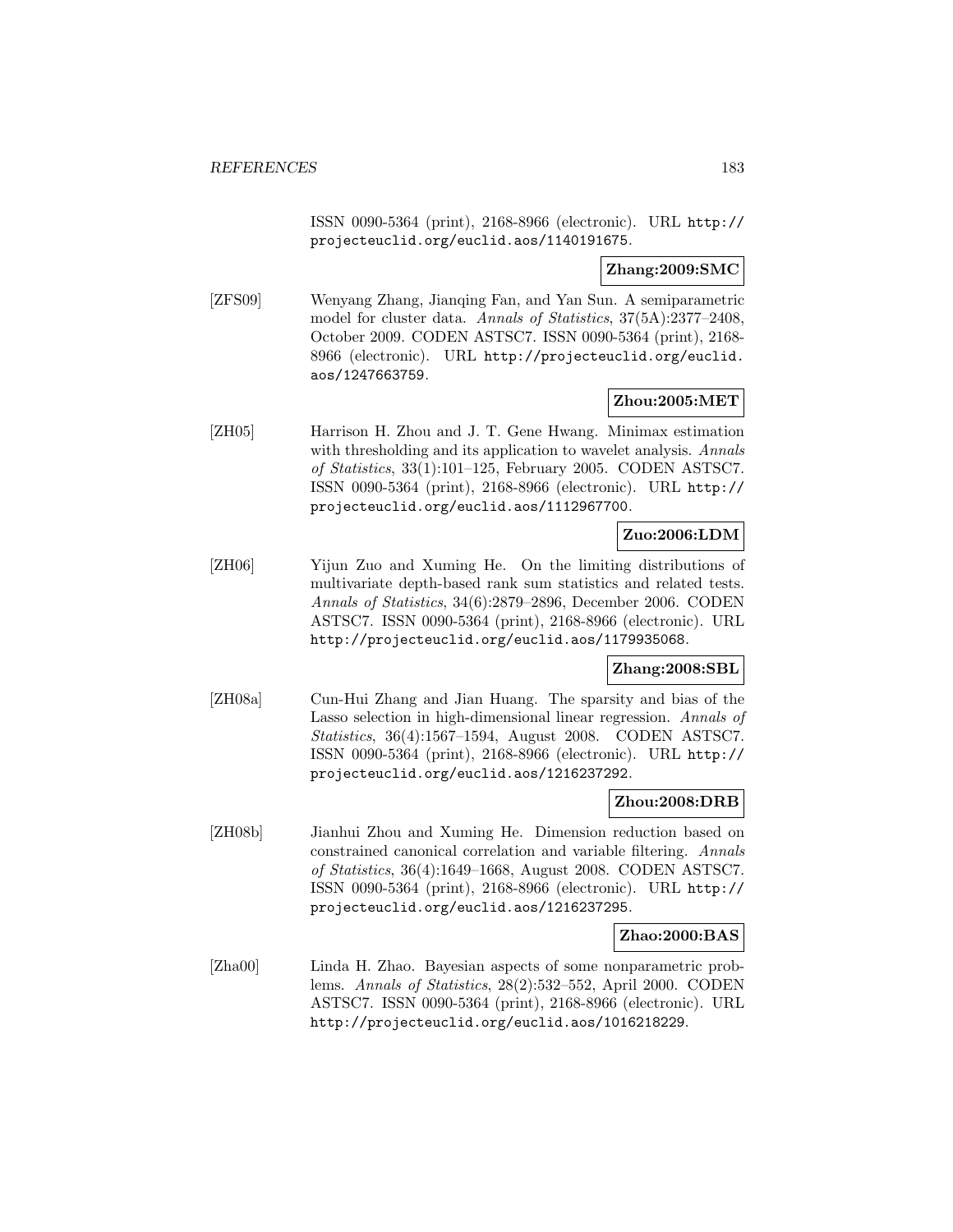#### **Zhang:2002:RBI**

[Zha02] Cun-Hui Zhang. Risk bounds in isotonic regression. Annals of Statistics, 30(2):528–555, April 2002. CODEN ASTSC7. ISSN 0090-5364 (print), 2168-8966 (electronic). URL http:// projecteuclid.org/euclid.aos/1021379864.

### **Zhang:2003:CDT**

[Zha03] Cun-Hui Zhang. Compound decision theory and empirical Bayes methods: invited paper. Annals of Statistics, 31(2):379–390, April 2003. CODEN ASTSC7. ISSN 0090-5364 (print), 2168- 8966 (electronic). URL http://projecteuclid.org/euclid. aos/1051027872.

### **Zhang:2004:SBC**

[Zha04] Tong Zhang. Statistical behavior and consistency of classification methods based on convex risk minimization. Annals of Statistics, 32(1):56–85, February 2004. CODEN ASTSC7. ISSN 0090-5364 (print), 2168-8966 (electronic). URL http://projecteuclid. org/euclid.aos/1079120130.

#### **Zhang:2005:ESR**

[Zha05a] Cun-Hui Zhang. Estimation of sums of random variables: Examples and information bounds. Annals of Statistics, 33(5): 2022–2041, October 2005. CODEN ASTSC7. ISSN 0090-5364 (print), 2168-8966 (electronic). URL http://projecteuclid. org/euclid.aos/1132936555.

### **Zhang:2005:GEB**

[Zha05b] Cun-Hui Zhang. General empirical Bayes wavelet methods and exactly adaptive minimax estimation. Annals of Statistics, 33 (1):54–100, February 2005. CODEN ASTSC7. ISSN 0090-5364 (print), 2168-8966 (electronic). URL http://projecteuclid. org/euclid.aos/1112967699.

#### **Zhang:2006:SEK**

[Zha06] Tong Zhang. From  $\epsilon$ -entropy to KL-entropy: Analysis of minimum information complexity density estimation. Annals of Statistics, 34(5):2180–2210, October 2006. CODEN ASTSC7. ISSN 0090-5364 (print), 2168-8966 (electronic). URL http:// projecteuclid.org/euclid.aos/1169571794.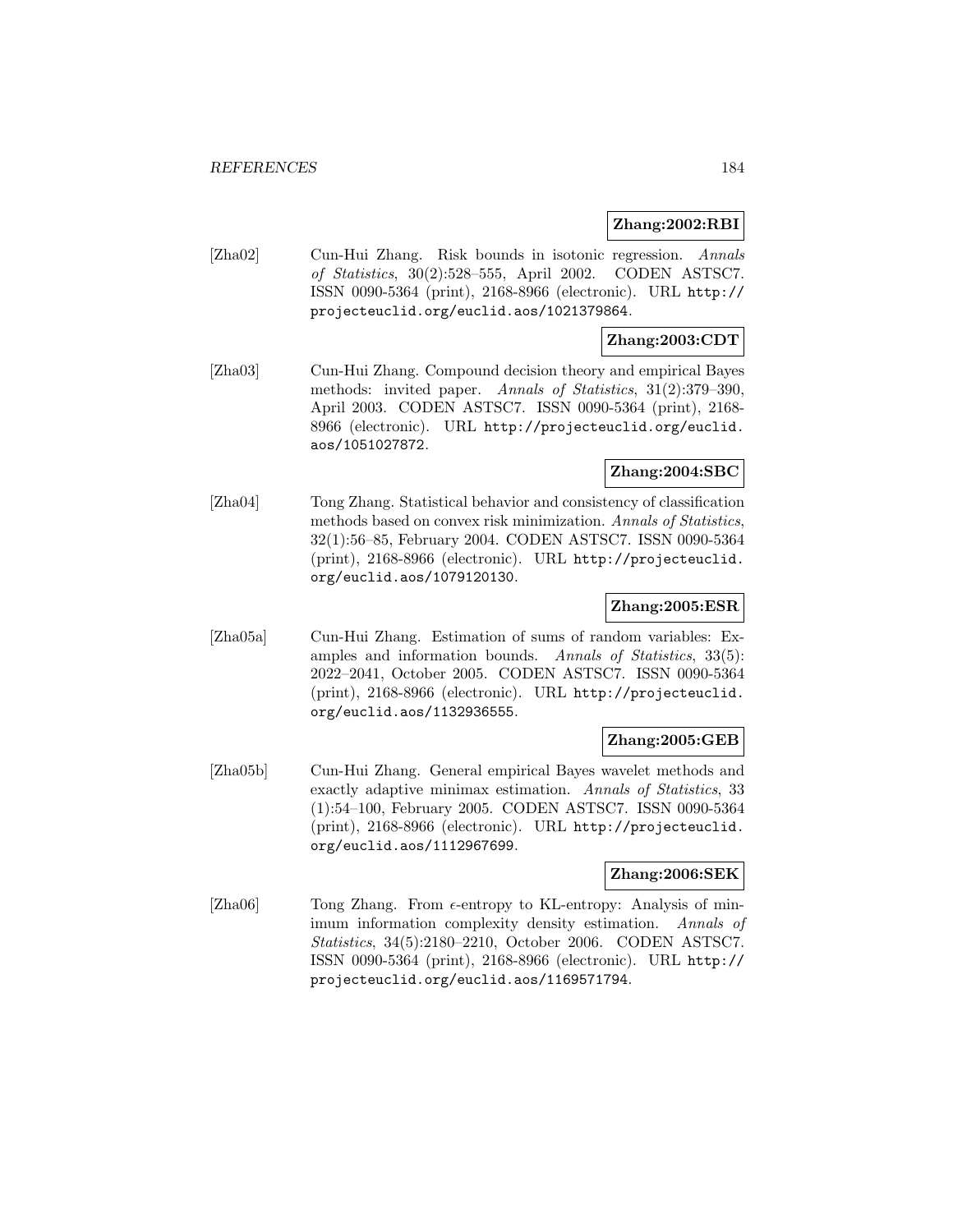#### **Zhang:2008:DOS**

[Zha08a] Cun-Hui Zhang. Discussion: One-step sparse estimates in nonconcave penalized likelihood models. Annals of Statistics, 36(4): 1553–1560, August 2008. CODEN ASTSC7. ISSN 0090-5364 (print), 2168-8966 (electronic). URL http://projecteuclid. org/euclid.aos/1216237290.

### **Zhang:2008:QCS**

[Zha08b] Zhengjun Zhang. Quotient correlation: A sample based alternative to Pearson's correlation. Annals of Statistics, 36(2): 1007–1030, April 2008. CODEN ASTSC7. ISSN 0090-5364 (print), 2168-8966 (electronic). URL http://projecteuclid. org/euclid.aos/1205420527.

### **Zhang:2009:SSP**

[Zha09] Tong Zhang. Some sharp performance bounds for least squares regression with  $L_1$  regularization. Annals of Statistics, 37(5A): 2109–2144, October 2009. CODEN ASTSC7. ISSN 0090-5364 (print), 2168-8966 (electronic). URL http://projecteuclid. org/euclid.aos/1247663750.

## **Zhang:2007:APC**

[ZHCC07] Li-Xin Zhang, Feifang Hu, Siu Hung Cheung, and Wai Sum Chan. Asymptotic properties of covariate-adjusted responseadaptive designs. Annals of Statistics, 35(3):1166–1182, July 2007. CODEN ASTSC7. ISSN 0090-5364 (print), 2168-8966 (electronic). URL http://projecteuclid.org/euclid.aos/ 1185304002.

### **Zou:2007:DFL**

[ZHT07] Hui Zou, Trevor Hastie, and Robert Tibshirani. On the "degrees of freedom" of the lasso. Annals of Statistics, 35(5):2173–2192, October 2007. CODEN ASTSC7. ISSN 0090-5364 (print), 2168- 8966 (electronic). URL http://projecteuclid.org/euclid. aos/1194461726.

# **Zhu:2003:SFA**

[Zhu03] Yu Zhu. Structure function for aliasing patterns in  $2^{l-n}$  design with multiple groups of factors. Annals of Statistics, 31 (3):995–1011, June 2003. CODEN ASTSC7. ISSN 0090-5364 (print), 2168-8966 (electronic). URL http://projecteuclid. org/euclid.aos/1056562471.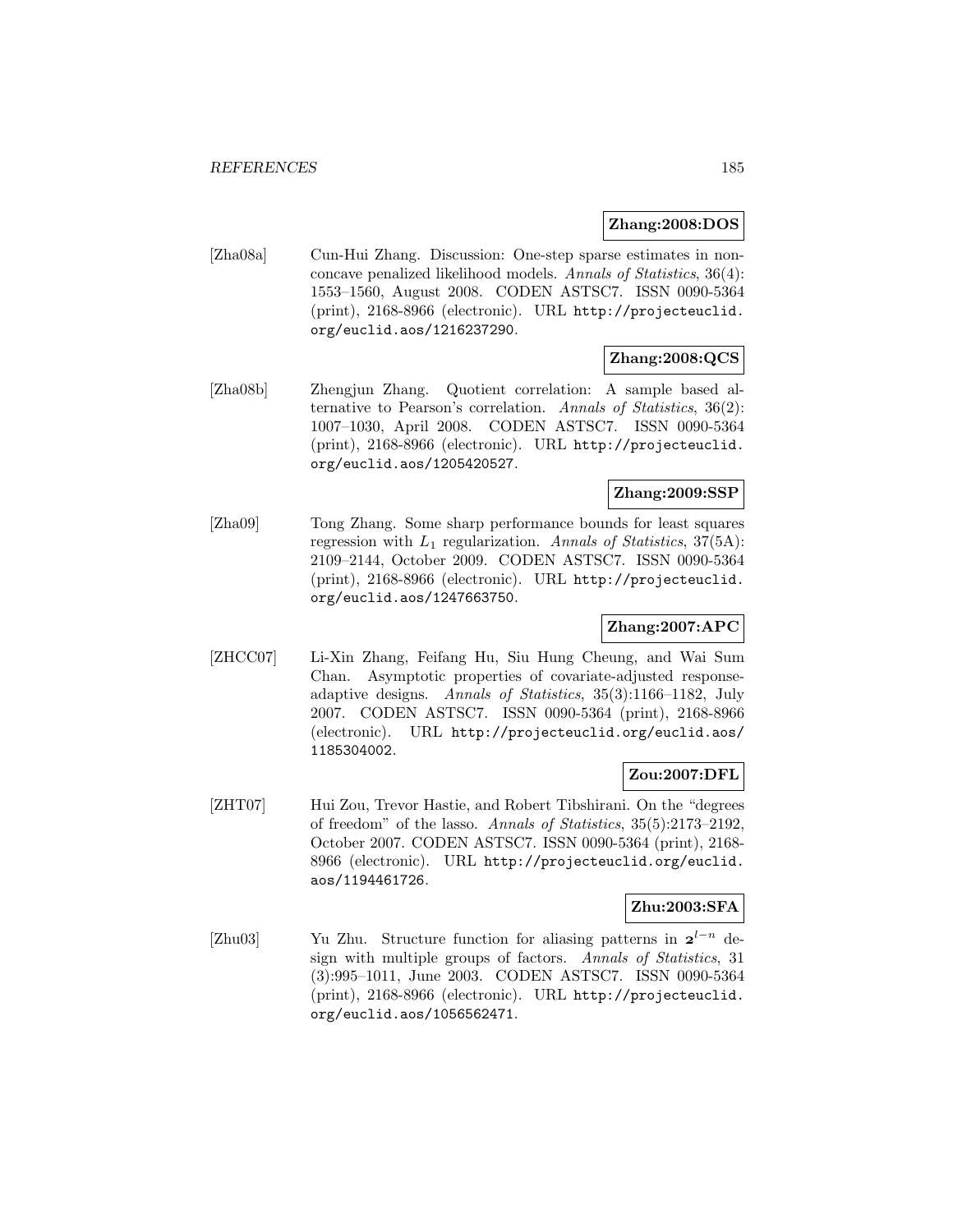## **Zhu:2004:FBA**

[Zhu04] Mu Zhu. On the forward and backward algorithms of projection pursuit. Annals of Statistics, 32(1):233–244, February 2004. CO-DEN ASTSC7. ISSN 0090-5364 (print), 2168-8966 (electronic). URL http://projecteuclid.org/euclid.aos/1079120135.

### **Zhu:2007:PSI**

[ZILZ07] Hongtu Zhu, Joseph G. Ibrahim, Sikyum Lee, and Heping Zhang. Perturbation selection and influence measures in local influence analysis. Annals of Statistics, 35(6):2565-2588, December 2007. CODEN ASTSC7. ISSN 0090-5364 (print), 2168- 8966 (electronic). URL http://projecteuclid.org/euclid. aos/1201012972.

### **Zou:2008:OSS**

[ZL08a] Hui Zou and Runze Li. One-step sparse estimates in nonconcave penalized likelihood models. Annals of Statistics, 36(4): 1509–1533, August 2008. CODEN ASTSC7. ISSN 0090-5364 (print), 2168-8966 (electronic). URL http://projecteuclid. org/euclid.aos/1216237287.

### **Zou:2008:ROS**

[ZL08b] Hui Zou and Runze Li. Rejoinder: One-step sparse estimates in nonconcave penalized likelihood models. Annals of Statistics, 36 (4):1561–1566, August 2008. CODEN ASTSC7. ISSN 0090-5364 (print), 2168-8966 (electronic). URL http://projecteuclid. org/euclid.aos/1216237291.

### **Zhou:2009:SIS**

[ZL09] Yong Zhou and Hua Liang. Statistical inference for semiparametric varying-coefficient partially linear models with error-prone linear covariates. Annals of Statistics, 37(1):427–458, February 2009. CODEN ASTSC7. ISSN 0090-5364 (print), 2168- 8966 (electronic). URL http://projecteuclid.org/euclid. aos/1232115941.

## **Zhao:2009:CAP**

[ZRY09] Peng Zhao, Guilherme Rocha, and Bin Yu. The composite absolute penalties family for grouped and hierarchical variable selection. Annals of Statistics, 37(6A):3468–3497, December 2009. CODEN ASTSC7. ISSN 0090-5364 (print), 2168-8966 (electronic). URL http://projecteuclid.org/euclid.aos/ 1250515393.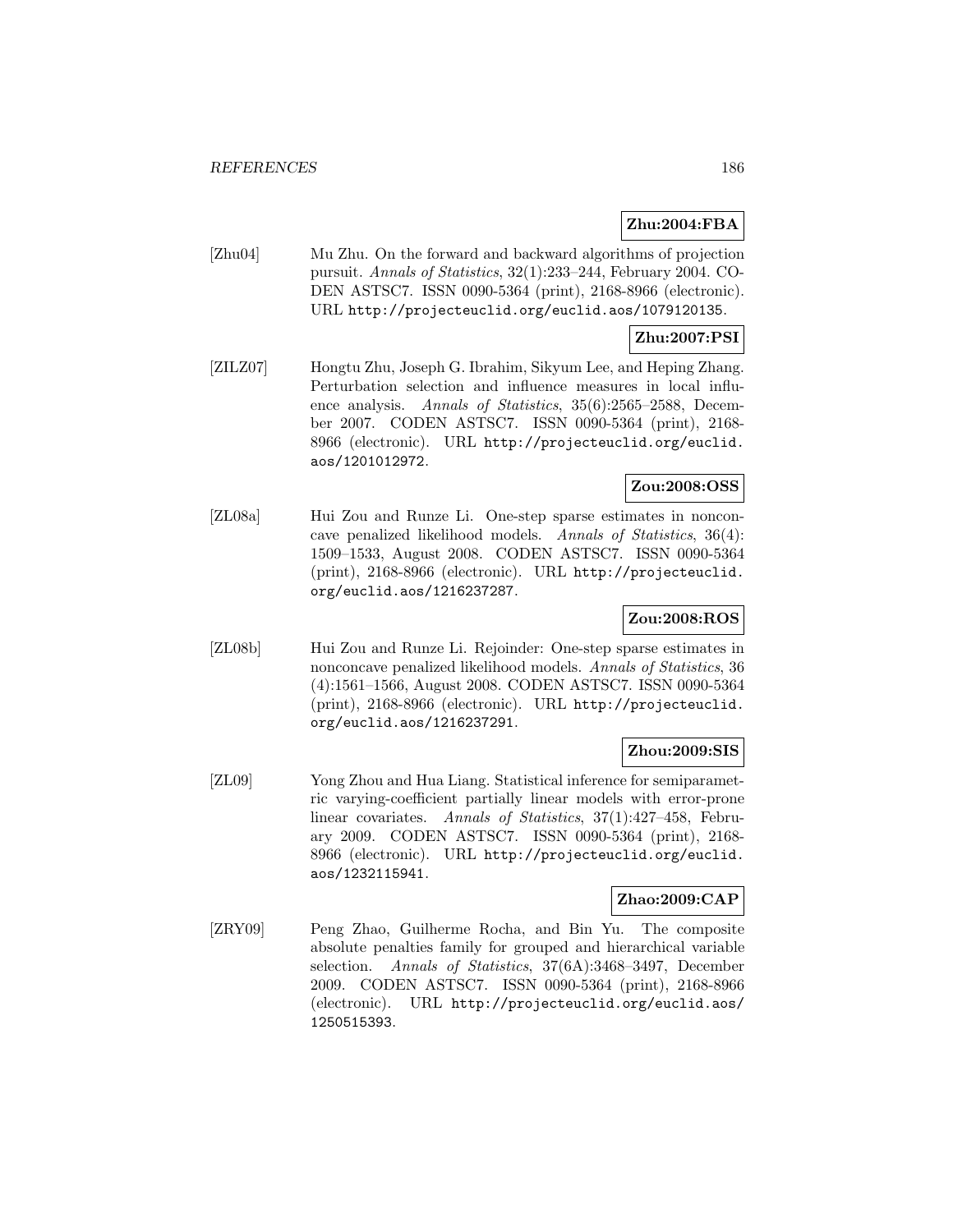### **Zuo:2003:PBD**

[Zuo03] Yijun Zuo. Projection-based depth functions and associated medians. Annals of Statistics, 31(5):1460–1490, October 2003. CO-DEN ASTSC7. ISSN 0090-5364 (print), 2168-8966 (electronic). URL http://projecteuclid.org/euclid.aos/1065705115.

### **Zuo:2006:MTB**

[Zuo06] Yijun Zuo. Multidimensional trimming based on projection depth. Annals of Statistics, 34(5):2211–2251, October 2006. CO-DEN ASTSC7. ISSN 0090-5364 (print), 2168-8966 (electronic). URL http://projecteuclid.org/euclid.aos/1169571795.

#### **Zhang:2003:WTE**

[ZW03] Shuanglin Zhang and Man-Yu Wong. Wavelet threshold estimation for additive regression models. Annals of Statistics, 31 (1):152–173, February 2003. CODEN ASTSC7. ISSN 0090-5364 (print), 2168-8966 (electronic). URL http://projecteuclid. org/euclid.aos/1046294460.

### **Zhao:2008:CBN**

[ZW08] Zhibiao Zhao and Wei Biao Wu. Confidence bands in nonparametric time series regression. Annals of Statistics, 36(4): 1854–1878, August 2008. CODEN ASTSC7. ISSN 0090-5364 (print), 2168-8966 (electronic). URL http://projecteuclid. org/euclid.aos/1216237302.

#### **Zhou:2009:LLQ**

[ZW09] Zhou Zhou and Wei Biao Wu. Local linear quantile estimation for nonstationary time series. Annals of Statistics, 37(5B): 2696–2729, October 2009. CODEN ASTSC7. ISSN 0090-5364 (print), 2168-8966 (electronic). URL http://projecteuclid. org/euclid.aos/1247836666.

### **Zhang:2005:BES**

[ZY05] Tong Zhang and Bin Yu. Boosting with early stopping: Convergence and consistency. Annals of Statistics, 33(4):1538–1579, August 2005. CODEN ASTSC7. ISSN 0090-5364 (print), 2168- 8966 (electronic). URL http://projecteuclid.org/euclid. aos/1123250222.

### **Zhang:2008:SDS**

[ZY08a] Chunming Zhang and Tao Yu. Semiparametric detection of significant activation for brain fMRI. Annals of Statistics, 36(4):